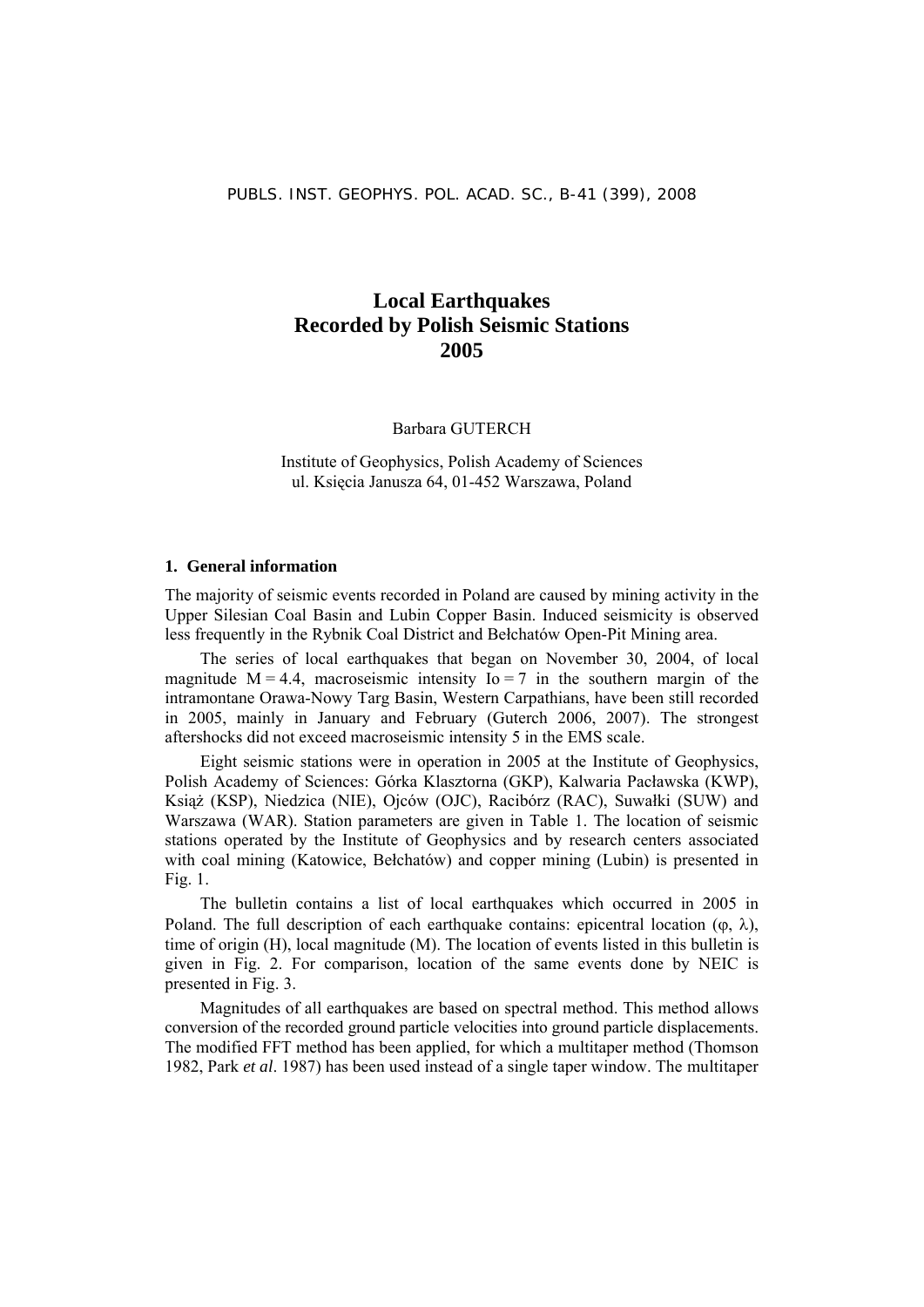#### Table 1

Seismic stations – site information and equipment

|                             |                                            | Date of   | Current equipment                                               |                                        |                                                      |  |
|-----------------------------|--------------------------------------------|-----------|-----------------------------------------------------------------|----------------------------------------|------------------------------------------------------|--|
| <b>Station</b>              | Location                                   | opening   | Seismometers                                                    | <b>DAS</b>                             | Foundation                                           |  |
| GKP - Górka<br>Klasztorna   | 53.2697 N<br>17.2367 E<br>$115 \text{ m}$  | Jun 2004  | STS-2 (VBB)                                                     | $MK-6$                                 | Post-glacial<br>sediments                            |  |
| KSP-Książ                   | 50.8428 N<br>16.2931 E<br>$353 \text{ m}$  | Jan 1971  | STS-2 (VBB)<br><b>BB-13 (BB)</b><br>$GS-13$ (SP)<br>$SM-3$ (SP) | $MK-6$<br>$MK-2$<br>$MK-2$<br>analogue | Consolidated<br>sandstone,<br>Lower<br>Carboniferous |  |
| KWP – Kalwaria<br>Pacławska | 49.6314 N<br>22.7075 E<br>448 m            | Jun 1999  | STS-2 (VBB)                                                     | Quanterra                              | Carpathian<br>Flysh                                  |  |
| NIE – Niedzica              | 49.4189 N<br>20.3131 E<br>649 m            | May 1960  | $SM-3$ (SP)                                                     | $MK-5$                                 | Limestone                                            |  |
| $OJC - Ojc$ ów              | 50.2196 N<br>19.7984 E<br>391 m            | Sep 1991  | STS-2 (VBB)<br>$GS-13$ $(SP)$<br>$SM-3$ (SP)                    | $MK-6$<br>$MK-2$<br>analogue           | Limestone                                            |  |
| RAC - Racibórz              | 50.0833 N<br>18.1942 E<br>209 <sub>m</sub> | Jan 1948* | <b>KIRNOS (LP)</b><br>$SM-3$ (SP)                               | $MK-5$<br>$MK-5$                       | Alluvial sands<br>and clay                           |  |
| SUW - Suwałki               | 54.0125 N<br>23.1808 E<br>152 m            | Nov 1995  | STS-2 (VBB)                                                     | Quanterra                              | Post-glacial<br>sediments                            |  |
| WAR - Warszawa              | 52.2417 N<br>21.0236 E<br>110 <sub>m</sub> | Jan 1939  | STS-2 (VBB)                                                     | $MK-6$                                 | Alluvial sands<br>and clay                           |  |

Seismometers: SP – short-period, LP – long-period, BB – broadband, VBB – very broadband Data aquisition system (DAS): Quanterra Q380 – in cooperation with GEOFON network; MK-2, MK-5, and MK-6 described by Wiszniowski (2002)

\* Date of reactivation after the World War II

method allows for a better and more reliable evaluation of spectrum. The scaling of the calculated spectra has been done using Parseval's theorem for every applied window separately (Niewiadomski 1997). The low frequency spectral level has been used to calculate seismic moment and magnitude (Brune 1970). In order to accelerate magnitude calculation a simple neural network is applied. The network takes filtered and averaged amplitudes of P-wave velocity records as the input data. The training was done on the basis of known examples of several hundred seismograms, where network's weight corrections were calculated by spectral method (Niewiadomski 2000). The performance of the applied neural networks for magnitude calculation is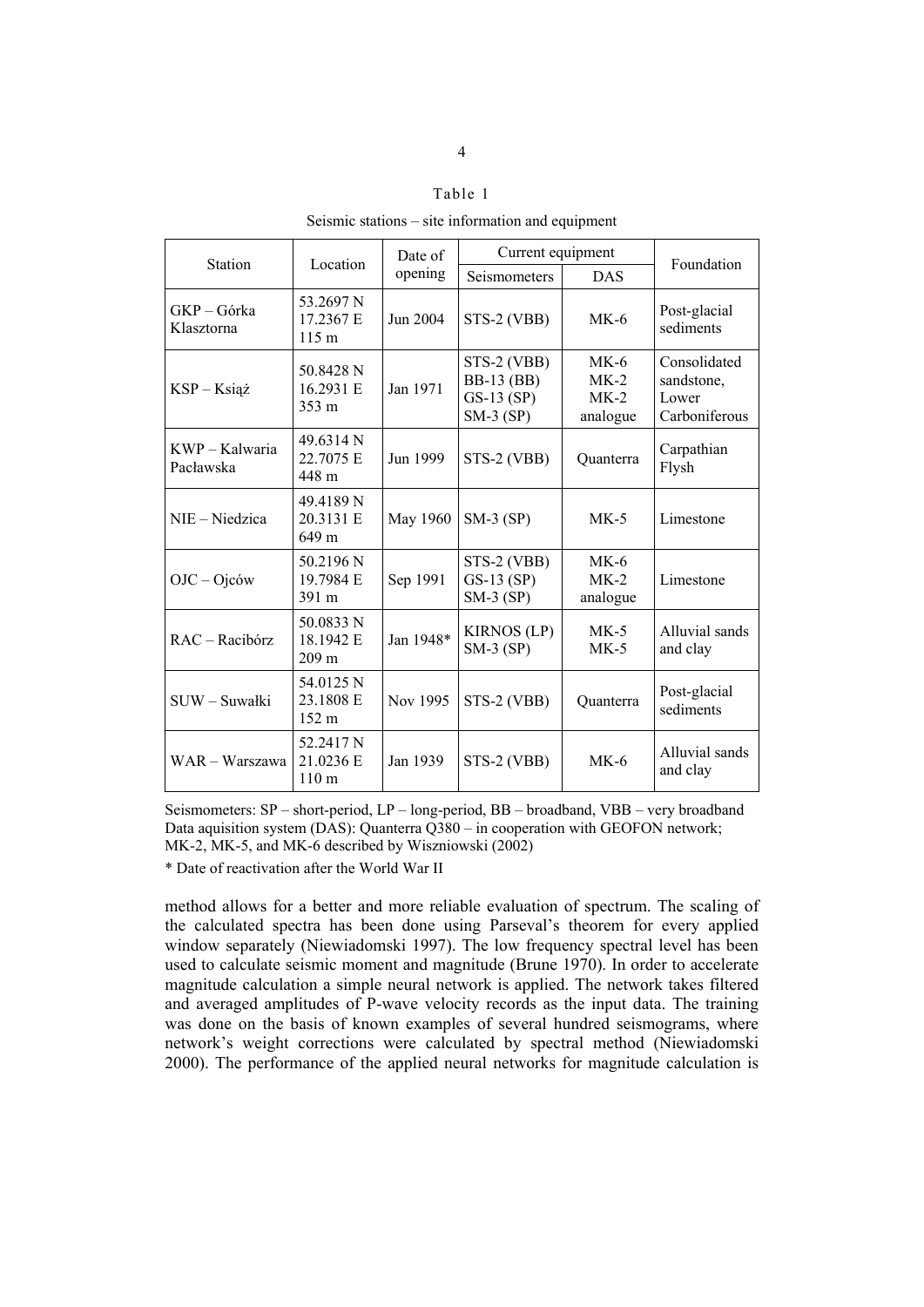the same as that of multitaper method. The seismic source radiation pattern is not homogeneous, and it is why the magnitudes calculated by different seismic stations are not the same. Average values of magnitudes are presented in the bulletin.



Fig. 1. Seismic stations operated by the Institute of Geophysics, Polish Academy of Sciences (●), and local seismic networks operated by mines (▲).

#### **2. Interpretation of P and S waves**

In the light of results provided by seismic refraction and wide angle reflection experiment CELEBRATION 2000 (Guterch *et al*. 2003), interpretation of seismic waves recorded in Poland at regional distances, between about 180 km and 600 km, were revised by Guterch (2007). Generally, at regional distances of more than about 180 km, direct Pg wave does not occur in first arrivals and follows the Pn wave. First arrivals of Pn waves are weak and have been recorded in Poland only for earthquakes with magnitude  $M > 2.7$ . According to record sections along profile CEL05 (Grad *et al*. 2006), the longest seismic profile in Central Europe, extending from the East European Craton across the Trans European Suture Zone, Carpathians, to the Panonian Basin, Pn is usually followed by much stronger reflected wave from the Moho PmP, or twice reflected wave from the Moho PmPPmP. These waves are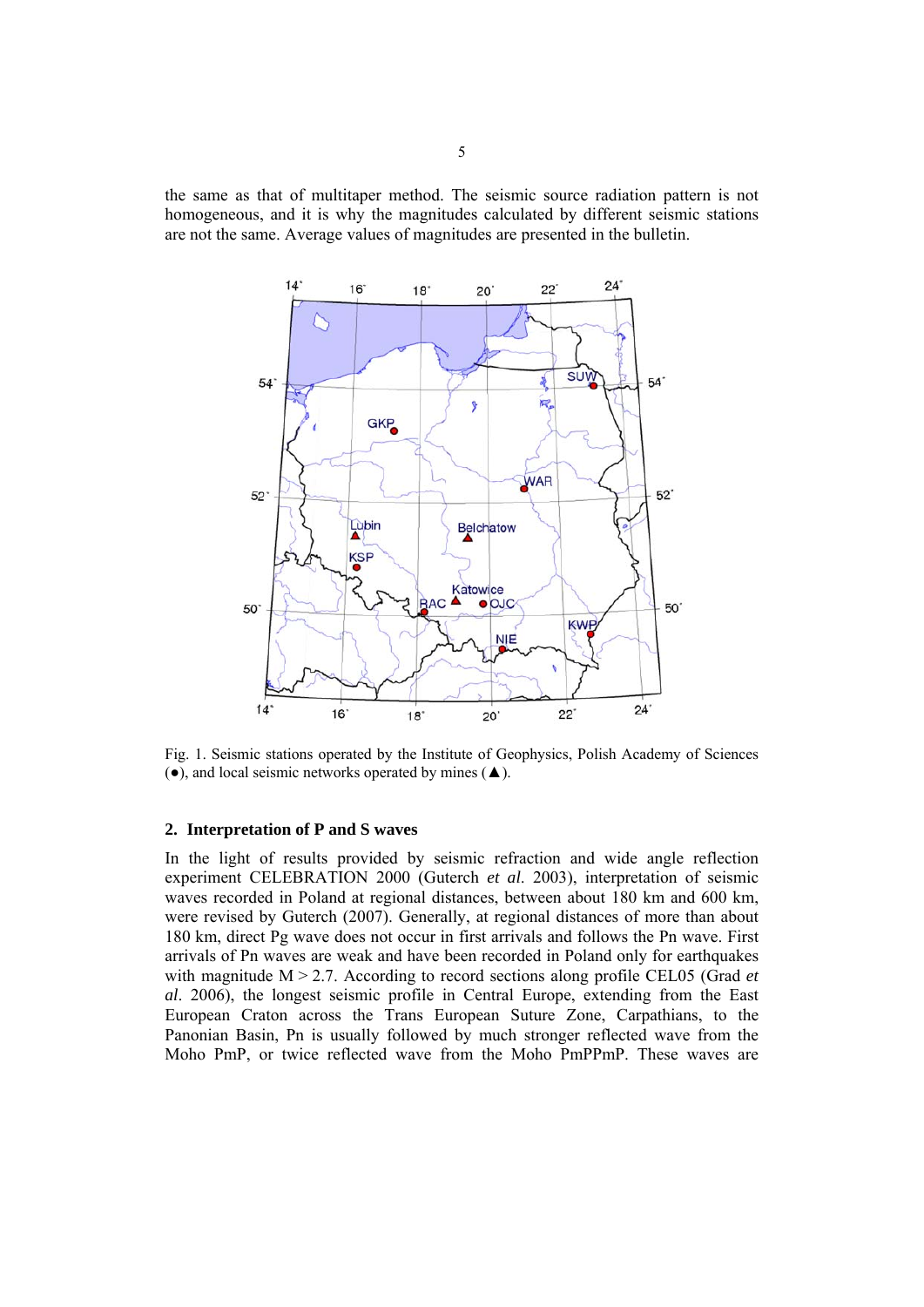interpreted as Pg in routine seismic bulletins according to the Jefreys–Bullen or Herrin travel times, available for distances up to about 800 km. Pg waves at these distances, according to record sections of profile CEL05, are too weak to be recorded and are overlaid by much dynamically stronger PmP and PmPPmP waves. At distances of more than about 450-460 km, the P wave, i.e., the lithospheric wave, should be recorded in first arrivals. The same concerns, in general, the S waves. The Sn wave is followed according to CEL05 data by much stronger wave SmS reflected from the Moho, interpreted in routine seismic bulletins according to Jefreys–Bullen and Herrin travel times as Sg. Wave Sg is too weak to be recorded according to CEL05 travel sections. At distances of more than about 450-460 km, the S wave, i.e., the lithospheric wave, should be recorded in first S arrivals.



Fig. 2. Epicentres of earthquakes recorded in 2005 by Polish seismic network.  $\circ$  – mining induced seismic events: the Upper Silesia Coal Basin (US), Rybnik Coal District (RCD), Lubin-Głogów Copper Basin (LGB), and Bełchatów Open-Pit Mining area.  $\bullet$  – local tectonic earthquakes.

It seems that at regional distances of more than about 180 km the onsets interpreted as Pg and Sg phases are probably arrivals of waves PmP, or PmPPmP and SmS, i.e., reflected from the Moho.

The interpretation of phases given in the bulletin is made according to Jeffreys– Bullen and Herrin travel times. Only for earthquakes in the Orawa Basin, Western Carpathians, the suggested interpretation of waves PmP/PmPPmP and SmS instead of Pg and Sg is done.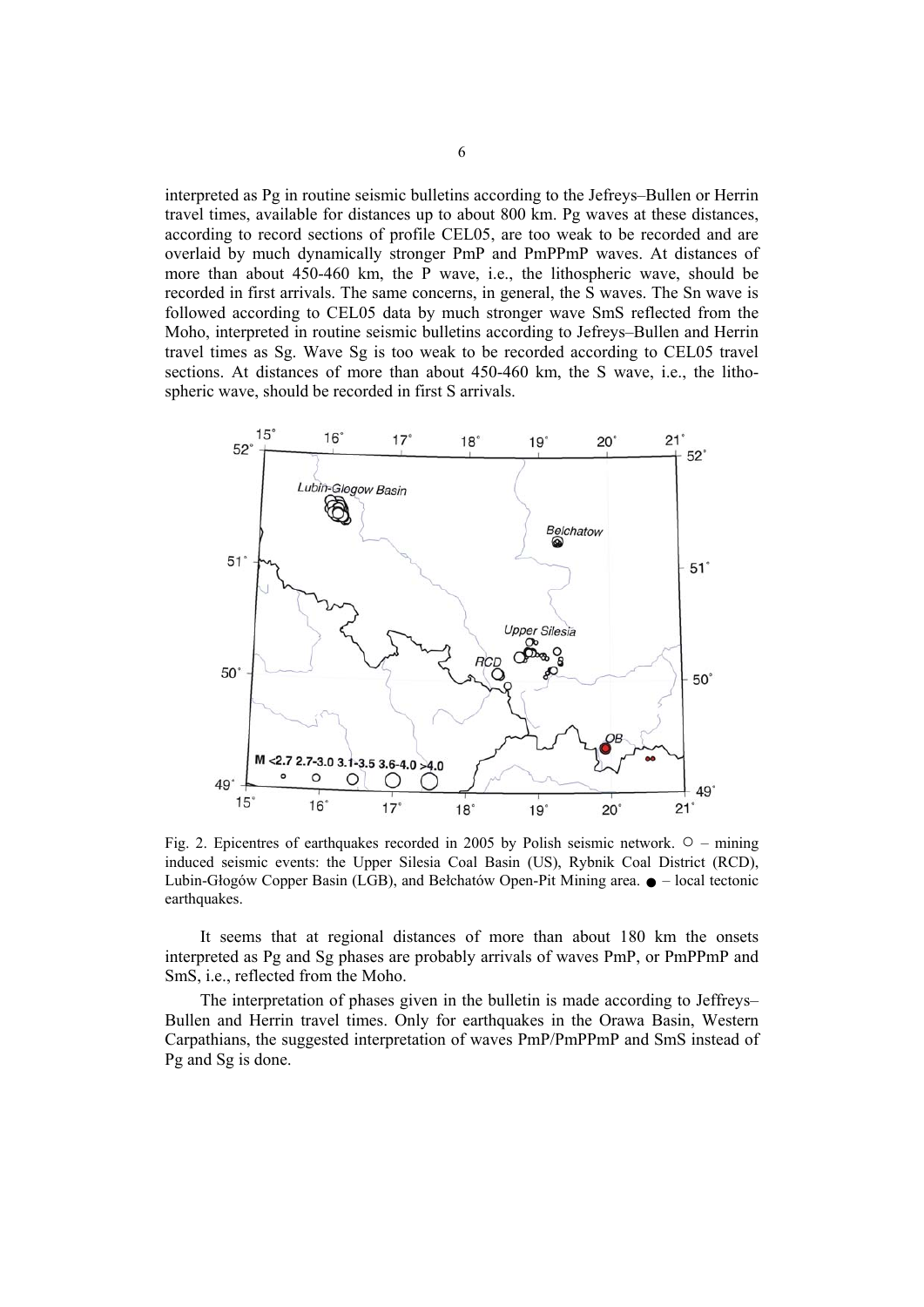

Fig. 3. Epicentres of earthquakes recorded in 2005 by NEIC. ○ – mining induced seismic events: the Upper Silesia Coal Basin (US), Lubin-Głogów Copper Basin (LGB), and Bełchatów Open-Pit Mining area.  $\bullet$  – tectonic earthquakes recorded in the Orawa-Nowy Targ Basin (OB), Western Carpathians.

#### **3. Induced seismicity**

Out of several thousand of seimic events induced by mining in Poland each year, only those with magnitude  $M > 2.6$  for the Lubin-Głogów Copper Basin and with  $M > 2.0$ for the Upper Silesia Coal Basin and Rybnik Coal District are listed in this bulletin. Occasionally, quakes of lower magnitude for the Lubin-Głogów Copper Basin have been given if the event was recorded by the NEIC Monthly Listing.

#### *3.1 Upper Silesia and Rybnik Coal District*

Epicentral location of Upper Silesian and Rybnik Coal District earthquakes was made by the Central Mining Institute in Katowice. Only if such data were missing, the coordinates were estimated at the Institute of Geophysics. The epicenters determined at the Central Mining Institute are labelled (GIG). The other two source parameters, the time of origin and magnitude, are determined at the Institute of Geophysics. The origin times are based on the Pg and Sg arrivals recorded at stations OJC, NIE, KSP, and RAC. Seismic events with magnitude  $M > 2.4$  recorded in the Upper Silesia and Rybnik Coal District in 2005 are presented in Fig. 4.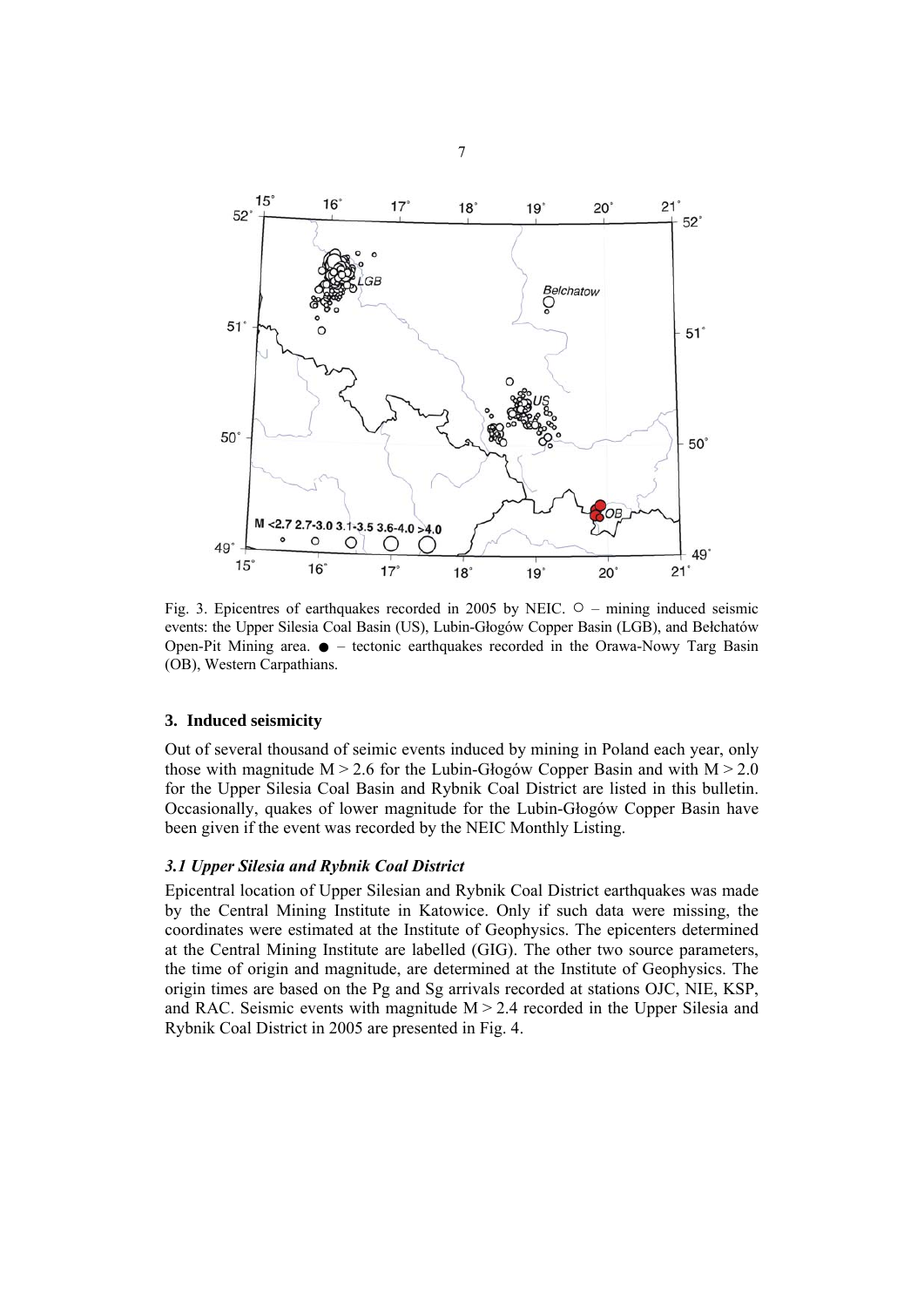

Fig. 4. Mining induced earthquakes recorded in the Upper Silesia and Rybnik Coal District in 2005. Epicentral location of earthquakes made by mining networks of the Central Mining Institute in Katowice.

#### *3.2 Lubin-Głogów Copper Basin*

Epicentral locations of tremors from the Lubin-Głogów Copper Basin were made by the Copper Mining-Metallurgical Company in Lubin on the basis of the local seismic networks at Lubin, Polkowice, Rudna and Sieroszowice mines. The average accuracy of epicenter location is about 50 m and occasionally even 20 m. Most of seismic events in the Lubin-Głogów Copper Basin occur at depths between 500 and 1000 m. The other two source parameters, the time of origin and magnitude, are determined at the Institute of Geophysics. The origin times are estimated from the arrival times of the Pg waves recorded by KSP assuming Pg velocity of 6.1 km/s. Seismic events with magnitude M > 2.7 recorded in the Lubin-Głogów Copper Basin in 2005 are presented in Fig. 5. All these events occurred within the area of the Lubin-Głogów copper mines. Dispersion of epicentres follows NW-SE direction, and the area of earthquake occurrences is about 25 km long (see also Fig. 2). NEIC epicentres of events in the Lubin-Głogów Copper Basin are widely dispersed NE-SW and could delineate an artificial seismic line, about 100 km long, in SW Poland (see Fig. 3).

A general interpretation of Lubin-Głogów earthquakes recorded by NIE and RAC is given i.e., phases P and S, and occasionally phases Pn and Sn for stronger events of  $M > 2.7$ .

#### *3.3 Bełchatów Open-Pit Mining area*

Epicentral location and time of origin of the Bełchatów earthquakes were made at the Bełchatów Open-Pit Coal Mine on the basis of the local seismic network.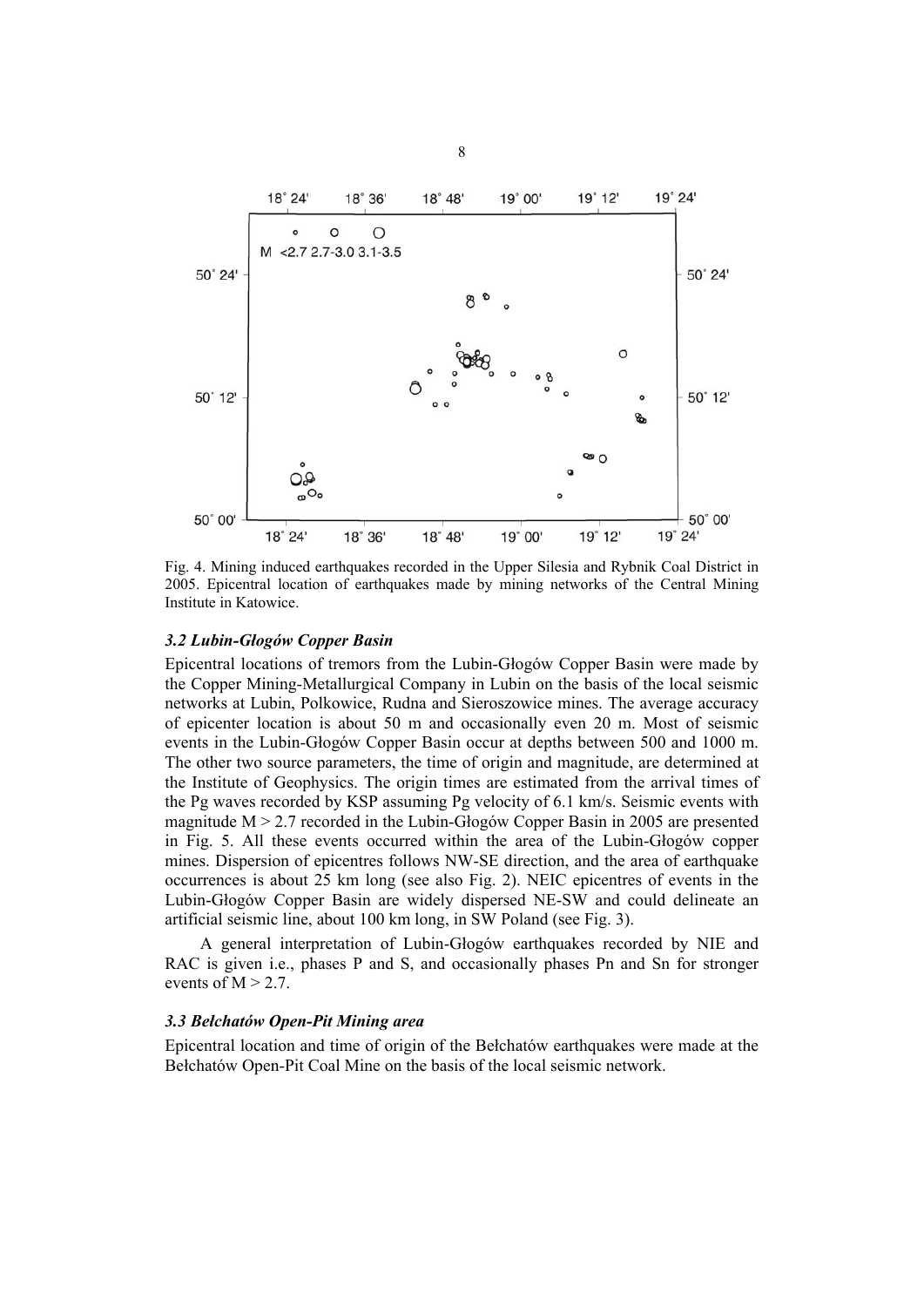

Fig. 5. Mining induced earthquakes recorded in the Lubin-Głogów Copper Basin in 2005. Epicentral location of earthquakes made by mining networks of the Cpper Mining-Metallurgical Company in Lubin.

#### **4. Local tectonic earthquakes**

The series of earthquakes that began on November 30, 2004, occurred in the southern margin of the Orawa-Nowy Targ Basin, in the area where the Pieniny Klippen Belt is expected to be crossed by the Ruženberok-Mszana-Dolna deep fault (Guterch 2006). Local seismic events of  $M \leq 3.3$  were observed there on September 1995 (Guterch *et al*. 2005). The main earthquake of November 30, 2004 was followed by long series of aftershocks. The strongest aftershocks occurred in year 2004 on December 2 of  $M = 3.6$ , December 9 of  $M = 3.4$ , and in the year 2005 on January 23, January 29, and June 2 of  $M = 3.1$ , 3.4, 3.2, respectively.

Out of 270 events, 44% occurred within 24 hours after the strongest one. Every aftershock of magnitude  $ML > 2.5$  was followed by increased seismic activity and was recorded by a sufficient number of stations to determine the epicenter data. Epicenters of seismic events were determined after records of the nearest stations in the Czech Republic, Poland and Slovakia, by Dębski *et al*. (1997) method, assuming the mean Moho depth  $h = 35$  km. Seismic events of  $M \le 2.0$  were recorded only by station NIE. Only two events, on February 18, 2005 of  $M = 2.7$  and  $M = 2.5$ , originated from another source, about 7 km west from the epicenter of the main earthquake of November 30, 2004.

The area where the strongest aftershocks occurred is the same as for the main earthquake, i.e., SE of Czarny Dunajec bounded by the villages: Bystre Stare Górne,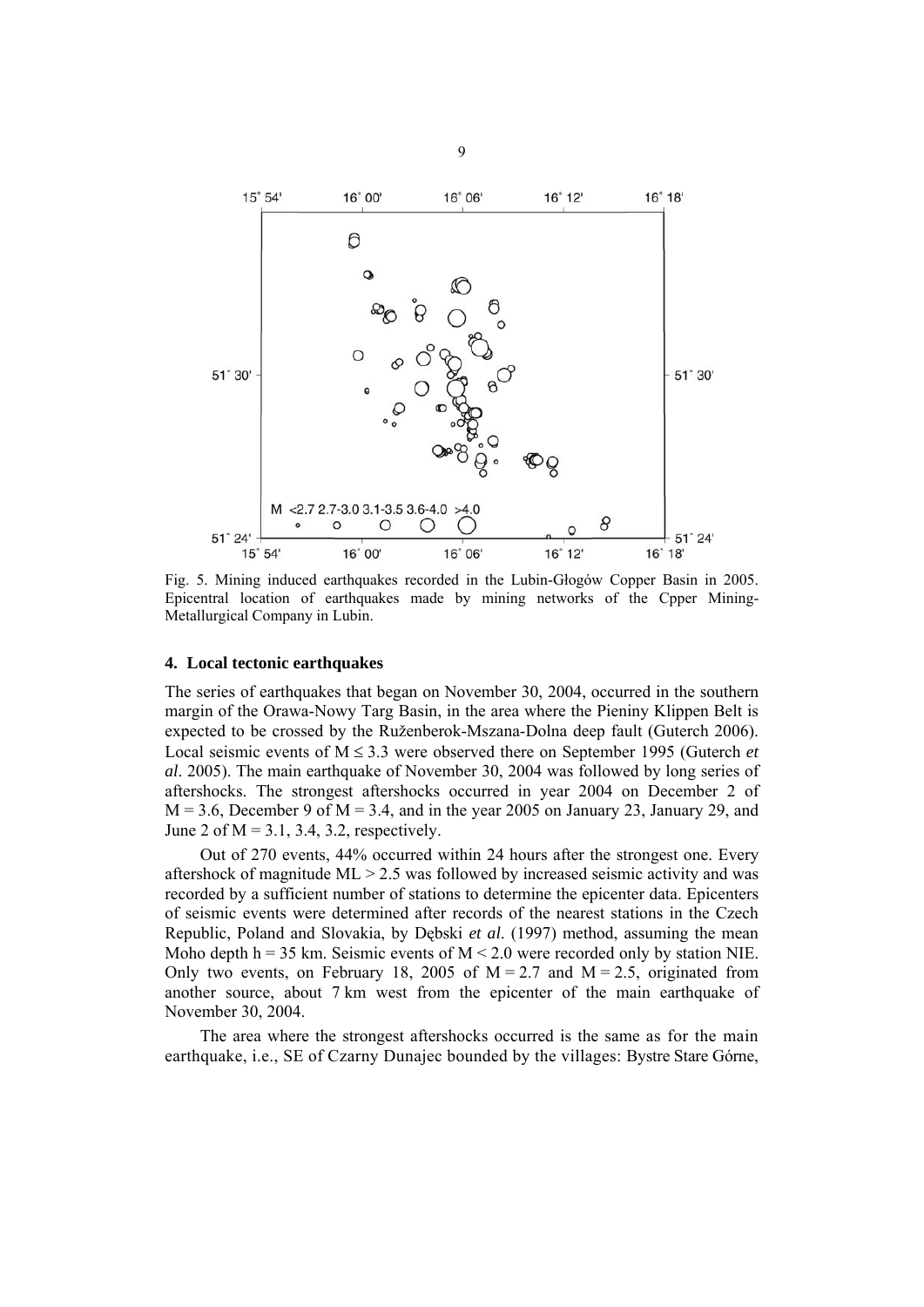

Fig. 6. Macroseismic map in the EMS-98 scale of the earthquake of  $M = 3.1$ , Io = 4-5 recorded in the Orawa-Nowy Targ Basin, Western Carpathians, on January 23, 2005.



Fig. 7. Macroseismic map in the EMS scale of the earthquake of  $M = 3.4$ , Io = 5 recorded in the Orawa-Nowy Targ Basin, Western Carpathians, on January 29, 2005.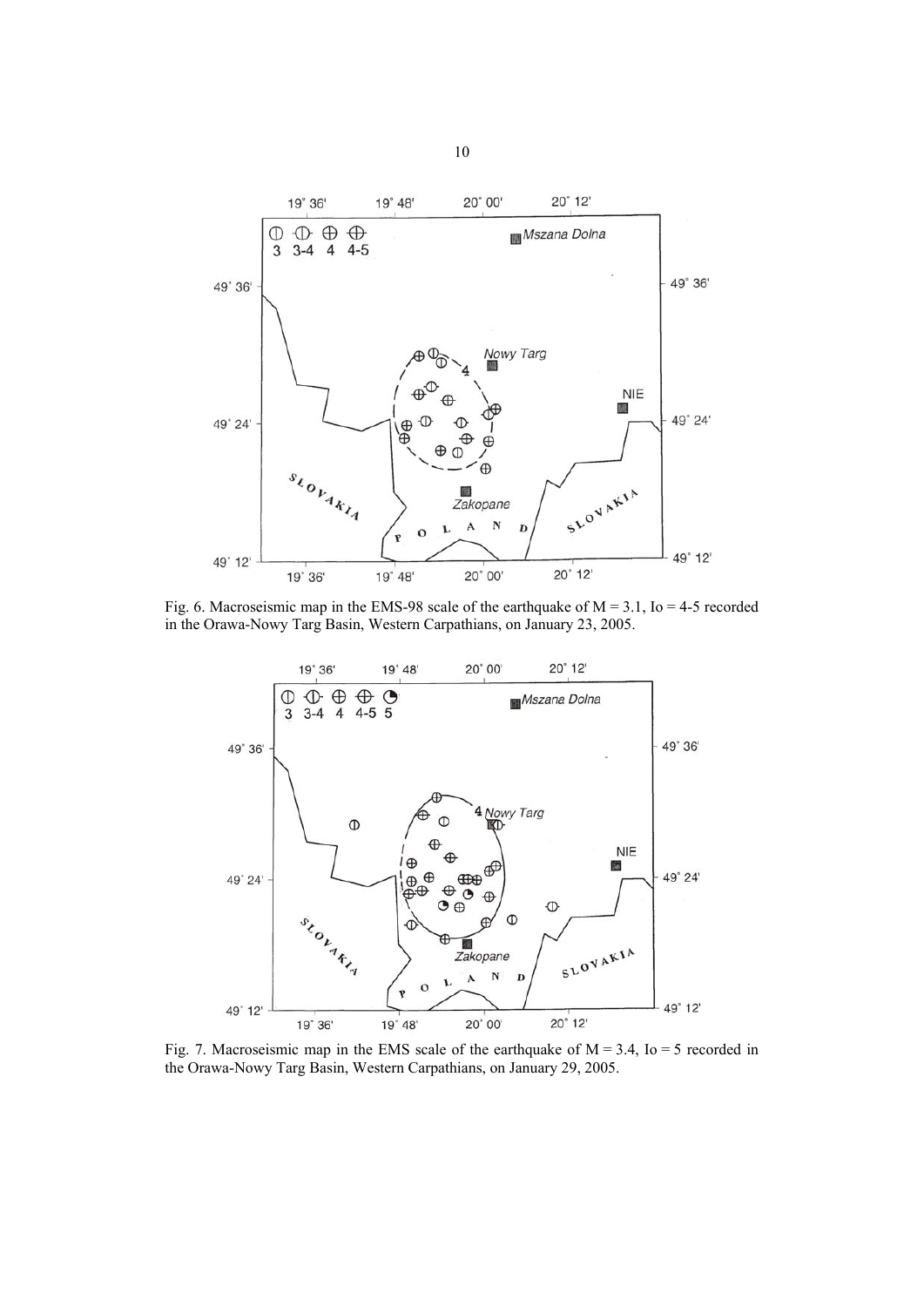Czerwienne, Ratułów, Sierockie, Skrzypne Dolne, Skrzypne Górne, Ciche Dolne and Ciche Górne. Intensities did not exceed I = 5 EMS. On November 30, 2004, most houses in this area sustained damage of grade 1 and many of grade 2 in the EMS scale. Intensities were strongly attenuated with distance and aftershocks were not felt 20 km from the epicenter.

Macroseismic epicenters, the same for the main earthquake and aftershocks, are also given in the bulletin. The foci of earthquakes are shallow, less than 5 km, originated in the Podhale Flysch basement of the Orawa-Nowy Targ Basin. The macroseismic maps in the EMS-98 scale of the strongest aftershocks recorded in year 2005, on January 23 and January 29 are presented in Fig. 6 and Fig. 7, respectively.

The last local tectonic events in 2005 occurred SE of station Niedzica in the Pieniny Klipper Belt region. These events were not recorded by NEIC.

The bulletin was prepared by Danuta Cerlica for induced earthquakes in Upper Silesia Coal Basin and by Ewa Tomaszewska in the Lubin-Głogów Copper Basin.

#### References

- Brune, J.N., 1970, *Tectonic stress and spectra of seismic shear waves from earthquakes*, J. Geophys. Res. **75**, 4997-5009.
- Dębski, W., B. Guterch, H. Lewandowska, and P. Labak, 1997, *Earthquakes sequences in the Krynica region, Western Carpathians, 1992-1993*, Acta Geophys. Pol. **45**, 255-290.
- Grad, M., A. Guterch, G.R. Keller, T. Janik, E. Hegedűs, J. Vozár, A. Ślączka, T. Tiira, and J. Yliniemi, 2006, *Lithosperic structure beneath trans-Carpathian transect from Precambrian platform to Pannonian basin: CELEBRATION 2000 seismic profile CEL05*, J. Geophys. Res. **111**, B03301, doi:1029/2005JB003647.
- Guterch, A., M. Grad, G.R. Keller, K. Posgay, J. Vozár, A. Špičák, E. Brueckl, Z. Hajnal, H. Thybo, O. Selvi, and CELEBRATION 2000 Experiment Team, 2003, *CELEBRATION 2000 Seismic Experiment*, Stud. Geophys. Geod. **47**, 659-669.
- Guterch, B., H. Lewandowska-Marciniak, and J. Niewiadomski, 2005, *Earthquakes recorded in Poland along the Pieniny Klippen Belt, Western Carpathians*, Acta Geophys. Pol. **53**, 1, 27-45.
- Guterch, B., 2006, *Seismic events in the Orawa-Nowy Targ Basin, Western Carpathians, November 30, 2004 – December 2005*, Acta Geodyn. Geomater. **3**, No. 3 (143), 1-11.
- Guterch, B., 2007, *Local earthquakes recorded by Polish seismic stations, 2004*, Publs. Inst. Geophys. Pol. Acad. Sc. **B-40** (397), 3-14.
- Niewiadomski, J., 1997, *Spectral analysis and seismic source parameters*. **In:** A.J. Mentecki (ed), "Seismic Monitoring in Mines", Chapman & Hall, 144-158.
- Niewiadomski, J., 2000, *Magnitude and neural networks*, Acta Montana, Ser A, **16** (118), 131-140.
- Park, J., C.R. Lindberg, and F.L. Vernon III, 1987, *Multitaper spectral analysis of high frequency seismograms*, J. Geophys. Res. **92**, 12664-12674.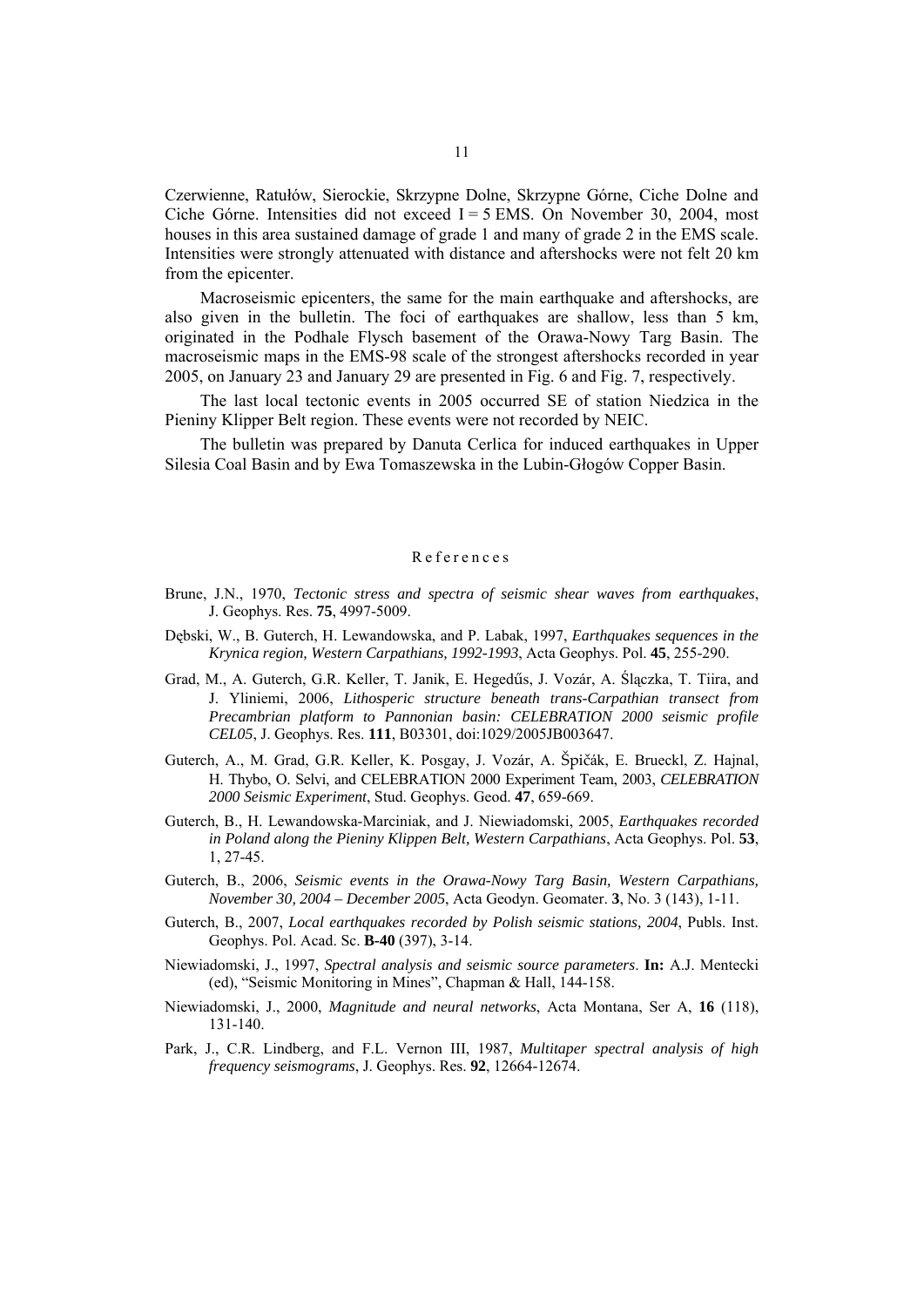Thomson, D.J., 1982, *Spectral estimation and harmonic analysis*, IEEE Proc. **70**, 1055-1096.

Wiszniowski, J., 2002, *Broadband seismic system: Effect of transfer band on detection and recording of seismic waves*, Publs. Inst. Geophys. Pol. Acad. Sc. **B-27 (339)**, 176 pp.

> *Received December 19, 2007 Accepted June 23, 2008*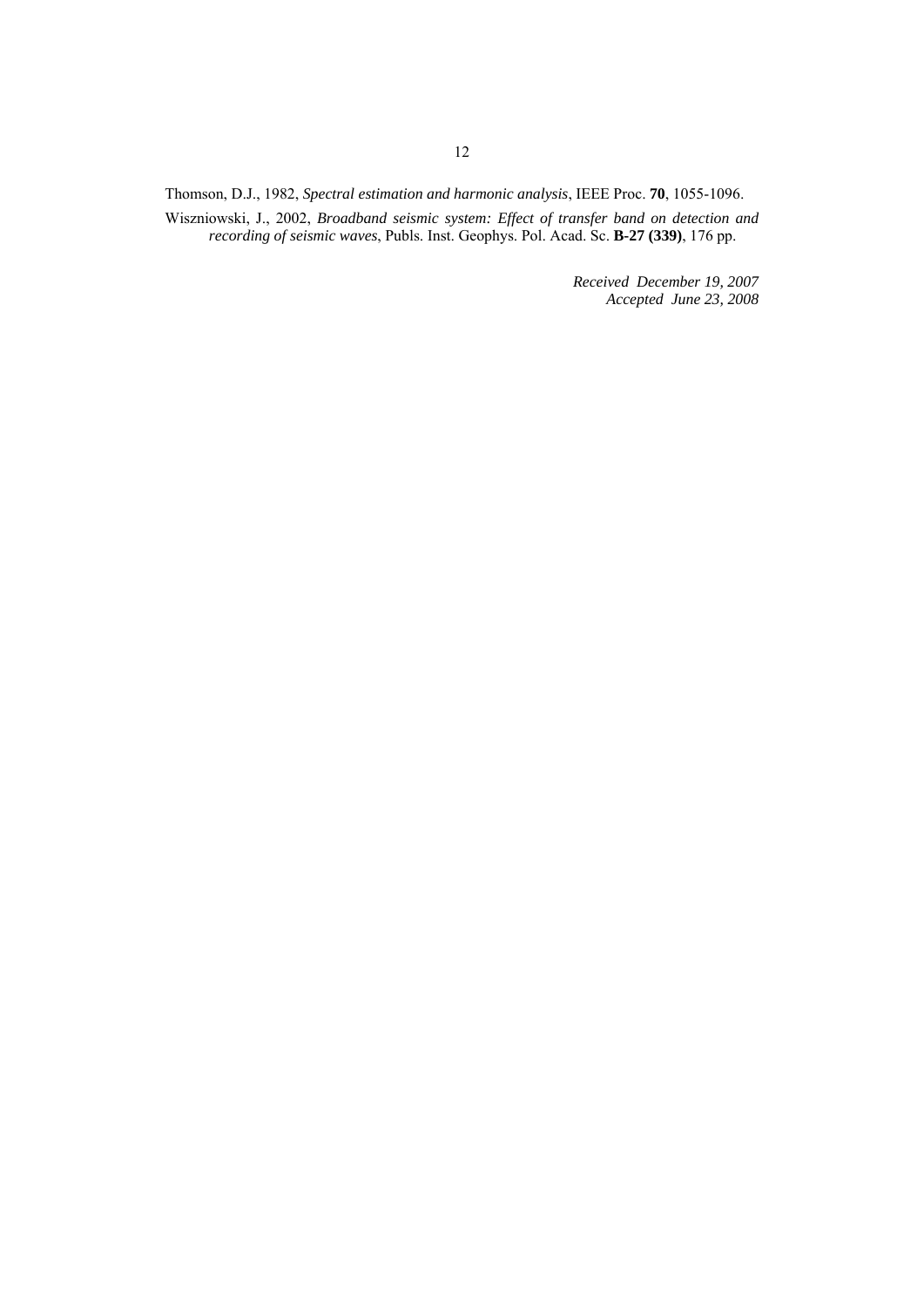| $_{3}$<br>JAN<br>GIG: | $\varphi = 50.162^{\circ}N$ , $\lambda = 19.315^{\circ}E$<br>$H = 15:47:01.0, M = 2.5$ |               | NIE $\Delta = 113 \text{km}$<br>16 56 28.2<br>Pg eZ<br>56 43.4<br>Sg eE                     |
|-----------------------|----------------------------------------------------------------------------------------|---------------|---------------------------------------------------------------------------------------------|
|                       | OJC $\Delta = 35 \text{km}$<br>15 47 06.7<br>Pg eZ<br>47 11.3<br>Sg iN                 |               | KSP $\Delta$ = 226 km<br>16 56 47.9<br>Pg eNEZ<br>Sn eNEZ<br>57 12.7                        |
| NIE                   | $\Delta = 109 \text{km}$<br>Pg eZ<br>15 47 19.8<br>47 34.4<br>Sq eE                    | JAN 5<br>GIG: | $\varphi = 50.261^{\circ}N$ , $\lambda = 18.863^{\circ}E$<br>$H = 05:03:15.8, M = 2.0$      |
| KSP                   | $\Delta = 227$ km<br>Pg eNEZ<br>15 47 40.2<br>48 04.6<br>Sn eNEZ                       |               | OJC $\Delta = 67$ km<br>05 03 28.5<br>Pg eZ<br>03 36.2<br>Sg eE                             |
| JAN 3<br>GIG:         | $\varphi = 50.262^{\circ}N$ , $\lambda = 18.864^{\circ}E$<br>$H = 16:21:01.1, M = 2.2$ |               | NIE $\Delta = 140$ km<br>Pg eZ<br>05 03 40.0<br>Sg eE<br>03 58.3                            |
|                       | OJC $\Delta = 67 \text{km}$<br>16 21 13.7<br>Pg eZ<br>21 21.7<br>Sg iE                 |               | KSP $\Delta = 193 \text{km}$<br>Pq eNEZ 05 03 48.4<br>04 11.9<br>Sg eNEZ                    |
| NIE                   | $\Delta = 140$ km<br>16 21 25.8<br>Pg eZ<br>21 44.0<br>Sg eE                           | JAN 5         | GIG: $\varphi = 50.067^{\circ}N$ , $\lambda = 18.462^{\circ}E$<br>$H = 13:32:34.1, M = 2.5$ |
| KSP                   | $\Delta = 193$ km<br>Pg eNEZ<br>16 21 33.7<br>Sg eNEZ<br>21 56.4                       |               | RAC $\Delta = 19$ km<br>Pg eZ<br>13 32 38.5<br>Sg eNE<br>32 41.9                            |
| JAN 4<br>GIG:         | $φ = 50.233oN, λ = 19.035oE$<br>$H = 10:14:49.4$ , $M = 2.3$                           |               | OJC $\Delta = 97 \text{km}$<br>Pg eZ<br>13 32 50.6<br>Sg eN<br>33 02.7                      |
| OJC                   | $\Delta = 55$ km<br>10 14 59.4<br>Pg eZ<br>15 06.9<br>Sg eN                            | NIE           | $\Delta = 151 \text{km}$<br>Pg eZ<br>13 33 00.3<br>33 19.4<br>Sg eEN                        |
| NIE                   | $\Delta = 129$ km<br>10 15 12.0<br>Pg eZ<br>15 29.2<br>$(Sg)$ eE                       | KSP           | $\Delta = 177$ km<br>13 33 02.2<br>Pn eNEZ<br>33 24.5<br>Sg eNEZ                            |
| KSP                   | $\Delta$ = 205 km<br>Pg eNEZ<br>10 15 23.6<br>15 49.4<br>Sg eNEZ                       | 5<br>JAN      | $\varphi = 50.24^{\circ}N$ , $\lambda = 19.01^{\circ}E$<br>$H = 18:35:15.3$ , $M = 2.2$     |
| 4<br>JAN              | $\varphi = 50.20^{\circ}N$ , $\lambda = 19.31^{\circ}E$<br>$H = 16:56:09.0, M = 2.5$   |               | OJC $\Delta = 56 \text{km}$<br>18 35 25.4<br>Pg eZ<br>35 32.8<br>Sg eN                      |
| OJC                   | $\Delta = 34 \text{km}$<br>16 56 15.0<br>Pg eZ<br>56 19.7<br>Sg eN                     | NIE           | $\Delta = 132 \text{km}$<br>Pg eZ<br>18 35 38.0<br>35 55.5<br>Sg eE                         |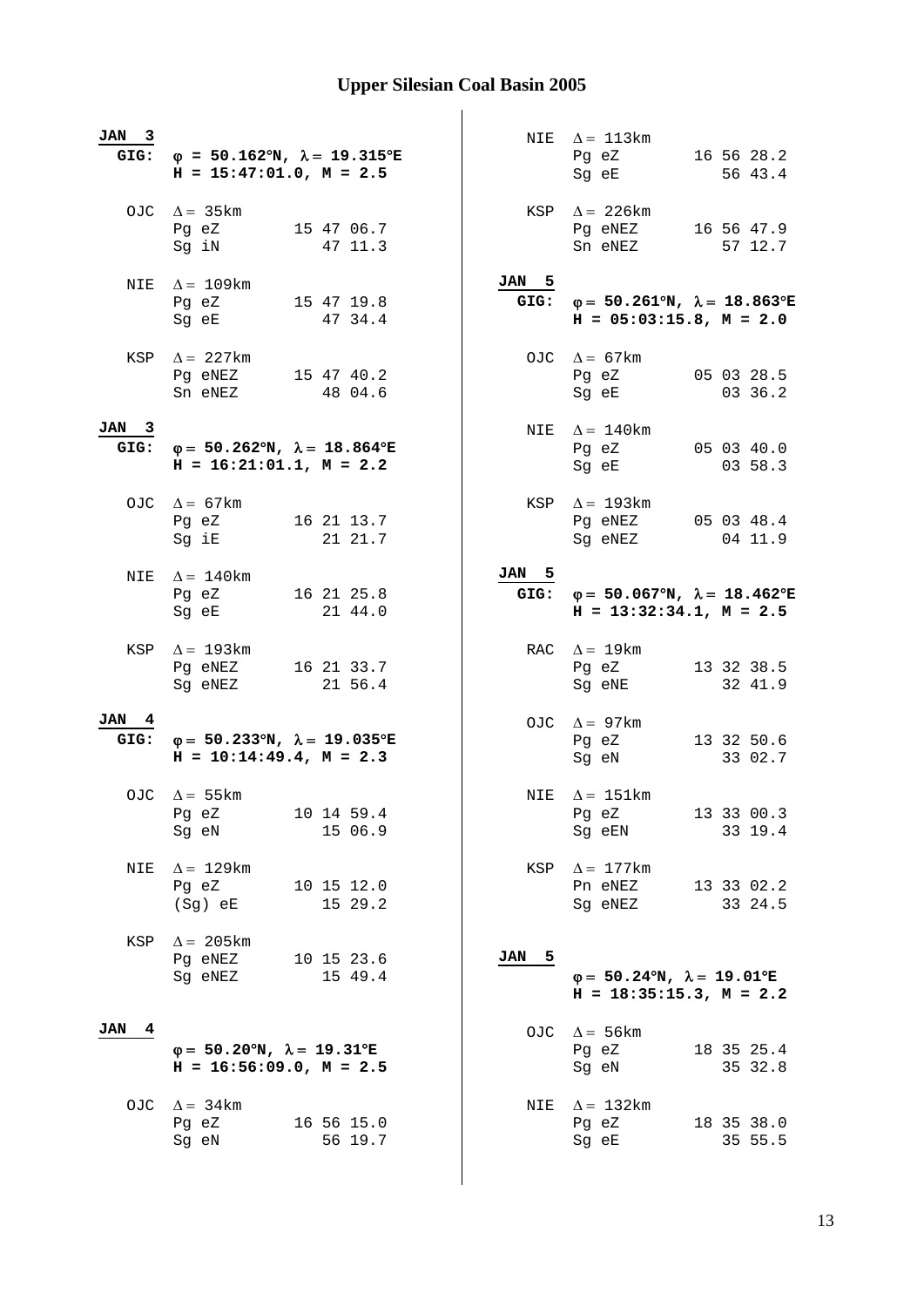|       |                                                           |  |                       |     | JAN 7          |                                                                |                       |
|-------|-----------------------------------------------------------|--|-----------------------|-----|----------------|----------------------------------------------------------------|-----------------------|
|       | KSP $\Delta = 204 \text{km}$                              |  |                       |     |                | GIG: $\varphi = 50.262^{\circ}N$ , $\lambda = 18.861^{\circ}E$ |                       |
|       | Pg eNEZ                                                   |  | 18 35 49.8            |     |                | $H = 14:33:17.6$ , $M = 2.5$                                   |                       |
|       | Sg eNEZ                                                   |  | 36 14.2               |     |                |                                                                |                       |
|       |                                                           |  |                       |     |                | OJC $\Delta = 67$ km<br>Pg eZ                                  | 14 33 29.9            |
| JAN 5 |                                                           |  |                       |     |                | Sg eE                                                          | 33 38.4               |
| GIG:  | $φ = 50.164°N, λ = 19.311°E$                              |  |                       |     |                |                                                                |                       |
|       | $H = 19:47:46.7$ , $M = 2.5$                              |  |                       |     |                | NIE $\Delta = 140$ km                                          |                       |
|       | OJC $\Delta = 35 \text{km}$                               |  |                       |     |                | Pg eZ                                                          | 14 33 42.2<br>34 00.2 |
|       | Pg eZ                                                     |  | 19 47 53.1            |     |                | Sg eN                                                          |                       |
|       | Sg eN                                                     |  | 47 57.8               |     | KSP            | $\Delta = 193$ km                                              |                       |
|       |                                                           |  |                       |     |                | Pg eNEZ                                                        | 14 33 50.4            |
| NIE   | $\Delta = 110$ km                                         |  |                       |     |                | Sg eNEZ                                                        | 34 13.3               |
|       | Pg eZ                                                     |  | 19 48 05.7<br>48 20.8 |     | JAN 7          |                                                                |                       |
|       | (Sg) eE                                                   |  |                       |     | GIG:           | $\varphi = 50.066^{\circ}N$ , $\lambda = 18.462^{\circ}E$      |                       |
|       | KSP $\Delta$ = 226 km                                     |  |                       |     |                | $H = 15:00:37.4$ , $M = 2.4$                                   |                       |
|       | Pn eNEZ                                                   |  | 19 48 24.7            |     |                |                                                                |                       |
|       | Sn eNEZ                                                   |  | 48 49.8               |     |                | RAC $\Delta = 19$ km                                           |                       |
|       | Sg eNEZ                                                   |  | 48 52.7               |     |                | Pg iZ                                                          | 15 00 41.8 D          |
|       |                                                           |  |                       |     |                | Sg iN                                                          | 00 45.2               |
| JAN 5 |                                                           |  |                       |     |                | OJC $\Delta = 97 \text{km}$                                    |                       |
| GIG:  | $\varphi = 50.263^{\circ}N$ , $\lambda = 18.897^{\circ}E$ |  |                       |     |                | Pg eZ                                                          | 15 00 54.4            |
|       | $H = 23:50:55.4$ , $M = 2.2$                              |  |                       |     |                | Sg eN                                                          | 01 06.3               |
|       | OJC $\Delta = 64 \text{km}$                               |  |                       |     |                |                                                                |                       |
|       | Pg eZ                                                     |  | 23 51 07.1            |     |                | NIE $\Delta = 152 \text{km}$<br>Pg eZ                          | 15 01 03.6            |
|       | Sg eE                                                     |  | 51 15.4               |     |                | Sg eN                                                          | 01 22.6               |
|       |                                                           |  |                       |     |                |                                                                |                       |
|       | NIE $\Delta = 138$ km                                     |  |                       |     |                | KSP $\Delta = 176$ km                                          |                       |
|       | Pg eZ<br>Sg eN                                            |  | 23 51 19.4<br>51 37.4 |     |                | Pg eZ                                                          | 15 01 07.1<br>01 27.7 |
|       |                                                           |  |                       |     |                | Sg eNEZ                                                        |                       |
| KSP   | $\Delta = 196$ km                                         |  |                       | JAN | $\overline{7}$ |                                                                |                       |
|       | Pq eNEZ                                                   |  | 23 51 28.5            |     | GIG:           | $\varphi = 50.223^{\circ}N$ , $\lambda = 19.013^{\circ}E$      |                       |
|       | Sn eNEZ                                                   |  | 51 50.3               |     |                | $H = 15:54:28.4$ , $M = 2.3$                                   |                       |
|       |                                                           |  |                       |     |                | OJC $\Delta = 56 \text{km}$                                    |                       |
| JAN 6 |                                                           |  |                       |     |                | Pg eZ                                                          | 15 54 38.6            |
| GIG:  | $\varphi = 50.261^{\circ}N$ , $\lambda = 18.864^{\circ}E$ |  |                       |     |                | Sg eN                                                          | 54 46.1               |
|       | $H = 20:24:25.6$ , $M = 2.3$                              |  |                       |     |                |                                                                |                       |
|       | OJC $\Delta = 66$ km                                      |  |                       |     | NIE            | $\Delta = 130$ km                                              |                       |
|       | Pg eZ                                                     |  | 20 24 37.7            |     |                | Pg eZ<br>Sg eE                                                 | 15 54 51.7<br>55 07.5 |
|       | Sg eN                                                     |  | 24 46.0               |     |                |                                                                |                       |
|       |                                                           |  |                       |     | KSP            | $\Delta = 204 \text{km}$                                       |                       |
|       | NIE $\Delta = 140$ km                                     |  |                       |     |                | Pg eNEZ                                                        | 15 55 02.6            |
|       | Pg eZ                                                     |  | 20 24 50.6            |     |                | Sg eNEZ                                                        | 55 27.6               |
|       | Sg eE                                                     |  | 25 08.1               |     | JAN 7          |                                                                |                       |
|       | KSP $\Delta = 193$ km                                     |  |                       |     | GIG:           | $\varphi = 50.162^{\circ}N$ , $\lambda = 19.311^{\circ}E$      |                       |
|       | Pg eNEZ                                                   |  | 20 24 58.5            |     |                | $H = 22:38:55.6$ , $M = 2.5$                                   |                       |
|       | Sg eNEZ                                                   |  | 25 21.4               |     |                |                                                                |                       |
|       |                                                           |  |                       |     |                | OJC $\Delta = 35 \text{km}$                                    |                       |
|       |                                                           |  |                       |     |                | Pg eZ                                                          | 22 39 01.1            |
|       |                                                           |  |                       |     |                | Sg eN                                                          | 39 05.8               |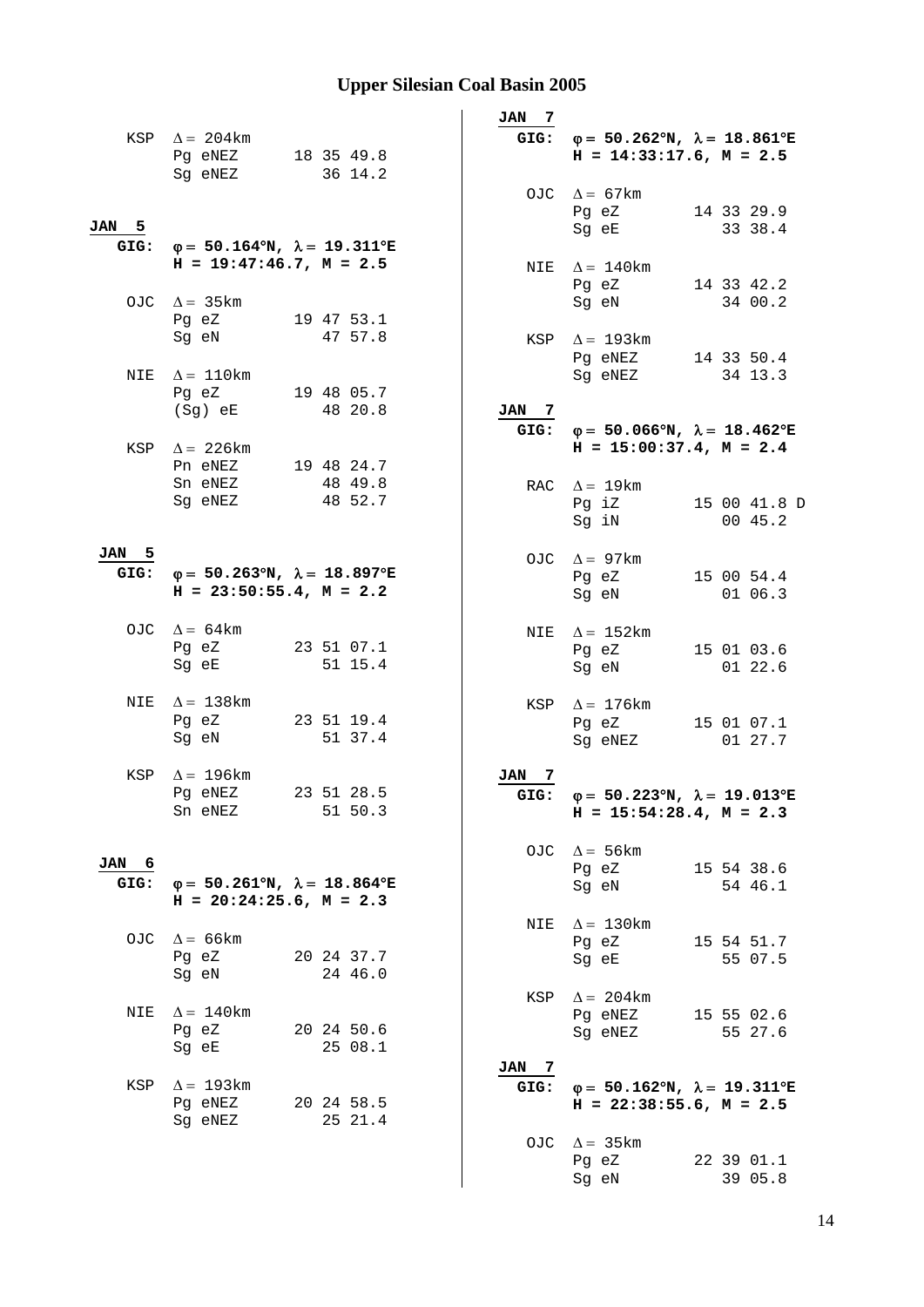| NIE                   | $\Delta = 110$ km                                         |                       |                   | KSP $\Delta = 190$ km                                                                  |            |
|-----------------------|-----------------------------------------------------------|-----------------------|-------------------|----------------------------------------------------------------------------------------|------------|
|                       | Pg eZ                                                     | 22 39 13.6            |                   | Pg eNEZ                                                                                | 21 46 41.4 |
|                       | Sg eE                                                     | 39 29.1               |                   | Sg eNEZ                                                                                | 47 04.1    |
|                       |                                                           |                       |                   |                                                                                        |            |
|                       | KSP $\Delta = 227$ km                                     |                       |                   |                                                                                        |            |
|                       | Pn eEZ                                                    | 22 39 32.1            | <b>JAN</b><br>- 9 |                                                                                        |            |
|                       | Pg eNEZ                                                   | 39 35.1               |                   | $\varphi = 50.19^{\circ}N$ , $\lambda = 19.29^{\circ}E$                                |            |
|                       | Sn eNEZ                                                   | 39 55.1               |                   | $H = 09:55:46.4, M = 2.3$                                                              |            |
|                       |                                                           |                       |                   |                                                                                        |            |
| JAN<br>$\overline{7}$ |                                                           |                       |                   |                                                                                        |            |
| GIG:                  | $\varphi = 50.066^{\circ}N$ , $\lambda = 18.466^{\circ}E$ |                       |                   | OJC $\Delta = 36 \text{km}$<br>Pg eZ                                                   | 09 55 53.0 |
|                       | $H = 22:47:13.5$ , $M = 2.4$                              |                       |                   |                                                                                        | 55 57.7    |
|                       |                                                           |                       |                   | Sg eN                                                                                  |            |
|                       |                                                           |                       |                   |                                                                                        |            |
|                       | RAC $\Delta = 20$ km                                      |                       |                   | NIE $\Delta = 112 \text{km}$                                                           |            |
|                       | Pg eZ                                                     | 22 47 17.9            |                   | Pg eZ                                                                                  | 09 56 05.5 |
|                       | Sg iN                                                     | 47 21.4               |                   | Sg eE                                                                                  | 56 20.4    |
|                       |                                                           |                       |                   |                                                                                        |            |
|                       | OJC $\Delta = 97$ km                                      |                       |                   | KSP $\Delta$ = 225 km                                                                  |            |
|                       | Pg eZ                                                     | 22 47 30.3            |                   | Pg eNEZ                                                                                | 09 56 25.6 |
|                       | Sg eE                                                     | 47 42.4               |                   | Sq eNEZ                                                                                | 56 50.7    |
|                       |                                                           |                       |                   |                                                                                        |            |
|                       | NIE $\Delta = 152 \text{km}$                              |                       |                   |                                                                                        |            |
|                       | Pg eZ                                                     | 22 47 39.9            | JAN 10            |                                                                                        |            |
|                       | Sq eE                                                     | 47 58.7               |                   | $\varphi = 50.18^{\circ}N$ , $\lambda = 19.31^{\circ}E$                                |            |
|                       |                                                           |                       |                   | $H = 16:07:17.3$ , $M = 2.4$                                                           |            |
|                       | KSP $\Delta = 176$ km                                     |                       |                   |                                                                                        |            |
|                       | Pg eEZ                                                    | 22 47 43.5            |                   | OJC $\Delta = 35 \text{km}$                                                            |            |
|                       | Sg eNEZ                                                   | 48 03.8               |                   | Pg eZ                                                                                  | 16 07 23.1 |
|                       |                                                           |                       |                   |                                                                                        |            |
|                       |                                                           |                       |                   | Sg eN                                                                                  | 07 27.7    |
| 8<br>JAN              |                                                           |                       |                   |                                                                                        |            |
|                       | $\varphi = 50.09^{\circ}N$ , $\lambda = 18.44^{\circ}E$   |                       |                   | NIE $\Delta = 111$ km                                                                  |            |
|                       | $H = 04:04:58.6$ , $M = 2.2$                              |                       |                   | Pg eZ                                                                                  | 16 07 36.1 |
|                       |                                                           |                       |                   | Sg eE                                                                                  | 07 50.7    |
|                       | RAC $\Delta = 17$ km                                      |                       |                   |                                                                                        |            |
|                       | Pg iZ                                                     | 04 05 02.4 D          |                   | KSP $\Delta = 226 \text{km}$                                                           |            |
|                       | Sq eNE                                                    | 05 05.6               |                   | Pn eEZ                                                                                 | 16 07 54.2 |
|                       |                                                           |                       |                   | Pg eNEZ                                                                                | 07 56.3    |
| OJC                   |                                                           |                       |                   | $(Sn)$ eNEZ                                                                            | 08 19.9    |
|                       | $\Delta$ = 98 km                                          |                       |                   |                                                                                        |            |
|                       | Pg eZ                                                     | 04 05 15.2            |                   |                                                                                        |            |
|                       | Sg eN                                                     | 05 28.4               | JAN 10            |                                                                                        |            |
|                       |                                                           |                       | GIG:              |                                                                                        |            |
| NIE                   | $\Delta = 155$ km                                         |                       |                   | $\varphi = 50.232^{\circ}N$ , $\lambda = 19.034^{\circ}E$<br>$H = 20:27:38.1, M = 2.4$ |            |
|                       | Pg eZ                                                     | 04 05 25.3            |                   |                                                                                        |            |
|                       | Sg eE                                                     | 05 45.0               |                   |                                                                                        |            |
|                       |                                                           |                       |                   | OJC $\Delta = 55 \text{km}$                                                            |            |
| - 8                   |                                                           |                       |                   | Pg eZ                                                                                  | 20 27 48.1 |
| JAN                   |                                                           |                       |                   | Sg eN                                                                                  | 27 55.6    |
| GIG:                  | $\varphi = 50.276^{\circ}N$ , $\lambda = 18.835^{\circ}E$ |                       |                   |                                                                                        |            |
|                       | $H = 21:46:09.4$ , $M = 2.2$                              |                       | NIE               | $\Delta = 129$ km                                                                      |            |
|                       |                                                           |                       |                   | Pg eZ                                                                                  | 20 28 00.4 |
| OJC.                  | $\Delta = 70$ km                                          |                       |                   | Sg eN                                                                                  | 28 17.3    |
|                       | Pg eZ                                                     | 21 46 22.5            |                   |                                                                                        |            |
|                       | Sg eN                                                     | 46 31.4               | KSP               | $\Delta$ = 205 km                                                                      |            |
|                       |                                                           |                       |                   | Pg eNEZ                                                                                | 20 28 12.8 |
| NIE                   | $\Delta = 143$ km                                         |                       |                   | (Sg) eNEZ                                                                              | 28 36.6    |
|                       | Pg eZ<br>Sg eE                                            | 21 46 34.2<br>46 52.3 |                   |                                                                                        |            |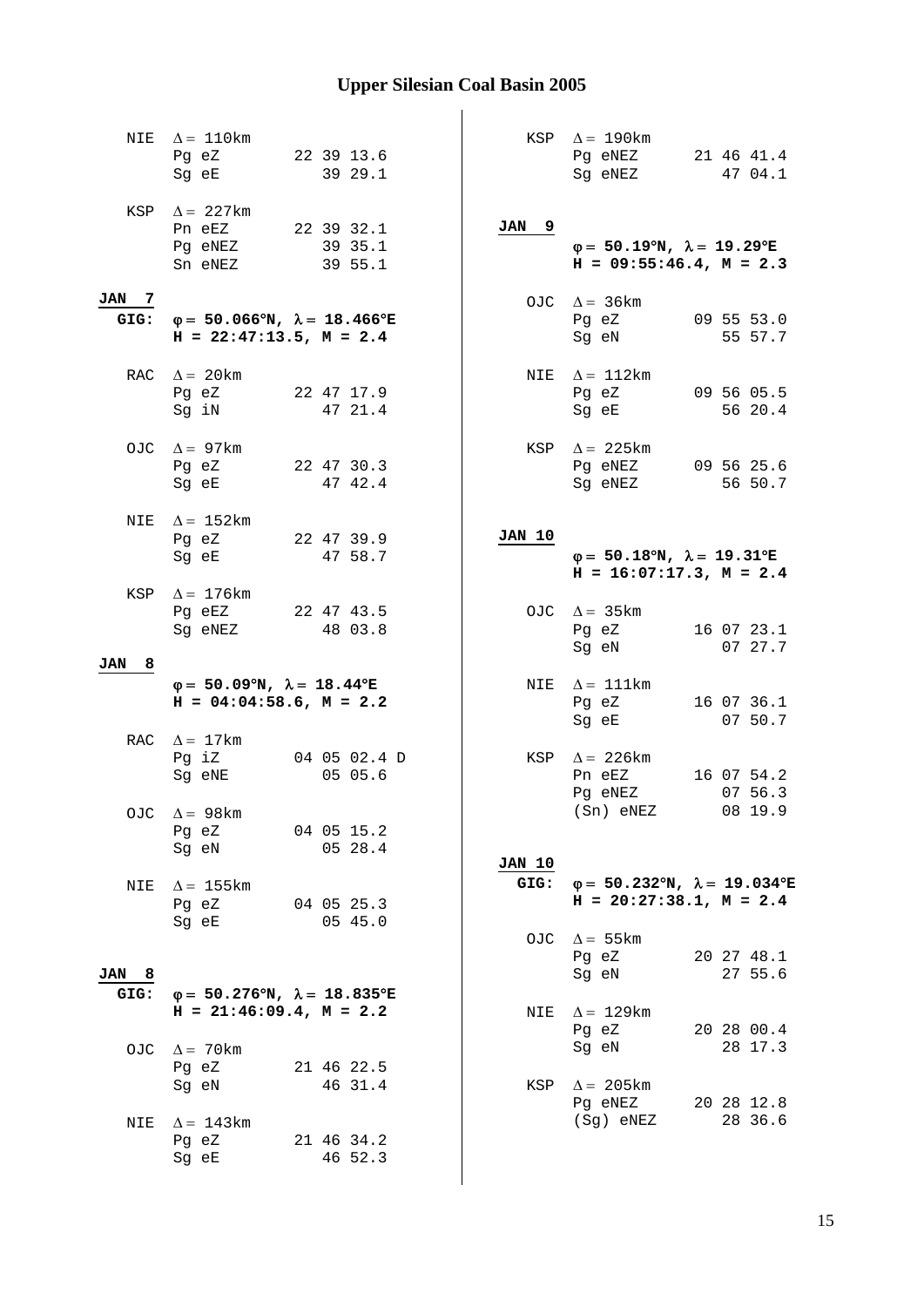| <b>JAN 11</b> |                                                                                        |                         | <b>JAN 12</b> |                                                                                             |  |                                  |
|---------------|----------------------------------------------------------------------------------------|-------------------------|---------------|---------------------------------------------------------------------------------------------|--|----------------------------------|
| GIG:          | $\varphi = 50.162^{\circ}N$ , $\lambda = 19.316^{\circ}E$<br>$H = 05:18:40.0, M = 2.5$ |                         |               | GIG: $\varphi = 50.162^{\circ}N$ , $\lambda = 19.311^{\circ}E$<br>$H = 21:39:18.0, M = 2.6$ |  |                                  |
|               | OJC $\Delta = 35 \text{km}$<br>Pg eZ<br>Sg eN                                          | 05 18 45.8<br>18 50.4   |               | OJC $\Delta = 36 \text{km}$<br>Pg eZ<br>Sg eE                                               |  | 21 39 24.8<br>39 29.4            |
| NIE           | $\Delta = 110$ km<br>Pg eZ<br>Sq eN                                                    | 05 18 58.3<br>19 13.7   | NIE           | $\Delta = 110$ km<br>Pg eZ<br>$(Sg)$ eE                                                     |  | 21 39 37.3<br>39 52.9            |
| KSP<br>JAN 11 | $\Delta = 227$ km<br>Pg eNEZ<br>Sn eN                                                  | $05$ 19 18.2<br>19 43.3 | KSP           | $\Delta$ = 226 km<br>Pg eNEZ<br>Sn eNEZ<br>Sg eNEZ                                          |  | 21 39 55.9<br>40 21.4<br>40 22.5 |
| GIG:          | $\varphi = 50.041^{\circ}N$ , $\lambda = 18.469^{\circ}E$                              |                         |               |                                                                                             |  |                                  |
|               | $H = 18:06:41.8$ , $M = 2.2$                                                           |                         | JAN 13        |                                                                                             |  |                                  |
|               |                                                                                        |                         |               | GIG: $\varphi = 50.066^{\circ}N$ , $\lambda = 18.425^{\circ}E$                              |  |                                  |
|               | RAC $\Delta = 20$ km                                                                   |                         |               | $H = 17:34:38.8, M = 3.3$                                                                   |  |                                  |
|               | Pg eZ 18 06 46.4<br>Sg eNE                                                             | 06 49.4                 |               | RAC $\Delta = 17$ km<br>Pg iZ                                                               |  |                                  |
|               |                                                                                        |                         |               | Sg eNE                                                                                      |  | 17 34 42.7 C<br>34 45.8          |
|               | OJC $\Delta = 97$ km                                                                   |                         |               |                                                                                             |  |                                  |
|               | Pg eZ                                                                                  | 18 06 58.9              |               |                                                                                             |  |                                  |
|               | Sg eE                                                                                  | 07 10.5                 |               | OJC $\Delta = 99 \text{km}$<br>Pg iZ                                                        |  | 17 34 55.7 D                     |
|               |                                                                                        |                         |               | Sg eN                                                                                       |  | 35 08.6                          |
| NIE           | $\Delta = 150$ km                                                                      |                         |               |                                                                                             |  |                                  |
|               | Pg eZ                                                                                  | 18 07 08.5              |               |                                                                                             |  |                                  |
|               | Sg eN                                                                                  | 07 27.3                 | NIE           | $\Delta = 154$ km                                                                           |  |                                  |
|               |                                                                                        |                         |               | Pg eZ                                                                                       |  | 17 35 04.6                       |
| KSP           | $\Delta = 178$ km                                                                      |                         |               | Sg eE                                                                                       |  | 35 25.4                          |
|               | Pg eNEZ 18 07 11.6                                                                     |                         |               |                                                                                             |  |                                  |
|               | Sq eNEZ                                                                                | 07 32.9                 | KSP           | $\Delta = 174$ km                                                                           |  |                                  |
|               |                                                                                        |                         |               | Pn eNEZ                                                                                     |  | 17 35 06.7                       |
| JAN 11        |                                                                                        |                         |               | Pg eNEZ                                                                                     |  | 35 08.0                          |
| GIG:          | $\varphi = 50.104^{\circ}N$ , $\lambda = 19.180^{\circ}E$                              |                         |               | Sn eNEZ                                                                                     |  | 35 27.6                          |
|               | $H = 23:19:06.2, M = 2.5$                                                              |                         |               | Sg eNEZ                                                                                     |  | 35 29.0                          |
|               | OJC $\Delta = 47 \text{km}$                                                            |                         | KWP           | $\Delta = 310$ km                                                                           |  |                                  |
|               | Pg eZ                                                                                  | 23 19 14.2              |               | Pn eZ                                                                                       |  | 17 35 26.1                       |
|               | Sg eE                                                                                  | 19 20.5                 |               | Pg eZ                                                                                       |  | 35 37.8                          |
|               |                                                                                        |                         |               | Sn eNE                                                                                      |  | 36 16.8                          |
| RAC           | $\Delta = 70$ km                                                                       |                         |               |                                                                                             |  |                                  |
|               | Pg eZ                                                                                  | 23 19 18.5              | GKP           | $\Delta$ = 366 km                                                                           |  |                                  |
|               | Sq eN                                                                                  | 19 28.1                 |               | Pn eZ                                                                                       |  | 17 35 30.0                       |
|               |                                                                                        |                         |               | Pg eZ                                                                                       |  | 35 46.5                          |
| NIE           | $\Delta = 112 \text{km}$                                                               |                         |               | Sn eNE                                                                                      |  | 36 19.1                          |
|               | Pg eZ                                                                                  | 23 19 25.1              |               |                                                                                             |  |                                  |
|               | Sg eN                                                                                  | 19 40.4                 | SUW           | $\Delta = 546$ km                                                                           |  |                                  |
|               |                                                                                        |                         |               | Pn eZ                                                                                       |  | 17 35 58.0                       |
| KSP           | $\Delta = 220$ km                                                                      |                         |               | Pg eZ                                                                                       |  | 36 16.3                          |
|               | Pg eNEZ                                                                                | 23 19 44.0              |               | Sn eNE                                                                                      |  | 37 24.1                          |
|               | Sn eNEZ                                                                                | 20 08.5                 |               |                                                                                             |  |                                  |
|               |                                                                                        |                         |               |                                                                                             |  |                                  |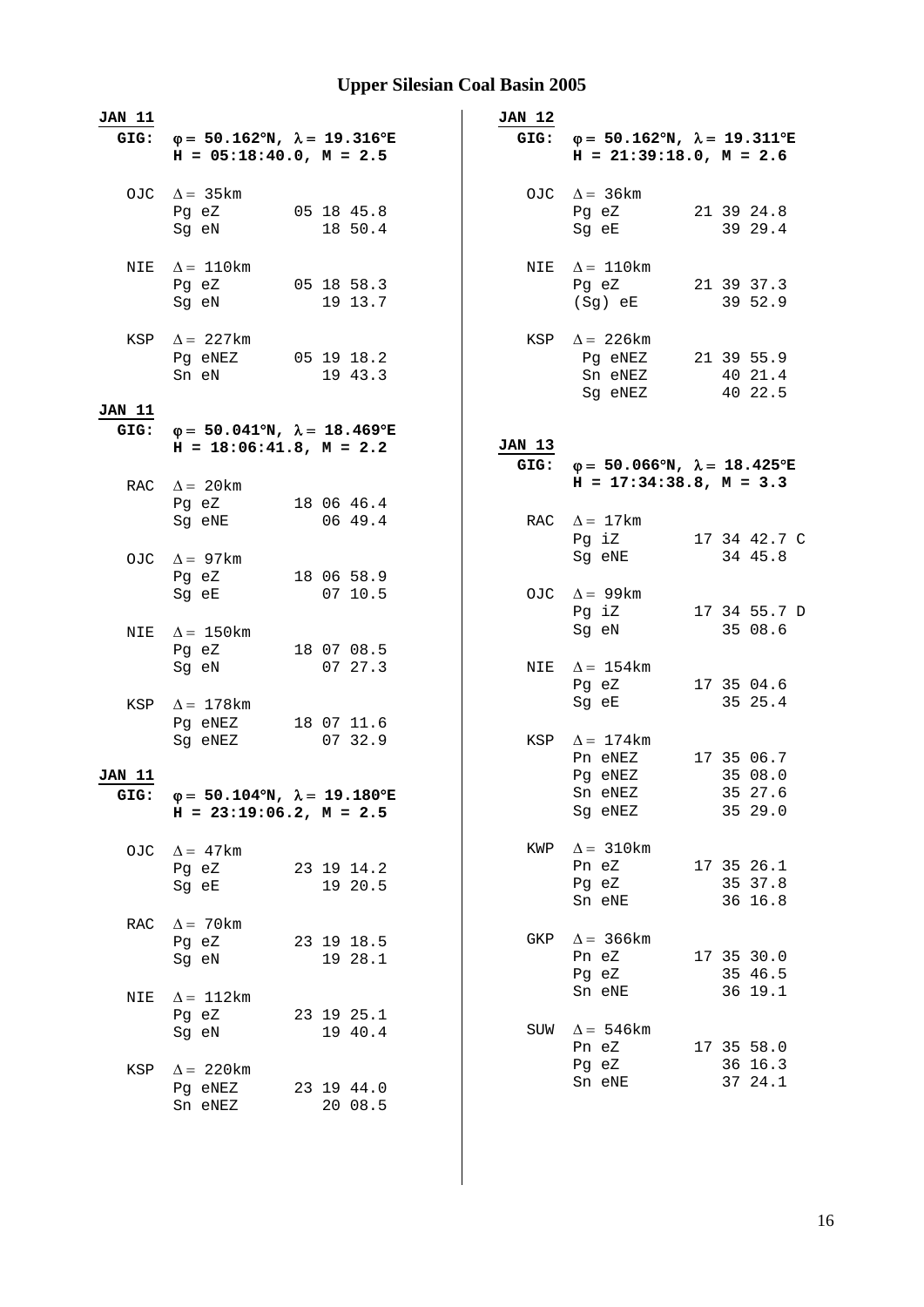| <b>JAN 13</b> |                                      |                                                                                         |               |                                                                |                                                           |
|---------------|--------------------------------------|-----------------------------------------------------------------------------------------|---------------|----------------------------------------------------------------|-----------------------------------------------------------|
|               |                                      | $\varphi = 50.38^{\circ}N$ , $\lambda = 18.95^{\circ}E$<br>$H = 18:29:33.1, M = 2.3$    |               | NIE $\Delta = 152 \text{km}$<br>Pg eZ<br>(Sg) eE               | 04 59 47.4<br>05 00 07.9                                  |
|               | OJC $\Delta = 63 \text{km}$          |                                                                                         |               |                                                                |                                                           |
|               | Pg eZ<br>Sg eE                       | 18 29 44.5<br>29 52.8                                                                   | <b>JAN 14</b> |                                                                |                                                           |
|               |                                      |                                                                                         |               | GIG: $\varphi = 50.261^{\circ}N$ , $\lambda = 18.862^{\circ}E$ |                                                           |
|               | NIE $\Delta = 146$ km                |                                                                                         |               | $H = 13:07:49.1, M = 2.2$                                      |                                                           |
|               | Pg eZ                                | 18 29 58.5                                                                              |               |                                                                |                                                           |
|               | Sg eE                                | 30 17.5                                                                                 |               | OJC $\Delta = 67 \text{km}$                                    |                                                           |
|               |                                      |                                                                                         |               | Pg eZ                                                          | 13 08 01.7                                                |
|               | KSP $\Delta = 195 \text{km}$         |                                                                                         |               | Sg eE                                                          | 08 09.6                                                   |
|               | Pg eZ<br>Sg eNEZ                     | 18 30 05.7<br>30 29.8                                                                   |               | NIE $\Delta = 140$ km                                          |                                                           |
|               |                                      |                                                                                         |               | Pg eZ                                                          | 13 08 13.7                                                |
| <b>JAN 14</b> |                                      |                                                                                         |               | Sg eE                                                          | 08 31.8                                                   |
| GIG:          |                                      | $\varphi = 50.163^{\circ}N$ , $\lambda = 19.317^{\circ}E$                               |               |                                                                |                                                           |
|               |                                      | $H = 00:39:49.3, M = 2.3$                                                               |               | KSP $\Delta = 193 \text{km}$                                   |                                                           |
|               |                                      |                                                                                         |               | Pg eNEZ<br>Sg eNEZ                                             | 13 08 21.7<br>08 44.3                                     |
|               | OJC $\Delta = 35 \text{km}$<br>Pg eZ | 00 39 55.0                                                                              |               |                                                                |                                                           |
|               | Sg eN                                | 40 00.1                                                                                 |               |                                                                |                                                           |
|               |                                      |                                                                                         | <b>JAN 14</b> |                                                                |                                                           |
| NIE           | $\Delta = 109$ km                    |                                                                                         |               | GIG: $\varphi = 50.164^{\circ}N$ , $\lambda = 19.316^{\circ}E$ |                                                           |
|               | Pg eZ                                | 00 40 07.6                                                                              |               | $H = 15:46:53.1, M = 2.4$                                      |                                                           |
|               | (Sg) eE                              | 40 23.1                                                                                 |               |                                                                |                                                           |
|               |                                      |                                                                                         |               | OJC $\Delta = 35 \text{km}$<br>Pg eZ                           | 15 46 59.3                                                |
| KSP           | $\Delta = 227$ km<br>Pg eNEZ         | 00 40 28.7                                                                              |               | Sg eN                                                          | 47 04.4                                                   |
|               | Sg eN                                | 40 54.7                                                                                 |               |                                                                |                                                           |
|               |                                      |                                                                                         |               | NIE $\Delta = 110$ km                                          |                                                           |
| <b>JAN 14</b> |                                      |                                                                                         |               | Pg eZ                                                          | 15 47 13.2                                                |
|               |                                      | $\varphi = 50.27^{\circ}N$ , $\lambda = 19.00^{\circ}E$<br>$H = 04:02:22.6$ , $M = 2.1$ |               | (Sg) eN                                                        | 47 27.4                                                   |
|               |                                      |                                                                                         |               | KSP $\Delta$ = 226km                                           |                                                           |
|               | OJC $\Delta = 57$ km                 |                                                                                         |               | (Pn) eNEZ                                                      | 15 47 28.0                                                |
|               |                                      | Pg eZ 04 02 33.2                                                                        |               | $Pq$ eE                                                        | 47 30.9                                                   |
|               | Sg iN                                | 02 40.3                                                                                 |               | (Sg) eN                                                        | 47 57.3                                                   |
|               |                                      |                                                                                         | <b>JAN 14</b> |                                                                |                                                           |
| NIE           | $\Delta = 133$ km<br>Pg eZ           | 04 02 46.3                                                                              | GIG:          |                                                                | $\varphi = 50.258^{\circ}N$ , $\lambda = 18.888^{\circ}E$ |
|               | Sg eE                                | 03 02.6                                                                                 |               |                                                                | $H = 23:38:21.0, M = 2.4$                                 |
|               |                                      |                                                                                         |               |                                                                |                                                           |
| KSP           | $\Delta = 202 \text{km}$             |                                                                                         |               | RAC $\Delta = 54 \text{km}$                                    |                                                           |
|               |                                      | Pg eNEZ 04 02 56.9                                                                      |               | Pg eZ                                                          | 23 38 31.2<br>38 37.9                                     |
|               | Sq eNEZ                              | 0321.0                                                                                  |               | Sg eNE                                                         |                                                           |
| <b>JAN 14</b> |                                      |                                                                                         |               | OJC $\Delta = 65 \text{km}$                                    |                                                           |
| GIG:          |                                      | $\varphi = 50.068^{\circ}N$ , $\lambda = 18.460^{\circ}E$                               |               | Pg eZ                                                          | 23 38 32.9                                                |
|               |                                      | $H = 04:59:21.0, M = 2.1$                                                               |               | Sg eN                                                          | 38 41.3                                                   |
|               |                                      |                                                                                         |               |                                                                |                                                           |
| RAC           | $\Delta = 19 \text{km}$              |                                                                                         | NIE           | $\Delta = 139$ km                                              | 23 38 45.3                                                |
|               | Pg eZ<br>Sg eNE                      | 04 59 25.2<br>59 28.6                                                                   |               | Pg eZ<br>Sg eE                                                 | 39 03.6                                                   |
|               |                                      |                                                                                         |               |                                                                |                                                           |
| OJC.          | $\Delta = 97$ km                     |                                                                                         | KSP           | $\Delta = 195$ km                                              |                                                           |
|               | Pg eZ                                | 04 59 37.6                                                                              |               | Pg eNEZ                                                        | 23 38 54.1                                                |
|               | Sg eE                                | 59 50.0                                                                                 |               | Sg eNEZ                                                        | 39 17.3                                                   |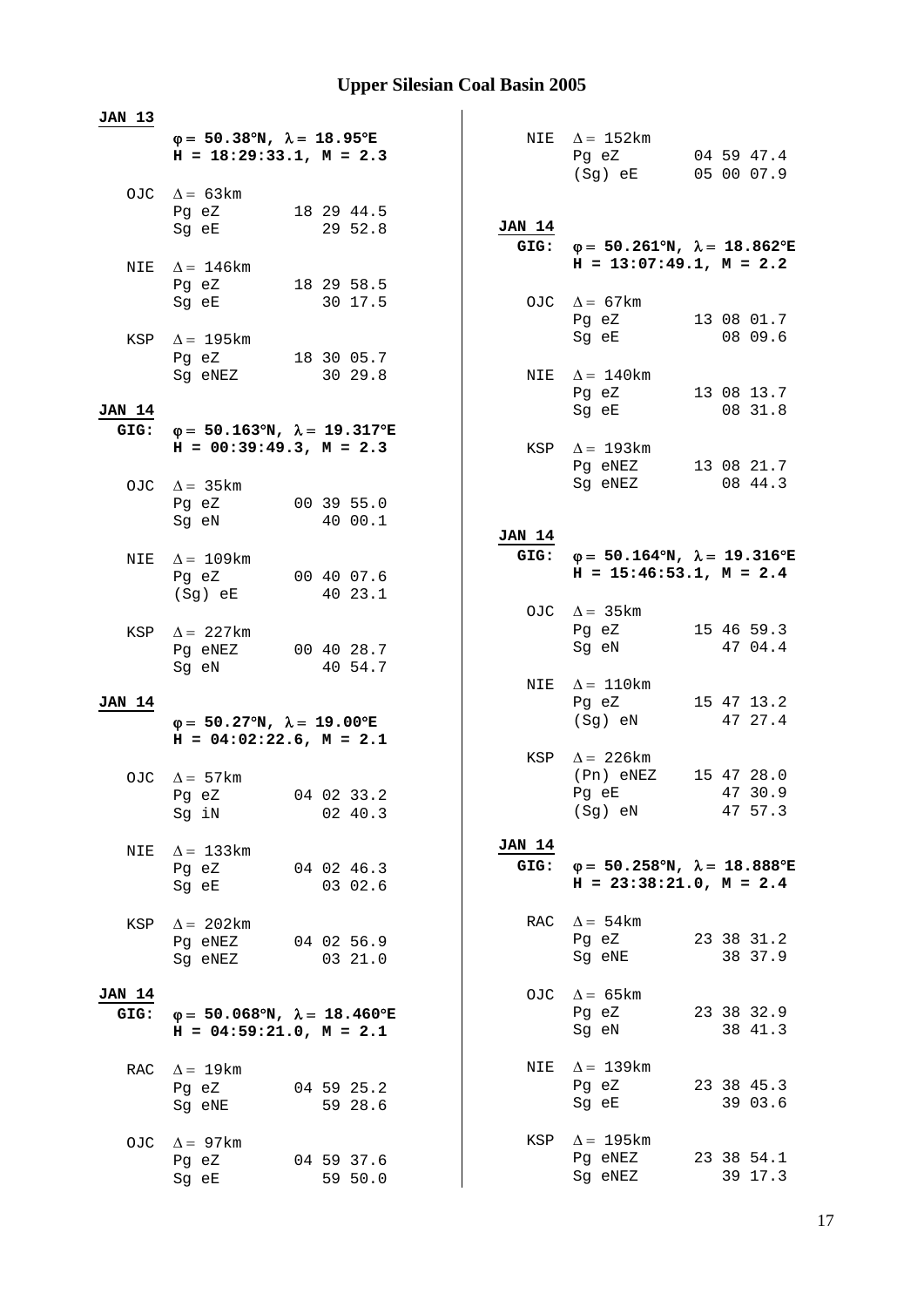| <b>JAN 14</b>         | GIG: $\varphi = 50.103^{\circ}N$ , $\lambda = 19.179^{\circ}E$<br>$H = 23:55:30.2, M = 2.3$ |                                  | JAN 17                | GIG: $\varphi = 50.239^{\circ}N$ , $\lambda = 18.924^{\circ}E$<br>$H = 21:25:34.5, M = 2.6$ |
|-----------------------|---------------------------------------------------------------------------------------------|----------------------------------|-----------------------|---------------------------------------------------------------------------------------------|
|                       | OJC $\Delta = 46 \text{km}$<br>Pg eZ<br>Sg eN                                               | 23 55 38.0<br>55 44.1            |                       | RAC $\Delta = 55 \text{km}$<br>21 25 44.8<br>Pg eZ<br>Sg eNE<br>25 52.5                     |
| NIE                   | $\Delta = 112$ km<br>Pg eZ<br>(Sg) eN                                                       | 23 55 49.4<br>56 04.9            |                       | OJC $\Delta = 62 \text{km}$<br>Pg eZ<br>21 25 45.9<br>Sq eEN<br>25 53.9                     |
|                       | KSP $\Delta = 221 \text{km}$<br>Pg eNEZ 23 56 07.8<br>Sn eNEZ                               | 56 32.1                          |                       | NIE $\Delta = 136 \text{km}$<br>Pg eZ<br>21 25 58.0<br>Sg eE<br>26 15.8                     |
| <b>JAN 15</b><br>GIG: | $\varphi = 50.066^{\circ}N$ , $\lambda = 18.462^{\circ}E$<br>$H = 00:41:45.8$ , $M = 2.6$   |                                  |                       | KSP $\Delta = 198$ km<br>Pn eE<br>21 26 05.5<br>Pg eNEZ<br>26 07.8<br>Sg eNEZ<br>26 31.2    |
|                       | RAC $\Delta = 19$ km<br>Pg iZ<br>Sg iN                                                      | 00 41 50.2 D<br>41 53.6          |                       | KWP $\Delta = 279$ km<br>Pg eZ<br>21 26 24.6                                                |
|                       | OJC $\Delta = 97 \text{km}$<br>Pg eZ<br>Sg eE                                               | 00 42 02.4<br>42 14.8            | <b>JAN 18</b>         | $\varphi = 50.26^{\circ}N$ , $\lambda = 18.90^{\circ}E$<br>$H = 07:54:10.2, M = 2.3$        |
| NIE                   | $\Delta = 151$ km<br>Pg eZ<br>Sg eN                                                         | 00 42 11.9<br>42 31.0            |                       | OJC $\Delta = 65 \text{km}$<br>07 54 22.0<br>Pg eZ<br>54 30.2<br>Sg eE                      |
|                       | KSP $\Delta = 177$ km<br>Pn eZ<br>Sg eN                                                     | 00 42 14.7<br>42 36.1            |                       | NIE $\Delta = 138$ km<br>07 54 34.5<br>Pg eZ<br>54 52.0<br>Sg eE                            |
| JAN 17<br>GIG:        | $\varphi = 50.162^{\circ}N$ , $\lambda = 19.316^{\circ}E$                                   |                                  |                       | KSP $\Delta = 195$ km<br>07 54 43.6<br>Pg eNEZ<br>55 06.4<br>Sg eNEZ                        |
|                       | $H = 16:57:04.8$ , $M = 2.4$                                                                |                                  | <b>JAN 18</b><br>GIG: | $\varphi = 50.067^{\circ}N$ , $\lambda = 18.461^{\circ}E$                                   |
| OJC                   | $\Delta$ = 35 km<br>Pg iZ<br>Sg eN                                                          | 16 57 10.1 D<br>57 14.8          | RAC                   | $H = 09:35:43.3, M = 2.3$<br>$\Delta = 19 \text{km}$<br>Pg eZ<br>09 35 47.7                 |
| NIE                   | $\Delta = 110$ km<br>Pg eZ<br>Sg eN                                                         | 16 57 23.7<br>57 38.6            | OJC                   | 35 51.3<br>Sg eNE<br>$\Delta = 97 \text{km}$<br>09 36 00.2<br>Pg eZ                         |
| KSP                   | $\Delta = 227$ km<br>Pn eZ<br>Pg eZ<br>Sn eNEZ                                              | 16 57 40.6<br>57 43.8<br>58 07.7 | NIE                   | 36 12.0<br>Sg eN<br>$\Delta = 152 \text{km}$<br>09 36 09.4<br>Pg eZ<br>Sg eE<br>36 28.6     |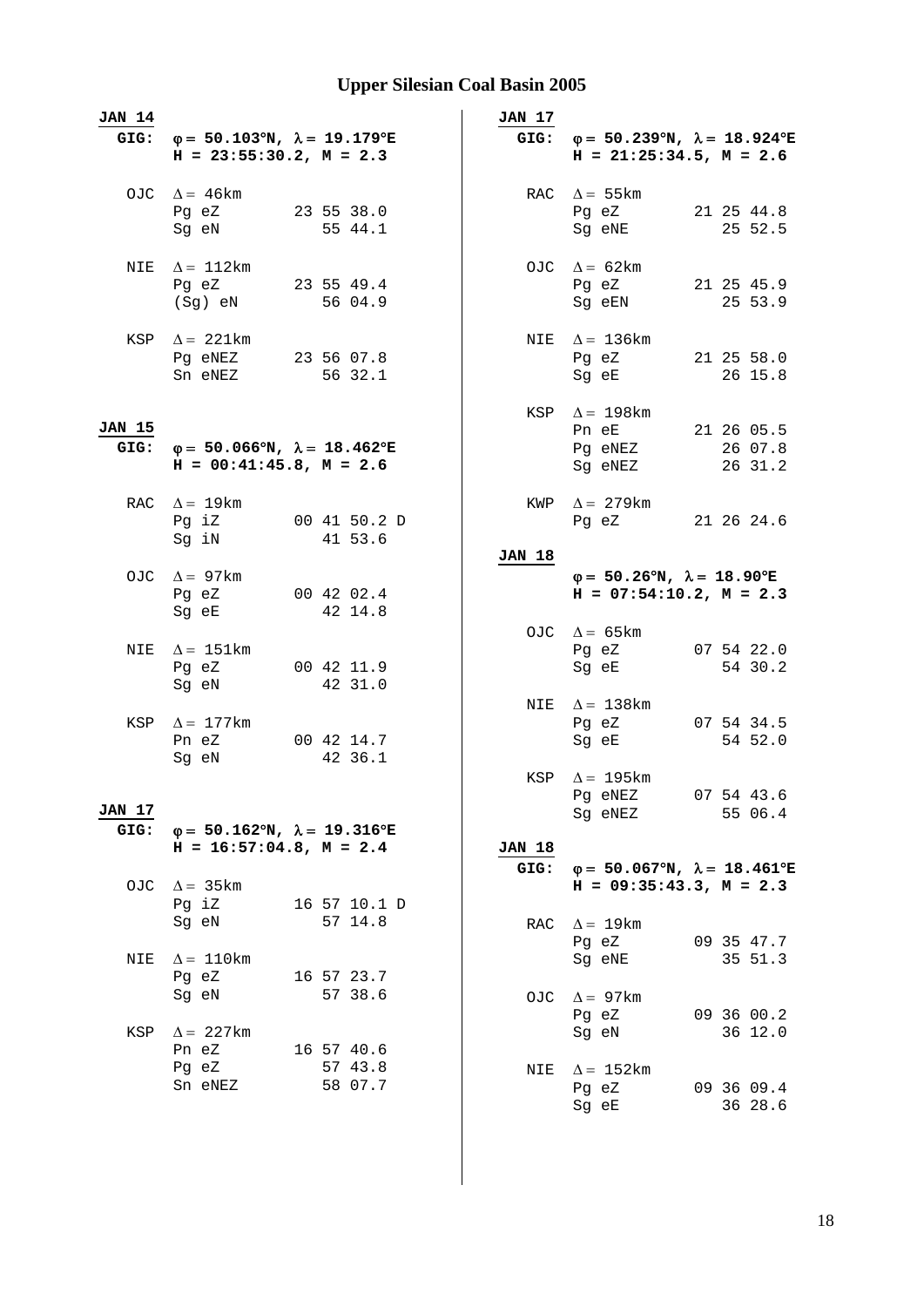| 17 14 22.8<br>14 37.5<br>Pn eNEZ 17 14 40.0<br>14 42.8<br>15 09.3                      |
|----------------------------------------------------------------------------------------|
|                                                                                        |
|                                                                                        |
|                                                                                        |
| $\varphi = 50.233^{\circ}N$ , $\lambda = 19.037^{\circ}E$<br>$H = 21:04:02.3, M = 2.3$ |
| Pg eZ 21 04 12.4<br>04 19.6                                                            |
|                                                                                        |
| 21 04 25.2<br>04 41.7                                                                  |
| Pg eNEZ 21 04 36.9<br>05 01.4                                                          |
| $φ = 50.266°N, λ = 18.778°E$                                                           |
| $H = 18:15:30.6$ , $M = 2.2$                                                           |
| 18 15 44.3<br>15 53.3                                                                  |
| 18 15 56.0<br>16 14.5                                                                  |
| Pn eNEZ 18 16 00.3<br>(Sg) eNEZ<br>16 23.7                                             |
| $\varphi = 50.254^{\circ}N$ , $\lambda = 18.762^{\circ}E$<br>$H = 21:13:38.0, M = 2.2$ |
| 21 13 51.5<br>14 01.2                                                                  |
| 21 14 03.2<br>14 22.5                                                                  |
| 21 14 09.7<br>14 31.7                                                                  |
|                                                                                        |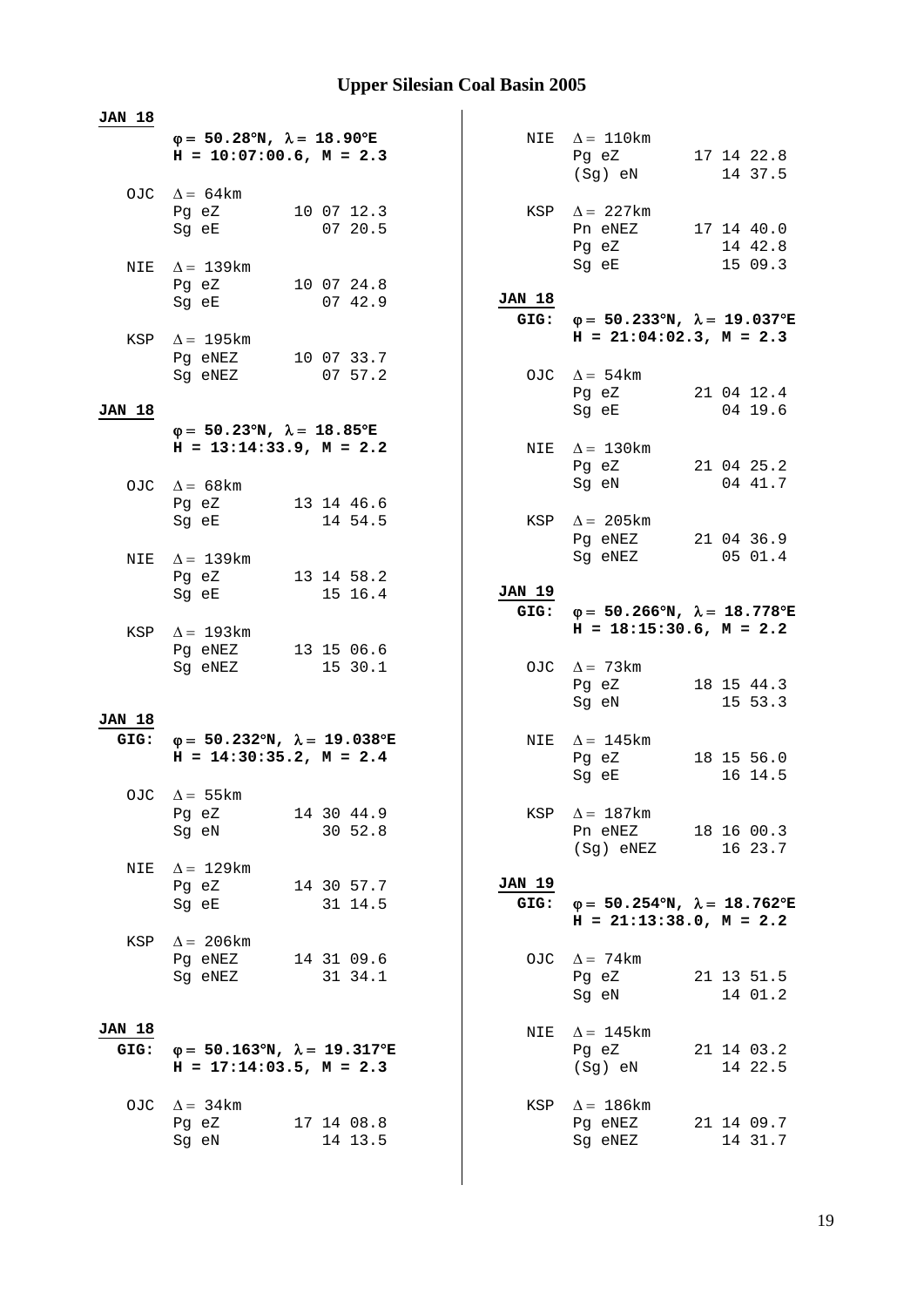| <b>JAN 20</b><br>GIG: | $\varphi = 50.261^{\circ}N$ , $\lambda = 18.860^{\circ}E$<br>$H = 04:35:08.2$ , $M = 2.5$ |                       | <b>JAN 21</b><br>GIG: | $\varphi = 50.261^{\circ}N$ , $\lambda = 18.853^{\circ}E$<br>$H = 21:58:41.1, M = 2.2$      |
|-----------------------|-------------------------------------------------------------------------------------------|-----------------------|-----------------------|---------------------------------------------------------------------------------------------|
|                       | RAC $\Delta = 51 \text{km}$<br>Pg eZ<br>Sg eNE                                            | 04 35 18.1<br>35 23.6 |                       | OJC $\Delta = 68$ km<br>21 58 53.9<br>Pg eZ<br>59 02.0<br>Sg eN                             |
| OJC                   | $\Delta = 67$ km<br>Pg eZ<br>Sg eN                                                        | 04 35 20.5<br>35 29.0 |                       | NIE $\Delta = 141$ km<br>21 59 06.0<br>Pg eZ<br>59 23.7<br>Sg eE                            |
| NIE                   | $\Delta = 140$ km<br>Pg eZ<br>Sg eN                                                       | 04 35 32.9<br>35 50.5 |                       | KSP $\Delta = 192 \text{km}$<br>Pg eNEZ<br>21 59 13.3<br>Sg eNEZ<br>59 36.1                 |
| KSP                   | $\Delta = 193 \text{km}$<br>Pg eNEZ 04 35 41.1<br>Sg eNEZ                                 | 36 03.9               | JAN 22<br>GIG:        | $\varphi = 50.245^{\circ}N$ , $\lambda = 18.982^{\circ}E$<br>$H = 02:48:11.2, M = 2.3$      |
| <b>JAN 20</b><br>GIG: | $φ = 50.066°N, λ = 18.424°E$<br>$H = 06:48:46.0, M = 2.3$                                 |                       |                       | OJC $\Delta = 58$ km<br>Pq eZ 02 48 22.0<br>Sg eN<br>48 29.7                                |
|                       | RAC $\Delta = 16$ km<br>Pg eZ<br>Sg eNE                                                   | 06 48 49.7<br>48 52.8 |                       | NIE $\Delta = 133$ km<br>02 48 34.8<br>Pg eZ<br>Sg eN<br>48 50.7                            |
|                       | OJC $\Delta = 100$ km<br>Pg eZ<br>Sg eN                                                   | 06 49 02.9<br>49 15.8 |                       | KSP $\Delta = 202 \text{km}$<br>Pg eNEZ 02 48 45.2<br>49 09.3<br>Sg eNEZ                    |
| NIE                   | $\Delta = 154$ km<br>Pg eZ<br>Sg eN                                                       | 06 49 12.7<br>49 32.9 | JAN 22                | GIG: $\varphi = 50.258^{\circ}N$ , $\lambda = 18.904^{\circ}E$<br>$H = 16:18:54.2, M = 2.3$ |
| KSP                   | $\Delta = 174$ km<br>Pg eNEZ<br>Sg eNEZ                                                   | 06 49 15.8<br>49 35.9 |                       | OJC $\Delta = 64 \text{km}$<br>Pg eZ<br>16 19 05.9<br>19 13.7<br>Sg eN                      |
| <b>JAN 20</b><br>GIG: | $\varphi = 50.103^{\circ}N$ , $\lambda = 19.178^{\circ}E$<br>$H = 18:06:56.3, M = 2.3$    |                       |                       | NIE $\Delta = 138$ km<br>16 19 19.0<br>Pg eZ<br>Sg eE<br>19 36.1                            |
| OJC                   | $\Delta = 46 \text{km}$<br>Pg eZ<br>Sg eN                                                 | 18 07 05.2<br>07 11.2 |                       | KSP $\Delta = 196 \text{km}$<br>Pg eNEZ<br>16 19 27.3<br>19 50.5<br>Sg eNEZ                 |
| NIE                   | $\Delta = 112 \text{km}$<br>Pg eZ<br>(Sg) eE                                              | 18 07 16.2<br>07 31.0 | <b>JAN 23</b><br>GIG: | $\varphi = 50.260^{\circ}N$ , $\lambda = 18.908^{\circ}E$<br>$H = 13:13:13.5$ , $M = 2.3$   |
| KSP                   | $\Delta$ = 220 km<br>Pg eNEZ<br>Sn eNEZ                                                   | 18 07 33.0<br>07 58.1 |                       | OJC $\Delta = 63 \text{km}$<br>Pg eZ<br>13 13 24.6<br>Sg eN<br>13 33.7                      |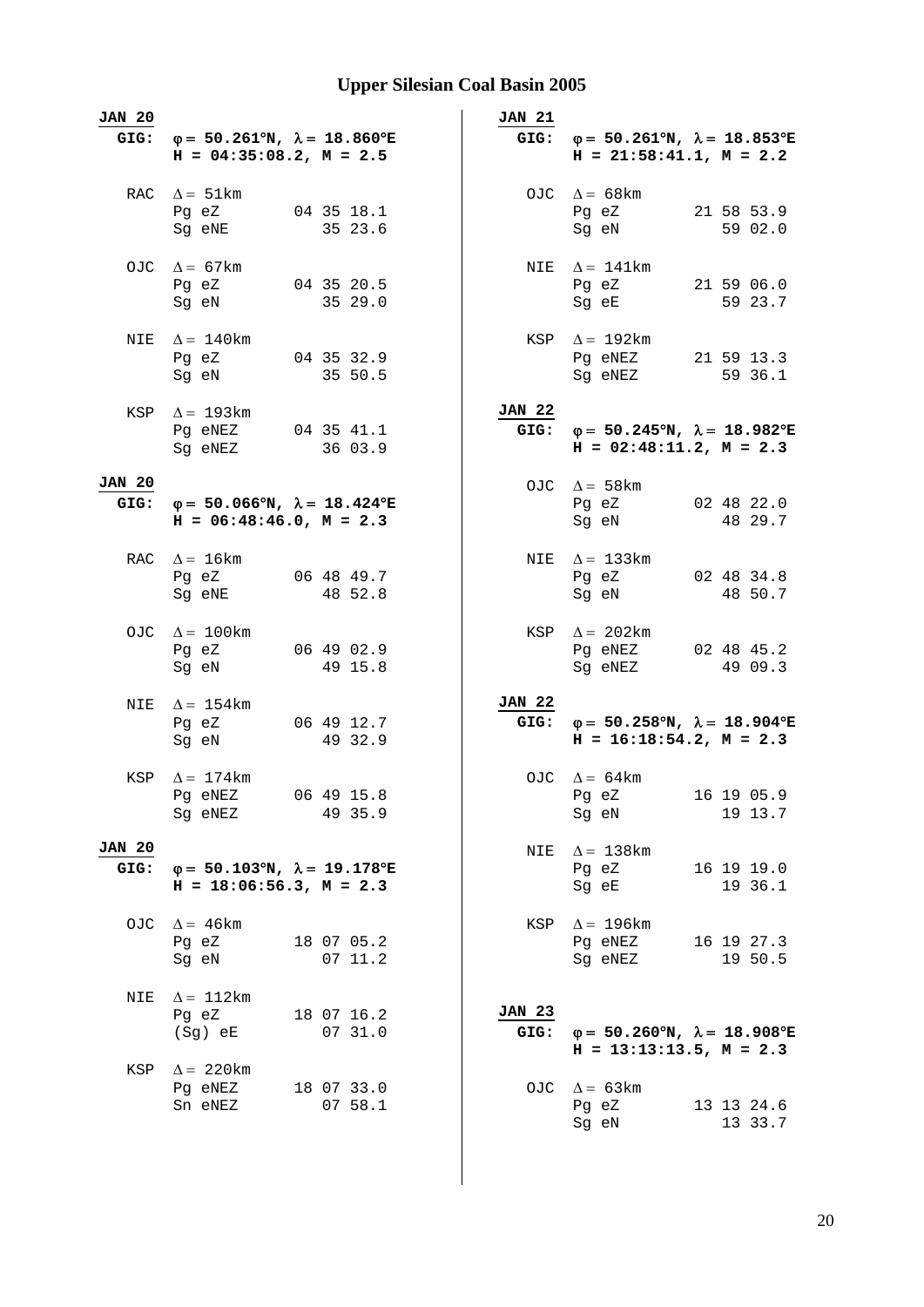|                       |                                                                                           |                       | <b>JAN 25</b> |                                                                                                |                         |
|-----------------------|-------------------------------------------------------------------------------------------|-----------------------|---------------|------------------------------------------------------------------------------------------------|-------------------------|
|                       | NIE $\Delta = 138$ km<br>Pg eZ 13 13 37.2<br>Sg eN                                        | 13 55.6               |               | GIG: $\varphi = 50.258^{\circ}N$ , $\lambda = 18.889^{\circ}E$<br>$H = 03:15:20.9$ , $M = 2.6$ |                         |
|                       | KSP $\Delta = 196$ km<br>Pn eEZ<br>Pg eNEZ                                                | 13 13 44.2<br>13 46.1 |               | RAC $\Delta = 53 \text{km}$<br>Pg eZ<br>Sg eNE                                                 | 03 15 31.5<br>15 38.6   |
| <b>JAN 23</b>         | Sn eNEZ                                                                                   | 14 08.7               |               | OJC $\Delta = 65 \text{km}$<br>Pg eZ<br>Sg eN                                                  | 03 15 33.1<br>15 41.5   |
|                       | $\varphi = 50.22^{\circ}N$ , $\lambda = 18.85^{\circ}E$<br>$H = 21:26:48.2, M = 2.1$      |                       | NIE           | $\Delta = 139$ km<br>Pg eZ                                                                     | 03 15 45.7              |
|                       | OJC $\Delta = 68 \text{km}$<br>Pg eZ<br>Sg eN                                             | 21 27 01.2<br>27 08.8 | KSP           | Sg eE<br>$\Delta = 195$ km                                                                     | 16 03.1                 |
| NIE                   | $\Delta = 138$ km<br>Pg eZ                                                                | 21 27 12.9            |               | Pq eNEZ 03 15 54.2<br>Sn eNEZ<br>Sg eNEZ                                                       | 16 14.3<br>16 17.6      |
|                       | Sg eN<br>KSP $\Delta = 194$ km<br>Pg eNEZ 21 27 20.9                                      | 27 30.2               | KWP           | $\Delta = 282 \text{km}$<br>Pg eZ 03 16 12.2                                                   |                         |
| <b>JAN 23</b>         | Sg eNEZ                                                                                   | 27 43.8               | <b>JAN 25</b> |                                                                                                |                         |
|                       | $\varphi = 50.24^{\circ}N$ , $\lambda = 18.85^{\circ}E$<br>$H = 23:51:18.2, M = 2.1$      |                       |               | $\varphi = 50.27^{\circ}N$ , $\lambda = 18.92^{\circ}E$<br>$H = 05:16:00.5$ , $M = 2.1$        |                         |
|                       | OJC $\Delta = 67 \text{km}$<br>Pg eZ<br>Sq eN                                             | 23 51 30.7<br>51 38.9 |               | OJC $\Delta = 64 \text{km}$<br>Pg eZ<br>Sg eE                                                  | 05 16 12.2<br>16 20.4   |
|                       | NIE $\Delta = 139$ km<br>Pg eZ<br>Sg eN                                                   | 23 51 42.9<br>52 00.3 |               | NIE $\Delta = 138$ km<br>Pg eZ<br>Sg eE                                                        | 05 16 25.2<br>16 42.0   |
|                       | KSP $\Delta = 193$ km<br>Pg eNEZ 23 51 51.3<br>Sg eNEZ                                    | 52 13.9               |               | KSP $\Delta = 196$ km<br>Pg eNEZ 05 16 33.6<br>Sg eNEZ                                         | 16 57.1                 |
| <b>JAN 24</b><br>GIG: | $\varphi = 50.164^{\circ}N$ , $\lambda = 19.302^{\circ}E$<br>$H = 16:08:40.7$ , $M = 2.4$ |                       | <b>JAN 25</b> | $\varphi = 50.17^{\circ}N$ , $\lambda = 19.32^{\circ}E$<br>$H = 16:02:15.0$ , $M = 2.3$        |                         |
|                       | OJC $\Delta = 35 \text{km}$<br>Pg eZ<br>Sg eN                                             | 16 08 46.6<br>08 51.4 |               | OJC $\Delta = 34 \text{km}$<br>Pg iZ<br>Sg iN                                                  | 16 02 20.6 D<br>02 25.4 |
| NIE                   | $\Delta = 110 \mathrm{km}$<br>Pg eZ<br>Sg eE                                              | 16 09 00.2<br>09 14.5 | NIE           | $\Delta = 110$ km<br>Pg eZ<br>Sg eE                                                            | 16 02 33.5<br>02 48.3   |
| KSP                   | $\Delta$ = 226 km<br>Pg eNEZ<br>Sn eNEZ                                                   | 16 09 19.9<br>09 44.3 | KSP           | $\Delta = 227 \text{km}$<br>Pg eNEZ<br>Sn eNEZ                                                 | 16 02 54.5<br>03 18.2   |
|                       |                                                                                           |                       |               |                                                                                                |                         |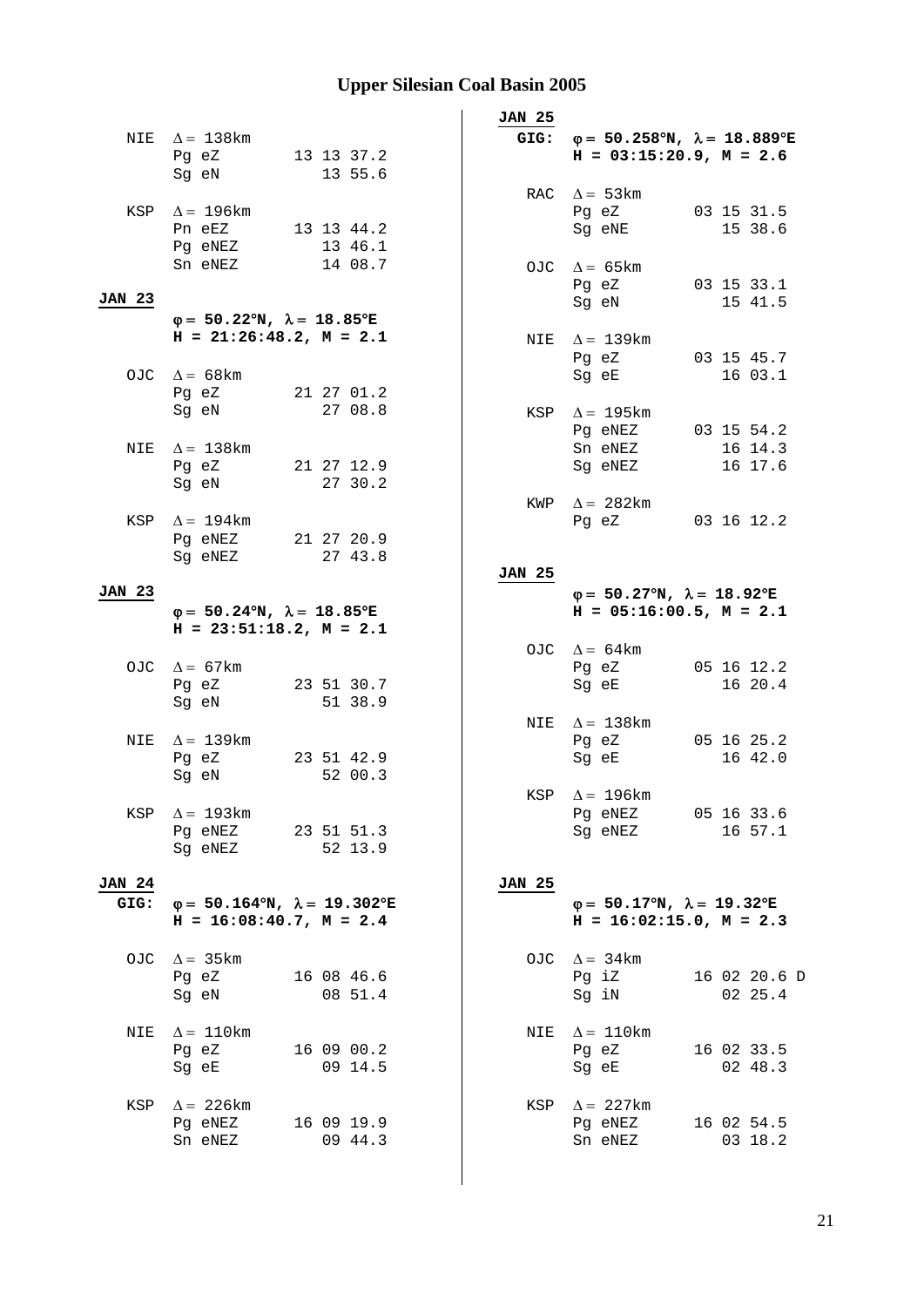| <b>JAN 25</b>         |                                                                                             |                                  |                       |                                                                                             |  |                       |
|-----------------------|---------------------------------------------------------------------------------------------|----------------------------------|-----------------------|---------------------------------------------------------------------------------------------|--|-----------------------|
|                       | GIG: $\varphi = 50.052^{\circ}N$ , $\lambda = 18.453^{\circ}E$<br>$H = 17:31:42.9, M = 2.1$ |                                  |                       | OJC $\Delta = 97 \text{km}$<br>Pg eZ<br>Sg eE                                               |  | 00 36 24.1<br>36 36.9 |
|                       | RAC $\Delta = 18$ km<br>Pg iZ<br>Sg eNE                                                     | 17 31 46.8 D<br>31 50.0          |                       | NIE $\Delta = 150 \text{km}$<br>Pg eZ 00 36 33.9<br>Sg eN                                   |  | 36 52.5               |
|                       | OJC $\Delta = 98$ km<br>Pg eZ 17 31 59.7<br>Sq eN                                           | 32 12.8                          |                       | KSP $\Delta = 178$ km<br>Pn eNEZ<br>Sg eNEZ                                                 |  | 00 36 35.4<br>36 58.1 |
| NIE                   | $\Delta = 152 \text{km}$<br>Pg eZ<br>Sg eNE                                                 | 17 32 09.8<br>32 29.0            | <b>JAN 26</b><br>GIG: | $\varphi = 50.259^{\circ}N$ , $\lambda = 18.888^{\circ}E$<br>$H = 07:52:32.4$ , $M = 2.5$   |  |                       |
| <b>JAN 25</b><br>GIG: | $\varphi = 50.066^{\circ}N$ , $\lambda = 18.460^{\circ}E$<br>$H = 18:31:01.5$ , $M = 2.5$   |                                  |                       | OJC $\Delta = 65 \text{km}$<br>Pg eZ<br>Sg eN                                               |  | 07 52 44.3<br>52 52.7 |
|                       | RAC $\Delta = 19 \text{km}$<br>Pg iZ<br>Sg eNE                                              | 18 31 06.0 D<br>31 09.4          |                       | NIE $\Delta = 138$ km<br>Pg eZ<br>Sg eE                                                     |  | 07 52 56.5<br>53 14.5 |
|                       | OJC $\Delta = 97 \text{km}$<br>Pg eZ<br>Sg eN                                               | 18 31 18.2<br>31 30.1            |                       | KSP $\Delta = 195$ km<br>Pg eNEZ<br>Sn eNEZ                                                 |  | 07 53 05.6<br>53 26.4 |
| NIE                   | $\Delta = 152$ km                                                                           |                                  |                       | Sg eNEZ                                                                                     |  | 53 28.8               |
|                       | Pg eZ<br>Sg eE                                                                              | 18 31 28.1<br>31 47.0            |                       |                                                                                             |  |                       |
| KSP                   | $\Delta = 176$ km<br>Pn eNEZ 18 31 29.9<br>Sq eNEZ                                          | 31 52.0                          | <b>JAN 26</b>         | GIG: $\varphi = 50.352^{\circ}N$ , $\lambda = 18.981^{\circ}E$<br>$H = 19:58:50.2, M = 2.3$ |  |                       |
| <b>JAN 25</b><br>GIG: | $\varphi = 50.248^{\circ}N$ , $\lambda = 18.709^{\circ}E$<br>$H = 19:18:30.0, M = 2.4$      |                                  |                       | OJC $\Delta = 60$ km<br>Pq eZ<br>Sq eN                                                      |  | 19 58 59.9<br>59 08.3 |
| OJC                   | $\Delta = 78$ km<br>Pg eZ                                                                   | 19 18 44.9                       | NIE                   | $\Delta = 141$ km<br>Pg eZ<br>Sg eE                                                         |  | 19 59 14.5<br>59 33.0 |
| NIE                   | (Sg) eN<br>$\Delta = 148$ km<br>Pg eZ<br>Sg eE                                              | 18 55.4<br>19 18 56.6<br>19 15.0 |                       | KSP $\Delta = 198$ km<br>Pg eNEZ<br>Sg eNEZ                                                 |  | 19 59 24.6<br>59 46.5 |
| KSP                   | $\Delta = 183$ km<br>Pg eNEZ<br>Sg eNEZ                                                     | 19 19 00.7<br>19 23.0            | <b>JAN 26</b><br>GIG: | $\varphi = 50.066^{\circ}N$ , $\lambda = 18.423^{\circ}E$<br>$H = 20:00:02.3$ , $M = 2.2$   |  |                       |
| JAN 26<br>GIG:        | $\varphi = 50.040^{\circ}N$ , $\lambda = 18.469^{\circ}E$<br>$H = 00:36:07.2$ , $M = 2.2$   |                                  |                       | RAC $\Delta = 17$ km<br>Pg eZ<br>Sg eNE                                                     |  | 20 00 06.1<br>00 09.2 |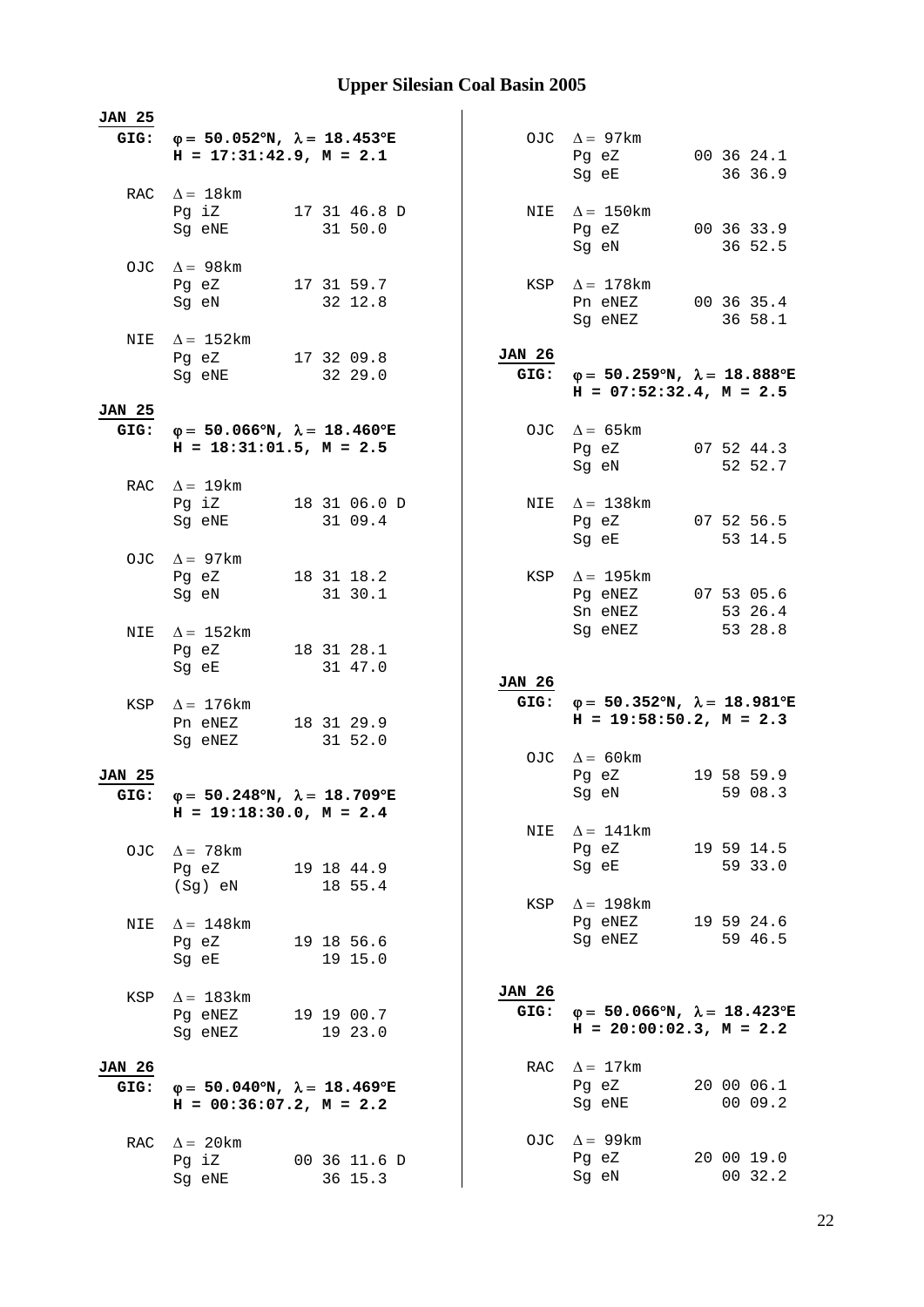|                       | NIE $\Delta = 154 \text{km}$<br>Pg eZ<br>Sg eN                                                 | 20 00 29.1<br>00 48.6   | JAN 27                | GIG: $\varphi = 50.262^{\circ}N$ , $\lambda = 18.853^{\circ}E$<br>$H = 06:31:53.2, M = 2.9$ |                       |
|-----------------------|------------------------------------------------------------------------------------------------|-------------------------|-----------------------|---------------------------------------------------------------------------------------------|-----------------------|
| <b>JAN 26</b>         | GIG: $\varphi = 50.234^{\circ}N$ , $\lambda = 19.038^{\circ}E$<br>$H = 21:24:07.4$ , $M = 2.2$ |                         |                       | RAC $\Delta = 52 \text{km}$<br>Pg eZ<br>Sg eNE                                              | 06 32 02.9<br>32 10.1 |
|                       | OJC $\Delta = 55 \text{km}$<br>Pg eZ<br>Sg eE                                                  | 21 24 17.5<br>24 24.8   |                       | OJC $\Delta = 67 \text{km}$<br>Pg eZ<br>Sg eE                                               | 06 32 05.6<br>32 14.3 |
|                       | NIE $\Delta = 130$ km<br>Pg eZ 21 24 30.1<br>Sg eN                                             | 24 46.7                 |                       | NIE $\Delta = 141$ km<br>Pg eZ 06 32 17.7<br>Sg eE                                          | 32 36.1               |
| KSP                   | $\Delta = 205 \text{km}$<br>Pg eNEZ 21 24 41.9<br>Sq eNEZ                                      | 25 06.5                 |                       | KSP $\Delta = 192 \text{km}$<br>Pn eNEZ 06 32 23.6<br>Pg iNEZ<br>Sg eNEZ                    | 32 25.9<br>32 48.3    |
| <b>JAN 27</b><br>GIG: | φ= 50.061°N, $\lambda$ = 18.449°E<br>$H = 04:12:30.1, M = 2.3$                                 |                         |                       | KWP $\Delta = 285 \text{km}$<br>Pn eZ<br>Sg eNE                                             | 06 32 42.8<br>33 24.4 |
|                       | RAC $\Delta = 18$ km<br>Pg eZ<br>Sg eNE                                                        | 04 12 34.0<br>12 37.4   | <b>JAN 27</b>         | GIG: $\varphi = 50.232^{\circ}N$ , $\lambda = 19.035^{\circ}E$<br>$H = 11:34:22.0, M = 2.4$ |                       |
|                       | OJC $\Delta = 98$ km<br>Pg eZ<br>Sg eN                                                         | 04 12 47.0<br>12 59.6   |                       | OJC $\Delta = 55 \text{km}$<br>Pg eZ<br>Sg eE                                               | 11 34 31.8<br>34 39.3 |
| NIE                   | $\Delta = 152$ km<br>Pg eZ<br>Sg eN                                                            | 04 12 56.6<br>13 15.8   |                       | NIE $\Delta = 130$ km<br>Pg eZ<br>Sg eN                                                     | 11 34 45.0<br>35 01.6 |
| <b>JAN 27</b>         | GIG: $\varphi = 50.057^{\circ}N$ , $\lambda = 18.450^{\circ}E$<br>$H = 06:28:10.4$ , $M = 2.3$ |                         |                       | KSP $\Delta = 205 \text{km}$<br>Pg eNEZ<br>Sg eNEZ                                          | 11 34 56.2<br>35 20.8 |
| RAC                   | $\Delta = 18 \text{km}$<br>Pg iZ<br>Sg eNE                                                     | 06 28 14.6 C<br>28 18.0 | <b>JAN 27</b><br>GIG: | $\varphi = 50.162^{\circ}N$ , $\lambda = 19.316^{\circ}E$<br>$H = 11:48:05.4$ , $M = 2.4$   |                       |
| OJC.                  | $\Delta = 98 \text{km}$<br>Pg eZ<br>Sg eN                                                      | 06 28 27.2<br>28 39.4   | OJC                   | $\Delta = 36 \text{km}$<br>Pg eZ<br>Sg eN                                                   | 11 48 12.1<br>48 16.8 |
| NIE                   | $\Delta = 152$ km<br>Pg eZ<br>Sg eE                                                            | 06 28 37.0<br>28 56.7   | NIE                   | $\Delta = 110$ km<br>Pg eZ<br>(Sg) eEN                                                      | 11 48 24.7<br>48 39.8 |
| KSP                   | $\Delta = 176$ km<br>Pg eNEZ<br>Sn eNEZ                                                        | 06 28 40.4<br>29 00.1   |                       | KSP $\Delta = 226 \text{km}$<br>Pg eNEZ<br>Sn eNEZ                                          | 11 48 43.1<br>49 07.8 |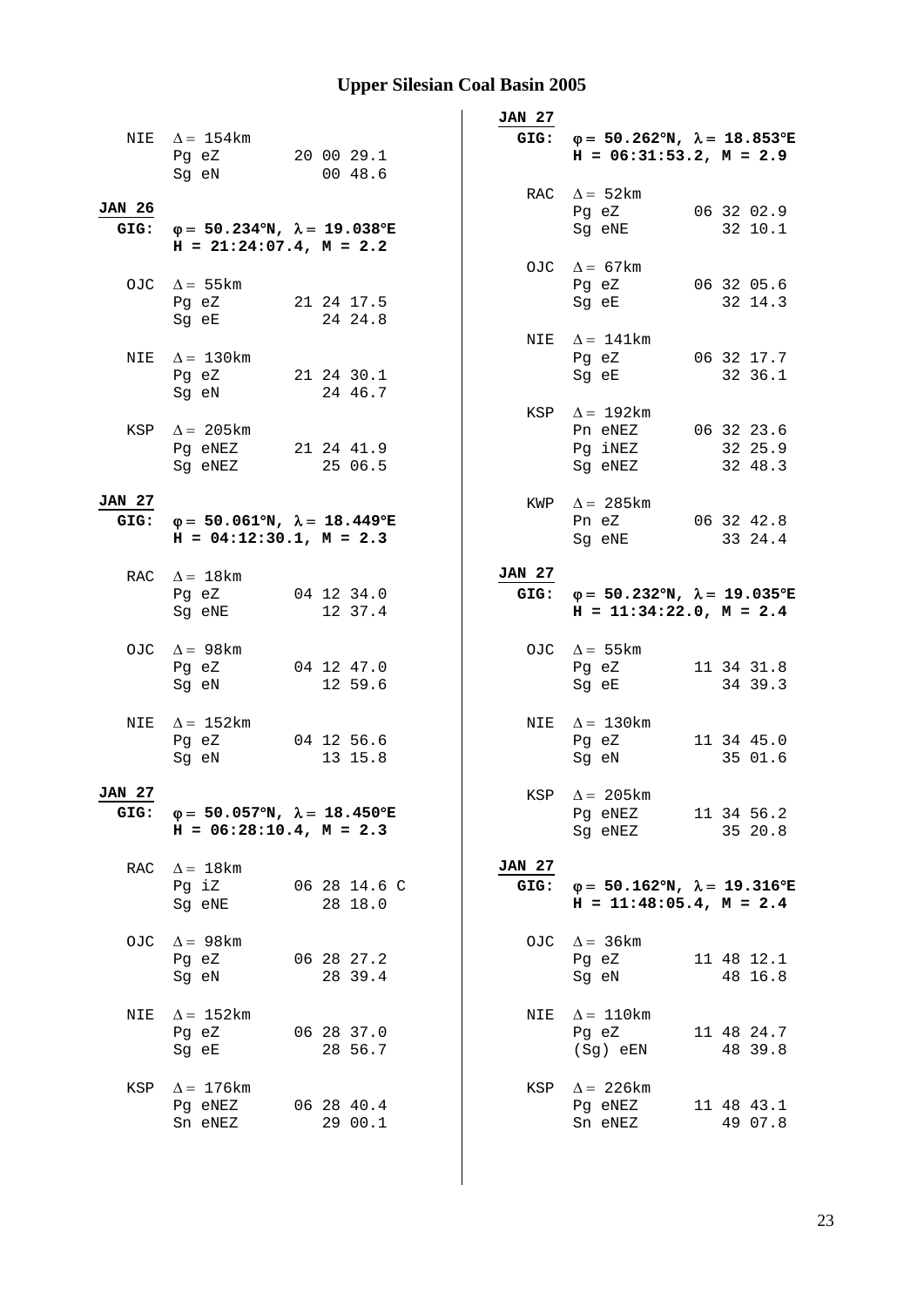| <b>JAN 28</b> |                                                                                           |               |                                                                                             |
|---------------|-------------------------------------------------------------------------------------------|---------------|---------------------------------------------------------------------------------------------|
|               | $\varphi = 49.98^{\circ}N$ , $\lambda = 18.68^{\circ}E$<br>$H = 02:35:25.2, M = 2.3$      |               | NIE $\Delta = 155$ km<br>16 52 27.1<br>Pg eZ<br>Sg eE<br>52 47.5                            |
|               | OJC $\Delta = 84 \text{km}$<br>02 35 39.1<br>Pg eZ<br>35 49.9<br>Sg eN                    | <b>JAN 28</b> | GIG: $\varphi = 50.064^{\circ}N$ , $\lambda = 18.424^{\circ}E$<br>$H = 19:14:25.0, M = 2.4$ |
|               | NIE $\Delta = 133$ km<br>02 35 48.4<br>Pg eZ<br>36 06.3<br>(Sg) eN                        |               | RAC $\Delta = 17 \text{km}$<br>Pg iZ<br>19 14 28.9 C<br>14 32.0<br>Sg iNE                   |
|               | KSP $\Delta = 195 \text{km}$<br>Pg eNEZ 02 35 58.8<br>36 20.5<br>Sn eNEZ                  |               | OJC $\Delta = 100 \text{km}$<br>Pg eZ 19 14 41.9<br>14 54.9<br>Sg eN                        |
| <b>JAN 28</b> |                                                                                           |               |                                                                                             |
| GIG:          | $\varphi = 50.162^{\circ}N$ , $\lambda = 19.316^{\circ}E$<br>$H = 05:42:42.2$ , $M = 2.5$ | NIE           | $\Delta = 154$ km<br>Pg eZ 19 14 51.9<br>Sg eN<br>15 11.4                                   |
|               | OJC $\Delta = 34 \text{km}$<br>Pg eZ 05 42 47.9<br>42 52.6<br>Sg iN                       | KSP           | $\Delta = 174$ km<br>19 14 55.0<br>Pg eZ<br>Sg eNEZ<br>15 15.3                              |
| NIE           | $\Delta = 109$ km<br>Pg eZ<br>05 43 00.3<br>43 15.6<br>Sg eE                              | <b>JAN 29</b> | $\varphi = 50.26^{\circ}N$ , $\lambda = 18.86^{\circ}E$                                     |
|               |                                                                                           |               | $H = 13:54:41.1, M = 2.3$                                                                   |
| KSP           | $\Delta = 228$ km<br>Pg eNEZ<br>05 43 21.0<br>43 45.7<br>Sn eNEZ                          |               | OJC $\Delta = 67 \text{km}$<br>13 54 53.6<br>Pg eZ<br>55 01.6<br>Sg eE                      |
| <b>JAN 28</b> |                                                                                           |               |                                                                                             |
|               | $\varphi = 50.09^{\circ}N$ , $\lambda = 18.46^{\circ}E$<br>$H = 08:50:12.8$ , $M = 2.2$   |               | NIE $\Delta = 140$ km<br>13 55 05.9<br>Pg eZ<br>55 23.0<br>Sg eN                            |
|               | RAC $\Delta = 19$ km<br>08 50 17.0<br>Pg eZ<br>50 20.4<br>Sg eNE                          |               | KSP $\Delta = 193$ km<br>13 55 12.1<br>Pn eNEZ<br>Pg eNEZ<br>55 13.9                        |
| OJC           | $\Delta = 97 \text{km}$<br>08 50 29.6<br>Pg eZ<br>Sg eN<br>50 41.9                        |               | 55 36.5<br>Sg eNEZ                                                                          |
| NIE           | $\Delta$ = 153 km<br>Pg eZ<br>08 50 39.4<br>Sg eEN<br>50 58.3                             | <b>JAN 30</b> | $\varphi = 50.10^{\circ}N$ , $\lambda = 18.44^{\circ}E$<br>$H = 01:13:04.4$ , $M = 2.1$     |
| <b>JAN 28</b> | $\varphi = 50.09^{\circ}N$ , $\lambda = 18.43^{\circ}E$<br>$H = 16:52:00.6$ , $M = 2.2$   | RAC           | $\Delta = 18$ km<br>Pg iZ<br>01 13 08.3 D<br>Sg iNE<br>13 11.4                              |
| RAC           | $\Delta = 16 \text{km}$<br>Pg eZ<br>16 52 04.1<br>Sg eNE<br>52 07.1                       | OJC           | $\Delta = 98$ km<br>01 13 21.9<br>Pg eZ<br>13 34.3<br>Sg eN                                 |
| OJC.          | $\Delta = 99$ km<br>Pg eZ<br>16 52 17.7<br>52 30.4<br>Sg eN                               | KSP           | $\Delta = 173$ km<br>Pg eNEZ<br>01 13 33.4<br>Sg eNEZ<br>13 54.8                            |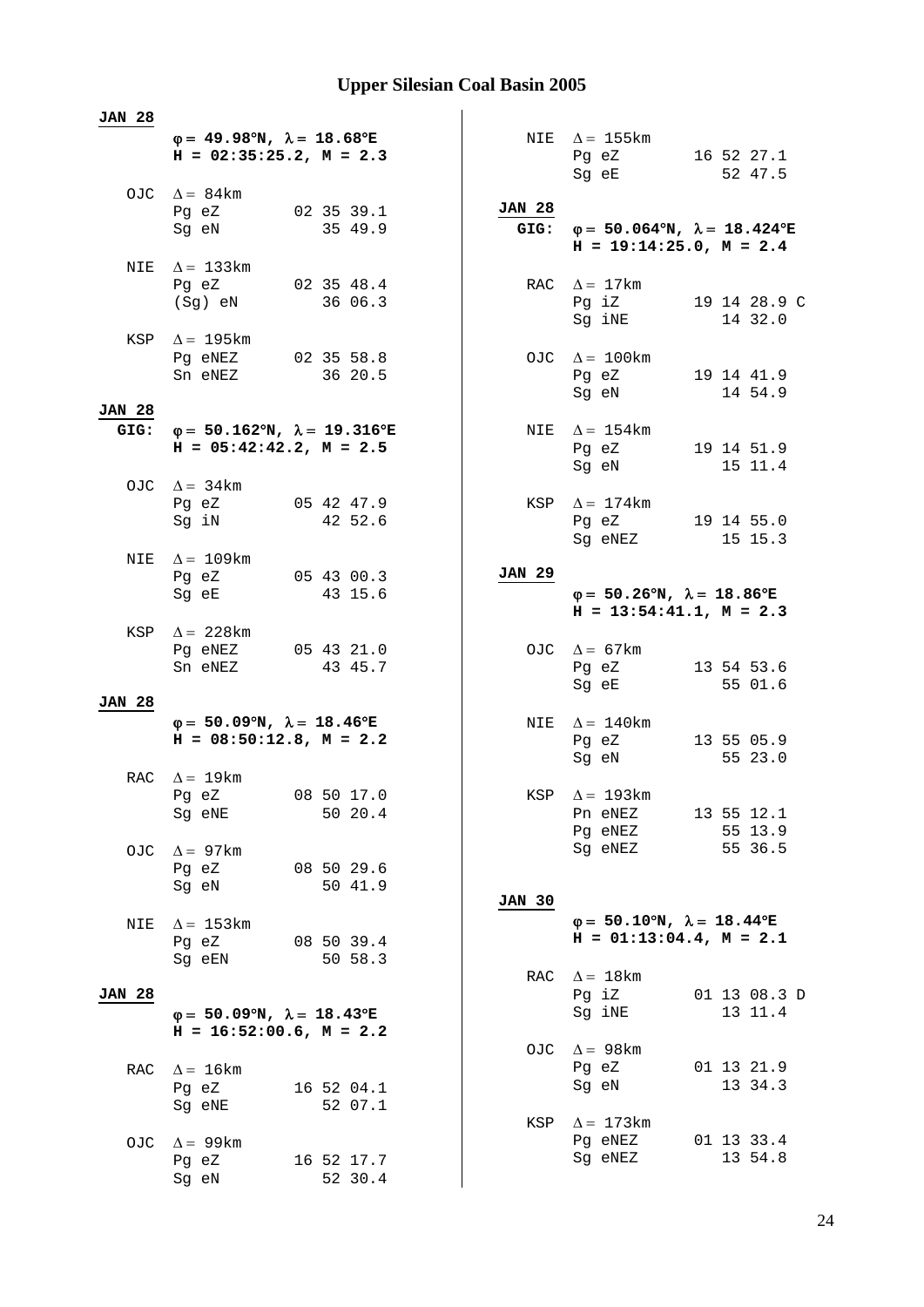| <b>JAN 30</b>         |                                                                                         |                                                           |                       |                                                                                         |                                                                                        |
|-----------------------|-----------------------------------------------------------------------------------------|-----------------------------------------------------------|-----------------------|-----------------------------------------------------------------------------------------|----------------------------------------------------------------------------------------|
|                       | $\varphi = 50.04^{\circ}N$ , $\lambda = 18.47^{\circ}E$<br>$H = 03:02:21.1, M = 2.3$    |                                                           |                       | NIE $\Delta = 143 \text{km}$<br>Pg eZ<br>Sg eE                                          | 08 15 07.3<br>15 25.2                                                                  |
|                       | RAC $\Delta = 20$ km<br>Pg eZ<br>Sg eNE                                                 | 03 02 25.7<br>02 28.8                                     |                       | KSP $\Delta = 190$ km<br>Pg eNEZ<br>Sg eNEZ                                             | 08 15 14.3<br>15 37.6                                                                  |
|                       | OJC $\Delta = 97 \text{km}$<br>Pg eZ<br>Sg eN                                           | 03 02 38.1<br>02 49.8                                     | <b>JAN 31</b>         |                                                                                         |                                                                                        |
|                       | NIE $\Delta = 150$ km                                                                   |                                                           |                       | $\varphi = 50.26^{\circ}N$ , $\lambda = 18.88^{\circ}E$<br>$H = 16:09:45.4$ , $M = 2.2$ |                                                                                        |
|                       | Pg iZ<br>Sg iZ                                                                          | 03 02 48.1<br>03 06.5                                     |                       | OJC $\Delta = 66 \text{km}$<br>Pg eZ                                                    | 16 09 57.4                                                                             |
| KSP                   | $\Delta = 178$ km<br>Pg eNEZ 03 02 52.2                                                 |                                                           |                       | Sg eE                                                                                   | 10 06.0                                                                                |
| <b>JAN 30</b>         | Sg eNEZ                                                                                 | 03 12.9                                                   |                       | NIE $\Delta = 140$ km<br>Pg eZ<br>Sg eE                                                 | 16 10 09.8<br>10 27.9                                                                  |
|                       | $\varphi = 50.38^{\circ}N$ , $\lambda = 18.90^{\circ}E$<br>$H = 09:47:22.7$ , $M = 2.1$ |                                                           |                       | KSP $\Delta = 194$ km                                                                   |                                                                                        |
|                       | OJC $\Delta = 66 \text{km}$                                                             |                                                           |                       | Pg eNEZ<br>Sg eNEZ                                                                      | 16 10 18.0<br>10 41.7                                                                  |
|                       | Pg eZ<br>Sg eE                                                                          | 09 47 34.6<br>47 43.7                                     | JAN 31                |                                                                                         |                                                                                        |
| NIE                   | $\Delta = 148$ km<br>Pg eZ<br>Sg eEN                                                    | 09 47 48.6<br>48 07.5                                     |                       | $\varphi = 50.28^{\circ}N$ , $\lambda = 18.99^{\circ}E$<br>$H = 17:38:26.0, M = 2.2$    |                                                                                        |
| KSP                   | $\Delta = 191$ km                                                                       |                                                           |                       | OJC $\Delta = 57 \text{km}$<br>Pg eZ                                                    | 17 38 36.5                                                                             |
|                       | Pg eNEZ<br>Sg eNEZ                                                                      | 09 47 54.5<br>48 18.6                                     |                       | Sg eNE                                                                                  | 38 43.9                                                                                |
| <b>JAN 31</b>         |                                                                                         |                                                           |                       | NIE $\Delta = 135 \text{km}$<br>Pg eZ                                                   | 17 38 49.5                                                                             |
|                       | $\varphi = 50.27^{\circ}N$ , $\lambda = 19.12^{\circ}E$<br>$H = 01:51:44.8$ , $M = 2.1$ |                                                           |                       | Sg eN                                                                                   | 39 07.1                                                                                |
|                       | OJC $\Delta = 49 \text{km}$<br>Pg eZ<br>Sg eE                                           | 01 51 53.6<br>52 00.1                                     |                       | KSP $\Delta = 201 \text{km}$<br>Pg eNEZ<br>Sg eNEZ                                      | 17 39 00.2<br>39 24.3                                                                  |
| NIE                   | $\Delta = 128$ km<br>Pg eZ<br>Sg eE                                                     | 01 52 06.9<br>52 23.6                                     | <b>JAN 31</b><br>GIG: |                                                                                         | $\varphi = 50.162^{\circ}N$ , $\lambda = 19.316^{\circ}E$<br>$H = 21:13:33.5, M = 2.4$ |
| KSP                   | $\Delta = 210$ km<br>Pg eNEZ<br>Sg eNEZ                                                 | 01 52 20.3<br>52 45.9                                     |                       | OJC $\Delta = 34 \text{km}$<br>Pg eZ<br>Sg eN                                           | 21 13 39.3<br>13 43.9                                                                  |
| <b>JAN 31</b><br>GIG: | $H = 08:14:42.4$ , $M = 2.3$                                                            | $\varphi = 50.273^{\circ}N$ , $\lambda = 18.827^{\circ}E$ |                       | NIE $\Delta = 109$ km<br>Pg eZ<br>Sg eE                                                 | 21 13 51.9<br>14 07.0                                                                  |
|                       | OJC $\Delta = 70$ km<br>Pg eZ<br>Sg eE                                                  | 08 14 55.5<br>15 03.6                                     |                       | KSP $\Delta = 228$ km<br>Pg eNEZ<br>Sn eNEZ                                             | 21 14 12.1<br>14 36.8                                                                  |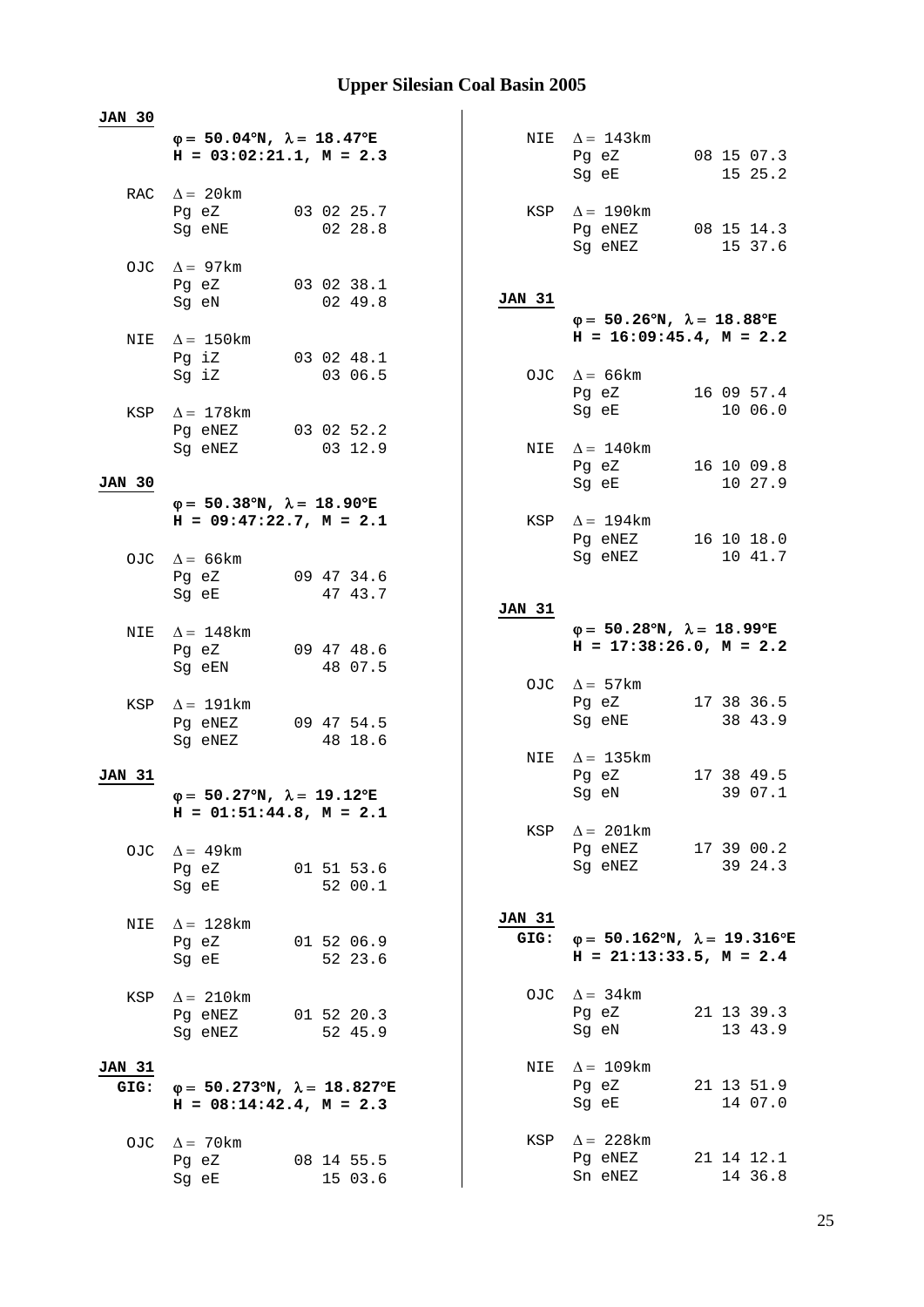| <b>JAN 31</b>            | GIG: $\varphi = 50.261^{\circ}N$ , $\lambda = 18.860^{\circ}E$<br>$H = 22:53:32.8$ , $M = 2.4$ |            |                       |  |                          |     | OJC $\Delta = 100 \text{km}$<br>Pg eZ<br>Sq eN                                                                          |  | 19 48 44.4<br>48 57.7   |
|--------------------------|------------------------------------------------------------------------------------------------|------------|-----------------------|--|--------------------------|-----|-------------------------------------------------------------------------------------------------------------------------|--|-------------------------|
|                          | OJC $\Delta = 67 \text{km}$<br>Pg eZ<br>Sg eN                                                  | 22 53 45.1 | 53 53.6               |  |                          |     | NIE $\Delta = 154$ km<br>Pg eZ<br>Sg eN                                                                                 |  | 19 48 54.3<br>49 14.4   |
| NIE                      | $\Delta = 140$ km<br>Pg eZ<br>Sg eN                                                            |            | 22 53 57.4<br>54 15.2 |  | FEB <sub>1</sub>         |     | GIG: $\varphi = 50.037^{\circ}N$ , $\lambda = 18.432^{\circ}E$<br>$H = 19:52:00.9$ , $M = 2.4$                          |  |                         |
|                          | KSP $\Delta = 193 \text{km}$<br>Pg eNEZ<br>22 54 05.6<br>Sn eEZ<br>Sg eNEZ                     |            | 54 26.2<br>54 28.3    |  |                          | RAC | $\Delta = 18 \text{km}$<br>Pg iZ<br>Sg eNE                                                                              |  | 19 52 04.9 D<br>52 08.3 |
| FEB <sub>1</sub><br>GIG: | $\varphi = 50.233^{\circ}N$ , $\lambda = 19.035^{\circ}E$                                      |            |                       |  |                          | OJC | $\Delta = 100$ km<br>Pg eZ<br>Sg eE                                                                                     |  | 19 52 18.1<br>52 30.5   |
|                          | $H = 00:10:11.5$ , $M = 2.2$<br>OJC $\Delta = 55 \text{km}$                                    |            |                       |  |                          | NIE | $\Delta = 152 \text{km}$<br>Pg eZ<br>Sg eE                                                                              |  | 19 52 27.3<br>52 46.6   |
|                          | Pg eZ<br>Sg eN                                                                                 | 00 10 21.4 | 10 28.9               |  |                          | KSP | $\Delta = 176$ km<br>Pn eE                                                                                              |  | 19 52 29.2              |
| NIE                      | $\Delta = 129$ km<br>Pg eZ<br>Sg eE                                                            |            | 00 10 34.2<br>10 50.4 |  | FEB <sub>1</sub>         |     | Sg eZ                                                                                                                   |  | 52 51.6                 |
|                          |                                                                                                |            |                       |  |                          |     |                                                                                                                         |  |                         |
| KSP                      | $\Delta = 205 \text{km}$<br>Pg eZ<br>Sq eE                                                     | 00 10 45.8 | 11 10.8               |  | GIG:                     |     | $\varphi = 50.066^{\circ}N$ , $\lambda = 18.461^{\circ}E$<br>$H = 19:54:39.9, M = 2.3$<br>RAC $\Delta = 19$ km<br>Pg iZ |  | 19 54 44.5 D            |
| FEB<br><b>1</b><br>GIG:  | $\varphi = 50.233^{\circ}N$ , $\lambda = 19.038^{\circ}E$<br>$H = 09:36:56.6$ , $M = 2.2$      |            |                       |  |                          |     | Sg eNE<br>OJC $\Delta = 97$ km<br>Pg eZ                                                                                 |  | 54 47.8<br>19 54 56.6   |
|                          | OJC $\Delta = 54 \text{km}$<br>Pg eZ<br>Sq eE                                                  | 09 37 06.1 | 37 13.7               |  |                          | NIE | Sg eN<br>$\Delta = 152 \text{km}$<br>Pg eZ                                                                              |  | 55 08.6<br>19 55 06.2   |
| NIE                      | $\Delta = 129$ km<br>Pg eZ<br>Sg eN                                                            | 09 37 19.2 | 37 35.9               |  |                          | KSP | Sg eE<br>$\Delta = 176$ km<br>Pg eE                                                                                     |  | 55 25.3<br>19 55 10.2   |
| KSP                      | $\Delta = 206 \text{km}$<br>Pg eE<br>Sn eE                                                     | 09 37 30.9 | 37 54.3               |  | FEB <sub>2</sub><br>GIG: |     | Sg eZ<br>$\varphi = 50.104^{\circ}N$ , $\lambda = 19.178^{\circ}E$<br>$H = 00:00:56.8$ , $M = 2.6$                      |  | 55 30.8                 |
| FEB <sub>1</sub><br>GIG: | $\varphi = 50.064^{\circ}N$ , $\lambda = 18.423^{\circ}E$<br>$H = 19:48:27.5$ , $M = 2.2$      |            |                       |  |                          | OJC | $\Delta = 47$ km<br>Pg eZ<br>Sg eN                                                                                      |  | 00 01 05.8<br>01 11.9   |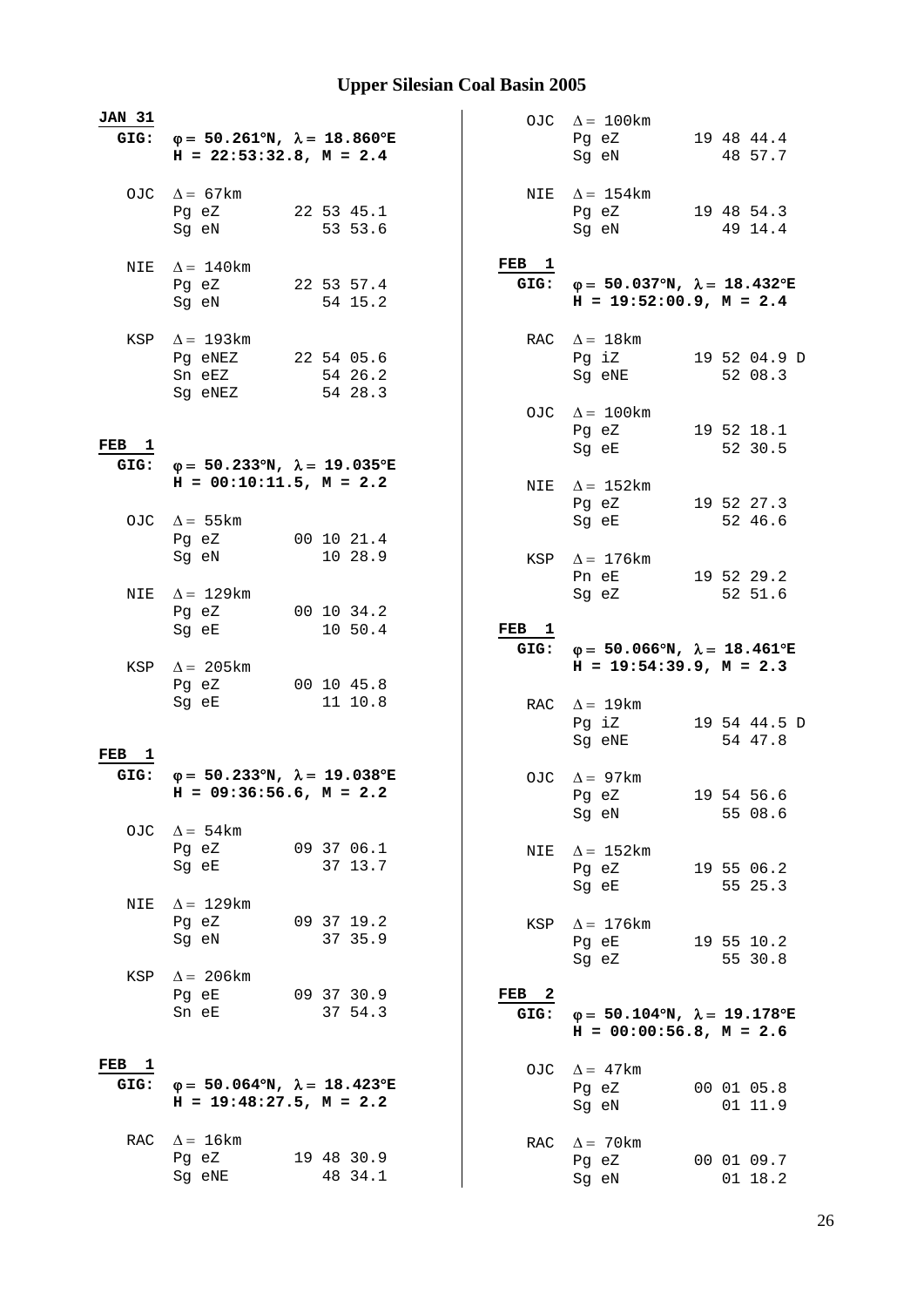| NIE                      | $\Delta = 112 \text{km}$<br>Pg eZ<br>Sg eN                                                                                                   | 00 01 16.8   | 01 31.3            |                          | KSP $\Delta = 227 \text{km}$<br>Pn eE<br>Pg eE<br>Sn eN                                        | 16 34 49.4<br>34 51.8<br>35 16.5 |
|--------------------------|----------------------------------------------------------------------------------------------------------------------------------------------|--------------|--------------------|--------------------------|------------------------------------------------------------------------------------------------|----------------------------------|
|                          | KSP $\Delta = 220$ km<br>Pn eZ<br>Pg eZ<br>$(Sg)$ eE                                                                                         | 00 01 32.1   | 01 33.9<br>01 59.4 | FEB <sub>2</sub>         | GIG: $\varphi = 50.234^{\circ}N$ , $\lambda = 19.038^{\circ}E$<br>$H = 18:00:18.7, M = 2.3$    |                                  |
| KWP                      | $\Delta = 258$ km<br>Pg eZ<br>Sg eNE                                                                                                         | 00 01 47.2   | 02 15.5            | OJC                      | $\Delta = 54 \text{km}$<br>Pg eZ<br>Sg eN                                                      | 18 00 28.7<br>00 35.8            |
| FEB <sub>2</sub><br>GIG: | $\varphi = 50.233^{\circ}N$ , $\lambda = 19.037^{\circ}E$<br>$H = 05:08:10.9$ , $M = 2.3$                                                    |              |                    | NIE                      | $\Delta$ = 130 km<br>Pg eZ<br>Sg eE                                                            | 18 00 42.0<br>00 57.6            |
|                          | OJC $\Delta = 54 \text{km}$<br>Pg eZ<br>Sg eE                                                                                                | 05 08 20.7   | 08 28.0            | KSP                      | $\Delta = 205 \text{km}$<br>Pg eZ<br>(Sg) eN                                                   | 18 00 53.2<br>01 17.2            |
| NIE                      | $\Delta = 129$ km<br>Pg eZ<br>Sg eN                                                                                                          | 05 08 33.3   | 08 49.9            | FEB <sub>3</sub><br>GIG: | $\varphi = 50.058^{\circ}N$ , $\lambda = 18.449^{\circ}E$<br>$H = 02:21:42.6$ , $M = 2.0$      |                                  |
| KSP                      | $\Delta = 206$ km<br>Pn eZ<br>$(Sg)$ eN                                                                                                      | 05 08 44.0   | 09 09.7            |                          | RAC $\Delta = 19 \text{km}$<br>Pg iZ<br>Sg iNE                                                 | 02 21 47.1 D<br>21 50.4          |
| $\mathbf{2}$<br>FEB      | $\varphi = 50.26^{\circ}N$ , $\lambda = 18.86^{\circ}E$<br>$H = 14:31:57.1, M = 2.1$                                                         |              |                    |                          | OJC $\Delta = 98$ km<br>Pg eZ<br>Sg eN                                                         | 02 22 00.0<br>22 11.8            |
|                          | OJC $\Delta = 67$ km<br>Pg eZ<br>Sg eE                                                                                                       | 14 32 10.0   | 32 17.9            | NIE                      | $\Delta = 152 \text{km}$<br>Pg eZ<br>Sg eN                                                     | 02 22 08.0<br>22 27.8            |
|                          | NIE $\Delta = 140$ km<br>Pg eZ<br>Sg eN                                                                                                      | 14 32 21.7   | 32 39.6            | FEB <sub>3</sub>         | GIG: $\varphi = 50.040^{\circ}N$ , $\lambda = 18.475^{\circ}E$<br>$H = 02:53:32.7$ , $M = 2.1$ |                                  |
| KSP                      | $\Delta = 193$ km<br>Pg eE<br>Sg eN and the state of the state of the state of the state of the state of the state of the state of the state | 14 32 30.0   | 32 52.7            | RAC                      | $\Delta = 21 \text{km}$<br>Pg iZ<br>Sg eNE                                                     | 02 53 37.4 D<br>53 40.8          |
| $FEB$ 2<br>GIG:          | $\varphi = 50.164^{\circ}N$ , $\lambda = 19.311^{\circ}E$<br>$H = 16:34:12.5$ , $M = 2.5$                                                    |              |                    | OJC                      | $\Delta = 97 \text{km}$<br>Pg eZ<br>Sg eE                                                      | 02 53 49.9<br>54 02.1            |
|                          | OJC $\Delta = 35 \text{km}$<br>Pg iZ<br>Sg iN                                                                                                | 16 34 18.4 D | 34 23.1            | NIE                      | $\Delta = 149$ km<br>Pg eZ<br>Sg eE                                                            | 02 53 57.6<br>54 17.5            |
| NIE                      | $\Delta = 110$ km<br>Pg eZ<br>(Sg) eE                                                                                                        | 16 34 31.5   | 34 46.5            | KSP                      | $\Delta = 179$ km<br>Pn eZ<br>$(Sn)$ eE<br>Sg eE                                               | 02 54 01.2<br>54 21.9<br>54 24.2 |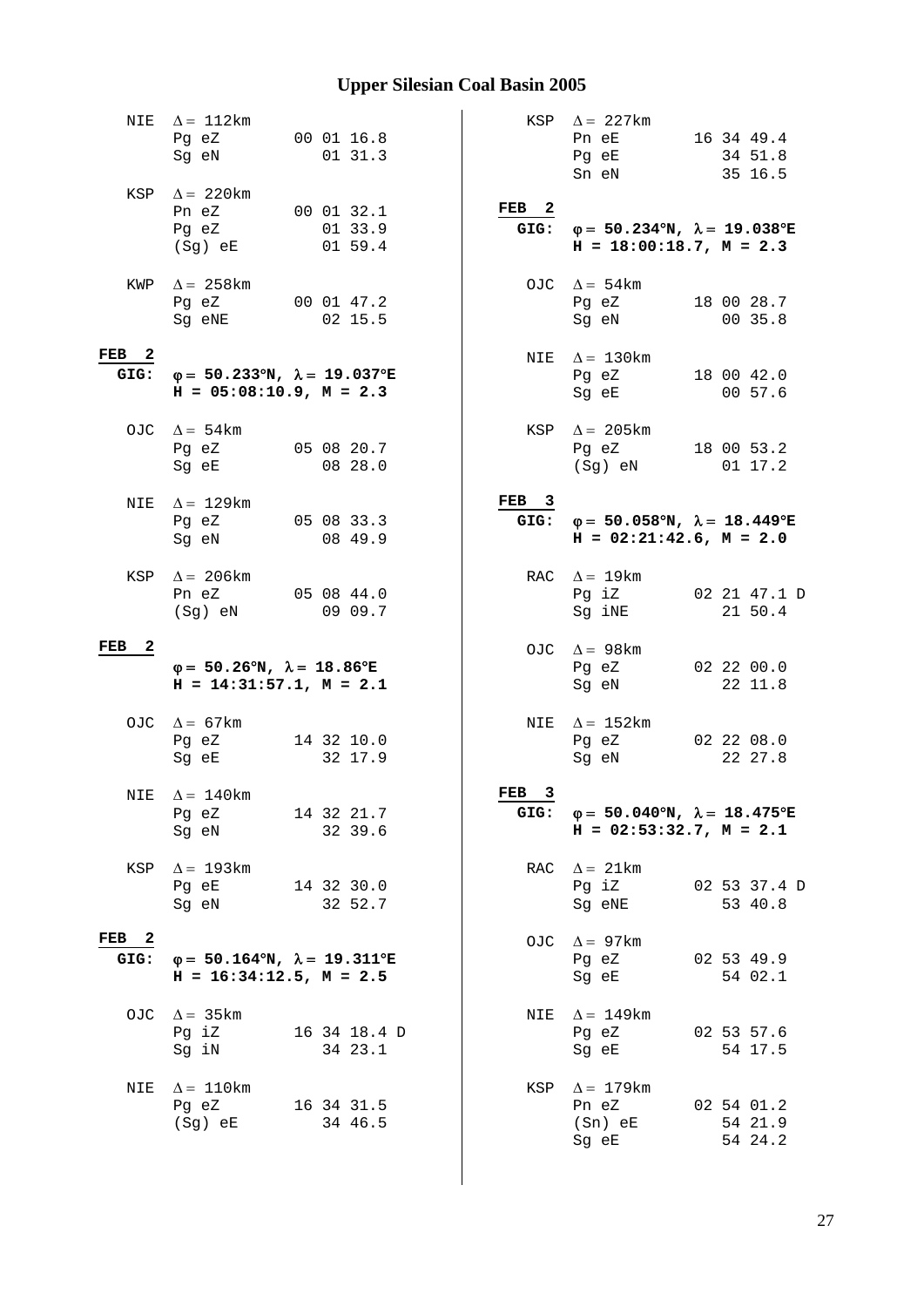| FEB<br>$\overline{\mathbf{3}}$ |                                                                                           |  |                                  | $\overline{\mathbf{3}}$<br>FEB |                                                                                                |                                  |
|--------------------------------|-------------------------------------------------------------------------------------------|--|----------------------------------|--------------------------------|------------------------------------------------------------------------------------------------|----------------------------------|
| GIG:                           | $\varphi = 50.237^{\circ}N$ , $\lambda = 19.071^{\circ}E$<br>$H = 03:51:24.8$ , $M = 2.6$ |  |                                  | GIG:                           | $\varphi = 50.169^{\circ}N$ , $\lambda = 19.302^{\circ}E$<br>$H = 23:37:18.2, M = 2.3$         |                                  |
|                                | OJC $\Delta = 52$ km<br>Pg iZ<br>Sg iE                                                    |  | 03 51 34.4 D<br>51 41.3          |                                | OJC $\Delta = 36 \text{km}$<br>Pg iZ<br>Sg eN                                                  | 23 37 25.4 D<br>37 29.3          |
|                                | RAC $\Delta = 65 \text{km}$<br>Pg eZ<br>Sg eNE                                            |  | 03 51 37.0<br>51 45.8            |                                | NIE $\Delta = 110$ km<br>Pg eZ<br>Sg eN                                                        | 23 37 36.5<br>37 50.9            |
| NIE                            | $\Delta = 127$ km<br>Pg eZ<br>Sg eE                                                       |  | 03 51 46.0<br>52 03.1            | KSP                            | $\Delta$ = 226 km<br>Pg eE<br>Sn eE                                                            | 23 37 56.3<br>38 20.3            |
| KSP                            | $\Delta = 208$ km<br>Pn eZ<br>Pg eE<br>$(Sg)$ eN                                          |  | 03 51 57.6<br>51 59.9<br>52 24.1 | FEB <sub>3</sub>               | GIG: $\varphi = 50.213^{\circ}N$ , $\lambda = 19.062^{\circ}E$<br>$H = 23:40:55.7$ , $M = 2.3$ |                                  |
| KWP                            | $\Delta = 269$ km<br>P eZ<br>Sg eNE                                                       |  | 03 52 10.1<br>52 44.4            |                                | OJC $\Delta = 53 \text{km}$<br>Pg eZ<br>Sg eE                                                  | 23 41 05.5<br>41 12.5            |
| FEB <sub>3</sub><br>GIG:       | $\varphi = 50.064^{\circ}N$ , $\lambda = 18.424^{\circ}E$<br>$H = 05:18:49.1, M = 2.1$    |  |                                  |                                | NIE $\Delta = 127 \text{km}$<br>Pg eZ<br>Sg eE                                                 | 23 41 18.0<br>41 33.3            |
|                                | RAC $\Delta = 17$ km<br>Pg iZ<br>Sg iNE                                                   |  | 05 18 53.1 D<br>18 56.2          | KSP                            | $\Delta = 208$ km<br>Pg eE<br>Sn eN                                                            | 23 41 30.6<br>41 54.0            |
|                                | OJC $\Delta = 99$ km<br>Pg eZ<br>Sg eN                                                    |  | 05 19 06.1<br>19 18.5            | FEB <sub>4</sub>               | GIG: $\varphi = 50.349^{\circ}N$ , $\lambda = 18.975^{\circ}E$<br>$H = 00:40:49.4$ , $M = 2.3$ |                                  |
| KSP                            | $\Delta = 174$ km<br>Pn eN<br>Sg eE                                                       |  | 05 19 17.0<br>19 39.6            | OJC                            | $\Delta = 60$ km<br>Pg eZ<br>Sg eN                                                             | 00 41 00.6<br>41 08.4            |
| FEB<br>$\mathbf{3}$<br>GIG:    | $\varphi = 50.234^{\circ}N$ , $\lambda = 19.035^{\circ}E$<br>$H = 08:33:56.2$ , $M = 2.3$ |  |                                  | NIE                            | $\Delta = 141$ km<br>Pg eZ<br>Sg eE                                                            | 00 41 12.9<br>41 32.1            |
| OJC.                           | $\Delta = 55$ km<br>Pg eZ<br>Sq eN                                                        |  | 08 34 06.6<br>34 13.8            | KSP                            | $\Delta = 197 \text{km}$<br>Pn eE<br>Pg eE<br>Sg eE                                            | 00 41 21.1<br>41 22.9<br>41 46.5 |
| NIE                            | $\Delta = 129$ km<br>Pg eZ<br>Sg eN                                                       |  | 08 34 18.4<br>34 34.6            | FEB <sub>4</sub><br>GIG:       | $\varphi = 50.261^{\circ}N$ , $\lambda = 18.862^{\circ}E$<br>$H = 01:21:57.9$ , $M = 2.5$      |                                  |
| KSP                            | $\Delta$ = 206 km<br>Pg eZ<br>Sg eN                                                       |  | 08 34 31.1<br>34 55.2            | RAC                            | $\Delta = 51 \text{km}$<br>Pg eZ<br>Sg eNE                                                     | 01 22 08.3<br>22 15.5            |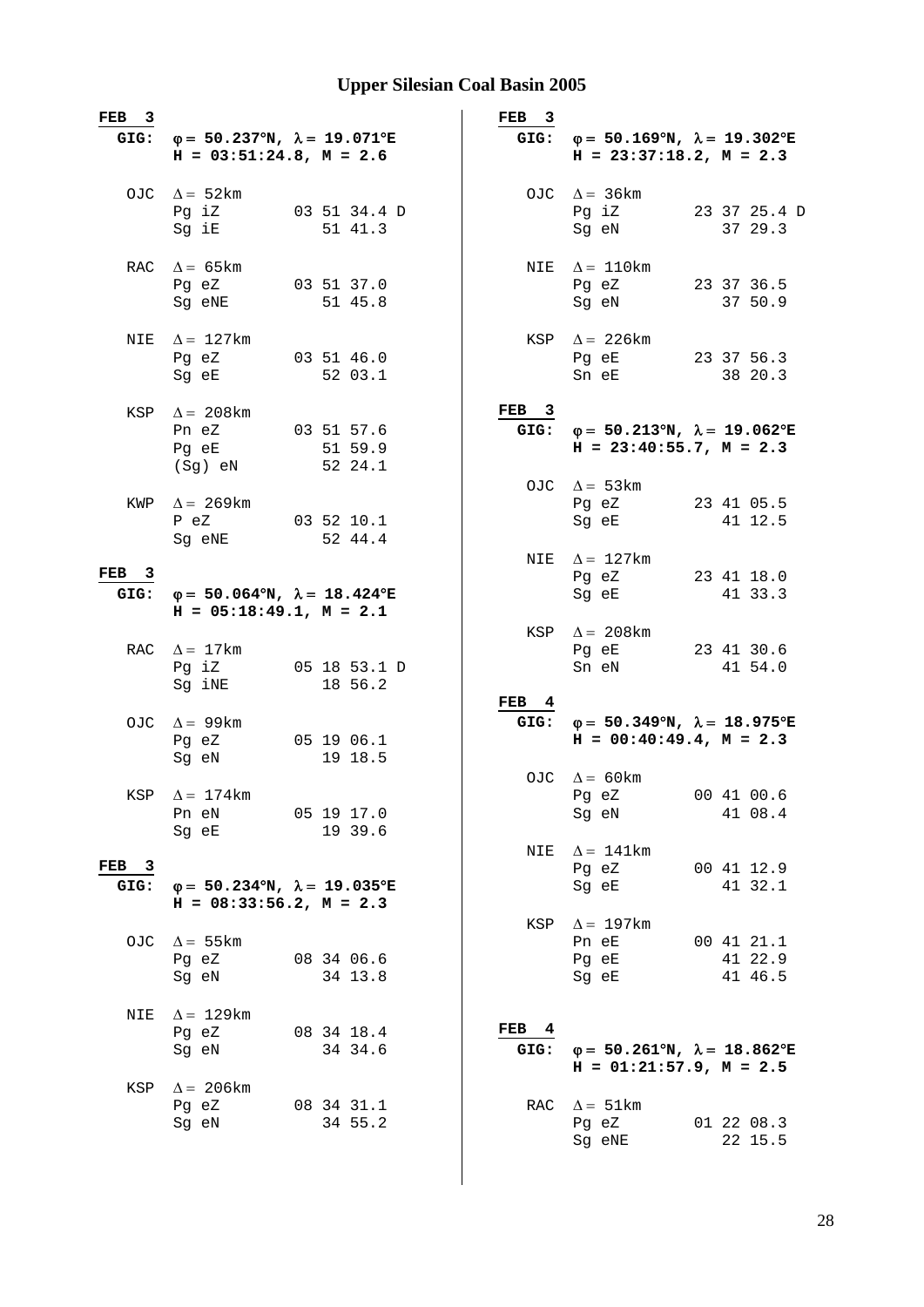|                  | OJC $\Delta = 67 \text{km}$<br>Pg eZ<br>Sg eE                                                                          | 01 22 10.4<br>22 18.9            |                  | NIE $\Delta = 129 \text{km}$<br>Pg eZ<br>Sg eN                                                 | 07 27 02.2<br>27 19.0 |
|------------------|------------------------------------------------------------------------------------------------------------------------|----------------------------------|------------------|------------------------------------------------------------------------------------------------|-----------------------|
| NIE              | $\Delta = 140$ km<br>Pg eZ<br>(Sg) eN                                                                                  | 01 22 21.4<br>22 38.8            |                  | KSP $\Delta = 206 \text{km}$<br>(Pg) eZ 07 27 14.6<br>Sn eN                                    | 27 38.4               |
|                  | KSP $\Delta = 193 \text{km}$<br>Pg eZ<br>Sg eN                                                                         | 01 22 30.8<br>22 53.7            | FEB <sub>4</sub> | GIG: $\varphi = 50.261^{\circ}N$ , $\lambda = 18.862^{\circ}E$<br>$H = 14:10:21.6$ , $M = 2.3$ |                       |
| FEB 4            | GIG: $\varphi = 50.039^{\circ}N$ , $\lambda = 18.463^{\circ}E$<br>$H = 01:52:20.4$ , $M = 2.3$                         |                                  |                  | OJC $\Delta = 66$ km<br>Pg eZ<br>Sg eE                                                         | 14 10 33.4<br>10 41.4 |
|                  | RAC $\Delta = 20$ km<br>Pg eZ<br>Sg eNE                                                                                | 01 52 24.8<br>52 28.4            |                  | NIE $\Delta = 140$ km<br>$Pg$ eZ<br>Sg eN                                                      | 14 10 46.0<br>11 03.9 |
|                  | OJC $\Delta = 98$ km<br>Pg eZ<br>Sg eE                                                                                 | 01 52 37.4<br>52 49.7            |                  | KSP $\Delta = 194 \text{km}$<br>Pg eZ<br>Sq eN                                                 | 14 10 55.0<br>11 17.5 |
| NIE              | $\Delta = 150$ km<br>Pg eZ<br>Sg eN                                                                                    | 01 52 45.9<br>53 06.0            | FEB <sub>5</sub> | GIG: $\varphi = 50.169^{\circ}N$ , $\lambda = 19.302^{\circ}E$<br>$H = 05:07:51.4$ , $M = 2.5$ |                       |
| KSP              | $\Delta = 178$ km<br>Pn eN<br>Sg eN                                                                                    | 01 52 49.2<br>53 11.8            |                  | OJC $\Delta = 36 \text{km}$<br>Pg eZ<br>Sg eN                                                  | 05 07 58.4<br>08 03.1 |
| FEB <sub>4</sub> | GIG: $\varphi = 50.257^{\circ}N$ , $\lambda = 18.887^{\circ}E$<br>$H = 03:56:24.9$ , $M = 2.5$                         |                                  |                  | NIE $\Delta = 111$ km<br>Pg eZ<br>Sg eE                                                        | 05 08 09.7<br>08 24.9 |
|                  | OJC $\Delta = 65$ km<br>Pg eZ<br>Sg eN                                                                                 | 03 56 37.0<br>56 45.3            |                  | KSP $\Delta$ = 226 km<br>Pg eZ<br>Sg eN                                                        | 05 08 29.6<br>08 55.9 |
| NIE              | $\Delta = 138$ km<br>Pg eZ<br>Sg eE                                                                                    | 03 56 48.6<br>57 06.2            | KWP              | $\Delta = 251 \text{km}$<br>Pg eZ<br>Sg eNE                                                    | 05 08 34.0<br>09 03.5 |
| KSP              | $\Delta = 195$ km<br>Pn eZ<br>Pg eZ<br>Sn eZ                                                                           | 03 56 56.3<br>56 57.9<br>57 19.7 | FEB<br>-7        | $\varphi = 50.17^{\circ}N$ , $\lambda = 18.88^{\circ}E$<br>$H = 23:59:09.3, M = 2.2$           |                       |
| FEB <sub>4</sub> | Sg eZ                                                                                                                  | 57 21.8                          | OJC              | $\Delta$ = 66 km<br>Pg eZ<br>Sg eE                                                             | 23 59 21.5<br>59 30.0 |
| GIG:             |                                                                                                                        |                                  |                  |                                                                                                |                       |
| OJC              | $\varphi = 50.232^{\circ}N$ , $\lambda = 19.038^{\circ}E$<br>$H = 07:26:40.7$ , $M = 2.3$<br>$\Delta = 55$ km<br>Pg iZ | 07 26 51.2 C                     | NIE              | $\Delta = 133$ km<br>Pg eZ<br>(Sg) eN                                                          | 23 59 32.3<br>59 50.3 |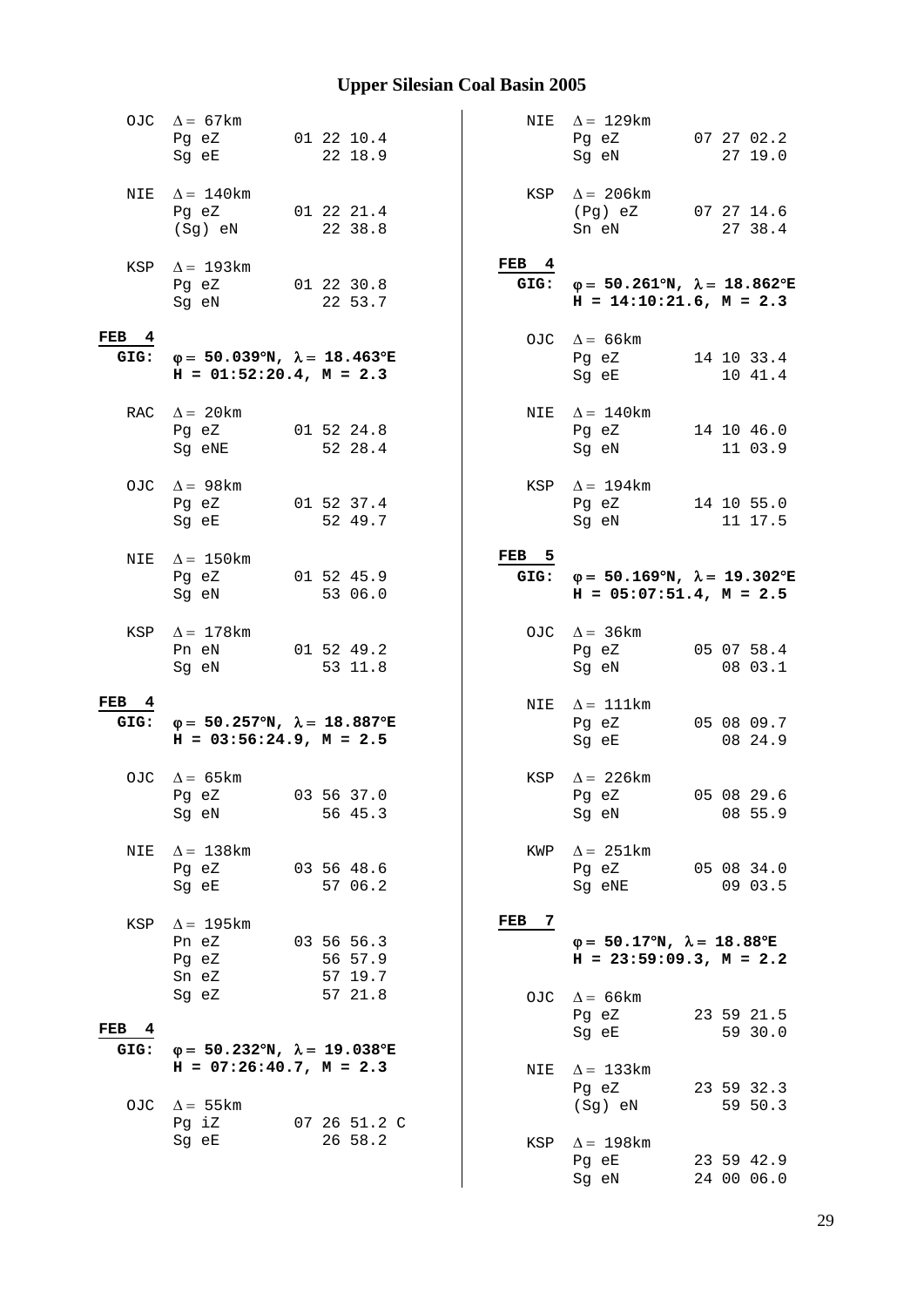| FEB<br>- 8               |                                                                                           |                                  |                |                                                                                                |                                  |
|--------------------------|-------------------------------------------------------------------------------------------|----------------------------------|----------------|------------------------------------------------------------------------------------------------|----------------------------------|
|                          | $\varphi = 50.16^{\circ}N$ , $\lambda = 19.32^{\circ}E$<br>$H = 03:39:12.0$ , $M = 2.5$   |                                  |                | OJC $\Delta = 97 \text{km}$<br>Pg eZ<br>Sg eN                                                  | 18 11 53.4<br>12 05.8            |
|                          | OJC $\Delta = 35 \text{km}$<br>Pg iZ<br>Sg eN                                             | 03 39 18.3 D<br>39 23.0          | KSP            | $\Delta = 176$ km<br>Pg eE<br>Sn eE                                                            | 18 12 05.7<br>12 25.8            |
|                          | NIE $\Delta = 109$ km<br>(Pg) eZ<br>Sg eN                                                 | 03 39 29.4<br>39 44.6            | FEB 10<br>GIG: | $\varphi = 50.061^{\circ}N$ , $\lambda = 18.449^{\circ}E$<br>$H = 05:25:28.1, M = 2.6$         |                                  |
| KSP                      | $\Delta = 228$ km<br>Pn eZ<br>Pg eZ<br>Sn eN                                              | 03 39 49.2<br>39 51.6<br>40 16.4 | RAC            | $\Delta = 19 \text{km}$<br>Pg eZ<br>Sg eNE                                                     | 05 25 32.7<br>25 36.0            |
| FEB 8<br>GIG:            | $\varphi = 50.066^{\circ}N$ , $\lambda = 18.460^{\circ}E$<br>$H = 09:15:10.0, M = 2.5$    |                                  | OJC            | $\Delta = 98$ km<br>Pg eZ<br>Sq eN                                                             | 05 25 45.1<br>25 57.6            |
|                          | RAC $\Delta = 19 \text{km}$<br>Pg eZ<br>Sg eNE                                            | 09 15 14.5<br>15 17.9            |                | NIE $\Delta = 152 \text{km}$<br>Pg eZ<br>Sg eN                                                 | 05 25 53.9<br>26 13.1            |
|                          | OJC $\Delta = 97 \text{km}$<br>Pg eZ<br>Sg eE                                             | 09 15 26.8<br>15 39.1            |                | KSP $\Delta = 176$ km<br>Pn eZ<br>Sn eE<br>Sg eN                                               | 05 25 56.6<br>26 18.2<br>26 18.6 |
| NIE                      | $\Delta = 151 \text{km}$                                                                  |                                  |                |                                                                                                |                                  |
|                          | Pg eZ                                                                                     | 09 15 35.3                       | FEB 10<br>GIG: | $\varphi = 50.067^{\circ}N$ , $\lambda = 18.424^{\circ}E$                                      |                                  |
|                          | KSP $\Delta = 177$ km<br>Pg eZ<br>Sg eN                                                   | 09 15 40.5<br>16 00.5            | RAC            | $H = 05:41:16.8$ , $M = 2.2$<br>$\Delta = 17 \text{km}$                                        |                                  |
| FEB<br>8                 |                                                                                           |                                  |                | Pg eZ<br>Sg eNE                                                                                | 05 41 20.9<br>41 24.0            |
| GIG:                     | $\varphi = 50.232^{\circ}N$ , $\lambda = 19.035^{\circ}E$<br>$H = 11:08:42.7$ , $M = 2.2$ |                                  | OJC            | $\Delta = 99 \text{km}$<br>Pg eZ                                                               | 05 41 34.1                       |
|                          | OJC $\Delta = 55 \text{km}$<br>Pg iZ<br>Sg eE                                             | 11 08 53.3 C<br>08 59.7          | NIE            | (Sg) eE<br>$\Delta = 154$ km                                                                   | 41 47.8                          |
| NIE                      | $\Delta = 129$ km<br>Pq eZ<br>Sg eE                                                       | 11 09 04.8<br>09 21.1            |                | Pg eZ<br>(Sg) eN                                                                               | 05 41 42.5<br>42 02.1            |
| KSP                      | $\Delta = 205$ km<br>Pg eE<br>(Sg) eZ                                                     | 11 09 17.4<br>09 41.1            | <b>FEB</b> 10  | GIG: $\varphi = 50.164^{\circ}N$ , $\lambda = 19.313^{\circ}E$<br>$H = 10:39:52.8$ , $M = 2.5$ |                                  |
| FEB <sub>9</sub><br>GIG: | $\varphi = 50.065^{\circ}N$ , $\lambda = 18.461^{\circ}E$<br>$H = 18:11:36.2, M = 2.3$    |                                  |                | OJC $\Delta = 35 \text{km}$<br>Pg iZ<br>(Sg) eN                                                | 10 39 59.9 D<br>40 04.6          |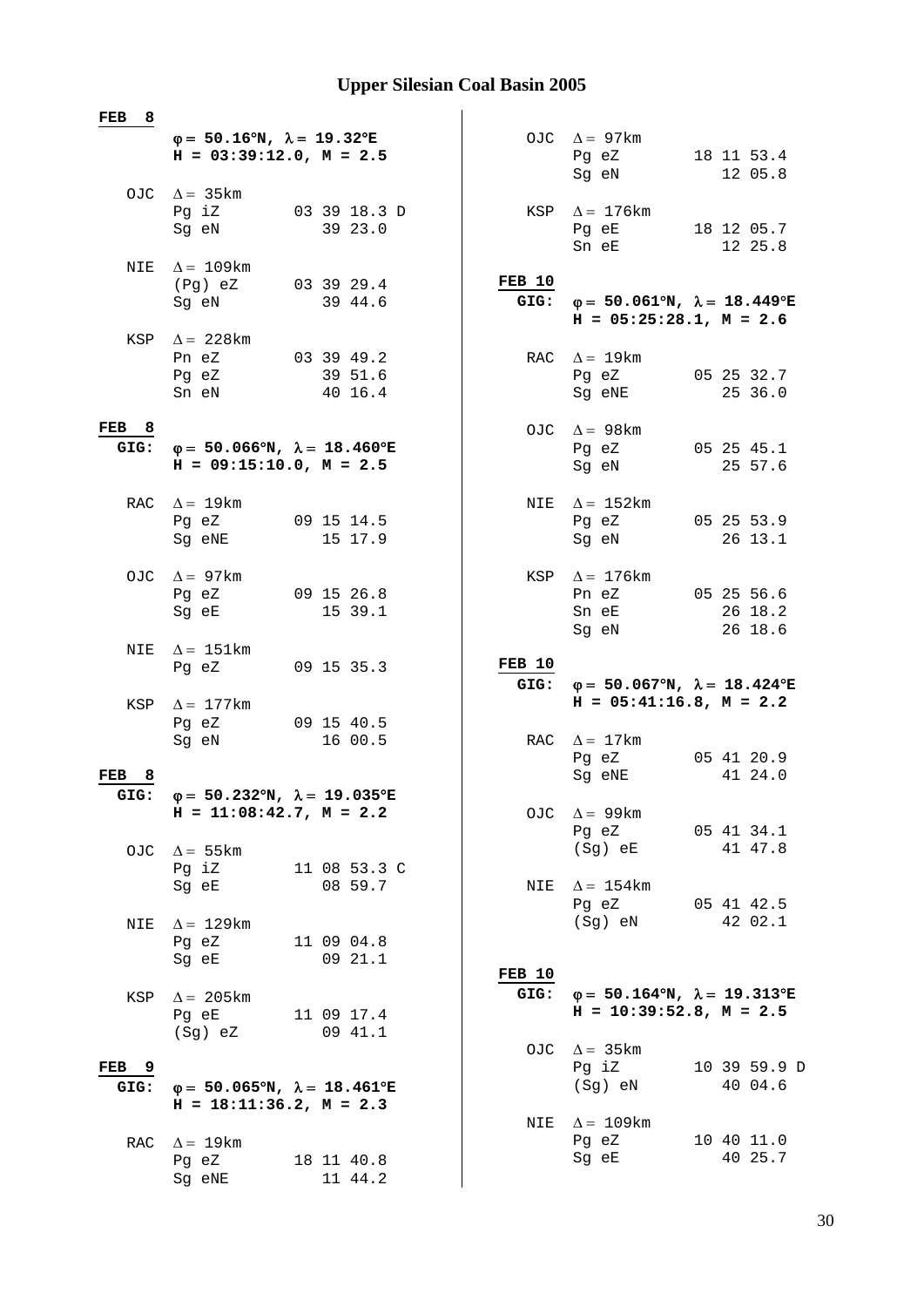|                |                                                                | FEB 11        |                                                                |
|----------------|----------------------------------------------------------------|---------------|----------------------------------------------------------------|
|                | KSP $\Delta$ = 227km                                           |               | GIG: $\varphi = 50.261^{\circ}N$ , $\lambda = 18.862^{\circ}E$ |
|                | 10 40 31.4<br>Pg eZ                                            |               | $H = 09:59:46.1, M = 2.7$                                      |
|                | Sn eN<br>40 55.6                                               |               |                                                                |
|                | 40 57.9<br>Sg eN                                               |               | RAC $\Delta = 51 \text{km}$                                    |
|                |                                                                |               | Pg eZ<br>09 59 56.0                                            |
| <b>FEB 10</b>  |                                                                |               | Sg eNE<br>10 00 03.7                                           |
|                | GIG: $\varphi = 50.234^{\circ}N$ , $\lambda = 19.035^{\circ}E$ |               | OJC $\Delta = 67 \text{km}$                                    |
|                | $H = 20:44:45.6$ , $M = 2.2$                                   |               | 09 59 58.5<br>Pg eZ                                            |
|                |                                                                |               | Sg eE<br>10 00 07.0                                            |
|                | OJC $\Delta = 55 \text{km}$                                    |               |                                                                |
|                | 20 44 56.2<br>Pg eZ                                            |               | NIE $\Delta = 140$ km                                          |
|                | 45 03.2<br>Sg eE                                               |               | Pg eZ<br>10 00 10.3                                            |
| NIE            | $\Delta = 129$ km                                              |               | 00 27.8<br>Sg eE                                               |
|                | Pg eZ<br>20 45 07.5                                            |               | KSP $\Delta = 193$ km                                          |
|                | 45 23.9<br>Sg eN                                               |               | Pg eZ<br>10 00 19.1                                            |
|                |                                                                |               | 00 41.9<br>Sg eN                                               |
|                | KSP $\Delta$ = 205 km                                          |               |                                                                |
|                | Pg eE<br>20 45 20.2<br>45 44.5                                 |               |                                                                |
|                | Sg eN                                                          | <b>FEB 11</b> | $\varphi = 50.20^{\circ}N$ , $\lambda = 19.10^{\circ}E$        |
|                |                                                                |               | $H = 10:46:22.1, M = 2.2$                                      |
| <b>FEB 10</b>  |                                                                |               |                                                                |
|                | $\varphi = 50.16^{\circ}N$ , $\lambda = 18.81^{\circ}E$        |               | OJC $\Delta = 56 \text{km}$                                    |
|                | $H = 22:50:07.8$ , $M = 2.1$                                   |               | Pg eZ<br>10 46 32.4                                            |
|                |                                                                |               | 46 39.5<br>Sg eE                                               |
|                | OJC $\Delta = 70$ km<br>22 50 21.2<br>Pg eZ                    |               |                                                                |
|                | 50 29.1<br>Sg eE                                               |               | NIE $\Delta = 128$ km<br>10 46 44.1<br>Pg eZ                   |
|                |                                                                |               | 47 01.8<br>(Sg) eE                                             |
|                | NIE $\Delta = 136 \text{km}$                                   |               |                                                                |
|                | Pg eZ<br>22 50 31.6                                            |               | KSP $\Delta$ = 205km                                           |
|                | 50 49.2<br>Sg eE                                               |               | 10 46 56.8<br>Pg eZ                                            |
| KSP            | $\Delta = 194$ km                                              |               | Sg eN<br>47 21.8                                               |
|                | 22 50 40.8<br>Pq eE                                            |               |                                                                |
|                | 51 03.7<br>Sg eN                                               | <b>FEB 11</b> |                                                                |
|                |                                                                |               | $\varphi = 50.02^{\circ}N$ , $\lambda = 18.45^{\circ}E$        |
|                |                                                                |               | $H = 13:30:57.3, M = 2.3$                                      |
| FEB 11<br>GIG: | $\varphi = 50.259^{\circ}N$ , $\lambda = 18.907^{\circ}E$      |               |                                                                |
|                | $H = 06:41:11.4$ , $M = 2.3$                                   | RAC           | $\Delta = 20 \text{km}$<br>Pg eZ<br>13 31 01.5                 |
|                |                                                                |               | 31 04.9<br>Sg eNE                                              |
|                | OJC $\Delta = 64$ km                                           |               |                                                                |
|                | 06 41 23.6<br>Pg eZ                                            | OJC           | $\Delta = 99$ km                                               |
|                | 41 31.7<br>Sg eE                                               |               | Pg eZ<br>13 31 14.1                                            |
|                |                                                                |               | 31 27.5<br>Sg eE                                               |
| NIE            | $\Delta = 137$ km<br>06 41 34.7<br>Pg eZ                       |               |                                                                |
|                | 41 52.4<br>Sg eE                                               | NIE           | $\Delta = 150$ km<br>13 31 22.5<br>Pg eZ                       |
|                |                                                                |               | 31 42.5<br>Sg eNE                                              |
| KSP            | $\Delta$ = 196km                                               |               |                                                                |
|                | 06 41 44.8<br>Pg eE                                            | KSP           | $\Delta = 179$ km                                              |
|                | 42 08.2<br>Sg eN                                               |               | 13 31 28.4<br>Pg eN                                            |
|                |                                                                |               |                                                                |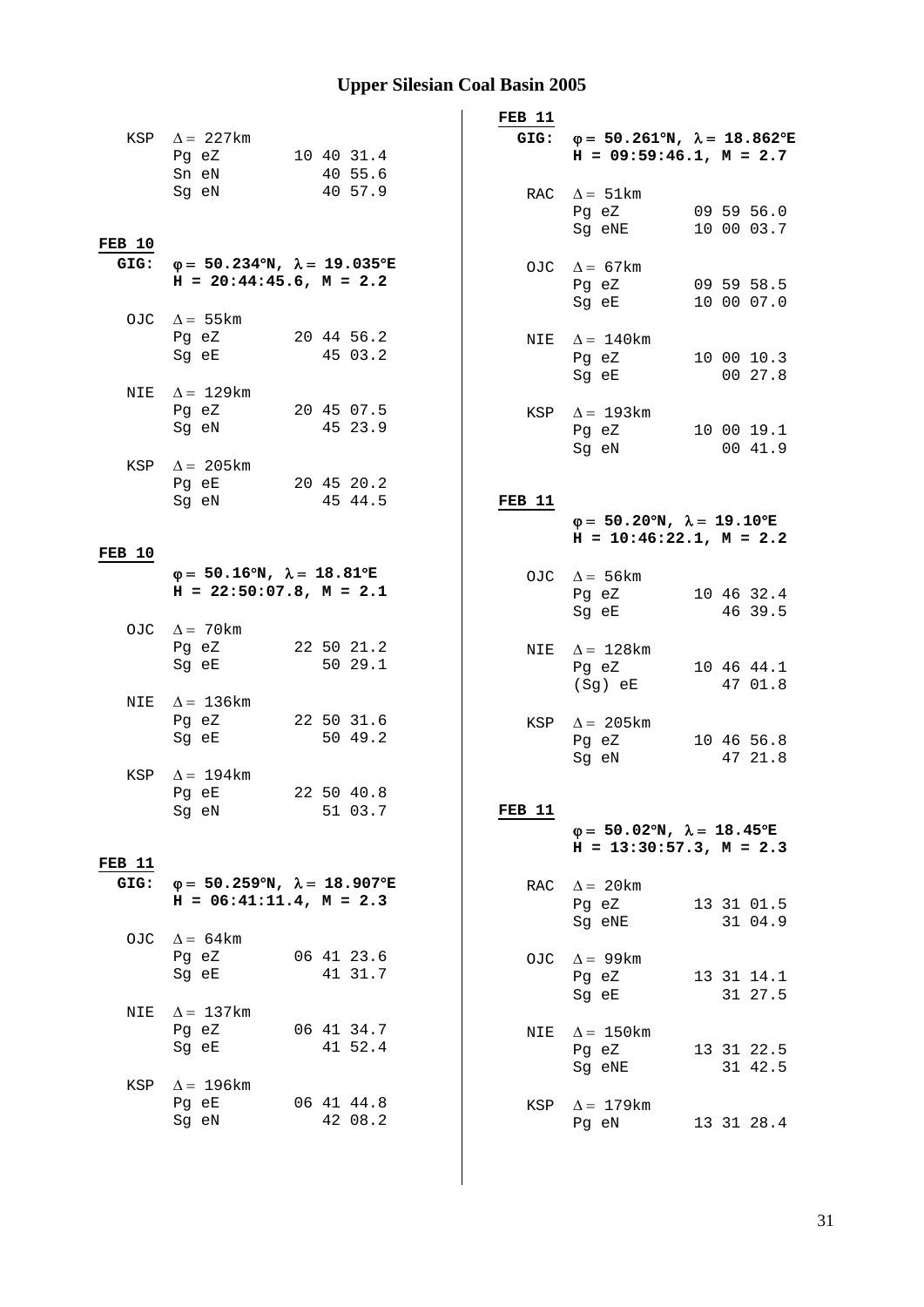| <b>FEB 11</b> |                                                                                                |                       |                       |                                                                                                |  |                         |
|---------------|------------------------------------------------------------------------------------------------|-----------------------|-----------------------|------------------------------------------------------------------------------------------------|--|-------------------------|
|               | GIG: $\varphi = 50.164^{\circ}N$ , $\lambda = 19.302^{\circ}E$<br>$H = 17:42:48.1, M = 2.6$    |                       |                       | NIE $\Delta = 143$ km<br>Pg eZ<br>Sg eN                                                        |  | 19 30 24.0<br>30 42.8   |
|               | OJC $\Delta = 36 \text{km}$<br>Pg eZ<br>Sg eN                                                  | 17 42 55.3<br>43 00.0 |                       | KSP $\Delta = 194$ km<br>Pg eZ<br>Sg eZ                                                        |  | 19 30 32.1<br>30 56.0   |
|               | NIE $\Delta = 110$ km<br>Pg eZ 17 43 06.5<br>Sg eE                                             | 43 21.1               | FEB 14                | GIG: $\varphi = 50.072^{\circ}N$ , $\lambda = 19.127^{\circ}E$<br>$H = 10:19:52.6$ , $M = 2.2$ |  |                         |
|               | KSP $\Delta$ = 226 km<br>Pg eZ 17 43 26.6<br>Sg eN                                             | 43 52.9               |                       | OJC $\Delta = 51 \text{km}$<br>Pg eZ 10 20 02.1                                                |  |                         |
| <b>FEB 12</b> |                                                                                                |                       |                       | Sg eNE                                                                                         |  | 20 08.8                 |
| GIG:          | $\varphi = 50.239^{\circ}N$ , $\lambda = 18.921^{\circ}E$<br>$H = 04:08:48.2, M = 2.1$         |                       | NIE                   | $\Delta = 113 \text{km}$<br>Pg eZ                                                              |  | 10 20 11.3              |
|               | OJC $\Delta = 63 \text{km}$<br>Pg eZ 04 09 00.0<br>Sg eE                                       | 0908.1                | KSP                   | $\Delta = 218$ km<br>Pg eE 10 20 29.6<br>Sn eN                                                 |  | 20 53.3                 |
| NIE           | $\Delta = 135$ km<br>Pg eZ<br>Sg eE                                                            | 04 09 11.2<br>09 28.6 | FEB 14                | $\varphi = 50.10^{\circ}N$ , $\lambda = 18.44^{\circ}E$<br>$H = 23:13:19.2, M = 2.1$           |  |                         |
| KSP           | $\Delta = 198$ km<br>Pg eZ<br>Sg eN                                                            | 04 09 21.8<br>09 44.9 |                       | RAC $\Delta = 20 \text{km}$<br>Pg iZ<br>Sg eNE                                                 |  | 23 13 23.8 D<br>13 26.8 |
| <b>FEB 12</b> | GIG: $\varphi = 50.066^{\circ}N$ , $\lambda = 18.459^{\circ}E$<br>$H = 04:46:01.5$ , $M = 2.3$ |                       |                       | OJC $\Delta = 100$ km<br>Pg eZ<br>Sg eN                                                        |  | 23 13 36.4<br>13 49.3   |
|               | RAC $\Delta = 19$ km<br>Pg eZ 04 46 06.2<br>Sg eNE                                             | 46 09.6               |                       | NIE $\Delta = 150$ km<br>Pg eZ<br>Sg eE                                                        |  | 23 13 44.5<br>14 04.5   |
| OJC           | $\Delta = 97 \text{km}$<br>Pg eZ<br>Sg eN                                                      | 04 46 18.8<br>46 30.4 | KSP                   | $\Delta = 179$ km<br>Pn eE<br>Sg eN                                                            |  | 23 13 47.8<br>14 10.5   |
| NIE           | $\Delta = 151 \text{km}$<br>Pg eZ                                                              | 04 46 26.8            | <b>FEB 15</b><br>GIG: | $\varphi = 50.234^{\circ}N$ , $\lambda = 19.033^{\circ}E$<br>$H = 01:00:47.4$ , $M = 2.1$      |  |                         |
| KSP           | $\Delta = 176$ km<br>Pn eZ<br>Sg eN                                                            | 04 46 30.2<br>46 52.5 | OJC                   | $\Delta = 55 \text{km}$<br>Pg eZ<br>(Sg) eNE                                                   |  | 01 00 58.1<br>01 05.5   |
| <b>FEB 12</b> |                                                                                                |                       |                       |                                                                                                |  |                         |
|               | $\varphi = 50.34^{\circ}N$ , $\lambda = 18.93^{\circ}E$<br>$H = 19:29:59.5, M = 2.3$           |                       | NIE                   | $\Delta = 129$ km<br>Pg eZ<br>Sg eN                                                            |  | 01 01 09.6<br>01 26.2   |
|               | OJC $\Delta = 64 \text{km}$<br>Pg eZ<br>Sg eE                                                  | 19 30 11.1<br>30 19.3 | KSP                   | $\Delta = 205 \text{km}$<br>Pg eE<br>Sg eN                                                     |  | 01 01 22.4<br>01 46.2   |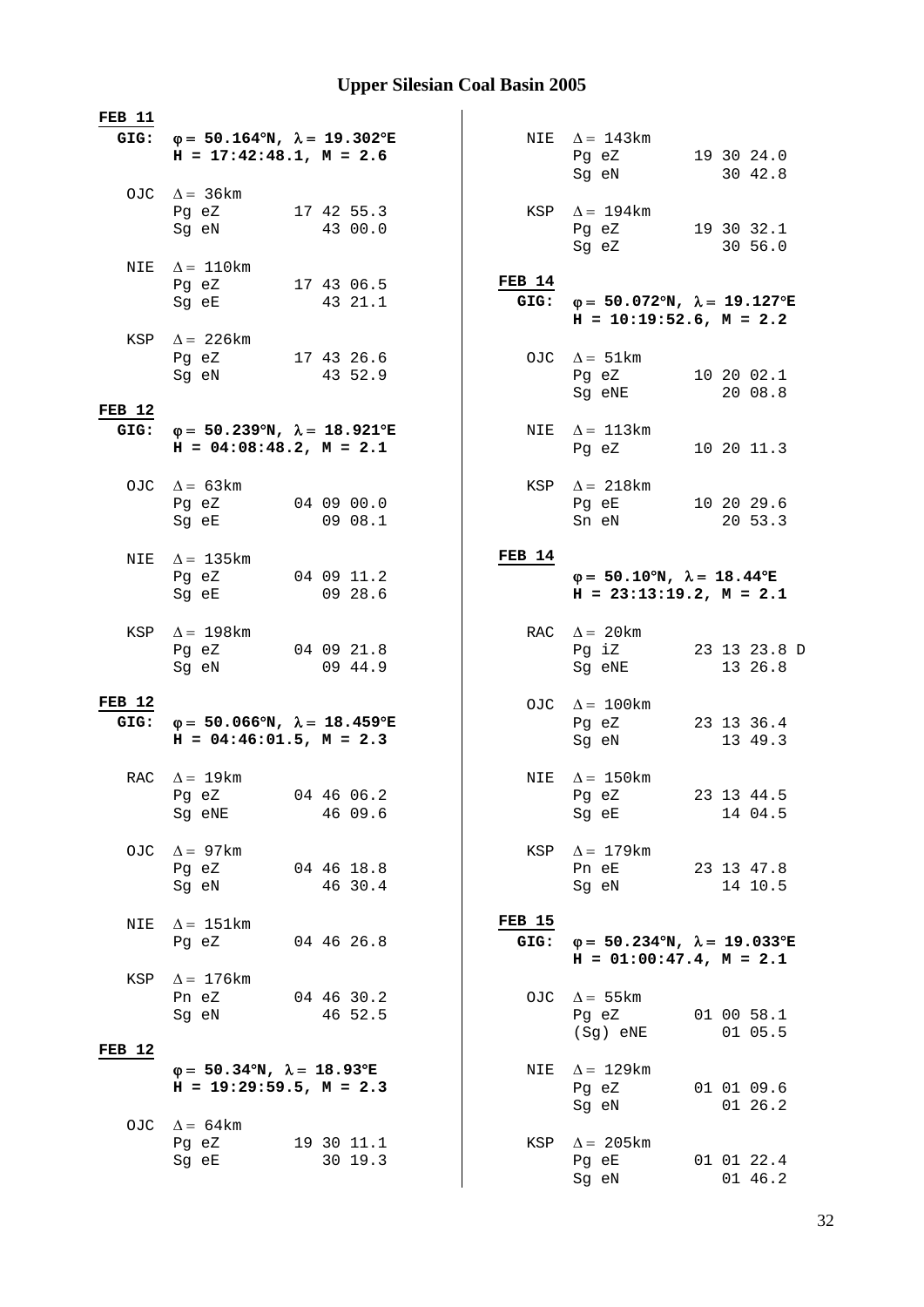| <b>FEB 15</b><br>GIG: | $\varphi = 50.162^{\circ}N$ , $\lambda = 19.307^{\circ}E$<br>$H = 01:06:15.1, M = 2.6$  |                         | KSP           | $\Delta = 177$ km<br>14 05 14.0<br>Pn eZ<br>05 16.9<br>Pg eZ<br>Sn eN<br>05 36.2               |  |
|-----------------------|-----------------------------------------------------------------------------------------|-------------------------|---------------|------------------------------------------------------------------------------------------------|--|
|                       | OJC $\Delta = 36 \text{km}$<br>Pg iZ<br>Sg iN                                           | 01 06 22.1 D<br>06 26.8 | <b>FEB 16</b> | $\varphi = 50.01^{\circ}N$ , $\lambda = 18.45^{\circ}E$                                        |  |
| RAC.                  | $\Delta = 80$ km<br>Pq eZ                                                               | 01 06 30.4              |               | $H = 03:57:40.9$ , $M = 2.0$                                                                   |  |
| NIE                   | (Sg) eNE<br>$\Delta = 110$ km                                                           | 06 41.2                 |               | RAC $\Delta = 20$ km<br>03 57 45.5<br>Pg eZ<br>Sg eNE<br>57 48.7                               |  |
|                       | Pg eZ<br>Sg eE                                                                          | 01 06 33.1<br>06 47.9   |               | OJC $\Delta = 99$ km<br>Pg eZ<br>03 57 58.1                                                    |  |
| KSP                   | $\Delta = 227$ km<br>Pq eZ<br>Sg eN                                                     | 01 06 53.1<br>07 20.1   | NIE           | Sg eN<br>58 10.9<br>$\Delta = 150$ km                                                          |  |
| KWP                   | $\Delta = 250$ km                                                                       |                         |               | Pg eZ<br>03 58 06.5<br>Sg eN<br>58 26.0                                                        |  |
|                       | Pg eZ<br>Sg eNE                                                                         | 01 06 57.7<br>07 28.2   | <b>FEB 16</b> |                                                                                                |  |
| GKP                   | $\Delta = 373$ km<br>Pg eZ                                                              | 01 07 24.0              |               | GIG: $\varphi = 50.259^{\circ}N$ , $\lambda = 18.887^{\circ}E$<br>$H = 11:53:13.6$ , $M = 2.4$ |  |
| <b>FEB 15</b>         | $\varphi = 50.18^{\circ}N$ , $\lambda = 18.87^{\circ}E$<br>$H = 03:21:02.2$ , $M = 2.0$ |                         |               | OJC $\Delta = 65 \text{km}$<br>Pg iZ<br>11 53 25.5 D<br>53 33.7<br>Sg eE                       |  |
|                       | OJC $\Delta = 67 \text{km}$<br>Pg eZ<br>Sg eE                                           | 03 21 15.1<br>21 22.6   |               | NIE $\Delta = 138$ km<br>11 53 36.6<br>Pg eZ<br>Sg eN<br>53 54.8                               |  |
| NIE                   | $\Delta = 134 \text{km}$<br>Pq eZ<br>Sg eN                                              | 03 21 25.7<br>21 42.6   | KSP           | $\Delta = 195$ km<br>11 53 45.2<br>Pn eZ<br>53 46.7<br>Pg eZ<br>Sn eZ<br>54 08.4               |  |
| KSP                   | $\Delta = 197$ km<br>Pg eZ<br>Sg eN                                                     | 03 21 35.7<br>21 59.0   |               | 54 10.4<br>Sg eZ                                                                               |  |
|                       |                                                                                         |                         | <b>FEB 16</b> |                                                                                                |  |
| <b>FEB 15</b>         |                                                                                         |                         | GIG:          | $\varphi = 50.164^{\circ}N$ , $\lambda = 19.302^{\circ}E$<br>$H = 23:31:37.1, M = 2.5$         |  |
| GIG:                  | $\varphi = 50.066^{\circ}N$ , $\lambda = 18.461^{\circ}E$<br>$H = 14:04:46.0, M = 2.5$  |                         |               |                                                                                                |  |
|                       |                                                                                         |                         | OJC           | $\Delta = 37$ km                                                                               |  |
| RAC                   | $\Delta = 19 \text{km}$<br>Pg iZ<br>Sg iN                                               | 14 04 50.2 D<br>04 53.7 |               | Pg eZ<br>23 31 44.5<br>31 49.2<br>Sg eN                                                        |  |
| OJC.                  | $\Delta = 97$ km<br>Pg eZ<br>Sg eE                                                      | 14 05 02.5<br>05 15.1   | NIE           | $\Delta = 110$ km<br>Pg eZ<br>23 31 55.6<br>32 10.8<br>Sg eN                                   |  |
| NIE                   | $\Delta = 151 \text{km}$<br>(Pg) eZ<br>$(Sg)$ eN                                        | 14 05 10.8<br>05 30.4   | KSP           | $\Delta = 226 \text{km}$<br>23 32 15.2<br>Pg eZ<br>32 41.8<br>Sg eN                            |  |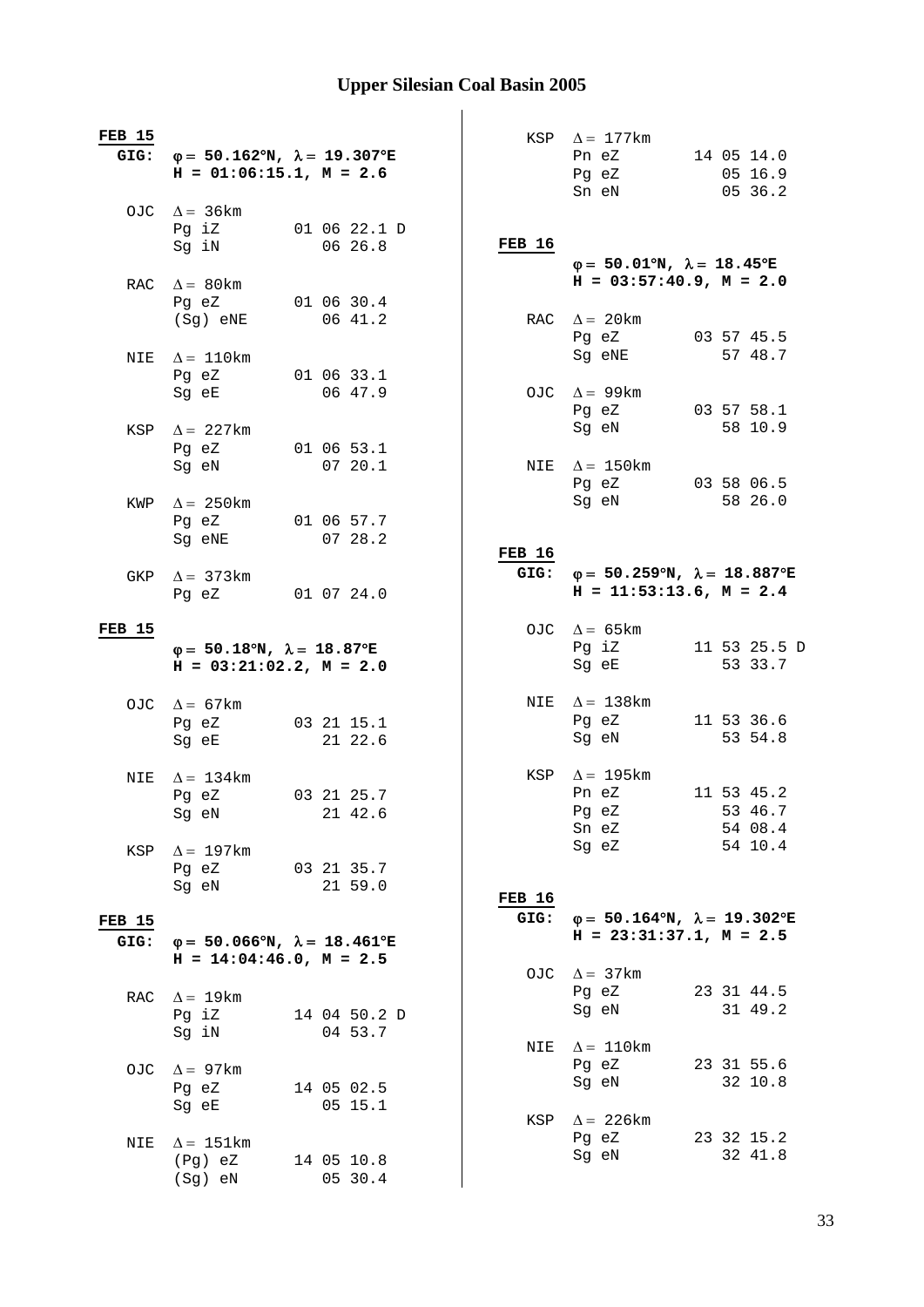| FEB 17         |                                                                                         |                                  |                                                                                                |                       |
|----------------|-----------------------------------------------------------------------------------------|----------------------------------|------------------------------------------------------------------------------------------------|-----------------------|
|                | $\varphi = 50.16^{\circ}N$ , $\lambda = 18.81^{\circ}E$<br>$H = 00:32:22.4$ , $M = 2.2$ |                                  | OJC $\Delta = 97 \text{km}$<br>Pg eZ<br>Sg eN                                                  | 16 39 19.0<br>39 32.0 |
|                | OJC $\Delta = 72 \text{km}$<br>00 32 36.0<br>Pg eZ<br>Sg eN                             | 32 44.4                          | NIE $\Delta = 152$ km<br>Pg eZ<br>Sg eE                                                        | 16 39 27.4<br>39 47.1 |
|                | NIE $\Delta = 136 \text{km}$<br>Pg eZ 00 32 46.0<br>Sg eE                               | 33 03.7                          | KSP $\Delta = 176$ km<br>Pn eZ 16 39 30.5<br>Sg eN                                             | 39 52.6               |
|                | KSP $\Delta = 194$ km<br>Pg eE 00 32 55.2<br>Sg eN 33 18.7                              | <b>FEB 18</b>                    | GIG: $\varphi = 50.234^{\circ}N$ , $\lambda = 19.040^{\circ}E$<br>$H = 00:45:45.0, M = 2.2$    |                       |
| <b>FEB 17</b>  |                                                                                         |                                  |                                                                                                |                       |
| GIG:           | $φ = 50.245°N, λ = 18.922°E$<br>$H = 01:10:37.4$ , $M = 2.3$                            |                                  | OJC $\Delta = 54 \text{km}$<br>Pg eZ 00 45 55.1<br>Sg eN                                       | 46 02.3               |
|                | RAC $\Delta = 55 \text{km}$<br>Pg eZ 01 10 48.5<br>Sg eNE                               | 10 55.9                          | NIE $\Delta = 128$ km<br>Pg eZ<br>Sg eN                                                        | 00 46 06.6<br>46 23.0 |
|                | OJC $\Delta = 62 \text{km}$<br>01 10 49.3<br>Pg eZ<br>Sg eE                             | 10 57.5                          | KSP $\Delta$ = 206km<br>Pg eE<br>Sn eN                                                         | 00 46 19.6<br>46 42.8 |
| NIE            | $\Delta = 135$ km<br>Pg eZ 01 10 59.9                                                   | <b>FEB 18</b>                    |                                                                                                |                       |
|                | (Sg) eE                                                                                 | 11 17.1                          | GIG: $\varphi = 50.103^{\circ}N$ , $\lambda = 19.178^{\circ}E$<br>$H = 12:52:16.9$ , $M = 2.4$ |                       |
|                | KSP $\Delta = 198$ km<br>Pg eZ 01 11 11.1<br>Sg eN                                      | 11 34.2                          | OJC $\Delta = 46 \text{km}$<br>Pg eZ<br>Sg eN                                                  | 12 52 25.6<br>52 31.8 |
| <b>FEB 17</b>  |                                                                                         |                                  |                                                                                                |                       |
| GIG:           | $φ = 50.261°N, λ = 18.860°E$<br>$H = 12:42:34.1, M = 2.2$                               |                                  | NIE $\Delta = 111$ km<br>Pg eZ 12 52 35.3<br>Sg eE                                             | 52 50.7               |
|                | OJC $\Delta = 67 \text{km}$<br>Pg eZ<br>12 42 46.9<br>42 54.8<br>Sg eZ                  |                                  | KSP $\Delta = 221 \text{km}$<br>Pn eE<br>Sn eN                                                 | 12 52 52.9<br>53 19.3 |
| NIE            | $\Delta = 140$ km<br>Pg eZ<br>12 42 58.5<br>(Sg) eE                                     | <b>FEB 18</b><br>43 15.3<br>GIG: | $\varphi = 50.072^{\circ}N$ , $\lambda = 19.128^{\circ}E$<br>$H = 15:22:04.4$ , $M = 2.3$      |                       |
| KSP            | $\Delta = 193$ km<br>Pg eE<br>12 43 06.7<br>Sg eN                                       | 43 29.9                          | OJC $\Delta = 51 \text{km}$<br>Pg eZ<br>Sg eN                                                  | 15 22 14.1<br>22 20.8 |
| FEB 17<br>GIG: | $\varphi = 50.067^{\circ}N$ , $\lambda = 18.459^{\circ}E$<br>$H = 16:39:02.1, M = 2.2$  |                                  | NIE $\Delta = 112 \text{km}$<br>Pg eZ                                                          | 15 22 23.2            |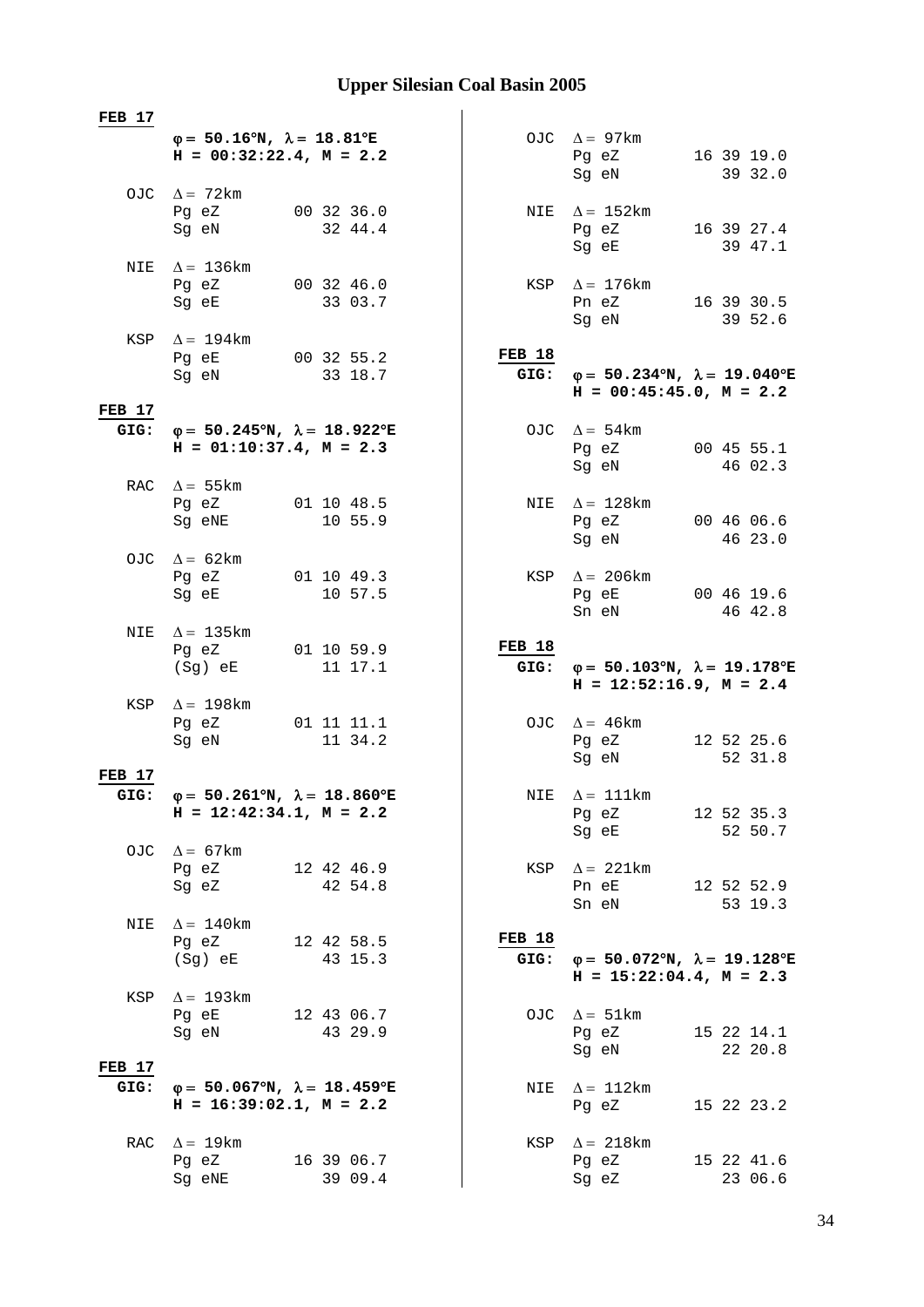| <b>FEB 18</b> | GIG: $\varphi = 50.056^{\circ}N$ , $\lambda = 18.448^{\circ}E$<br>$H = 19:18:01.5$ , $M = 2.1$ |                                             | <b>FEB 19</b> | GIG: $\varphi = 50.164^{\circ}N$ , $\lambda = 19.309^{\circ}E$<br>$H = 08:39:57.0, M = 2.4$    |
|---------------|------------------------------------------------------------------------------------------------|---------------------------------------------|---------------|------------------------------------------------------------------------------------------------|
|               |                                                                                                |                                             |               |                                                                                                |
|               | RAC $\Delta = 19 \text{km}$<br>Pg eZ<br>Sg eNE                                                 | 19 18 05.5<br>18 08.7                       |               | OJC $\Delta = 36 \text{km}$<br>08 40 04.2<br>Pg eZ<br>Sg eN<br>40 08.9                         |
|               | NIE $\Delta = 152 \text{km}$<br>Pg eZ 19 18 26.7<br>Sg eN                                      | 18 46.5                                     |               | NIE $\Delta = 110$ km<br>Pg eZ<br>08 40 15.7<br>Sg eE<br>40 30.7                               |
|               | KSP $\Delta = 176$ km<br>Pg eZ 19 18 32.4<br>Sn eE                                             | 18 51.1                                     |               | KSP $\Delta$ = 226 km<br>Pg eZ 08 40 34.6<br>Sg eN<br>41 01.7                                  |
| <b>FEB 19</b> | GIG: $\varphi = 50.040^{\circ}N$ , $\lambda = 18.462^{\circ}E$<br>$H = 05:57:47.3$ , $M = 2.2$ |                                             | <b>FEB 19</b> | GIG: $\varphi = 50.234^{\circ}N$ , $\lambda = 19.040^{\circ}E$<br>$H = 10:56:02.2, M = 2.1$    |
|               | RAC $\Delta = 20$ km<br>Sg eNE                                                                 | Pg iZ 05 57 52.4 D<br>57 55.9               |               | OJC $\Delta = 55 \text{km}$<br>Pg eZ 10 56 12.6<br>Sg eN<br>56 19.8                            |
|               | OJC $\Delta = 98 \text{km}$<br>Pg eZ<br>Sg eN                                                  | 05 58 04.7<br>58 17.2                       |               | NIE $\Delta = 129$ km<br>(Pg) eZ 10 56 23.2<br>Sg eN<br>56 40.5                                |
| NIE           | $\Delta = 150$ km<br>Pg eZ<br>Sg eN                                                            | 05 58 12.2<br>58 31.9                       |               | KSP $\Delta = 205 \text{km}$<br>10 56 36.8<br>Pg eZ<br>Sg eZ<br>57 01.2                        |
| KSP           | $\Delta = 178$ km<br>Pn eZ<br>Sg eN                                                            | 05 58 16.2<br>58 38.7                       | <b>FEB 21</b> | GIG: $\varphi = 50.234^{\circ}N$ , $\lambda = 19.038^{\circ}E$<br>$H = 18:40:52.4$ , $M = 2.1$ |
| <b>FEB 19</b> | GIG: $\varphi = 50.260^{\circ}N$ , $\lambda = 18.863^{\circ}E$<br>$H = 07:40:58.6$ , $M = 2.5$ |                                             |               | OJC $\Delta = 55 \text{km}$<br>Pg eZ 18 41 03.1<br>41 10.1<br>Sg eN                            |
| OJC           | $\Delta = 67$ km<br>Pg eZ<br>Sg eNE                                                            | 07 41 11.0<br>41 19.7                       | NIE           | $\Delta = 129$ km<br>18 41 14.5<br>Pg eZ<br>41 31.5<br>Sg eE                                   |
| NIE           | $\Delta = 140$ km<br>Pg eZ<br>(Sg) eN                                                          | 07 41 21.8<br>41 39.5                       | KSP           | $\Delta = 205 \text{km}$<br>Pn eZ<br>18 41 24.1<br>Pg eZ<br>41 27.0<br>41 51.1<br>Sg eN        |
| KSP           | $\Delta = 193$ km<br>(Pn) eZ<br>Pg eZ<br>Sn eE<br>Sg eZ                                        | 07 41 30.8<br>41 31.8<br>41 53.5<br>41 54.6 | <b>FEB 21</b> | $\varphi = 50.16^{\circ}N$ , $\lambda = 18.81^{\circ}E$<br>$H = 21:45:23.0, M = 1.9$           |
| KWP           | $\Delta = 284$ km<br>Pg eZ                                                                     | 07 41 50.3                                  |               | OJC $\Delta = 71$ km<br>21 45 36.5<br>Pg eZ<br>Sg eE<br>45 44.5                                |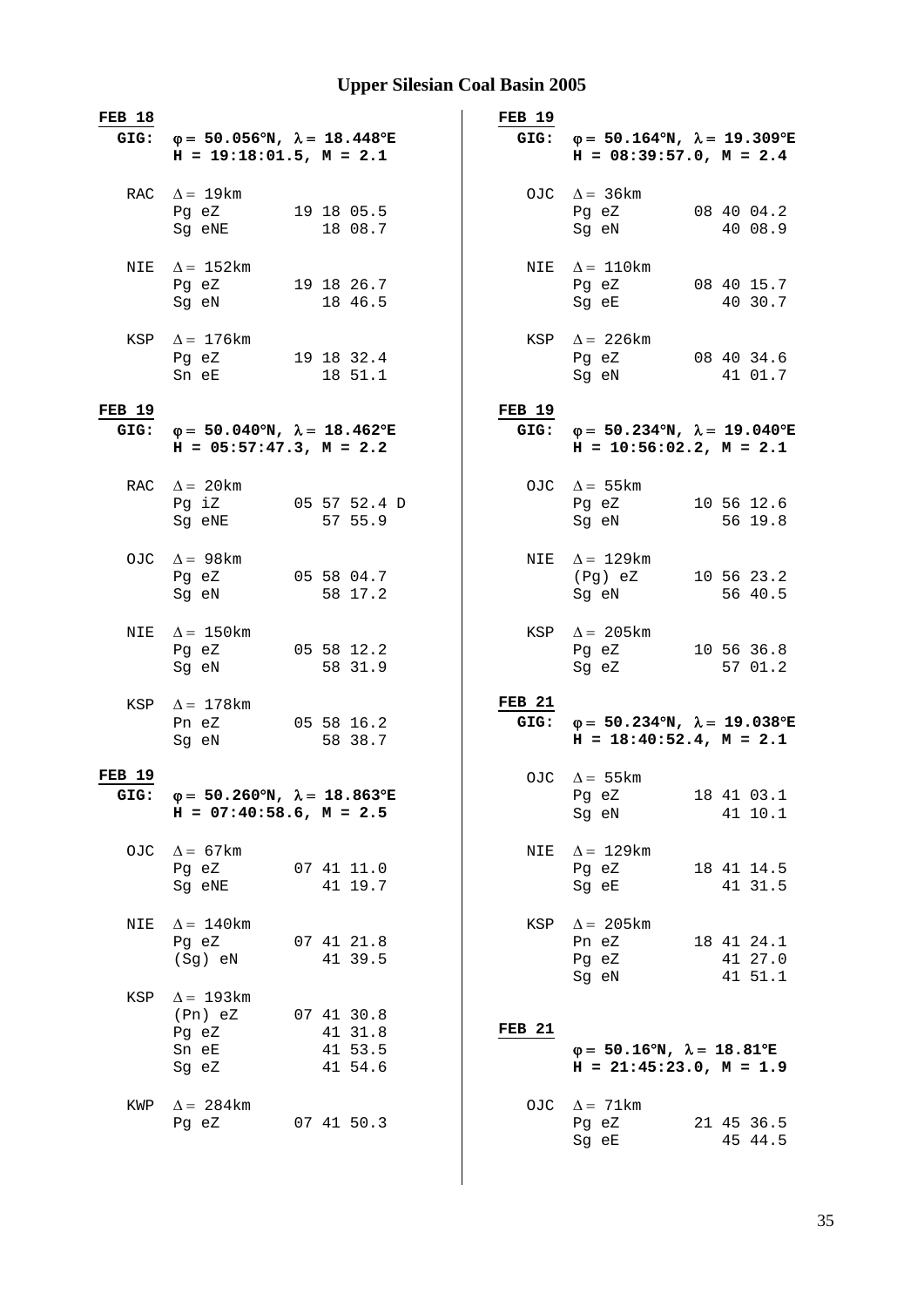|                       | NIE $\Delta = 136 \text{km}$<br>Pg eZ<br>Sg eN                                              | 21 45 46.6<br>46 04.5         |                           | KSP $\Delta = 176$ km<br>13 13 50.9<br>Pg eZ<br>14 11.6<br>Sg eN                               |
|-----------------------|---------------------------------------------------------------------------------------------|-------------------------------|---------------------------|------------------------------------------------------------------------------------------------|
|                       | KSP $\Delta = 194$ km<br>Pg eZ 21 45 55.9<br>Sg eN                                          | 46 19.3                       | <b>FEB 22</b>             | GIG: $\varphi = 50.164^{\circ}N$ , $\lambda = 19.300^{\circ}E$<br>$H = 13:26:38.4$ , $M = 2.5$ |
| <b>FEB 22</b>         | GIG: $\varphi = 50.064^{\circ}N$ , $\lambda = 18.423^{\circ}E$<br>$H = 07:15:24.2, M = 2.3$ |                               |                           | OJC $\Delta = 37 \text{km}$<br>13 26 45.0<br>Pg eZ<br>Sg iN<br>26 49.7                         |
|                       | RAC $\Delta = 17$ km<br>Pg eZ<br>Sg eNE                                                     | 07 15 28.3<br>15 31.4         |                           | NIE $\Delta = 111$ km<br>$Pg$ eZ<br>13 26 57.6<br>Sg eE<br>27 12.5                             |
|                       | OJC $\Delta = 100$ km<br>Pq eZ 07 15 41.5<br>Sg eNE                                         | 15 54.1                       |                           | KSP $\Delta$ = 225km<br>Pg eZ 13 27 16.1<br>Sq eN<br>27 43.0                                   |
| NIE                   | $\Delta = 154$ km<br>Sg eN                                                                  | Pg iZ 07 15 49.8 D<br>16 10.2 | FEB <sub>22</sub><br>GIG: | $\varphi = 50.247^{\circ}N$ , $\lambda = 18.875^{\circ}E$<br>$H = 14:03:09.4$ , $M = 2.3$      |
| KSP                   | $\Delta = 174$ km<br>Pn eZ<br>Sg eZ                                                         | 07 15 52.5<br>16 14.7         |                           | OJC $\Delta = 66$ km<br>Pg eZ<br>14 03 22.1<br>Sg eE<br>03 30.1                                |
| <b>FEB 22</b><br>GIG: | $\varphi = 50.066^{\circ}N$ , $\lambda = 18.464^{\circ}E$<br>$H = 13:03:02.7$ , $M = 2.1$   |                               | NIE                       | $\Delta = 138$ km<br>14 03 33.0<br>Pg eZ<br>03 50.3<br>(Sg) eE                                 |
|                       | RAC $\Delta = 19 \text{km}$<br>Pg eZ<br>Sq eNE                                              | 13 03 07.4<br>03 10.6         |                           | KSP $\Delta = 194$ km<br>14 03 42.4<br>Pg eZ<br>Sg eN<br>04 05.0                               |
|                       | OJC $\Delta = 97 \text{km}$<br>Pg eZ<br>Sg eE                                               | 13 03 19.9<br>03 31.9         | <b>FEB 22</b>             | $\varphi = 50.18^{\circ}N$ , $\lambda = 18.99^{\circ}E$<br>$H = 23:12:14.0, M = 2.0$           |
| KSP                   | $\Delta = 176$ km<br>Pg eZ 13 03 32.1<br>Sg eN                                              | 03 53.4                       |                           | OJC $\Delta = 58 \text{km}$<br>Pg eZ 23 12 24.7<br>Sg eN<br>12 31.9                            |
| <b>FEB 22</b><br>GIG: | $\varphi = 50.067$ °N, $\lambda = 18.459$ °E<br>$H = 13:13:20.0, M = 2.4$                   |                               | NIE                       | $\Delta = 127$ km<br>Pg eZ<br>23 12 36.3<br>12 52.6<br>Sg eN                                   |
| RAC                   | $\Delta = 19 \text{km}$<br>Pg eZ<br>Sg eNE                                                  | 13 13 24.5<br>13 27.7         |                           | KSP $\Delta = 205 \text{km}$<br>Pg eE<br>23 12 48.9<br>Sg eN<br>13 13.2                        |
|                       | OJC $\Delta = 97 \text{km}$<br>Pg eZ<br>Sg eN                                               | 13 13 36.8<br>13 49.9         | <b>FEB 22</b><br>GIG:     | $\varphi = 50.271^{\circ}N$ , $\lambda = 18.915^{\circ}E$<br>$H = 23:54:19.4, M = 2.3$         |
| NIE                   | $\Delta = 151$ km<br>Pg eZ<br>Sg eN                                                         | 13 13 45.2<br>14 05.0         |                           | OJC $\Delta = 63 \text{km}$<br>Pg eZ<br>23 54 31.2<br>54 39.3<br>Sg eN                         |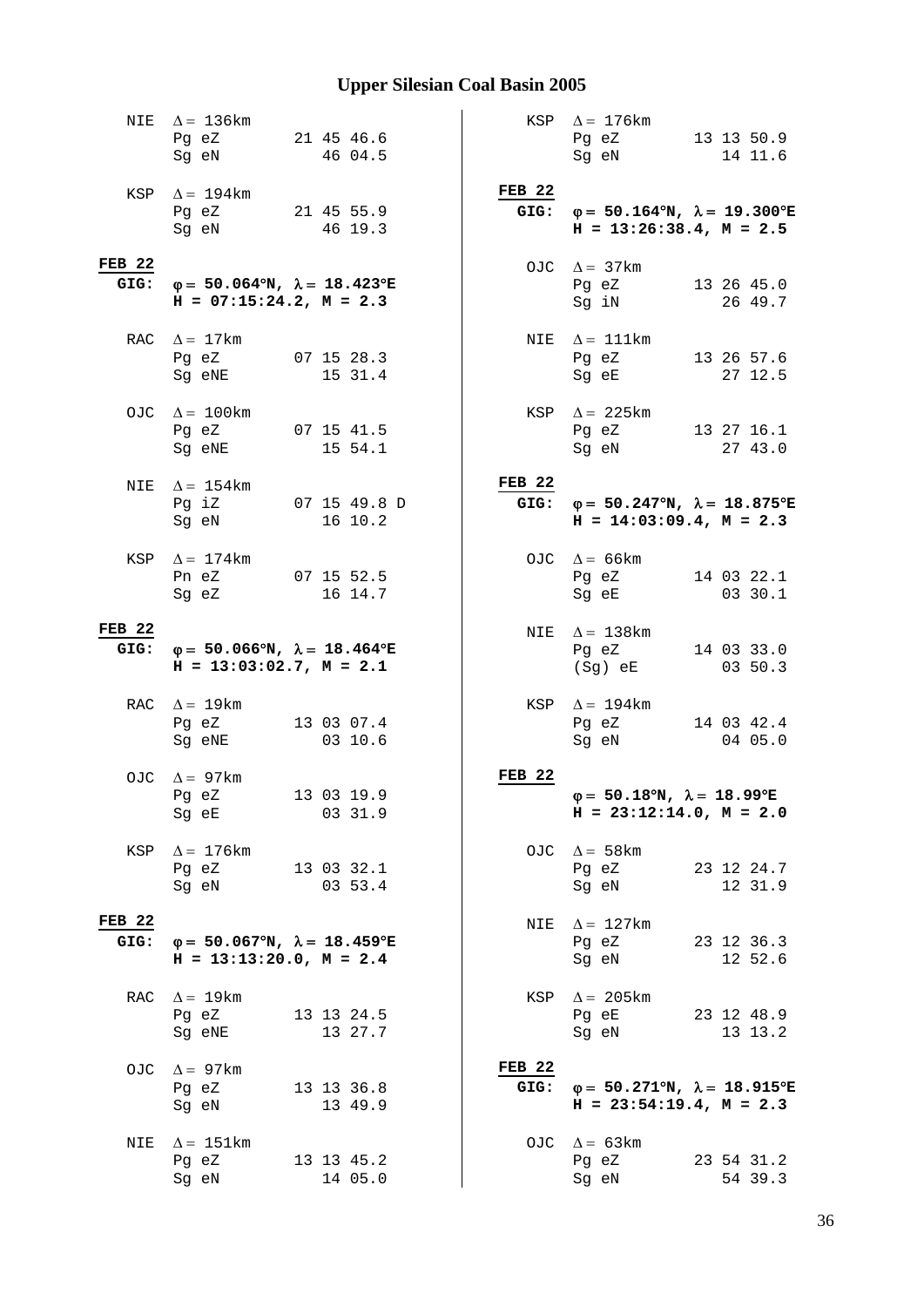| NIE           | $\Delta = 138$ km                                                                           |  |                       |  | NIE               | $\Delta = 134$ km                                                                              |  |            |
|---------------|---------------------------------------------------------------------------------------------|--|-----------------------|--|-------------------|------------------------------------------------------------------------------------------------|--|------------|
|               | Pg eZ                                                                                       |  | 23 54 42.6            |  |                   | Pg eZ 23 10 58.9                                                                               |  |            |
|               | (Sg) eE                                                                                     |  | 54 59.7               |  |                   | Sg eN                                                                                          |  | 11 16.8    |
|               |                                                                                             |  |                       |  |                   |                                                                                                |  |            |
|               | KSP $\Delta = 196$ km                                                                       |  |                       |  |                   | KSP $\Delta = 197$ km                                                                          |  |            |
|               | Pg eZ 23 54 52.7                                                                            |  |                       |  |                   | Pg eE 23 11 09.7                                                                               |  |            |
|               | Sg eN                                                                                       |  | 55 16.1               |  |                   | Sg eN                                                                                          |  | 11 33.0    |
|               |                                                                                             |  |                       |  |                   |                                                                                                |  |            |
| <b>FEB 23</b> |                                                                                             |  |                       |  | FEB <sub>24</sub> |                                                                                                |  |            |
|               | GIG: $\varphi = 50.354^{\circ}N$ , $\lambda = 18.871^{\circ}E$<br>$H = 14:41:40.1, M = 2.9$ |  |                       |  |                   | GIG: $\varphi = 50.164^{\circ}N$ , $\lambda = 19.309^{\circ}E$                                 |  |            |
|               |                                                                                             |  |                       |  |                   | $H = 04:45:30.9$ , $M = 2.5$                                                                   |  |            |
|               | RAC $\Delta = 56 \text{km}$                                                                 |  |                       |  |                   |                                                                                                |  |            |
|               | Pg eZ 14 41 51.9                                                                            |  |                       |  |                   | OJC $\Delta = 36 \text{km}$                                                                    |  |            |
|               | Sg eNE 41 59.2                                                                              |  |                       |  |                   | Pg eZ 04 45 38.1                                                                               |  |            |
|               |                                                                                             |  |                       |  |                   | Sg eN                                                                                          |  | 45 42.7    |
|               | OJC $\Delta = 68$ km                                                                        |  |                       |  |                   |                                                                                                |  |            |
|               | Pg eZ 14 41 52.8                                                                            |  |                       |  |                   | NIE $\Delta = 110$ km                                                                          |  |            |
|               | Sg eN                                                                                       |  | 42 01.5               |  |                   | Pg eZ 04 45 49.2                                                                               |  |            |
|               |                                                                                             |  |                       |  |                   | Sg eE                                                                                          |  | 46 04.3    |
| NIE           | $\Delta = 146$ km                                                                           |  |                       |  |                   |                                                                                                |  |            |
|               | Pg eZ 14 42 04.7                                                                            |  |                       |  |                   | KSP $\Delta$ = 226km                                                                           |  |            |
|               | (Sg) eN                                                                                     |  | 42 22.9               |  |                   | Pg eZ 04 46 08.8                                                                               |  |            |
|               |                                                                                             |  |                       |  |                   | Sg eN                                                                                          |  | 46 35.3    |
|               | KSP $\Delta = 190$ km                                                                       |  |                       |  |                   |                                                                                                |  |            |
|               | Pg eZ 14 42 11.8                                                                            |  |                       |  |                   |                                                                                                |  |            |
|               | Sn eE                                                                                       |  | 42 33.1               |  | <b>FEB 24</b>     |                                                                                                |  |            |
|               | Sg eN                                                                                       |  | 42 35.5               |  |                   | GIG: $\varphi = 50.252^{\circ}N$ , $\lambda = 18.909^{\circ}E$<br>$H = 21:36:46.6$ , $M = 2.4$ |  |            |
|               |                                                                                             |  |                       |  |                   |                                                                                                |  |            |
|               |                                                                                             |  |                       |  |                   |                                                                                                |  |            |
| KWP           | $\Delta = 286$ km                                                                           |  |                       |  |                   |                                                                                                |  |            |
|               | Pn eZ 14 42 25.6                                                                            |  |                       |  |                   | OJC $\Delta = 64 \text{km}$                                                                    |  |            |
|               | Pg eZ                                                                                       |  | 42 33.9               |  |                   | Pg eZ 21 36 58.9                                                                               |  |            |
|               | Sg eNE                                                                                      |  | 43 04.2               |  |                   | Sg eE                                                                                          |  | 37 07.1    |
| <b>FEB 23</b> |                                                                                             |  |                       |  |                   |                                                                                                |  |            |
|               |                                                                                             |  |                       |  |                   | NIE $\Delta = 137 \text{km}$                                                                   |  |            |
|               | GIG: $\varphi = 50.259^{\circ}N$ , $\lambda = 18.887^{\circ}E$<br>$H = 17:14:25.2, M = 2.3$ |  |                       |  |                   | Pg eZ 21 37 09.4<br>(Sg) eN                                                                    |  | 37 26.8    |
|               |                                                                                             |  |                       |  |                   |                                                                                                |  |            |
| OJC           | $\Delta = 65$ km                                                                            |  |                       |  | KSP               | $\Delta = 197$ km                                                                              |  |            |
|               | Pg eZ 17 14 37.6                                                                            |  |                       |  |                   | Pg eZ                                                                                          |  | 21 37 20.3 |
|               | Sg eN                                                                                       |  | 14 46.0               |  |                   | Sg eN                                                                                          |  | 37 43.1    |
|               |                                                                                             |  |                       |  |                   |                                                                                                |  |            |
| NIE           | $\Delta = 138$ km                                                                           |  |                       |  |                   |                                                                                                |  |            |
|               | Pg eZ                                                                                       |  | 17 14 48.3            |  | <b>FEB 24</b>     |                                                                                                |  |            |
|               | Sg eE                                                                                       |  | 15 06.7               |  |                   | GIG: $\varphi = 50.255^{\circ}N$ , $\lambda = 18.907^{\circ}E$                                 |  |            |
|               |                                                                                             |  |                       |  |                   | $H = 23:29:02.9$ , $M = 2.4$                                                                   |  |            |
| KSP           | $\Delta = 195$ km                                                                           |  |                       |  |                   |                                                                                                |  |            |
|               | Pg eZ                                                                                       |  | 17 14 58.7            |  |                   | RAC $\Delta = 54 \text{km}$                                                                    |  |            |
|               | Sg eN                                                                                       |  | 15 21.7               |  |                   | Pg eZ                                                                                          |  | 23 29 13.7 |
|               |                                                                                             |  |                       |  |                   | Sg eNE                                                                                         |  | 29 21.5    |
| <b>FEB 23</b> |                                                                                             |  |                       |  |                   |                                                                                                |  |            |
|               | $\varphi = 50.20^{\circ}N$ , $\lambda = 18.89^{\circ}E$                                     |  |                       |  |                   | OJC $\Delta = 64 \text{km}$                                                                    |  |            |
|               | $H = 23:10:36.2$ , $M = 2.2$                                                                |  |                       |  |                   | Pg eZ                                                                                          |  | 23 29 14.8 |
|               |                                                                                             |  |                       |  |                   | Sg eE                                                                                          |  | 29 23.2    |
|               | OJC $\Delta = 65 \text{km}$                                                                 |  |                       |  | NIE               |                                                                                                |  |            |
|               | Pg eZ<br>Sg iE                                                                              |  | 23 10 48.4<br>10 56.1 |  |                   | $\Delta = 137$ km<br>(Pg) eZ                                                                   |  | 23 29 25.4 |
|               |                                                                                             |  |                       |  |                   | Sg eN                                                                                          |  | 29 43.5    |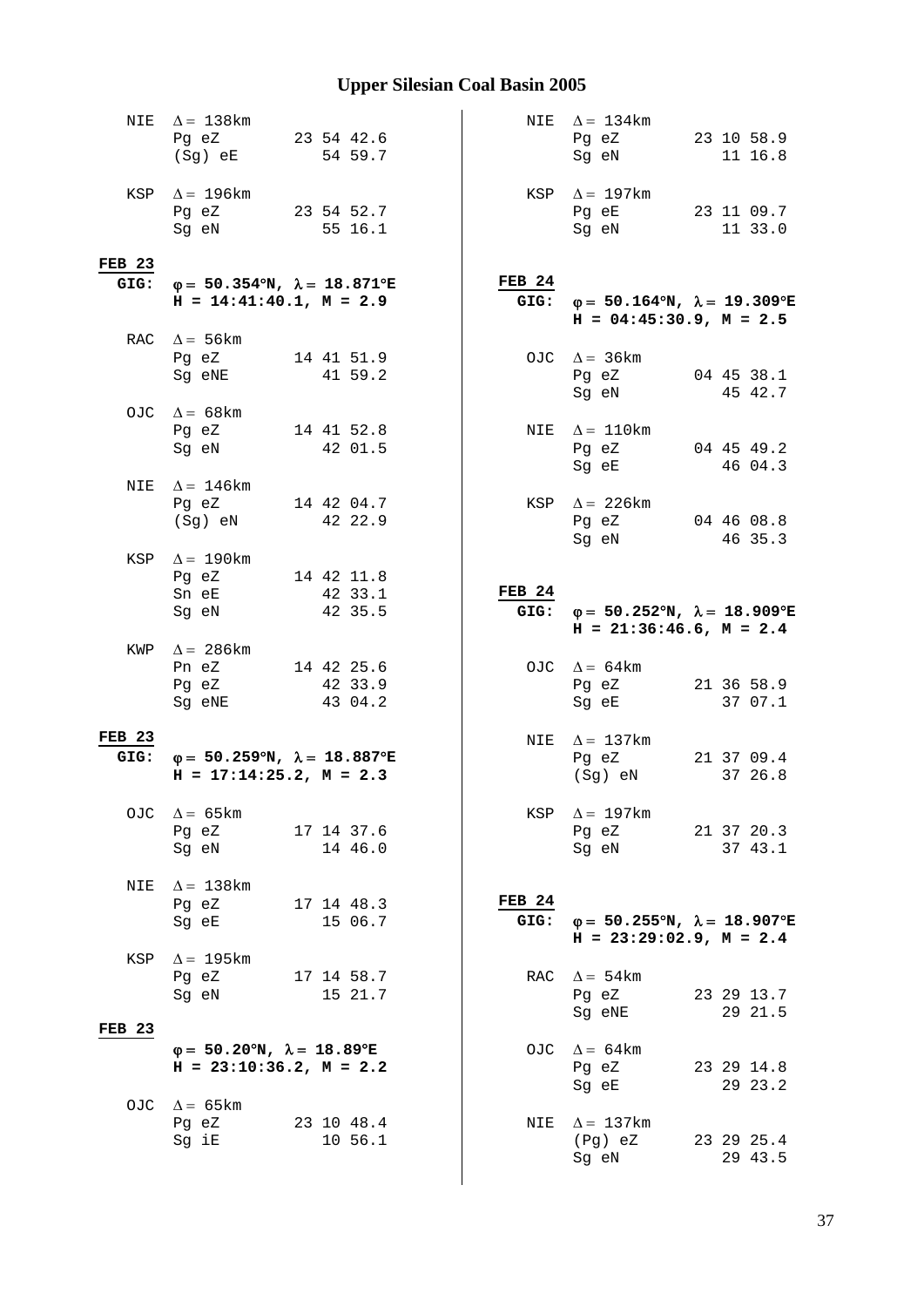|                       |                                                                                           |                                  | <b>FEB 25</b>         |                                                                                         |
|-----------------------|-------------------------------------------------------------------------------------------|----------------------------------|-----------------------|-----------------------------------------------------------------------------------------|
|                       | KSP $\Delta = 197$ km<br>Pn eZ                                                            | 23 29 33.8<br>29 36.4            |                       | $\varphi = 50.17^{\circ}N$ , $\lambda = 18.90^{\circ}E$<br>$H = 01:27:15.6$ , $M = 2.0$ |
| <b>FEB 24</b>         | Pg eZ<br>Sn eE<br>Sg eN                                                                   | 29 57.3<br>30 00.1               |                       | OJC $\Delta = 65 \text{km}$<br>01 27 28.1<br>Pg eZ<br>27 35.6<br>Sg eE                  |
| GIG:                  | $\varphi = 50.061^{\circ}N$ , $\lambda = 18.449^{\circ}E$<br>$H = 23:43:39.7$ , $M = 2.2$ |                                  |                       | NIE $\Delta = 132 \text{km}$<br>Pg eZ<br>01 27 38.5<br>27 56.0<br>Sq eE                 |
|                       | RAC $\Delta = 18$ km<br>Pg eZ<br>Sg eNE                                                   | 23 43 44.0<br>43 47.2            |                       | KSP $\Delta = 199$ km<br>Pg eE<br>01 27 49.4<br>Sg eN<br>28 12.9                        |
|                       | OJC $\Delta = 98 \text{km}$<br>Pg eZ                                                      | 23 43 57.1<br>44 09.8            | <b>FEB 25</b>         |                                                                                         |
| NIE                   | Sg eN<br>$\Delta = 152 \text{km}$                                                         |                                  |                       | $\varphi = 50.18^{\circ}N$ , $\lambda = 18.90^{\circ}E$<br>$H = 02:13:17.3, M = 2.4$    |
| <b>FEB 25</b>         | Pg eZ<br>Sg eN                                                                            | 23 44 05.0<br>44 24.9            |                       | RAC $\Delta = 52$ km<br>Pg eZ<br>02 13 27.6<br>Sg eNE<br>13 35.0                        |
| GIG:                  | $\varphi = 50.252^{\circ}N$ , $\lambda = 18.882^{\circ}E$<br>$H = 00:19:15.7, M = 2.3$    |                                  |                       | OJC $\Delta = 64 \text{km}$                                                             |
|                       | RAC $\Delta = 52$ km<br>Pg eZ                                                             | 00 19 26.6                       |                       | Pg eZ<br>02 13 29.1<br>13 37.2<br>Sg eN                                                 |
|                       | Sg eNE<br>OJC $\Delta = 65 \text{km}$                                                     | 19 33.7                          |                       | NIE $\Delta = 133$ km<br>02 13 40.2<br>Pg eZ<br>13 57.6<br>Sg eE                        |
|                       | Pg eZ<br>Sg eE                                                                            | 00 19 27.9<br>19 36.4            |                       | KSP $\Delta = 199$ km<br>02 13 48.4<br>Pn eZ                                            |
| NIE                   | $\Delta = 138$ km<br>Pg eZ<br>Sg eE                                                       | 00 19 38.7<br>19 56.6            |                       | Pg eZ<br>13 50.3<br>14 12.8<br>Sn eN                                                    |
| KSP                   | $\Delta = 195$ km<br>Pn eZ<br>Pg eZ<br>Sg eZ                                              | 00 19 46.1<br>19 49.0<br>20 11.9 |                       | KWP $\Delta = 279$ km<br>Pn eZ<br>02 14 05.8<br>14 39.4<br>Sn eNE                       |
| <b>FEB 25</b><br>GIG: | $\varphi = 50.261^{\circ}N$ , $\lambda = 18.860^{\circ}E$<br>$H = 01:09:46.4, M = 2.2$    |                                  | <b>FEB 25</b><br>GIG: | $\varphi = 50.164^{\circ}N$ , $\lambda = 19.309^{\circ}E$<br>$H = 16:20:12.5, M = 2.5$  |
|                       | OJC $\Delta = 67$ km<br>Pg eZ<br>Sg eE                                                    | 01 09 59.0<br>10 07.7            |                       | OJC $\Delta = 36 \text{km}$<br>16 20 19.7<br>Pg eZ<br>20 24.4<br>Sg eN                  |
| NIE                   | $\Delta = 140$ km<br>Pg eZ<br>Sg eE                                                       | 01 10 09.7<br>10 28.2            | NIE                   | $\Delta = 110$ km<br>16 20 30.7<br>Pg eZ<br>20 45.8<br>Sg eE                            |
| KSP                   | $\Delta = 193 \text{km}$<br>Pg eZ<br>(Sg) eN                                              | 01 10 19.3<br>10 43.2            |                       | KSP $\Delta = 226 \text{km}$<br>Pg eZ<br>16 20 50.5<br>Sg eN<br>21 17.1                 |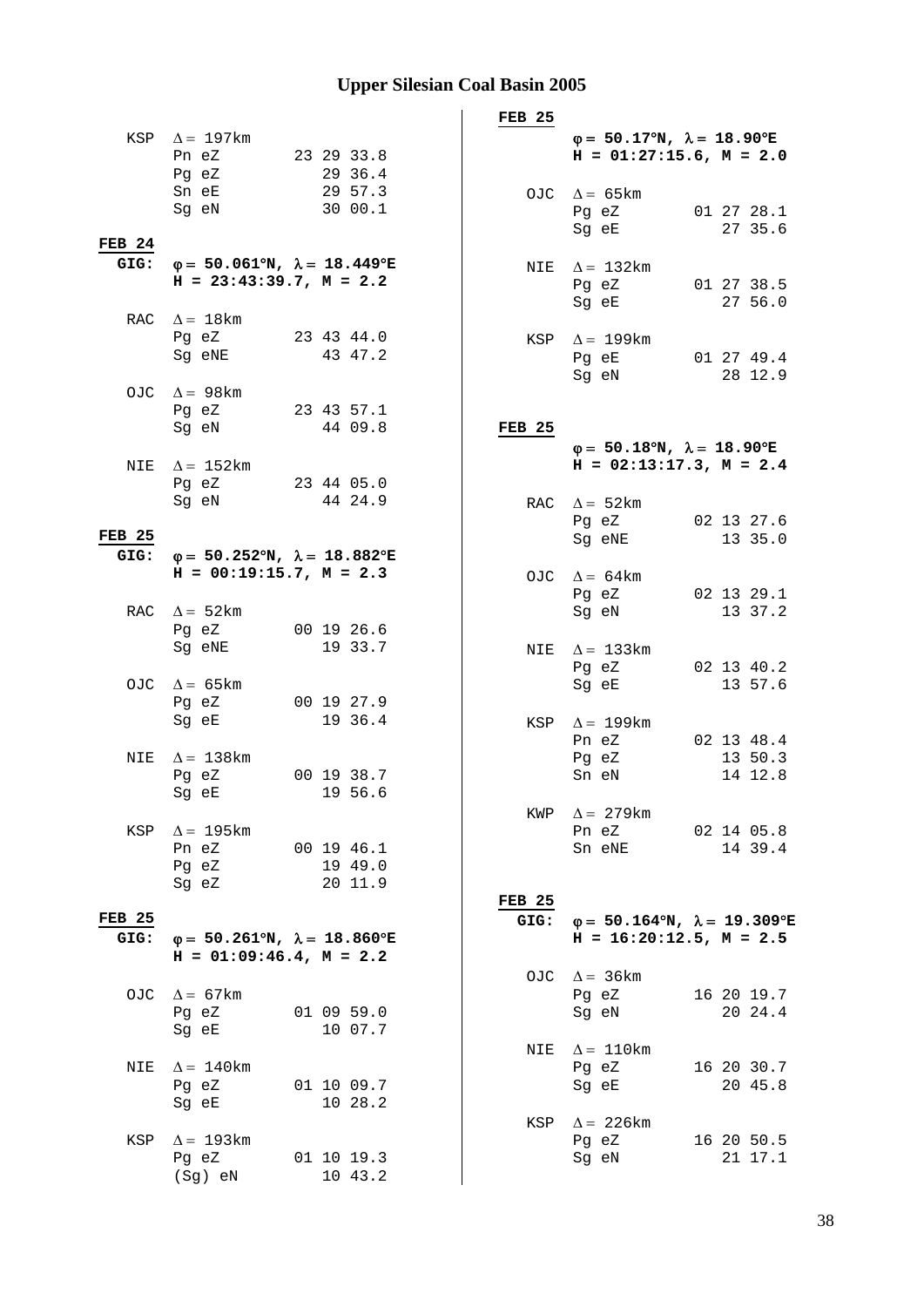| <b>FEB 25</b>         |                                                                                           |                         | <b>MAR</b><br>$\mathbf{1}$ |                                                                                                |                         |
|-----------------------|-------------------------------------------------------------------------------------------|-------------------------|----------------------------|------------------------------------------------------------------------------------------------|-------------------------|
| GIG:                  | $\varphi = 50.063^{\circ}N$ , $\lambda = 18.426^{\circ}E$<br>$H = 20:21:03.3, M = 2.1$    |                         | GIG:                       | $\varphi = 50.163^{\circ}N$ , $\lambda = 19.304^{\circ}E$<br>$H = 03:12:56.9$ , $M = 2.3$      |                         |
|                       | RAC $\Delta = 17$ km<br>Pg eZ<br>Sg eNE                                                   | 20 21 07.6<br>21 10.6   |                            | OJC $\Delta = 36 \text{km}$<br>Pg iZ<br>Sg iN                                                  | 03 13 04.1 D<br>13 08.7 |
|                       | OJC $\Delta = 99$ km<br>Pg eZ<br>Sq eN                                                    | 20 21 20.8<br>21 33.5   |                            | NIE $\Delta = 110$ km<br>Pg eZ<br>Sg eE                                                        | 03 13 15.1<br>13 29.8   |
| NIE                   | $\Delta = 153$ km<br>Pg eZ<br>Sg eN                                                       | 20 21 29.0<br>21 49.3   | KSP                        | $\Delta$ = 226 km<br>Pg eZ<br>Sg eN                                                            | 03 13 35.1<br>14 02.1   |
| <b>FEB 26</b><br>GIG: | $\varphi = 50.259^{\circ}N$ , $\lambda = 18.864^{\circ}E$<br>$H = 13:06:08.1, M = 2.6$    |                         | <b>MAR</b><br>$\mathbf{1}$ | $\varphi = 50.28^{\circ}N$ , $\lambda = 18.71^{\circ}E$<br>$H = 08:49:23.6$ , $M = 2.0$        |                         |
|                       | RAC $\Delta = 52$ km<br>Pg eZ<br>Sg eNE                                                   | 13 06 17.9<br>06 24.4   |                            | OJC $\Delta = 78$ km<br>Pg eZ<br>(Sg) eE                                                       | 08 49 37.4<br>49 49.0   |
|                       | OJC $\Delta = 66 \text{km}$<br>Pg eZ<br>Sg eN                                             | 13 06 20.6<br>06 28.8   |                            | NIE $\Delta = 150$ km<br>Pg eZ<br>Sg eE                                                        | 08 49 48.2<br>50 07.5   |
| NIE                   | $\Delta = 139$ km<br>Pg eZ<br>Sg eE                                                       | 13 06 31.6<br>06 49.6   | KSP                        | $\Delta = 182 \text{km}$<br>Pg eZ<br>Sg eN                                                     | 08 49 54.4<br>50 16.4   |
| KSP                   | $\Delta = 194$ km<br>Pg eZ<br>Sg eN                                                       | 13 06 41.2<br>07 03.9   | MAR 1                      | GIG: $\varphi = 50.238^{\circ}N$ , $\lambda = 18.922^{\circ}E$<br>$H = 14:09:41.7$ , $M = 2.1$ |                         |
| <b>FEB 28</b><br>GIG: | $\varphi = 50.066^{\circ}N$ , $\lambda = 18.428^{\circ}E$<br>$H = 08:25:23.5$ , $M = 2.8$ |                         |                            | OJC $\Delta = 63 \text{km}$<br>Pg eZ<br>Sg eE                                                  | 14 09 53.4<br>10 00.8   |
| RAC                   | $\Delta = 17$ km<br>Pg iZ<br>Sq eNE                                                       | 08 25 27.7 D<br>25 30.8 | NIE                        | $\Delta = 136$ km<br>Pg eZ<br>Sq eE                                                            | 14 10 04.4<br>10 21.2   |
| OJC.                  | $\Delta$ = 99 km<br>Pg eZ<br>Sg eN                                                        | 08 25 40.6<br>25 53.3   | KSP                        | $\Delta = 197$ km<br>Pg eZ                                                                     | 14 10 14.9              |
| NIE                   | $\Delta$ = 153 km<br>Pg eZ<br>Sg eN                                                       | 08 25 49.0<br>26 09.0   | MAR 1<br>GIG:              | $\varphi = 50.067^{\circ}N$ , $\lambda = 18.468^{\circ}E$<br>$H = 15:07:17.9$ , $M = 2.2$      |                         |
| KSP                   | $\Delta = 175$ km<br>Pn eZ<br>Sn eE                                                       | 08 25 51.7<br>26 12.7   | RAC                        | $\Delta = 20$ km<br>Pg eZ<br>Sg eNE                                                            | 15 07 22.4<br>07 25.7   |
|                       | Sg eE                                                                                     | 26 14.2                 | OJC                        | $\Delta$ = 96 km<br>Pg eZ<br>Sg eN                                                             | 15 07 34.6<br>07 47.4   |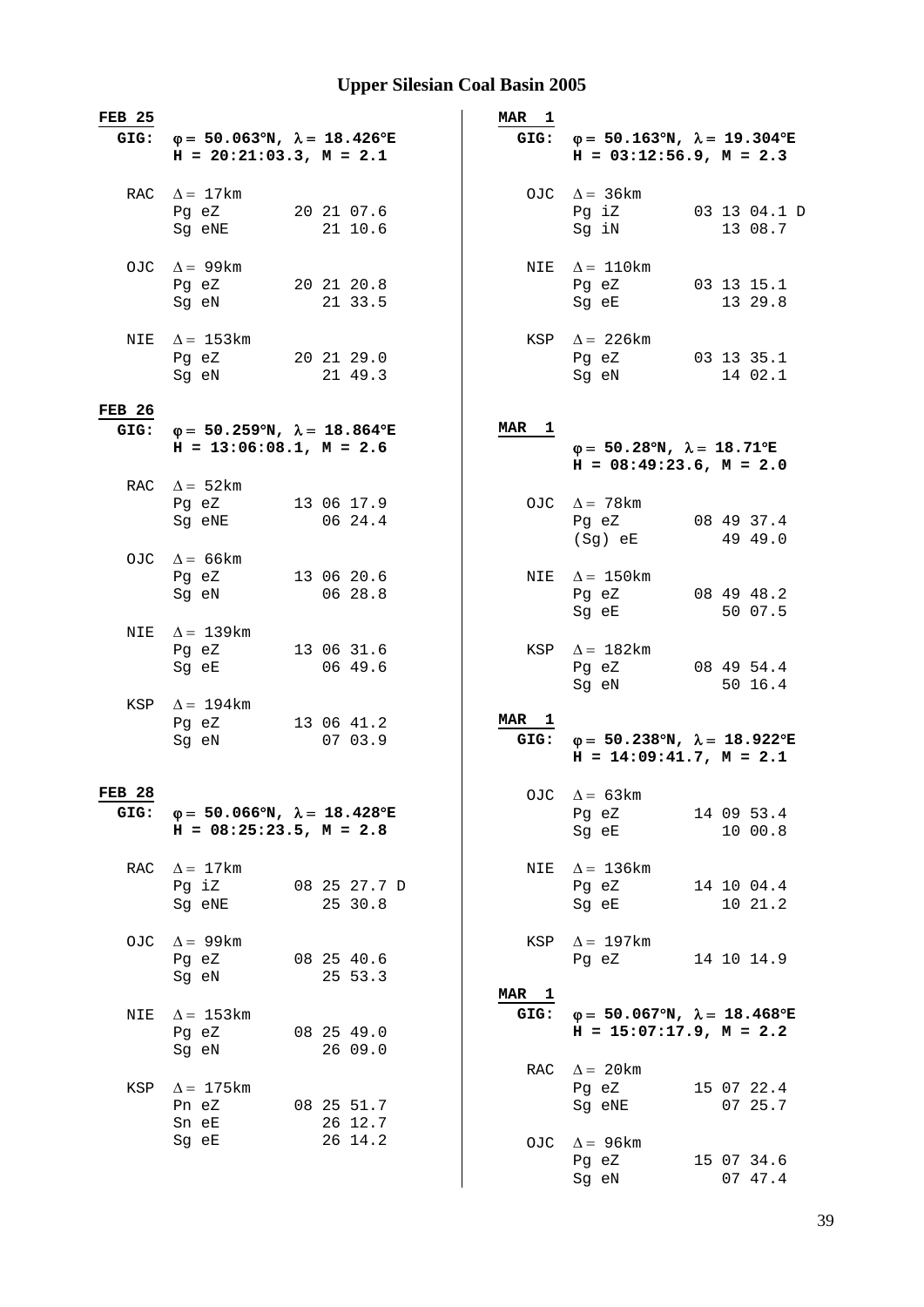|                  |                                                                                                                                              |                                                                              | MAR 2                     |                                                                                                |                         |
|------------------|----------------------------------------------------------------------------------------------------------------------------------------------|------------------------------------------------------------------------------|---------------------------|------------------------------------------------------------------------------------------------|-------------------------|
|                  | NIE $\Delta = 151 \text{km}$<br>Pg eZ<br>Sg eE                                                                                               | 15 07 42.5<br>08 01.5                                                        |                           | GIG: $\varphi = 50.068^{\circ}N$ , $\lambda = 18.461^{\circ}E$<br>$H = 03:15:17.2, M = 2.1$    |                         |
|                  | KSP $\Delta = 177$ km<br>Pg eZ<br>Sg eE                                                                                                      | 15 07 47.0<br>08 08.4                                                        |                           | RAC $\Delta = 19$ km<br>Pq iZ<br>Sg eNE                                                        | 03 15 21.8 D<br>15 24.7 |
| MAR 1            | $\varphi = 50.17^{\circ}N$ , $\lambda = 19.14^{\circ}E$                                                                                      |                                                                              |                           | OJC $\Delta = 97 \text{km}$<br>Pg eZ<br>Sq eN                                                  | 03 15 33.8<br>15 46.4   |
|                  | OJC $\Delta = 48$ km<br>Pg eZ                                                                                                                | $H = 16:10:29.5$ , $M = 2.2$<br>16 10 38.2                                   | NIE                       | $\Delta = 152 \text{km}$<br>Pg eZ<br>(Sg) eN                                                   | 03 15 42.5<br>15 59.8   |
|                  | Sg eN                                                                                                                                        | 10 44.3                                                                      | KSP                       | $\Delta = 176$ km                                                                              |                         |
| NIE              | $\Delta = 119$ km<br>Pg eZ<br>Sq eE and the state of the state of the state of the state of the state of the state of the state of the state | 16 10 49.2<br>11 05.1                                                        |                           | Pg eZ<br>Sg eN                                                                                 | 03 15 46.3<br>16 07.8   |
|                  | KSP $\Delta = 215 \text{km}$<br>Pg eE<br>Sq eN                                                                                               | 16 11 04.7<br>11 30.2                                                        | MAR <sub>2</sub>          | GIG: $\varphi = 50.261^{\circ}N$ , $\lambda = 18.889^{\circ}E$<br>$H = 13:04:08.7$ , $M = 2.3$ |                         |
| MAR 1<br>GIG:    |                                                                                                                                              | $\varphi = 50.072$ °N, $\lambda = 19.127$ °E<br>$H = 21:42:33.9$ , $M = 2.2$ |                           | OJC $\Delta = 65 \text{km}$<br>Pg eZ<br>Sg eE                                                  | 13 04 21.1<br>04 29.5   |
|                  | OJC $\Delta = 51 \text{km}$<br>Pg eZ<br>Sg eN                                                                                                | 21 42 43.8<br>42 50.4                                                        |                           | NIE $\Delta = 138$ km<br>Pg eZ<br>Sg eE                                                        | 13 04 31.8<br>04 50.1   |
| NIE              | $\Delta = 112 \text{km}$<br>Pg eZ<br>(Sg) eE                                                                                                 | 21 42 52.7<br>43 08.7                                                        | KSP                       | $\Delta$ = 195 km<br>Pg eZ<br>Sq eN                                                            | 13 04 42.0<br>05 05.1   |
|                  | KSP $\Delta = 218$ km<br>Pg eE<br>Sg eE                                                                                                      | 21 43 11.3<br>43 36.5                                                        | - 2<br><b>MAR</b><br>GIG: | $\varphi = 50.223^{\circ}N$ , $\lambda = 18.829^{\circ}E$<br>$H = 16:47:59.4, M = 2.5$         |                         |
| MAR <sub>2</sub> | $\varphi = 50.19^{\circ}N$ , $\lambda = 18.85^{\circ}E$                                                                                      | $H = 00:33:34.6, M = 2.0$                                                    | OJC                       | $\Delta = 70$ km<br>Pg eZ<br>Sg eN                                                             | 16 48 12.0<br>48 21.2   |
| OJC              | $\Delta = 67 \text{km}$<br>Pg eZ<br>Sg eE                                                                                                    | 00 33 47.0<br>33 55.4                                                        | NIE                       | $\Delta = 140$ km<br>Pg eZ<br>Sg eN                                                            | 16 48 22.1<br>48 40.5   |
| NIE              | $\Delta = 136$ km<br>Pg eZ<br>Sg eN                                                                                                          | 00 33 57.6<br>34 15.8                                                        | KSP                       | $\Delta = 192 \text{km}$<br>Pg eZ<br>Sg eZ                                                     | 16 48 32.1<br>48 54.4   |
| KSP              | $\Delta = 195$ km<br>Pg eZ<br>Sg eN                                                                                                          | 00 34 07.8<br>34 31.0                                                        | MAR <sub>2</sub><br>GIG:  | $\varphi = 50.170^{\circ}N$ , $\lambda = 19.297^{\circ}E$<br>$H = 22:09:37.8$ , $M = 2.4$      |                         |
|                  |                                                                                                                                              |                                                                              | OJC                       | $\Delta = 36 \text{km}$<br>Pg eZ<br>Sg eN                                                      | 22 09 44.6<br>09 49.2   |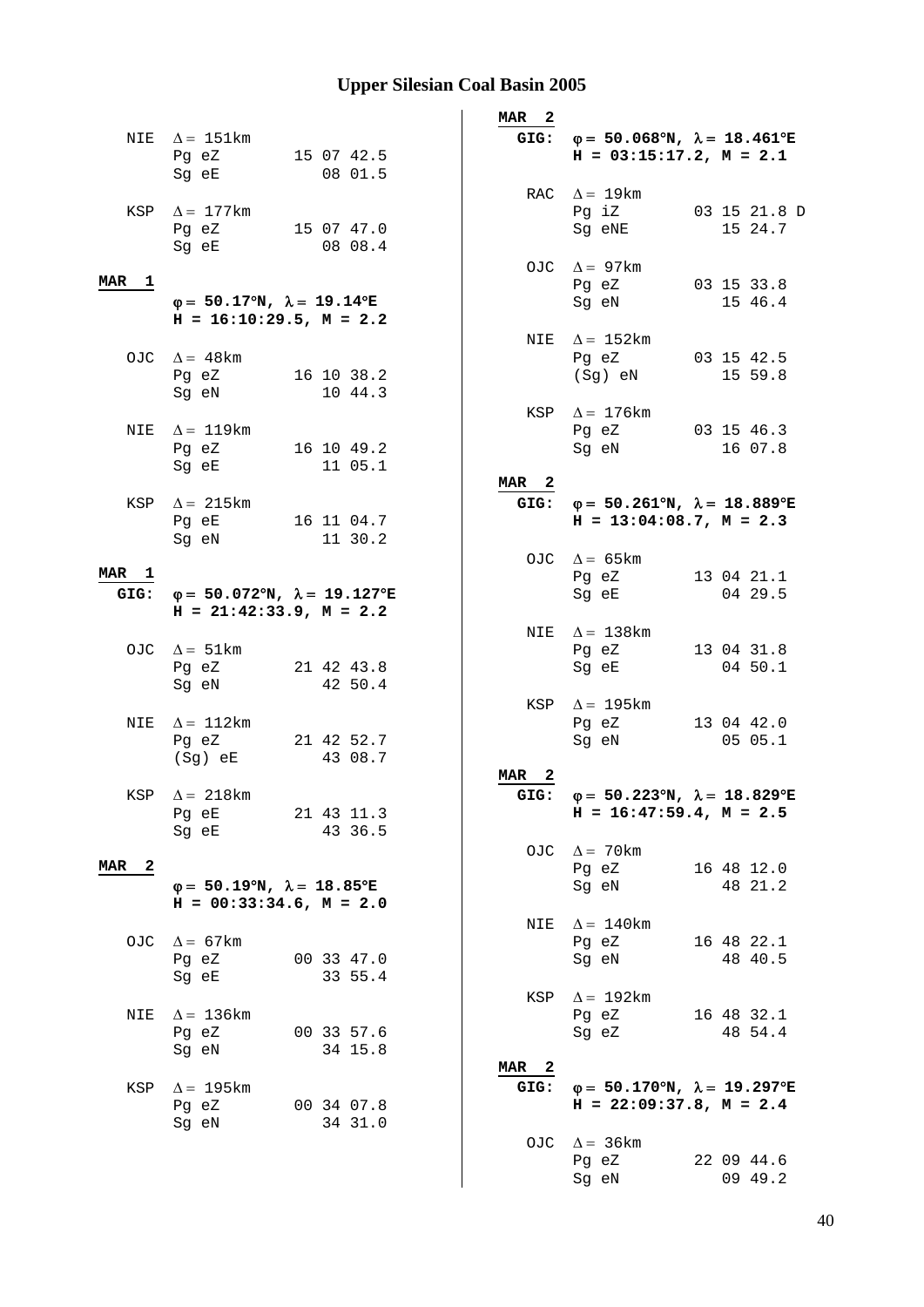| NIE                      | $\Delta = 111$ km<br>Pg eZ<br>Sg eE                                                       | 22 09 55.6<br>10 10.9 |                          | KSP $\Delta = 177$ km<br>Pg eE<br>Sg eN                                                   | 01 08 06.9<br>08 28.1                          |
|--------------------------|-------------------------------------------------------------------------------------------|-----------------------|--------------------------|-------------------------------------------------------------------------------------------|------------------------------------------------|
|                          | KSP $\Delta$ = 226 km<br>Pg eZ<br>Sg eN                                                   | 22 10 15.7<br>10 42.6 | MAR <sub>4</sub>         | $\varphi = 50.20^{\circ}N$ , $\lambda = 18.72^{\circ}E$<br>$H = 04:33:32.7$ , $M = 2.1$   |                                                |
| MAR 3                    | $\varphi = 50.20^{\circ}N$ , $\lambda = 18.84^{\circ}E$<br>$H = 01:05:37.7$ , $M = 2.0$   |                       | OJC                      | $\Delta = 77$ km<br>Pg eZ<br>Sq eN                                                        | 04 33 46.7<br>33 55.3                          |
|                          | OJC $\Delta = 69 \text{km}$<br>Pg eZ<br>Sg eN                                             | 01 05 50.6<br>05 59.0 | NIE                      | $\Delta$ = 143km<br>Pg eZ<br>Sg eE                                                        | 04 33 56.8<br>34 14.9                          |
| NIE                      | $\Delta = 137$ km<br>Pg eZ<br>Sg eN                                                       | 01 06 01.4<br>06 19.7 | KSP                      | $\Delta = 186$ km<br>Pg eE<br>Sg eN                                                       | 04 34 03.6<br>34 26.4                          |
| KSP                      | $\Delta = 194$ km<br>Pg eE<br>Sg eN                                                       | 01 06 11.0<br>06 33.4 | MAR 4<br>GIG:            | $\varphi = 50.064^{\circ}N$ , $\lambda = 18.422^{\circ}E$<br>$H = 05:00:27.1, M = 2.6$    |                                                |
| MAR <sub>3</sub><br>GIG: | $\varphi = 50.236^{\circ}N$ , $\lambda = 19.038^{\circ}E$<br>$H = 17:23:33.6$ , $M = 2.3$ |                       | RAC                      | $\Delta = 17 \text{km}$<br>Pg iZ<br>Sg eNE                                                | 05 00 31.0 C<br>00 33.6                        |
|                          | OJC $\Delta = 54 \text{km}$<br>Pg eZ<br>Sg eN                                             | 17 23 43.8<br>23 51.1 |                          | OJC $\Delta = 100 \text{km}$<br>Pg eZ<br>Sg eN                                            | 05 00 44.0<br>00 57.0                          |
| NIE                      | $\Delta = 129$ km<br>Pg eZ<br>Sg eN                                                       | 17 23 55.2<br>24 11.6 |                          | NIE $\Delta = 154$ km<br>Pg eZ<br>Sg eN                                                   | 05 00 52.4<br>01 12.5                          |
|                          | KSP $\Delta = 206 \text{km}$<br>Pg eE<br>Sg eN                                            | 17 24 08.2<br>24 32.5 |                          | KSP $\Delta = 174$ km<br>Pn eZ<br>Pg eZ<br>Sn eN<br>Sg eN                                 | 05 00 55.2<br>00 56.7<br>$01\;16.0$<br>01 17.4 |
| MAR <sub>4</sub><br>GIG: | $\varphi = 50.066^{\circ}N$ , $\lambda = 18.465^{\circ}E$<br>$H = 01:07:37.5$ , $M = 2.4$ |                       | MAR <sub>4</sub><br>GIG: | $\varphi = 50.068^{\circ}N$ , $\lambda = 18.460^{\circ}E$<br>$H = 13:17:42.4$ , $M = 2.5$ |                                                |
| RAC                      | $\Delta = 19 \text{km}$<br>Pg eZ<br>Sg eNE                                                | 01 07 42.0<br>07 45.0 | RAC                      | $\Delta = 19 \text{km}$<br>Pg iZ<br>Sg eNE                                                | 13 17 46.8 D<br>17 49.8                        |
| OJC.                     | $\Delta = 97$ km<br>Pg eZ<br>Sg eE                                                        | 01 07 54.7<br>08 06.1 | OJC                      | $\Delta = 97$ km<br>Pg eZ<br>(Sg) eN                                                      | 13 17 59.1<br>18 12.7                          |
| NIE                      | $\Delta = 151$ km<br>Pg eZ<br>Sg eE                                                       | 01 08 02.2<br>08 21.3 | NIE                      | $\Delta = 152 \text{km}$<br>Pg eZ<br>Sg eN                                                | 13 18 07.3<br>18 26.2                          |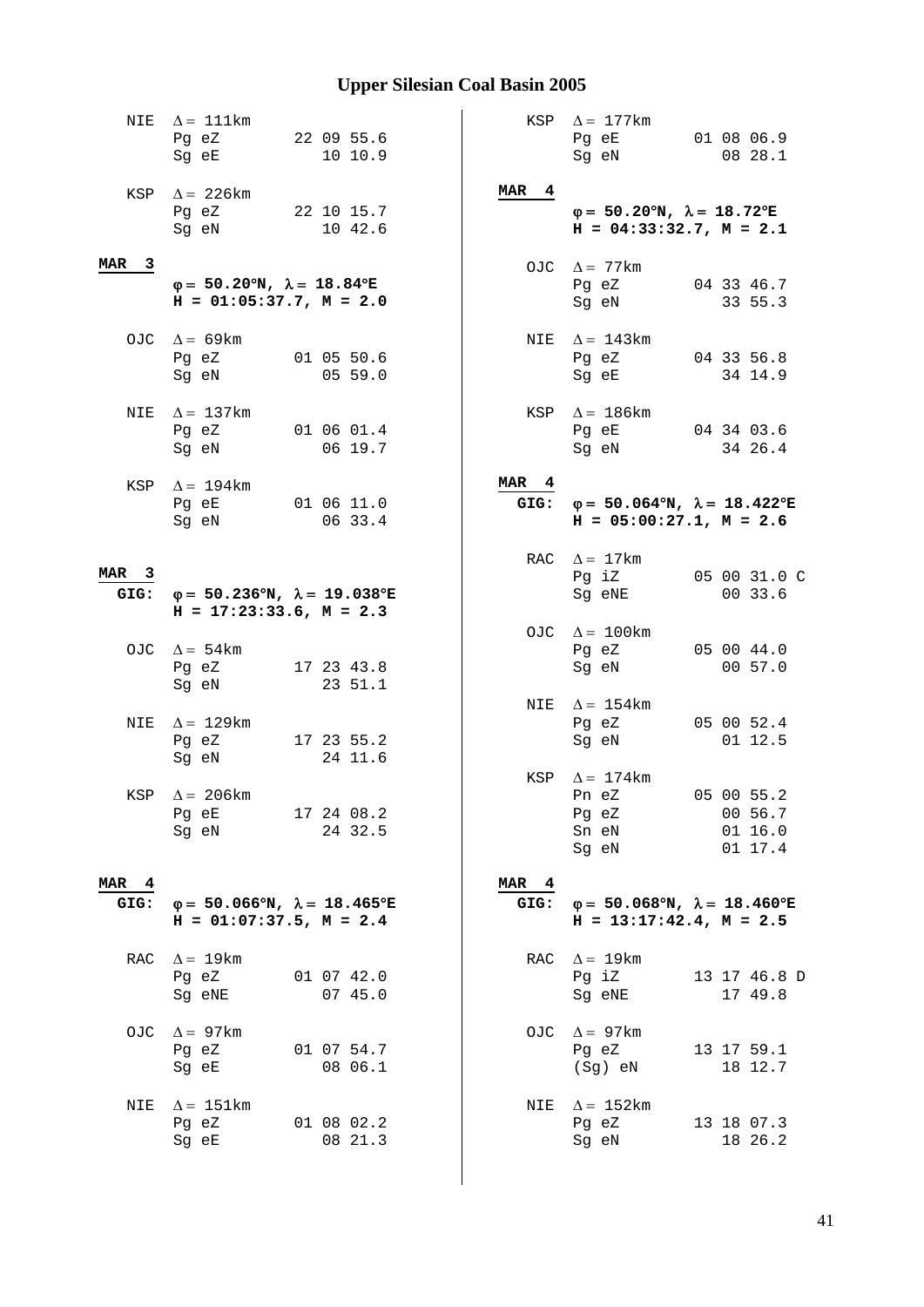|                          | KSP $\Delta = 176$ km<br>13 18 10.9<br>Pg eZ<br>18 32.8<br>Sg eN                            |               | NIE $\Delta = 128$ km<br>20 47 36.2<br>Pg eZ<br>47 52.8<br>Sg eN                               |
|--------------------------|---------------------------------------------------------------------------------------------|---------------|------------------------------------------------------------------------------------------------|
| MAR 4                    | GIG: $\varphi = 50.250^{\circ}N$ , $\lambda = 18.709^{\circ}E$<br>$H = 16:25:53.2, M = 2.2$ |               | KSP $\Delta = 206 \text{km}$<br>Pg eZ<br>20 47 50.1<br>Sg eZ<br>48 13.6                        |
|                          | OJC $\Delta = 78 \text{km}$<br>16 26 07.3<br>Pg eZ<br>26 17.8<br>Sg eE                      | MAR 5         | GIG: $\varphi = 50.071^{\circ}N$ , $\lambda = 19.125^{\circ}E$<br>$H = 03:30:10.3$ , $M = 2.2$ |
|                          | NIE $\Delta = 148$ km<br>Pg eZ<br>16 26 18.0<br>26 35.5<br>Sg eE                            |               | OJC $\Delta = 51 \text{km}$<br>03 30 19.5<br>Pg eZ<br>Sg iN<br>30 26.2                         |
|                          | KSP $\Delta = 183 \text{km}$<br>Pg eZ 16 26 24.4<br>Sg eN<br>26 45.8                        |               | NIE $\Delta = 112 \text{km}$<br>Pg eZ<br>03 30 28.3<br>Sg eN<br>30 44.5                        |
| MAR 4                    | $\varphi = 50.20^{\circ}N$ , $\lambda = 19.27^{\circ}E$<br>$H = 19:57:15.4, M = 2.4$        |               | KSP $\Delta = 219 \text{km}$<br>Pg eZ<br>03 30 46.4<br>Sg eN<br>31 13.8                        |
|                          | OJC $\Delta = 38 \text{km}$<br>Pg eZ<br>19 57 22.3<br>Sg eN<br>57 27.0                      | MAR 5<br>GIG: | $\varphi = 50.061^{\circ}N$ , $\lambda = 18.447^{\circ}E$                                      |
| NIE                      | $\Delta = 115$ km                                                                           |               | $H = 06:56:06.0, M = 2.2$                                                                      |
|                          | Pg eZ<br>19 57 34.8<br>Sg eE<br>57 50.1                                                     |               | RAC $\Delta = 19 \text{km}$                                                                    |
|                          | KSP $\Delta$ = 222km<br>Pg eZ<br>19 57 53.2<br>58 19.8<br>Sq eN                             |               | 06 56 10.0<br>Pg eZ<br>Sg eNE<br>56 13.2<br>OJC $\Delta = 98 \text{km}$                        |
| MAR<br>4<br>GIG:         | $\varphi = 50.239$ °N, $\lambda = 18.922$ °E                                                |               | Pg eZ<br>06 56 22.6<br>56 34.9<br>Sg eE                                                        |
|                          | $H = 20:26:34.4, M = 2.1$<br>OJC $\Delta = 62 \text{km}$                                    |               | NIE $\Delta = 152$ km<br>06 56 30.6<br>Pg eZ<br>56 50.1<br>Sg eN                               |
| NIE                      | 20 26 45.6<br>Pg eZ<br>26 53.8<br>Sg eE<br>$\Delta$ = 135 km                                | KSP           | $\Delta = 176$ km<br>Pg eE<br>06 56 35.9<br>Sg eN<br>56 56.7                                   |
|                          | Pg eZ<br>20 26 56.9<br>27 14.1<br>Sg eE                                                     | MAR 7         |                                                                                                |
| KSP                      | $\Delta = 198$ km<br>Pg eZ<br>20 27 07.5<br>27 30.6<br>Sg eN                                | GIG:          | $\varphi = 50.257^{\circ}N$ , $\lambda = 18.884^{\circ}E$<br>$H = 17:04:36.0, M = 2.3$         |
| MAR <sub>4</sub><br>GIG: | $\varphi = 50.234^{\circ}N$ , $\lambda = 19.040^{\circ}E$<br>$H = 20:47:15.3$ , $M = 2.0$   |               | OJC $\Delta = 65 \text{km}$<br>17 04 47.9<br>Pg eZ<br>04 56.5<br>Sg eE                         |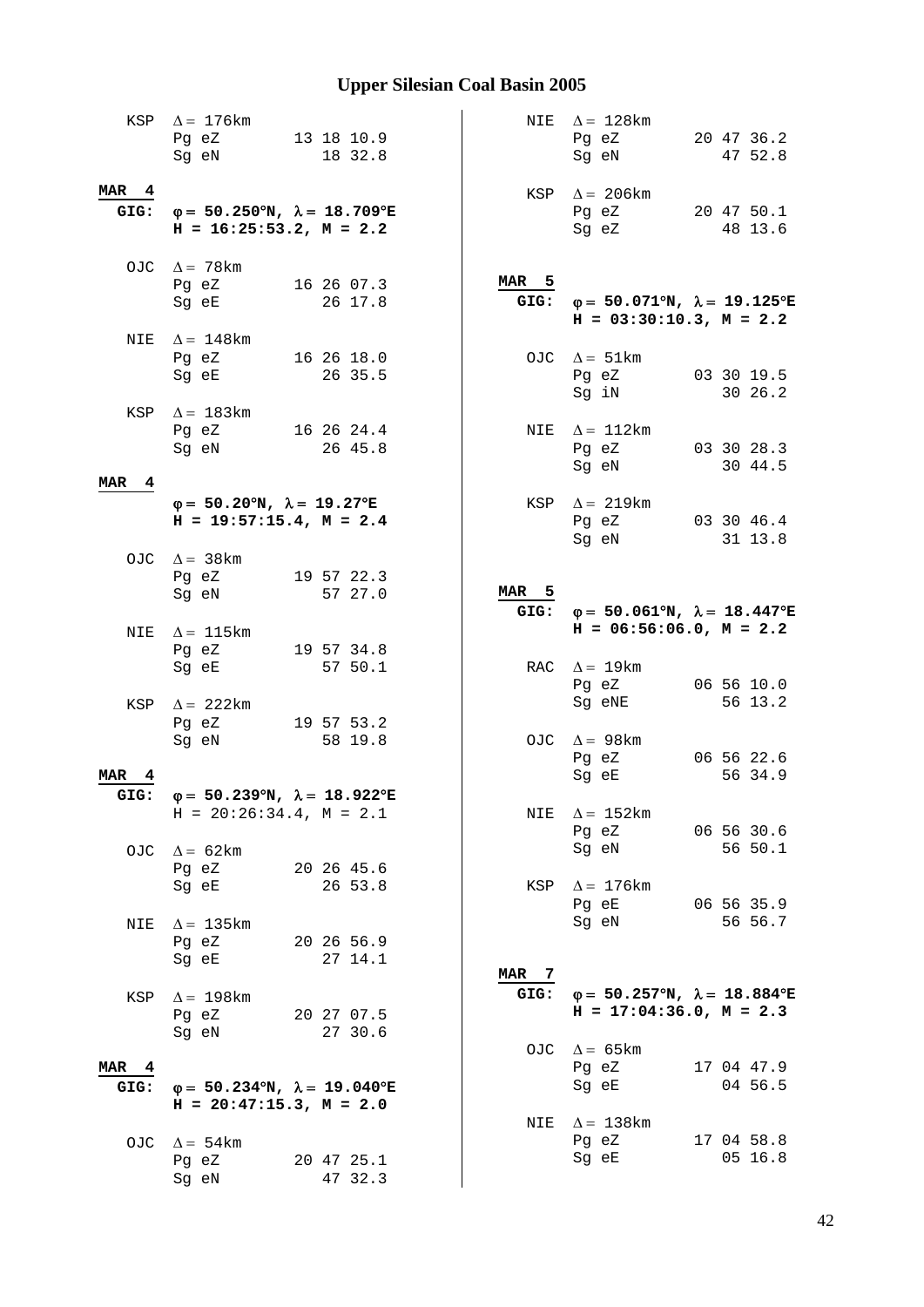|                          | KSP $\Delta = 195$ km<br>Pg eZ                                                            |            | 17 05 09.1            |  | MAR <sub>8</sub> | GIG: $\varphi = 50.068^{\circ}N$ , $\lambda = 18.459^{\circ}E$<br>$H = 20:14:58.1, M = 2.4$      |                         |  |
|--------------------------|-------------------------------------------------------------------------------------------|------------|-----------------------|--|------------------|--------------------------------------------------------------------------------------------------|-------------------------|--|
| MAR 7                    | Sn eZ<br>Sg eZ                                                                            |            | 05 30.8<br>05 32.7    |  | RAC              | $\Delta = 19 \text{km}$<br>Pg iZ<br>Sg eNE                                                       | 20 15 02.6 D<br>15 05.9 |  |
| GIG:                     | $\varphi = 50.171^{\circ}N$ , $\lambda = 19.298^{\circ}E$<br>$H = 21:43:07.4$ , $M = 2.4$ |            |                       |  |                  | OJC $\Delta = 97 \text{km}$<br>Pg eZ<br>Sq eN                                                    | 20 15 14.9<br>15 27.1   |  |
|                          | OJC $\Delta = 36 \text{km}$<br>Pg eZ<br>Sg eN                                             |            | 21 43 14.1<br>43 18.7 |  | NIE              | $\Delta = 152 \text{km}$<br>Pg eZ<br>Sg eN                                                       | 20 15 23.2<br>15 41.9   |  |
| NIE                      | $\Delta = 110 \mathrm{km}$<br>Pg eZ<br>Sg eE                                              |            | 21 43 25.0<br>43 40.2 |  | KSP              | $\Delta = 176$ km<br>Pg eZ                                                                       | 20 15 26.3              |  |
| KSP                      | $\Delta = 226$ km<br>Pq eZ<br>Sn eN                                                       |            | 21 43 44.7<br>44 11.5 |  | MAR <sub>9</sub> | Sg eN<br>$\varphi = 50.05^{\circ}N$ , $\lambda = 18.44^{\circ}E$<br>$H = 00:01:04.4$ , $M = 2.1$ | 15 48.3                 |  |
| MAR <sub>8</sub><br>GIG: | $\varphi = 50.069^{\circ}N$ , $\lambda = 18.466^{\circ}E$<br>$H = 15:42:44.4$ , $M = 2.2$ |            |                       |  |                  | RAC $\Delta = 18$ km<br>Pg eZ<br>Sg eNE                                                          | 00 01 08.6<br>01 11.6   |  |
|                          | RAC $\Delta = 20$ km<br>Pg eZ<br>Sg eNE                                                   |            | 15 42 48.7<br>42 52.1 |  |                  | OJC $\Delta = 98$ km<br>Pg eZ<br>Sg eN                                                           | 00 01 21.4<br>01 33.9   |  |
|                          | OJC $\Delta = 97$ km<br>Pq eZ<br>Sg eE                                                    |            | 15 43 00.9<br>43 13.8 |  | NIE              | $\Delta = 152 \text{km}$<br>Pg eZ<br>Sg eN                                                       | 00 01 29.4<br>01 48.7   |  |
| NIE                      | $\Delta = 151 \text{km}$<br>Pg eZ<br>Sq eN                                                |            | 15 43 09.0<br>43 27.9 |  | 9<br><b>MAR</b>  | $\varphi = 50.25^{\circ}N$ , $\lambda = 18.88^{\circ}E$<br>$H = 03:31:52.5$ , $M = 2.2$          |                         |  |
| KSP                      | $\Delta = 177$ km<br>Sq eN<br>15 43 33.6                                                  |            |                       |  | OJC              | $\Delta = 65 \text{km}$<br>Pg eZ<br>Sg eN                                                        | 03 32 04.5<br>32 12.8   |  |
| MAR <sub>8</sub><br>GIG: | $\varphi = 50.241^{\circ}N$ , $\lambda = 18.924^{\circ}E$<br>$H = 17:13:56.5$ , $M = 2.2$ |            |                       |  | NIE              | $\Delta = 138$ km<br>Pg eZ<br>Sg eE                                                              | 03 32 15.3<br>32 33.5   |  |
|                          | OJC $\Delta = 63 \text{km}$<br>Pg eZ<br>Sg eE                                             | 17 14 07.6 | 14 15.8               |  | KSP              | $\Delta = 195$ km<br>Pg eZ<br>Sg eN                                                              | 03 32 25.7<br>32 48.6   |  |
| NIE                      | $\Delta = 135$ km<br>Pg eZ<br>Sg eE                                                       |            | 17 14 19.6<br>14 35.8 |  | MAR 9            | $\varphi = 50.19^{\circ}N$ , $\lambda = 18.78^{\circ}E$<br>$H = 08:42:54.1, M = 2.5$             |                         |  |
| KSP                      | $\Delta = 198$ km<br>Pg eZ<br>Sg eN                                                       |            | 17 14 29.6<br>14 53.0 |  | OJC              | $\Delta = 73$ km<br>Pg eZ<br>Sg eN                                                               | 08 43 07.5<br>43 16.8   |  |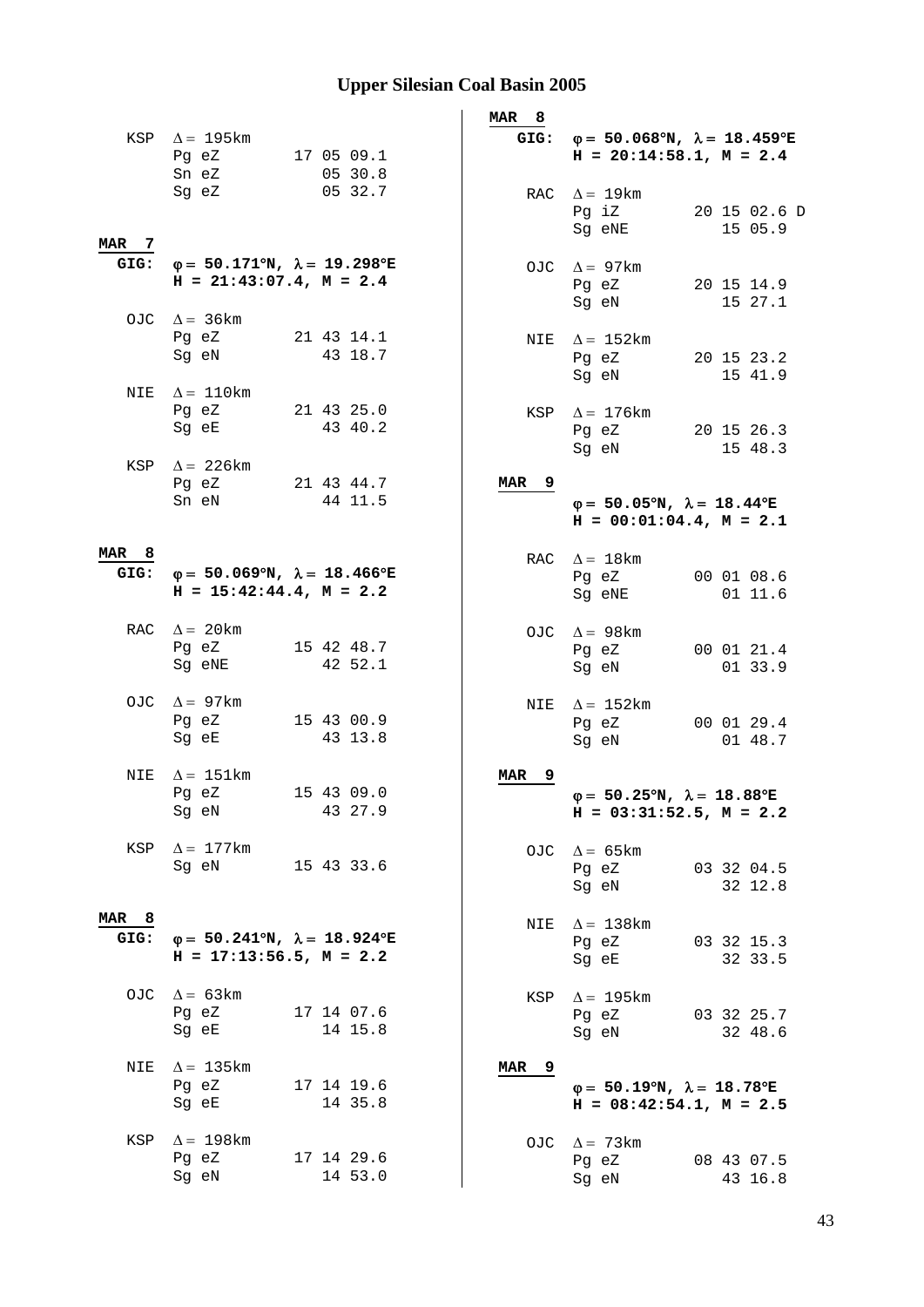|                                 | NIE $\Delta = 140$ km<br>Pg eZ<br>Sg eE                                                     | 08 43 17.3<br>43 35.3            |                       | KSP $\Delta = 218 \text{km}$<br>Pn eZ<br>Pg eZ<br>Sg eZ                                     | 02 00 19.7<br>00 21.8<br>00 47.0 |
|---------------------------------|---------------------------------------------------------------------------------------------|----------------------------------|-----------------------|---------------------------------------------------------------------------------------------|----------------------------------|
|                                 | KSP $\Delta = 191 \text{km}$<br>Pg eZ<br>Sg eN                                              | 08 43 26.2<br>43 49.6            | <b>MAR 10</b>         | GIG: $\varphi = 50.064^{\circ}N$ , $\lambda = 18.423^{\circ}E$<br>$H = 05:09:35.1, M = 2.4$ |                                  |
| MAR <sub>9</sub>                | GIG: $\varphi = 50.067^{\circ}N$ , $\lambda = 18.424^{\circ}E$<br>$H = 22:09:51.2, M = 2.4$ |                                  | RAC                   | $\Delta = 16 \text{km}$<br>Pg iZ<br>Sg eNE                                                  | 05 09 38.8 D<br>09 41.9          |
|                                 | RAC $\Delta = 17$ km<br>Pg iZ<br>Sg eNE                                                     | 22 09 55.1 C<br>09 57.9          |                       | OJC $\Delta = 100$ km<br>Pg eZ 05 09 51.9<br>Sg eN                                          | 10 04.6                          |
|                                 | OJC $\Delta = 99 \text{km}$<br>Pg eZ 22 10 08.2<br>Sg eN                                    | 10 20.8                          | NIE                   | $\Delta = 154 \text{km}$<br>Pg eZ 05 10 00.2<br>Sq eN                                       | 10 19.3                          |
| NIE                             | $\Delta = 154$ km<br>Pg eZ 22 10 16.4<br>Sq eN                                              | 10 36.7                          | KSP                   | $\Delta = 174$ km<br>Pg eZ<br>Sg eN                                                         | 05 10 03.0<br>10 25.6            |
|                                 | KSP $\Delta = 174$ km<br>Pn eZ<br>Pg eZ<br>Sg eN                                            | 22 10 18.8<br>10 20.6<br>10 40.8 | <b>MAR 10</b>         | $\varphi = 50.16^{\circ}N$ , $\lambda = 19.31^{\circ}E$<br>$H = 10:48:42.9$ , $M = 2.3$     |                                  |
| MAR <sub>9</sub><br>GIG:        | $φ = 50.261°N, λ = 18.862°E$<br>$H = 22:39:18.0, M = 2.3$                                   |                                  |                       | OJC $\Delta = 35 \text{km}$<br>Pg eZ<br>Sg eN                                               | 10 48 48.6<br>48 53.4            |
|                                 | OJC $\Delta = 67 \text{km}$<br>Pg eZ<br>Sg eE                                               | 22 39 30.4<br>39 38.8            |                       | NIE $\Delta = 110$ km<br>Pg eZ<br>Sq eE                                                     | 10 49 01.2<br>49 16.0            |
|                                 | NIE $\Delta = 140$ km<br>Pg eZ<br>Sg eE                                                     | 22 39 41.0<br>39 59.2            |                       | KSP $\Delta = 227$ km<br>Pg eE<br>Sn eN                                                     | 10 49 22.3<br>49 46.7            |
| KSP                             | $\Delta$ = 193km<br>Pg eZ<br>Sg eN                                                          | 22 39 51.0<br>40 13.8            | <b>MAR 10</b><br>GIG: | $\varphi = 50.234^{\circ}N$ , $\lambda = 19.040^{\circ}E$<br>$H = 19:46:47.6$ , $M = 2.1$   |                                  |
| <b>MAR 10</b><br>GIG:           | $\varphi = 50.076^{\circ}N$ , $\lambda = 19.127^{\circ}E$<br>$H = 01:59:45.1, M = 2.4$      |                                  | OJC                   | $\Delta = 54 \text{km}$<br>Pg eZ<br>Sg eN                                                   | 19 46 57.7<br>47 05.1            |
|                                 | OJC $\Delta = 50 \text{km}$<br>Pg eZ<br>Sg eN                                               | 01 59 54.3<br>02 00 00.6         | NIE                   | $\Delta = 129$ km<br>Pg eZ<br>Sg eN                                                         | 19 47 08.9<br>47 25.6            |
| $\Delta = 112 \text{km}$<br>NIE |                                                                                             |                                  | KSP                   | $\Delta$ = 206 km                                                                           |                                  |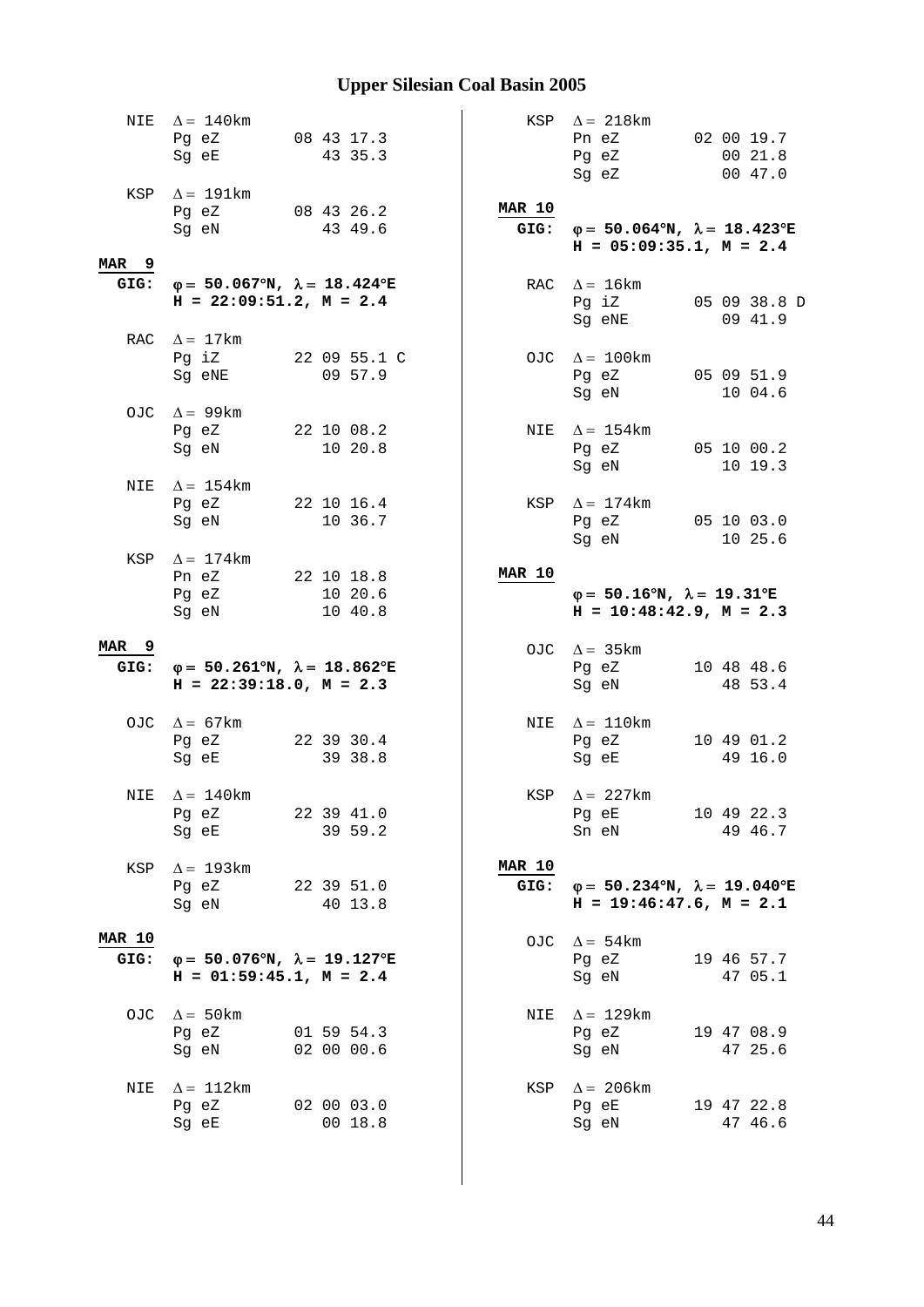| <b>MAR 10</b> |                                                                                           | MAR 11                |                                                                                             |                         |
|---------------|-------------------------------------------------------------------------------------------|-----------------------|---------------------------------------------------------------------------------------------|-------------------------|
| GIG:          | $\varphi = 50.040^{\circ}N$ , $\lambda = 18.468^{\circ}E$<br>$H = 19:57:18.5$ , $M = 2.1$ |                       | GIG: $\varphi = 50.276^{\circ}N$ , $\lambda = 18.891^{\circ}E$<br>$H = 22:55:34.0, M = 2.2$ |                         |
|               | OJC $\Delta = 97 \text{km}$<br>19 57 35.4<br>Pg eZ<br>Sg eN<br>57 47.6                    |                       | OJC $\Delta = 65 \text{km}$<br>Pg eZ<br>Sg eE                                               | 22 55 46.2<br>55 54.5   |
| NIE           | $\Delta = 150$ km<br>19 57 43.0<br>Pg eZ<br>58 02.3<br>Sg eE                              |                       | NIE $\Delta = 140$ km<br>Pg eZ<br>Sg eE                                                     | 22 55 57.8<br>56 14.9   |
|               | KSP $\Delta = 178$ km<br>Pn eZ 19 57 46.4<br>Pg eZ<br>57 48.6<br>58 09.6<br>Sg eE         | KSP                   | $\Delta = 194 \text{km}$<br>Pg eZ<br>Sg eN                                                  | 22 56 07.8<br>56 29.5   |
|               |                                                                                           | <b>MAR 12</b>         | GIG: $\varphi = 50.051^{\circ}N$ , $\lambda = 18.453^{\circ}E$                              |                         |
| <b>MAR 11</b> |                                                                                           |                       | $H = 01:16:51.4$ , $M = 2.1$                                                                |                         |
| GIG:          | $\varphi = 50.067^{\circ}N$ , $\lambda = 18.460^{\circ}E$                                 |                       |                                                                                             |                         |
|               | $H = 12:50:23.0, M = 2.2$<br>RAC $\Delta = 19$ km                                         |                       | RAC $\Delta = 19$ km<br>Pq iZ<br>Sq eNE                                                     | 01 16 55.6 D<br>16 58.9 |
|               | 12 50 27.6<br>Pg eZ                                                                       |                       |                                                                                             |                         |
|               | Sg eNE<br>50 30.8                                                                         |                       | OJC $\Delta = 98$ km<br>Pg eZ                                                               | 01 17 08.2              |
|               | OJC $\Delta = 97$ km                                                                      |                       | Sg eN                                                                                       | 17 21.4                 |
|               | 12 50 39.9<br>Pg eZ<br>50 52.0<br>Sg eN                                                   |                       | NIE $\Delta = 151 \text{km}$<br>Pg eZ                                                       | 01 17 16.8              |
| NIE           | $\Delta = 151 \text{km}$                                                                  |                       | Sg eE                                                                                       | 17 36.0                 |
|               | Pg eZ<br>12 50 47.6<br>51 06.0<br>Sg eE                                                   | KSP                   | $\Delta = 177$ km<br>Pg eE                                                                  | 01 17 20.4              |
| KSP           | $\Delta = 177$ km                                                                         |                       | Sg eN                                                                                       | 17 42.0                 |
|               | Pg eZ<br>12 50 54.0<br>Sg eN<br>51 13.5                                                   | <b>MAR 13</b><br>GIG: | $\varphi = 50.259^{\circ}N$ , $\lambda = 18.862^{\circ}E$<br>$H = 16:14:51.6$ , $M = 2.6$   |                         |
| <b>MAR 11</b> |                                                                                           |                       |                                                                                             |                         |
|               | $\varphi = 50.16^{\circ}N$ , $\lambda = 19.29^{\circ}E$<br>$H = 15:26:32.3, M = 2.3$      | RAC                   | $\Delta = 52 \text{km}$<br>Pg eZ<br>Sg eNE                                                  | 16 15 01.7<br>15 08.9   |
| OJC           | $\Delta = 38$ km<br>Pg eZ<br>15 26 39.5<br>26 44.1<br>Sg eN                               | OJC                   | $\Delta = 67 \text{km}$                                                                     |                         |
| NIE           | $\Delta = 110 \mathrm{km}$                                                                |                       | Pg eZ<br>Sg eN                                                                              | 16 15 03.9<br>15 12.3   |
|               | Pg eZ<br>15 26 50.5<br>Sg eE<br>27 05.1                                                   | NIE                   | $\Delta = 141$ km<br>Pg eZ<br>Sg eE                                                         | 16 15 14.8<br>15 32.4   |
| KSP           | $\Delta$ = 225 km<br>Pg eZ<br>15 27 11.4<br>27 36.9<br>Sg eN                              | KSP                   | $\Delta = 193$ km<br>Pg eZ<br>Sg eN                                                         | 16 15 24.4<br>15 47.0   |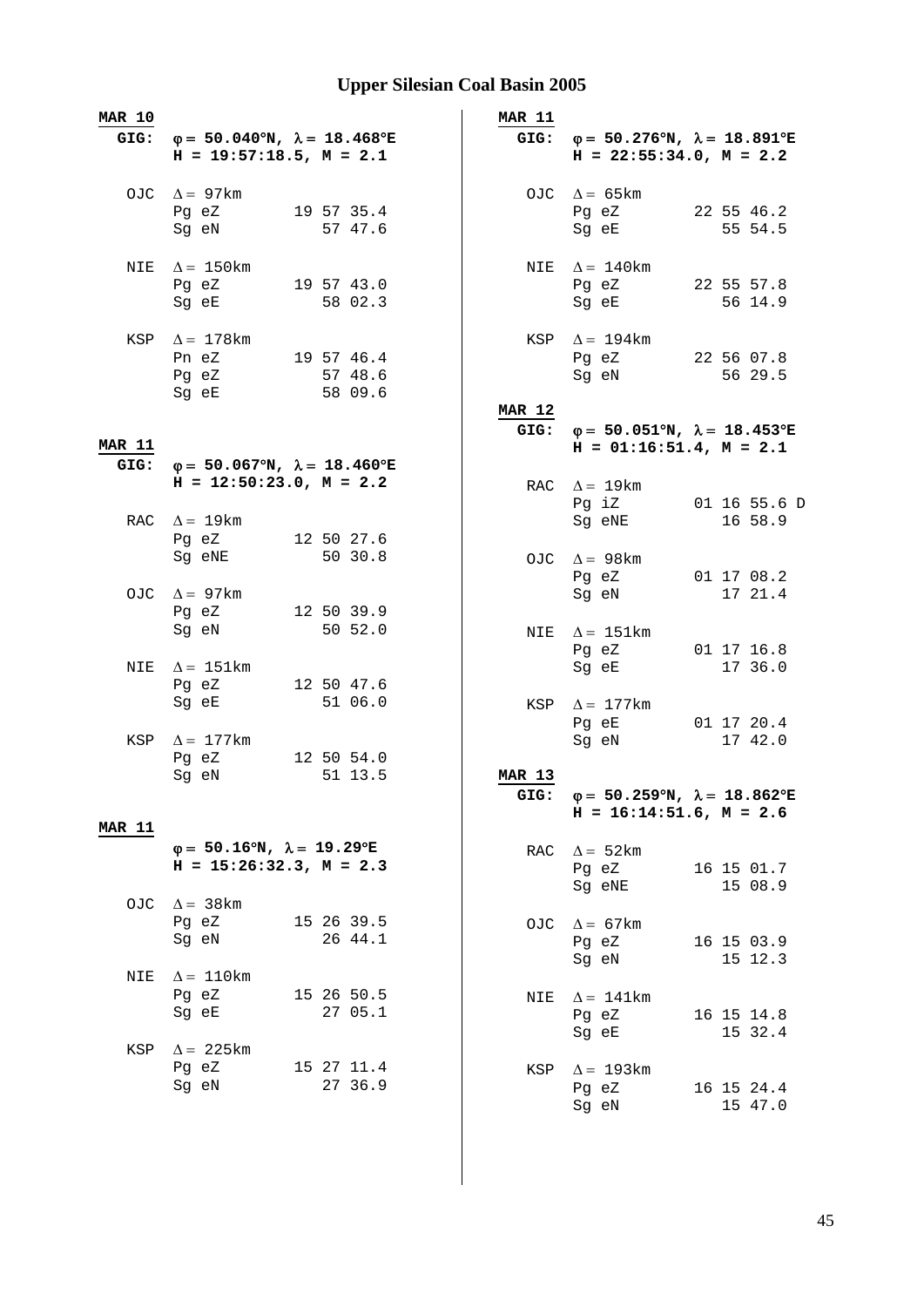| <b>MAR 14</b> |                                                                |                       |               |                                                                |                       |
|---------------|----------------------------------------------------------------|-----------------------|---------------|----------------------------------------------------------------|-----------------------|
|               | GIG: $\varphi = 50.234^{\circ}N$ , $\lambda = 19.040^{\circ}E$ |                       |               | NIE $\Delta = 140$ km                                          |                       |
|               | $H = 22:39:58.1, M = 2.1$                                      |                       |               | Pg eZ                                                          | 05 12 41.2            |
|               |                                                                |                       |               | Sg eE                                                          | 12 59.3               |
|               | OJC $\Delta = 55 \text{km}$                                    |                       |               |                                                                |                       |
|               | Pg eZ                                                          | 22 40 08.2            |               | KSP $\Delta = 192$ km                                          |                       |
|               | Sg eN                                                          | 40 15.4               |               | Pg eZ 05 12 50.9<br>Sg eN                                      |                       |
|               |                                                                |                       |               |                                                                | 13 13.7               |
|               | NIE $\Delta = 129$ km<br>Pg eZ 22 40 19.2                      |                       |               |                                                                |                       |
|               | Sg eN                                                          | 40 35.9               | <b>MAR 15</b> |                                                                |                       |
|               |                                                                |                       |               | GIG: $\varphi = 49.990^{\circ}N$ , $\lambda = 18.684^{\circ}E$ |                       |
|               | KSP $\Delta$ = 205 km                                          |                       |               | $H = 21:10:30.8$ , $M = 2.2$                                   |                       |
|               | Pg eZ 22 40 32.7                                               |                       |               |                                                                |                       |
|               | Sg eN                                                          | 40 57.3               |               | RAC $\Delta = 37 \text{km}$                                    |                       |
| <b>MAR 15</b> |                                                                |                       |               | Pg eZ 21 10 39.9<br>(Sg) eNE                                   | 10 43.9               |
| GIG:          | $φ = 50.232oN, λ = 18.922oE$                                   |                       |               |                                                                |                       |
|               | $H = 00:06:21.2$ , $M = 2.1$                                   |                       |               | OJC $\Delta = 84 \text{km}$                                    |                       |
|               |                                                                |                       |               | Pg eZ 21 10 45.3                                               |                       |
|               | OJC $\Delta = 62 \text{km}$                                    |                       |               | Sq eE                                                          | 10 55.8               |
|               | Pg eZ 00 06 32.7                                               |                       |               |                                                                |                       |
|               | Sq eZ                                                          | 06 40.9               |               | NIE $\Delta = 133$ km                                          |                       |
|               |                                                                |                       |               | Pg eZ<br>Sg eE                                                 | 21 10 52.4            |
| NIE           | $\Delta = 134$ km<br>Pg eZ                                     | 00 06 43.6            |               |                                                                | 11 09.7               |
|               | Sg eE                                                          | 0701.1                |               |                                                                |                       |
|               |                                                                |                       | MAR 15        |                                                                |                       |
| KSP           | $\Delta = 198$ km                                              |                       |               | GIG: $\varphi = 50.259^{\circ}N$ , $\lambda = 18.893^{\circ}E$ |                       |
|               | Pg eZ                                                          | 00 06 54.6            |               | $H = 21:20:31.0, M = 2.2$                                      |                       |
|               | Sg eN                                                          | 0718.3                |               |                                                                |                       |
|               |                                                                |                       |               | OJC $\Delta = 65 \text{km}$                                    |                       |
| <b>MAR 15</b> | GIG: $\varphi = 50.260^{\circ}N$ , $\lambda = 18.863^{\circ}E$ |                       |               | Pg eZ<br>Sg eE                                                 | 21 20 43.0<br>20 51.1 |
|               | $H = 01:11:14.2, M = 2.5$                                      |                       |               |                                                                |                       |
|               |                                                                |                       |               | NIE $\Delta = 138$ km                                          |                       |
|               | OJC $\Delta = 67$ km                                           |                       |               | Pg eZ                                                          | 21 20 53.6            |
|               | Pg eZ 01 11 26.2                                               |                       |               | Sq eE 21 11.3                                                  |                       |
|               | Sg eN                                                          | 11 35.6               |               |                                                                |                       |
|               |                                                                |                       |               | KSP $\Delta = 195$ km                                          |                       |
| NIE           | $\Delta = 140$ km                                              | 01 11 36.8            |               | Pg eE<br>Sg eN                                                 | 21 21 04.3<br>21 27.4 |
|               | Pg eZ<br>Sg eE                                                 | 11 54.9               |               |                                                                |                       |
|               |                                                                |                       |               |                                                                |                       |
| KSP           | $\Delta$ = 193km                                               |                       | <b>MAR 16</b> |                                                                |                       |
|               | Pg iZ                                                          | 01 11 47.0            | GIG:          | $\varphi = 50.171^{\circ}N$ , $\lambda = 19.296^{\circ}E$      |                       |
|               |                                                                |                       |               |                                                                |                       |
|               | Sg eN                                                          | 12 09.7               |               | $H = 07:48:27.4$ , $M = 2.3$                                   |                       |
| <b>MAR 15</b> |                                                                |                       |               |                                                                |                       |
|               |                                                                |                       |               | OJC $\Delta = 36 \text{km}$                                    |                       |
|               | $\varphi = 50.22^{\circ}N$ , $\lambda = 18.82^{\circ}E$        |                       |               | Pg eZ                                                          | 07 48 34.7            |
|               | $H = 05:12:18.6$ , $M = 2.3$                                   |                       |               | Sg eN                                                          | 48 39.4               |
| RAC           |                                                                |                       | NIE           | $\Delta = 111$ km                                              |                       |
|               | $\Delta = 48 \text{km}$<br>Pg eZ                               | 05 12 28.2            |               | Pg eZ                                                          | 07 48 45.6            |
|               | Sg eNE                                                         | 12 34.5               |               | Sg eE                                                          | 49 00.2               |
|               |                                                                |                       |               |                                                                |                       |
| OJC.          | $\Delta = 69$ km                                               |                       |               | KSP $\Delta$ = 226km                                           |                       |
|               | Pg eZ<br>Sg eE                                                 | 05 12 31.0<br>12 39.1 |               | Pg eE<br>Sn eN                                                 | 07 49 05.4<br>49 29.4 |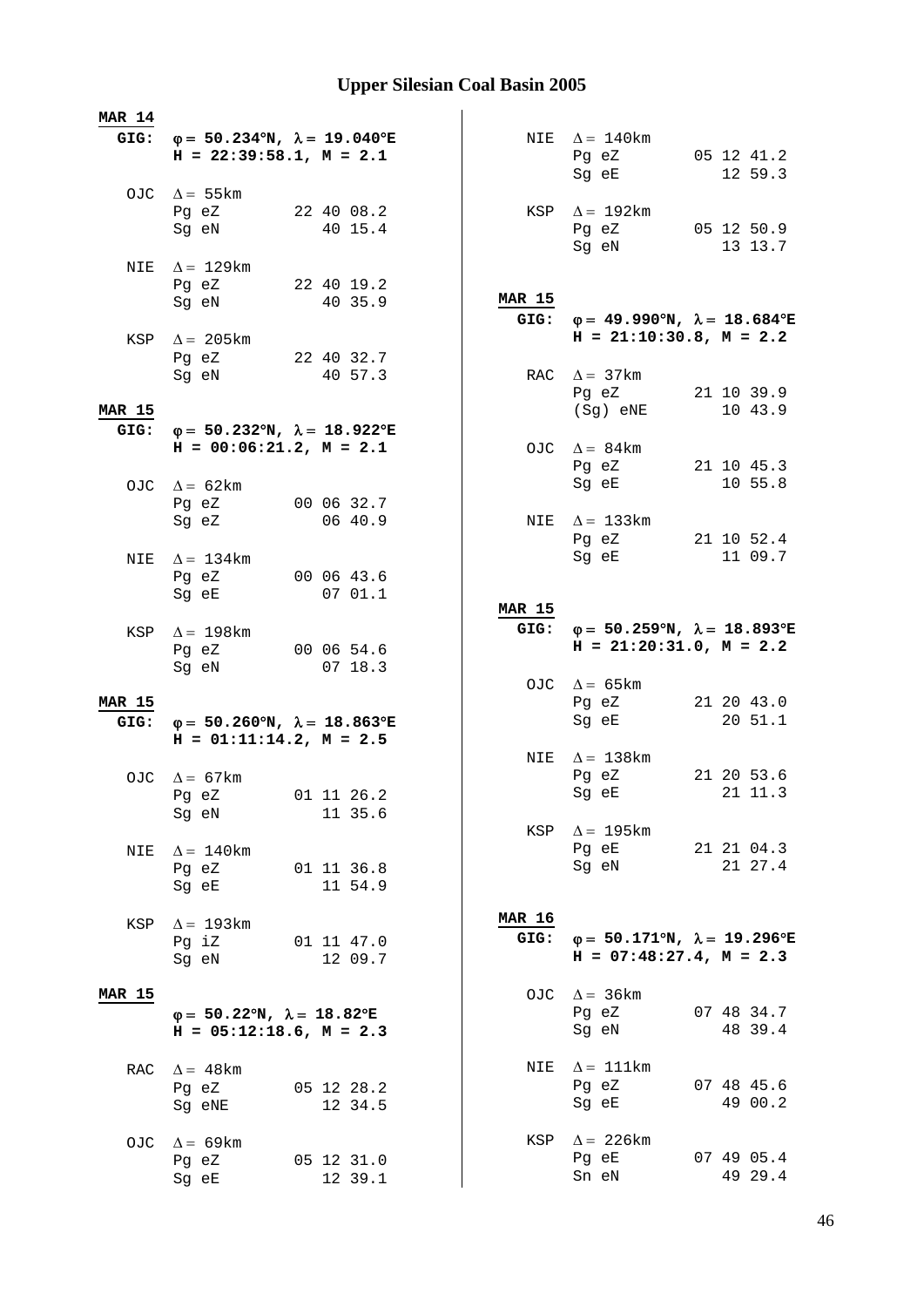| <b>MAR 16</b> |                                                                                                                                    |                       |               |                                                                |              |
|---------------|------------------------------------------------------------------------------------------------------------------------------------|-----------------------|---------------|----------------------------------------------------------------|--------------|
|               | GIG: $\varphi = 49.971^{\circ}N$ , $\lambda = 18.640^{\circ}E$<br>$H = 10:48:56.2, M = 2.4$                                        |                       |               | KSP $\Delta = 198$ km<br>Pg eZ                                 | 11 44 39.7   |
|               |                                                                                                                                    |                       |               | Sg eN                                                          | 45 03.3      |
|               | OJC $\Delta = 87$ km                                                                                                               |                       | MAR 17        |                                                                |              |
|               | Pg eZ<br>Sg eE                                                                                                                     | 10 49 11.2<br>49 22.3 |               | GIG: $\varphi = 50.254^{\circ}N$ , $\lambda = 18.884^{\circ}E$ |              |
|               |                                                                                                                                    |                       |               | $H = 13:07:20.7$ , $M = 2.4$                                   |              |
|               | NIE $\Delta = 135 \text{km}$                                                                                                       |                       |               |                                                                |              |
|               | Pg eZ 10 49 17.7<br>Sg eE                                                                                                          | 49 36.2               |               | OJC $\Delta = 65 \text{km}$<br>Pg eZ                           | 13 07 32.8   |
|               |                                                                                                                                    |                       |               | Sg eN                                                          | 07 41.2      |
|               | KSP $\Delta = 193 \text{km}$                                                                                                       |                       |               |                                                                |              |
|               | Pg eZ 10 49 30.2<br>Sg eN                                                                                                          | 49 51.2               |               | NIE $\Delta = 139$ km<br>Pg eZ 13 07 43.5                      |              |
|               |                                                                                                                                    |                       |               | Sg eN                                                          | 08 01.4      |
| <b>MAR 16</b> |                                                                                                                                    |                       |               |                                                                |              |
|               | $\varphi = 50.26^{\circ}N$ , $\lambda = 18.84^{\circ}E$<br>$H = 19:37:55.4, M = 2.1$                                               |                       | KSP           | $\Delta$ = 195 km<br>Pn eZ 13 07 51.3                          |              |
|               |                                                                                                                                    |                       |               | Pg eZ                                                          | 07 53.7      |
|               | OJC $\Delta = 68 \text{km}$                                                                                                        |                       |               | Sn eN                                                          | 08 14.1      |
|               | Pg eZ 19 38 08.2<br>Sg eE and the state of the state of the state of the state of the state of the state of the state of the state | 38 15.9               |               | Sg eN                                                          | 08 16.8      |
|               |                                                                                                                                    |                       | <b>MAR 17</b> |                                                                |              |
| NIE           | $\Delta = 141$ km                                                                                                                  |                       |               | GIG: $\varphi = 50.068^{\circ}N$ , $\lambda = 18.464^{\circ}E$ |              |
|               | Pg eZ                                                                                                                              | 19 38 19.0            |               | $H = 13:29:20.6$ , $M = 2.6$                                   |              |
|               | Sg eE                                                                                                                              | 38 38.5               |               | RAC $\Delta = 19$ km                                           |              |
| KSP           | $\Delta = 192 \text{km}$                                                                                                           |                       |               | Pg iZ                                                          | 13 29 25.0 D |
|               | Pg eZ                                                                                                                              | 19 38 27.7            |               | Sg eNE                                                         | 29 28.3      |
|               | Sg eN                                                                                                                              | 38 50.3               |               | OJC $\Delta = 97 \text{km}$                                    |              |
| MAR 17        |                                                                                                                                    |                       |               | Pg eZ                                                          | 13 29 37.3   |
| GIG:          | $\varphi = 50.234^{\circ}N$ , $\lambda = 19.040^{\circ}E$                                                                          |                       |               | Sg eE                                                          | 29 49.9      |
|               | $H = 00:51:17.0, M = 2.1$                                                                                                          |                       |               | NIE $\Delta = 151 \text{km}$                                   |              |
|               | OJC $\Delta = 54 \text{km}$                                                                                                        |                       |               | Pg eZ                                                          | 13 29 45.5   |
|               | Pg eZ 00 51 27.0                                                                                                                   |                       |               | Sg eN                                                          | 30 05.5      |
|               | Sq eN                                                                                                                              | 51 34.0               | KSP           | $\Delta = 176$ km                                              |              |
| NIE           | $\Delta = 129$ km                                                                                                                  |                       |               | Pg eZ 13 29 48.9                                               |              |
|               | Pg eZ                                                                                                                              | 00 51 38.3            |               | Sg eN                                                          | 30 10.9      |
|               | Sg eE                                                                                                                              | 51 54.5               | <b>MAR 17</b> |                                                                |              |
| KSP           | $\Delta = 206 \text{km}$                                                                                                           |                       |               | $\varphi = 50.26^{\circ}N$ , $\lambda = 18.93^{\circ}E$        |              |
|               | Pg eE                                                                                                                              | 00 51 51.6            |               | $H = 21:37:19.8$ , $M = 2.1$                                   |              |
|               | Sq eE                                                                                                                              | 52 15.1               |               |                                                                |              |
| <b>MAR 17</b> |                                                                                                                                    |                       |               | OJC $\Delta = 62 \text{km}$<br>Pg eZ                           | 21 37 31.4   |
| GIG:          | $\varphi = 50.262^{\circ}N$ , $\lambda = 18.930^{\circ}E$                                                                          |                       |               | Sg eE                                                          | 37 39.3      |
|               | $H = 11:44:06.3, M = 2.4$                                                                                                          |                       |               |                                                                |              |
|               |                                                                                                                                    |                       | NIE           | $\Delta$ = 136km<br>Pg eZ                                      | 21 37 42.2   |
|               | OJC $\Delta = 62 \text{km}$<br>Pg eZ                                                                                               | 11 44 17.7            |               | Sg eE                                                          | 37 59.6      |
|               | Sg eEN                                                                                                                             | 44 25.9               |               |                                                                |              |
|               |                                                                                                                                    |                       | KSP           | $\Delta = 198$ km<br>Pg eZ                                     | 21 37 53.1   |
| NIE           | $\Delta = 136$ km<br>Pg eZ                                                                                                         | 11 44 28.3            |               | Sg eN                                                          | 38 16.3      |
|               | Sg eE                                                                                                                              | 44 45.9               |               |                                                                |              |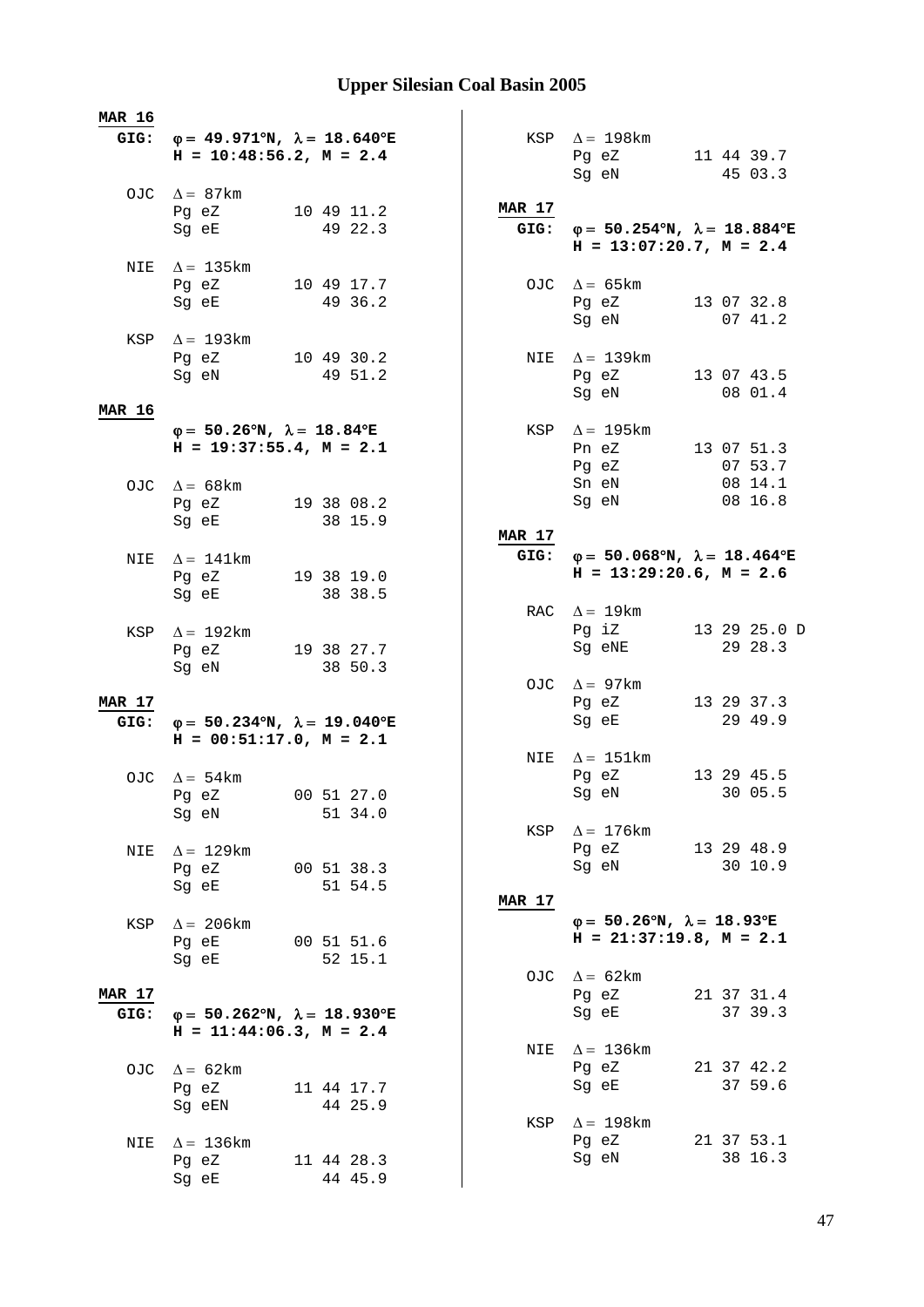| <b>MAR 17</b> |                                                                                        |  |              | <b>MAR 18</b> |                                                                                                |              |
|---------------|----------------------------------------------------------------------------------------|--|--------------|---------------|------------------------------------------------------------------------------------------------|--------------|
| GIG:          | $\varphi = 50.171^{\circ}N$ , $\lambda = 19.298^{\circ}E$<br>$H = 21:41:49.7, M = 2.5$ |  |              |               | GIG: $\varphi = 50.275^{\circ}N$ , $\lambda = 18.889^{\circ}E$<br>$H = 07:54:02.3$ , $M = 2.3$ |              |
|               | OJC $\Delta = 36 \text{km}$<br>Pg iZ                                                   |  | 21 41 56.6 D |               | OJC $\Delta = 65 \text{km}$<br>Pg eZ                                                           | 07 54 14.4   |
|               | Sg iE                                                                                  |  | 42 01.0      |               | Sg eE                                                                                          | 54 22.2      |
| NIE           | $\Delta = 111$ km<br>Pg eZ                                                             |  | 21 42 07.3   |               | NIE $\Delta = 139$ km<br>Pg eZ                                                                 | 07 54 25.3   |
|               | Sq eN                                                                                  |  | 42 22.8      |               | Sg eE                                                                                          | 54 42.8      |
|               | KSP $\Delta$ = 226 km<br>Pn eZ 21 42 25.4                                              |  |              |               | KSP $\Delta = 194$ km<br>Pn eZ 07 54 33.9                                                      |              |
|               | Pg eZ 42 27.3                                                                          |  |              |               | Pg eZ 54 35.0                                                                                  |              |
|               | Sg eE 42 54.6                                                                          |  |              |               | Sg eN 54 57.8                                                                                  |              |
|               |                                                                                        |  |              | <b>MAR 18</b> |                                                                                                |              |
| MAR 17        |                                                                                        |  |              |               | GIG: $\varphi = 50.234^{\circ}N$ , $\lambda = 19.040^{\circ}E$                                 |              |
| GIG:          | $φ = 50.259°N, λ = 18.893°E$<br>$H = 22:17:22.7$ , $M = 2.1$                           |  |              |               | $H = 16:39:28.9, M = 2.1$                                                                      |              |
|               |                                                                                        |  |              |               | OJC $\Delta = 54 \text{km}$                                                                    |              |
|               | OJC $\Delta = 64 \text{km}$                                                            |  |              |               | Pg eZ                                                                                          | 16 39 38.8   |
|               | Pg eZ 22 17 34.7<br>Sg eE                                                              |  | 17 43.1      |               | Sg eN                                                                                          | 39 46.0      |
|               |                                                                                        |  |              |               | NIE $\Delta = 129$ km                                                                          |              |
|               | NIE $\Delta = 139$ km                                                                  |  |              |               | Pg eZ                                                                                          | 16 39 50.3   |
|               | Pg eZ 22 17 45.4                                                                       |  |              |               | Sg eN                                                                                          | 40 07.2      |
|               | Sg eE                                                                                  |  | 18 03.6      |               |                                                                                                |              |
|               |                                                                                        |  |              | KSP           | $\Delta = 206 \text{km}$                                                                       |              |
|               | KSP $\Delta = 195 \text{km}$                                                           |  |              |               | Pg eE 16 40 02.7                                                                               |              |
|               | Pg eE 22 17 55.8                                                                       |  |              |               | Sg eN                                                                                          | 40 27.0      |
|               | Sg eZ                                                                                  |  | 18 18.1      |               |                                                                                                |              |
|               |                                                                                        |  |              | <b>MAR 19</b> |                                                                                                |              |
| <b>MAR 18</b> |                                                                                        |  |              |               | GIG: $\varphi = 50.171^{\circ}N$ , $\lambda = 19.298^{\circ}E$<br>$H = 03:28:02.3, M = 2.4$    |              |
| GIG:          | $\varphi = 50.103^{\circ}N$ , $\lambda = 19.176^{\circ}E$                              |  |              |               |                                                                                                |              |
|               | $H = 03:43:50.6$ , $M = 2.5$                                                           |  |              |               | OJC $\Delta = 36 \text{km}$                                                                    |              |
|               |                                                                                        |  |              |               | Pg iZ                                                                                          | 03 28 08.8 D |
| OJC           | $\Delta = 47$ km                                                                       |  |              |               | Sg eN                                                                                          | 28 13.7      |
|               | Pg eZ                                                                                  |  | 03 43 59.4   |               |                                                                                                |              |
|               | Sg eN                                                                                  |  | 44 05.5      | NIE           | $\Delta = 110$ km                                                                              |              |
|               |                                                                                        |  |              |               | Pg eZ                                                                                          | 03 28 19.7   |
| RAC           | $\Delta$ = 70 km                                                                       |  |              |               | Sg eE                                                                                          | 28 35.4      |
|               | Pg eZ                                                                                  |  | 03 44 03.3   |               |                                                                                                |              |
|               | Sg eNE                                                                                 |  | 44 12.7      | KSP           | $\Delta$ = 226 km                                                                              |              |
|               |                                                                                        |  |              |               | Pg eZ                                                                                          | 03 28 40.0   |
| NIE           | $\Delta = 112 \text{km}$                                                               |  |              |               | Sg eN                                                                                          | 29 06.4      |
|               | Pg eZ                                                                                  |  | 03 44 08.8   |               |                                                                                                |              |
|               | Sg eE                                                                                  |  | 44 24.2      | <b>MAR 21</b> |                                                                                                |              |
|               |                                                                                        |  |              | GIG:          | $\varphi = 50.067^{\circ}N$ , $\lambda = 18.424^{\circ}E$                                      |              |
| KSP           | $\Delta$ = 220 km                                                                      |  |              |               | $H = 04:42:06.6$ , $M = 2.5$                                                                   |              |
|               | Pn eZ                                                                                  |  | 03 44 25.3   |               |                                                                                                |              |
|               | Pg eZ                                                                                  |  | 44 27.3      | RAC           | $\Delta = 17$ km                                                                               |              |
|               | Sn eN                                                                                  |  | 44 51.5      |               | Pg iZ                                                                                          | 04 42 10.4 D |
|               |                                                                                        |  |              |               | Sg eNE                                                                                         | 42 13.3      |
|               |                                                                                        |  |              |               |                                                                                                |              |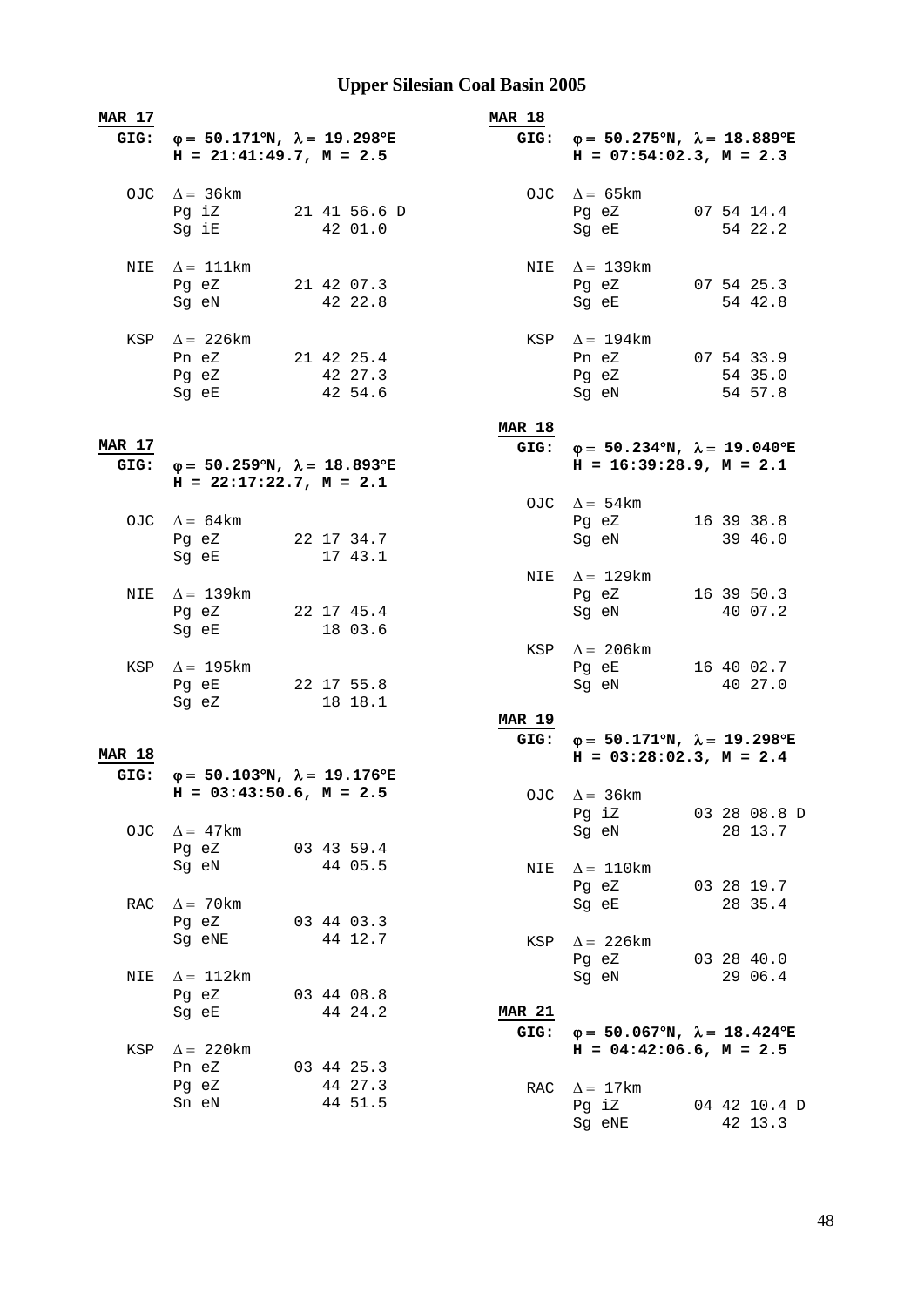|                       | OJC $\Delta = 99 \text{km}$<br>Pg eZ 04 42 23.6<br>Sg eN                                    | 42 36.6               |                       | NIE $\Delta = 137$ km<br>Pg eZ 14 06 10.0<br>Sg eE                                                                                                          | 06 26.4               |
|-----------------------|---------------------------------------------------------------------------------------------|-----------------------|-----------------------|-------------------------------------------------------------------------------------------------------------------------------------------------------------|-----------------------|
|                       | NIE $\Delta = 154$ km<br>Pg eZ 04 42 31.5<br>Sg eE                                          | 42 51.6               |                       | KSP $\Delta = 196$ km<br>Pg eZ 14 06 21.1<br>Sg eN                                                                                                          | 06 44.4               |
|                       | $KSP \quad \Delta = 174 \text{km}$<br>Pg eE 04 42 34.6<br>Sq eE                             | 42 57.0               | <b>MAR 21</b>         | GIG: $\varphi = 50.257^{\circ}N$ , $\lambda = 18.893^{\circ}E$<br>$H = 23:32:03.0, M = 2.1$                                                                 |                       |
| <b>MAR 21</b>         | GIG: $\varphi = 50.257^{\circ}N$ , $\lambda = 18.893^{\circ}E$<br>$H = 07:52:21.4, M = 2.2$ |                       |                       | OJC $\Delta = 65 \text{km}$<br>Pg eZ<br>Sg eNE                                                                                                              | 23 32 15.0<br>32 23.4 |
|                       | OJC $\Delta = 65 \text{km}$<br>Pg eZ 07 52 33.4<br>Sg eE 52 41.7                            |                       |                       | NIE $\Delta = 138$ km<br>Pq eZ 23 32 25.5<br>Sg eE and the state of the state of the state of the state of the state of the state of the state of the state | 32 42.6               |
| NIE                   | $\Delta = 138$ km<br>Pg eZ 07 52 45.5<br>Sg eN 53 03.7                                      |                       |                       | KSP $\Delta = 195 \text{km}$<br>Pg eZ 23 32 36.2<br>Sg eN                                                                                                   | 32 59.2               |
| KSP                   | $\Delta = 195$ km<br>Pg eZ 07 52 54.6<br>Sg eN                                              | 53 17.3               | <b>MAR 22</b>         | GIG: $\varphi = 50.260^{\circ}N$ , $\lambda = 18.861^{\circ}E$<br>$H = 03:28:20.2, M = 2.2$                                                                 |                       |
| <b>MAR 21</b>         | GIG: $\varphi = 50.064^{\circ}N$ , $\lambda = 18.427^{\circ}E$<br>$H = 13:14:13.1, M = 2.2$ |                       |                       | OJC $\Delta = 67 \text{km}$<br>Pg eZ<br>Sg eNE                                                                                                              | 03 28 32.7<br>28 41.4 |
|                       | RAC $\Delta = 17 \text{km}$<br>Pg eZ<br>Sg eNE                                              | 13 14 16.9<br>14 20.0 |                       | NIE $\Delta = 140$ km<br>Pg eZ 03 28 43.0<br>Sg eN                                                                                                          | 29 01.0               |
|                       | OJC $\Delta = 100 \text{km}$<br>Pg eZ 13 14 30.4<br>Sg eN                                   | 14 42.9               |                       | KSP $\Delta = 193 \text{km}$<br>Pg eZ<br>Sg eN                                                                                                              | 03 28 52.9<br>29 16.1 |
| NIE                   | $\Delta$ = 153 km<br>Pg eZ<br>Sg eE                                                         | 13 14 38.1<br>14 58.0 | <b>MAR 22</b><br>GIG: | $\varphi = 50.067^{\circ}N$ , $\lambda = 18.426^{\circ}E$<br>$H = 06:20:34.8$ , $M = 2.1$                                                                   |                       |
| KSP                   | $\Delta = 175$ km<br>Pg eN<br>Sg eE                                                         | 13 14 41.6<br>15 03.0 | RAC                   | $\Delta = 17 \text{km}$<br>Pg eZ<br>Sg eNE                                                                                                                  | 06 20 38.6<br>20 41.7 |
| <b>MAR 21</b><br>GIG: | $\varphi = 50.253^{\circ}N$ , $\lambda = 18.908^{\circ}E$<br>$H = 14:05:47.6$ , $M = 2.8$   |                       | OJC                   | $\Delta = 99$ km<br>Pg eZ<br>Sg eN                                                                                                                          | 06 20 52.1<br>21 04.4 |
| RAC                   | $\Delta = 54 \text{km}$<br>Pg eZ<br>Sg eE                                                   | 14 05 58.3<br>06 05.6 | NIE                   | $\Delta = 154$ km<br>Pg eZ<br>Sg eN                                                                                                                         | 06 20 59.9<br>21 18.6 |
| OJC.                  | $\Delta = 64$ km<br>Pg eZ                                                                   | 14 05 59.5            | KSP                   | $\Delta = 174$ km<br>Pg eE                                                                                                                                  | 06 21 04.7            |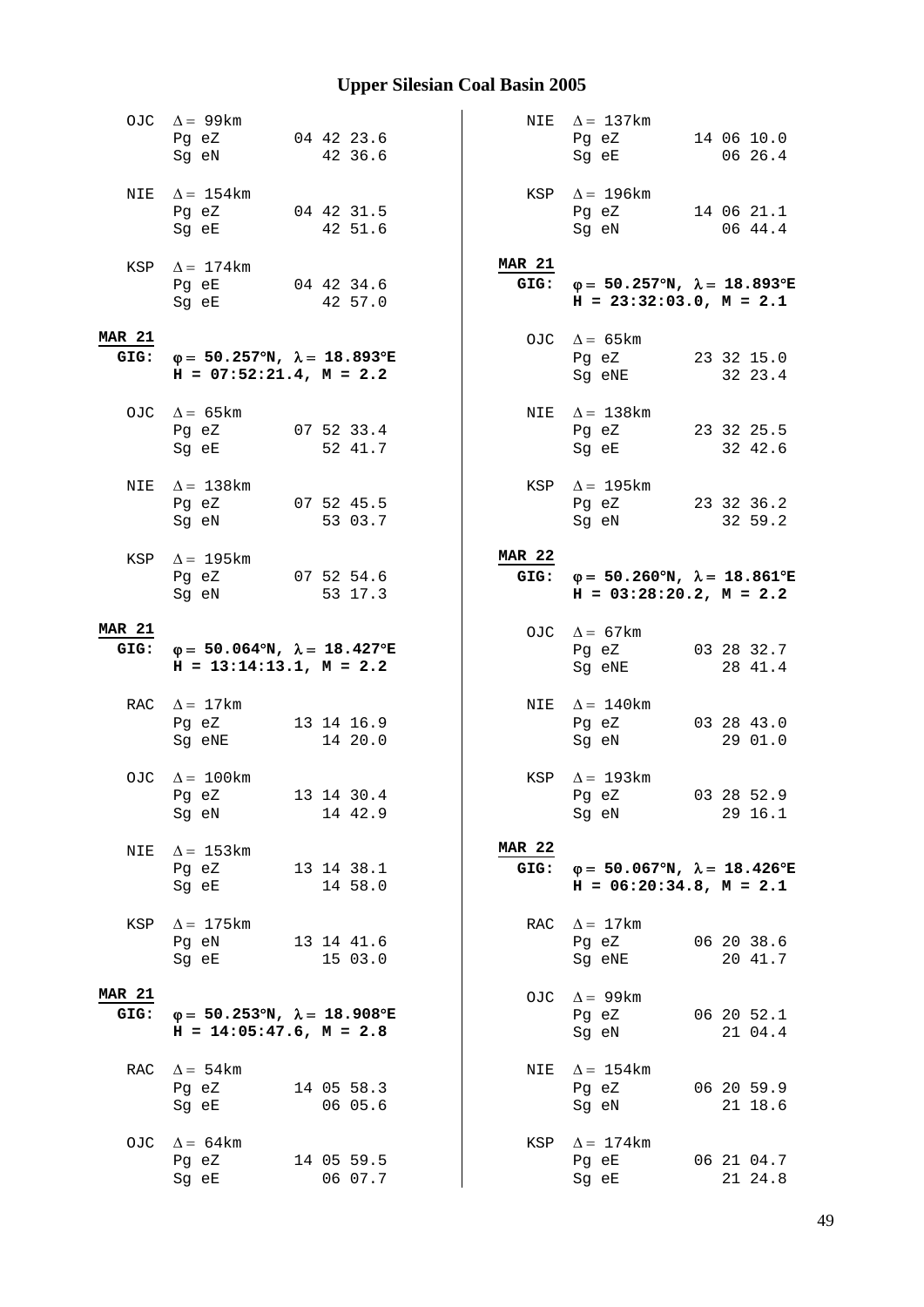| <b>MAR 22</b>         |                                                                                                                          |                       |               |                                                                                                |                       |
|-----------------------|--------------------------------------------------------------------------------------------------------------------------|-----------------------|---------------|------------------------------------------------------------------------------------------------|-----------------------|
|                       | GIG: $\varphi = 50.067^{\circ}N$ , $\lambda = 18.423^{\circ}E$<br>$H = 06:35:21.1, M = 2.1$                              |                       |               | NIE $\Delta = 112 \text{km}$<br>Pg eZ<br>Sg eE                                                 | 22 48 07.4<br>48 23.4 |
|                       | RAC $\Delta = 16 \text{km}$<br>Pg eZ<br>Sg eNE                                                                           | 06 35 24.7<br>35 27.6 |               | KSP $\Delta = 219 \text{km}$<br>Pg eZ 22 48 26.1                                               |                       |
|                       | OJC $\Delta = 100 \text{km}$                                                                                             |                       |               | Sg eN                                                                                          | 48 52.0               |
|                       | Pg eZ<br>Sg eEN                                                                                                          | 06 35 38.4<br>35 51.8 | <b>MAR 23</b> | GIG: $\varphi = 50.244^{\circ}N$ , $\lambda = 19.001^{\circ}E$<br>$H = 00:37:40.8$ , $M = 2.2$ |                       |
|                       | NIE $\Delta = 154$ km<br>Pg eZ 06 35 46.1<br>Sg eE                                                                       | 36 05.9               |               | OJC $\Delta = 57 \text{km}$<br>Pg eZ 00 37 51.2<br>Sg eE                                       | 37 58.6               |
|                       | KSP $\Delta = 174$ km<br>Pg eEN 06 35 50.8<br>Sg eEZ                                                                     | 36 11.0               |               | NIE $\Delta = 132 \text{km}$<br>Pg eZ 00 38 02.6                                               |                       |
| <b>MAR 22</b>         |                                                                                                                          |                       |               | Sg eE                                                                                          | 38 18.6               |
| GIG:                  | $\varphi = 50.171^{\circ}N$ , $\lambda = 19.298^{\circ}E$<br>$H = 11:52:14.4$ , $M = 2.3$<br>OJC $\Delta = 36 \text{km}$ |                       |               | KSP $\Delta$ = 203km<br>Pg eZ<br>Sg eN                                                         | 00 38 14.9<br>38 39.5 |
|                       | Pg eZ<br>Sg eN                                                                                                           | 11 52 21.0<br>52 25.6 | <b>MAR 23</b> |                                                                                                |                       |
| NIE                   | $\Delta = 111$ km                                                                                                        |                       | GIG:          | $φ = 50.258°N, λ = 18.886°E$<br>$H = 04:16:50.9$ , $M = 2.0$                                   |                       |
|                       | Pg eZ                                                                                                                    |                       |               |                                                                                                |                       |
|                       | Sg eE                                                                                                                    | 11 52 33.3<br>52 48.1 |               | OJC $\Delta = 65 \text{km}$<br>Pg eZ                                                           | 04 17 02.8            |
|                       | KSP $\Delta$ = 226km<br>Pg eZ<br>Sg eE                                                                                   | 11 52 51.7<br>53 18.2 |               | Sg eE<br>NIE $\Delta = 138$ km                                                                 | 17 11.3               |
| <b>MAR 22</b>         |                                                                                                                          |                       |               | Pg eZ<br>Sg eN                                                                                 | 04 17 13.5<br>17 30.8 |
| GIG:                  | $\varphi = 50.238^{\circ}N$ , $\lambda = 18.923^{\circ}E$<br>$H = 18:58:21.4$ , $M = 2.1$                                |                       |               | KSP $\Delta = 195$ km<br>Pg eZ                                                                 | 04 17 23.5            |
|                       | OJC $\Delta = 63 \text{km}$<br>Pg eZ<br>Sg eE                                                                            | 18 58 32.8<br>58 41.0 | <b>MAR 23</b> | Sn eE                                                                                          | 17 45.4               |
| NIE                   | $\Delta$ = 135 km<br>Pg eZ<br>Sg eE                                                                                      | 18 58 44.7<br>59 01.5 |               | $\varphi = 50.17^{\circ}N$ , $\lambda = 19.30^{\circ}E$<br>$H = 04:33:09.9, M = 2.3$           |                       |
| KSP                   | $\Delta = 198$ km<br>Pg eZ                                                                                               | 18 58 54.6            |               | OJC $\Delta = 36 \text{km}$<br>Pg eZ<br>Sg eE                                                  | 04 33 16.6<br>33 21.3 |
| <b>MAR 22</b><br>GIG: | Sg eN<br>$\varphi = 50.072$ °N, $\lambda = 19.125$ °E                                                                    | 59 18.0               | NIE           | $\Delta = 110 \mathrm{km}$<br>Pg eZ<br>Sg eE                                                   | 04 33 27.3<br>33 42.6 |
|                       | $H = 22:47:49.3$ , $M = 2.4$<br>$\Delta = 51 \text{km}$                                                                  |                       |               | KSP $\Delta = 226 \text{km}$<br>Pn eZ                                                          | 04 33 46.4            |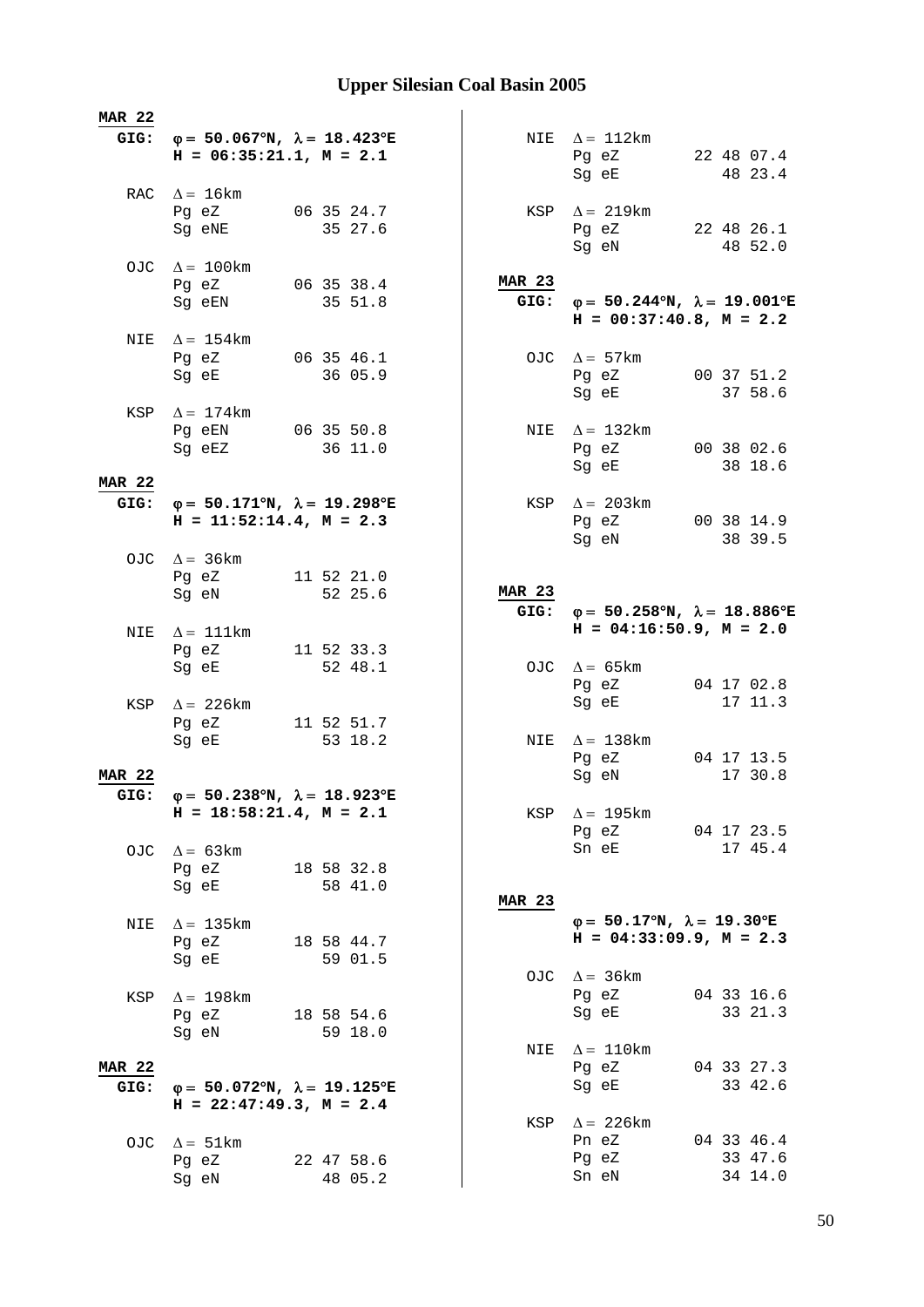| <b>MAR 23</b>         | GIG: $\varphi = 50.067^{\circ}N$ , $\lambda = 18.467^{\circ}E$<br>$H = 05:15:16.5, M = 2.4$                                                                        |                       |               | KSP $\Delta = 194 \text{km}$<br>Pg eZ 16 45 42.3<br>46 05.1<br>Sg eN                           |
|-----------------------|--------------------------------------------------------------------------------------------------------------------------------------------------------------------|-----------------------|---------------|------------------------------------------------------------------------------------------------|
|                       | RAC $\Delta = 20$ km<br>Pg eZ<br>Sg eNE                                                                                                                            | 05 15 21.0<br>15 24.4 | <b>MAR 23</b> | $\varphi = 50.32^{\circ}N$ , $\lambda = 18.91^{\circ}E$<br>$H = 18:41:26.3, M = 2.2$           |
|                       | OJC $\Delta = 97 \text{km}$<br>Pg eZ<br>Sg eN                                                                                                                      | 05 15 33.8<br>15 45.1 |               | OJC $\Delta = 64 \text{km}$<br>Pg eZ<br>18 41 37.9<br>Sg eE<br>41 46.3                         |
|                       | NIE $\Delta = 151 \text{km}$<br>Pg eZ 05 15 41.1<br>Sg eE and the state of the state of the state of the state of the state of the state of the state of the state | 16 00.2               |               | NIE $\Delta = 142$ km<br>Pg eZ 18 41 50.0<br>Sg eE<br>42 08.1                                  |
| <b>MAR 23</b>         | GIG: $\varphi = 50.261^{\circ}N$ , $\lambda = 18.862^{\circ}E$<br>$H = 06:46:04.1, M = 2.5$                                                                        |                       |               | KSP $\Delta = 194$ km<br>Pg eZ 18 41 59.3<br>Sq eN<br>42 22.3                                  |
|                       | OJC $\Delta = 67 \text{km}$<br>Pg eZ 06 46 16.4<br>Sg eN                                                                                                           | 46 24.9               | <b>MAR 23</b> | GIG: $\varphi = 50.172^{\circ}N$ , $\lambda = 19.297^{\circ}E$<br>$H = 20:41:30.5$ , $M = 2.3$ |
| NIE                   | $\Delta = 140$ km<br>Pg eZ<br>Sg eN                                                                                                                                | 06 46 27.0<br>46 44.9 |               | OJC $\Delta = 36 \text{km}$<br>Pg eZ 20 41 37.0<br>Sg eE<br>41 41.8                            |
| KSP                   | $\Delta = 193 \text{km}$<br>Pg eZ<br>Sg eN                                                                                                                         | 06 46 37.1<br>46 59.9 |               | NIE $\Delta = 111$ km<br>20 41 48.4<br>Pg eZ<br>Sg eN<br>42 03.1                               |
| <b>MAR 23</b>         | GIG: $\varphi = 50.224^{\circ}N$ , $\lambda = 18.793^{\circ}E$<br>$H = 08:58:29.3$ , $M = 2.4$                                                                     |                       |               | KSP $\Delta$ = 226km<br>20 42 08.0<br>Pg eE<br>Sg eN<br>42 34.3                                |
|                       | OJC $\Delta = 72 \text{km}$<br>Pg eZ<br>Sg eE                                                                                                                      | 08 58 42.4<br>58 51.4 | <b>MAR 24</b> | GIG: $\varphi = 50.259^{\circ}N$ , $\lambda = 18.887^{\circ}E$<br>$H = 00:39:07.0, M = 2.1$    |
| NIE                   | $\Delta = 141$ km<br>Pg eZ<br>Sg eN                                                                                                                                | 08 58 52.5<br>59 09.5 |               | OJC $\Delta = 66 \text{km}$<br>00 39 19.3<br>Pg eZ<br>Sg eN<br>39 27.8                         |
| KSP                   | $\Delta = 190$ km<br>Pg eZ<br>Sg eN                                                                                                                                | 08 59 01.9<br>59 24.3 | NIE           | $\Delta = 139 \text{km}$<br>Pg eZ<br>00 39 29.9<br>39 47.6<br>Sg eE                            |
| <b>MAR 23</b><br>GIG: | $\varphi = 50.275^{\circ}N$ , $\lambda = 18.890^{\circ}E$<br>$H = 16:45:09.3, M = 2.4$                                                                             |                       |               | KSP $\Delta = 194$ km<br>Pg eE<br>00 39 39.6<br>Sg eN<br>40 03.4                               |
|                       | OJC $\Delta = 65 \text{km}$<br>Pg eZ<br>Sg eE                                                                                                                      | 16 45 21.1<br>45 28.9 | <b>MAR 24</b> | $\varphi = 50.26^{\circ}N$ , $\lambda = 18.89^{\circ}E$<br>$H = 01:44:30.2, M = 2.1$           |
| NIE                   | $\Delta = 140$ km<br>Pg eZ<br>Sg eN                                                                                                                                | 16 45 33.6<br>45 49.8 |               | OJC $\Delta = 64 \text{km}$<br>Pg eZ<br>01 44 42.2<br>44 50.5<br>Sg eN                         |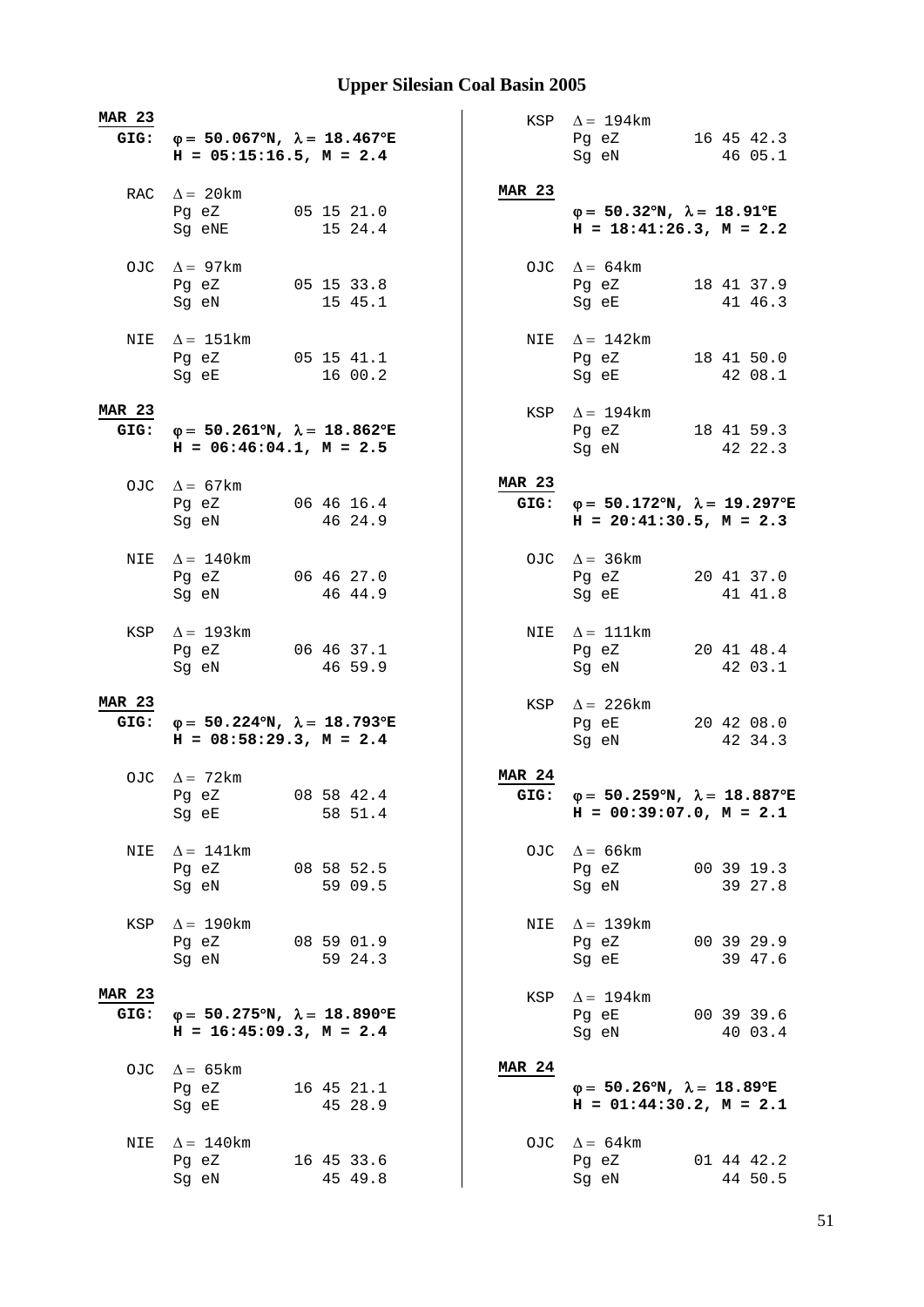| NIE           | $\Delta = 139 \text{km}$                                                                |                       | <b>MAR 24</b>         |                                                                                                |                                  |
|---------------|-----------------------------------------------------------------------------------------|-----------------------|-----------------------|------------------------------------------------------------------------------------------------|----------------------------------|
|               | Pq eZ<br>Sq eE                                                                          | 01 44 52.9<br>45 11.0 | GIG:                  | $\varphi = 50.275^{\circ}N$ , $\lambda = 18.889^{\circ}E$<br>$H = 11:56:02.1, M = 2.5$         |                                  |
| KSP           | $\Delta = 195 \mathrm{km}$<br>Pg eE<br>Sg eN                                            | 01 45 03.3<br>45 26.4 |                       | OJC $\Delta = 65 \text{km}$<br>Pg eZ<br>Sg eN                                                  | 11 56 14.0<br>56 22.3            |
| <b>MAR 24</b> | $\varphi = 50.17^{\circ}N$ , $\lambda = 19.29^{\circ}E$<br>$H = 03:03:20.3, M = 2.1$    |                       |                       | NIE $\Delta = 139$ km<br>Pg eZ<br>Sq eE                                                        | 11 56 24.8<br>56 42.9            |
|               | OJC $\Delta = 37 \text{km}$<br>Pg eZ<br>Sg eN                                           | 03 03 27.2<br>03 31.9 |                       | KSP $\Delta = 194$ km<br>Pn eZ<br>Pg eZ<br>Sg eN                                               | 11 56 33.0<br>56 35.4<br>56 58.2 |
| NIE           | $\Delta = 110$ km<br>Pg eZ<br>Sg eN                                                     | 03 03 38.2<br>03 53.1 | <b>MAR 24</b>         | GIG: $\varphi = 50.068^{\circ}N$ , $\lambda = 18.458^{\circ}E$<br>$H = 12:50:01.9$ , $M = 2.6$ |                                  |
| KSP           | $\Delta = 226$ km<br>Pg eE 03 03 59.4<br>Sg eN                                          | 04 24.4               |                       | RAC $\Delta = 19$ km<br>Pg iZ<br>Sg eNE                                                        | 12 50 06.1 D<br>50 09.5          |
| <b>MAR 24</b> | $\varphi = 50.26^{\circ}N$ , $\lambda = 18.86^{\circ}E$<br>$H = 03:11:08.1, M = 2.0$    |                       |                       | KSP $\Delta = 176$ km<br>Pn eZ<br>Pg eZ<br>Sg eN                                               | 12 50 30.2<br>50 31.4<br>50 52.1 |
|               | OJC $\Delta = 67$ km<br>Pg eZ<br>Sg eE                                                  | 03 11 20.5<br>11 29.0 | <b>MAR 24</b>         | GIG: $\varphi = 50.257^{\circ}N$ , $\lambda = 18.904^{\circ}E$<br>$H = 12:50:00.7$ , $M = 2.6$ |                                  |
| NIE           | $\Delta = 139 \text{km}$<br>Pg eZ<br>Sg eN                                              | 03 11 30.8<br>11 48.4 |                       | OJC $\Delta = 64 \text{km}$<br>Pg eZ<br>Sg eN                                                  | 12 50 13.0<br>50 20.8            |
| KSP           | $\Delta = 193 \text{km}$<br>Pg eZ<br>Sg eN                                              | 03 11 40.9<br>12 03.5 | NIE                   | $\Delta$ = 138 km<br>Pg eZ<br>Sg eE                                                            | 12 50 23.5<br>50 40.6            |
| <b>MAR 24</b> |                                                                                         |                       |                       |                                                                                                |                                  |
|               | $\varphi = 50.16^{\circ}N$ , $\lambda = 18.87^{\circ}E$<br>$H = 05:49:02.9$ , $M = 2.0$ |                       | <b>MAR 24</b><br>GIG: | $\varphi = 50.077$ °N, $\lambda = 19.127$ °E<br>$H = 15:10:27.3$ , $M = 2.7$                   |                                  |
| OJC.          | $\Delta$ = 66 km<br>Pg eZ<br>Sg eE                                                      | 05 49 15.4<br>49 22.9 | OJC                   | $\Delta = 51 \text{km}$<br>Pg eZ<br>Sg eN                                                      | 15 10 36.6<br>10 43.2            |
| NIE           | $\Delta$ = 133km<br>Pg eZ<br>Sg eE                                                      | 05 49 26.0<br>49 43.1 | RAC                   | $\Delta$ = 66 km<br>Pg eZ<br>Sg eNE                                                            | 15 10 39.3<br>10 47.5            |
| KSP           | $\Delta = 198$ km<br>Pg eZ<br>Sg eN                                                     | 05 49 36.8<br>49 58.7 | NIE                   | $\Delta = 112 \text{km}$<br>Pg eZ<br>Sg eE                                                     | 15 10 45.4<br>11 01.5            |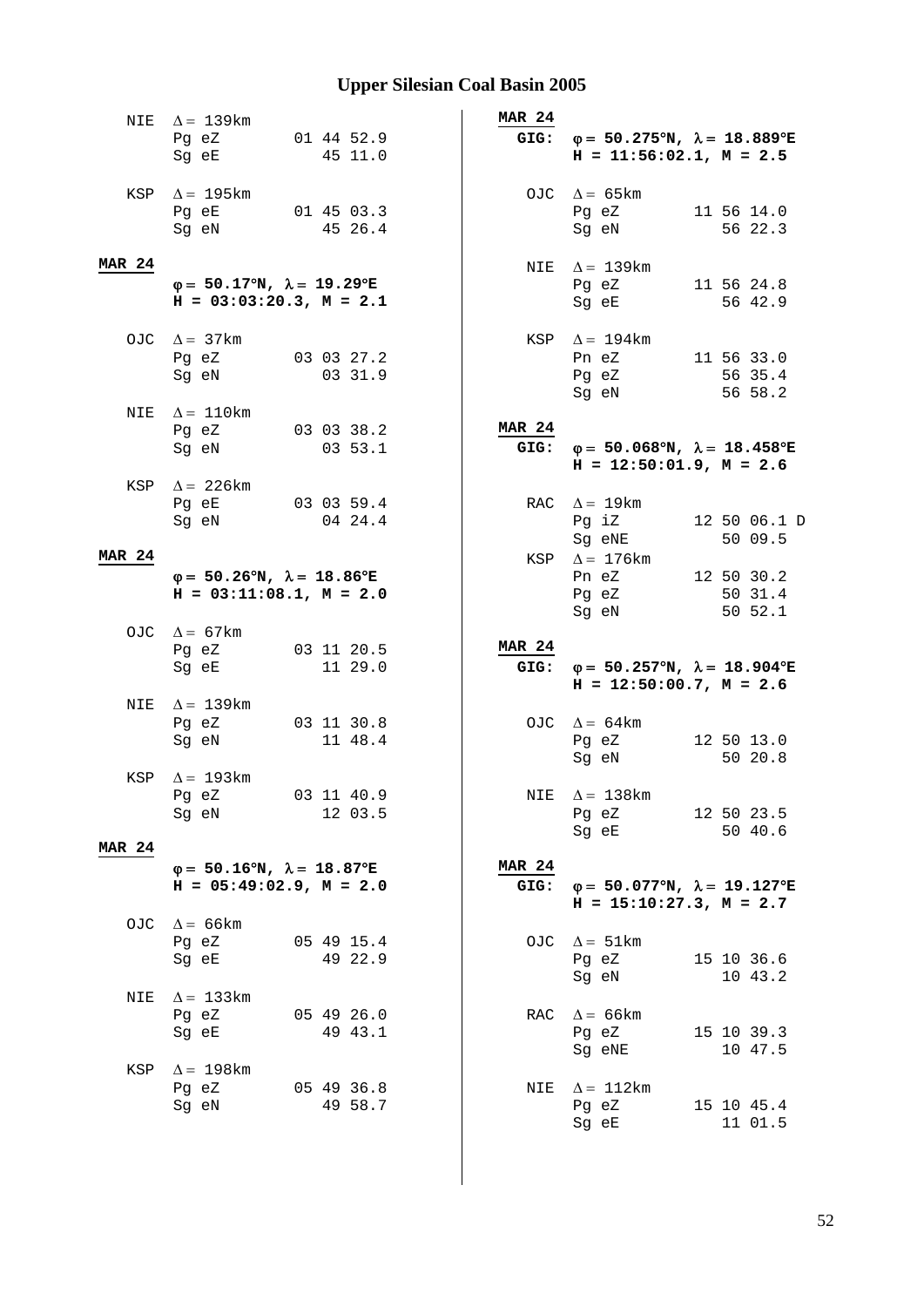|               |                                                                                             |                         | <b>MAR 25</b>         |                                                                                             |
|---------------|---------------------------------------------------------------------------------------------|-------------------------|-----------------------|---------------------------------------------------------------------------------------------|
|               | KSP $\Delta = 218$ km<br>Pn eZ<br>Pg eZ                                                     | 15 11 02.2<br>11 04.3   |                       | GIG: $\varphi = 50.070^{\circ}N$ , $\lambda = 18.466^{\circ}E$<br>$H = 00:35:35.1, M = 1.9$ |
| <b>MAR 24</b> | Sg eE                                                                                       | 11 30.5                 |                       | RAC $\Delta = 19$ km<br>00 35 39.6<br>Pg eZ<br>35 42.6<br>Sg eNE                            |
|               | $\varphi = 50.32^{\circ}N$ , $\lambda = 18.92^{\circ}E$<br>$H = 19:57:28.7, M = 2.3$        |                         |                       | OJC $\Delta = 97 \text{km}$<br>00 35 51.8<br>Pg eZ<br>36 04.4<br>Sg eN                      |
|               | OJC $\Delta = 64 \text{km}$<br>Pg eZ<br>Sg eE                                               | 19 57 40.5<br>57 48.8   |                       | NIE $\Delta = 151 \text{km}$<br>Pg eZ<br>00 35 59.6<br>Sg eN<br>36 18.5                     |
| NIE           | $\Delta = 141 \text{km}$<br>Pg eZ<br>Sg eE                                                  | 19 57 52.5<br>58 10.3   | <b>MAR 25</b><br>GIG: | $\varphi = 50.072^{\circ}N$ , $\lambda = 19.127^{\circ}E$<br>$H = 06:54:18.9$ , $M = 2.3$   |
| KSP           | $\Delta = 194$ km<br>Pg eZ<br>Sg eZ                                                         | 19 58 01.7<br>58 24.8   |                       | OJC $\Delta = 50$ km<br>Pg eZ<br>06 54 28.3<br>Sg eN<br>54 34.8                             |
| <b>MAR 24</b> | GIG: $\varphi = 50.259^{\circ}N$ , $\lambda = 18.887^{\circ}E$<br>$H = 20:21:59.0, M = 2.2$ |                         |                       | NIE $\Delta = 113 \text{km}$<br>Pg eZ<br>06 54 37.0<br>54 52.9<br>Sg eE                     |
|               | OJC $\Delta = 65 \text{km}$<br>Pg eZ<br>Sg eE                                               | 20 22 11.6<br>22 19.3   |                       | KSP $\Delta = 218 \text{km}$<br>06 54 55.4<br>Pg eZ<br>55 23.1<br>Sg eN                     |
| NIE           | $\Delta = 138$ km<br>Pg eZ<br>Sg eE                                                         | 20 22 21.9<br>22 40.1   | <b>MAR 25</b>         | $\varphi = 50.27^{\circ}N$ , $\lambda = 18.86^{\circ}E$<br>$H = 22:35:59.4, M = 2.1$        |
| KSP           | $\Delta = 195$ km<br>Pq eZ<br>Sg eZ                                                         | 20 22 32.2<br>22 54.3   |                       | OJC $\Delta = 67$ km<br>22 36 12.1<br>Pg eZ<br>36 20.5<br>Sg eE                             |
| <b>MAR 24</b> | $\varphi = 50.16^{\circ}N$ , $\lambda = 19.31^{\circ}E$<br>$H = 23:30:31.0$ , $M = 2.3$     |                         | NIE                   | $\Delta = 141$ km<br>22 36 22.5<br>Pg eZ<br>36 40.7<br>Sg eE                                |
|               | OJC $\Delta = 35 \text{km}$<br>Pg iZ<br>Sg iN                                               | 23 30 37.7 D<br>30 42.3 | KSP                   | $\Delta = 192 \text{km}$<br>22 36 32.5<br>Pg eZ<br>36 55.2<br>Sg eN                         |
| NIE           | $\Delta = 109$ km<br>Pg eZ<br>Sg eE                                                         | 23 30 48.4<br>31 03.2   | <b>MAR 26</b>         | $\varphi = 50.24^{\circ}N$ , $\lambda = 18.88^{\circ}E$<br>$H = 00:11:15.2, M = 2.1$        |
| KSP           | $\Delta$ = 227km<br>Pg eZ<br>Sg eN                                                          | 23 31 10.7<br>31 35.7   |                       | OJC $\Delta = 65 \text{km}$<br>00 11 27.4<br>Pg eZ<br>Sg eN<br>11 35.4                      |
|               |                                                                                             |                         |                       |                                                                                             |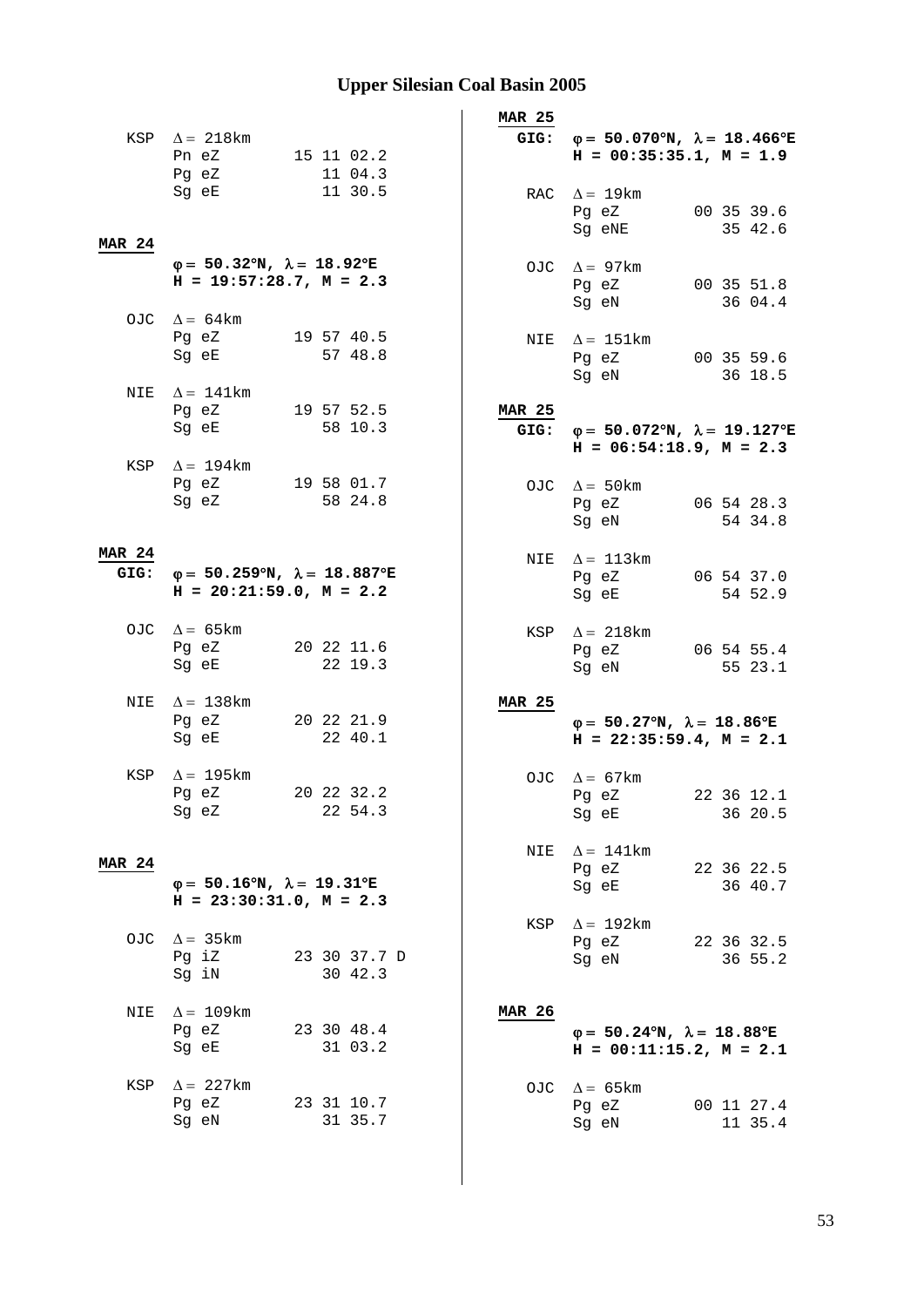|                       |                                                                                                                                                                                                                               |                                                           | <b>MAR 26</b> |                                                                                             |
|-----------------------|-------------------------------------------------------------------------------------------------------------------------------------------------------------------------------------------------------------------------------|-----------------------------------------------------------|---------------|---------------------------------------------------------------------------------------------|
|                       | NIE $\Delta = 138$ km<br>Pg eZ<br>Sg eN                                                                                                                                                                                       | 00 11 37.9<br>11 55.3                                     |               | GIG: $\varphi = 50.065^{\circ}N$ , $\lambda = 18.423^{\circ}E$<br>$H = 23:46:42.3, M = 2.0$ |
|                       | KSP $\Delta = 195 \text{km}$<br>Pg eZ 00 11 48.6<br>Sg eN                                                                                                                                                                     | 12 11.7                                                   |               | RAC $\Delta = 16 \text{km}$<br>Pg iZ<br>23 46 45.9 D<br>46 48.8<br>Sg eNE                   |
| <b>MAR 26</b><br>GIG: | φ= 50.276°N, $\lambda$ = 18.831°E<br>$H = 05:24:56.6$ , $M = 2.0$                                                                                                                                                             |                                                           |               | OJC $\Delta = 100 \text{km}$<br>23 46 59.2<br>Pg eZ<br>47 12.9<br>Sq eN                     |
|                       | OJC $\Delta = 69 \text{km}$<br>Pg eZ 05 25 09.9                                                                                                                                                                               |                                                           | KSP           | $\Delta = 174$ km<br>Pg eE<br>23 47 10.0<br>47 32.5<br>Sg eE                                |
|                       | Sg eN and the state of the state of the state of the state of the state of the state of the state of the state of the state of the state of the state of the state of the state of the state of the state of the state of the | 25 18.3                                                   | <b>MAR 27</b> |                                                                                             |
| NIE                   | $\Delta = 143$ km<br>Pg eZ 05 25 19.2<br>Sg eN                                                                                                                                                                                | 25 37.3                                                   |               | $\varphi = 50.06^{\circ}N$ , $\lambda = 18.43^{\circ}E$<br>$H = 03:08:59.1, M = 1.9$        |
| KSP                   | $\Delta = 190$ km<br>Pg eZ<br>Sg eN                                                                                                                                                                                           | 05 25 28.4<br>25 51.4                                     | RAC           | $\Delta = 17 \text{km}$<br>03 09 02.9 D<br>Pg iZ<br>09 06.0<br>Sg eNE                       |
| <b>MAR 26</b><br>GIG: | $H = 09:49:04.1, M = 2.2$                                                                                                                                                                                                     | $\varphi = 50.042^{\circ}N$ , $\lambda = 18.462^{\circ}E$ |               | OJC $\Delta = 100$ km<br>03 09 16.1<br>Pg eZ<br>09 29.3<br>Sg eN                            |
|                       | RAC $\Delta = 20$ km<br>Pg eZ<br>Sg eNE                                                                                                                                                                                       | 09 49 08.3<br>49 12.3                                     |               | NIE $\Delta = 153 \text{km}$<br>03 09 24.1<br>Pg eZ<br>09 44.4<br>Sg eN                     |
|                       | OJC $\Delta = 98 \text{km}$<br>Pg eZ<br>Sq eN                                                                                                                                                                                 | 09 49 20.7<br>49 34.2                                     | KSP           | $\Delta = 175$ km<br>03 09 29.0<br>Pg eZ<br>09 49.9<br>Sg eZ                                |
|                       | KSP $\Delta = 178$ km<br>Pg eZ<br>Sg eN                                                                                                                                                                                       | 09 49 33.2<br>49 54.7                                     | <b>MAR 27</b> | $\varphi = 50.20^{\circ}N$ , $\lambda = 18.88^{\circ}E$<br>$H = 10:19:56.9$ , $M = 2.1$     |
| <b>MAR 26</b>         | $\varphi = 50.16^{\circ}N$ , $\lambda = 19.31^{\circ}E$<br>$H = 11:27:22.4, M = 2.3$                                                                                                                                          |                                                           | OJC           | $\Delta = 66$ km<br>10 20 09.2<br>Pg eZ<br>20 17.5<br>Sg eE                                 |
| OJC                   | $\Delta = 36 \text{km}$<br>Pg eZ<br>Sg iN                                                                                                                                                                                     | 11 27 28.9<br>27 33.6                                     | NIE           | $\Delta = 135$ km<br>10 20 20.6<br>Pg eZ<br>20 37.8<br>Sg eZ                                |
| NIE                   | $\Delta = 110$ km<br>Pg eZ<br>Sg eE                                                                                                                                                                                           | 11 27 39.8<br>27 54.1                                     | KSP           | $\Delta = 196$ km<br>10 20 30.3<br>Pg eZ<br>20 53.6<br>Sg eN                                |
| KSP                   | $\Delta = 227$ km<br>Pg eZ<br>Sn eN                                                                                                                                                                                           | 11 28 01.1<br>28 26.1                                     | <b>MAR 28</b> | $\varphi = 50.04^{\circ}N$ , $\lambda = 18.42^{\circ}E$<br>$H = 01:19:38.0, M = 2.0$        |
|                       |                                                                                                                                                                                                                               |                                                           | RAC           | $\Delta = 17 \text{km}$<br>Pg eZ<br>01 19 41.7<br>19 44.8<br>Sg eNE                         |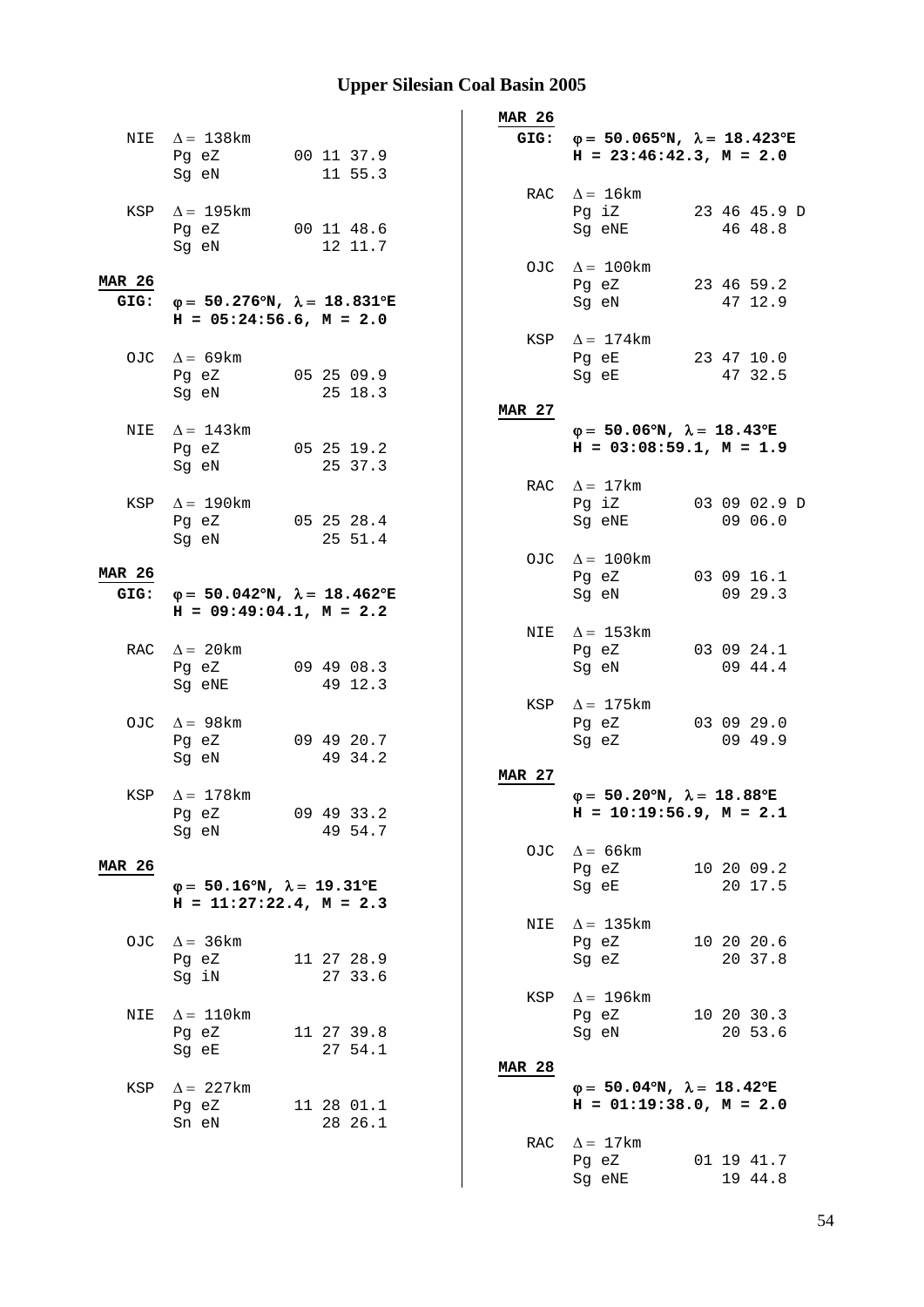|                       | OJC $\Delta = 100 \text{km}$<br>Pg eZ<br>Sg eN                                            | 01 19 55.0<br>20 08.6   |               | KSP $\Delta = 219 \text{km}$<br>Pg eZ<br>Sq eE                                                 | 03 44 57.5<br>45 23.2 |
|-----------------------|-------------------------------------------------------------------------------------------|-------------------------|---------------|------------------------------------------------------------------------------------------------|-----------------------|
|                       | NIE $\Delta = 153 \text{km}$<br>Pg eZ<br>Sg eN                                            | 01 20 02.9<br>20 23.1   | <b>MAR 30</b> | GIG: $\varphi = 50.076^{\circ}N$ , $\lambda = 19.127^{\circ}E$<br>$H = 15:23:46.3$ , $M = 2.6$ |                       |
|                       | KSP $\Delta = 175 \text{km}$<br>Pg eZ 01 20 07.8<br>Sq eZ                                 | 20 28.5                 |               | OJC $\Delta = 51 \text{km}$<br>Pg eZ<br>Sg eN                                                  | 15 23 55.9<br>24 02.4 |
| MAR 29                | $\varphi = 50.22^{\circ}N$ , $\lambda = 18.84^{\circ}E$<br>$H = 15:59:29.6$ , $M = 2.2$   |                         |               | NIE $\Delta = 112 \text{km}$<br>Pg eZ<br>Sg eE                                                 | 15 24 04.6<br>24 20.2 |
|                       | OJC $\Delta = 68$ km<br>Pg eZ 15 59 42.4<br>Sg eE                                         | 59 50.4                 |               | KSP $\Delta = 218 \text{km}$<br>Pg eZ 15 24 23.3<br>Sg eZ                                      | 24 48.9               |
| NIE                   | $\Delta = 139$ km<br>Pg eZ<br>Sg eE 16 00 11.7                                            | 15 59 54.0              | <b>MAR 30</b> | GIG: $\varphi = 50.046^{\circ}N$ , $\lambda = 18.471^{\circ}E$<br>$H = 16:57:09.3, M = 2.2$    |                       |
| KSP                   | $\Delta = 193$ km<br>Pg eZ<br>Sg eN                                                       | 16 00 02.6<br>0025.1    |               | RAC $\Delta = 20$ km<br>Pg eZ<br>Sg eNE                                                        | 16 57 13.5<br>57 17.6 |
| <b>MAR 29</b>         | $\varphi = 50.16^{\circ}N$ , $\lambda = 19.03^{\circ}E$<br>$H = 19:14:27.4$ , $M = 2.2$   |                         |               | OJC $\Delta = 97 \text{km}$<br>Pg eZ<br>Sg eN                                                  | 16 57 25.7<br>57 38.7 |
|                       | OJC $\Delta = 56 \text{km}$<br>Pg eZ<br>Sg eN                                             | 19 14 37.7<br>14 44.4   |               | NIE $\Delta = 150$ km<br>Pg eZ<br>Sg eE                                                        | 16 57 33.3<br>57 53.1 |
|                       | NIE $\Delta = 124$ km<br>Pg eZ<br>Sg eE                                                   | 19 14 49.0<br>15 05.1   |               | KSP $\Delta = 178$ km<br>Pg eZ<br>Sg eN                                                        | 16 57 38.4<br>58 00.0 |
| KSP                   | $\Delta = 208 \text{km}$<br>Pg eE 19 15 02.7<br>Sg eN                                     | 15 27.7                 | <b>MAR 31</b> | $\varphi = 50.24^{\circ}N$ , $\lambda = 18.88^{\circ}E$<br>$H = 00:39:49.8$ , $M = 2.1$        |                       |
| <b>MAR 30</b><br>GIG: | $\varphi = 50.071^{\circ}N$ , $\lambda = 19.127^{\circ}E$<br>$H = 03:44:21.0$ , $M = 2.3$ |                         |               | OJC $\Delta = 65 \text{km}$<br>Pg eZ<br>Sg eN                                                  | 00 40 02.0<br>40 10.3 |
| OJC.                  | $\Delta = 51 \text{km}$<br>Pg iZ<br>Sg eN                                                 | 03 44 30.5 D<br>44 37.0 | NIE           | $\Delta = 138$ km<br>Pg eZ<br>Sg eE                                                            | 00 40 12.6<br>40 29.8 |
| NIE                   | $\Delta = 112$ km<br>Pg eZ<br>Sg eE                                                       | 03 44 39.2<br>44 55.0   | KSP           | $\Delta = 195$ km<br>Pg eE<br>Sg eN                                                            | 00 40 22.8<br>40 45.9 |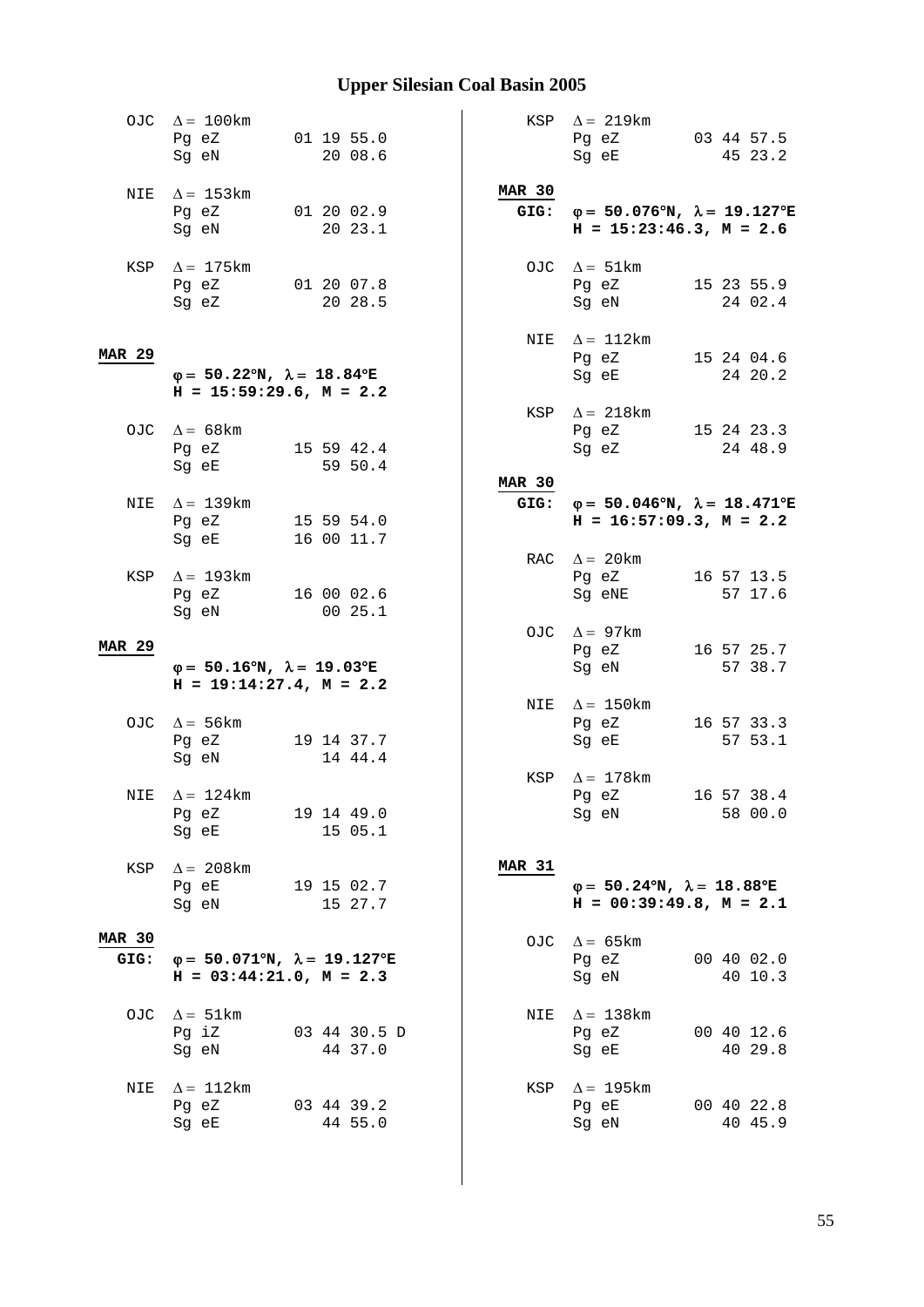| MAR 31        | GIG: $\varphi = 50.064^{\circ}N$ , $\lambda = 18.423^{\circ}E$ |                         | <b>MAR 31</b> | $\varphi = 50.25^{\circ}N$ , $\lambda = 18.90^{\circ}E$                                 |                       |
|---------------|----------------------------------------------------------------|-------------------------|---------------|-----------------------------------------------------------------------------------------|-----------------------|
|               | $H = 02:07:50.0, M = 2.4$                                      |                         |               | $H = 04:28:53.2, M = 2.1$                                                               |                       |
|               | RAC $\Delta = 17 \text{km}$                                    |                         |               | OJC $\Delta = 65 \text{km}$                                                             |                       |
|               | Pg iZ<br>Sg eNE                                                | 02 07 53.6 D<br>07 56.8 |               | Pg eZ<br>Sg eNE                                                                         | 04 29 05.0<br>29 13.0 |
|               | OJC $\Delta = 99 \text{km}$                                    |                         |               | NIE $\Delta = 138$ km                                                                   |                       |
|               | Pg eZ                                                          | 02 08 07.2              |               | Pg eZ                                                                                   | 04 29 16.0            |
|               | Sq eNE                                                         | 08 19.4                 |               | Sg eE                                                                                   | 29 33.1               |
|               | NIE $\Delta = 154$ km                                          |                         |               | KSP $\Delta = 196$ km                                                                   |                       |
|               | Pg eZ<br>Sg eN                                                 | 02 08 14.9<br>08 35.1   |               | Pg eE<br>Sg eN                                                                          | 04 29 26.2<br>29 49.8 |
|               | KSP $\Delta = 174$ km                                          |                         | MAR 31        |                                                                                         |                       |
|               | Pg eZ 02 08 18.4                                               |                         | GIG:          | $φ = 50.257°N, λ = 18.904°E$                                                            |                       |
|               | Sg eN                                                          | 08 39.9                 |               | $H = 08:36:59.4, M = 2.4$                                                               |                       |
|               |                                                                |                         |               | OJC $\Delta = 64 \text{km}$                                                             |                       |
| <b>MAR 31</b> | GIG: $\varphi = 50.261^{\circ}N$ , $\lambda = 18.860^{\circ}E$ |                         |               | Pg eZ 08 37 10.9<br>Sg eE                                                               | 37 19.3               |
|               | $H = 02:28:02.6$ , $M = 2.3$                                   |                         |               |                                                                                         |                       |
|               | OJC $\Delta = 67 \text{km}$                                    |                         |               | NIE $\Delta = 138$ km<br>Pg eZ                                                          | 08 37 22.1            |
|               | Pg eZ                                                          | 02 28 15.2              |               | Sg eE                                                                                   | 37 39.5               |
|               | Sg eN                                                          | 28 23.7                 |               |                                                                                         |                       |
|               |                                                                |                         |               | KSP $\Delta = 196$ km                                                                   |                       |
| NIE           | $\Delta = 140$ km<br>Pg eZ                                     | 02 28 25.5              |               | Pg eZ<br>Sg eN                                                                          | 08 37 32.4<br>37 54.6 |
|               | Sg eEN                                                         | 28 43.6                 |               |                                                                                         |                       |
|               |                                                                |                         | <b>MAR 31</b> |                                                                                         |                       |
|               | KSP $\Delta = 193$ km<br>Pg eZ                                 | 02 28 35.7              |               | $\varphi = 50.30^{\circ}N$ , $\lambda = 18.90^{\circ}E$<br>$H = 17:02:56.9$ , $M = 2.1$ |                       |
|               | Sg eN                                                          | 28 58.3                 |               |                                                                                         |                       |
|               |                                                                |                         |               | OJC $\Delta = 64 \text{km}$                                                             |                       |
| <b>MAR 31</b> |                                                                |                         |               | Pg eZ 17 03 08.8                                                                        |                       |
| GIG:          | $\varphi = 50.275^{\circ}N$ , $\lambda = 18.893^{\circ}E$      |                         |               | Sg eE                                                                                   | 03 16.6               |
|               | $H = 03:37:36.1, M = 2.4$                                      |                         | NIE           | $\Delta = 141$ km                                                                       |                       |
|               |                                                                |                         |               | Pg eZ                                                                                   | 17 03 20.0            |
| OJC           | $\Delta = 65 \text{km}$<br>Pg eZ                               | 03 37 48.1              |               | Sg eE                                                                                   | 03 38.0               |
|               | Sg eE                                                          | 37 55.9                 | KSP           | $\Delta = 194$ km                                                                       |                       |
|               |                                                                |                         |               | Pg eN                                                                                   | 17 03 29.5            |
| NIE           | $\Delta = 139$ km                                              |                         |               | Sg eZ                                                                                   | 03 52.3               |
|               | Pg eZ<br>Sg eE                                                 | 03 37 59.0<br>38 16.7   |               |                                                                                         |                       |
|               |                                                                |                         | <b>MAR 31</b> |                                                                                         |                       |
| KSP           | $\Delta = 194$ km                                              |                         | GIG:          | $\varphi = 50.260^{\circ}N$ , $\lambda = 18.864^{\circ}E$                               |                       |
|               | Pn eZ                                                          | 03 38 07.2              |               | $H = 18:18:18.9$ , $M = 2.6$                                                            |                       |
|               | Pg eZ<br>Sg eN                                                 | 38 09.3<br>38 31.9      |               |                                                                                         |                       |
|               |                                                                |                         |               | RAC $\Delta = 51$ km<br>Pg eZ                                                           | 18 18 28.9            |
|               |                                                                |                         |               | Sg eNE                                                                                  | 18 36.1               |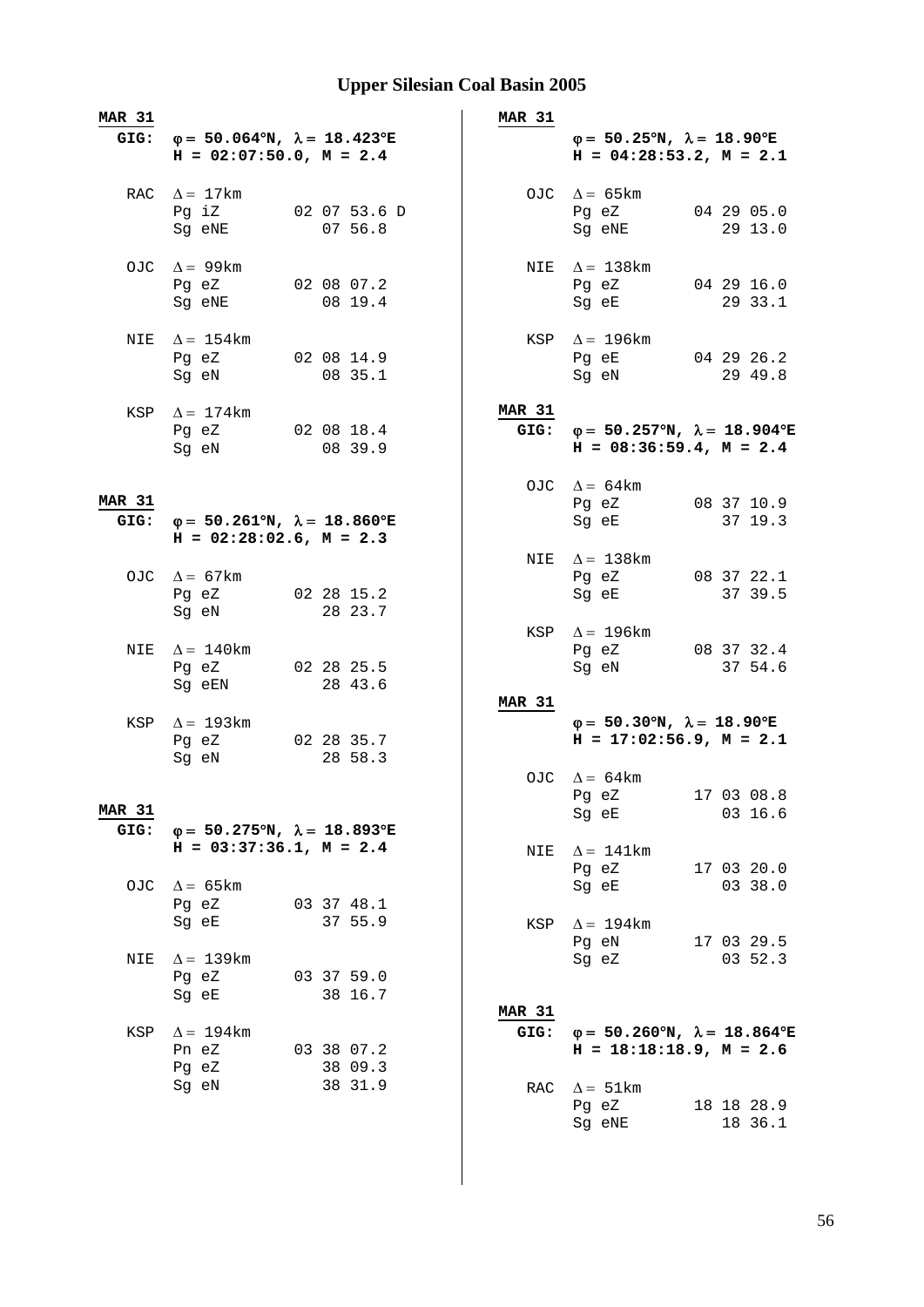|               | OJC $\Delta = 67$ km<br>Pg eZ<br>Sg iE                                                    | 18 18 30.7 D<br>18 39.2 |                          | KSP $\Delta = 192 \text{km}$<br>Pg eZ<br>Sq eN                                              | 07 25 53.1<br>26 14.3 |
|---------------|-------------------------------------------------------------------------------------------|-------------------------|--------------------------|---------------------------------------------------------------------------------------------|-----------------------|
|               | NIE $\Delta = 140$ km<br>Pg eZ<br>Sg eE                                                   | 18 18 41.9<br>18 59.5   | APR 1                    | $\varphi = 50.27^{\circ}N$ , $\lambda = 18.87^{\circ}E$<br>$H = 08:45:26.1, M = 2.1$        |                       |
|               | KSP $\Delta = 193 \text{km}$<br>Pg eZ<br>Sg eN                                            | 18 18 51.3<br>19 14.0   |                          | OJC $\Delta = 66$ km<br>Pg eZ<br>Sg eE                                                      | 08 45 38.4<br>45 46.9 |
| APR 1         | $\varphi = 49.99^{\circ}N$ , $\lambda = 18.45^{\circ}E$<br>$H = 01:26:04.9$ , $M = 2.1$   |                         |                          | NIE $\Delta = 141$ km<br>Pg eZ<br>Sg eE                                                     | 08 45 50.2<br>46 08.5 |
|               | RAC $\Delta = 21$ km<br>Pg iZ<br>Sg eNE                                                   | 01 26 09.7 C<br>26 13.0 |                          | KSP $\Delta = 193 \text{km}$<br>Pg eZ<br>Sg eN                                              | 08 45 58.9<br>46 21.9 |
|               | OJC $\Delta = 100$ km<br>Pg eZ<br>Sg eE                                                   | 01 26 22.2<br>26 35.0   | APR 1                    | GIG: $\varphi = 50.261^{\circ}N$ , $\lambda = 18.889^{\circ}E$<br>$H = 13:27:29.3, M = 2.3$ |                       |
| NIE           | $\Delta = 149$ km<br>Pg eZ<br>Sg eEN                                                      | 01 26 29.8<br>26 50.2   |                          | OJC $\Delta = 65$ km<br>Pg eZ<br>Sg eE                                                      | 13 27 41.4<br>27 49.7 |
| APR 1<br>GIG: | $\varphi = 50.057^{\circ}N$ , $\lambda = 18.450^{\circ}E$<br>$H = 05:24:43.9$ , $M = 2.1$ |                         |                          | NIE $\Delta = 138$ km<br>Pg eZ<br>Sg eN                                                     | 13 27 52.2<br>28 09.3 |
|               | RAC $\Delta = 19 \text{km}$<br>Pg eZ<br>Sg eNE                                            | 05 24 48.2<br>24 51.6   | APR <sub>1</sub>         | GIG: $\varphi = 50.168^{\circ}N$ , $\lambda = 19.302^{\circ}E$<br>$H = 19:58:54.3, M = 2.3$ |                       |
|               | OJC $\Delta = 98$ km<br>Pg eZ<br>Sg eNE                                                   | 05 25 00.7<br>25 13.0   |                          | OJC $\Delta = 36 \text{km}$<br>Pg eZ<br>Sg eN                                               | 19 59 00.9<br>59 05.4 |
| NIE           | $\Delta = 152 \text{km}$<br>Pg eZ<br>Sg eE                                                | 05 25 08.8<br>25 28.7   | NIE                      | $\Delta = 111$ km<br>Pg eZ<br>Sg eN                                                         | 19 59 13.2<br>59 28.2 |
| KSP           | $\Delta = 176$ km<br>Pg eZ<br>(Sg) eN                                                     | 05 25 12.9<br>25 35.9   | KSP                      | $\Delta$ = 226 km<br>Pg eZ<br>Sq eN                                                         | 19 59 32.3<br>59 58.7 |
| APR 1         | $\varphi = 50.16^{\circ}N$ , $\lambda = 18.78^{\circ}E$<br>$H = 07:25:19.8$ , $M = 2.3$   |                         | APR <sub>1</sub><br>GIG: | $\varphi = 50.040^{\circ}N$ , $\lambda = 19.098^{\circ}E$<br>$H = 22:25:05.0$ , $M = 2.5$   |                       |
|               | OJC $\Delta = 74 \text{km}$<br>Pg eZ<br>Sg eN                                             | 07 25 33.4<br>25 42.7   |                          | OJC $\Delta = 54 \text{km}$<br>Pg eZ<br>Sg eN                                               | 22 25 14.9<br>25 21.9 |
| NIE           | $\Delta = 137$ km<br>Pg eZ<br>Sg eE                                                       | 07 25 44.0<br>26 01.5   | NIE                      | $\Delta = 111$ km<br>Pg eZ<br>Sg eE                                                         | 22 25 23.0<br>25 39.2 |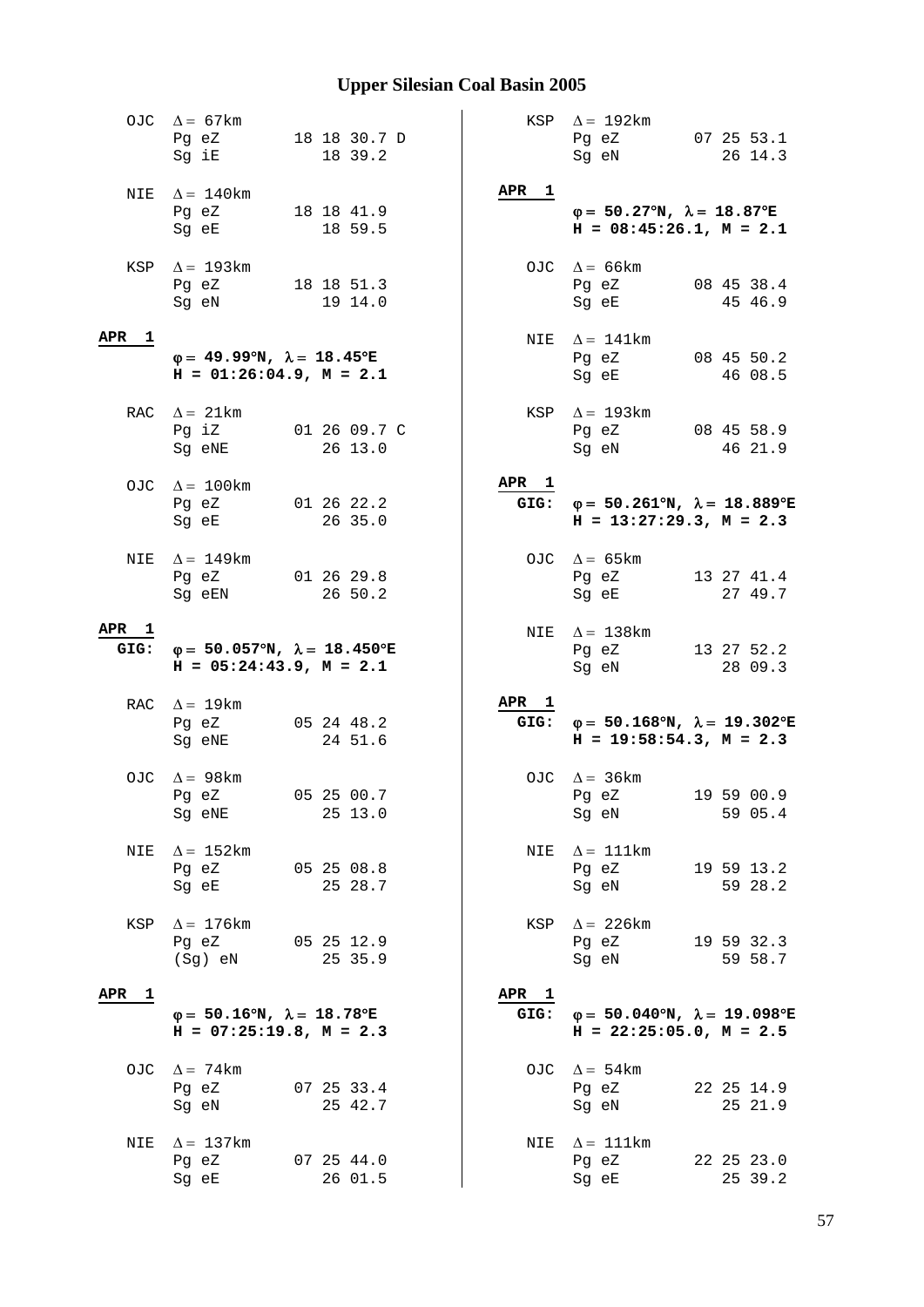|                  | KSP $\Delta = 218 \text{km}$<br>Pn eZ<br>Pg eE<br>Sg eN                                        | 22 25 38.9<br>25 43.2<br>26 07.3 | APR <sub>3</sub>         | GIG: $\varphi = 50.067^{\circ}N$ , $\lambda = 18.425^{\circ}E$<br>$H = 03:05:09.8$ , $M = 2.1$<br>RAC $\Delta = 17$ km |                         |
|------------------|------------------------------------------------------------------------------------------------|----------------------------------|--------------------------|------------------------------------------------------------------------------------------------------------------------|-------------------------|
| APR <sub>1</sub> | GIG: $\varphi = 50.261^{\circ}N$ , $\lambda = 18.860^{\circ}E$                                 |                                  |                          | Pg iZ<br>Sg eNE<br>OJC $\Delta = 100$ km                                                                               | 03 05 13.5 D<br>05 16.6 |
|                  | $H = 23:55:43.3, M = 2.1$<br>OJC $\Delta = 67$ km                                              |                                  |                          | Pg eZ<br>Sg eN                                                                                                         | 03 05 27.5<br>05 39.5   |
|                  | Pg eZ<br>Sg eE                                                                                 | 23 55 56.2<br>56 04.0            |                          | NIE $\Delta = 154$ km<br>Pg eZ<br>Sg eE                                                                                | 03 05 34.3<br>05 53.5   |
|                  | NIE $\Delta = 140$ km<br>Pg eZ<br>Sg eE                                                        | 23 56 05.9<br>56 24.2            |                          | KSP $\Delta = 174$ km<br>Pg eN<br>Sg eN                                                                                | 03 05 38.8<br>05 59.1   |
| KSP              | $\Delta$ = 193km<br>Pg eZ<br>Sg eE                                                             | 23 56 16.0<br>56 39.1            | APR <sub>4</sub>         | GIG: $\varphi = 50.065^{\circ}N$ , $\lambda = 18.424^{\circ}E$                                                         |                         |
| APR <sub>2</sub> |                                                                                                |                                  |                          | $H = 02:21:10.6$ , $M = 2.2$                                                                                           |                         |
|                  | GIG: $\varphi = 50.235^{\circ}N$ , $\lambda = 19.040^{\circ}E$<br>$H = 00:07:45.6$ , $M = 2.0$ |                                  |                          | RAC $\Delta = 16$ km<br>Pg iZ<br>Sg eNE                                                                                | 02 21 14.2 D<br>21 17.3 |
|                  | OJC $\Delta = 54 \text{km}$<br>Pg eZ<br>Sg eN                                                  | 00 07 55.8<br>08 03.1            |                          | OJC $\Delta = 100 \text{km}$<br>Pg eZ<br>Sg eE                                                                         | 02 21 27.5<br>21 41.0   |
|                  | NIE $\Delta = 129$ km<br>Pg eZ<br>Sg eE                                                        | 00 08 07.0<br>08 22.9            |                          | NIE $\Delta = 154 \text{km}$<br>Pg eZ<br>Sg eN                                                                         | 02 21 35.3<br>21 54.9   |
|                  | KSP $\Delta$ = 206km<br>Pg eZ<br>Sg eZ                                                         | 00 08 21.2<br>08 43.8            |                          | KSP $\Delta = 174$ km<br>Pg eZ<br>Sg eN                                                                                | 02 21 38.4<br>22 00.1   |
| APR 2            |                                                                                                |                                  |                          |                                                                                                                        |                         |
| GIG:             | $\varphi = 50.106^{\circ}N$ , $\lambda = 19.173^{\circ}E$<br>$H = 06:06:33.2, M = 2.2$         |                                  | APR <sub>4</sub><br>GIG: | $\varphi = 50.072^{\circ}N$ , $\lambda = 19.127^{\circ}E$<br>$H = 09:49:57.0$ , $M = 2.2$                              |                         |
|                  | OJC $\Delta = 46 \text{km}$<br>Pg eZ<br>Sg eN                                                  | 06 06 41.8<br>06 47.8            |                          | OJC $\Delta = 51 \text{km}$<br>Pg eZ<br>Sg eN                                                                          | 09 50 06.2<br>50 12.9   |
| NIE              | $\Delta = 111$ km<br>Pg eZ<br>Sg eN                                                            | 06 06 51.3<br>07 05.8            | NIE                      | $\Delta = 112 \text{km}$<br>Pg eZ<br>(Sg) eE                                                                           | 09 50 14.9<br>50 30.8   |
| KSP              | $\Delta$ = 221km<br>Pg eZ<br>Sg eE                                                             | 06 07 11.7<br>07 35.5            | KSP                      | $\Delta = 219$ km<br>Pg eE<br>Sg eN                                                                                    | 09 50 34.1<br>50 59.0   |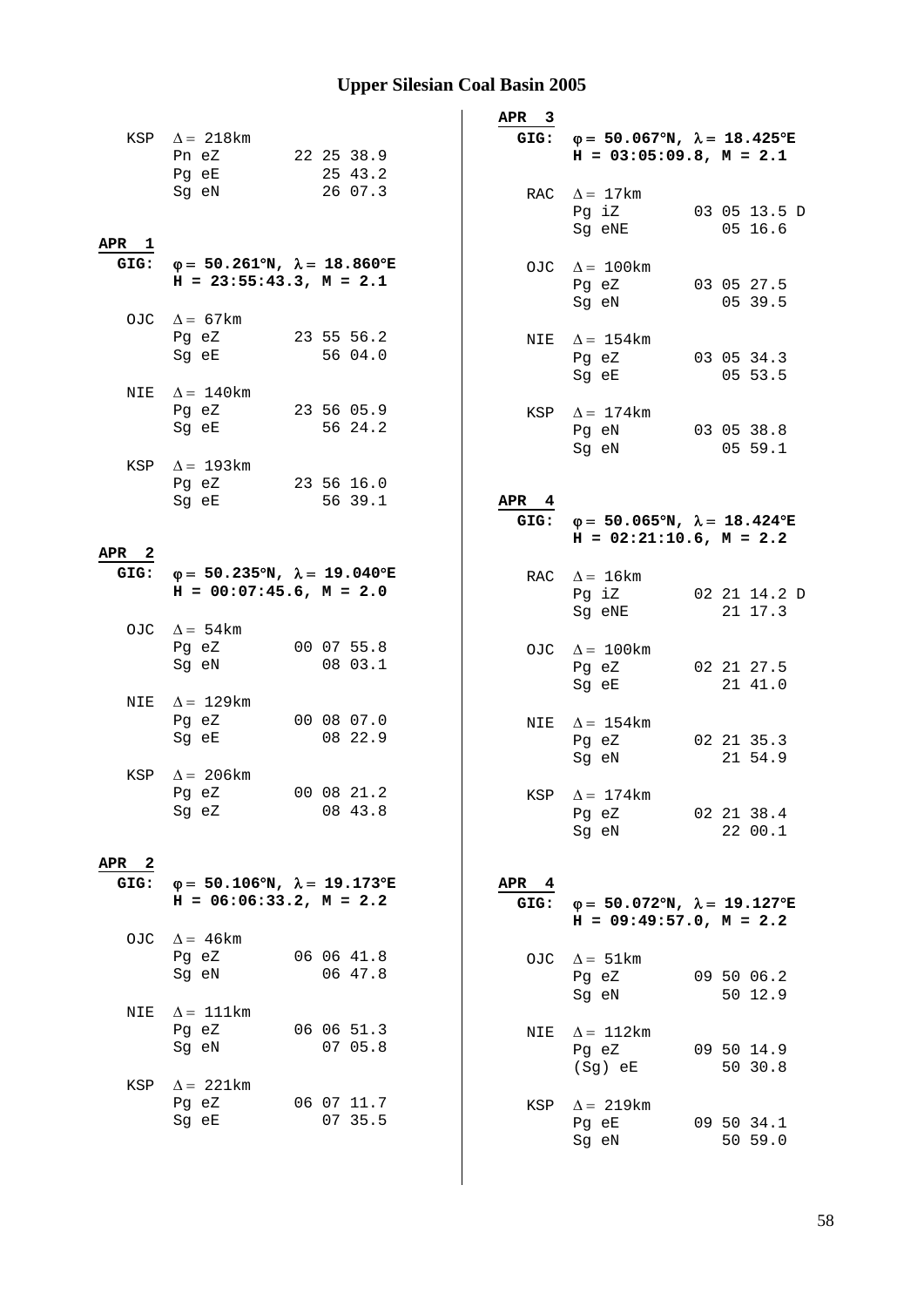| APR<br>- 4               |                                                                                         |                  |                                                                                             |
|--------------------------|-----------------------------------------------------------------------------------------|------------------|---------------------------------------------------------------------------------------------|
|                          | $\varphi = 50.26^{\circ}N$ , $\lambda = 19.05^{\circ}E$<br>$H = 14:02:51.4$ , $M = 2.2$ |                  | KSP $\Delta$ = 220 km<br>Pg eE<br>20 35 44.7<br>36 11.5<br>Sg eZ                            |
|                          | OJC $\Delta = 54 \text{km}$<br>Pg eZ<br>14 03 01.2<br>03 08.1<br>Sg eN                  | APR 5            | GIG: $\varphi = 50.257^{\circ}N$ , $\lambda = 18.893^{\circ}E$<br>$H = 04:44:22.1, M = 2.8$ |
|                          | NIE $\Delta = 130$ km<br>Pg eZ<br>14 03 13.5<br>03 31.0<br>Sg eN                        | RAC              | $\Delta = 53 \text{km}$<br>Pg eZ<br>04 44 32.2<br>44 39.4<br>Sg eNE                         |
| KSP                      | $\Delta = 206$ km<br>14 03 26.2<br>Pg eE<br>Sg eN<br>03 51.5                            | OJC              | $\Delta = 64 \text{km}$<br>04 44 33.8 D<br>Pg iZ<br>44 42.2<br>Sg iNE                       |
| APR <sub>4</sub><br>GIG: | $\varphi = 50.171^{\circ}N$ , $\lambda = 19.298^{\circ}E$<br>$H = 16:25:13.5, M = 2.3$  | NIE              | $\Delta = 138$ km<br>04 44 44.0<br>Pg eZ<br>45 01.2<br>Sg eE                                |
|                          | OJC $\Delta = 36 \text{km}$<br>Pg eZ<br>16 25 20.3<br>25 25.0<br>Sg eN                  |                  | KSP $\Delta = 196 \text{km}$<br>04 44 53.4<br>Pn eZ                                         |
| NIE                      | $\Delta = 111$ km<br>Pg eZ<br>16 25 31.1<br>25 46.4<br>Sg eN                            |                  | 44 55.2<br>Pg eZ<br>45 18.0<br>Sg eN                                                        |
| KSP                      | $\Delta = 226$ km<br>16 25 51.8<br>Pg eZ<br>26 18.4<br>Sg eN                            | APR <sub>5</sub> | $\varphi = 50.19^{\circ}N$ , $\lambda = 18.81^{\circ}E$<br>$H = 05:06:32.8$ , $M = 2.6$     |
| APR 4                    | $\varphi = 50.33^{\circ}N$ , $\lambda = 18.88^{\circ}E$                                 |                  | OJC $\Delta = 70$ km<br>Pg eZ<br>05 06 45.5<br>06 54.7<br>Sg eN                             |
|                          | $H = 17:38:21.1, M = 2.0$                                                               |                  |                                                                                             |
|                          | OJC $\Delta = 66$ km<br>17 38 33.7<br>Pg eZ<br>38 41.1<br>Sg eE                         | NIE              | $\Delta = 138$ km<br>05 06 55.3<br>Pg eZ<br>07 13.6<br>Sg eN                                |
| NIE                      | $\Delta = 144$ km<br>Pg eZ<br>17 38 45.1<br>Sg eN<br>39 03.0                            | KSP              | $\Delta = 192 \text{km}$<br>Pg eZ<br>05 07 05.5<br>Sg eN<br>0728.1                          |
| KSP                      | $\Delta = 192 \text{km}$<br>Pg eZ<br>17 38 53.7<br>Sg eN<br>39 16.5                     | APR 5<br>GIG:    | $\varphi = 50.066^{\circ}N$ , $\lambda = 18.459^{\circ}E$<br>$H = 05:18:47.4$ , $M = 2.5$   |
| APR <sub>4</sub><br>GIG: | $\varphi = 50.103^{\circ}N$ , $\lambda = 19.176^{\circ}E$<br>$H = 20:35:08.0, M = 2.4$  | RAC              | $\Delta = 19 \text{km}$<br>Pg iZ<br>05 18 51.8 D<br>18 55.2<br>Sg eNE                       |
|                          | OJC $\Delta = 47 \text{km}$<br>20 35 16.6<br>Pg eZ<br>35 22.8<br>Sg eN                  |                  | OJC $\Delta = 97 \text{km}$<br>Pg eZ<br>05 19 04.1<br>19 16.5<br>Sg eEN                     |
| NIE                      | $\Delta = 112 \text{km}$<br>20 35 26.1<br>Pg eZ<br>Sg eE<br>35 41.5                     | NIE              | $\Delta = 151 \text{km}$<br>Pg eZ<br>05 19 11.9<br>19 30.7<br>Sg eN                         |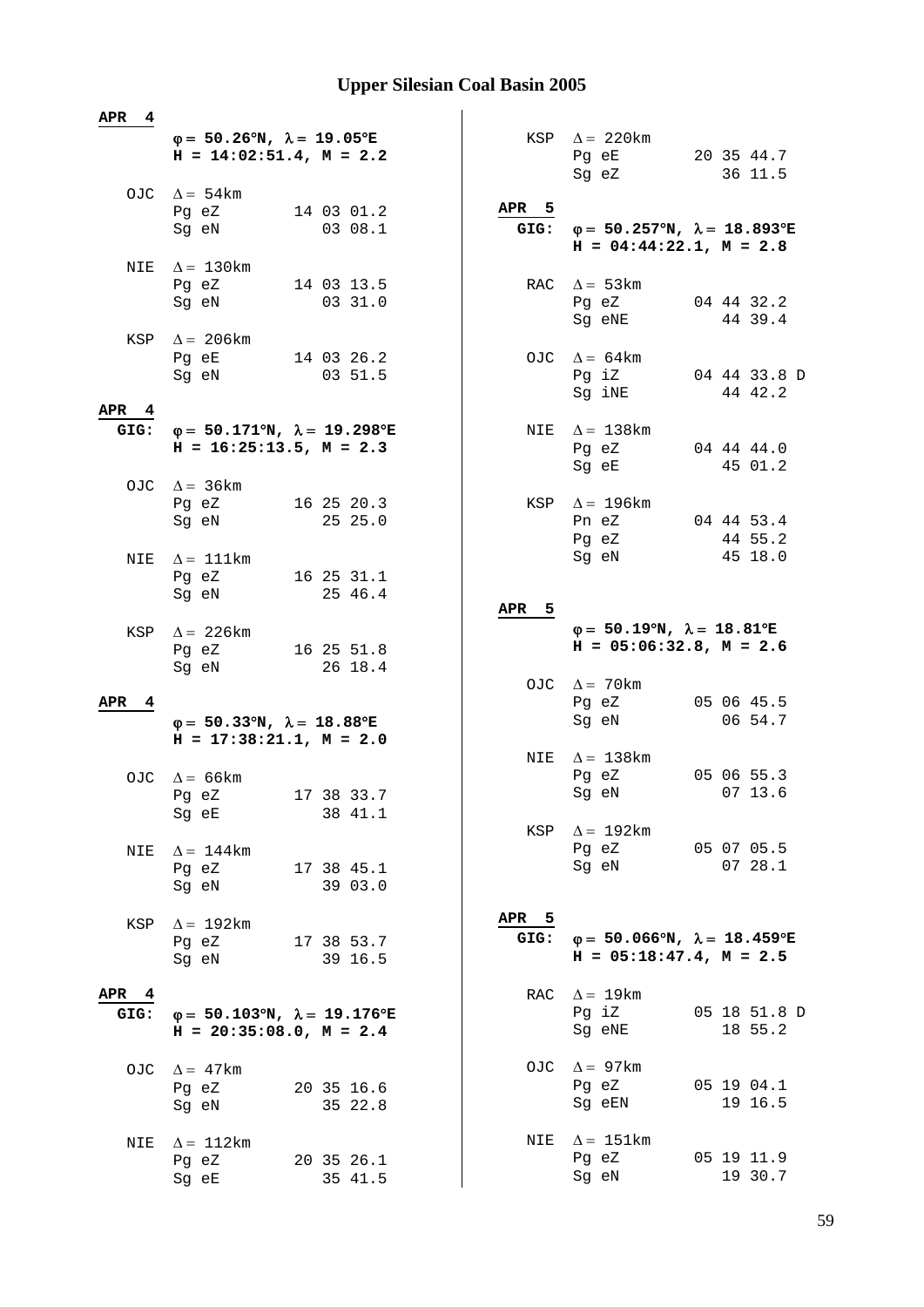|               |                                                                                             |            |         | APR 6         |                                                                                                |                         |
|---------------|---------------------------------------------------------------------------------------------|------------|---------|---------------|------------------------------------------------------------------------------------------------|-------------------------|
|               | KSP $\Delta = 176$ km<br>Pn eE<br>Pg eZ                                                     | 05 19 15.3 | 19 16.2 |               | GIG: $\varphi = 50.068^{\circ}N$ , $\lambda = 18.425^{\circ}E$<br>$H = 17:45:45.3$ , $M = 3.1$ |                         |
| APR 5         | Sg eN                                                                                       |            | 19 37.9 |               | RAC $\Delta = 17$ km<br>Pg iZ<br>Sg eNE                                                        | 17 45 49.7 C<br>45 52.6 |
|               | GIG: $\varphi = 50.076^{\circ}N$ , $\lambda = 19.125^{\circ}E$<br>$H = 23:20:09.0, M = 2.3$ |            |         |               | OJC $\Delta = 99 \text{km}$<br>Pg eZ<br>Sg eN                                                  | 17 46 02.7<br>46 15.3   |
|               | OJC $\Delta = 50$ km<br>Pg eZ<br>Sg eN                                                      | 23 20 18.3 | 20 24.8 | NIE           | $\Delta = 153 \text{km}$<br>Pg eZ<br>Sg eN                                                     | 17 46 09.8<br>46 30.3   |
| NIE           | $\Delta = 112 \text{km}$<br>Pg eZ<br>Sg eE                                                  | 23 20 26.9 | 20 42.6 | KSP           | $\Delta = 175$ km<br>Pn eZ<br>Pg eZ                                                            | 17 46 13.8<br>46 15.3   |
|               | KSP $\Delta = 218 \text{km}$<br>Pg eZ<br>Sg eZ                                              | 23 20 45.7 | 21 12.2 | KWP           | Sq eN<br>$\Delta$ = 311km                                                                      | 46 35.0                 |
| APR 6<br>GIG: | $φ = 50.259°N, λ = 18.895°E$                                                                |            |         | APR 8         | Pg eZ<br>Sg eNE                                                                                | 17 46 38.1<br>47 19.5   |
|               | $H = 11:56:49.6$ , $M = 2.5$<br>OJC $\Delta = 65$ km                                        |            |         | GIG:          | $\varphi = 50.066^{\circ}N$ , $\lambda = 18.422^{\circ}E$<br>$H = 04:27:18.6$ , $M = 2.3$      |                         |
|               | Pg eZ<br>Sg eN                                                                              | 11 57 02.1 | 57 10.1 |               | RAC $\Delta = 16 \text{km}$<br>Pg iZ<br>Sg eNE                                                 | 04 27 22.4 D<br>27 25.3 |
| NIE           | $\Delta = 138$ km<br>Pg eZ<br>Sg eN                                                         | 11 57 11.5 | 57 28.8 |               | OJC $\Delta = 100 \text{km}$<br>Pg eZ<br>Sg eN                                                 | 04 27 36.0<br>27 48.0   |
| KSP           | $\Delta = 195$ km<br>Pg eZ<br>Sg eN                                                         | 11 57 22.8 | 57 46.3 |               | NIE $\Delta = 154$ km<br>Pg eZ<br>Sg eE                                                        | 04 27 43.7<br>28 03.6   |
| APR 6<br>GIG: | $\varphi = 50.259^{\circ}N$ , $\lambda = 18.862^{\circ}E$<br>$H = 14:02:56.5$ , $M = 2.3$   |            |         | APR 8<br>GIG: | $\varphi = 50.067^{\circ}N$ , $\lambda = 18.467^{\circ}E$<br>$H = 05:01:57.0$ , $M = 2.6$      |                         |
|               | OJC $\Delta = 67 \text{km}$<br>Pg eZ<br>Sg eE                                               | 14 03 09.1 | 03 17.4 | RAC           | $\Delta = 20$ km<br>Pg iZ<br>Sg eNE                                                            | 05 02 01.5 D<br>02 04.6 |
| NIE           | $\Delta = 140$ km<br>Pg eZ<br>Sg eN                                                         | 14 03 20.1 | 03 37.0 | OJC           | $\Delta = 97$ km<br>Pg eZ<br>Sg eE                                                             | 05 02 13.7<br>02 26.6   |
| KSP           | $\Delta$ = 193km<br>Pg eE<br>Sg eN                                                          | 14 03 29.1 | 03 52.2 | NIE           | $\Delta = 151$ km<br>Pg eZ<br>Sg eN                                                            | 05 02 21.4<br>02 41.6   |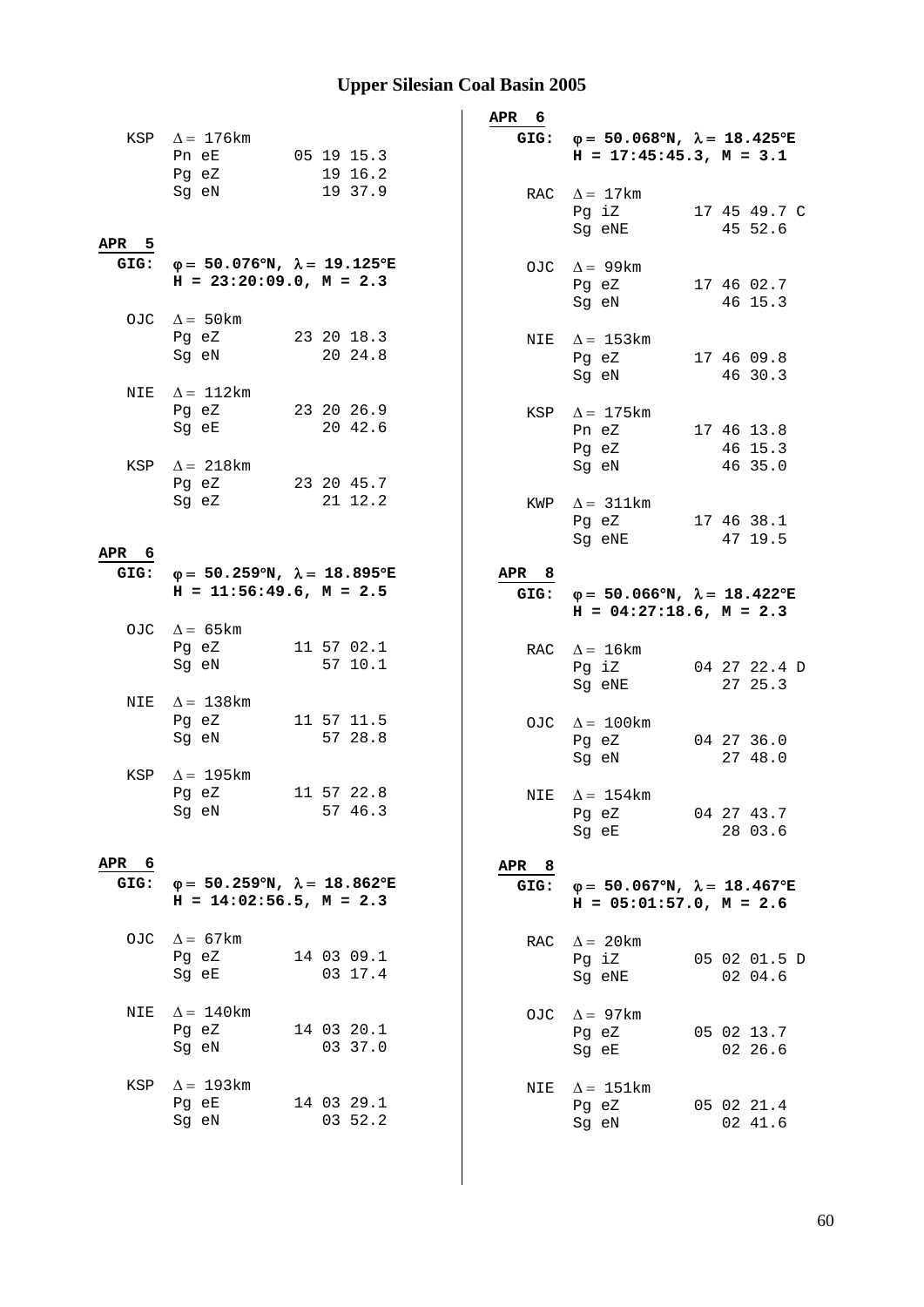|                       | KSP $\Delta = 177$ km<br>Pn eZ<br>Pg eZ<br>Sg eN                                               | 05 02 25.5<br>02 26.4<br>02 47.5 | APR 11<br>GIG:        | $\varphi = 50.259^{\circ}N$ , $\lambda = 18.860^{\circ}E$<br>$H = 16:50:34.3, M = 2.4$<br>OJC $\Delta = 67$ km<br>16 50 46.6<br>Pg eZ<br>Sg eE<br>50 55.2 |
|-----------------------|------------------------------------------------------------------------------------------------|----------------------------------|-----------------------|-----------------------------------------------------------------------------------------------------------------------------------------------------------|
| APR <sub>9</sub>      | GIG: $\varphi = 50.261^{\circ}N$ , $\lambda = 18.860^{\circ}E$<br>$H = 09:30:00.9$ , $M = 2.3$ |                                  |                       | NIE $\Delta = 140$ km<br>16 50 57.7<br>Pg eZ<br>Sg eN<br>51 14.8                                                                                          |
|                       | OJC $\Delta = 67$ km<br>Pg eZ<br>Sg eN                                                         | 09 30 12.8<br>30 20.8            |                       | KSP $\Delta = 193 \text{km}$<br>16 51 07.2<br>Pg eZ<br>Sg eN<br>51 29.9                                                                                   |
|                       | NIE $\Delta = 141$ km<br>Pg eZ<br>Sg eE                                                        | 093024.4<br>30 41.5              | APR 12                | $\varphi = 50.20^{\circ}N$ , $\lambda = 18.79^{\circ}E$<br>$H = 02:05:19.9, M = 2.1$                                                                      |
| KSP                   | $\Delta$ = 193km<br>Pg eZ 09 30 33.3<br>Sg eN                                                  | 30 56.2                          |                       | OJC $\Delta = 72$ km<br>Pg eZ<br>02 05 33.1<br>05 41.1<br>Sg eE                                                                                           |
| <b>APR 10</b><br>GIG: | $\varphi = 50.245^{\circ}N$ , $\lambda = 18.917^{\circ}E$<br>$H = 22:42:43.2, M = 2.1$         |                                  |                       | NIE $\Delta = 140$ km<br>Pg eZ 02 05 42.9<br>0601.2<br>Sg eE                                                                                              |
|                       | OJC $\Delta = 63 \text{km}$<br>Pg eZ<br>Sg eN                                                  | 22 42 54.7<br>43 02.7            |                       | KSP $\Delta = 191 \text{km}$<br>Pg eZ<br>02 05 52.8<br>Sg eN<br>06 14.6                                                                                   |
|                       | NIE $\Delta = 136 \text{km}$<br>Pg eZ<br>Sg eE                                                 | 22 43 05.5<br>43 22.5            | <b>APR 12</b><br>GIG: | $\varphi = 50.171^{\circ}N$ , $\lambda = 19.298^{\circ}E$<br>$H = 04:07:57.2$ , $M = 2.5$                                                                 |
|                       | KSP $\Delta = 198$ km<br>Pg eE<br>Sg eN                                                        | 22 43 16.5<br>43 39.8            |                       | OJC $\Delta = 36 \text{km}$<br>Pg eZ 04 08 03.8<br>08 08.5<br>Sq eN                                                                                       |
| <b>APR 11</b><br>GIG: | $\varphi = 50.065^{\circ}N$ , $\lambda = 18.423^{\circ}E$<br>$H = 16:00:18.1, M = 2.2$         |                                  | NIE                   | $\Delta = 110 \text{km}$<br>Pg eZ<br>04 08 14.6<br>08 29.7<br>Sg eNE                                                                                      |
| RAC                   | $\Delta = 16 \text{km}$<br>Pg eZ<br>Sg eNE                                                     | 16 00 21.5<br>00 24.6            | KSP                   | $\Delta$ = 226km<br>Pg eZ<br>04 08 36.6<br>09 01.5<br>Sg eN                                                                                               |
| OJC                   | $\Delta = 100$ km<br>Pg eZ<br>Sg eE                                                            | 16 00 36.0<br>0049.4             | APR 12                | $\varphi = 50.19^{\circ}N$ , $\lambda = 18.81^{\circ}E$<br>$H = 18:13:27.8$ , $M = 2.0$                                                                   |
| NIE                   | $\Delta = 154 \text{km}$<br>Pg eZ<br>Sg eN                                                     | 16 00 42.8<br>01 02.4            | OJC                   | $\Delta = 71$ km<br>Pg eZ<br>18 13 41.5<br>(Sg) eE<br>13 49.0                                                                                             |
|                       |                                                                                                |                                  |                       |                                                                                                                                                           |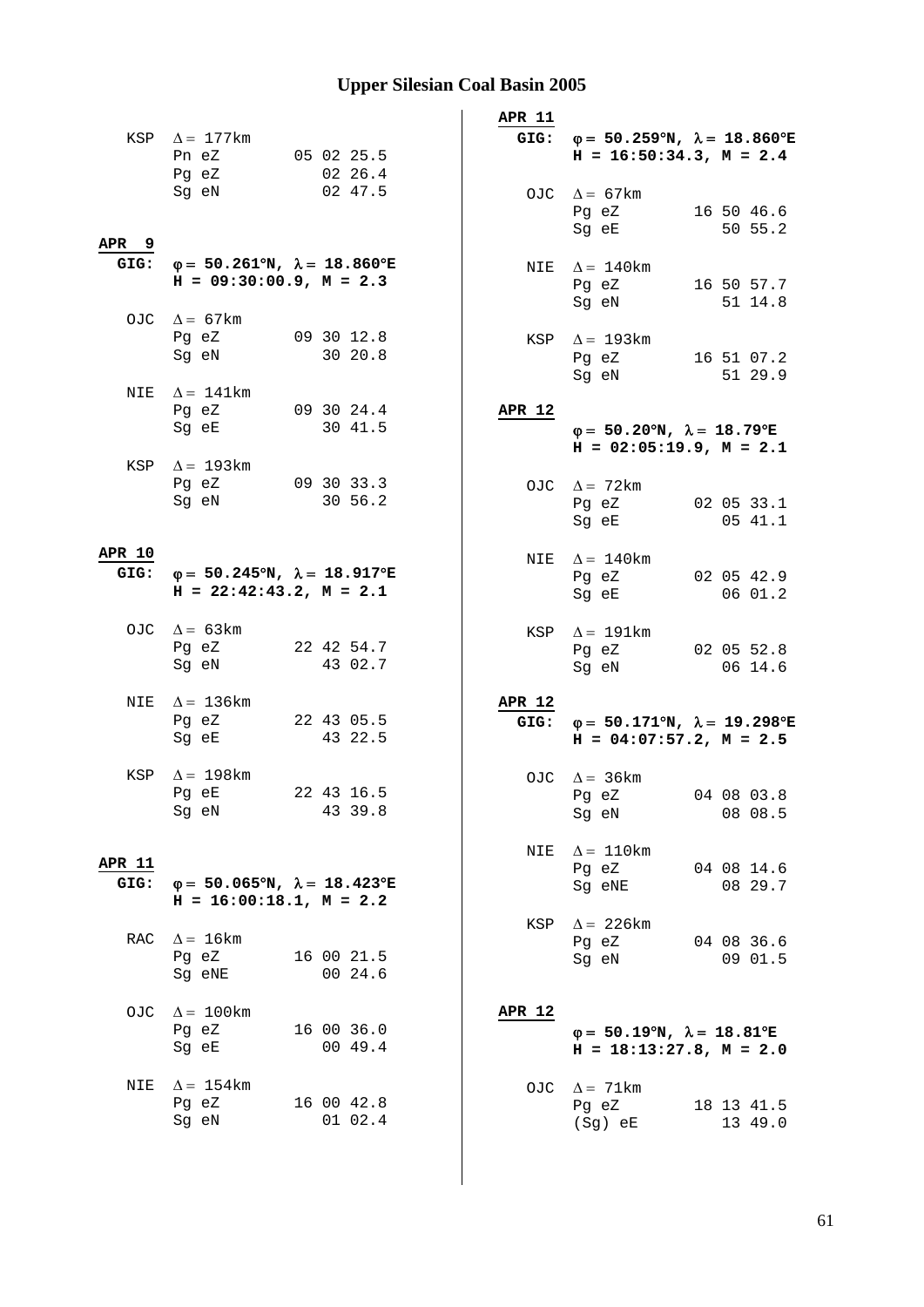|            |                                                                                                |                                  | APR 12         |                                                                                                |                         |
|------------|------------------------------------------------------------------------------------------------|----------------------------------|----------------|------------------------------------------------------------------------------------------------|-------------------------|
|            | NIE $\Delta = 138$ km<br>Pg eZ 18 13 50.9<br>Sg eN                                             | 14 07.0                          |                | GIG: $\varphi = 50.259^{\circ}N$ , $\lambda = 18.864^{\circ}E$<br>$H = 23:45:16.3, M = 2.3$    |                         |
|            | KSP $\Delta$ = 193km<br>Pg eZ 18 14 00.8<br>Sg eN                                              | 14 23.8                          |                | OJC $\Delta = 67 \text{km}$<br>Pg eZ<br>Sg eN                                                  | 23 45 28.5<br>45 37.7   |
| APR 12     |                                                                                                |                                  |                | NIE $\Delta = 140$ km<br>Pg eZ<br>Sg eE                                                        | 23 45 38.8<br>45 56.8   |
|            | GIG: $\varphi = 50.103^{\circ}N$ , $\lambda = 19.175^{\circ}E$<br>$H = 22:31:25.9$ , $M = 2.5$ |                                  | KSP            | $\Delta = 193$ km<br>Pg eZ                                                                     | 23 45 48.6              |
|            | OJC $\Delta = 46 \text{km}$<br>Pg eZ 22 31 34.4<br>Sg eN                                       | 31 40.5                          | APR 13         | Sg eN                                                                                          | 46 12.3                 |
|            | RAC $\Delta = 70$ km                                                                           |                                  |                | GIG: $\varphi = 50.067^{\circ}N$ , $\lambda = 18.424^{\circ}E$<br>$H = 02:10:22.5$ , $M = 2.2$ |                         |
|            | Pg eZ<br>Sg eNE                                                                                | 22 31 39.0<br>31 48.4            | RAC            | $\Delta = 17 \text{km}$<br>Pg iZ 02 10 26.3 D                                                  |                         |
| NIE        | $\Delta = 112$ km<br>Pg eZ<br>Sg eE                                                            | 22 31 43.8<br>31 59.2            |                | Sg eNE<br>OJC $\Delta = 100 \text{km}$                                                         | 10 29.3                 |
| KSP        | $\Delta = 220$ km<br>Pg eZ 22 32 01.3                                                          |                                  |                | Pg eZ<br>Sg eN                                                                                 | 02 10 39.3<br>10 52.1   |
|            | Sn eN                                                                                          | 32 26.8                          |                | NIE $\Delta = 154$ km<br>Pg eZ<br>Sg eE                                                        | 02 10 47.3<br>11 07.3   |
| APR 12     | GIG: $\varphi = 50.078^{\circ}N$ , $\lambda = 19.126^{\circ}E$<br>$H = 22:36:48.0, M = 2.6$    |                                  | KSP            | $\Delta = 174$ km<br>Pg eZ<br>Sq eE                                                            | 02 10 52.3<br>11 12.5   |
|            | OJC $\Delta = 50$ km<br>22 36 57.3<br>Pq eZ<br>Sg eN 37 03.8                                   |                                  | APR 13<br>GIG: | $\varphi = 50.260^{\circ}N$ , $\lambda = 18.861^{\circ}E$                                      |                         |
| <b>RAC</b> | $\Delta = 67 \text{km}$<br>Pg eZ<br>Sg eNE                                                     | 22 37 00.6<br>37 09.7            | OJC            | $H = 14:32:58.1, M = 2.5$<br>$\Delta = 67$ km<br>Pg eZ                                         | 14 33 10.5              |
| NIE        | $\Delta = 113 \text{km}$<br>Pg eZ                                                              | 22 37 05.9                       | NIE            | Sg eN<br>$\Delta = 140$ km                                                                     | 33 18.9                 |
| KSP        | Sg eN<br>$\Delta = 218$ km                                                                     | 37 22.2                          |                | Pg eZ<br>Sg eE                                                                                 | 14 33 21.7<br>33 38.9   |
|            | Pg eE<br>Sg eE                                                                                 | 22 37 24.7<br>37 50.8            | KSP            | $\Delta = 193 \text{km}$<br>Pg eZ<br>Sg eN                                                     | 14 33 31.2<br>33 53.9   |
| KWP        | $\Delta = 261$ km<br>Pn eZ<br>Pg eZ<br>Sn eNE                                                  | 22 37 31.0<br>37 41.3<br>38 02.8 | APR 13<br>GIG: | $\varphi = 50.067$ °N, $\lambda = 18.458$ °E<br>$H = 20:14:20.9$ , $M = 2.4$                   |                         |
|            | Sg eNE                                                                                         | 38 14.2                          | RAC            | $\Delta = 19 \text{km}$<br>Pg iZ<br>Sg eNE                                                     | 20 14 25.1 D<br>14 28.4 |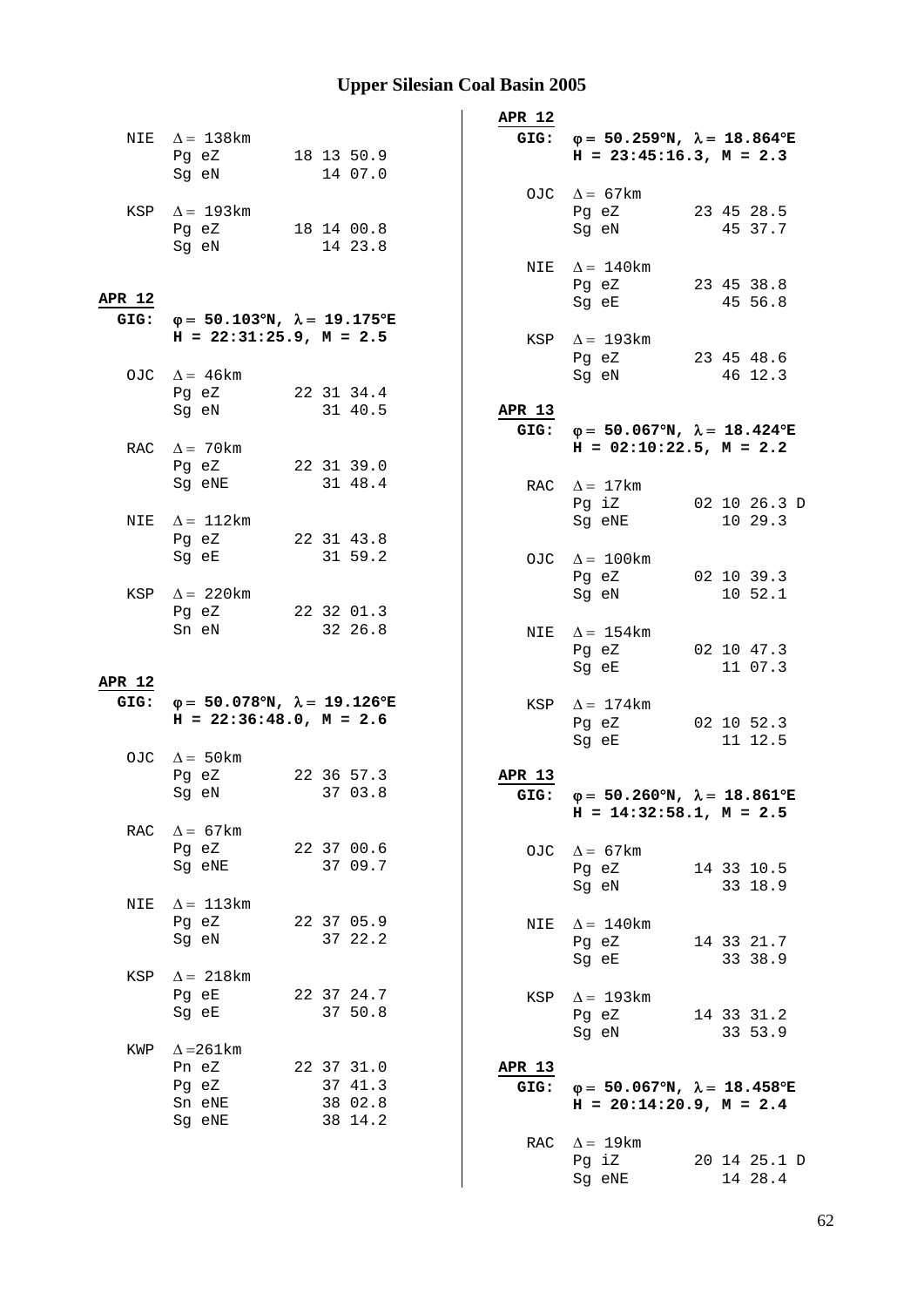|               | OJC $\Delta = 97 \text{km}$<br>Pg eZ<br>Sq eE                                                                                                                             | 20 14 37.4<br>14 50.8 |                       | KSP $\Delta = 207 \text{km}$<br>Pg eZ<br>Sg eN                                                 | 14 47 42.3<br>48 07.8   |
|---------------|---------------------------------------------------------------------------------------------------------------------------------------------------------------------------|-----------------------|-----------------------|------------------------------------------------------------------------------------------------|-------------------------|
| NIE           | $\Delta = 152 \text{km}$<br>Pg eZ 20 14 45.5<br>Sg eE                                                                                                                     | 15 05.3               | <b>APR 14</b>         | GIG: $\varphi = 50.064^{\circ}N$ , $\lambda = 18.424^{\circ}E$<br>$H = 16:00:40.9$ , $M = 2.2$ |                         |
|               | KSP $\Delta = 176$ km<br>Pg eZ 20 14 48.9<br>Sg eN                                                                                                                        | 15 10.9               |                       | RAC $\Delta = 16 \text{km}$<br>Pg iZ<br>Sq eNE                                                 | 16 00 44.7 D<br>00 47.5 |
| APR 13        | $\varphi = 50.22^{\circ}N$ , $\lambda = 18.86^{\circ}E$<br>$H = 21:34:58.4, M = 2.3$                                                                                      |                       |                       | OJC $\Delta = 100 \text{km}$<br>Pg eZ<br>Sg eN                                                 | 16 00 57.8<br>01 10.5   |
|               | OJC $\Delta = 67 \text{km}$<br>Pg eZ 21 35 10.8<br>Sg eE and the state of the state of the state of the state of the state of the state of the state of the state         | 35 19.0               | NIE                   | $\Delta = 154 \text{km}$<br>Pg eZ 16 01 06.7<br>Sg eN                                          | 01 26.8                 |
| NIE           | $\Delta = 137$ km<br>Pg eZ<br>Sg eE                                                                                                                                       | 21 35 21.2<br>35 39.3 | KSP                   | $\Delta = 174$ km<br>Pg eZ 16 01 08.5<br>Sg eZ 01 31.0                                         |                         |
| KSP           | $\Delta = 195$ km<br>Pg eZ 21 35 31.1<br>Sg eN                                                                                                                            | 35 54.4               | <b>APR 14</b><br>GIG: | $\varphi = 50.259^{\circ}N$ , $\lambda = 18.860^{\circ}E$<br>$H = 22:52:47.4$ , $M = 2.3$      |                         |
| APR 13        | GIG: $\varphi = 50.207^{\circ}N$ , $\lambda = 19.116^{\circ}E$                                                                                                            |                       |                       | RAC $\Delta = 51 \text{km}$<br>Pg eZ<br>Sg eNE                                                 | 22 52 57.0<br>53 03.1   |
|               | $H = 22:55:23.9$ , $M = 2.5$<br>OJC $\Delta = 49$ km<br>Pg eZ                                                                                                             | 22 55 33.1            |                       | OJC $\Delta = 67 \text{km}$<br>Pg eZ<br>Sg eE                                                  | 22 52 59.8<br>53 08.2   |
| NIE           | Sg eN<br>$\Delta = 122$ km<br>Pg eZ                                                                                                                                       | 55 39.4<br>22 55 43.5 |                       | NIE $\Delta = 140$ km<br>Pg eZ<br>Sg eE                                                        | 22 53 11.0<br>53 29.0   |
| KSP           | Sg eE and the state of the state of the state of the state of the state of the state of the state of the state<br>$\Delta = 212 \text{km}$<br>Pg eZ                       | 56 00.9<br>22 55 59.3 | KSP                   | $\Delta = 193 \text{km}$<br>Pg eZ 22 53 19.9<br>Sq Z                                           | 53 44.1                 |
| <b>APR 14</b> | Sg eN and the state of the state of the state of the state of the state of the state of the state of the state<br>$\varphi = 50.28^{\circ}N$ , $\lambda = 19.08^{\circ}E$ | 56 24.3               | <b>APR 15</b><br>GIG: | $\varphi = 50.164^{\circ}N$ , $\lambda = 19.309^{\circ}E$<br>$H = 01:59:23.1, M = 2.3$         |                         |
|               | $H = 14:47:08.0, M = 2.4$<br>OJC $\Delta = 52 \text{km}$                                                                                                                  |                       | OJC                   | $\Delta = 35 \text{km}$<br>Pg eZ<br>Sg eNE                                                     | 01 59 29.6<br>59 34.5   |
| NIE           | Pg eZ<br>Sg eN<br>$\Delta = 131$ km                                                                                                                                       | 14 47 17.6<br>47 24.4 | NIE                   | $\Delta = 111$ km<br>Pg eZ                                                                     | 01 59 41.5              |
|               | Pg eZ<br>Sg eE                                                                                                                                                            | 14 47 30.0<br>47 46.0 | KSP                   | $\Delta$ = 226 km<br>Pg eZ<br>Sg eN                                                            | 02 00 00.6<br>00 27.2   |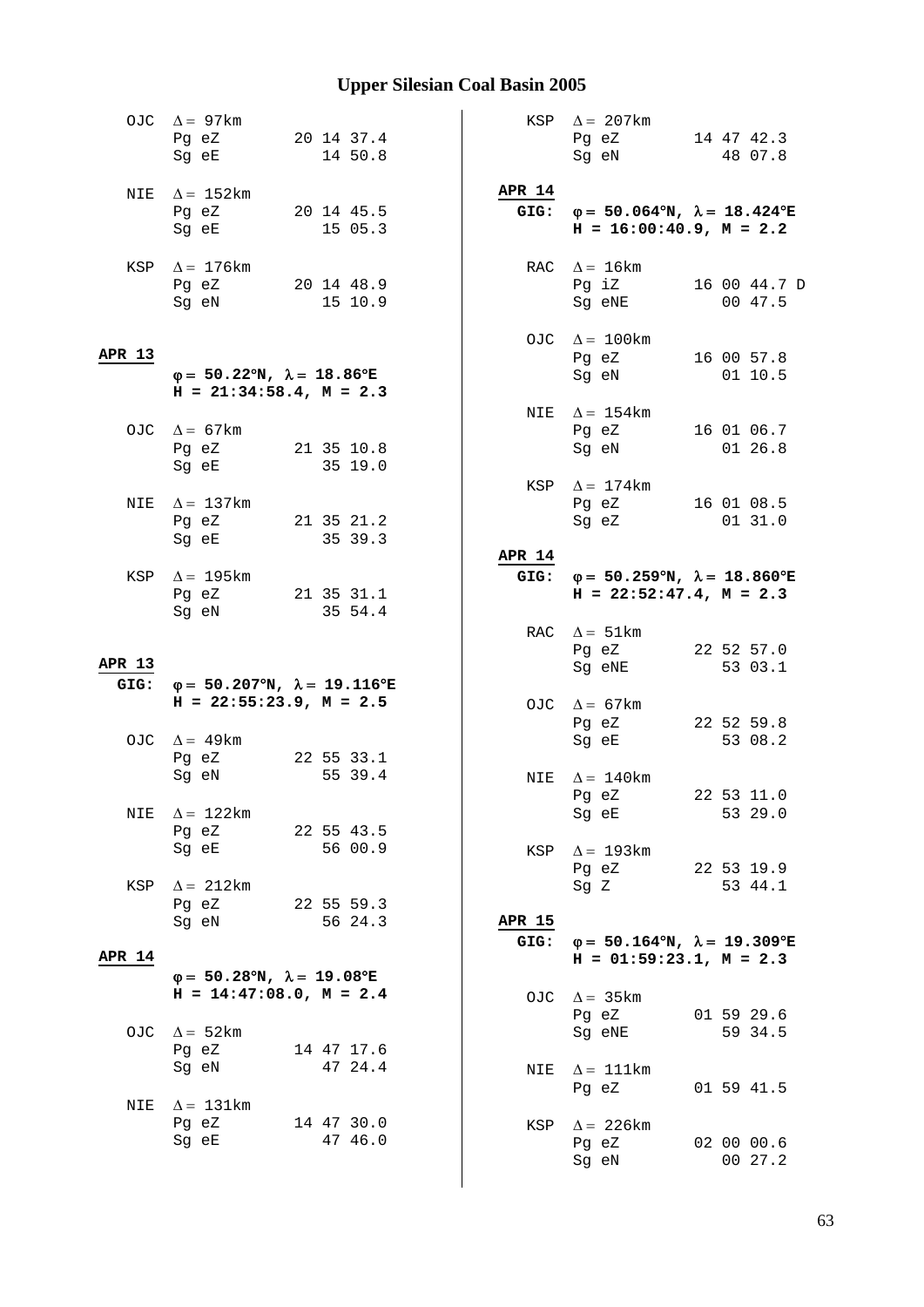| APR 16 | GIG: $\varphi = 50.067^{\circ}N$ , $\lambda = 18.458^{\circ}E$<br>$H = 04:39:04.7$ , $M = 2.4$ |                                  |                       | KWP $\Delta = 280 \text{km}$<br>05 04 39.5<br>Pn eZ<br>04 46.2<br>Pg eZ<br>05 20.8<br>Sg eNE   |  |
|--------|------------------------------------------------------------------------------------------------|----------------------------------|-----------------------|------------------------------------------------------------------------------------------------|--|
|        | RAC $\Delta = 19 \text{km}$<br>Pg eZ<br>Sg eNE                                                 | 04 39 08.8<br>39 12.3            | <b>APR 18</b>         | GIG: $\varphi = 50.240^{\circ}N$ , $\lambda = 18.918^{\circ}E$<br>$H = 00:06:16.6$ , $M = 2.1$ |  |
|        | OJC $\Delta = 97 \text{km}$<br>Pg eZ<br>Sg eE                                                  | 04 39 21.3<br>39 34.7            |                       | RAC $\Delta = 54 \text{km}$<br>00 06 26.6<br>Pg eZ<br>Sg eN<br>06 33.8                         |  |
|        | NIE $\Delta = 152 \text{km}$<br>Pg eZ<br>Sg eE                                                 | 043930.0<br>39 49.0              |                       | OJC $\Delta = 63 \text{km}$<br>Pg eZ 00 06 27.7<br>Sg eE<br>06 35.8                            |  |
|        | KSP $\Delta = 176$ km<br>Pg eZ 04 39 32.9<br>Sg eN                                             | 39 54.8                          |                       | KSP $\Delta = 198$ km<br>Pq eE 00 06 49.2<br>Sg eN<br>07 13.0                                  |  |
| APR 16 |                                                                                                |                                  | <b>APR 18</b>         |                                                                                                |  |
| GIG:   | $\varphi = 50.261^{\circ}N$ , $\lambda = 18.884^{\circ}E$<br>$H = 04:42:16.3, M = 2.1$         |                                  | GIG:                  | $\varphi = 50.066^{\circ}N$ , $\lambda = 18.422^{\circ}E$<br>$H = 01:29:00.0, M = 2.1$         |  |
|        | OJC $\Delta = 65 \text{km}$                                                                    |                                  |                       |                                                                                                |  |
|        | Pg eZ<br>Sg eE                                                                                 | 04 42 28.1<br>42 36.6            |                       | RAC $\Delta = 16$ km<br>01 29 03.8<br>Pg eZ<br>Sg iN<br>29 06.9                                |  |
| NIE    | $\Delta = 139 \text{km}$<br>Pg eZ<br>Sg eE                                                     | 04 42 40.0<br>42 58.5            |                       | OJC $\Delta = 100$ km<br>01 29 17.0<br>Pg eZ<br>29 29.7<br>Sg eN                               |  |
| KSP    | $\Delta = 194$ km<br>Pg eZ<br>Sg eN                                                            | 04 42 48.4<br>43 12.8            |                       | NIE $\Delta = 154$ km<br>Pg eZ<br>01 29 25.9<br>29 46.0<br>Sg eNE                              |  |
| APR 17 | GIG: $\varphi = 50.260^{\circ}N$ , $\lambda = 18.913^{\circ}E$<br>$H = 05:03:54.8$ , $M = 2.6$ |                                  |                       | KSP $\Delta = 174$ km<br>Pg eE 01 29 28.0<br>Sg eZ<br>29 49.9                                  |  |
|        | RAC $\Delta = 55 \text{km}$<br>Pg eZ<br>Sg eNE                                                 | 05 04 04.9<br>$04$ 12.4          | <b>APR 19</b><br>GIG: | $\varphi = 50.068^{\circ}N$ , $\lambda = 18.424^{\circ}E$<br>$H = 05:48:06.6$ , $M = 2.3$      |  |
|        | OJC $\Delta = 63 \text{km}$<br>Pg eZ 05 04 06.0<br>Sg eE                                       | 04 14.3                          | RAC                   | $\Delta = 17 \text{km}$<br>Pg eZ<br>05 48 10.0<br>48 13.6<br>Sg eNE                            |  |
| NIE    | $\Delta = 138$ km<br>Pg eZ<br>Sg eE                                                            | 05 04 17.8<br>04 34.3            |                       | OJC $\Delta = 100$ km<br>05 48 23.5<br>Pg eZ<br>Sg eN<br>48 36.0                               |  |
| KSP    | $\Delta = 196$ km<br>Pn eZ<br>Pg iZ<br>Sg eE                                                   | 05 04 25.6<br>04 27.6<br>04 50.3 | NIE                   | $\Delta = 154$ km<br>05 48 32.5<br>Pg eZ<br>Sg eE<br>48 52.0                                   |  |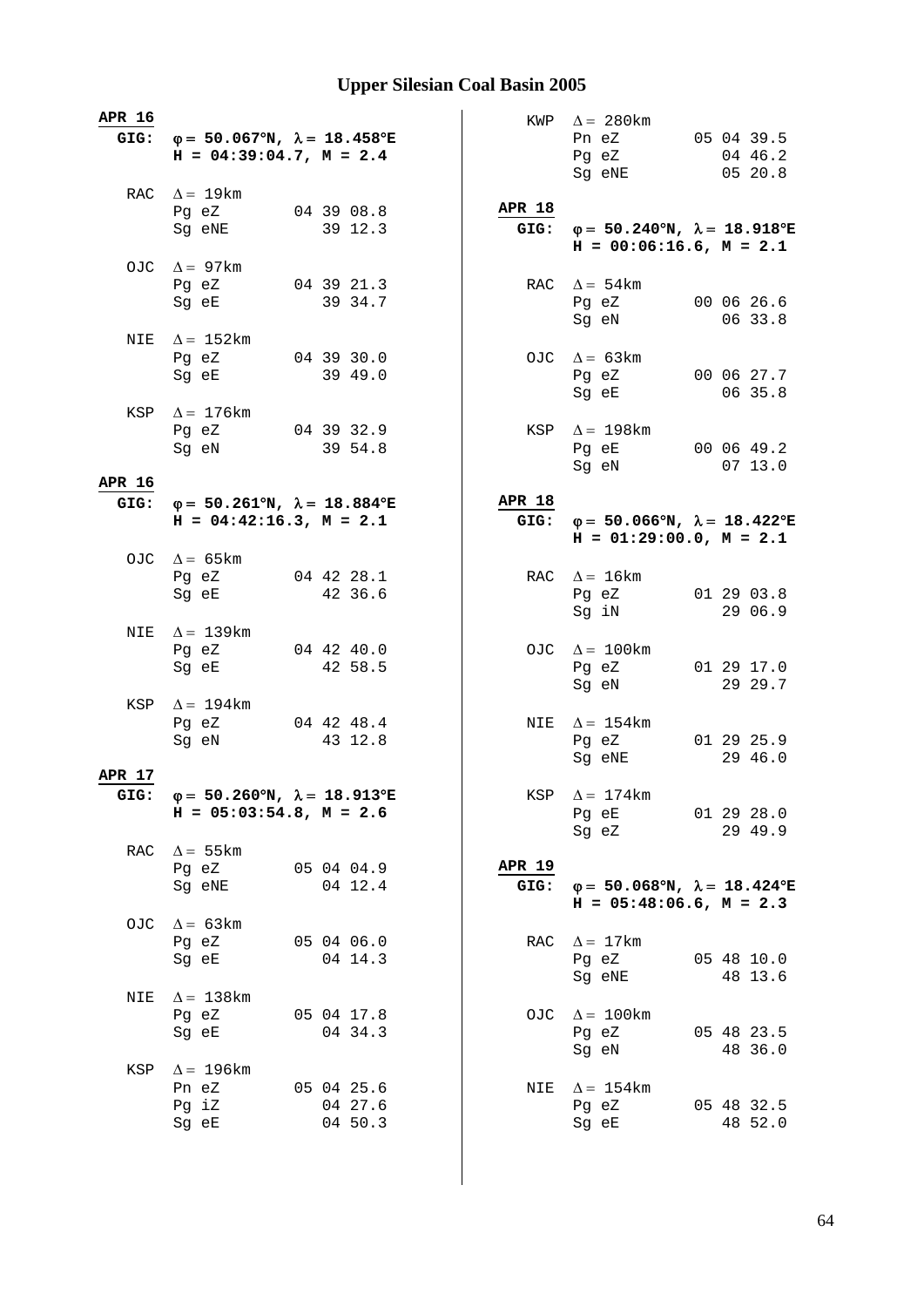|                       | KSP $\Delta = 174$ km<br>Pg eN 05 48 36.1<br>Sg eE                                                                                                                                                                                                                                | 48 56.7                          |                       | KSP $\Delta = 178$ km<br>Pg eZ 21 57 25.0<br>Sg eE<br>57 47.3                                                                                                          |
|-----------------------|-----------------------------------------------------------------------------------------------------------------------------------------------------------------------------------------------------------------------------------------------------------------------------------|----------------------------------|-----------------------|------------------------------------------------------------------------------------------------------------------------------------------------------------------------|
| APR 19                | GIG: $\varphi = 50.260^{\circ}N$ , $\lambda = 18.860^{\circ}E$<br>$H = 17:04:10.6$ , $M = 2.5$                                                                                                                                                                                    |                                  | <b>APR 20</b>         | $\varphi = 50.06^{\circ}N$ , $\lambda = 18.47^{\circ}E$<br>$H = 02:23:30.6$ , $M = 2.0$                                                                                |
|                       | OJC $\Delta = 67 \text{km}$<br>Pg eZ<br>Sg eE                                                                                                                                                                                                                                     | 17 04 22.2<br>04 30.9            |                       | RAC $\Delta = 20 \text{km}$<br>02 23 35.1<br>Pg eZ<br>23 38.2<br>Sg eNE                                                                                                |
|                       | NIE $\Delta = 140$ km<br>Pg eZ 17 04 34.3<br>Sg eE and the state of the state of the state of the state of the state of the state of the state of the state                                                                                                                       | 04 51.5                          |                       | OJC $\Delta = 97 \text{km}$<br>Pg eZ<br>02 23 47.2<br>Sg eE<br>23 59.9                                                                                                 |
|                       | KSP $\Delta = 193 \text{km}$<br>Pg eZ 17 04 42.1<br>Sg eN and the state of the state of the state of the state of the state of the state of the state of the state of the state of the state of the state of the state of the state of the state of the state of the state of the | 05 05.5                          |                       | NIE $\Delta = 150$ km<br>Pg eZ 02 23 56.1<br>Sg eE and the state of the state of the state of the state of the state of the state of the state of the state<br>24 15.5 |
| <b>APR 19</b>         | GIG: $\varphi = 50.045^{\circ}N$ , $\lambda = 18.469^{\circ}E$<br>$H = 19:35:50.5$ , $M = 2.6$                                                                                                                                                                                    |                                  |                       | KSP $\Delta = 177$ km<br>Pg eE 02 24 01.7<br>24 21.6<br>Sq eE and the state of the state of the state of the state of the state of the state of the state of the state |
|                       | RAC $\Delta = 20$ km<br>Pg eZ<br>Sg eNE                                                                                                                                                                                                                                           | 19 35 55.0<br>35 58.6            | <b>APR 20</b>         | GIG: $\varphi = 50.238^{\circ}N$ , $\lambda = 18.999^{\circ}E$<br>$H = 11:15:51.0, M = 2.2$                                                                            |
|                       | OJC $\Delta = 97 \text{km}$<br>Pg eZ<br>Sg eN                                                                                                                                                                                                                                     | 19 36 07.1<br>36 19.2            |                       | OJC $\Delta = 57 \text{km}$<br>11 16 01.6<br>Pg eZ<br>16 09.2<br>Sg eN                                                                                                 |
| NIE                   | $\Delta = 150$ km<br>Pg eZ 19 36 15.1<br>Sg eN                                                                                                                                                                                                                                    | 36 34.2                          |                       | NIE $\Delta = 131 \text{km}$<br>Pg eZ<br>11 16 14.0<br>Sg eE<br>16 31.0                                                                                                |
| KSP                   | $\Delta = 178$ km<br>Pn eZ<br>Pg eZ<br>Sg eN                                                                                                                                                                                                                                      | 19 36 19.0<br>36 21.4<br>36 40.7 |                       | KSP $\Delta = 203 \text{km}$<br>Pg eZ<br>11 16 24.8<br>Sg eN<br>16 49.2                                                                                                |
| <b>APR 19</b><br>GIG: | $\varphi = 50.043^{\circ}N$ , $\lambda = 18.466^{\circ}E$<br>$H = 21:56:55.8$ , $M = 2.3$                                                                                                                                                                                         |                                  | <b>APR 20</b><br>GIG: | $\varphi = 50.234^{\circ}N$ , $\lambda = 19.072^{\circ}E$<br>$H = 19:03:05.6$ , $M = 2.2$                                                                              |
| RAC                   | $\Delta = 20 \text{km}$<br>Pq iZ<br>Sg eNE                                                                                                                                                                                                                                        | 21 57 00.4 C<br>57 03.5          | OJC                   | $\Delta = 52 \text{km}$<br>19 03 15.1<br>Pg eZ<br>03 21.9<br>Sg eN                                                                                                     |
| OJC.                  | $\Delta = 97$ km<br>Pg eZ<br>Sg eE                                                                                                                                                                                                                                                | 21 57 12.6<br>57 24.9            | NIE                   | $\Delta = 128$ km<br>19 03 27.8<br>Pg eZ<br>Sg eE<br>03 43.5                                                                                                           |
| NIE                   | $\Delta = 150$ km<br>Pg eZ<br>Sg eE                                                                                                                                                                                                                                               | 21 57 21.5<br>57 40.5            | KSP                   | $\Delta = 208$ km<br>19 03 40.1<br>Pg eZ<br>Sg eN<br>04 04.8                                                                                                           |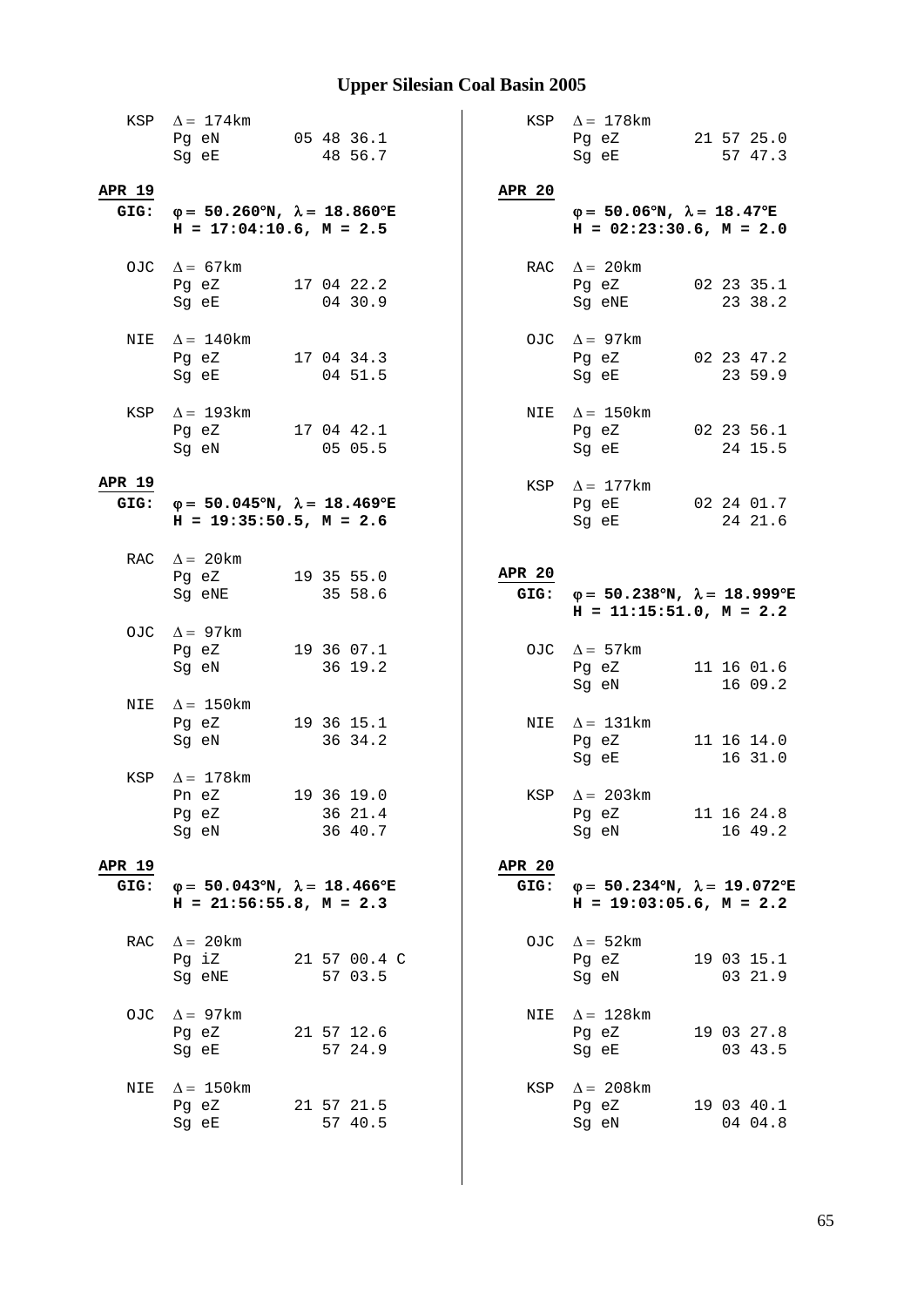| <b>APR 21</b> |                                                                                                |               |                                                                                             |
|---------------|------------------------------------------------------------------------------------------------|---------------|---------------------------------------------------------------------------------------------|
|               | $\varphi = 50.25^{\circ}N$ , $\lambda = 18.91^{\circ}E$<br>$H = 02:28:45.4$ , $M = 2.3$        |               | OJC $\Delta = 66 \text{km}$<br>05 36 23.2<br>Pg eZ<br>Sg eN<br>36 31.8                      |
|               | OJC $\Delta = 64 \text{km}$<br>02 28 57.2<br>Pg eZ<br>Sg eN<br>29 05.2                         |               | NIE $\Delta = 137$ km<br>Pg eZ 05 36 33.9<br>Sg eN<br>36 52.1                               |
|               | NIE $\Delta = 137$ km<br>Pg eZ 02 29 09.0<br>29 26.5<br>Sg eE                                  |               | KSP $\Delta = 195$ km<br>Pg eZ 05 36 43.0<br>Sg eN<br>37 05.7                               |
|               | KSP $\Delta = 196$ km<br>Pg eZ 02 29 18.3<br>Sg eN 29 41.2                                     | <b>APR 22</b> | GIG: $\varphi = 50.068^{\circ}N$ , $\lambda = 18.423^{\circ}E$<br>$H = 07:34:43.9, M = 2.3$ |
| <b>APR 21</b> |                                                                                                |               |                                                                                             |
|               | GIG: $\varphi = 50.066^{\circ}N$ , $\lambda = 18.468^{\circ}E$<br>$H = 14:20:55.7$ , $M = 2.3$ |               | RAC $\Delta = 16 \text{km}$<br>Pg eZ 07 34 47.6<br>Sg eNE 34 50.8                           |
|               | RAC $\Delta = 20$ km<br>Pg eZ 14 21 00.5<br>Sq eNE<br>21 03.5                                  |               | OJC $\Delta = 100$ km<br>Pg eZ<br>07 35 00.8<br>Sg eE<br>35 14.5                            |
|               | OJC $\Delta = 96 \text{km}$<br>14 21 12.2<br>Pg eZ<br>21 23.8<br>Sg eE                         |               | NIE $\Delta = 154$ km<br>Pg eZ 07 35 09.6<br>35 29.6<br>Sg eE                               |
| NIE           | $\Delta = 151$ km<br>Pg eZ 14 21 21.2<br>21 40.0<br>Sg eE                                      |               | KSP $\Delta = 174$ km<br>Pg eZ 07 35 11.7<br>Sg eN<br>35 33.1                               |
|               | KSP $\Delta = 177$ km<br>Pq eN 14 21 24.6<br>Sg eN<br>21 45.9                                  | <b>APR 22</b> | GIG: $\varphi = 50.078^{\circ}N$ , $\lambda = 19.127^{\circ}E$<br>$H = 11:03:23.2, M = 2.5$ |
| <b>APR 21</b> |                                                                                                |               |                                                                                             |
| GIG:          | $\varphi = 49.961^{\circ}N$ , $\lambda = 18.561^{\circ}E$<br>$H = 15:36:50.7$ , $M = 2.1$      |               | OJC $\Delta = 50 \text{km}$<br>11 03 32.4<br>Pg eZ<br>Sg eN<br>03 38.9                      |
| RAC           | $\Delta = 30 \text{km}$<br>Pg eZ<br>15 36 57.4<br>37 01.7<br>Sq eNE                            | KSP           | $\Delta = 218 \text{km}$<br>Pg eZ<br>11 03 59.5<br>04 24.0<br>Sn eN                         |
| OJC.          | $\Delta$ = 93 km<br>Pg eZ<br>15 37 06.6<br>37 18.4<br>Sq eN                                    | <b>APR 22</b> | Sg eN<br>04 26.2                                                                            |
| NIE           | $\Delta = 140$ km<br>15 37 15.0<br>Pg eZ<br>37 32.9<br>Sg eN                                   | GIG:          | $\varphi = 50.239^{\circ}N$ , $\lambda = 18.981^{\circ}E$<br>$H = 21:46:20.7$ , $M = 2.3$   |
| <b>APR 22</b> | $\varphi = 50.24^{\circ}N$ , $\lambda = 18.88^{\circ}E$<br>$H = 05:36:11.1, M = 2.5$           |               | OJC $\Delta = 58$ km<br>21 46 31.4<br>Pg eZ<br>46 38.9<br>Sg eE                             |
|               |                                                                                                |               | RAC $\Delta = 59 \text{km}$<br>21 46 31.7                                                   |
| RAC           | $\Delta = 51 \text{km}$<br>05 36 20.6<br>Pg eZ<br>36 27.6<br>Sg eNE                            |               | Pg eZ<br>46 39.5<br>Sg eNE                                                                  |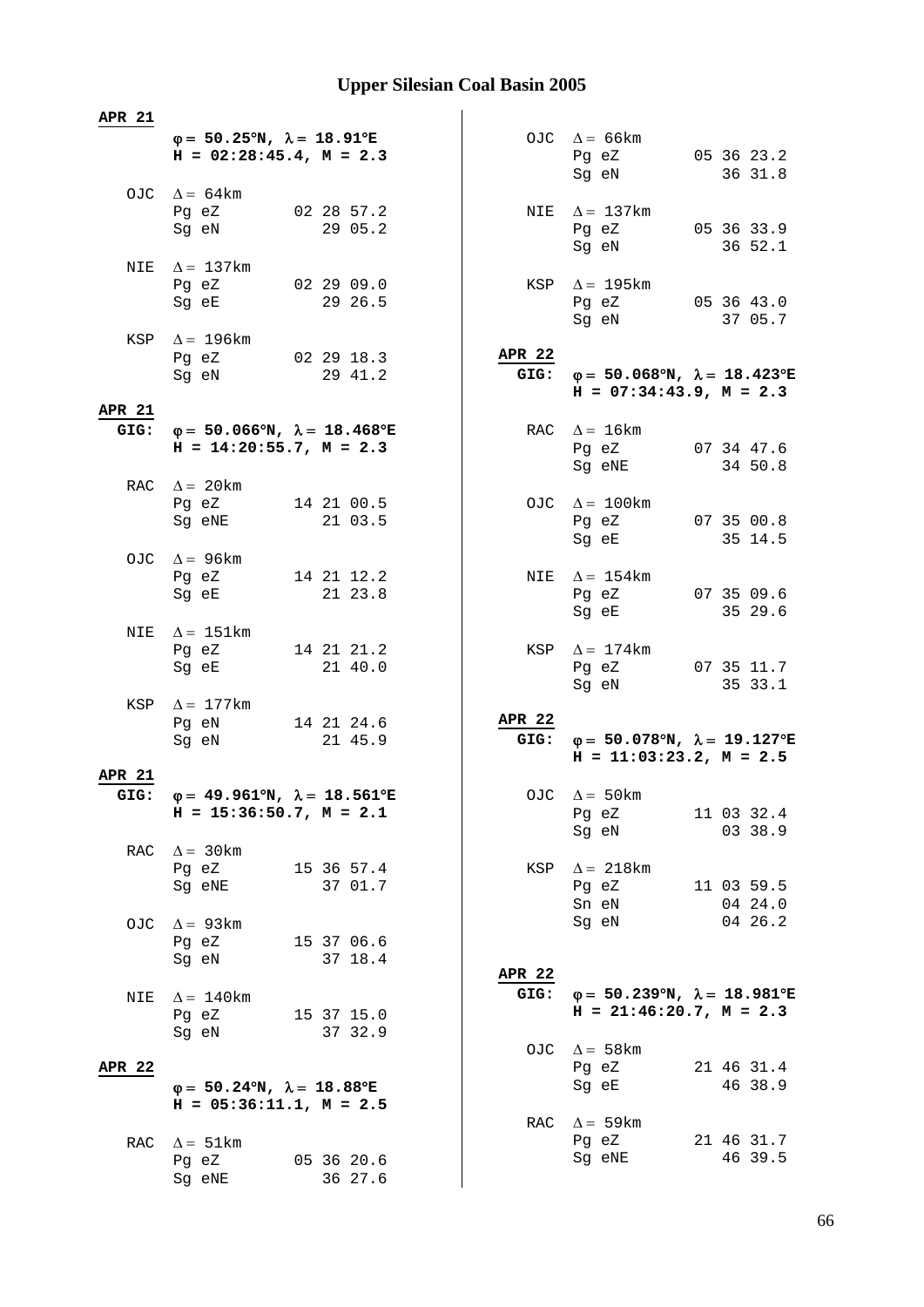|               | NIE $\Delta = 133 \text{km}$<br>Pg eZ<br>Sg eNE                                                                                                            | 21 46 43.5<br>47 00.0   |                       | KSP $\Delta = 193 \text{km}$<br>Pg eZ<br>Sg eN                                                                                               | 09 28 16.6<br>28 38.9   |
|---------------|------------------------------------------------------------------------------------------------------------------------------------------------------------|-------------------------|-----------------------|----------------------------------------------------------------------------------------------------------------------------------------------|-------------------------|
|               | KSP $\Delta = 202 \text{km}$<br>Pg eZ 21 46 54.4<br>Sg eE                                                                                                  | 47 18.7                 | APR 26                | GIG: $\varphi = 50.068^{\circ}N$ , $\lambda = 18.423^{\circ}E$<br>$H = 01:58:49.0, M = 2.5$                                                  |                         |
| <b>APR 22</b> | $\varphi = 50.29^{\circ}N$ , $\lambda = 18.68^{\circ}E$<br>$H = 23:15:57.2$ , $M = 2.2$                                                                    |                         |                       | RAC $\Delta = 16 \text{km}$<br>Pg iZ<br>Sg eNE                                                                                               | 01 58 52.8 D<br>58 55.7 |
|               | RAC $\Delta = 42 \text{km}$<br>Pg eZ<br>Sg eNE                                                                                                             | 23 16 05.1<br>16 10.4   |                       | OJC $\Delta = 100 \text{km}$<br>Pg eZ 01 59 05.9<br>Sg eN                                                                                    | 59 18.6                 |
|               | OJC $\Delta = 80$ km<br>Pg eZ 23 16 12.0<br>Sg eE and the state of the state of the state of the state of the state of the state of the state of the state | 16 21.6                 | NIE                   | $\Delta = 154$ km<br>Pg eZ 01 59 15.9<br>Sg eE and the state of the state of the state of the state of the state of the state of the state o | 59 34.6                 |
|               | KSP $\Delta = 179$ km<br>Pg eE 23 16 26.7<br>Sg eN                                                                                                         | 16 49.7                 | KSP                   | $\Delta = 174$ km<br>Pg eZ 01 59 16.8<br>Sg eN                                                                                               | 59 38.3                 |
| <b>APR 23</b> |                                                                                                                                                            |                         | APR 26                |                                                                                                                                              |                         |
| GIG:          | $\varphi = 50.068^{\circ}N$ , $\lambda = 18.458^{\circ}E$<br>$H = 03:04:57.7$ , $M = 2.4$                                                                  |                         | GIG:                  | $\varphi = 50.046^{\circ}N$ , $\lambda = 18.470^{\circ}E$<br>$H = 12:19:01.9$ , $M = 2.5$                                                    |                         |
|               | RAC $\Delta = 19 \text{km}$<br>Pg iZ<br>Sg eNE                                                                                                             | 03 05 02.0 C<br>05 05.3 |                       | RAC $\Delta = 20 \text{km}$<br>Pg eZ<br>Sg eNE                                                                                               | 12 19 06.6<br>19 09.8   |
|               | OJC $\Delta = 97 \text{km}$<br>Pg eZ<br>Sg eN                                                                                                              | 03 05 14.4<br>05 26.1   |                       | OJC $\Delta = 97 \text{km}$<br>Pg eZ<br>Sg eE                                                                                                | 12 19 18.8<br>19 30.5   |
| NIE           | $\Delta = 152$ km<br>Pg eZ 03 05 23.3<br>Sg eE                                                                                                             | 05 41.8                 |                       | NIE $\Delta = 150$ km<br>$Pg$ eZ<br>Sg iE                                                                                                    | 12 19 27.0<br>19 47.5   |
| KSP           | $\Delta$ = 176 km<br>Pn eZ<br>Pg eZ                                                                                                                        | 030526.0<br>05 26.8     | KSP                   | $\Delta = 178$ km<br>Pg eZ 12 19 30.9                                                                                                        |                         |
| <b>APR 23</b> | Sg eE                                                                                                                                                      | 0548.2                  | <b>APR 26</b><br>GIG: | $\varphi = 50.104^{\circ}N$ , $\lambda = 19.172^{\circ}E$<br>$H = 12:40:50.9$ , $M = 2.4$                                                    |                         |
| GIG:          | $\varphi = 50.260^{\circ}N$ , $\lambda = 18.863^{\circ}E$<br>$H = 09:27:43.8$ , $M = 2.6$                                                                  |                         | OJC                   | $\Delta = 46 \text{km}$<br>Pg eZ<br>Sg eN                                                                                                    | 12 40 59.2<br>41 05.4   |
|               | OJC $\Delta = 67 \text{km}$<br>Pg eZ<br>Sg eN                                                                                                              | 09 27 56.0<br>28 04.5   | NIE                   | $\Delta =~112 \rm km$<br>Pg eZ<br>Sg eE                                                                                                      | 12 41 10.5<br>41 24.5   |
| NIE           | $\Delta = 140$ km<br>Pg eZ<br>Sg eE                                                                                                                        | 09 28 07.9<br>28 25.1   | KSP                   | $\Delta = 220$ km<br>Pg eZ<br>Sg eN                                                                                                          | 12 41 27.3<br>41 52.4   |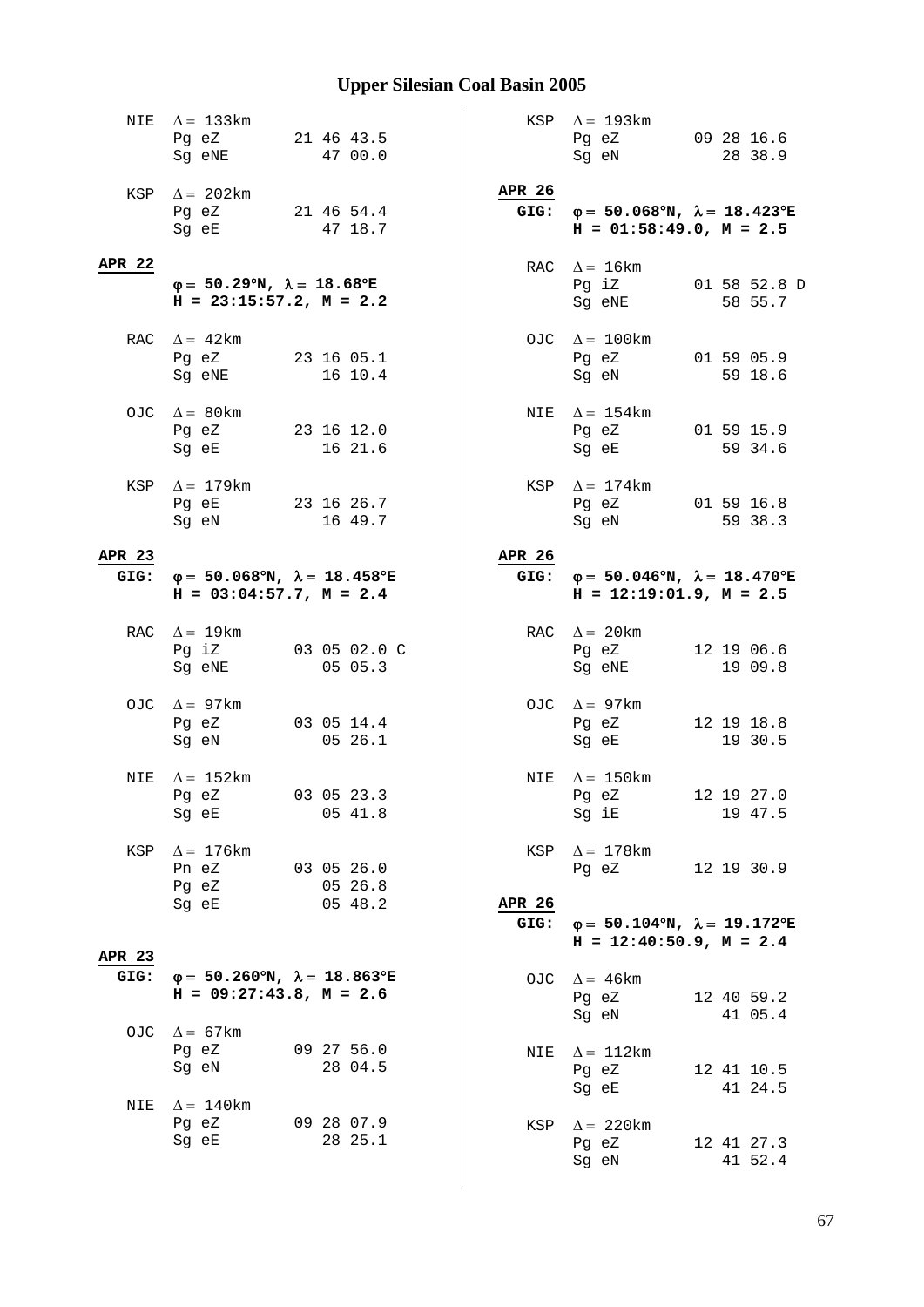| APR 26 | $\varphi = 50.29^{\circ}N$ , $\lambda = 18.97^{\circ}E$<br>$H = 17:03:46.4$ , $M = 2.1$ |  |                       | APR 27 | GIG: $\varphi = 50.042^{\circ}N$ , $\lambda = 18.467^{\circ}E$<br>$H = 06:06:52.1, M = 2.3$ |                       |  |
|--------|-----------------------------------------------------------------------------------------|--|-----------------------|--------|---------------------------------------------------------------------------------------------|-----------------------|--|
|        | OJC $\Delta = 60 \text{km}$<br>Pg eZ<br>Sg eE                                           |  | 17 03 57.1<br>04 05.2 |        | RAC $\Delta = 20$ km<br>Pg eZ<br>Sg eNE                                                     | 06 06 56.7<br>06 59.7 |  |
|        | NIE $\Delta = 137 \text{km}$<br>Pg eZ<br>Sg eN                                          |  | 17 04 10.0<br>04 26.5 |        | NIE $\Delta = 150$ km<br>Pg eZ<br>Sg eE                                                     | 06 07 16.9<br>07 37.0 |  |
|        | KSP $\Delta = 199$ km<br>Pg eZ 17 04 18.9<br>Sg eN                                      |  | 04 42.6               |        | KSP $\Delta = 178$ km<br>Pg eZ 06 07 20.8<br>Sg eE                                          | 07 42.6               |  |
|        |                                                                                         |  |                       | APR 27 |                                                                                             |                       |  |
| APR 27 |                                                                                         |  |                       | GIG:   | $φ = 50.232°N, λ = 19.071°E$                                                                |                       |  |
|        | $\varphi = 50.24^{\circ}N$ , $\lambda = 18.83^{\circ}E$<br>$H = 04:12:15.9$ , $M = 2.5$ |  |                       |        | $H = 10:20:55.3$ , $M = 2.4$                                                                |                       |  |
|        |                                                                                         |  |                       |        | OJC $\Delta = 52 \text{km}$                                                                 |                       |  |
|        | RAC $\Delta = 50 \text{km}$                                                             |  |                       |        | Pg eZ 10 21 05.2                                                                            |                       |  |
|        | Pg eZ<br>Sg eNE                                                                         |  | 04 12 24.8<br>12 30.9 |        | Sg eN                                                                                       | 21 11.9               |  |
|        |                                                                                         |  |                       |        | NIE $\Delta = 127 \text{km}$                                                                |                       |  |
|        | OJC $\Delta = 69$ km                                                                    |  |                       |        | Pg eZ                                                                                       | 10 21 17.2            |  |
|        | Pg eZ                                                                                   |  | 04 12 28.7            |        | Sg eE                                                                                       | 21 33.5               |  |
|        | Sg eE                                                                                   |  | 12 37.6               |        |                                                                                             |                       |  |
|        |                                                                                         |  |                       |        | KSP $\Delta = 208 \text{km}$                                                                |                       |  |
| NIE    | $\Delta = 141$ km                                                                       |  |                       |        | Pg eE                                                                                       | 10 21 29.8            |  |
|        | Pg eZ                                                                                   |  | 04 12 39.9            |        | Sg eN                                                                                       | 21 55.3               |  |
|        | Sg eE                                                                                   |  | 12 56.9               |        |                                                                                             |                       |  |
|        |                                                                                         |  |                       | APR 27 |                                                                                             |                       |  |
|        | KSP $\Delta = 192 \text{km}$                                                            |  |                       |        | GIG: $\varphi = 50.076^{\circ}N$ , $\lambda = 19.127^{\circ}E$                              |                       |  |
|        | Pg eEZ<br>Sg eZ                                                                         |  | 04 12 48.0<br>13 10.9 |        | $H = 14:51:05.7$ , $M = 2.2$                                                                |                       |  |
|        |                                                                                         |  |                       |        | OJC $\Delta = 50$ km                                                                        |                       |  |
|        |                                                                                         |  |                       |        | Pg eZ                                                                                       | 14 51 14.9            |  |
| APR 27 |                                                                                         |  |                       |        | Sg eN                                                                                       | 51 21.2               |  |
| GIG:   | $\varphi = 50.203^{\circ}N$ , $\lambda = 19.133^{\circ}E$                               |  |                       |        |                                                                                             |                       |  |
|        | $H = 05:04:19.0, M = 2.3$                                                               |  |                       | NIE    | $\Delta = 113 \text{km}$                                                                    |                       |  |
|        |                                                                                         |  |                       |        | Pg eZ                                                                                       | 14 51 24.1            |  |
| OJC    | $\Delta = 47 \text{km}$                                                                 |  |                       |        | (Sg) eN                                                                                     | 51 40.5               |  |
|        | Pg eZ<br>Sg eN                                                                          |  | 05 04 27.7<br>04 34.1 |        |                                                                                             |                       |  |
|        |                                                                                         |  |                       |        | KSP $\Delta = 218 \text{km}$<br>Pg eZ                                                       | 14 51 42.6            |  |
| NIE    | $\Delta = 122$ km                                                                       |  |                       |        | Sg eN                                                                                       | 52 08.9               |  |
|        | Pg eZ                                                                                   |  | 05 04 40.3            |        |                                                                                             |                       |  |
|        | $(Sg)$ eN                                                                               |  | 04 56.8               | APR 27 |                                                                                             |                       |  |
|        |                                                                                         |  |                       | GIG:   | $\varphi = 50.072^{\circ}N$ , $\lambda = 19.127^{\circ}E$                                   |                       |  |
| KSP    | $\Delta = 213 \text{km}$                                                                |  |                       |        | $H = 22:11:11.4, M = 2.2$                                                                   |                       |  |
|        | Pn eE                                                                                   |  | 05 04 52.5            |        |                                                                                             |                       |  |
|        | Pg eZ                                                                                   |  | 04 55.6               |        | OJC $\Delta = 50 \text{km}$                                                                 |                       |  |
|        | Sn eN                                                                                   |  | 05 18.2               |        | Pg eZ                                                                                       | 22 11 20.4            |  |
|        |                                                                                         |  |                       |        | Sg iN                                                                                       | 11 27.1               |  |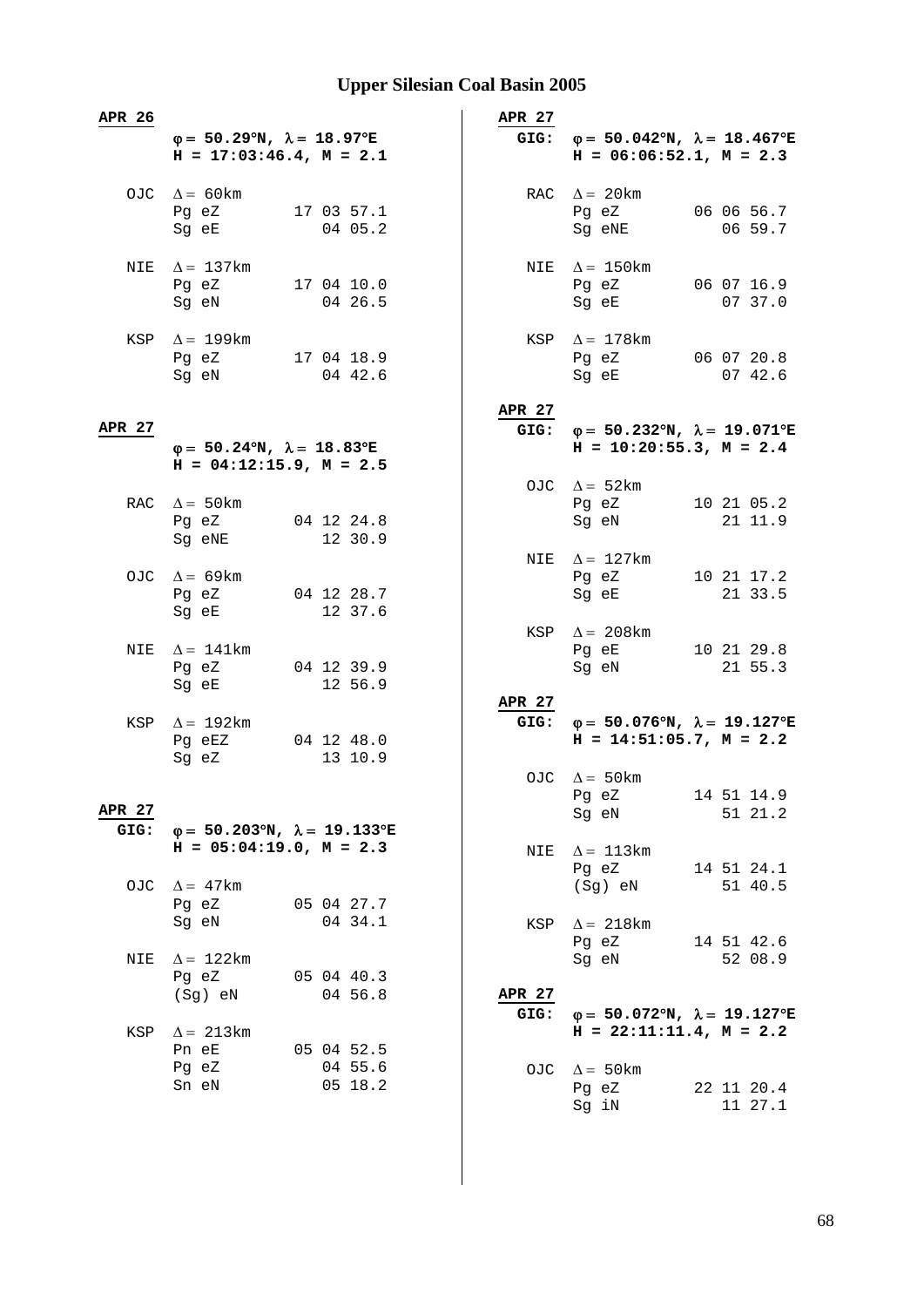|                       | NIE $\Delta = 112 \text{km}$<br>Pg eZ 22 11 30.0<br>(Sg) eE 11 46.1                                                                                         |  |                       |                       | KSP $\Delta = 174 \text{km}$<br>Pg eZ 13 42 02.0<br>Sg eN                                                                                               |  | 42 24.4                 |
|-----------------------|-------------------------------------------------------------------------------------------------------------------------------------------------------------|--|-----------------------|-----------------------|---------------------------------------------------------------------------------------------------------------------------------------------------------|--|-------------------------|
|                       | KSP $\Delta = 219 \text{km}$<br>Pg eZ 22 11 48.0<br>Sg eE                                                                                                   |  | 12 14.0               | APR 29                | GIG: $\varphi = 50.068^{\circ}N$ , $\lambda = 18.425^{\circ}E$<br>$H = 00:22:55.8$ , $M = 2.1$                                                          |  |                         |
| <b>APR 28</b>         | GIG: $\varphi = 50.259^{\circ}N$ , $\lambda = 18.860^{\circ}E$<br>$H = 02:17:37.6$ , $M = 2.4$                                                              |  |                       |                       | RAC $\Delta = 17 \text{km}$<br>Pg iZ<br>Sg eNE                                                                                                          |  | 00 22 59.6 D<br>23 02.5 |
|                       | OJC $\Delta = 67 \text{km}$<br>Pg eZ 02 17 49.9<br>Sg eEN                                                                                                   |  | 17 58.4               |                       | OJC $\Delta = 99 \text{km}$<br>Pg eZ 00 23 12.9<br>Sg eN                                                                                                |  | 23 25.5                 |
|                       | NIE $\Delta = 140$ km<br>Pg eZ 02 18 02.0<br>Sg eE and the state of the state of the state of the state of the state of the state of the state of the state |  | 18 19.0               | KSP                   | $\Delta = 174$ km<br>Pg eZ 00 23 23.8<br>Sg eE and the state of the state of the state of the state of the state of the state of the state of the state |  | 23 46.1                 |
|                       | KSP $\Delta = 193 \text{km}$<br>Pg eZ 02 18 10.2<br>Sg eN                                                                                                   |  | 18 32.9               | <b>APR 29</b>         | GIG: $\varphi = 49.961^{\circ}N$ , $\lambda = 18.562^{\circ}E$<br>$H = 03:39:37.0, M = 2.2$                                                             |  |                         |
| <b>APR 28</b>         | GIG: $\varphi = 50.250^{\circ}N$ , $\lambda = 18.949^{\circ}E$<br>$H = 10:52:33.7, M = 2.3$                                                                 |  |                       |                       | RAC $\Delta = 29 \text{km}$<br>Pg eZ 03 39 43.9<br>Sg eNE                                                                                               |  | 39 48.3                 |
|                       | OJC $\Delta = 61 \text{km}$<br>Pg eZ<br>Sg eN                                                                                                               |  | 10 52 45.1<br>52 53.1 |                       | OJC $\Delta = 93 \text{km}$<br>Pg eZ<br>Sg eN                                                                                                           |  | 03 39 53.4<br>40 04.6   |
| NIE                   | $\Delta = 135$ km<br>Pg eZ<br>(Sg) eE                                                                                                                       |  | 10 52 55.8<br>53 15.2 |                       | KSP $\Delta = 188$ km<br>Pg eZ<br>Sq eE                                                                                                                 |  | 03 40 07.0<br>40 31.2   |
|                       | KSP $\Delta = 199$ km<br>Pg eN<br>Sn eZ                                                                                                                     |  | 10 53 05.7<br>53 29.0 | APR 29                | GIG: $\varphi = 50.078^{\circ}N$ , $\lambda = 19.127^{\circ}E$<br>$H = 18:59:36.1, M = 2.3$                                                             |  |                         |
| <b>APR 28</b><br>GIG: | $\varphi = 50.067$ °N, $\lambda = 18.427$ °E                                                                                                                |  |                       | OJC                   | $\Delta = 50 \text{km}$<br>Pg eZ<br>Sg eNE                                                                                                              |  | 18 59 44.9<br>59 51.6   |
| RAC                   | $H = 13:41:34.0, M = 2.4$<br>$\Delta = 17$ km<br>Pg eZ                                                                                                      |  | 13 41 37.7            | KSP                   | $\Delta = 218 \text{km}$<br>Pg eZ<br>Sg eZ                                                                                                              |  | 19 00 12.6<br>00 39.0   |
|                       | Sg eNE<br>OJC $\Delta = 99 \text{km}$<br>Pg eZ                                                                                                              |  | 41 40.7<br>13 41 51.0 | <b>APR 29</b><br>GIG: | $\varphi = 50.040^{\circ}N$ , $\lambda = 18.468^{\circ}E$<br>$H = 22:32:29.7$ , $M = 2.2$                                                               |  |                         |
| NIE                   | Sg eE<br>$\Delta = 154 \text{km}$                                                                                                                           |  | 42 04.7               | RAC                   | $\Delta = 20$ km<br>Pg iZ<br>Sg iN                                                                                                                      |  | 22 32 34.3 C<br>32 37.8 |
|                       | Pg eZ<br>Sg eE                                                                                                                                              |  | 13 41 59.9<br>42 20.0 | OJC                   | $\Delta = 97$ km<br>Pg eZ<br>Sg eE                                                                                                                      |  | 22 32 46.7<br>32 59.1   |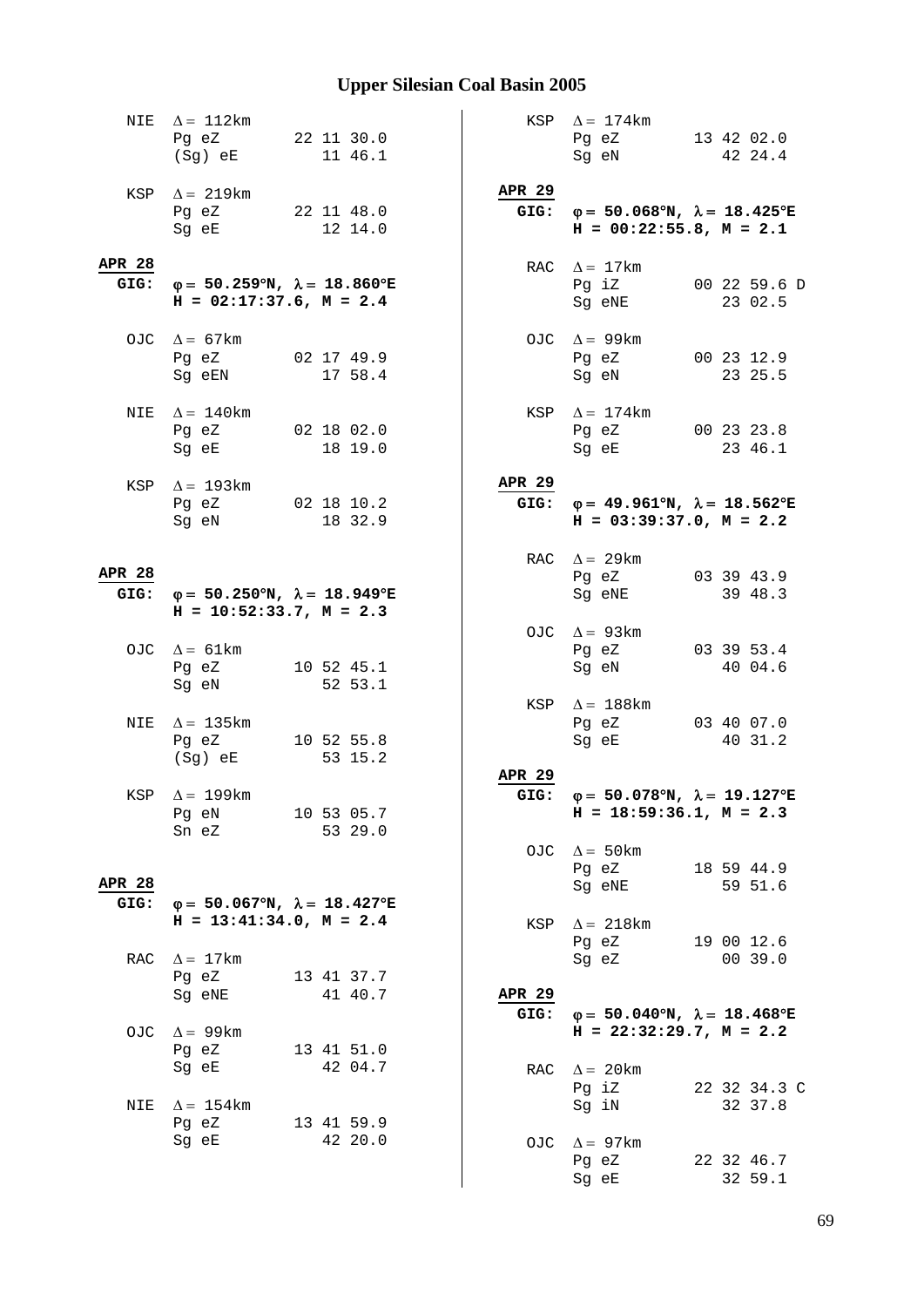|               | KSP $\Delta = 178$ km<br>Pg eZ 22 33 00.8<br>Sg eZ                                                                                                     |  | 33 21.6                 |              | NIE $\Delta = 140$ km<br>Pg eZ<br>Sg eN                                                                                                                        |  | 22 00 07.8<br>00 26.3   |
|---------------|--------------------------------------------------------------------------------------------------------------------------------------------------------|--|-------------------------|--------------|----------------------------------------------------------------------------------------------------------------------------------------------------------------|--|-------------------------|
| APR 30        | GIG: $\varphi = 50.067^{\circ}N$ , $\lambda = 18.466^{\circ}E$<br>$H = 22:14:00.7$ , $M = 2.4$                                                         |  |                         | KSP          | $\Delta = 188$ km<br>Pg eZ<br>Sg eZ                                                                                                                            |  | 22 00 15.9<br>00 39.8   |
|               | RAC $\Delta = 19$ km<br>Pg iZ<br>Sg eNE                                                                                                                |  | 22 14 05.3 C<br>14 08.4 | MAY 3        | GIG: $\varphi = 50.218^{\circ}N$ , $\lambda = 19.131^{\circ}E$<br>$H = 15:07:54.9$ , $M = 2.2$                                                                 |  |                         |
|               | OJC $\Delta = 97 \text{km}$<br>Pg eZ<br>Sg eE and the state of the state of the state of the state of the state of the state of the state of the state |  | 22 14 17.5<br>14 30.2   |              | OJC $\Delta = 47 \text{km}$<br>Pg eZ<br>Sg eN                                                                                                                  |  | 15 08 03.2<br>08 09.7   |
|               | KSP $\Delta = 176$ km<br>Pn eZ 22 14 27.6<br>Pg eN<br>Sg eN                                                                                            |  | 14 29.1<br>14 51.3      | NIE          | $\Delta = 123 \text{km}$<br>Pg eZ 15 08 14.8<br>$(Sg)$ eE                                                                                                      |  | 08 32.3                 |
| MAY 2<br>GIG: | $\varphi = 50.072^{\circ}N$ , $\lambda = 18.459^{\circ}E$<br>$H = 00:31:23.2, M = 2.7$                                                                 |  |                         | KSP          | $\Delta = 213 \text{km}$<br>Pg eZ 15 08 30.6<br>Sq eE and the state of the state of the state of the state of the state of the state of the state of the state |  | 08 55.8                 |
|               |                                                                                                                                                        |  |                         | MAY 4        |                                                                                                                                                                |  |                         |
|               | RAC $\Delta = 19$ km<br>Pg iZ<br>Sg eNE                                                                                                                |  | 00 31 27.8 D<br>31 30.9 |              | GIG: $\varphi = 50.068^{\circ}N$ , $\lambda = 18.425^{\circ}E$<br>$H = 02:13:51.1, M = 2.5$                                                                    |  |                         |
|               | OJC $\Delta = 97 \text{km}$<br>Pg eZ<br>Sg eE                                                                                                          |  | 00 31 40.1<br>31 52.1   |              | RAC $\Delta = 16 \text{km}$<br>Pg iZ<br>Sg eNE                                                                                                                 |  | 02 13 55.0 D<br>13 58.1 |
| NIE           | $\Delta = 152 \text{km}$<br>Pg eZ<br>Sg eE                                                                                                             |  | 00 31 47.5<br>32 07.0   |              | OJC $\Delta = 100$ km<br>Pg eZ<br>Sg eN                                                                                                                        |  | 02 14 08.0<br>14 21.0   |
|               | KSP $\Delta = 176$ km<br>Pg eZ<br>Sg eN                                                                                                                |  | 00 31 51.7<br>32 13.4   |              | NIE $\Delta = 154$ km<br>Pg eZ<br>Sg eE                                                                                                                        |  | 02 14 17.4<br>14 36.8   |
| KWP           | $\Delta$ = 308 km<br>Pg eZ 00 32 14.6<br>Sn eNE<br>Sg eNE                                                                                              |  | 32 44.5<br>32 52.8      | KSP<br>MAY 5 | $\Delta = 174$ km<br>Pg eZ 02 14 18.9<br>Sg eN                                                                                                                 |  | 14 40.5                 |
|               |                                                                                                                                                        |  |                         | GIG:         | $\varphi = 50.259^{\circ}N$ , $\lambda = 18.860^{\circ}E$<br>$H = 05:08:04.6$ , $M = 2.5$                                                                      |  |                         |
| MAY 2         |                                                                                                                                                        |  |                         |              |                                                                                                                                                                |  |                         |
| GIG:          | $\varphi = 49.962^{\circ}N$ , $\lambda = 18.562^{\circ}E$<br>$H = 21:59:45.1, M = 2.1$                                                                 |  |                         | RAC          | $\Delta = 52 \text{km}$<br>Pg eZ<br>Sg eN                                                                                                                      |  | 05 08 14.7<br>08 21.7   |
|               | RAC $\Delta = 30 \text{km}$<br>Pg eZ<br>Sg eNE                                                                                                         |  | 21 59 51.8<br>59 57.2   | OJC          | $\Delta = 67 \text{km}$<br>Pg eZ<br>Sg eE                                                                                                                      |  | 05 08 16.8<br>08 25.0   |
| OJC           | $\Delta = 93$ km<br>Pg eZ<br>(Sg) eE                                                                                                                   |  | 22 00 01.4<br>00 11.6   | NIE          | $\Delta = 141$ km<br>Pg eZ<br>Sg eN                                                                                                                            |  | 05 08 29.0<br>08 46.9   |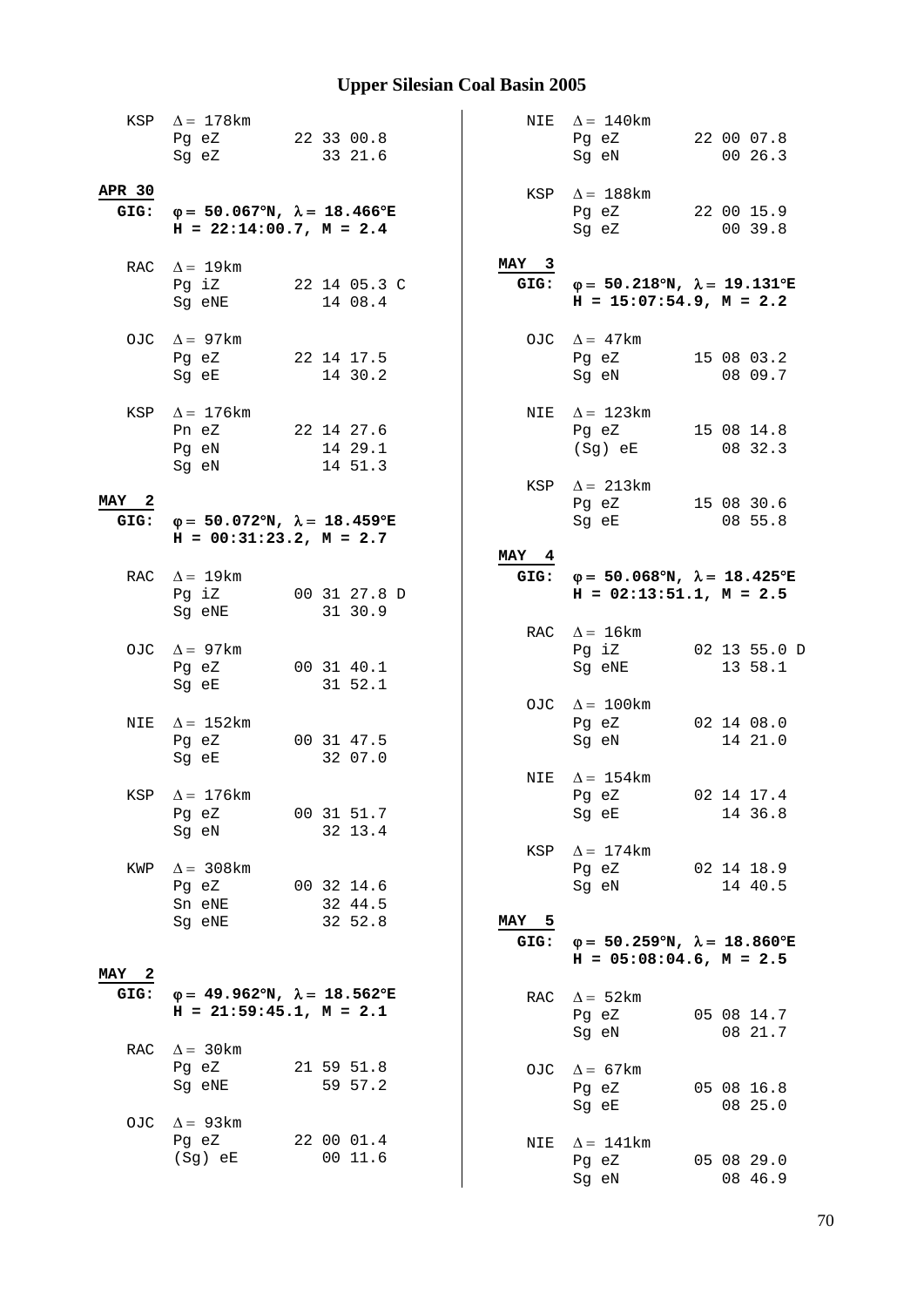|               | KSP $\Delta = 193 \text{km}$<br>05 08 37.4<br>Pg eZ<br>Sq eE and the state of the state of the state of the state of the state of the state of the state of the state |  | 09 00.2               |                       | KSP $\Delta = 194$ km<br>Pg eE 15 25 33.3<br>Sg eN                                                                                             |  | 25 55.7                          |
|---------------|-----------------------------------------------------------------------------------------------------------------------------------------------------------------------|--|-----------------------|-----------------------|------------------------------------------------------------------------------------------------------------------------------------------------|--|----------------------------------|
| MAY 5         | GIG: $\varphi = 50.077^{\circ}N$ , $\lambda = 19.126^{\circ}E$<br>$H = 16:55:16.5$ , $M = 2.4$                                                                        |  |                       | MAY 6                 | GIG: $\varphi = 50.043^{\circ}N$ , $\lambda = 18.465^{\circ}E$<br>$H = 21:09:05.0$ , $M = 2.4$                                                 |  |                                  |
|               | OJC $\Delta = 51 \text{km}$<br>Pg eZ<br>Sg eN                                                                                                                         |  | 16 55 25.6<br>55 32.3 |                       | RAC $\Delta = 20$ km<br>Pg iZ<br>Sg eNE                                                                                                        |  | 21 09 09.2 C<br>09 13.0          |
|               | NIE $\Delta = 113 \text{km}$<br>Pg eZ                                                                                                                                 |  | 16 55 36.2            |                       | NIE $\Delta = 150$ km<br>Pg eZ<br>Sg eN                                                                                                        |  | 21 09 30.3<br>09 49.5            |
| MAY 5         | KSP $\Delta = 218 \text{km}$<br>Pn eZ<br>Sg eZ                                                                                                                        |  | 16 55 50.0<br>56 19.5 |                       | KSP $\Delta = 178$ km<br>Pn eZ<br>Pg eZ<br>Sg eZ                                                                                               |  | 21 09 33.8<br>09 36.0<br>09 55.1 |
|               | GIG: $\varphi = 50.077^{\circ}N$ , $\lambda = 19.123^{\circ}E$<br>$H = 23:56:45.5$ , $M = 2.3$                                                                        |  |                       |                       |                                                                                                                                                |  |                                  |
|               | OJC $\Delta = 51 \text{km}$<br>Pg eZ 23 56 54.5<br>Sg eE                                                                                                              |  | 57 01.1               | MAY 6<br>GIG:         | $\varphi = 50.067^{\circ}N$ , $\lambda = 18.423^{\circ}E$<br>$H = 23:27:09.6$ , $M = 2.2$                                                      |  |                                  |
|               | RAC $\Delta = 66 \text{km}$<br>Pg eZ<br>Sg eNE                                                                                                                        |  | 23 56 57.5<br>57 05.5 | RAC                   | $\Delta = 16 \text{km}$<br>Pg iZ<br>Sg eNE                                                                                                     |  | 23 27 13.2 D<br>27 16.2          |
| NIE           | $\Delta = 113 \mathrm{km}$<br>Pg eZ<br>(Sg) eE                                                                                                                        |  | 23 57 05.3<br>57 21.0 |                       | NIE $\Delta = 154$ km<br>Pg eZ<br>Sg eE                                                                                                        |  | 23 27 36.2<br>27 56.3            |
| KSP           | $\Delta = 218$ km<br>Pg eZ<br>Sg eE                                                                                                                                   |  | 23 57 21.4<br>57 48.1 | <b>MAY 10</b>         | GIG: $\varphi = 50.067^{\circ}N$ , $\lambda = 18.424^{\circ}E$<br>$H = 01:34:08.5$ , $M = 2.4$                                                 |  |                                  |
| MAY 6         | GIG: $\varphi = 50.259^{\circ}N$ , $\lambda = 18.862^{\circ}E$<br>$H = 09:28:16.2, M = 2.7$                                                                           |  |                       |                       | RAC $\Delta = 16 \text{km}$<br>Pg iZ<br>Sg eNE                                                                                                 |  | 01 34 12.2 D<br>34 15.4          |
| NIE           | $\Delta = 140$ km<br>Pg eZ<br>Sg eE                                                                                                                                   |  | 09 28 40.4<br>28 57.2 | NIE                   | $\Delta = 154$ km<br>Pg iZ 01 34 35.2 D<br>Sg eE and the state of the state of the state of the state of the state of the state of the state o |  | 34 55.1                          |
|               | KSP $\Delta = 193$ km<br>Pg iZ 09 28 48.5<br>Sg eN 29 11.0                                                                                                            |  |                       | KSP                   | $\Delta = 174$ km<br>Pg eE 01 34 36.5<br>Sg eN                                                                                                 |  | 34 59.2                          |
| MAY 6<br>GIG: | $\varphi = 50.259^{\circ}N$ , $\lambda = 18.884^{\circ}E$<br>$H = 15:25:01.2, M = 2.1$                                                                                |  |                       | <b>MAY 10</b><br>GIG: | $φ = 50.208°N, λ = 19.061°E$<br>$H = 15:28:25.1, M = 2.4$                                                                                      |  |                                  |
| NIE           | $\Delta = 139 \mathrm{km}$<br>Pg eZ 15 25 24.7<br>Sg eE and the state of the state of the state of the state of the state of the state of the state of the state      |  | 25 42.6               |                       | OJC $\Delta = 53 \text{km}$<br>Pg eZ<br>Sg eE                                                                                                  |  | 15 28 34.5<br>28 41.5            |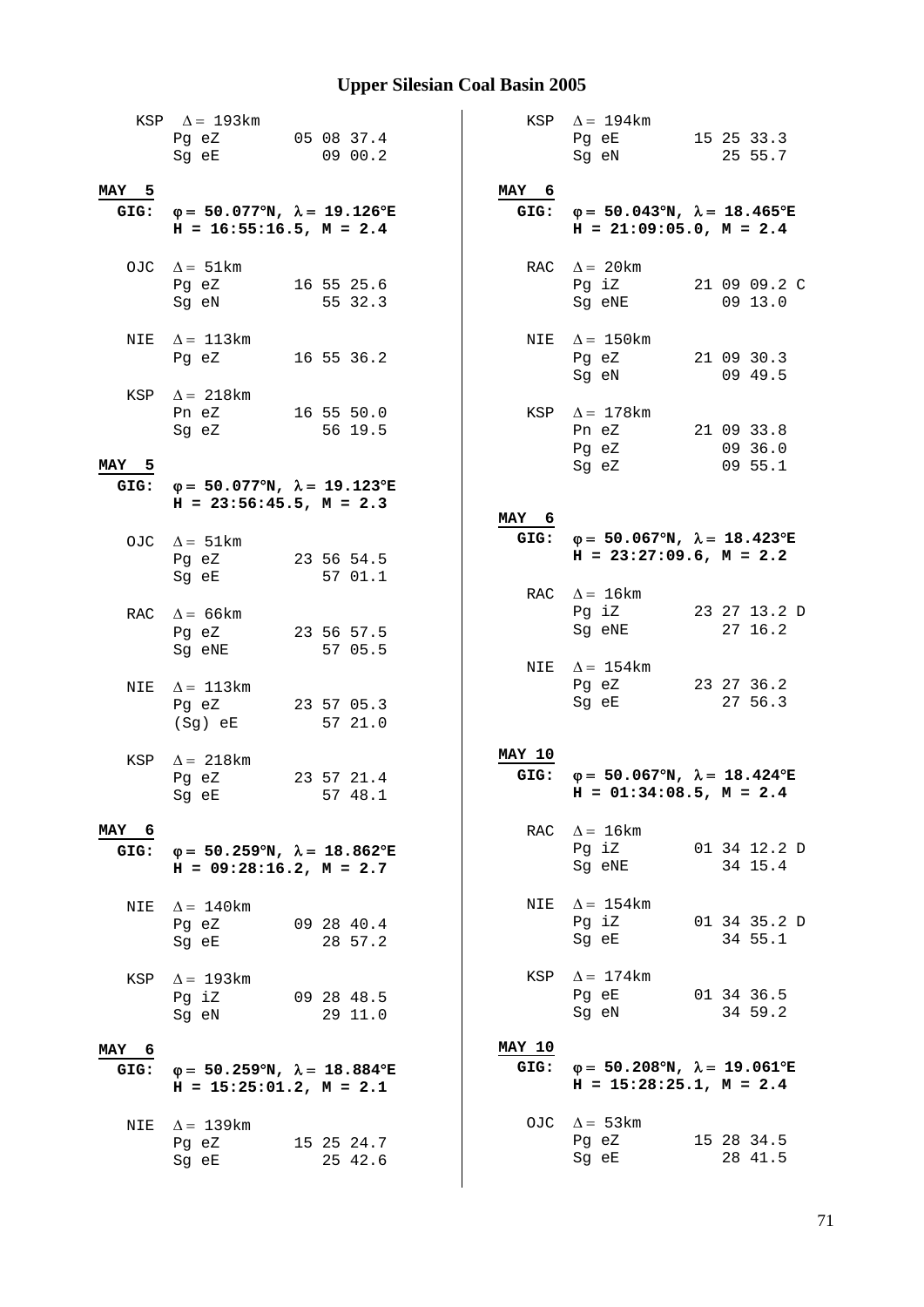| NIE           | $\Delta = 126 \text{km}$                                       |                       | <b>MAY 11</b> |                                                                                                |                         |
|---------------|----------------------------------------------------------------|-----------------------|---------------|------------------------------------------------------------------------------------------------|-------------------------|
|               | Pg eZ<br>Sg eN                                                 | 15 28 46.7<br>29 03.9 |               | GIG: $\varphi = 50.068^{\circ}N$ , $\lambda = 18.423^{\circ}E$<br>$H = 14:55:51.6$ , $M = 2.4$ |                         |
|               |                                                                |                       |               |                                                                                                |                         |
| KSP           | $\Delta = 208$ km                                              |                       |               | RAC $\Delta = 16$ km                                                                           |                         |
|               | Pq eZ 15 28 59.1<br>Sg eN                                      | 29 25.6               |               | Pg eZ<br>Sg eNE                                                                                | 14 55 55.3<br>55 58.4   |
|               |                                                                |                       |               |                                                                                                |                         |
| <b>MAY 10</b> |                                                                |                       |               | OJC $\Delta = 99$ km                                                                           |                         |
| GIG:          | $\varphi = 50.042^{\circ}N$ , $\lambda = 18.465^{\circ}E$      |                       |               | Pg eZ                                                                                          | 14 56 08.1              |
|               | $H = 20:46:41.4, M = 2.4$                                      |                       |               | Sg eN                                                                                          | 56 21.1                 |
|               | RAC $\Delta = 20$ km                                           |                       |               | NIE $\Delta = 154$ km                                                                          |                         |
|               | Pg eZ 20 46 45.8                                               |                       |               | Pg eZ                                                                                          | 14 56 18.3              |
|               | Sg eNE                                                         | 46 49.4               |               | Sg eE                                                                                          | 56 37.3                 |
|               | OJC $\Delta = 97$ km                                           |                       | <b>MAY 11</b> |                                                                                                |                         |
|               | Pg eZ 20 46 57.9                                               |                       |               | GIG: $\varphi = 50.259^{\circ}N$ , $\lambda = 18.884^{\circ}E$                                 |                         |
|               | Sg eE                                                          | 47 10.4               |               | $H = 19:41:49.5, M = 2.3$                                                                      |                         |
|               |                                                                |                       |               |                                                                                                |                         |
| NIE           | $\Delta = 150$ km<br>Pg eZ 20 47 07.0                          |                       |               | OJC $\Delta = 65 \text{km}$<br>Pg eZ                                                           | 19 42 01.2              |
|               | Sq eE                                                          | 47 26.7               |               | Sg eE                                                                                          | 42 09.8                 |
|               |                                                                |                       |               |                                                                                                |                         |
|               | KSP $\Delta = 178$ km                                          |                       |               | NIE $\Delta = 139$ km                                                                          |                         |
|               | Pg eZ 20 47 10.1<br>Sg eE                                      | 47 31.7               |               | Pg eZ<br>Sg eE                                                                                 | 19 42 13.8<br>42 32.2   |
|               |                                                                |                       |               |                                                                                                |                         |
| <b>MAY 11</b> |                                                                |                       |               | KSP $\Delta = 194 \text{km}$                                                                   |                         |
|               | GIG: $\varphi = 50.077^{\circ}N$ , $\lambda = 19.125^{\circ}E$ |                       |               | Pg eZ 19 42 22.3                                                                               |                         |
|               | $H = 02:19:44.5, M = 2.2$                                      |                       |               | Sg eN                                                                                          | 42 45.0                 |
|               | OJC $\Delta = 51 \text{km}$                                    |                       | <b>MAY 11</b> |                                                                                                |                         |
|               | Pg eZ 02 19 53.2                                               |                       |               | GIG: $\varphi = 50.077^{\circ}N$ , $\lambda = 19.127^{\circ}E$                                 |                         |
|               | Sq eE                                                          | 19 59.9               |               | $H = 23:30:33.3, M = 2.3$                                                                      |                         |
| NIE           | $\Delta = 113 \text{km}$                                       |                       |               | OJC $\Delta = 50 \text{km}$                                                                    |                         |
|               | Pg eZ                                                          | 02 20 03.7            |               | Pg eZ                                                                                          | 23 30 42.3              |
|               |                                                                |                       |               | Sg eNE                                                                                         | 30 48.9                 |
| KSP           | $\Delta = 218$ km                                              | 02 20 19.9            | RAC           | $\Delta$ = 66 km                                                                               |                         |
|               | Pg eZ<br>Sg eE                                                 | 20 46.9               |               | Pg eZ                                                                                          | 23 30 45.7              |
|               |                                                                |                       |               | Sg eNE                                                                                         | 30 54.2                 |
| <b>MAY 11</b> |                                                                |                       |               |                                                                                                |                         |
|               | $\varphi = 50.17^{\circ}N$ , $\lambda = 19.27^{\circ}E$        |                       | NIE           | $\Delta = 113 \text{km}$                                                                       |                         |
|               | $H = 09:50:50.8$ , $M = 2.2$                                   |                       |               | Pg eZ                                                                                          | 23 30 52.8              |
| OJC           | $\Delta = 38 \text{km}$                                        |                       | KSP           | $\Delta = 218$ km                                                                              |                         |
|               | Pg eZ                                                          | 09 50 58.2            |               | Pg eEZ                                                                                         | 23 31 09.8              |
|               | Sg eE                                                          | 51 02.6               |               | Sg eN                                                                                          | 31 35.8                 |
| NIE           | $\Delta = 112 \text{km}$                                       |                       | <b>MAY 12</b> |                                                                                                |                         |
|               | Pg eZ                                                          | 09 51 09.0            | GIG:          | $\varphi = 50.067^{\circ}N$ , $\lambda = 18.425^{\circ}E$                                      |                         |
|               | Sg eE                                                          | 51 24.8               |               | $H = 01:54:27.5$ , $M = 2.0$                                                                   |                         |
|               |                                                                |                       |               |                                                                                                |                         |
| KSP           |                                                                |                       | RAC           | $\Delta = 16 \text{km}$                                                                        |                         |
|               | $\Delta = 224$ km                                              |                       |               |                                                                                                |                         |
|               | Pg eE<br>Sn eN                                                 | 09 51 27.6<br>51 52.7 |               | Pg iZ<br>Sg eNE                                                                                | 01 54 31.2 C<br>54 34.2 |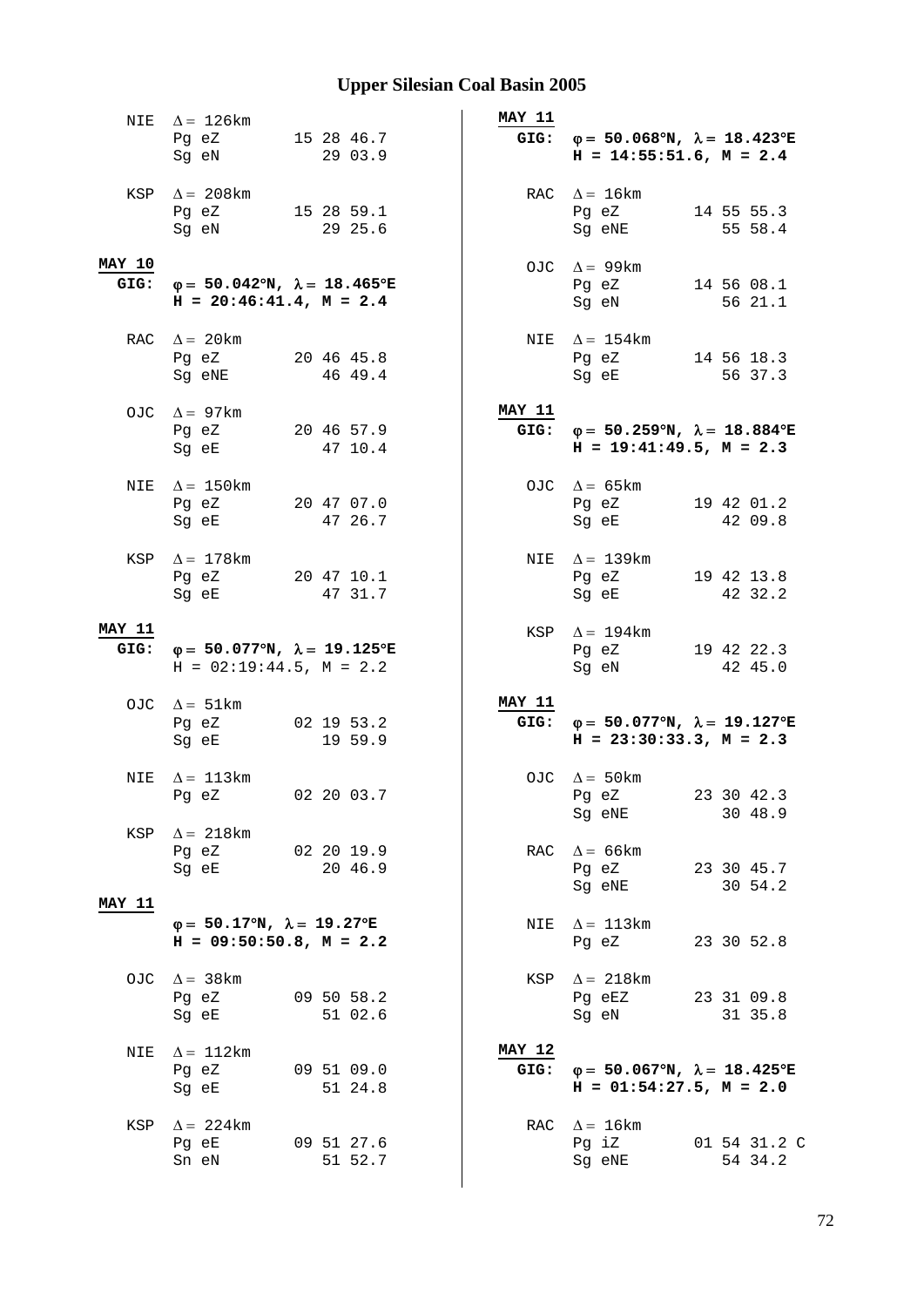|                       |                                                                                                                                              |                         | MAY 13                |                                                                                         |
|-----------------------|----------------------------------------------------------------------------------------------------------------------------------------------|-------------------------|-----------------------|-----------------------------------------------------------------------------------------|
|                       | OJC $\Delta = 100 \text{km}$<br>Pg eZ<br>Sg eE                                                                                               | 01 54 44.2<br>54 58.0   |                       | $\varphi = 50.26^{\circ}N$ , $\lambda = 18.82^{\circ}E$<br>$H = 03:53:03.4$ , $M = 2.3$ |
|                       | NIE $\Delta = 154$ km<br>$Pg$ iZ<br>Sg eN                                                                                                    | 01 54 54.2 D<br>55 14.4 |                       | RAC $\Delta = 50$ km<br>03 53 13.1<br>Pg eZ<br>Sg eNE<br>53 18.4                        |
| <b>MAY 12</b>         |                                                                                                                                              |                         |                       | OJC $\Delta = 69 \text{km}$<br>Pg eZ<br>03 53 16.3<br>Sg eN<br>53 25.1                  |
| GIG:                  | $φ = 50.259°N, λ = 18.860°E$<br>$H = 11:13:27.0, M = 2.4$                                                                                    |                         |                       | NIE $\Delta = 142$ km<br>Pg eZ<br>03 53 27.8                                            |
|                       | OJC $\Delta = 67 \text{km}$<br>Pg eZ 11 13 39.4<br>Sg eN                                                                                     | 13 47.9                 |                       | Sg eE<br>53 45.5<br>KSP $\Delta = 190$ km                                               |
| NIE                   | $\Delta = 141 \text{km}$<br>Pg eZ<br>Sg eE                                                                                                   | 11 13 52.5<br>14 10.0   |                       | Pn eZ 03 53 33.2<br>Pg eE<br>53 35.8<br>53 59.1<br>Sg eZ                                |
|                       | KSP $\Delta = 193$ km                                                                                                                        | 11 14 00.0              | <b>MAY 13</b><br>GIG: |                                                                                         |
|                       | Pg eZ<br>Sg eN                                                                                                                               | 14 22.3                 |                       | $\varphi = 50.068^{\circ}N$ , $\lambda = 18.425^{\circ}E$<br>$H = 04:56:40.4, M = 2.2$  |
| <b>MAY 12</b><br>GIG: | $φ = 50.260°N, λ = 18.913°E$<br>$H = 18:03:19.8, M = 2.3$                                                                                    |                         |                       | RAC $\Delta = 17 \text{km}$<br>04 56 44.2<br>Pg eZ<br>56 47.3<br>Sg eNE                 |
|                       | OJC $\Delta = 64 \text{km}$                                                                                                                  |                         |                       | OJC $\Delta = 99 \text{km}$<br>04 56 57.4<br>Pg eZ                                      |
|                       | Pg eZ<br>Sg eN                                                                                                                               | 18 03 31.4 D<br>03 39.4 |                       | Sg eN<br>57 10.4                                                                        |
| NIE                   | $\Delta = 138$ km<br>Pg eZ<br>Sg eN and the state of the state of the state of the state of the state of the state of the state of the state | 18 03 44.0<br>04 01.7   |                       | NIE $\Delta = 154$ km<br>Pg eZ<br>04 57 07.3<br>57 27.1<br>Sg eE                        |
|                       | KSP $\Delta = 196 \text{km}$<br>Pg eZ<br>Sg eN                                                                                               | 18 03 52.9<br>04 16.0   | <b>MAY 13</b><br>GIG: | $\varphi = 50.044^{\circ}N$ , $\lambda = 18.466^{\circ}E$<br>$H = 10:47:00.2, M = 2.2$  |
| <b>MAY 12</b><br>GIG: | $\varphi = 50.203^{\circ}N$ , $\lambda = 19.123^{\circ}E$                                                                                    |                         |                       | RAC $\Delta = 20$ km<br>Pg eZ<br>10 47 04.9<br>Sg eNE<br>47 07.8                        |
|                       | $H = 21:02:41.8$ , $M = 2.3$<br>OJC $\Delta = 48$ km<br>Pg eZ                                                                                | 21 02 50.3              |                       | OJC $\Delta = 97 \text{km}$<br>Pg eZ<br>10 47 17.0<br>47 29.3<br>Sg eE                  |
|                       | Sg eN                                                                                                                                        | 02 56.7                 | NIE                   | $\Delta = 150$ km                                                                       |
| NIE                   | $\Delta = 122$ km<br>Pg eZ<br>Sg eN                                                                                                          | 21 03 03.1<br>03 19.1   |                       | 10 47 26.7<br>Pg eZ<br>47 46.4<br>(Sg) eE                                               |
| KSP                   | $\Delta$ = 213km<br>Pg eZ<br>$(Sn)$ eE                                                                                                       | 21 03 18.2<br>03 42.0   |                       | KSP $\Delta = 178$ km<br>Pg eZ<br>10 47 29.2<br>47 51.1<br>Sg Z                         |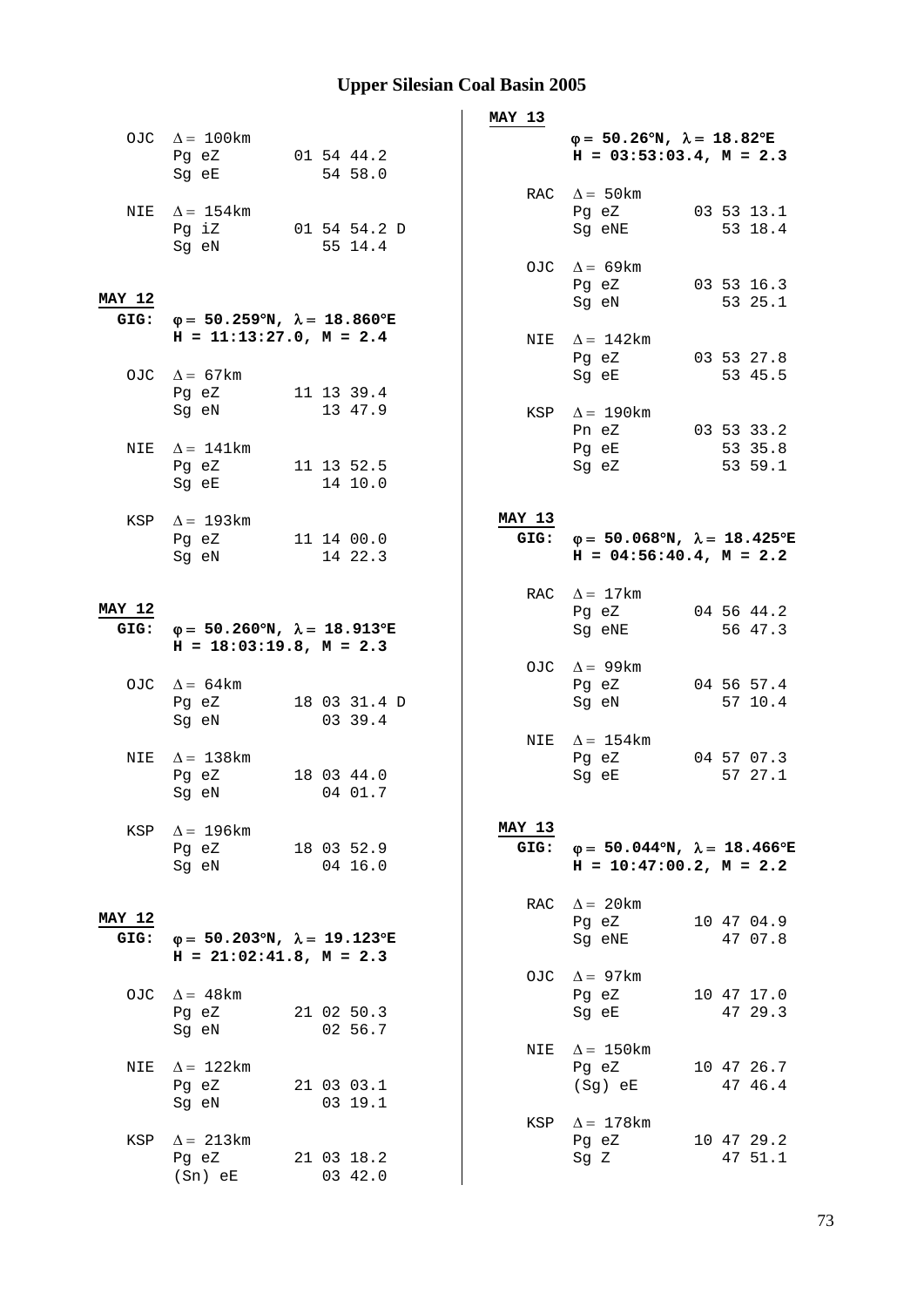| <b>MAY 13</b>         |                                                                                                |            |                       |  |               |                                                                                                |  |                         |
|-----------------------|------------------------------------------------------------------------------------------------|------------|-----------------------|--|---------------|------------------------------------------------------------------------------------------------|--|-------------------------|
|                       | GIG: $\varphi = 50.104^{\circ}N$ , $\lambda = 19.171^{\circ}E$<br>$H = 11:12:29.6$ , $M = 2.6$ |            |                       |  |               | OJC $\Delta = 99 \text{km}$<br>Pg eZ 01 35 27.9<br>Sg eN                                       |  | 35 40.8                 |
|                       | OJC $\Delta = 46 \text{km}$<br>Pg eZ 11 12 37.3<br>Sg iN                                       | 12 43.5    |                       |  |               | NIE $\Delta = 154$ km<br>Pg eZ 01 35 37.8                                                      |  |                         |
|                       | NIE $\Delta = 112$ km<br>Pg eZ 11 12 48.5                                                      |            |                       |  |               | Sg eNE<br>KSP $\Delta = 174$ km                                                                |  | 35 57.9                 |
|                       | Sg eN                                                                                          | 13 04.3    |                       |  |               | Pg eZ 01 35 41.1<br>Sg eN                                                                      |  | 36 00.3                 |
|                       | KSP $\Delta = 220$ km<br>Pg eZ 11 13 07.3<br>Sn eN                                             |            | 13 31.2               |  | MAY 14        | $\varphi = 50.09^{\circ}N$ , $\lambda = 18.42^{\circ}E$<br>$H = 04:40:51.4$ , $M = 2.1$        |  |                         |
| <b>MAY 13</b><br>GIG: | $\varphi = 50.075^{\circ}N$ , $\lambda = 19.128^{\circ}E$<br>$H = 15:48:55.9$ , $M = 2.4$      |            |                       |  |               | RAC $\Delta = 16 \text{km}$<br>Pg eZ 04 40 55.1<br>Sg eNE 40 58.0                              |  |                         |
|                       | OJC $\Delta = 50 \text{km}$<br>Pg eZ 15 49 04.2<br>Sg eN 49 10.7                               |            |                       |  |               | OJC $\Delta = 99 \text{km}$<br>Pg eZ 04 41 08.2<br>Sg eE 41 21.1                               |  |                         |
| NIE                   | $\Delta = 113 \mathrm{km}$<br>Pg eZ 15 49 14.7<br>(Sg) eE                                      | 49 31.2    |                       |  |               | NIE $\Delta = 156$ km<br>Pg eZ 04 41 17.9<br>Sg eZ                                             |  | 41 38.1                 |
|                       | KSP $\Delta = 218$ km<br>Pn eE 15 49 30.1<br>Pg eE                                             | 49 33.1    |                       |  | <b>MAY 14</b> | GIG: $\varphi = 50.039^{\circ}N$ , $\lambda = 18.464^{\circ}E$<br>$H = 05:00:16.9$ , $M = 2.4$ |  |                         |
|                       | Sg eZ                                                                                          |            | 49 58.1               |  |               |                                                                                                |  |                         |
| <b>MAY 14</b>         |                                                                                                |            |                       |  |               | RAC $\Delta = 20 \text{km}$<br>Pg eZ<br>Sg eNE                                                 |  | 05 00 21.5<br>00 24.5   |
|                       | GIG: $\varphi = 50.239^{\circ}N$ , $\lambda = 18.980^{\circ}E$<br>$H = 00:46:26.2$ , $M = 2.1$ |            |                       |  |               | OJC $\Delta = 98$ km<br>Pg eZ                                                                  |  | 05 00 33.8              |
|                       | OJC $\Delta = 58 \text{km}$<br>Pg eZ<br>Sq eE                                                  |            | 00 46 36.8<br>46 44.3 |  | NIE           | Sg eN<br>$\Delta = 150$ km                                                                     |  | 00 45.8                 |
| NIE                   | $\Delta$ = 132km<br>Pg eZ                                                                      |            | 00 46 49.3            |  |               | Pg Z<br>Sg eE                                                                                  |  | 05 00 43.1 C<br>01 02.8 |
|                       | Sg eE                                                                                          |            | 47 06.1               |  | KSP           | $\Delta = 178$ km<br>Pq eZ                                                                     |  | 05 00 45.8              |
| KSP                   | $\Delta = 202 \text{km}$<br>Pg eZ<br>Sg eZ                                                     | 00 46 59.8 | 47 23.9               |  |               | Sn eE<br>Sg eN                                                                                 |  | 01 06.7<br>01 08.6      |
| <b>MAY 14</b><br>GIG: | $φ = 50.068°N, λ = 18.425°E$                                                                   |            |                       |  | <b>MAY 14</b> | GIG: $\varphi = 50.041^{\circ}N$ , $\lambda = 18.466^{\circ}E$<br>$H = 19:09:56.9, M = 2.4$    |  |                         |
|                       | $H = 01:35:11.1, M = 2.2$                                                                      |            |                       |  |               |                                                                                                |  |                         |
| RAC                   | $\Delta = 16$ km<br>Pg eZ                                                                      | 01 35 14.8 |                       |  | RAC           | $\Delta = 20$ km<br>Pg iZ<br>Sg eNE                                                            |  | 19 10 01.5 C<br>10 05.1 |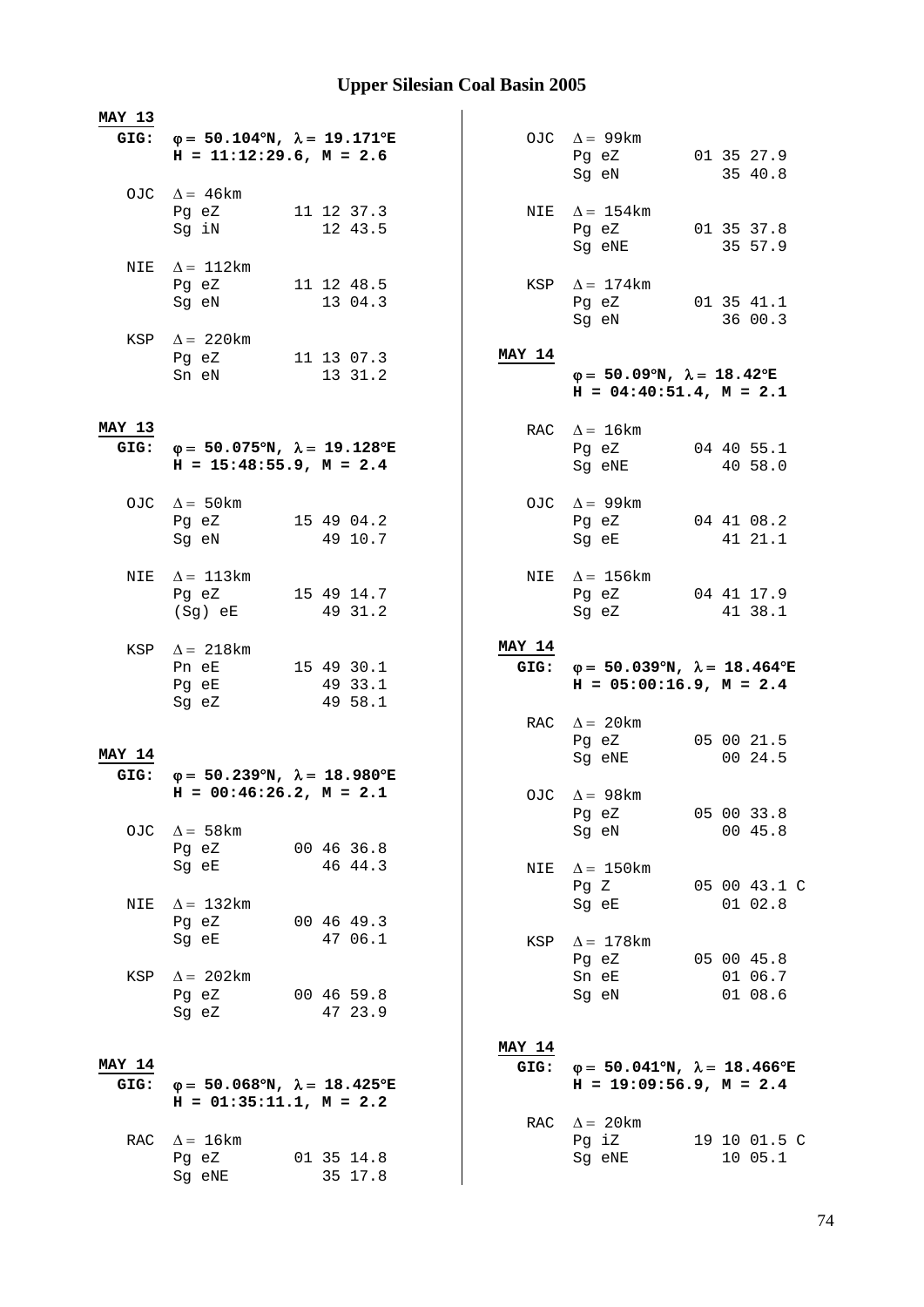|                       | OJC $\Delta = 97 \text{km}$<br>Pg eZ 19 10 13.6<br>Sq eE                                    | 10 26.1               |         |                | NIE $\Delta = 113 \text{km}$<br>Pg eZ                                                          |  | 19 36 07.7                       |  |
|-----------------------|---------------------------------------------------------------------------------------------|-----------------------|---------|----------------|------------------------------------------------------------------------------------------------|--|----------------------------------|--|
|                       | NIE $\Delta = 150$ km<br>Pg eZ 19 10 22.5<br>Sg eN                                          | 10 41.8               |         |                | KSP $\Delta = 218 \text{km}$<br>Pg eE 19 36 24.7<br>Sg eZ                                      |  | 36 50.7                          |  |
|                       | KSP $\Delta = 178$ km<br>Pg eZ 19 10 25.7<br>Sn eE                                          | 10 46.5               |         | MAY 17         | $\varphi = 50.19^{\circ}N$ , $\lambda = 19.25^{\circ}E$<br>$H = 02:32:14.5$ , $M = 2.3$        |  |                                  |  |
| <b>MAY 15</b>         | GIG: $\varphi = 50.276^{\circ}N$ , $\lambda = 18.889^{\circ}E$                              |                       |         |                | OJC $\Delta = 39 \text{km}$<br>Pg eZ<br>Sg eN                                                  |  | 02 32 21.8<br>32 26.6            |  |
|                       | $H = 00:33:30.6$ , $M = 2.4$                                                                |                       |         |                | NIE $\Delta = 115 \text{km}$<br>Pg eZ 02 32 34.5                                               |  |                                  |  |
|                       | RAC $\Delta = 53 \text{km}$<br>Pg eZ 00 33 40.8<br>Sg eNE 33 47.0                           |                       |         |                | Sg eN<br>KSP $\Delta$ = 222km                                                                  |  | 32 49.9                          |  |
| OJC                   | $\Delta = 65$ km                                                                            |                       |         |                | Pg eN 02 32 51.3<br>Sg eN                                                                      |  | 33 19.4                          |  |
|                       | Pg eZ<br>Sg eNE                                                                             | 00 33 42.2<br>33 50.6 |         | MAY 17<br>GIG: | $\varphi = 50.078^{\circ}N$ , $\lambda = 19.124^{\circ}E$                                      |  |                                  |  |
| NIE                   | $\Delta = 140$ km<br>Pg eZ                                                                  | 00 33 54.9            |         |                | $H = 02:41:40.5$ , $M = 2.2$                                                                   |  |                                  |  |
| KSP                   | Sg eN<br>$\Delta = 194$ km                                                                  | 34 12.4               |         |                | OJC $\Delta = 50 \text{km}$<br>Pg eZ<br>Sg eN                                                  |  | 02 41 49.0<br>41 55.7            |  |
|                       | Pg eZ 00 34 03.3<br>Sg eN                                                                   | 34 26.0               |         |                | NIE $\Delta = 113 \text{km}$<br>Pg eZ<br>(Sg) eE                                               |  | 02 41 59.5<br>42 15.5            |  |
| <b>MAY 16</b>         | GIG: $\varphi = 50.259^{\circ}N$ , $\lambda = 18.860^{\circ}E$<br>$H = 15:47:38.5, M = 2.6$ |                       |         |                | KSP $\Delta = 218$ km<br>Pg eZ<br>Sg eE 42 42.6                                                |  | 02 42 16.9                       |  |
| OJC.                  | $\Delta = 67$ km<br>Pg eZ<br>Sg eE                                                          | 15 47 50.3<br>47 58.9 |         | <b>MAY 17</b>  | GIG: $\varphi = 50.068^{\circ}N$ , $\lambda = 18.423^{\circ}E$<br>$H = 05:55:22.7$ , $M = 2.1$ |  |                                  |  |
| NIE                   | $\Delta = 140$ km<br>Pg eZ<br>Sg eN                                                         | 15 48 02.5            | 48 20.4 |                | RAC $\Delta = 17$ km<br>Pg eZ<br>Sg eNE                                                        |  | 05 55 25.8<br>55 28.8            |  |
| KSP                   | $\Delta = 193$ km<br>Pg eZ<br>Sg eN                                                         | 15 48 10.8<br>48 33.6 |         |                | OJC $\Delta = 99$ km<br>Pg eZ<br>Sg eE                                                         |  | 05 55 39.1<br>55 52.9            |  |
| <b>MAY 16</b><br>GIG: | φ= 50.075°N, $\lambda$ = 19.125°E<br>$H = 19:35:47.9$ , $M = 2.3$                           |                       |         | NIE            | $\Delta = 154$ km<br>Pg eZ<br>(Sg) eE                                                          |  | 05 55 48.6<br>56 09.0            |  |
|                       | OJC $\Delta = 51 \text{km}$<br>Pg eZ<br>Sg eN                                               | 19 35 57.2            | 36 03.7 | KSP            | $\Delta = 174$ km<br>Pg eN<br>Sn eN<br>(Sg) eN                                                 |  | 05 55 52.8<br>56 11.2<br>56 14.3 |  |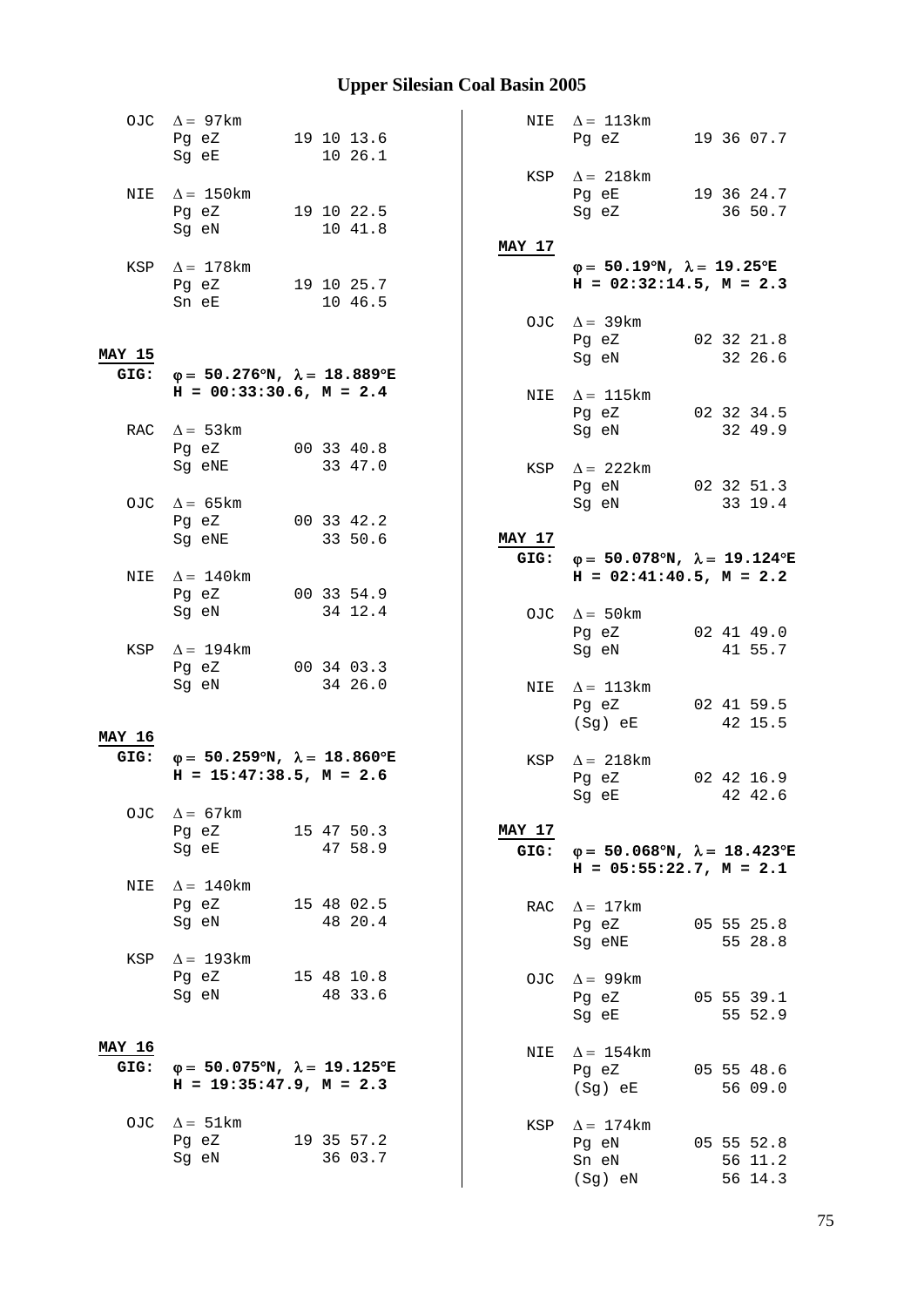| MAY 17        |                                                                                                |                       |               |                                                                                             |                       |
|---------------|------------------------------------------------------------------------------------------------|-----------------------|---------------|---------------------------------------------------------------------------------------------|-----------------------|
|               | GIG: $\varphi = 50.215^{\circ}N$ , $\lambda = 19.064^{\circ}E$<br>$H = 17:40:10.4$ , $M = 2.4$ |                       |               | OJC $\Delta = 99$ km<br>Pg eZ<br>Sg eN                                                      | 17 07 15.3<br>0728.1  |
|               | OJC $\Delta = 52 \text{km}$<br>Pg eZ<br>Sg eN                                                  | 17 40 19.3<br>40 26.3 |               | NIE $\Delta = 154$ km<br>Pg eZ 17 07 24.0                                                   |                       |
|               | NIE $\Delta = 127$ km<br>Pg eZ                                                                 | 17 40 32.3            |               | Sg eN                                                                                       | 07 44.3               |
|               | Sg eN<br>KSP $\Delta = 208$ km                                                                 | 40 48.4               | <b>MAY 18</b> | GIG: $\varphi = 50.236^{\circ}N$ , $\lambda = 19.040^{\circ}E$<br>$H = 20:16:14.7, M = 2.1$ |                       |
|               | Pg eZ 17 40 44.3<br>Sg eZ                                                                      | 41 09.6               |               | OJC $\Delta = 54 \text{km}$<br>Pg eZ 20 16 24.5                                             |                       |
| <b>MAY 18</b> |                                                                                                |                       |               | Sq eN                                                                                       | 16 31.6               |
| GIG:          | $\varphi = 50.068^{\circ}N$ , $\lambda = 18.460^{\circ}E$                                      |                       |               |                                                                                             |                       |
|               | $H = 05:38:53.7$ , $M = 2.5$<br>RAC $\Delta = 19 \text{km}$                                    |                       |               | NIE $\Delta = 130$ km<br>Pg eZ<br>Sg eE                                                     | 20 16 37.6<br>16 54.3 |
|               |                                                                                                | Pg iZ 05 38 58.0 D    |               |                                                                                             |                       |
|               | Sg eNE<br>OJC $\Delta = 97 \text{km}$                                                          | 39 01.1               |               | KSP $\Delta = 206 \text{km}$<br>Pg eZ<br>Sg eZ                                              | 20 16 48.1<br>17 12.8 |
|               | Pg eZ                                                                                          | 05 39 10.2            |               |                                                                                             |                       |
|               | Sg eE                                                                                          | 39 22.1               |               |                                                                                             |                       |
|               |                                                                                                |                       | <b>MAY 18</b> |                                                                                             |                       |
| NIE           | $\Delta = 152 \text{km}$                                                                       |                       |               | GIG: $\varphi = 50.208^{\circ}N$ , $\lambda = 19.061^{\circ}E$<br>$H = 21:13:21.8, M = 2.3$ |                       |
|               | Pg eZ<br>Sg eN                                                                                 | 05 39 20.1<br>39 39.0 |               |                                                                                             |                       |
|               |                                                                                                |                       |               | OJC $\Delta = 53 \text{km}$                                                                 |                       |
| KSP           | $\Delta = 176$ km                                                                              |                       |               | Pg eZ                                                                                       | 21 13 31.6            |
|               | Pn eZ                                                                                          | 05 39 21.7            |               | Sg eE                                                                                       | 13 38.1               |
|               | Pg eZ                                                                                          | 39 24.6               |               |                                                                                             |                       |
|               | Sg eE                                                                                          | 39 44.1               |               | NIE $\Delta = 126 \text{km}$<br>Pg eZ                                                       | 21 13 43.7            |
| <b>MAY 18</b> |                                                                                                |                       |               | Sg eN                                                                                       | 13 59.8               |
| GIG:          | $φ = 50.164°N, λ = 19.309°E$                                                                   |                       |               |                                                                                             |                       |
|               | $H = 12:30:08.8$ , $M = 2.2$                                                                   |                       |               | KSP $\Delta = 208 \text{km}$                                                                |                       |
|               |                                                                                                |                       |               | (Pn) eZ                                                                                     | 21 13 53.5            |
|               | OJC $\Delta = 36 \text{km}$<br>Pg iZ                                                           | 12 30 14.8 C          |               | Pg eZ<br>Sg eZ                                                                              | 13 56.5<br>14 21.1    |
|               | Sq eN                                                                                          | 30 19.4               |               |                                                                                             |                       |
|               |                                                                                                |                       | <b>MAY 18</b> |                                                                                             |                       |
| NIE           | $\Delta = 109 \text{km}$<br>Pg eZ                                                              | 12 30 27.5            |               | $\varphi = 50.06^{\circ}N$ , $\lambda = 18.45^{\circ}E$<br>$H = 22:36:28.9, M = 2.0$        |                       |
| KSP           | $\Delta$ = 227 km                                                                              |                       |               | RAC $\Delta = 19$ km                                                                        |                       |
|               | Pg eN                                                                                          | 12 30 47.0            |               | Pg eZ                                                                                       | 22 36 33.0            |
|               | Sn eE                                                                                          | 31 12.4               |               | Sg eNE                                                                                      | 36 36.6               |
| <b>MAY 18</b> |                                                                                                |                       |               | OJC $\Delta = 98 \text{km}$                                                                 |                       |
| GIG:          | $\varphi = 50.068^{\circ}N$ , $\lambda = 18.425^{\circ}E$                                      |                       |               | Pg eZ                                                                                       | 22 36 45.7            |
|               | $H = 17:06:58.3, M = 2.4$                                                                      |                       |               | Sg eN                                                                                       | 36 58.5               |
|               |                                                                                                |                       |               |                                                                                             |                       |
| RAC           | $\Delta = 17$ km                                                                               |                       |               | NIE $\Delta = 152 \text{km}$                                                                |                       |
|               |                                                                                                |                       |               |                                                                                             |                       |
|               | Pg eZ<br>Sg eNE                                                                                | 17 07 01.9<br>07 05.0 |               | Pg eZ<br>Sg eE                                                                              | 22 36 54.8<br>37 14.8 |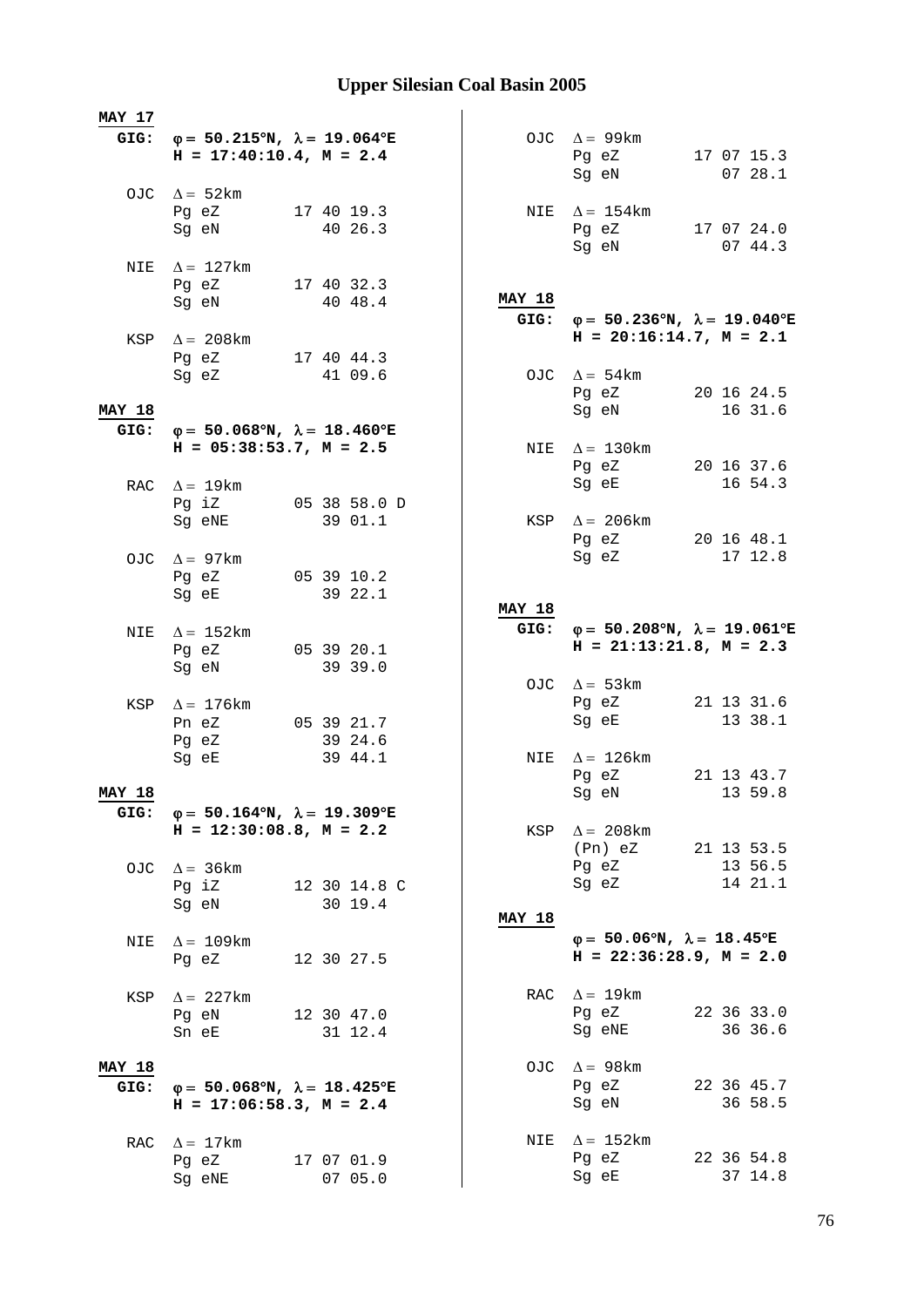| <b>MAY 19</b>         |                                                                                           |                       |                       | OJC $\Delta = 97 \text{km}$                                                                                                                             |                       |
|-----------------------|-------------------------------------------------------------------------------------------|-----------------------|-----------------------|---------------------------------------------------------------------------------------------------------------------------------------------------------|-----------------------|
|                       | $\varphi = 50.07^{\circ}N$ , $\lambda = 18.47^{\circ}E$<br>$H = 00:00:15.2, M = 2.1$      |                       |                       | Pg eZ<br>Sg eE                                                                                                                                          | 18 04 11.0<br>04 22.9 |
|                       | RAC $\Delta = 20$ km<br>Pg eZ<br>Sg eNE                                                   | 00 00 19.5<br>00 23.4 |                       | NIE $\Delta = 152 \text{km}$<br>Pg eZ<br>Sg eE                                                                                                          | 18 04 21.1<br>04 40.4 |
|                       | OJC $\Delta = 96 \text{km}$<br>Pg eZ<br>Sg eE                                             | 00 00 31.6<br>00 44.0 |                       | KSP $\Delta = 176$ km<br>Pg eZ 18 04 22.8<br>Sg eN                                                                                                      | 04 44.4               |
|                       | NIE $\Delta = 151 \text{km}$<br>Pg eZ<br>Sg eE                                            | 00 00 41.3<br>01 00.2 | <b>MAY 20</b>         | GIG: $\varphi = 50.066^{\circ}N$ , $\lambda = 18.464^{\circ}E$<br>$H = 21:06:46.1, M = 2.3$                                                             |                       |
|                       | KSP $\Delta = 177$ km<br>Pn eZ 00 00 42.9<br>Sg eN                                        | 01 05.6               |                       | RAC $\Delta = 20 \text{km}$<br>Pg eZ<br>Sg eNE                                                                                                          | 21 06 50.4<br>06 53.9 |
| <b>MAY 20</b>         | $\varphi = 50.28^{\circ}N$ , $\lambda = 18.86^{\circ}E$<br>$H = 01:16:19.7, M = 2.0$      |                       |                       | OJC $\Delta = 97$ km<br>Pg eZ 21 07 02.7<br>Sg eN                                                                                                       | 07 14.6               |
|                       | OJC $\Delta = 67 \text{km}$<br>Pg eZ<br>Sg eN                                             | 01 16 31.8<br>16 40.1 |                       | NIE $\Delta = 151 \text{km}$<br>Pg eZ<br>Sg eE                                                                                                          | 21 07 12.0<br>07 31.3 |
| NIE                   | $\Delta = 141 \text{km}$<br>Pg eZ<br>Sg eE                                                | 01 16 43.9<br>17 02.1 |                       | KSP $\Delta = 176 \text{km}$<br>Pg eZ<br>Sg eN                                                                                                          | 21 07 14.9<br>07 36.4 |
|                       | KSP $\Delta = 192$ km<br>Pg eZ<br>Sg eZ                                                   | 01 16 52.0<br>17 15.2 | <b>MAY 21</b>         | GIG: $\varphi = 50.043^{\circ}N$ , $\lambda = 18.462^{\circ}E$<br>$H = 05:12:14.2, M = 2.1$                                                             |                       |
| <b>MAY 20</b><br>GIG: | $\varphi = 49.961^{\circ}N$ , $\lambda = 18.562^{\circ}E$<br>$H = 17:34:25.9$ , $M = 2.2$ |                       |                       | RAC $\Delta = 20$ km<br>Pg eZ<br>Sg eNE                                                                                                                 | 05 12 18.3<br>12 21.9 |
|                       | OJC $\Delta = 93 \text{km}$<br>Pg eZ 17 34 41.6<br>Sg eN                                  | 34 53.1               |                       | OJC $\Delta = 98 \text{km}$<br>Pg eZ<br>Sg eN                                                                                                           | 05 12 30.6<br>12 44.1 |
| NIE                   | $\Delta = 140$ km<br>Pg eZ<br>Sg eN                                                       | 17 34 50.4<br>35 08.6 | NIE                   | $\Delta = 150$ km<br>Pg eZ 05 12 40.2<br>Sg eE and the state of the state of the state of the state of the state of the state of the state of the state | 12 59.7               |
| KSP                   | $\Delta = 188$ km<br>Pg eZ<br>Sg eE                                                       | 17 34 57.1<br>35 19.4 | <b>MAY 21</b><br>GIG: | $\varphi = 50.068^{\circ}N$ , $\lambda = 18.426^{\circ}E$<br>$H = 06:54:19.9, M = 2.1$                                                                  |                       |
| <b>MAY 20</b><br>GIG: | $\varphi = 50.070^{\circ}N$ , $\lambda = 18.462^{\circ}E$<br>$H = 18:03:54.4$ , $M = 2.4$ |                       |                       | RAC $\Delta = 16 \text{km}$<br>Pg eZ<br>Sg eNE                                                                                                          | 06 54 23.8<br>54 27.0 |
| RAC                   | $\Delta = 19 \text{km}$<br>Pg iZ                                                          | 18 03 58.8 D          |                       | OJC $\Delta = 99$ km<br>Pg eZ                                                                                                                           | 06 54 36.9            |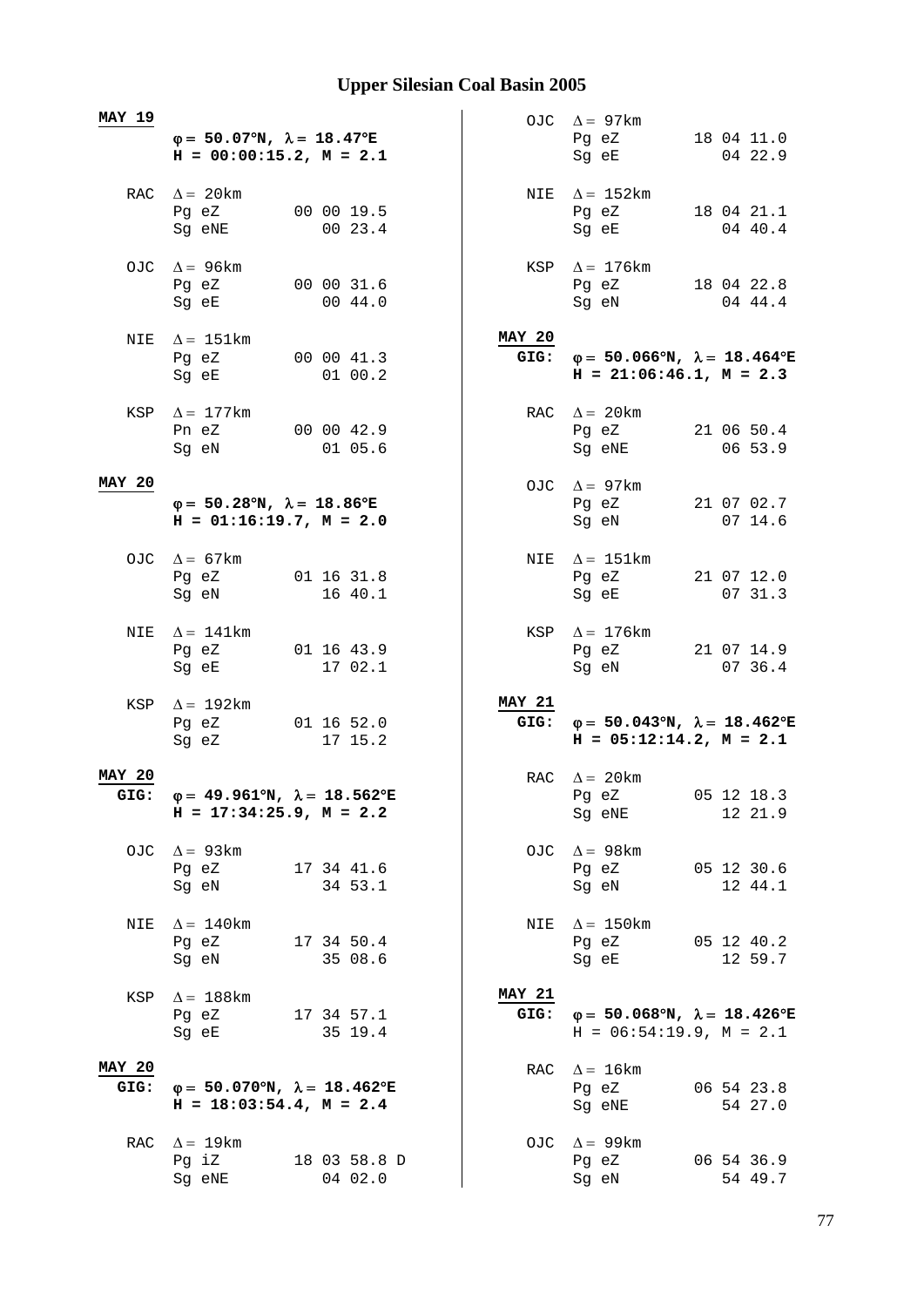| NIE           | $\Delta = 154$ km                                              | NIE           | $\Delta = 111$ km                                              |
|---------------|----------------------------------------------------------------|---------------|----------------------------------------------------------------|
|               | 06 54 46.8<br>Pg eZ                                            |               | 14 02 56.4<br>Pg eZ                                            |
|               | 55 06.6<br>Sg eE                                               |               | 03 11.5<br>Sg eE                                               |
|               |                                                                |               |                                                                |
| <b>MAY 21</b> |                                                                |               | KSP $\Delta$ = 226 km                                          |
|               | $\varphi = 50.29^{\circ}N$ , $\lambda = 18.81^{\circ}E$        |               | Pg eZ<br>14 03 14.8                                            |
|               | $H = 17:48:07.0, M = 2.0$                                      |               | Sg eZ<br>03 40.8                                               |
|               |                                                                |               |                                                                |
|               | OJC $\Delta = 70$ km<br>Pg eZ<br>17 48 19.3                    | <b>MAY 23</b> |                                                                |
|               | Sg eE<br>48 28.6                                               |               | $\varphi = 50.24^{\circ}N$ , $\lambda = 19.09^{\circ}E$        |
|               |                                                                |               | $H = 15:16:48.0, M = 2.3$                                      |
|               | NIE $\Delta = 145$ km                                          |               |                                                                |
|               | Pg eZ<br>17 48 32.2                                            |               | OJC $\Delta = 51 \text{km}$                                    |
|               | 48 50.4<br>Sg eE                                               |               | Pg eZ 15 16 56.9                                               |
|               |                                                                |               | Sg eE<br>17 04.4                                               |
|               | KSP $\Delta = 188$ km                                          |               |                                                                |
|               | Pq eE 17 48 38.6                                               |               | NIE $\Delta = 127$ km                                          |
|               | 49 01.3<br>Sg eN                                               |               | Pg eZ<br>15 17 09.6                                            |
|               |                                                                |               | Sq eE<br>17 26.3                                               |
| <b>MAY 23</b> |                                                                |               |                                                                |
|               | GIG: $\varphi = 50.070^{\circ}N$ , $\lambda = 18.462^{\circ}E$ |               | KSP $\Delta = 209$ km                                          |
|               | $H = 05:17:47.0$ , $M = 2.2$                                   |               | Pg eE<br>15 17 22.0                                            |
|               |                                                                |               | Sg eN<br>17 47.9                                               |
|               | RAC $\Delta = 19 \text{km}$                                    |               |                                                                |
|               | Pg eZ<br>05 17 51.0                                            |               |                                                                |
|               | Sg eNE<br>17 54.2                                              | <b>MAY 24</b> |                                                                |
|               |                                                                |               | GIG: $\varphi = 50.244^{\circ}N$ , $\lambda = 18.986^{\circ}E$ |
|               | OJC $\Delta = 97 \text{km}$                                    |               | $H = 03:04:00.1, M = 2.2$                                      |
|               |                                                                |               |                                                                |
|               | 05 18 03.8<br>Pg eZ                                            |               |                                                                |
|               | 18 16.5<br>Sg eN                                               |               | OJC $\Delta = 58 \text{km}$                                    |
|               |                                                                |               | Pg eZ<br>03 04 10.1                                            |
| <b>NIE</b>    | $\Delta = 152 \text{km}$                                       |               | Sg eN<br>04 18.5                                               |
|               | Pg eZ 05 18 12.8                                               |               |                                                                |
|               | 18 32.6<br>Sg eE                                               |               | NIE $\Delta = 133 \text{km}$                                   |
|               |                                                                |               | Pg eZ<br>03 04 22.4                                            |
| <b>MAY 23</b> |                                                                |               | Sg eN<br>04 40.2                                               |
| GIG:          | $\varphi = 50.075^{\circ}N$ , $\lambda = 19.128^{\circ}E$      |               |                                                                |
|               | $H = 08:51:48.7$ , $M = 2.4$                                   | KSP           | $\Delta = 202 \text{km}$                                       |
|               |                                                                |               | Pg eZ 03 04 34.2                                               |
|               | OJC $\Delta = 50$ km                                           |               | 04 57.8<br>Sg eE                                               |
|               | 08 51 57.7<br>Pg eZ                                            |               |                                                                |
|               | 52 04.2<br>Sg eN                                               | <b>MAY 24</b> |                                                                |
| NIE           | $\Delta = 113 \text{km}$                                       |               | GIG: $\varphi = 50.259^{\circ}N$ , $\lambda = 18.884^{\circ}E$ |
|               | Pg eZ<br>08 52 08.1                                            |               | $H = 03:50:14.6$ , $M = 2.4$                                   |
|               | (Sg) eE<br>52 24.2                                             |               |                                                                |
|               |                                                                |               | OJC $\Delta = 65 \text{km}$                                    |
| KSP           | $\Delta = 218$ km                                              |               | Pg eZ<br>03 50 26.0                                            |
|               | Pg eZ<br>08 52 25.1                                            |               | 50 34.5<br>Sg eE                                               |
|               | Sg eZ<br>52 51.4                                               |               |                                                                |
|               |                                                                | NIE           | $\Delta = 139$ km                                              |
| MAY 23        |                                                                |               | Pg eZ<br>03 50 38.2                                            |
| GIG:          | $\varphi = 50.172^{\circ}N$ , $\lambda = 19.298^{\circ}E$      |               | Sg eN<br>50 55.7                                               |
|               | $H = 14:02:37.4$ , $M = 2.3$                                   |               |                                                                |
|               |                                                                | KSP           | $\Delta = 194$ km                                              |
| OJC           | $\Delta = 36$ km                                               |               | Pg eZ<br>03 50 47.1                                            |
|               | Pg eZ<br>14 02 43.8<br>02 48.5<br>Sg eN                        |               | Sg eN<br>51 09.9                                               |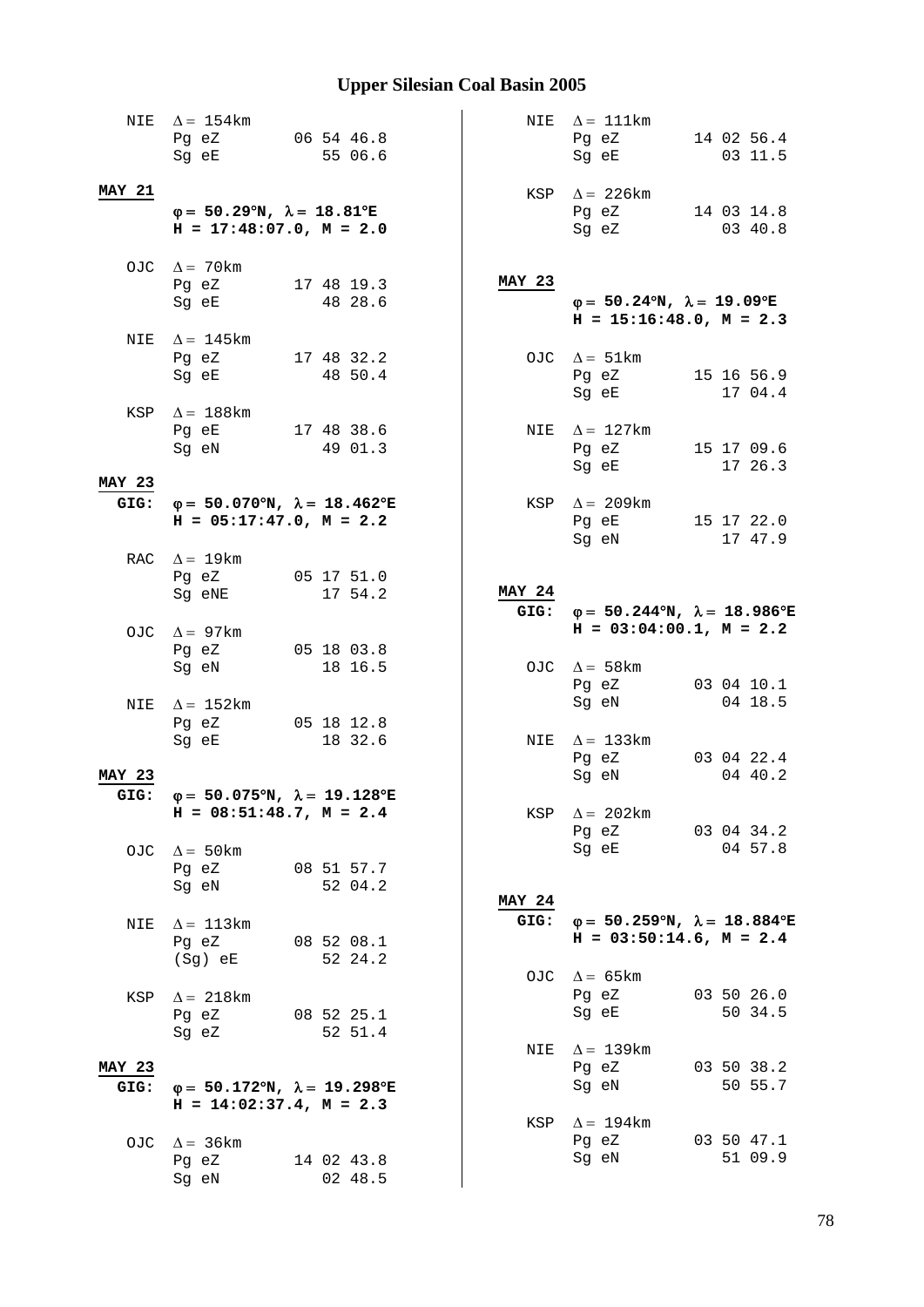| <b>MAY 24</b> |                                                                                                               |                       |               |                                                                                           |                       |
|---------------|---------------------------------------------------------------------------------------------------------------|-----------------------|---------------|-------------------------------------------------------------------------------------------|-----------------------|
|               | GIG: $\varphi = 50.260^{\circ}N$ , $\lambda = 18.859^{\circ}E$<br>$H = 16:11:25.1, M = 2.4$                   |                       |               | NIE $\Delta = 125 \text{km}$<br>Pg eZ 13 29 22.4<br>Sg eE                                 | 29 38.7               |
|               | OJC $\Delta = 67 \text{km}$<br>Pg eZ<br>Sg eE                                                                 | 16 11 36.8<br>11 45.5 |               | KSP $\Delta = 209$ km<br>Pg eE 13 29 35.2                                                 |                       |
|               | NIE $\Delta = 140$ km                                                                                         |                       |               | Sg eN                                                                                     | 29 59.5               |
|               | Pg eZ 16 11 49.3<br>Sg eN                                                                                     | 12 06.7               | <b>MAY 25</b> | $\varphi = 50.09^{\circ}N$ , $\lambda = 18.44^{\circ}E$                                   |                       |
|               | KSP $\Delta = 193 \text{km}$<br>Pg eZ 16 11 57.5                                                              |                       |               | $H = 14:03:17.0, M = 2.2$                                                                 |                       |
| <b>MAY 24</b> | Sg eN                                                                                                         | 12 19.9               |               | RAC $\Delta = 18$ km<br>Pg eZ 14 03 20.8<br>Sg eNE                                        | 03 24.5               |
| GIG:          | $φ = 50.103°N, λ = 19.172°E$<br>$H = 21:13:39.7, M = 2.4$                                                     |                       |               | OJC $\Delta = 98 \text{km}$                                                               |                       |
|               | OJC $\Delta = 46 \text{km}$                                                                                   |                       |               | Pg eZ 14 03 33.4<br>Sq eE                                                                 | 03 46.5               |
|               | Pg eZ 21 13 47.6<br>Sg eN                                                                                     | 13 53.7               |               | NIE $\Delta = 154 \text{km}$<br>Pg eZ<br>Sg eE                                            | 14 03 42.8<br>04 02.3 |
| NIE           | $\Delta = 112 \text{km}$<br>Pg eZ 21 13 58.8<br>(Sg) eE                                                       | 14 14.8               | <b>MAY 26</b> |                                                                                           |                       |
|               | KSP $\Delta = 220 \text{km}$<br>Pg eZ 21 14 17.5                                                              |                       | GIG:          | $\varphi = 50.212^{\circ}N$ , $\lambda = 19.140^{\circ}E$<br>$H = 00:08:48.9$ , $M = 2.3$ |                       |
|               | Sn eN<br>Sg eN                                                                                                | 14 41.4<br>14 43.3    |               | OJC $\Delta = 47$ km<br>Pg eZ<br>Sg eN                                                    | 00 08 56.9<br>09 03.1 |
| <b>MAY 25</b> | GIG: $\varphi = 50.065^{\circ}N$ , $\lambda = 18.422^{\circ}E$<br>$H = 10:44:58.9$ , $M = 2.2$                |                       |               | NIE $\Delta = 122 \text{km}$<br>Pg eZ<br>Sg eN                                            | 00 09 09.3<br>09 26.1 |
|               | RAC $\Delta = 17 \text{km}$<br>Pg eZ<br>Sg eNE                                                                | 10 45 02.7<br>45 05.7 |               | KSP $\Delta = 214 \text{km}$<br>Pg eZ 00 09 24.6<br>Sn eZ                                 | 09 48.0               |
| OJC           | $\Delta = 100$ km<br>Pg eZ<br>Sg eE                                                                           | 10 45 15.8<br>45 28.8 | <b>MAY 26</b> |                                                                                           |                       |
| KSP           | $\Delta = 174$ km<br>Pg eZ                                                                                    | 10 45 28.8            | GIG:          | $\varphi = 50.366^{\circ}N$ , $\lambda = 18.908^{\circ}E$<br>$H = 00:38:13.5$ , $M = 2.4$ |                       |
| MAY 25        | Sg eE                                                                                                         | 45 49.0               |               | OJC $\Delta = 65 \text{km}$<br>Pg eZ<br>Sg eE                                             | 00 38 25.0<br>38 33.3 |
| GIG:<br>OJC   | $\varphi = 50.205^{\circ}N$ , $\lambda = 19.070^{\circ}E$<br>$H = 13:29:00.6$ , $M = 2.3$<br>$\Delta = 52$ km |                       | NIE           | $\Delta = 146$ km<br>Pg eZ<br>Sg eN                                                       | 00 38 38.1<br>38 55.9 |
|               | Pg eZ<br>Sg eN                                                                                                | 13 29 09.7<br>29 16.9 |               | KWP $\Delta = 284 \text{km}$<br>Pq eZ                                                     | 00 39 02.2            |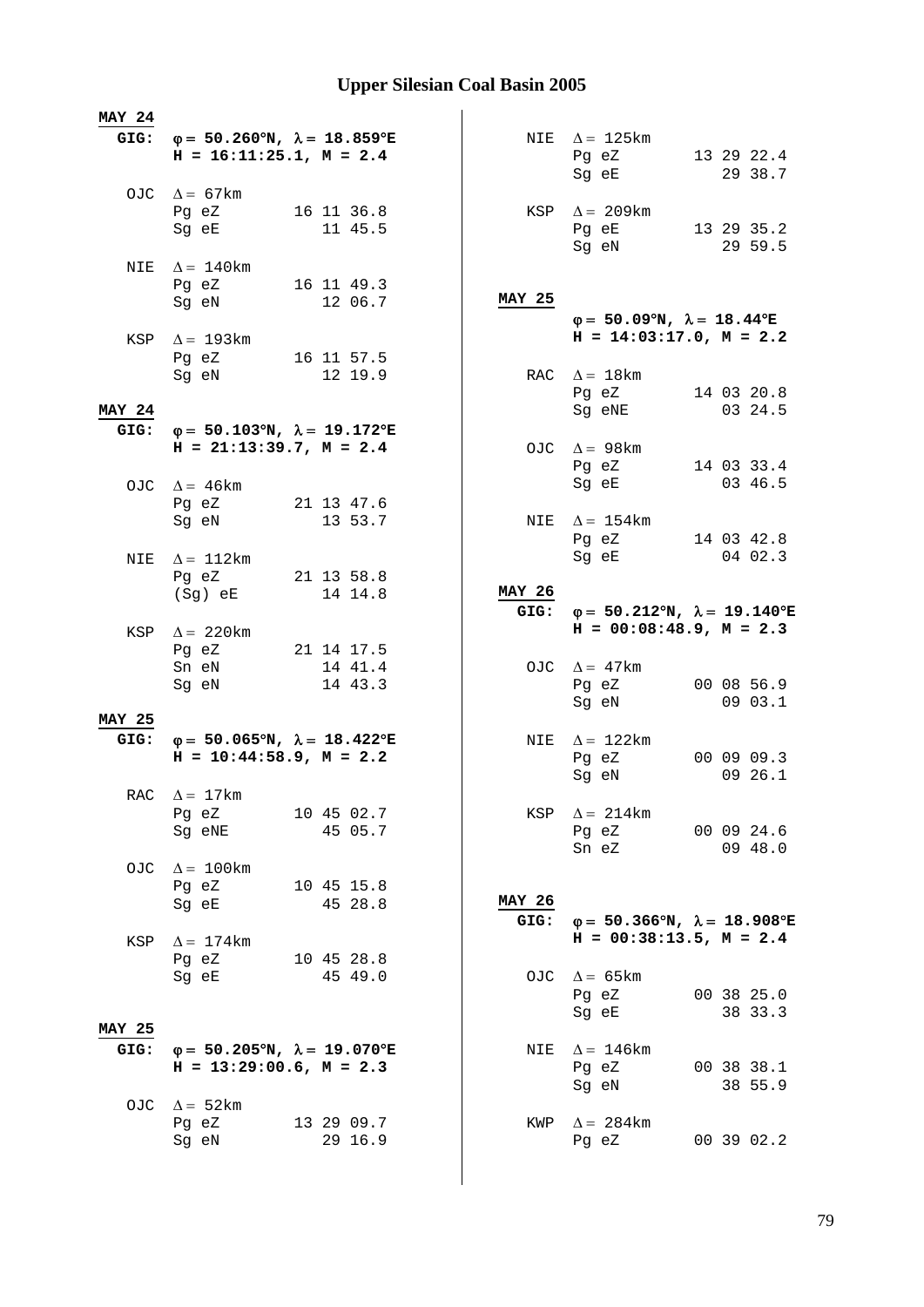| <b>MAY 27</b>         | GIG: $\varphi = 50.043^{\circ}N$ , $\lambda = 18.465^{\circ}E$<br>$H = 22:05:43.2, M = 2.1$ |                       |                       | KSP $\Delta = 218 \text{km}$<br>Pg eE 17 43 51.9<br>Sg eN                                      | 44 17.9               |
|-----------------------|---------------------------------------------------------------------------------------------|-----------------------|-----------------------|------------------------------------------------------------------------------------------------|-----------------------|
|                       | RAC $\Delta = 20 \text{km}$<br>Pg eZ<br>Sg eNE                                              | 22 05 47.2<br>0551.4  | MAY 30                | GIG: $\varphi = 50.205^{\circ}N$ , $\lambda = 19.069^{\circ}E$<br>$H = 14:57:20.3$ , $M = 2.2$ |                       |
|                       | OJC $\Delta = 98$ km<br>Pg eZ<br>Sg eN                                                      | 22 05 59.4<br>06 13.0 |                       | OJC $\Delta = 52 \text{km}$<br>Pg eZ<br>Sq eNE                                                 | 14 57 29.4<br>57 36.7 |
|                       | NIE $\Delta = 150$ km<br>Pg eZ 22 06 08.4<br>Sg eE                                          | 06 27.9               |                       | NIE $\Delta = 125 \text{km}$<br>Pg eZ 14 57 42.2<br>Sg eN                                      | 57 58.0               |
| <b>MAY 28</b><br>GIG: | $φ = 50.243°N, λ = 18.924°E$<br>$H = 04:37:18.7, M = 2.1$                                   |                       |                       | KSP $\Delta = 209$ km<br>Pg eZ 14 57 54.6<br>Sg eE                                             | 58 19.5               |
|                       | OJC $\Delta = 62 \text{km}$<br>Pg eZ 04 37 29.7<br>Sg eE 37 37.7                            |                       | <b>MAY 30</b>         | GIG: $\varphi = 49.960^{\circ}N$ , $\lambda = 18.561^{\circ}E$<br>$H = 19:52:11.0, M = 2.2$    |                       |
| NIE                   | $\Delta = 136$ km<br>Pg eZ<br>Sg eE                                                         | 04 37 42.5<br>37 59.7 |                       | RAC $\Delta = 29 \text{km}$<br>Pg eZ<br>Sg eNE                                                 | 19 52 17.7<br>52 22.2 |
| KSP                   | $\Delta = 198$ km<br>Pg eZ<br>Sg eZ                                                         | 04 37 51.5<br>38 15.6 |                       | OJC $\Delta = 93 \text{km}$<br>Pg eZ<br>Sg eN                                                  | 19 52 27.5<br>52 40.2 |
| <b>MAY 28</b>         | $\varphi = 50.24^{\circ}N$ , $\lambda = 19.05^{\circ}E$<br>$H = 10:13:07.1, M = 2.2$        |                       |                       | NIE $\Delta = 140$ km<br>Pg eZ<br>Sg eN                                                        | 19 52 36.2<br>52 54.5 |
|                       | OJC $\Delta = 54 \text{km}$<br>Pg eZ 10 13 16.7<br>Sg eE                                    | 13 23.4               |                       | KSP $\Delta = 188$ km<br>Pn eZ<br>Sg eN                                                        | 19 52 40.9<br>53 04.5 |
| NIE                   | $\Delta = 129 \mathrm{km}$<br>Pg eZ<br>Sg eE                                                | 10 13 29.5<br>13 45.1 | <b>MAY 31</b><br>GIG: | $\varphi = 50.259^{\circ}N$ , $\lambda = 18.860^{\circ}E$<br>$H = 10:52:06.5$ , $M = 2.6$      |                       |
| KSP                   | $\Delta$ = 206 km<br>Pg eZ<br>Sg eN                                                         | 10 13 41.3<br>14 07.0 |                       | OJC $\Delta = 66$ km<br>Pg eZ<br>Sg eEN                                                        | 10 52 18.4<br>52 26.9 |
| <b>MAY 28</b><br>GIG: | $\varphi = 50.079^{\circ}N$ , $\lambda = 19.129^{\circ}E$<br>$H = 17:43:16.2, M = 2.4$      |                       | NIE                   | $\Delta = 140$ km<br>Pg eZ<br>Sg eN                                                            | 10 52 31.6<br>52 48.5 |
|                       | OJC $\Delta = 50 \text{km}$<br>Pg eZ<br>Sg eE                                               | 17 43 24.6<br>43 31.0 | <b>MAY 31</b><br>GIG: | $\varphi = 50.104^{\circ}N$ , $\lambda = 19.171^{\circ}E$<br>$H = 23:40:59.9$ , $M = 2.4$      |                       |
| NIE                   | $\Delta = 113 \text{km}$<br>Pg eZ<br>(Sg) eE                                                | 17 43 34.9<br>43 51.0 |                       | OJC $\Delta = 46 \text{km}$<br>Pg eZ<br>Sg eN                                                  | 23 41 07.8<br>41 14.0 |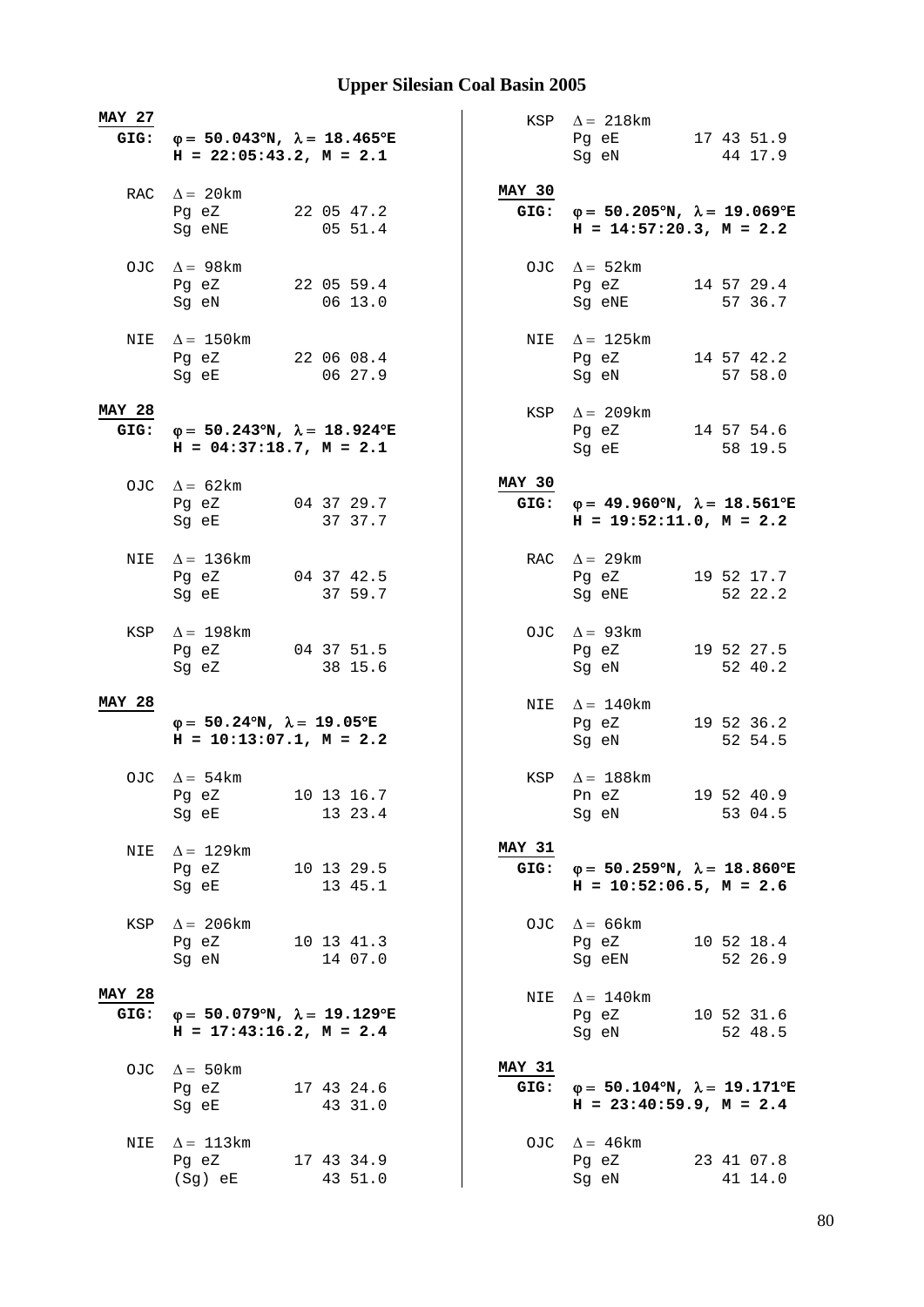|               | NIE $\Delta = 111$ km<br>Pg eZ<br>Sg eE                                                     | 23 41 18.9<br>41 34.2   | JUN 3         | GIG: $\varphi = 50.241^{\circ}N$ , $\lambda = 18.925^{\circ}E$<br>$H = 14:06:08.1, M = 2.3$ |
|---------------|---------------------------------------------------------------------------------------------|-------------------------|---------------|---------------------------------------------------------------------------------------------|
| JUN 1         | $\varphi = 50.25^{\circ}N$ , $\lambda = 18.77^{\circ}E$<br>$H = 00:31:20.5$ , $M = 2.1$     |                         |               | OJC $\Delta = 62 \text{km}$<br>14 06 18.9<br>Pg eZ<br>Sg eN<br>06 26.7                      |
|               | RAC $\Delta = 45 \text{km}$ , M = 1.9<br>Pg eZ 00 31 29.3<br>Sq eNE                         | 31 34.5                 |               | NIE $\Delta = 136$ km<br>14 06 32.1<br>Pg eZ<br>06 48.5<br>Sg eE                            |
|               | OJC $\Delta = 73 \text{km}$<br>Pg eZ<br>Sg eN                                               | 00 31 33.8<br>31 42.4   |               | KSP $\Delta = 198$ km<br>Pg eZ<br>14 06 41.5<br>Sg eN<br>0704.2                             |
|               | NIE $\Delta = 144$ km<br>Pg eZ<br>Sg eE                                                     | 00 31 45.0<br>32 03.6   | JUN 3         | GIG: $\varphi = 50.210^{\circ}N$ , $\lambda = 19.062^{\circ}E$<br>$H = 20:50:28.8, M = 2.3$ |
|               | KSP $\Delta = 187$ km<br>Pg eZ<br>Sg eN                                                     | 00 31 51.3<br>32 15.0   |               | OJC $\Delta = 52 \text{km}$<br>Pg eZ<br>20 50 37.7<br>Sg eE<br>50 44.7                      |
| JUN 1         | GIG: $\varphi = 50.238^{\circ}N$ , $\lambda = 19.071^{\circ}E$<br>$H = 19:14:36.9, M = 2.3$ |                         |               | NIE $\Delta = 126 \text{km}$<br>Pg eZ<br>20 50 50.3<br>51 06.3<br>Sg eN                     |
|               | OJC $\Delta = 52 \text{km}$<br>Pg eZ<br>Sg eE                                               | 19 14 46.0<br>14 53.0   |               | KSP $\Delta = 209$ km<br>20 51 04.2<br>Pg eZ<br>51 30.0<br>Sg eN                            |
| NIE           | $\Delta = 127$ km<br>Pg eZ<br>Sq eN                                                         | 19 14 59.1<br>15 15.3   | JUN 4         | GIG: $\varphi = 50.218^{\circ}N$ , $\lambda = 19.067^{\circ}E$<br>$H = 22:52:57.7, M = 2.2$ |
| KSP           | $\Delta = 208$ km<br>Pg eZ<br>Sq eE                                                         | 19 15 11.6<br>15 36.2   |               | OJC $\Delta = 52 \text{km}$<br>22 53 07.0<br>Pg eZ<br>53 14.2<br>Sg iN                      |
| JUN 3<br>GIG: | $\varphi = 50.259^{\circ}N$ , $\lambda = 18.860^{\circ}E$<br>$H = 00:34:47.5$ , $M = 2.3$   |                         | RAC           | $\Delta = 64 \text{km}$<br>22 53 08.6<br>Pg eZ<br>Sg eNE<br>53 17.0                         |
| RAC           | $\Delta = 52 \text{km}$<br>Pg eZ<br>Sg eN                                                   | 00 34 57.1<br>35 04.5   | NIE           | $\Delta = 126 \mathrm{km}$<br>Pg eZ<br>22 53 19.9<br>53 35.9<br>Sg eN                       |
| OJC.          | $\Delta = 67 \text{km}$<br>Pg iZ<br>Sg eN                                                   | 00 34 59.5 C<br>35 07.1 |               | KSP $\Delta = 208 \text{km}$<br>Pg eE<br>22 53 32.2<br>Sg eE<br>53 56.5                     |
| NIE           | $\Delta = 140$ km<br>Pg eZ<br>Sg eN                                                         | 00 35 11.5<br>35 29.5   | JUN 5<br>GIG: | $\varphi = 50.363^{\circ}N$ , $\lambda = 18.873^{\circ}E$<br>$H = 12:06:04.4$ , $M = 2.6$   |
| KSP           | $\Delta = 193$ km<br>Pg iZ<br>Sg eN                                                         | 00 35 20.0<br>35 43.0   |               | RAC $\Delta = 58$ km<br>12 06 15.3<br>Pg eZ<br>06 23.1<br>Sg eNE                            |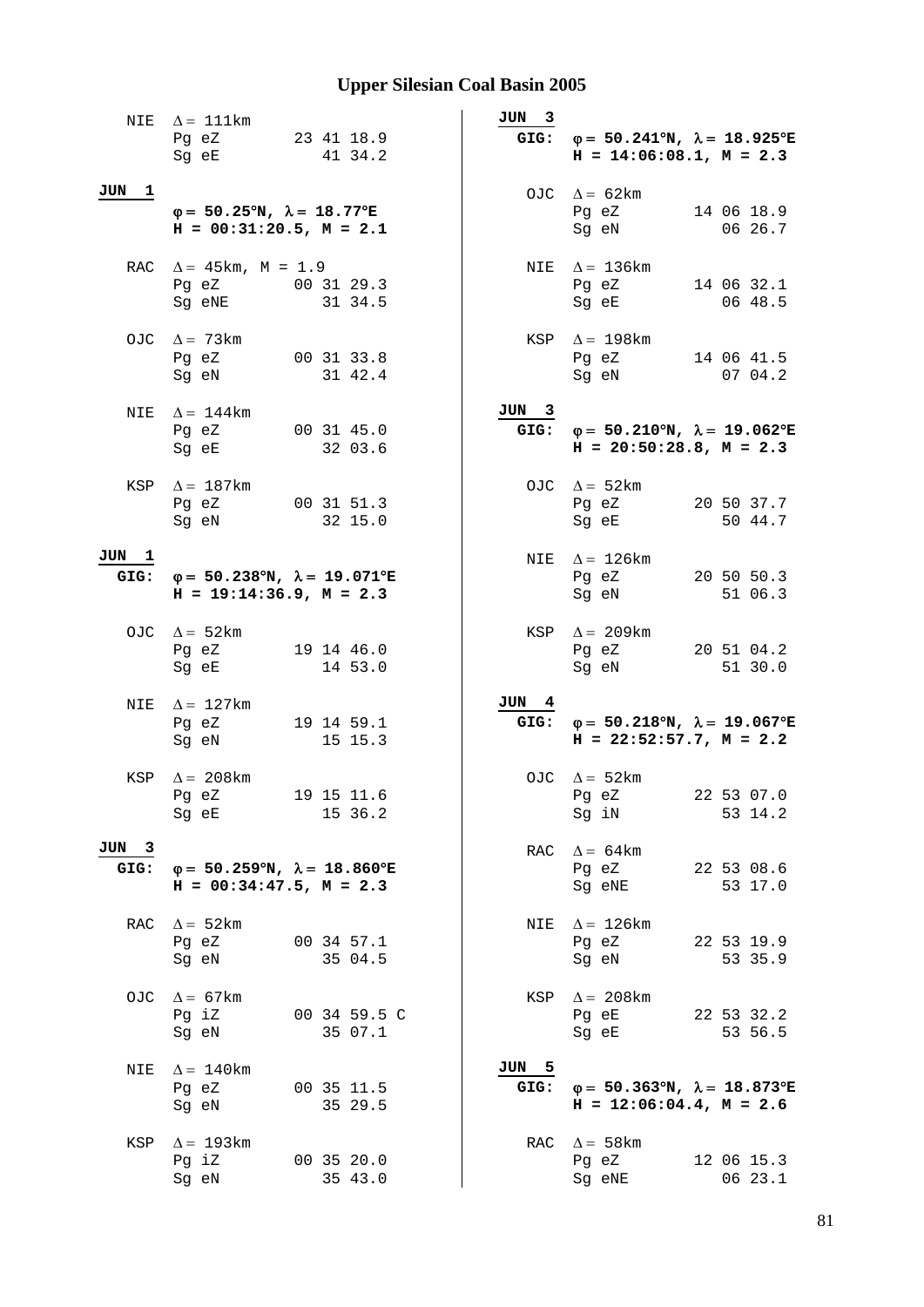|               | OJC $\Delta = 68 \text{km}$<br>Pg eZ<br>Sq eN                                                  | 12 06 16.3<br>06 25.9 | JUN 7             | GIG: $\varphi = 50.044^{\circ}N$ , $\lambda = 18.466^{\circ}E$<br>$H = 03:30:12.5$ , $M = 2.6$ |
|---------------|------------------------------------------------------------------------------------------------|-----------------------|-------------------|------------------------------------------------------------------------------------------------|
| NIE           | $\Delta = 148$ km<br>Pg eZ<br>Sg eE                                                            | 12 06 29.4<br>06 47.7 |                   | RAC $\Delta = 20$ km<br>03 30 16.9<br>Pg eZ<br>Sg eNE<br>30 20.4                               |
|               | KSP $\Delta = 190$ km<br>Pg eZ<br>Sg eN                                                        | 12 06 36.2<br>06 59.5 |                   | OJC $\Delta = 97 \text{km}$<br>03 30 29.0<br>Pg eZ<br>30 41.6<br>Sg eE                         |
| JUN 6         | GIG: $\varphi = 50.259^{\circ}N$ , $\lambda = 18.860^{\circ}E$<br>$H = 13:23:39.8$ , $M = 2.5$ |                       |                   | NIE $\Delta = 150$ km<br>Pg eZ<br>03 30 37.7<br>(Sg) eN<br>30 58.8                             |
|               | OJC $\Delta = 67 \text{km}$<br>Pg eZ<br>Sg eE                                                  | 13 23 51.5<br>24 00.1 |                   | KSP $\Delta = 178$ km<br>Pg eZ<br>03 30 41.1<br>Sg eN<br>31 03.5                               |
| NIE           | $\Delta = 141 \text{km}$<br>Pg eZ<br>Sq eN                                                     | 13 24 03.9<br>24 21.3 | $_{\rm 8}$<br>JUN | $\varphi = 50.24^{\circ}N$ , $\lambda = 18.90^{\circ}E$<br>$H = 06:09:46.6$ , $M = 2.3$        |
| KSP           | $\Delta = 193$ km<br>Pg eZ<br>Sg eN                                                            | 13 24 12.0<br>24 34.6 |                   | OJC $\Delta = 64 \text{km}$<br>Pg eZ<br>06 09 58.1<br>Sg eN<br>10 07.0                         |
| JUN 6<br>GIG: | $\varphi = 50.103^{\circ}N$ , $\lambda = 19.170^{\circ}E$<br>$H = 15:53:45.8$ , $M = 2.2$      |                       |                   | NIE $\Delta = 137 \text{km}$<br>06 10 09.9<br>Pg eZ<br>10 28.0<br>Sg eN                        |
|               | OJC $\Delta = 47 \text{km}$<br>Pg eZ<br>Sg eN                                                  | 15 53 54.2<br>54 00.4 |                   | KSP $\Delta = 196$ km<br>06 10 18.8<br>Pg eE<br>Sg eN<br>10 42.0                               |
| NIE           | $\Delta = 112 \text{km}$<br>Pg eZ<br>(Sg) eE                                                   | 15 54 05.7<br>54 20.8 | JUN 8<br>GIG:     | $\varphi = 50.244^{\circ}N$ , $\lambda = 18.926^{\circ}E$<br>$H = 10:33:27.8$ , $M = 2.2$      |
| KSP           | $\Delta = 220$ km<br>Pg eE 15 54 22.2<br>Sg eN                                                 | 54 47.9               |                   | OJC $\Delta = 62 \text{km}$<br>10 33 39.0<br>Pg eZ<br>Sg eE<br>33 47.1                         |
| JUN 6<br>GIG: | $\varphi = 50.078$ °N, $\lambda = 19.127$ °E<br>$H = 19:04:51.9$ , $M = 2.4$                   |                       | NIE               | $\Delta = 136$ km<br>Pg eZ<br>10 33 52.5<br>34 08.6<br>Sg eE                                   |
| OJC           | $\Delta = 50 \text{km}$<br>Pg eZ<br>Sg eN                                                      | 19 05 00.6<br>05 07.0 |                   | KSP $\Delta = 198$ km<br>10 34 00.7<br>Pg eZ<br>Sg eE<br>34 24.8                               |
| NIE           | $\Delta = 113 \text{km}$<br>Pg eZ<br>(Sg) eE                                                   | 19 05 10.9<br>05 26.9 | JUN 8<br>GIG:     | $\varphi = 50.238^{\circ}N$ , $\lambda = 19.069^{\circ}E$<br>$H = 13:02:49.0, M = 2.4$         |
| KSP           | $\Delta = 218$ km<br>Pg eZ<br>Sg eZ                                                            | 19 05 27.7<br>05 54.4 |                   | OJC $\Delta = 52$ km<br>13 02 58.3<br>Pg eZ<br>03 05.9<br>Sg eE                                |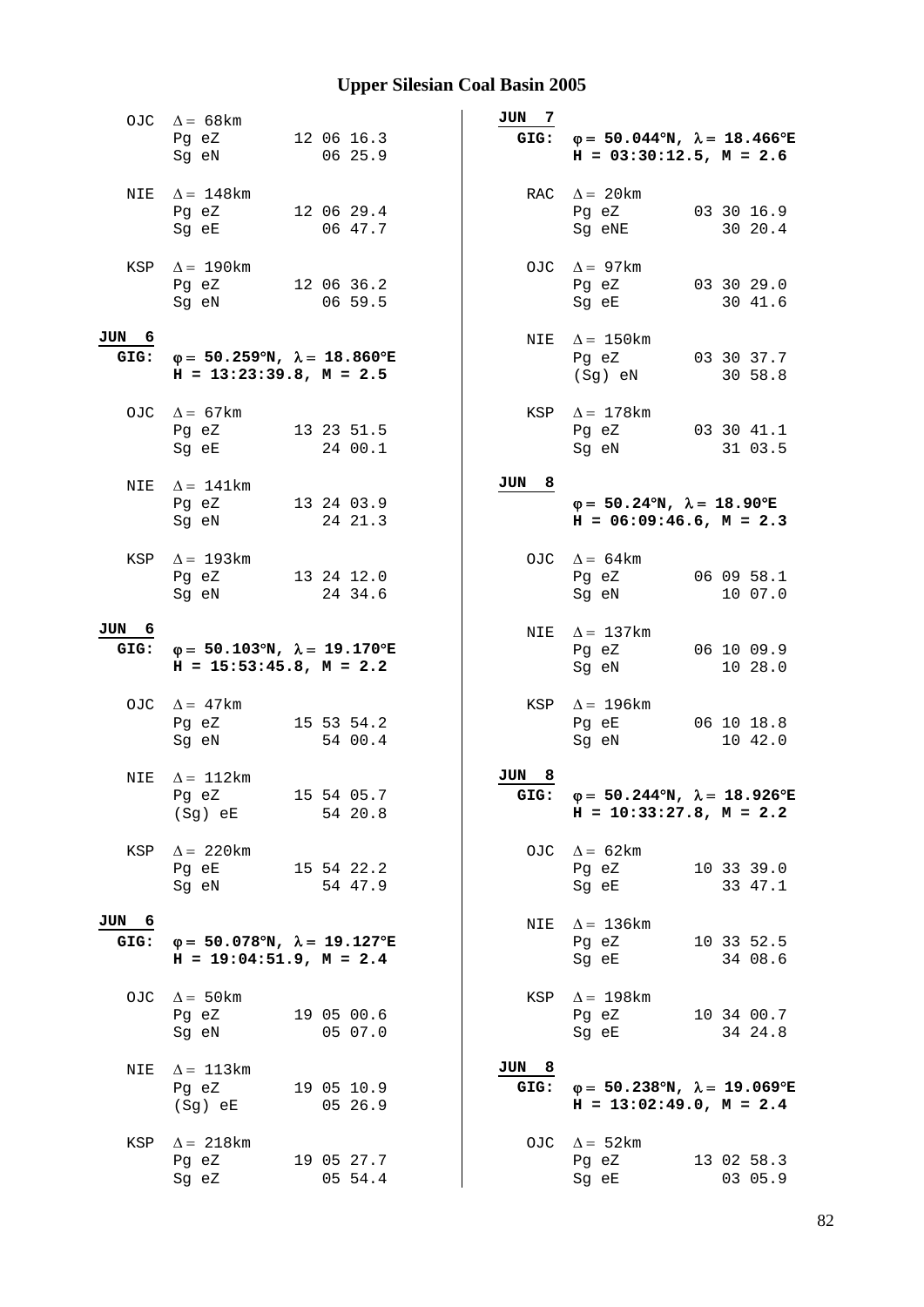| NIE           | $\Delta = 128$ km<br>Pg eZ<br>Sq eE                                                       | 13 03 11.0<br>03 28.0            |                       | KSP $\Delta = 195 \text{km}$<br>Pg eZ<br>Sn eZ<br>Sg eN                                        | 15 40 42.8<br>41 04.0<br>41 06.4 |
|---------------|-------------------------------------------------------------------------------------------|----------------------------------|-----------------------|------------------------------------------------------------------------------------------------|----------------------------------|
|               | KSP $\Delta = 207$ km<br>Pn eE<br>Pg eE<br>Sg eZ                                          | 13 03 21.2<br>03 23.6<br>03 47.9 | JUN 10                | GIG: $\varphi = 50.243^{\circ}N$ , $\lambda = 18.998^{\circ}E$<br>$H = 00:21:02.8$ , $M = 2.3$ |                                  |
| JUN 8<br>GIG: | $\varphi = 50.104^{\circ}N$ , $\lambda = 19.171^{\circ}E$<br>$H = 21:38:10.4$ , $M = 2.4$ |                                  |                       | OJC $\Delta = 57 \text{km}$<br>Pg eZ<br>Sg eZE                                                 | 00 21 12.9<br>21 20.4            |
|               | OJC $\Delta = 46 \text{km}$<br>Pg eZ 21 38 18.6<br>Sg eN                                  | 38 24.8                          |                       | NIE $\Delta = 132 \text{km}$<br>Pg eZ 00 21 25.6<br>Sg eE                                      | 21 43.0                          |
|               | RAC $\Delta = 70$ km<br>Pg eZ 21 38 23.0<br>Sg eNE                                        | 38 32.1                          | KSP                   | $\Delta = 203 \text{km}$<br>Pg eE 00 21 36.3<br>Sg eN                                          | 22 01.2                          |
| NIE           | $\Delta = 112 \text{km}$<br>Pg eZ<br>Sg eE                                                | 21 38 29.6<br>38 45.1            | JUN 10<br>GIG:        | $\varphi = 50.045^{\circ}N$ , $\lambda = 18.466^{\circ}E$<br>$H = 13:03:18.0, M = 2.7$         |                                  |
| KSP           | $\Delta = 220$ km<br>Pg eZ<br>Sg eN                                                       | 21 38 47.1<br>39 12.4            |                       | RAC $\Delta = 20 \text{km}$<br>Pg iZ<br>Sg eNE                                                 | 13 03 22.7 D<br>03 26.1          |
| JUN 8<br>GIG: | φ= 50.171°N, $\lambda$ = 19.298°E<br>$H = 23:43:09.6$ , $M = 2.2$                         |                                  |                       | OJC $\Delta = 97 \text{km}$<br>Pg eZ<br>Sg eE                                                  | 13 03 34.6<br>03 47.2            |
|               | OJC $\Delta = 36 \text{km}$<br>Pg eZ<br>Sg eN                                             | 23 43 15.4<br>43 20.2            |                       | NIE $\Delta = 150$ km<br>Pg eZ<br>Sg eE                                                        | 13 03 44.1<br>04 03.9            |
|               | NIE $\Delta = 111$ km<br>Pg eZ 23 43 28.0<br>Sg eE                                        | 43 43.2                          |                       | KSP $\Delta = 178$ km<br>Pg eZ 13 03 46.6<br>Sg eZ 04 08.2                                     |                                  |
| KSP           | $\Delta$ = 226 km<br>Pg eE<br>Sn eN                                                       | 23 43 48.8<br>44 12.1            | <b>JUN 11</b><br>GIG: | $\varphi = 50.257^{\circ}N$ , $\lambda = 18.862^{\circ}E$<br>$H = 04:40:40.5$ , $M = 2.4$      |                                  |
| JUN 9<br>GIG: | $\varphi = 50.273^{\circ}N$ , $\lambda = 18.889^{\circ}E$<br>$H = 15:40:10.0, M = 2.5$    |                                  | OJC                   | $\Delta = 67$ km<br>Pg eZ<br>Sg eN                                                             | 04 40 52.3<br>41 00.6            |
|               | OJC $\Delta = 64 \text{km}$<br>Pg eZ<br>Sg eZ                                             | 15 40 21.6<br>40 29.9            | NIE                   | $\Delta = 140$ km<br>Pg eZ<br>Sg eE                                                            | 04 41 05.5<br>41 23.0            |
| NIE           | $\Delta = 139$ km<br>Pg eZ<br>Sg eE                                                       | 15 40 34.1<br>40 52.1            | KSP                   | $\Delta = 193$ km<br>Pg eZ<br>Sg eN                                                            | 04 41 12.7<br>41 35.3            |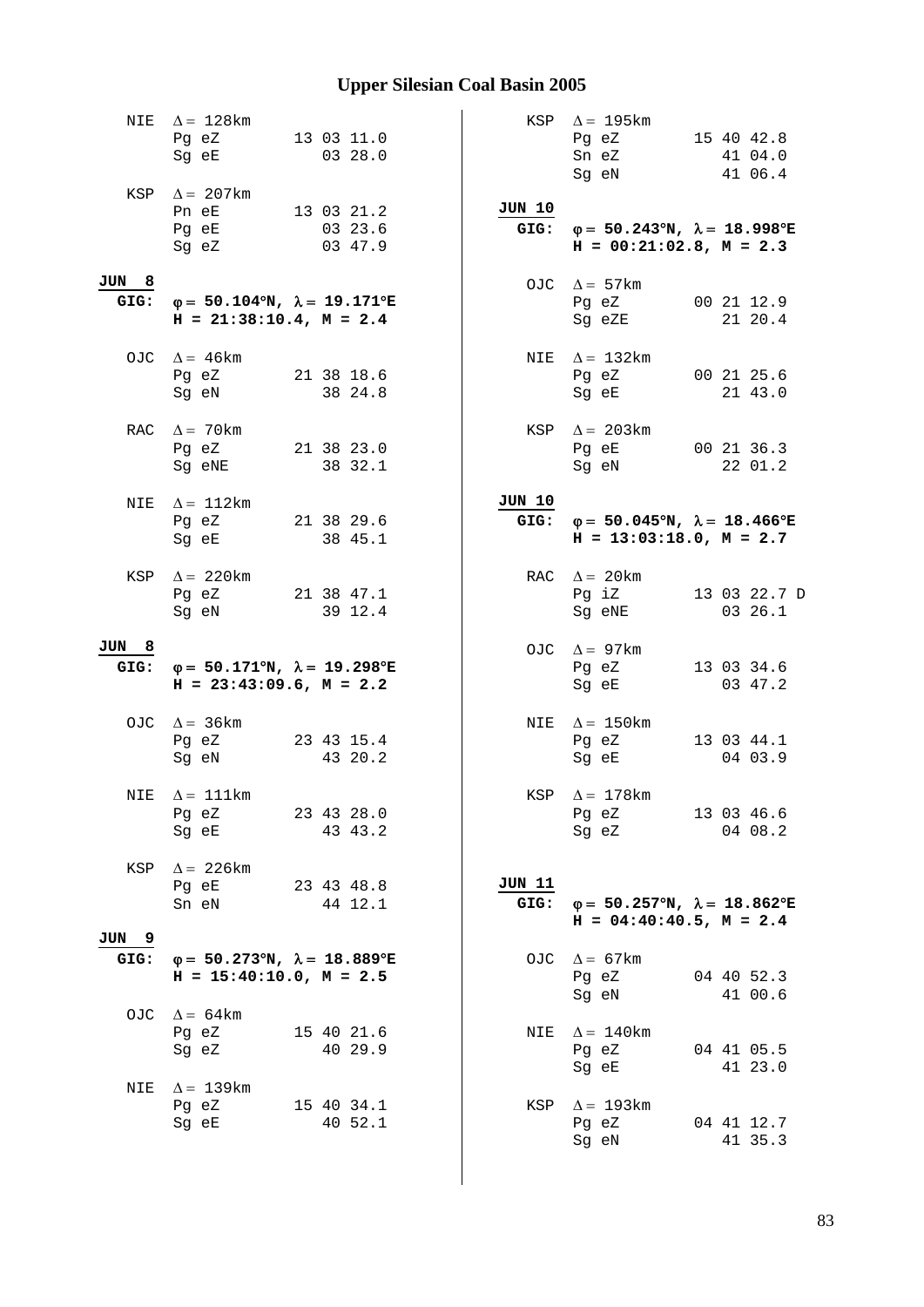| <b>JUN 11</b>         |                                                                                           |                                                                                                |
|-----------------------|-------------------------------------------------------------------------------------------|------------------------------------------------------------------------------------------------|
|                       | $\varphi = 50.28^{\circ}N$ , $\lambda = 18.85^{\circ}E$<br>$H = 09:14:59.2, M = 2.2$      | NIE $\Delta = 140$ km<br>03 02 50.7<br>Pg eZ<br>03 08.9<br>Sg eN                               |
|                       | OJC $\Delta = 68 \text{km}$<br>09 15 11.3<br>Pg eZ<br>15 19.3<br>Sg eN                    | KSP $\Delta = 193$ km<br>03 02 56.3<br>Pn eE<br>02 58.9<br>Pg eE                               |
|                       | NIE $\Delta = 142$ km<br>09 15 24.0<br>Pg eZ<br>15 42.5<br>Sg eE                          | Sn eN<br>03 19.6<br>03 22.6<br>Sg eN                                                           |
|                       | KSP $\Delta = 192 \text{km}$<br>Pg eZ 09 15 31.0<br>15 54.5<br>Sg eN                      | JUN 15<br>$φ = 50.234oN, λ = 19.072oE$<br>GIG:<br>$H = 15:56:56.3$ , $M = 2.2$                 |
| JUN 11                |                                                                                           | OJC $\Delta = 52 \text{km}$<br>Pg eZ 15 57 05.3                                                |
|                       | $\varphi = 50.26^{\circ}N$ , $\lambda = 18.86^{\circ}E$<br>$H = 10:02:14.3, M = 2.4$      | Sg eN<br>57 12.2                                                                               |
|                       | OJC $\Delta = 67 \text{km}$<br>Pg eZ 10 02 26.2<br>02 34.7<br>Sq eE                       | NIE $\Delta = 128$ km<br>Pg eZ<br>15 57 18.5<br>Sg eN<br>57 34.6                               |
| NIE                   | $\Delta = 140$ km<br>Pg eZ<br>10 02 39.0                                                  | KSP $\Delta = 208$ km<br>15 57 29.9<br>Pg E<br>Sg eZ<br>57 55.8                                |
| KSP                   | 02 56.0<br>Sg eN<br>$\Delta = 193 \text{km}$                                              | <u>JUN 15</u><br>GIG: $\varphi = 50.172^{\circ}N$ , $\lambda = 19.297^{\circ}E$                |
|                       | 10 02 46.6<br>Pg eZ<br>03 09.4<br>Sg eN                                                   | $H = 18:08:35.7$ , $M = 2.4$                                                                   |
| <u>JUN 11</u><br>GIG: | $\varphi = 50.040^{\circ}N$ , $\lambda = 18.486^{\circ}E$<br>$H = 10:39:00.9$ , $M = 2.5$ | OJC $\Delta = 36 \text{km}$<br>Pg eZ<br>18 08 42.2<br>Sg eN<br>08 46.9                         |
|                       | RAC $\Delta = 21 \text{km}$                                                               | NIE $\Delta = 112 \text{km}$<br>Pg eZ<br>18 08 54.6                                            |
|                       | Pg eZ 10 39 05.7<br>39 09.4<br>Sg eNE                                                     | 09 09.8<br>Sq eN<br>KSP $\Delta$ = 225km                                                       |
| OJC                   | $\Delta$ = 96 km<br>Pg eZ<br>10 39 17.2<br>39 29.9<br>Sg eN                               | Pg eZ<br>18 09 12.6<br>09 39.5<br>Sg eN                                                        |
| NIE                   | $\Delta = 149$ km<br>Pg eZ<br>10 39 27.0<br>39 45.0<br>Sg eNZ                             | JUN 16<br>$\varphi = 50.21^{\circ}N$ , $\lambda = 18.85^{\circ}E$<br>$H = 02:52:20.1, M = 2.1$ |
| KSP                   | $\Delta = 179$ km<br>Pg eZ<br>10 39 30.0                                                  | OJC $\Delta = 68$ km<br>02 52 32.2<br>Pg eZ<br>52 40.7<br>Sg eE                                |
| JUN 14                | 39 51.1<br>Sg eN                                                                          | $\Delta = 137$ km<br>NIE<br>02 52 43.9<br>Pg eZ                                                |
| GIG:                  | $\varphi = 50.259$ °N, $\lambda = 18.862$ °E<br>$H = 03:02:26.6$ , $M = 2.2$              | 53 00.4<br>Sg eE                                                                               |
| OJC.                  | $\Delta = 67$ km<br>03 02 38.4<br>Pg eZ<br>02 47.1<br>Sg eE                               | KSP $\Delta = 194 \text{km}$<br>02 52 52.4<br>Pg eZ<br>53 16.3<br>Sg eE                        |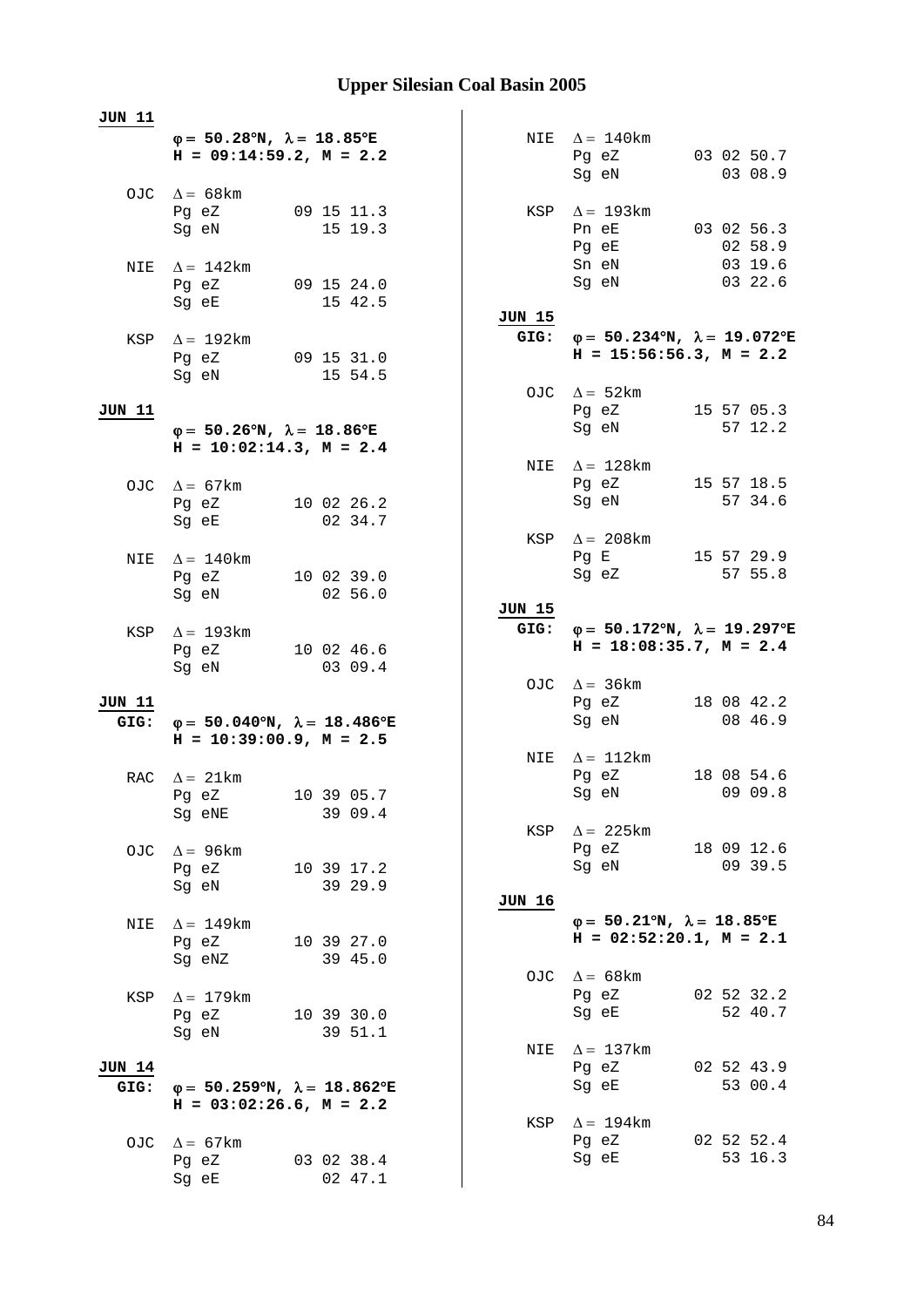| JUN 17                |                                                                                                                                    |                       |               |                                                                                      |                         |
|-----------------------|------------------------------------------------------------------------------------------------------------------------------------|-----------------------|---------------|--------------------------------------------------------------------------------------|-------------------------|
|                       | GIG: $\varphi = 50.259^{\circ}N$ , $\lambda = 18.860^{\circ}E$<br>$H = 07:16:47.1, M = 2.4$                                        |                       |               | $KSP \quad \Delta = 213km$<br>Pg eZ<br>Sg eN                                         | 16 04 40.1<br>05 06.1   |
|                       | OJC $\Delta = 67 \text{km}$                                                                                                        |                       |               |                                                                                      |                         |
|                       | Pg eZ                                                                                                                              | 07 16 58.8            | JUN 20        |                                                                                      |                         |
|                       | Sg eE                                                                                                                              | 17 07.3               |               | $\varphi = 50.08^{\circ}N$ , $\lambda = 19.14^{\circ}E$<br>$H = 16:06:53.1, M = 2.3$ |                         |
|                       | NIE $\Delta = 141$ km                                                                                                              |                       |               |                                                                                      |                         |
|                       | Pg eZ 07 17 11.4                                                                                                                   |                       |               | OJC $\Delta = 50 \text{km}$                                                          |                         |
|                       | Sg eE                                                                                                                              | 17 28.8               |               | Pg iZ<br>Sg eN                                                                       | 16 07 01.7 D<br>07 08.4 |
|                       | KSP $\Delta = 193 \text{km}$                                                                                                       |                       |               |                                                                                      |                         |
|                       | Pg eZ 07 17 19.1<br>Sg eN                                                                                                          | 17 42.0               |               | NIE $\Delta = 112 \text{km}$<br>Pg eZ 16 07 11.8                                     |                         |
|                       |                                                                                                                                    |                       |               | (Sg) eN                                                                              | 0728.2                  |
| JUN 17                |                                                                                                                                    |                       |               |                                                                                      |                         |
|                       | $\varphi = 50.17^{\circ}N$ , $\lambda = 19.29^{\circ}E$<br>$H = 13:41:55.6$ , $M = 2.4$                                            |                       | KSP           | $\Delta = 219 \text{km}$<br>Pg eZ 16 07 28.5                                         |                         |
|                       |                                                                                                                                    |                       |               | Sg eN                                                                                | 07 55.3                 |
|                       | OJC $\Delta = 36 \text{km}$                                                                                                        |                       |               |                                                                                      |                         |
|                       | Pg eZ 13 42 02.2<br>Sg eE and the state of the state of the state of the state of the state of the state of the state of the state | 42 06.9               | <b>JUN 21</b> |                                                                                      |                         |
|                       |                                                                                                                                    |                       |               | GIG: $\varphi = 50.353^{\circ}N$ , $\lambda = 18.851^{\circ}E$                       |                         |
| NIE                   | $\Delta = 112$ km                                                                                                                  |                       |               | $H = 02:08:26.9$ , $M = 2.4$                                                         |                         |
|                       | Pg eZ<br>Sg eE                                                                                                                     | 13 42 14.6<br>42 29.8 |               | RAC $\Delta = 56 \text{km}$                                                          |                         |
|                       |                                                                                                                                    |                       |               | Pg eZ                                                                                | 02 08 36.8              |
| KSP                   | $\Delta = 225$ km<br>Pg eE                                                                                                         | 13 42 33.3            |               | Sg eNE                                                                               | 08 44.4                 |
|                       | Sg eN                                                                                                                              | 42 59.8               |               | OJC $\Delta = 69 \text{km}$                                                          |                         |
|                       |                                                                                                                                    |                       |               | Pg eZ                                                                                | 02 08 39.7              |
| <b>JUN 20</b><br>GIG: | $φ = 50.259°N, λ = 18.860°E$                                                                                                       |                       |               | Sg eN                                                                                | 08 49.2                 |
|                       | $H = 04:22:43.4, M = 2.3$                                                                                                          |                       |               | NIE $\Delta = 148$ km                                                                |                         |
|                       |                                                                                                                                    |                       |               | Pg eZ                                                                                | 02 08 51.7<br>09 10.5   |
|                       | OJC $\Delta = 67 \text{km}$<br>Pg eZ 04 22 55.8                                                                                    |                       |               | Sg eN                                                                                |                         |
|                       | Sg eN                                                                                                                              | 23 04.1               | KSP           | $\Delta = 189$ km                                                                    |                         |
|                       |                                                                                                                                    |                       |               | Pg eZ 02 08 57.9<br>Sg eN                                                            | 09 21.8                 |
| NIE                   | $\Delta = 140$ km<br>Pg eZ                                                                                                         | 04 23 07.9            |               |                                                                                      |                         |
|                       | Sg eN                                                                                                                              | 23 24.9               | <b>JUN 22</b> |                                                                                      |                         |
| KSP                   | $\Delta = 193$ km                                                                                                                  |                       | GIG:          | $\varphi = 50.280^{\circ}N$ , $\lambda = 18.836^{\circ}E$                            |                         |
|                       | Pg eZ                                                                                                                              | 04 23 15.9            |               | $H = 03:28:29.1, M = 2.4$                                                            |                         |
|                       | Sg eN                                                                                                                              | 23 38.3               |               |                                                                                      |                         |
| JUN 20                |                                                                                                                                    |                       | RAC           | $\Delta = 51 \text{km}$<br>Pg eZ                                                     | 03 28 38.6              |
| GIG:                  | $\varphi = 50.220^{\circ}N$ , $\lambda = 19.144^{\circ}E$                                                                          |                       |               | Sg eNE                                                                               | 28 44.2                 |
|                       | $H = 16:04:05.7$ , $M = 2.2$                                                                                                       |                       |               |                                                                                      |                         |
|                       | OJC $\Delta = 46 \text{km}$                                                                                                        |                       |               | OJC $\Delta = 69 \text{km}$<br>Pg eZ                                                 | 03 28 41.3              |
|                       | Pg iZ                                                                                                                              | 16 04 13.5 D          |               | Sg eE                                                                                | 28 51.3                 |
|                       | Sg eE                                                                                                                              | 04 19.9               |               |                                                                                      |                         |
| NIE                   | $\Delta = 123$ km                                                                                                                  |                       | NIE           | $\Delta = 143$ km<br>Pg eZ                                                           | 03 28 53.3              |
|                       | Pg eZ                                                                                                                              | 16 04 27.5            |               | Sg eN                                                                                | 29 11.4                 |
|                       | Sg eE                                                                                                                              | 04 43.3               |               |                                                                                      |                         |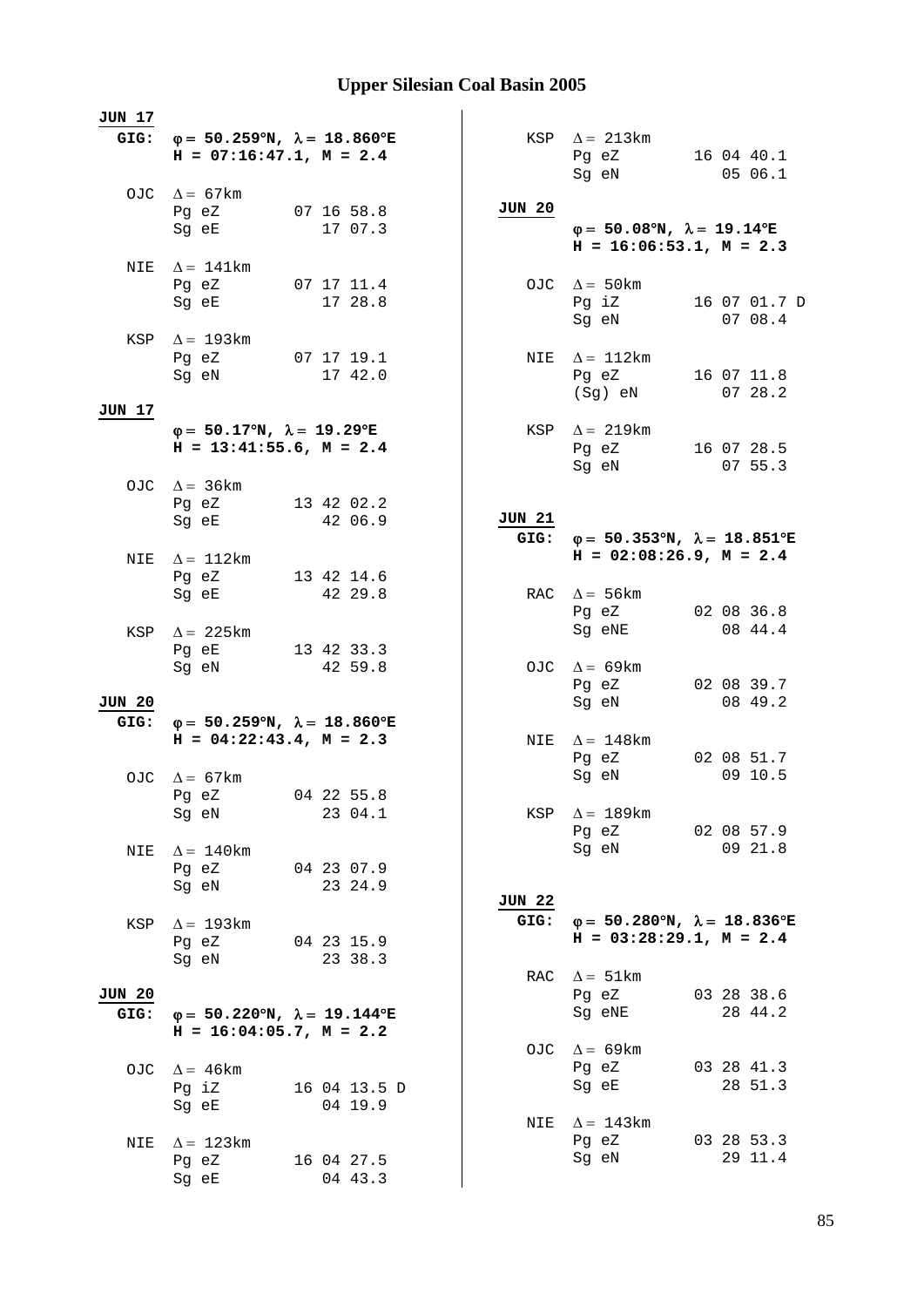|               | KSP $\Delta = 191 \text{km}$<br>03 29 01.2<br>Pg eZ<br>29 24.2<br>Sg eN                        |               | NIE $\Delta = 112 \text{km}$<br>Pg eZ 23 07 22.6<br>Sg eE<br>07 38.5                           |
|---------------|------------------------------------------------------------------------------------------------|---------------|------------------------------------------------------------------------------------------------|
| <b>JUN 22</b> | $\varphi = 50.25^{\circ}N$ , $\lambda = 18.88^{\circ}E$                                        | JUN 23        | GIG: $\varphi = 50.280^{\circ}N$ , $\lambda = 18.836^{\circ}E$                                 |
|               | $H = 03:50:32.9$ , $M = 2.1$                                                                   |               | $H = 13:50:32.8$ , $M = 2.3$                                                                   |
|               | OJC $\Delta = 66 \text{km}$<br>Pg eZ<br>03 50 45.1<br>50 53.1<br>Sq eN                         |               | OJC $\Delta = 69$ km<br>13 50 44.4<br>Pg eZ<br>Sg eE<br>50 54.1                                |
|               | NIE $\Delta = 139$ km<br>Pg eZ<br>$03\,50\,57.1$<br>51 13.3<br>Sg eE                           |               | NIE $\Delta = 143$ km<br>$Pg$ eZ<br>13 50 57.3<br>Sg eE<br>51 16.0                             |
|               | KSP $\Delta = 194$ km<br>Pg eZ 03 51 05.1<br>51 28.9<br>Sg eE                                  |               | KSP $\Delta = 184$ km<br>Pg eZ 13 51 04.3<br>Sg eN<br>51 26.7                                  |
| <b>JUN 22</b> |                                                                                                | JUN 23        |                                                                                                |
|               | GIG: $\varphi = 50.259^{\circ}N$ , $\lambda = 18.895^{\circ}E$<br>$H = 07:17:57.5$ , $M = 2.4$ |               | $\varphi = 50.27^{\circ}N$ , $\lambda = 18.87^{\circ}E$<br>$H = 23:25:05.7$ , $M = 2.1$        |
|               | OJC $\Delta = 64 \text{km}$<br>07 18 08.5<br>Pg eZ<br>Sg eE<br>18 16.6                         |               | OJC $\Delta = 66 \text{km}$<br>Pg eZ<br>23 25 17.5<br>Sg eN<br>25 25.9                         |
|               |                                                                                                |               |                                                                                                |
| NIE           | $\Delta = 139$ km<br>07 18 21.5<br>Pg eZ<br>18 40.5<br>(Sg) eE                                 |               | NIE $\Delta = 140$ km<br>23 25 29.8<br>Pg eZ<br>25 47.7<br>Sg eEN                              |
| KSP           | $\Delta = 195$ km<br>07 18 30.2<br>Pg eZ<br>18 53.4<br>Sg eN                                   |               | KSP $\Delta = 193$ km<br>23 25 38.0<br>Pg eZ<br>26 01.1<br>Sg eN                               |
| <b>JUN 22</b> |                                                                                                | <b>JUN 24</b> |                                                                                                |
| GIG:          | $\varphi = 50.181^{\circ}N$ , $\lambda = 19.311^{\circ}E$<br>$H = 09:05:40.1, M = 2.3$         |               | GIG: $\varphi = 50.171^{\circ}N$ , $\lambda = 19.298^{\circ}E$<br>$H = 00:12:34.6$ , $M = 2.4$ |
| OJC           | $\Delta = 35 \text{km}$<br>09 05 46.0<br>Pg eZ<br>05 50.8<br>Sg eN                             |               | OJC $\Delta = 36 \text{km}$<br>00 12 40.7<br>Pg eZ<br>12 45.4<br>Sg eN                         |
| NIE           | $\Delta = 110$ km<br>Pg eZ<br>09 05 58.8<br>06 13.7<br>Sg eE                                   | NIE           | $\Delta = 111$ km<br>Pg eZ<br>00 12 53.3<br>13 08.5<br>Sg eE                                   |
| KSP           | $\Delta = 217 \text{km}$<br>09 06 17.2<br>Pg eE<br>06 43.8<br>Sg eN                            | KSP           | $\Delta$ = 226 km<br>00 13 11.6<br>Pg eE<br>Sg eN<br>13 38.8                                   |
| JUN 22        |                                                                                                | <b>JUN 24</b> |                                                                                                |
| GIG:          | $\varphi = 50.074$ °N, $\lambda = 19.122$ °E<br>$H = 23:07:03.8$ , $M = 2.3$                   |               | $\varphi = 50.27^{\circ}N$ , $\lambda = 18.87^{\circ}E$<br>$H = 00:25:07.2$ , $M = 2.1$        |
| OJC.          | $\Delta = 50$ km<br>23 07 12.1<br>Pg eZ<br>07 18.7<br>Sg eN                                    |               | OJC $\Delta = 67 \text{km}$<br>Pg eZ<br>00 25 19.1<br>25 27.6<br>Sg eNE                        |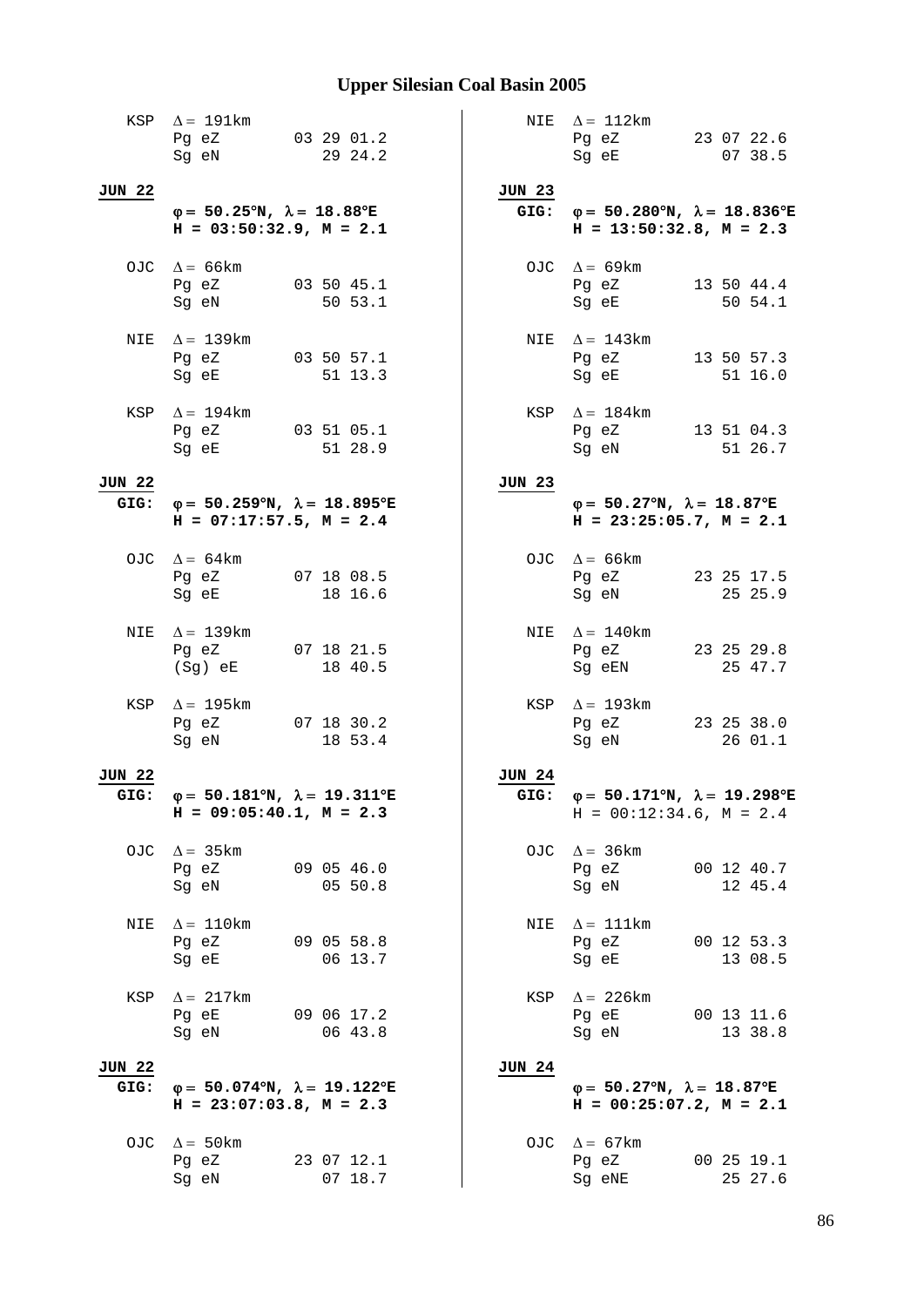|                       | NIE $\Delta = 140$ km<br>Pg eZ<br>Sg eE                                                   | 00 25 31.3<br>25 49.4   |                       | KSP $\Delta = 191 \text{km}$<br>Pg eZ<br>Sg eN                                              | 15 39 20.5<br>39 42.9 |
|-----------------------|-------------------------------------------------------------------------------------------|-------------------------|-----------------------|---------------------------------------------------------------------------------------------|-----------------------|
|                       | KSP $\Delta = 193 \text{km}$<br>Pg eZ 00 25 39.4<br>Sg eN                                 | 26 02.9                 | <b>JUN 24</b>         | GIG: $\varphi = 50.204^{\circ}N$ , $\lambda = 19.122^{\circ}E$<br>$H = 20:25:10.1, M = 2.4$ |                       |
| <b>JUN 24</b><br>GIG: | $\varphi = 50.257^{\circ}N$ , $\lambda = 18.860^{\circ}E$<br>$H = 07:17:03.7$ , $M = 2.4$ |                         |                       | OJC $\Delta = 49$ km<br>Pg eZ<br>Sg eE                                                      | 20 25 18.6<br>25 24.7 |
|                       | OJC $\Delta = 67$ km<br>Pg eZ 07 17 15.4<br>Sg eE                                         | 17 23.9                 |                       | NIE $\Delta = 122$ km<br>Pg eZ<br>Sg eN                                                     | 20 25 31.0<br>25 47.5 |
| NIE                   | $\Delta = 140$ km<br>Pg eZ<br>Sg eE                                                       | $07$ 17 29.0<br>17 46.1 |                       | KSP $\Delta = 212 \text{km}$<br>Pg eZ 20 25 45.4<br>Sn eN                                   | 26 10.0               |
| KSP                   | $\Delta = 193$ km<br>Pg eZ<br>Sg eN                                                       | 07 17 35.8<br>17 59.2   | <b>JUN 24</b><br>GIG: | $\varphi = 50.245^{\circ}N$ , $\lambda = 18.982^{\circ}E$<br>$H = 22:37:49.0, M = 2.3$      |                       |
| <b>JUN 24</b><br>GIG: | $\varphi = 50.069^{\circ}N$ , $\lambda = 18.456^{\circ}E$                                 |                         |                       | OJC $\Delta = 58 \text{km}$<br>Pg eZ<br>Sg eN                                               | 22 37 59.6<br>38 07.7 |
|                       | $H = 08:41:20.7$ , $M = 2.2$<br>RAC $\Delta = 19$ km                                      |                         |                       | NIE $\Delta = 132 \text{km}$<br>Pg eZ<br>Sg eE                                              | 22 38 12.5<br>38 28.8 |
|                       | Pg eZ<br>Sg eNE<br>OJC $\Delta = 97 \text{km}$                                            | 08 41 25.1<br>41 28.6   |                       | KSP $\Delta = 202 \text{km}$<br>Pg eZ<br>Sg eN                                              | 22 38 23.1<br>38 47.3 |
|                       | Pg eZ<br>Sg eE                                                                            | 08 41 37.5<br>41 49.4   | <b>JUN 27</b>         | $\varphi = 50.26^{\circ}N$ , $\lambda = 18.89^{\circ}E$                                     |                       |
| NIE                   | $\Delta = 152$ km<br>Pg eZ<br>Sg eN                                                       | 08 41 47.3<br>42 06.5   |                       | $H = 01:40:58.0, M = 2.3$<br>OJC $\Delta = 64 \text{km}$                                    |                       |
| KSP                   |                                                                                           |                         |                       | Pg eZ                                                                                       | 01 41 10.0            |
|                       | $\Delta = 176$ km<br>Pg eZ<br>Sn eE                                                       | 08 41 51.5              |                       | Sg eN                                                                                       | 41 18.2               |
|                       | Sg eE                                                                                     | 42 09.4<br>42 11.7      | NIE                   | $\Delta = 139 \text{km}$<br>Pg eZ<br>Sq eE                                                  | 01 41 22.5<br>41 40.1 |
| <b>JUN 24</b><br>GIG: | $\varphi = 50.280^{\circ}N$ , $\lambda = 18.835^{\circ}E$<br>$H = 15:38:48.5$ , $M = 2.1$ |                         | KSP                   | $\Delta$ = 195 km<br>Pg eZ<br>Sg eN                                                         | 01 41 31.1<br>41 54.1 |
| OJC                   | $\Delta = 68$ km<br>Pg eZ<br>(Sg) eE                                                      | 15 39 00.7<br>39 08.0   | JUN 27<br>GIG:        | $\varphi = 50.258^{\circ}N$ , $\lambda = 18.860^{\circ}E$<br>$H = 02:10:55.8$ , $M = 2.2$   |                       |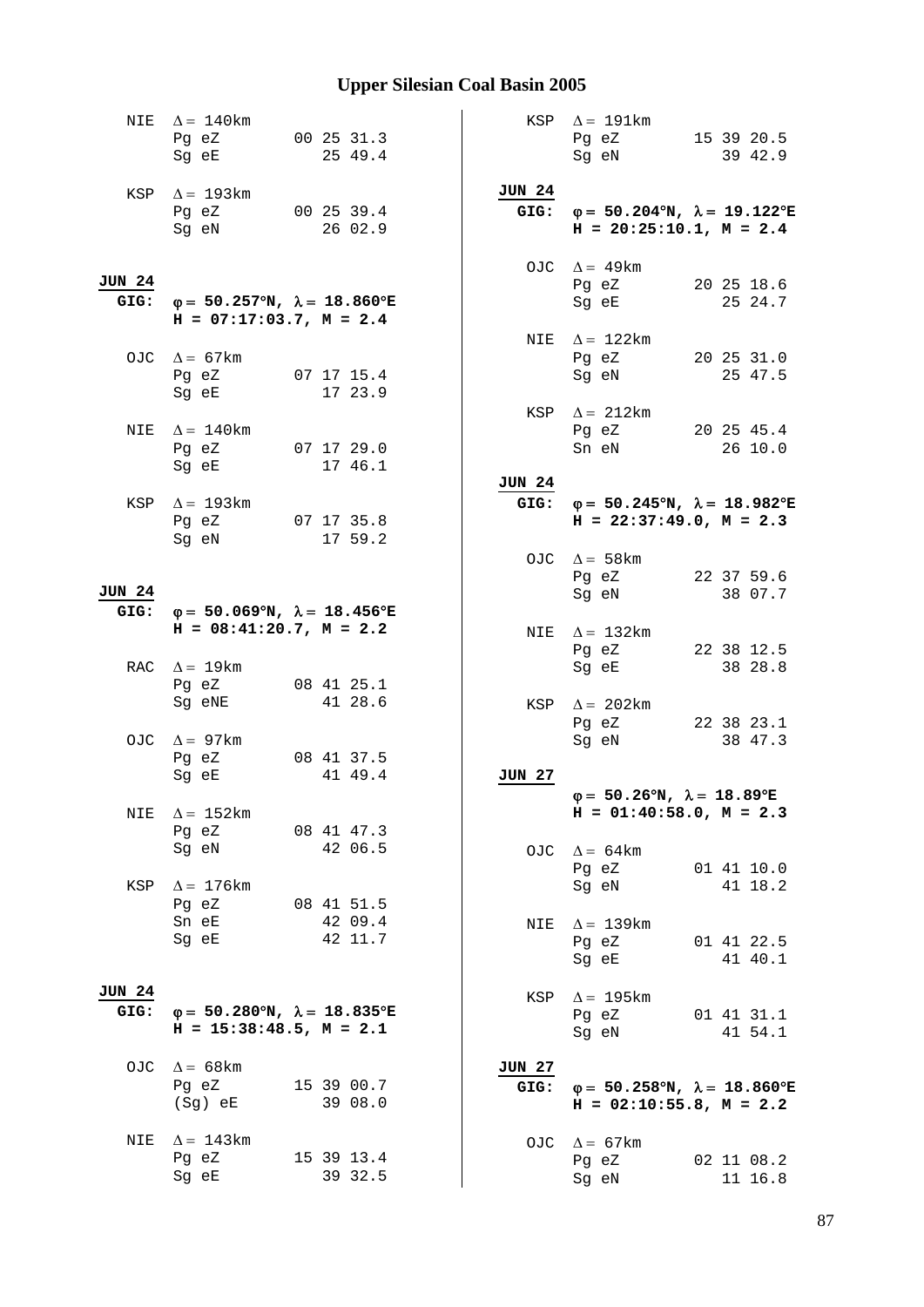|                | NIE $\Delta = 140$ km<br>Pg eZ<br>Sg eN                                                                                                                     | 02 11 20.8<br>11 38.2 | <b>JUN 28</b>         | GIG: $\varphi = 50.100^{\circ}N$ , $\lambda = 19.209^{\circ}E$<br>$H = 12:35:39.8, M = 2.9$                                                                                                                                                                                                             |
|----------------|-------------------------------------------------------------------------------------------------------------------------------------------------------------|-----------------------|-----------------------|---------------------------------------------------------------------------------------------------------------------------------------------------------------------------------------------------------------------------------------------------------------------------------------------------------|
|                | KSP $\Delta = 193 \text{km}$<br>Pg eZ 02 11 28.7<br>Sg eN                                                                                                   | 11 51.1               |                       | OJC $\Delta = 45 \text{km}$<br>12 35 47.5<br>Pg eZ<br>Sg iN<br>35 53.5                                                                                                                                                                                                                                  |
| JUN 27         | GIG: $\varphi = 50.241^{\circ}N$ , $\lambda = 18.922^{\circ}E$<br>$H = 05:13:02.0$ , $M = 2.4$                                                              |                       |                       | RAC $\Delta = 72 \text{km}$<br>Pg eZ<br>12 35 52.2<br>Sg eE<br>36 01.6                                                                                                                                                                                                                                  |
|                | OJC $\Delta = 62 \text{km}$<br>Pg eZ 05 13 12.8<br>Sg eN                                                                                                    | 13 21.0               |                       | NIE $\Delta = 110$ km<br>Pg eZ 12 35 58.6<br>(Sg) eN<br>36 14.2                                                                                                                                                                                                                                         |
|                | NIE $\Delta = 136$ km<br>Pg eZ 05 13 25.5<br>Sg eN and the state of the state of the state of the state of the state of the state of the state of the state | 13 42.2               |                       | KSP $\Delta$ = 222km<br>Pn Z 12 36 15.4<br>Pg eZ<br>36 17.2<br>Sg eN and the state of the state of the state of the state of the state of the state of the state of the state of the state of the state of the state of the state of the state of the state of the state of the state of the<br>36 42.7 |
|                | KSP $\Delta = 198$ km<br>Pg eZ 05 13 34.8<br>Sg eN                                                                                                          | 13 58.2               |                       | KWP $\Delta = 255$ km<br>12 36 26.6<br>Pg eZ<br>Sg eNE<br>36 56.6                                                                                                                                                                                                                                       |
| JUN 27         | GIG: $\varphi = 50.279^{\circ}N$ , $\lambda = 18.835^{\circ}E$<br>$H = 14:11:50.3, M = 2.3$                                                                 |                       | <b>JUN 28</b>         | GIG: $\varphi = 50.257^{\circ}N$ , $\lambda = 18.862^{\circ}E$<br>$H = 15:10:04.2, M = 2.2$                                                                                                                                                                                                             |
|                | OJC $\Delta = 69 \text{km}$<br>Pg eZ<br>Sg eE                                                                                                               | 14 12 02.8<br>12 12.2 |                       | OJC $\Delta = 67 \text{km}$<br>15 10 16.0<br>Pg eZ<br>10 24.1<br>Sg eE                                                                                                                                                                                                                                  |
| NIE            | $\Delta = 143$ km<br>Pg eZ 14 12 15.2<br>Sg eN                                                                                                              | 12 32.8               |                       | NIE $\Delta = 140$ km<br>Pg eZ<br>15 10 28.3<br>Sg eN<br>10 45.7                                                                                                                                                                                                                                        |
| KSP            | $\Delta = 190$ km<br>Pg eZ 14 12 22.3<br>Sg eN                                                                                                              | 12 44.9               |                       | KSP $\Delta = 193$ km<br>Pg eE 15 10 35.9<br>Sg eN<br>10 59.0                                                                                                                                                                                                                                           |
| JUN 28<br>GIG: | $\varphi = 50.171^{\circ}N$ , $\lambda = 19.298^{\circ}E$<br>$H = 02:13:33.3, M = 2.2$                                                                      |                       | <b>JUN 28</b><br>GIG: | $\varphi = 50.279^{\circ}N$ , $\lambda = 18.837^{\circ}E$<br>$H = 15:49:00.7$ , $M = 2.1$                                                                                                                                                                                                               |
|                | OJC $\Delta = 35 \text{km}$<br>Pg eZ 02 13 39.5<br>Sg eN                                                                                                    | 13 44.1               |                       | OJC $\Delta = 69 \text{km}$<br>Pg eZ<br>15 49 13.0<br>Sg eEN<br>49 21.7                                                                                                                                                                                                                                 |
| NIE            | $\Delta = 111$ km<br>Pg eZ<br>Sg eN                                                                                                                         | 02 13 52.0<br>14 07.3 | NIE                   | $\Delta = 143$ km<br>15 49 25.6<br>Pg eZ<br>Sg eN<br>49 43.8                                                                                                                                                                                                                                            |
| KSP            | $\Delta = 226 \text{km}$<br>Pg eE<br>Sn eN                                                                                                                  | 02 14 12.4<br>14 37.0 |                       | KSP $\Delta = 190$ km<br>15 49 31.4<br>Pn eN<br>49 32.8<br>Pg eZ<br>Sg eN<br>49 55.4                                                                                                                                                                                                                    |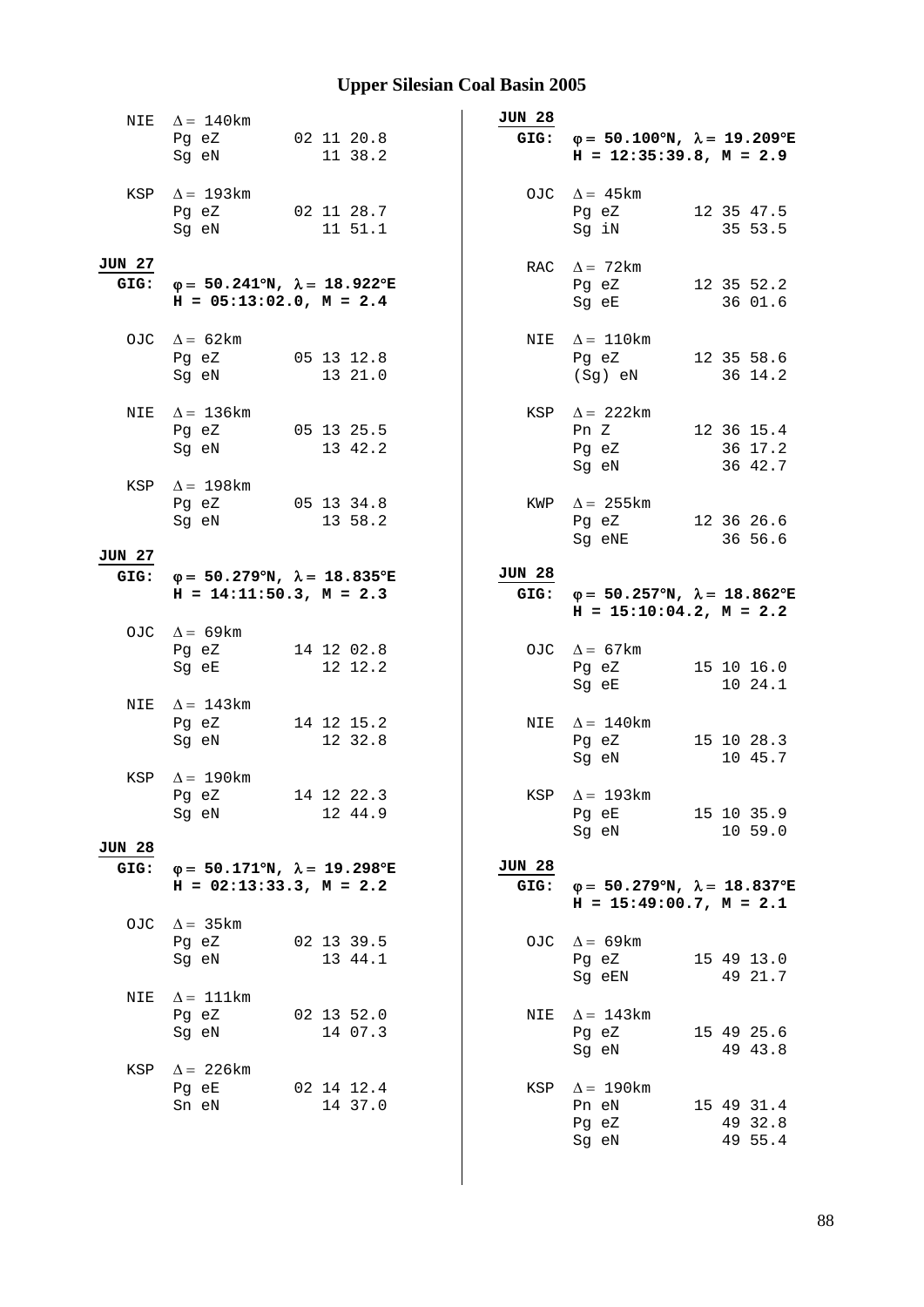| JUN 28 |                                                                                           |                       |       |                                                                                                |                       |
|--------|-------------------------------------------------------------------------------------------|-----------------------|-------|------------------------------------------------------------------------------------------------|-----------------------|
|        | $\varphi = 50.32^{\circ}N$ , $\lambda = 18.88^{\circ}E$<br>$H = 18:30:46.8$ , $M = 2.2$   |                       |       | KSP $\Delta = 193 \text{km}$<br>Pg eE<br>Sg eZ                                                 | 06 28 41.4<br>29 04.0 |
|        | OJC $\Delta = 66 \text{km}$                                                               |                       |       |                                                                                                |                       |
|        | Pg eZ<br>Sg eE                                                                            | 18 30 58.3<br>31 06.9 | JUL 1 |                                                                                                |                       |
|        |                                                                                           |                       |       | GIG: $\varphi = 50.099^{\circ}N$ , $\lambda = 19.207^{\circ}E$                                 |                       |
|        | NIE $\Delta = 144$ km                                                                     |                       |       | $H = 17:19:03.2, M = 2.3$                                                                      |                       |
|        | Pg eZ                                                                                     | 18 31 11.4            |       |                                                                                                |                       |
|        | Sg eE                                                                                     | 31 29.0               |       | OJC $\Delta = 45 \text{km}$<br>Pg eZ                                                           | 17 19 11.4            |
|        | KSP $\Delta = 192 \text{km}$                                                              |                       |       | Sg eN                                                                                          | 19 17.3               |
|        | Pg eZ                                                                                     | 18 31 18.7            |       |                                                                                                |                       |
|        | Sg eN                                                                                     | 31 41.9               |       | NIE $\Delta = 111$ km                                                                          |                       |
| JUN 28 |                                                                                           |                       |       | Pg eZ<br>(Sg) eN                                                                               | 17 19 22.7<br>19 37.9 |
| GIG:   | $\varphi = 50.236^{\circ}N$ , $\lambda = 19.040^{\circ}E$                                 |                       |       |                                                                                                |                       |
|        | $H = 22:48:50.2$ , $M = 2.2$                                                              |                       |       | KSP $\Delta = 222$ km                                                                          |                       |
|        |                                                                                           |                       |       | Pg eZ                                                                                          | 17 19 38.8            |
|        | OJC $\Delta = 54 \text{km}$<br>Pg eZ 22 48 59.8                                           |                       |       | Sg eN                                                                                          | 20 05.7               |
|        | Sq eN                                                                                     | 49 06.8               |       |                                                                                                |                       |
|        |                                                                                           |                       | JUL 1 |                                                                                                |                       |
| NIE    | $\Delta = 130$ km                                                                         |                       |       | GIG: $\varphi = 50.103^{\circ}N$ , $\lambda = 19.170^{\circ}E$<br>$H = 20:19:15.7$ , $M = 2.2$ |                       |
|        | Pg eZ<br>Sg eN                                                                            | 22 49 12.6<br>49 29.3 |       |                                                                                                |                       |
|        |                                                                                           |                       |       | OJC $\Delta = 46$ km                                                                           |                       |
| KSP    | $\Delta = 206$ km                                                                         |                       |       | Pg eZ                                                                                          | 20 19 23.2            |
|        | Pg eE                                                                                     | 22 49 23.2            |       | Sg eN                                                                                          | 19 29.6               |
|        | Sg eN                                                                                     | 49 49.0               |       | NIE $\Delta = 112 \text{km}$                                                                   |                       |
| JUN 29 |                                                                                           |                       |       | Pg eZ                                                                                          | 20 19 34.3            |
| GIG:   | $\varphi = 50.099^{\circ}N$ , $\lambda = 19.209^{\circ}E$                                 |                       |       | Sg eN                                                                                          | 19 49.6               |
|        | $H = 16:48:18.1, M = 2.2$                                                                 |                       |       | KSP $\Delta = 220$ km                                                                          |                       |
|        | OJC $\Delta = 44$ km                                                                      |                       |       | Pg eE                                                                                          | 20 19 52.7            |
|        | Pg eZ 16 48 25.9                                                                          |                       |       | Sn eE                                                                                          | 20 16.7               |
|        | Sg eN                                                                                     | 48 31.7               |       |                                                                                                |                       |
| NIE    | $\Delta = 110$ km                                                                         |                       | JUL 2 |                                                                                                |                       |
|        | Pg eZ                                                                                     | 16 48 36.9            | GIG:  | $\varphi = 50.075^{\circ}N$ , $\lambda = 19.125^{\circ}E$                                      |                       |
|        | Sg eE                                                                                     | 48 52.3               |       | $H = 01:39:13.4, M = 2.3$                                                                      |                       |
|        |                                                                                           |                       |       | OJC $\Delta = 51 \text{km}$                                                                    |                       |
| KSP    | $\Delta$ = 222 km<br>Pg eE                                                                | 16 48 54.3            |       | Pg eZ                                                                                          | 01 39 22.4            |
|        | Sn eN                                                                                     | 49 19.7               |       | Sg eN                                                                                          | 39 28.7               |
|        |                                                                                           |                       |       |                                                                                                |                       |
| JUL 1  |                                                                                           |                       |       | RAC $\Delta = 66$ km<br>Pg eZ                                                                  | 01 39 24.8            |
| GIG:   | $\varphi = 50.364^{\circ}N$ , $\lambda = 18.911^{\circ}E$<br>$H = 06:28:08.3$ , $M = 2.3$ |                       |       | Sg eNE                                                                                         | 39 33.3               |
|        | OJC $\Delta = 65 \text{km}$                                                               |                       | NIE   | $\Delta = 112 \text{km}$                                                                       |                       |
|        | Pg eZ                                                                                     | 06 28 19.9            |       | Pq eZ                                                                                          | 01 39 32.9            |
|        | Sg eE                                                                                     | 28 28.4               |       |                                                                                                |                       |
|        | $\Delta = 146$ km                                                                         |                       |       | KSP $\Delta = 218$ km<br>Pn eZ                                                                 | 01 39 47.2            |
| NIE    | Pg eZ                                                                                     | 06 28 34.3            |       | Pg eZ                                                                                          | 39 49.9               |
|        | Sg eE                                                                                     | 28 51.8               |       | Sg eN                                                                                          | 40 15.0               |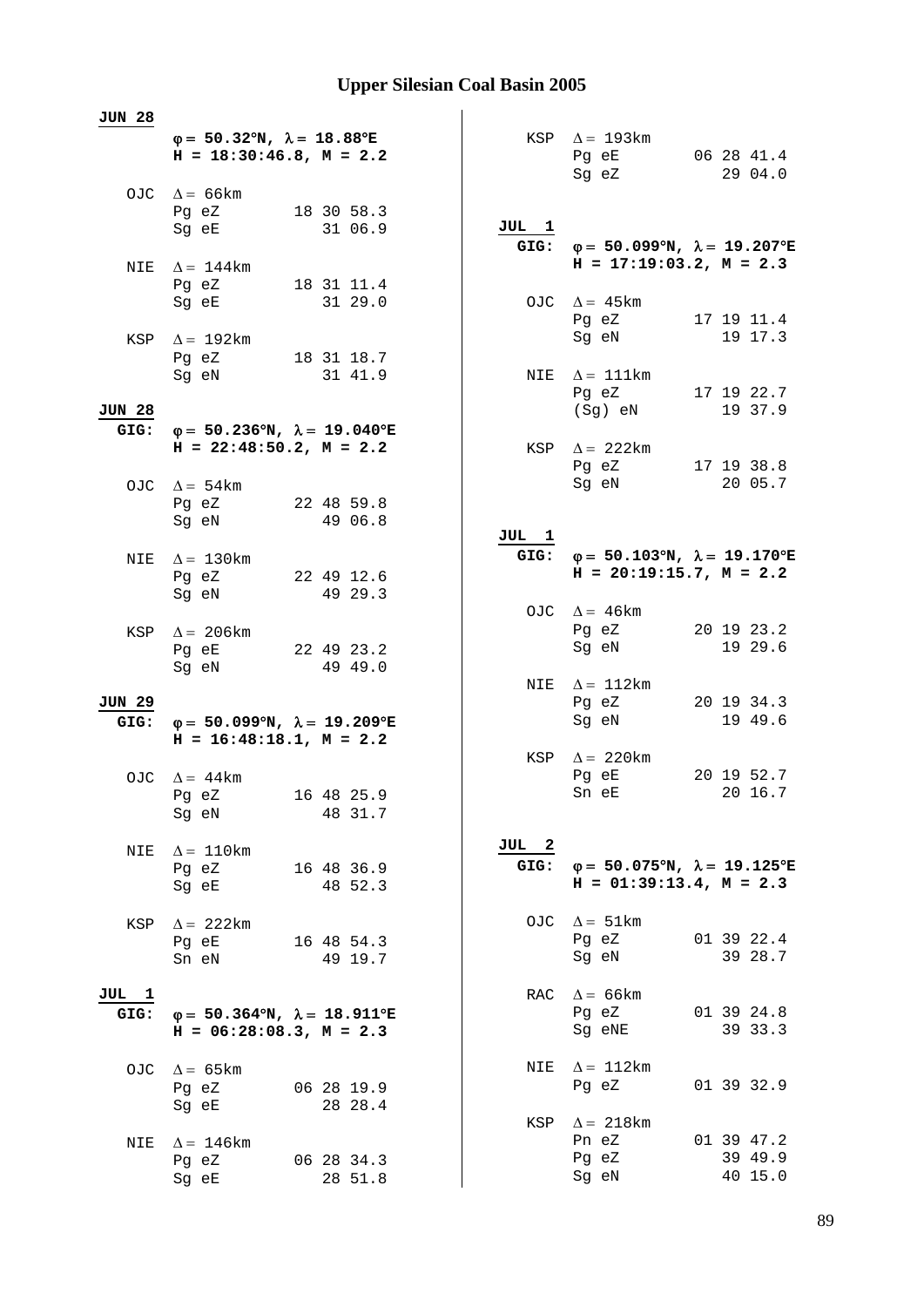| JUL 2         | GIG: $\varphi = 50.244^{\circ}N$ , $\lambda = 18.988^{\circ}E$<br>$H = 14:09:28.3, M = 2.4$    |               | NIE $\Delta = 135 \text{km}$<br>Pg eZ 16 04 26.7<br>Sg eE<br>04 44.1                           |
|---------------|------------------------------------------------------------------------------------------------|---------------|------------------------------------------------------------------------------------------------|
|               | OJC $\Delta = 58 \text{km}$<br>Pg eZ 14 09 38.4<br>09 46.5<br>Sg eN                            |               | KSP $\Delta = 198$ km<br>Pg eZ 16 04 36.3<br>Sg eN<br>04 59.3                                  |
|               | NIE $\Delta = 133$ km<br>Pg eZ 14 09 51.8<br>10 09.7<br>$(Sg)$ eN                              | JUL 4         | GIG: $\varphi = 50.099^{\circ}N$ , $\lambda = 19.204^{\circ}E$<br>$H = 20:59:24.7$ , $M = 2.3$ |
|               | KSP $\Delta = 202 \text{km}$<br>Pg eZ 14 10 01.9<br>Sn eN<br>10 25.4                           |               | OJC $\Delta = 44 \text{km}$<br>Pg eZ 20 59 32.3<br>Sg eN<br>59 38.2                            |
| JUL 3         | GIG: $\varphi = 50.259^{\circ}N$ , $\lambda = 18.859^{\circ}E$<br>$H = 08:22:16.5$ , $M = 2.5$ |               | NIE $\Delta = 110 \text{km}$<br>Pg eZ 20 59 43.5<br>Sg eE 59 58.0                              |
|               | RAC $\Delta = 52 \text{km}$<br>Pg eZ 08 22 26.3<br>Sg eN 22 33.3                               |               | KSP $\Delta = 223 \text{km}$<br>Pg eZ 21 00 02.4<br>Sg eN 00 27.9                              |
|               | OJC $\Delta = 67 \text{km}$<br>Pg eZ 08 22 28.3<br>Sg eN<br>22 36.7                            | JUL 4         | GIG: $\varphi = 50.041^{\circ}N$ , $\lambda = 18.465^{\circ}E$<br>$H = 22:06:53.1, M = 2.2$    |
| NIE           | $\Delta = 140$ km<br>08 22 40.6<br>Pg eZ<br>22 58.2<br>Sg eN                                   |               | RAC $\Delta = 20 \text{km}$<br>22 06 57.6<br>Pg eZ<br>07 01.2<br>Sg eNE                        |
|               | KSP $\Delta = 193$ km<br>Pg eZ 08 22 48.8<br>Sg eN<br>23 11.1                                  |               | OJC $\Delta = 97 \text{km}$<br>22 07 09.7<br>Pg eZ<br>0722.1<br>Sg eE                          |
| JUL 3<br>GIG: | $\varphi = 50.275^{\circ}N, \lambda = 18.890^{\circ}E$<br>$H = 11:42:17.1, M = 2.2$            |               | NIE $\Delta = 150 \text{km}$<br>22 07 18.7<br>Pg eZ<br>Sg eN<br>07 37.8                        |
|               | OJC $\Delta = 65 \text{km}$<br>Pg eZ<br>11 42 28.5<br>42 36.9<br>Sg eN                         |               | KSP $\Delta = 178$ km<br>Pg eZ 22 07 22.2<br>Sg eN<br>07 43.9                                  |
| NIE           | $\Delta = 140$ km<br>Pg eZ<br>11 42 41.9<br>42 59.5<br>Sg eE                                   | JUL 5<br>GIG: | $\varphi = 50.280^{\circ}N$ , $\lambda = 18.835^{\circ}E$<br>$H = 03:32:17.2, M = 2.2$         |
| KSP           | $\Delta = 194 \text{km}$<br>Pg eZ<br>11 42 48.6<br>Sg eN<br>43 11.8                            |               | OJC $\Delta = 69 \text{km}$<br>03 32 30.1<br>Pg eZ<br>Sg eE<br>32 38.0                         |
| JUL 4<br>GIG: | $\varphi = 50.235^{\circ}N$ , $\lambda = 18.931^{\circ}E$<br>$H = 16:04:03.3, M = 2.3$         | NIE           | $\Delta = 142$ km<br>03 32 42.5<br>Pg eZ<br>(Sg) eE<br>32 59.1                                 |
|               | OJC $\Delta = 62 \text{km}$<br>Pg eZ<br>16 04 14.2<br>04 22.2<br>Sg eE                         |               | KSP $\Delta = 191$ km<br>03 32 49.5<br>Pg eZ<br>33 12.8<br>Sg eE                               |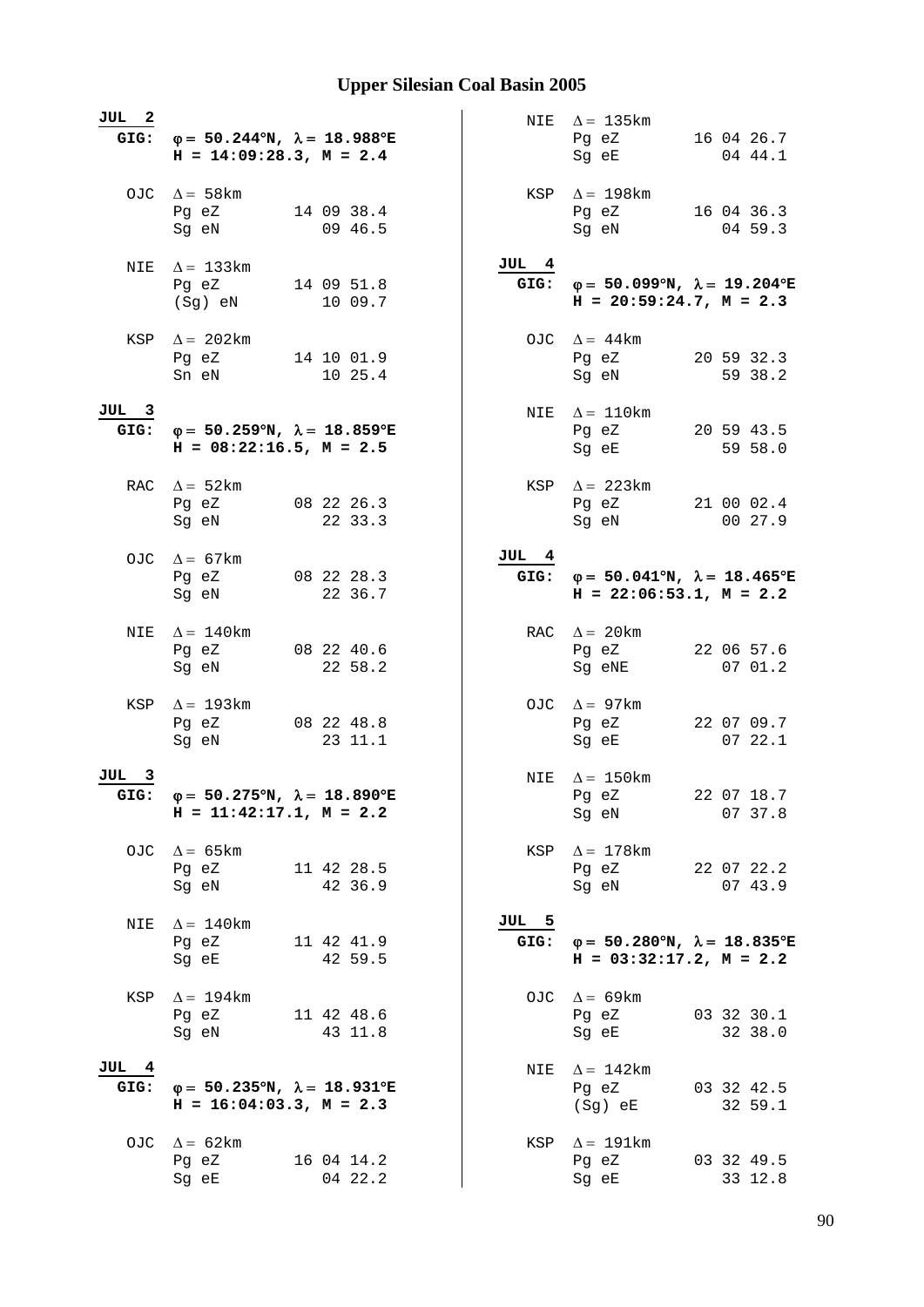| JUL 5         | GIG: $\varphi = 50.058^{\circ}N$ , $\lambda = 18.450^{\circ}E$<br>$H = 06:11:28.7, M = 2.2$ |                                           |               | NIE $\Delta = 145$ km<br>Pg eZ<br>Sg eE                                                   | 21 11 21.5<br>11 39.9                       |
|---------------|---------------------------------------------------------------------------------------------|-------------------------------------------|---------------|-------------------------------------------------------------------------------------------|---------------------------------------------|
|               | RAC $\Delta = 18$ km<br>Pg eZ<br>Sg eNE                                                     | 06 11 33.1<br>11 36.7                     |               | KSP $\Delta = 186$ km<br>Pn eZ<br>Pg iZ<br>Sn eN                                          | 21 11 26.3<br>11 28.3<br>11 49.2            |
|               | OJC $\Delta = 98$ km<br>Pg eZ<br>Sg eE                                                      | 06 11 45.6<br>11 57.2                     |               | KWP $\Delta = 292 \text{km}$<br>Pn eZ<br>Pg eZ                                            | 21 11 42.6<br>11 49.8<br>12 20.4            |
|               | NIE $\Delta = 152 \text{km}$<br>Pg eZ<br>Sg eN                                              | 06 11 55.5<br>12 15.3                     |               | Sn eNE<br>Sg eNE<br>SUW $\Delta = 520$ km                                                 | 12 29.1                                     |
| KSP           | $\Delta = 176$ km<br>Pg eZ 06 11 57.3<br>Sq eN                                              | 12 18.5                                   |               | Pn eZ<br>Pg eZ<br>Sn eNE<br>Sg eNE                                                        | 21 12 09.4<br>12 26.6<br>13 09.3<br>13 33.8 |
| JUL 6<br>GIG: | $\varphi = 50.264^{\circ}N$ , $\lambda = 18.912^{\circ}E$                                   |                                           |               |                                                                                           |                                             |
|               | $H = 01:00:21.1, M = 2.9$<br>RAC $\Delta = 55$ km                                           |                                           | JUL 9<br>GIG: | $\varphi = 50.257^{\circ}N$ , $\lambda = 18.862^{\circ}E$<br>$H = 02:32:29.4$ , $M = 2.2$ |                                             |
|               | Pg iZ<br>Sg eNE                                                                             | 01 00 31.3 D<br>00 38.5                   |               | RAC $\Delta = 51 \text{km}$<br>Pg eZ                                                      | 02 32 39.3                                  |
|               | OJC $\Delta = 64 \text{km}$<br>Pg iZ<br>Sg eE                                               | 01 00 32.4 D<br>00 40.1                   |               | Sg eNE<br>OJC $\Delta = 67 \text{km}$<br>Pg eZ                                            | 32 45.4<br>02 32 41.4                       |
| NIE           | $\Delta = 138$ km<br>Pg eZ<br>Sg eE                                                         | 01 00 44.4<br>01 02.1                     |               | Sg eE<br>NIE $\Delta = 140$ km                                                            | 32 49.8                                     |
| KSP           | $\Delta = 196$ km<br>Pn eZ                                                                  | 01 00 51.5                                |               | Pg eZ<br>Sg eE                                                                            | 02 32 53.6<br>33 11.5                       |
|               | Pg iZ<br>Sg eN                                                                              | 00 53.9<br>01 17.2                        | KSP           | $\Delta = 193$ km<br>Pg eZ<br>Sg eN                                                       | 02 33 01.9<br>33 25.0                       |
| KWP           | $\Delta = 280$ km<br>Pn eZ<br>Pg eZ<br>Sn eNE<br>Sg eNE                                     | 01 01 02.8<br>011.3<br>01 35.7<br>01 47.4 | JUL 9<br>GIG: | $\varphi = 50.206^{\circ}N$ , $\lambda = 19.071^{\circ}E$<br>$H = 04:17:11.6$ , $M = 2.4$ |                                             |
| JUL 8<br>GIG: | $\varphi = 50.215^{\circ}N$ , $\lambda = 18.729^{\circ}E$<br>$H = 21:10:57.2, M = 3.1$      |                                           |               | OJC $\Delta = 52 \text{km}$<br>Pg eZ<br>Sg eN                                             | 04 17 20.8<br>17 27.7                       |
| RAC           | $\Delta = 41 \text{km}$<br>Pg eZ<br>Sg eNE                                                  | 21 11 05.0<br>11 10.6                     |               | RAC $\Delta = 64 \text{km}$<br>Pg eZ<br>(Sg) eNE                                          | 04 17 23.5<br>17 30.1                       |
| OJC.          | $\Delta$ = 76 km<br>Pg eZ<br>Sg eN                                                          | 21 11 10.4<br>11 20.1                     |               | NIE $\Delta = 125 \text{km}$<br>Pg eZ<br>Sg eE                                            | 04 17 33.5<br>17 49.8                       |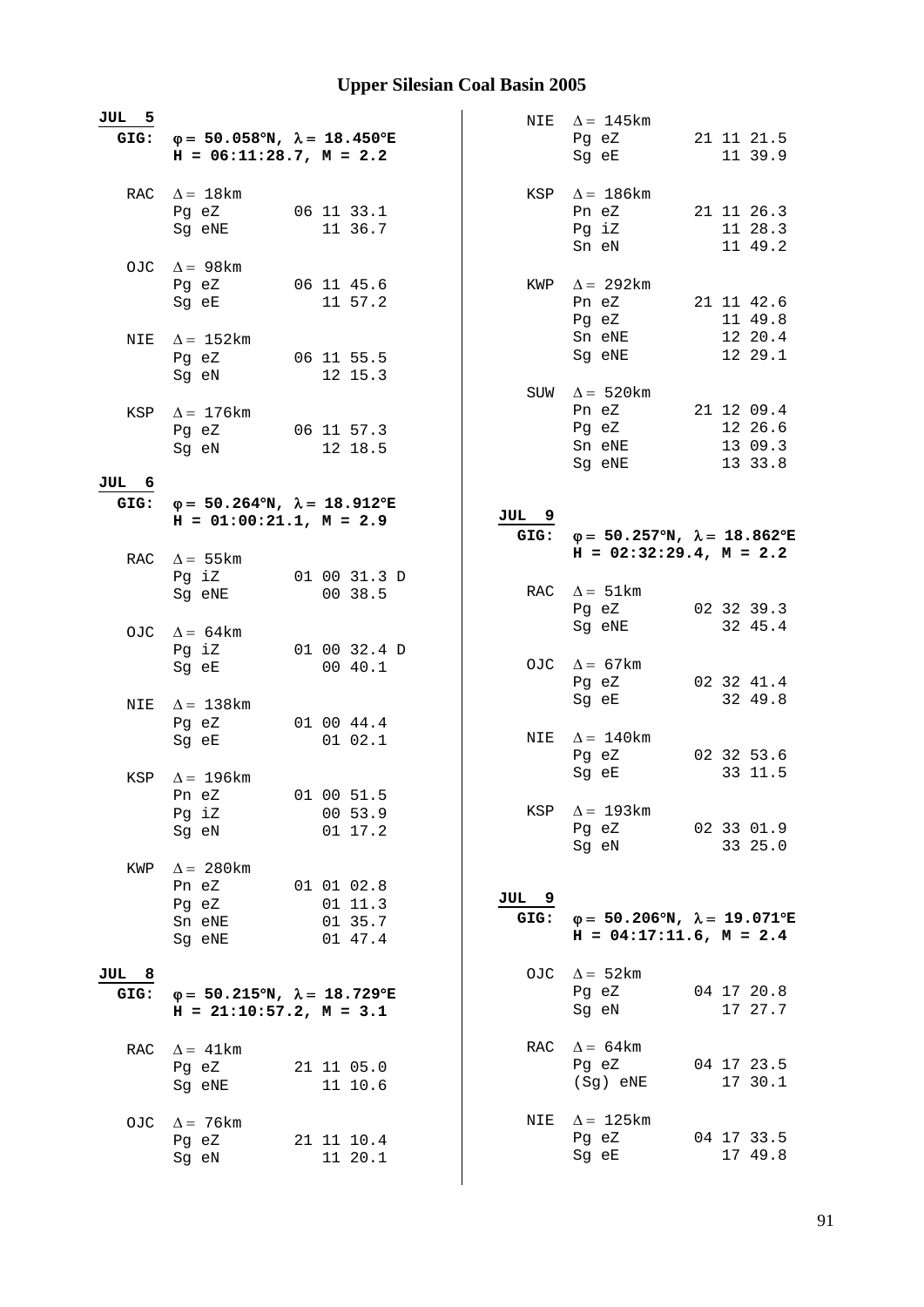|               | KSP $\Delta = 209 \text{km}$                                                                |                       | JUL 12        |                                                                                             |  |
|---------------|---------------------------------------------------------------------------------------------|-----------------------|---------------|---------------------------------------------------------------------------------------------|--|
|               | Pn eZ<br>Pg eZ                                                                              | 04 17 44.0<br>17 46.2 |               | GIG: $\varphi = 50.169^{\circ}N$ , $\lambda = 19.300^{\circ}E$<br>$H = 11:42:49.0, M = 2.2$ |  |
|               | Sg eN                                                                                       | 18 11.0               |               | OJC $\Delta = 35 \text{km}$                                                                 |  |
| <b>JUL 10</b> | GIG: $\varphi = 50.259^{\circ}N$ , $\lambda = 18.860^{\circ}E$<br>$H = 02:59:54.9, M = 2.4$ |                       |               | Pg eZ<br>11 42 54.7<br>Sg eN<br>42 59.5                                                     |  |
|               |                                                                                             |                       |               | NIE $\Delta = 111$ km                                                                       |  |
|               | RAC $\Delta = 52 \text{km}$<br>Pg eZ<br>Sg eNE                                              | 03 00 04.4<br>00 11.7 |               | Pg eZ<br>11 43 08.4<br>Sg eN<br>43 23.3                                                     |  |
|               |                                                                                             |                       |               | KSP $\Delta$ = 226 km                                                                       |  |
|               | OJC $\Delta = 67 \text{km}$<br>Pg eZ<br>Sg eE                                               | 03 00 06.6<br>00 15.1 |               | Pg eE<br>11 43 27.2<br>Sn eZ<br>43 52.0                                                     |  |
|               |                                                                                             |                       | JUL 12        |                                                                                             |  |
| NIE           | $\Delta = 141$ km<br>Pg eZ<br>Sg eN                                                         | 03 00 18.8<br>00 36.4 | GIG:          | $\varphi = 50.257^{\circ}N$ , $\lambda = 18.860^{\circ}E$<br>$H = 15:37:14.5, M = 2.3$      |  |
|               |                                                                                             |                       |               | OJC $\Delta = 67 \text{km}$                                                                 |  |
|               | KSP $\Delta = 193 \text{km}$<br>Pn eZ<br>PgZ                                                | 03 00 24.6<br>00 27.0 |               | Pg eZ 15 37 26.5<br>Sq eE<br>37 34.7                                                        |  |
|               | Sg eE                                                                                       | 0049.8                |               | NIE $\Delta = 141$ km                                                                       |  |
| JUL 11        |                                                                                             |                       |               | Pg eZ<br>15 37 38.5<br>37 56.1<br>Sg eN                                                     |  |
|               | $\varphi = 50.38^{\circ}N$ , $\lambda = 18.84^{\circ}E$                                     |                       |               |                                                                                             |  |
|               | $H = 16:00:02.7$ , $M = 2.2$<br>OJC $\Delta = 71 \text{km}$                                 |                       |               | KSP $\Delta = 193 \text{km}$<br>15 37 46.7<br>Pg eZ<br>Sg eE<br>38 09.0                     |  |
|               | Pg eZ                                                                                       | 16 00 15.4            |               |                                                                                             |  |
|               | Sg eE                                                                                       | 00 23.4               | JUL 13        |                                                                                             |  |
|               |                                                                                             |                       |               | GIG: $\varphi = 50.099^{\circ}N$ , $\lambda = 19.207^{\circ}E$                              |  |
| NIE           | $\Delta = 150$ km<br>Pg eZ                                                                  | 16 00 28.0            |               | $H = 15:16:30.6$ , $M = 2.2$                                                                |  |
|               | Sg eN                                                                                       | 00 47.6               |               | OJC $\Delta = 45$ km                                                                        |  |
|               |                                                                                             |                       |               | 15 16 38.6<br>Pg eZ                                                                         |  |
| KSP           | $\Delta = 187$ km<br>Pg eZ                                                                  | 16 00 33.3            |               | 16 44.3<br>Sg eN                                                                            |  |
|               | Sg eE                                                                                       | 00 57.0               | NIE           | $\Delta = 110$ km                                                                           |  |
| <b>JUL 12</b> |                                                                                             |                       |               | 15 16 49.7<br>Pg eZ<br>Sg eE<br>17 04.2                                                     |  |
|               | $\varphi = 50.28^{\circ}N$ , $\lambda = 18.84^{\circ}E$<br>$H = 05:26:10.6$ , $M = 2.1$     |                       | KSP           | $\Delta$ = 222km                                                                            |  |
| OJC           | $\Delta = 69$ km                                                                            |                       |               | Pg eEZ<br>15 17 06.9<br>Sn eEN<br>17 32.2                                                   |  |
|               | Pg eZ<br>Sg eN                                                                              | 05 26 23.4<br>26 31.3 | <b>JUL 14</b> |                                                                                             |  |
| NIE           | $\Delta = 142$ km                                                                           |                       | GIG:          | $\varphi = 50.368^{\circ}N$ , $\lambda = 18.908^{\circ}E$<br>$H = 13:59:31.9$ , $M = 2.5$   |  |
|               | Pg eZ                                                                                       | 05 26 35.0            |               |                                                                                             |  |
| KSP           | Sg eE<br>$\Delta = 191 \text{km}$                                                           | 26 52.1               |               | OJC $\Delta = 66$ km<br>Pg eZ<br>13 59 43.4<br>Sg eN<br>59 52.2                             |  |
|               | Pg eZ                                                                                       | 05 26 42.9            |               |                                                                                             |  |
|               | Sg eZ                                                                                       | 27 04.5               | KSP           | $\Delta = 192$ km<br>Pg eZ<br>14 00 04.6<br>00 27.2<br>Sg eN                                |  |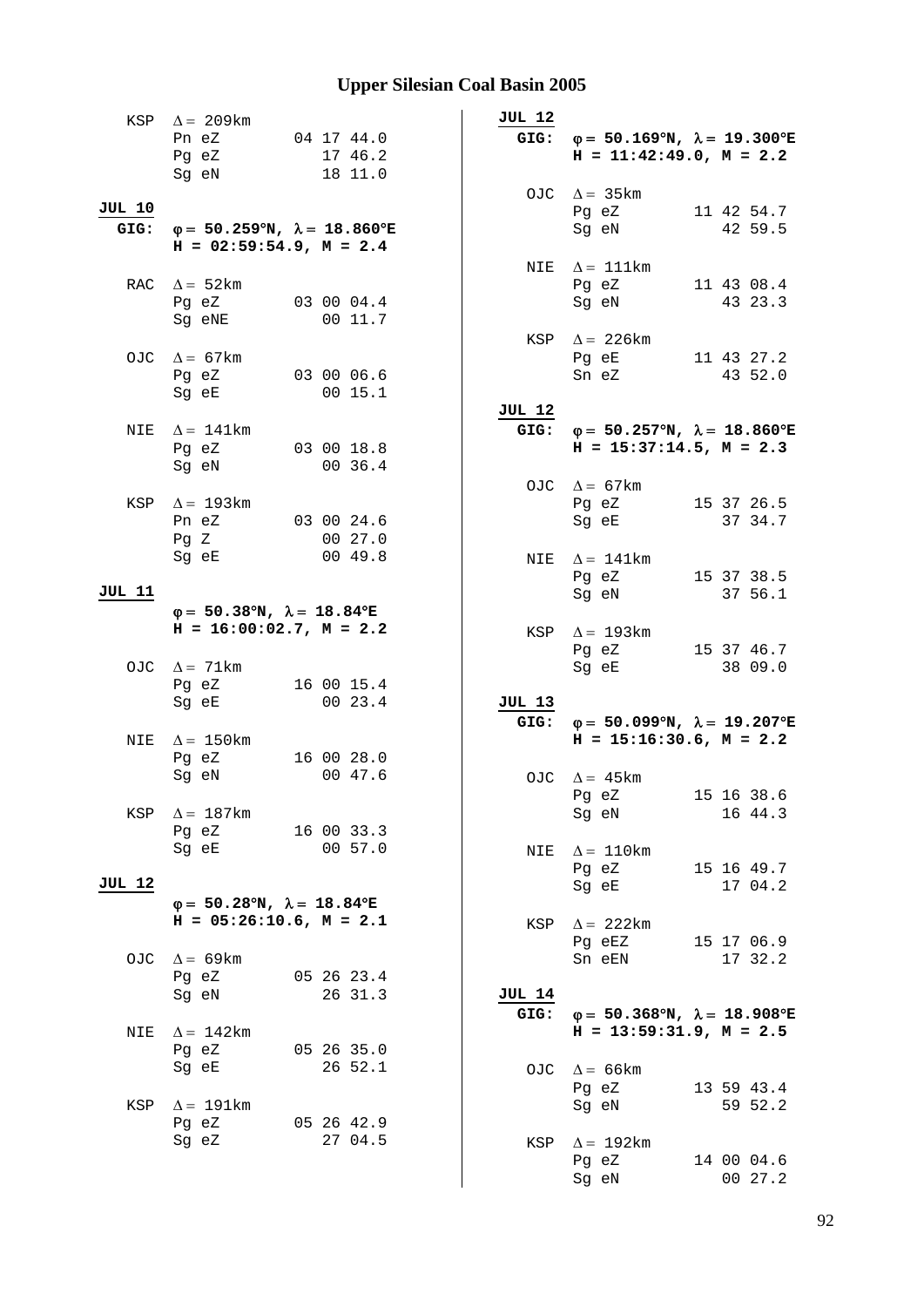| JUL 16                | GIG: $\varphi = 50.259^{\circ}N$ , $\lambda = 18.860^{\circ}E$<br>$H = 13:32:57.5$ , $M = 2.6$ |                       |                       | KSP $\Delta = 193 \text{km}$<br>Pg eZ<br>Sq eN                                                 | 13 24 57.4<br>25 19.9   |
|-----------------------|------------------------------------------------------------------------------------------------|-----------------------|-----------------------|------------------------------------------------------------------------------------------------|-------------------------|
|                       | OJC $\Delta = 67 \text{km}$<br>Pg eZ<br>Sg eN                                                  | 13 33 09.2<br>33 17.9 | JUL 21                | $\varphi = 50.26^{\circ}N$ , $\lambda = 18.82^{\circ}E$<br>$H = 15:50:06.2$ , $M = 2.2$        |                         |
|                       | NIE $\Delta = 141$ km<br>Pg eZ<br>Sg eE                                                        | 13 33 21.9<br>33 39.9 |                       | OJC $\Delta = 70$ km<br>Pg eZ<br>Sg eEN                                                        | 15 50 18.9<br>50 26.8   |
|                       | KSP $\Delta = 193 \text{km}$<br>Pg iZ<br>Sg eN                                                 | 13 33 30.0<br>33 52.5 |                       | NIE $\Delta = 143$ km<br>Pg eZ<br>Sg eE                                                        | 15 50 31.0<br>50 48.7   |
| JUL 16                | $\varphi = 50.23^{\circ}N$ , $\lambda = 19.10^{\circ}E$<br>$H = 15:46:01.8$ , $M = 2.3$        |                       | KSP                   | $\Delta = 190$ km<br>Pg eZ 15 50 37.9<br>Sq eN                                                 | 51 01.0                 |
|                       | OJC $\Delta = 50 \text{km}$<br>Pg eZ 15 46 10.5<br>Sg eN                                       | 46 17.4               | <b>JUL 22</b><br>GIG: | $\varphi = 50.231^{\circ}N$ , $\lambda = 19.075^{\circ}E$<br>$H = 10:08:03.2$ , $M = 2.6$      |                         |
| NIE                   | $\Delta = 126$ km<br>Pg eZ<br>Sg eE                                                            | 15 46 23.4<br>46 39.1 |                       | OJC $\Delta = 51 \text{km}$<br>Pg iZ<br>Sg eN                                                  | 10 08 12.2 D<br>08 19.0 |
| KSP                   | $\Delta = 210$ km<br>Pg eZ<br>Sg eN                                                            | 15 46 36.0<br>47 01.7 |                       | NIE $\Delta = 127 \text{km}$<br>Pg eZ<br>Sg eE                                                 | 10 08 25.4<br>08 41.6   |
| JUL 18<br>GIG:        | $\varphi = 50.257^{\circ}N$ , $\lambda = 18.862^{\circ}E$<br>$H = 15:34:44.6$ , $M = 2.2$      |                       | KSP                   | $\Delta = 209$ km<br>Pg eZ<br>Sg eN                                                            | 10 08 38.1<br>09 02.5   |
|                       | OJC $\Delta = 66 \text{km}$<br>Pg eZ<br>Sg eE                                                  | 15 34 55.9<br>35 04.4 | <b>JUL 22</b>         | GIG: $\varphi = 50.212^{\circ}N$ , $\lambda = 19.064^{\circ}E$<br>$H = 17:05:40.7$ , $M = 2.2$ |                         |
| NIE                   | $\Delta = 140$ km<br>Pg eZ 15 35 09.0<br>Sg eE                                                 | 35 26.6               | OJC                   | $\Delta = 52 \text{km}$<br>Pg eZ<br>Sg eN                                                      | 17 05 49.6<br>05 56.3   |
| KSP                   | $\Delta$ = 193km<br>Pg eZ 15 35 16.6<br>Sg eZ                                                  | 35 39.5               | NIE                   | $\Delta = 126$ km<br>Pg eZ<br>Sg eN                                                            | 17 06 03.2<br>06 19.2   |
| <b>JUL 20</b><br>GIG: | $\varphi = 50.258^{\circ}N$ , $\lambda = 18.859^{\circ}E$<br>$H = 13:24:25.0, M = 2.3$         |                       | KSP                   | $\Delta = 208$ km<br>Pg eZ<br>Sg eZ                                                            | 17 06 14.1<br>06 38.7   |
|                       | OJC $\Delta = 67 \text{km}$<br>Pg eZ<br>Sg eE                                                  | 13 24 37.5<br>24 45.5 | <b>JUL 23</b>         | $\varphi = 50.08^{\circ}N$ , $\lambda = 18.44^{\circ}E$<br>$H = 02:08:48.7$ , $M = 1.8$        |                         |
| NIE                   | $\Delta = 140$ km<br>Pg eZ<br>Sg eN                                                            | 13 24 49.5<br>25 06.9 | RAC                   | $\Delta = 18$ km<br>Pg eZ<br>Sg eNE                                                            | 02 08 52.8<br>08 55.5   |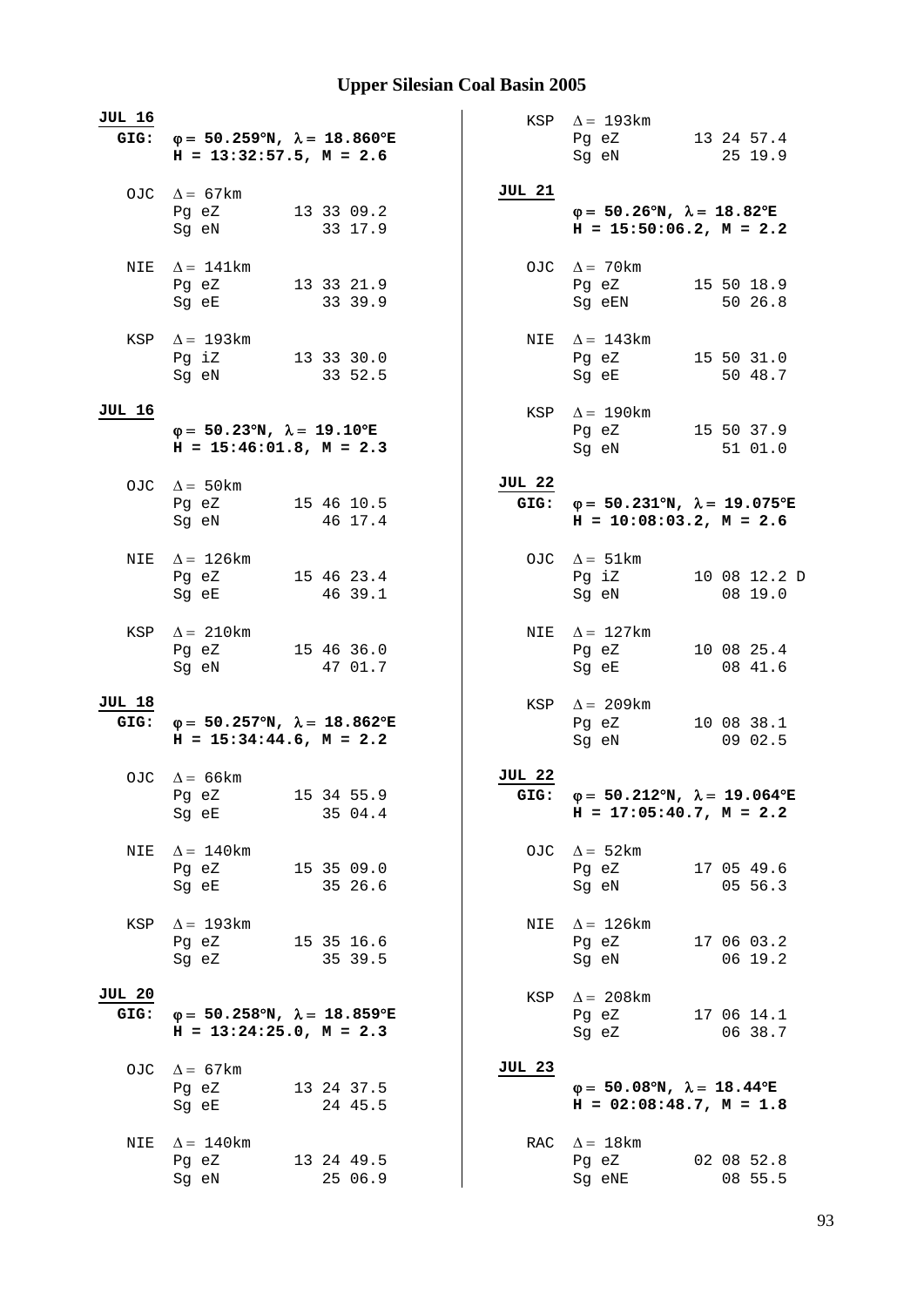| OJC            | $\Delta = 98$ km<br>02 09 05.5<br>Pg eZ<br>Sg eE<br>09 18.2                               | JUL 27<br>GIG:        | $\varphi = 50.258^{\circ}N$ , $\lambda = 18.860^{\circ}E$<br>$H = 03:23:42.7$ , $M = 2.3$      |
|----------------|-------------------------------------------------------------------------------------------|-----------------------|------------------------------------------------------------------------------------------------|
| NIE            | $\Delta = 154$ km<br>02 09 14.6<br>Pg eZ<br>09 34.8<br>Sg eN                              |                       | OJC $\Delta = 67$ km<br>03 23 54.2<br>Pg eZ<br>24 02.7<br>Sg eN                                |
| <b>JUL 23</b>  | $\varphi = 50.25^{\circ}N$ , $\lambda = 18.80^{\circ}E$<br>$H = 04:39:47.5, M = 2.0$      |                       | NIE $\Delta = 140$ km<br>Pg eZ<br>03 24 06.6<br>Sg eN<br>24 23.9                               |
|                | OJC $\Delta = 71$ km<br>Pg eZ<br>04 40 00.0<br>40 08.9<br>Sg eN                           |                       | KSP $\Delta = 193$ km<br>Pg eZ<br>03 24 14.9<br>Sg eN<br>24 37.6                               |
| NIE            | $\Delta = 143$ km<br>Pg eZ 04 40 12.3<br>40 29.7<br>Sg eE                                 | JUL 28                | GIG: $\varphi = 50.106^{\circ}N$ , $\lambda = 19.171^{\circ}E$<br>$H = 14:42:39.1, M = 2.5$    |
|                | KSP $\Delta = 189$ km<br>04 40 19.6<br>Pg eZ<br>40 41.3<br>Sg eN                          |                       | OJC $\Delta = 46 \text{km}$<br>Pg eZ<br>14 42 46.8<br>Sq eN<br>42 53.0                         |
| <b>JUL 25</b>  | $\varphi = 50.25^{\circ}N$ , $\lambda = 18.85^{\circ}E$<br>$H = 19:27:33.9, M = 2.4$      |                       | NIE $\Delta = 112$ km<br>Pg eZ<br>14 42 58.0<br>Sg eE<br>43 13.7                               |
|                | OJC $\Delta = 68$ km<br>Pg iZ<br>19 27 45.8<br>Sg iE<br>27 54.2                           |                       | KSP $\Delta = 220$ km<br>Pg eE<br>14 43 16.3<br>43 40.7<br>Sn eN                               |
| NIE            | $\Delta = 140$ km<br>Pg eZ<br>19 27 57.8<br>28 16.1<br>Sg eE                              | <b>JUL 29</b>         | GIG: $\varphi = 50.205^{\circ}N$ , $\lambda = 19.071^{\circ}E$<br>$H = 03:28:45.5$ , $M = 2.3$ |
| KSP            | $\Delta = 192 \text{km}$<br>Pg eZ<br>19 28 06.2<br>28 28.8<br>Sg eN                       |                       | OJC $\Delta = 52 \text{km}$<br>Pg eZ<br>03 28 54.1<br>29 01.0<br>Sg eE                         |
| JUL 27<br>GIG: | $\varphi = 50.258^{\circ}N$ , $\lambda = 18.858^{\circ}E$<br>$H = 02:48:33.7$ , $M = 2.4$ |                       | NIE $\Delta = 125 \text{km}$<br>03 29 06.7<br>Pg eZ<br>Sg eNE<br>29 23.0                       |
| RAC            | $\Delta = 52 \text{km}$<br>Pg eZ<br>02 48 43.1<br>48 50.4<br>Sg eNE                       |                       | KSP $\Delta = 209 \text{km}$<br>Pg eZ<br>03 29 19.5<br>29 44.3<br>Sg eN                        |
| OJC.           | $\Delta = 67$ km<br>Pg eZ<br>02 48 45.4<br>Sg eE<br>48 53.9                               | <b>JUL 29</b><br>GIG: | $\varphi = 50.349^{\circ}N$ , $\lambda = 18.963^{\circ}E$<br>$H = 15:22:30.9$ , $M = 2.5$      |
| NIE            | $\Delta = 141$ km<br>Pg eZ<br>02 48 57.6<br>49 15.1<br>Sg eN                              |                       | OJC $\Delta = 61 \text{km}$<br>Pg eZ<br>15 22 41.4<br>Sg eE<br>22 49.4                         |
| KSP            | $\Delta = 193$ km<br>Pg eZ<br>02 49 05.7<br>49 28.6<br>Sg eN                              | NIE                   | $\Delta = 142$ km<br>Pg eZ<br>15 22 55.7<br>Sg eN<br>23 13.4                                   |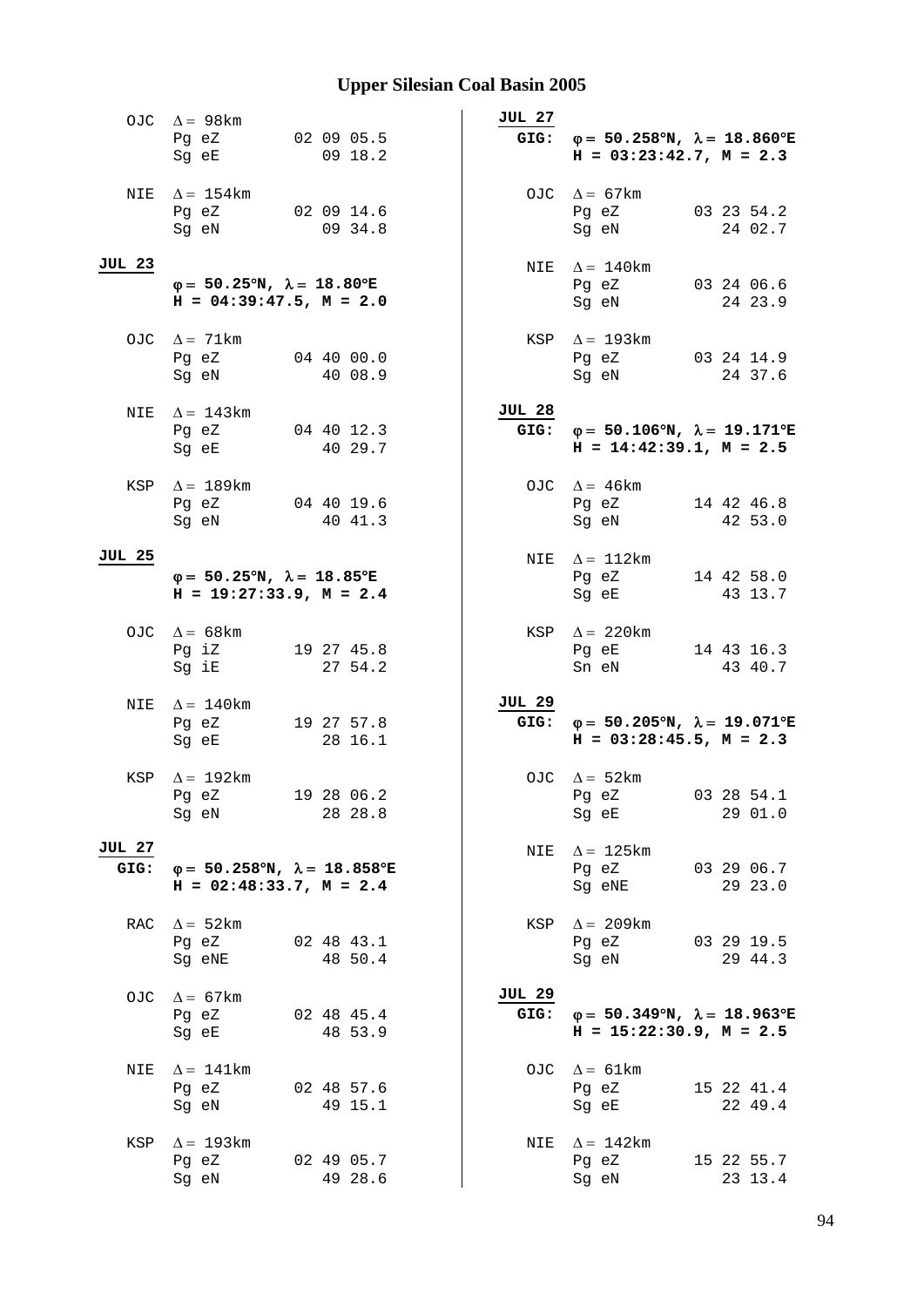|                  |                                                                |                                                           | AUG <sub>5</sub> |                                                                |
|------------------|----------------------------------------------------------------|-----------------------------------------------------------|------------------|----------------------------------------------------------------|
|                  | KSP $\Delta = 196 \text{km}$                                   |                                                           |                  | GIG: $\varphi = 50.368^{\circ}N$ , $\lambda = 18.907^{\circ}E$ |
|                  | Pg eZ                                                          | 15 23 03.6                                                |                  | $H = 06:34:42.9$ , $M = 2.5$                                   |
|                  | Sg eE                                                          | 23 27.4                                                   |                  |                                                                |
|                  |                                                                |                                                           |                  | OJC $\Delta = 66$ km                                           |
| JUL 29           |                                                                |                                                           |                  | 06 34 54.4<br>Pg eZ                                            |
|                  | $\varphi = 50.28^{\circ}N$ , $\lambda = 18.87^{\circ}E$        |                                                           |                  | Sg eN<br>35 03.2                                               |
|                  | $H = 19:27:21.1, M = 2.2$                                      |                                                           |                  |                                                                |
|                  |                                                                |                                                           |                  | NIE $\Delta = 147$ km                                          |
|                  | OJC $\Delta = 67 \text{km}$                                    |                                                           |                  | Pg eZ<br>06 35 08.4<br>35 26.5<br>Sq eE                        |
|                  | Pg eZ<br>Sg eE                                                 | 19 27 33.2<br>27 41.0                                     |                  |                                                                |
|                  |                                                                |                                                           |                  | KSP $\Delta = 192 \text{km}$                                   |
|                  | NIE $\Delta = 141$ km                                          |                                                           |                  | Pg eZ<br>06 35 14.2                                            |
|                  | Pg eZ                                                          | 19 27 44.7                                                |                  | Sg eN<br>35 37.9                                               |
|                  | Sg eN                                                          | 28 03.0                                                   |                  |                                                                |
|                  |                                                                |                                                           | AUG 5            |                                                                |
|                  | KSP $\Delta = 192 \text{km}$                                   |                                                           |                  | $\varphi = 50.36^{\circ}N$ , $\lambda = 18.90^{\circ}E$        |
|                  | Pg eZ                                                          | 19 27 51.9                                                |                  | $H = 16:10:35.9$ , $M = 2.3$                                   |
|                  | Sg eN                                                          | 28 15.3                                                   |                  |                                                                |
| AUG <sub>3</sub> |                                                                |                                                           |                  | OJC $\Delta = 66$ km                                           |
|                  | GIG: $\varphi = 50.259^{\circ}N$ , $\lambda = 18.882^{\circ}E$ |                                                           |                  | Pg eZ<br>16 10 47.5<br>10 56.0<br>Sg eE                        |
|                  | $H = 21:37:32.9$ , $M = 2.4$                                   |                                                           |                  |                                                                |
|                  |                                                                |                                                           |                  | NIE $\Delta = 146$ km                                          |
|                  | RAC $\Delta = 52 \text{km}$                                    |                                                           |                  | Pg eZ<br>16 11 01.4                                            |
|                  | Pg eZ                                                          | 21 37 42.7                                                |                  | 11 18.8<br>Sg eN                                               |
|                  | Sg eNE                                                         | 37 49.7                                                   |                  |                                                                |
|                  |                                                                |                                                           |                  | KSP $\Delta = 192 \text{km}$                                   |
|                  | OJC $\Delta = 66 \text{km}$                                    |                                                           |                  | Pg eE<br>16 11 08.3                                            |
|                  | Pg eZ<br>Sg iE                                                 | 21 37 44.4<br>37 52.9                                     |                  | Sg eN<br>11 31.3                                               |
|                  |                                                                |                                                           | AUG 6            |                                                                |
| NIE              | $\Delta = 139 \text{km}$                                       |                                                           |                  | GIG: $\varphi = 50.240^{\circ}N$ , $\lambda = 18.923^{\circ}E$ |
|                  | Pg eZ                                                          | 21 37 56.5                                                |                  | $H = 06:07:59.6$ , $M = 2.3$                                   |
|                  | Sg eN                                                          | 38 14.0                                                   |                  |                                                                |
|                  |                                                                |                                                           |                  | OJC $\Delta = 62 \text{km}$                                    |
|                  | KSP $\Delta = 194$ km                                          |                                                           |                  | 06 08 10.5<br>Pg eZ                                            |
|                  | Pn eZ                                                          | 21 38 03.6                                                |                  | 08 18.8<br>Sg eNE                                              |
|                  | Pg eE                                                          | 38 05.3<br>38 28.2                                        |                  |                                                                |
|                  | Sg eN                                                          |                                                           | NIE              | $\Delta = 136$ km<br>06 08 23.0<br>Pg eZ                       |
| AUG 4            |                                                                |                                                           |                  | 08 40.7<br>Sg eE                                               |
| GIG:             |                                                                | $\varphi = 50.273^{\circ}N$ , $\lambda = 18.829^{\circ}E$ |                  |                                                                |
|                  | $H = 03:06:29.2, M = 2.4$                                      |                                                           | KSP              | $\Delta = 198$ km                                              |
|                  |                                                                |                                                           |                  | Pg eE<br>06 08 32.6                                            |
| OJC.             |                                                                |                                                           |                  | 08 56.0<br>Sg eN                                               |
|                  | $\Delta = 69$ km                                               |                                                           |                  |                                                                |
|                  | Pg eZ                                                          | 03 06 41.2                                                |                  |                                                                |
|                  | Sg eE                                                          | 06 50.5                                                   | AUG <sub>6</sub> |                                                                |
|                  |                                                                |                                                           | GIG:             | $\varphi = 50.261^{\circ}N$ , $\lambda = 18.891^{\circ}E$      |
| NIE              | $\Delta = 143$ km                                              |                                                           |                  | $H = 13:23:08.2, M = 2.2$                                      |
|                  | Pg eZ                                                          | 03 06 53.6                                                |                  |                                                                |
|                  | Sg eE                                                          | 07 11.6                                                   |                  | OJC $\Delta = 65 \text{km}$                                    |
| KSP              | $\Delta = 190 \mathrm{km}$                                     |                                                           |                  | 13 23 19.6<br>Pg eZ<br>Sg eE<br>23 28.0                        |
|                  | Pg eZ                                                          | 03 07 00.8                                                |                  |                                                                |
|                  | Sg eE                                                          | 0723.1                                                    | NIE              | $\Delta = 139$ km                                              |
|                  |                                                                |                                                           |                  | 13 23 32.9<br>Pg eZ<br>23 50.3<br>Sg eE                        |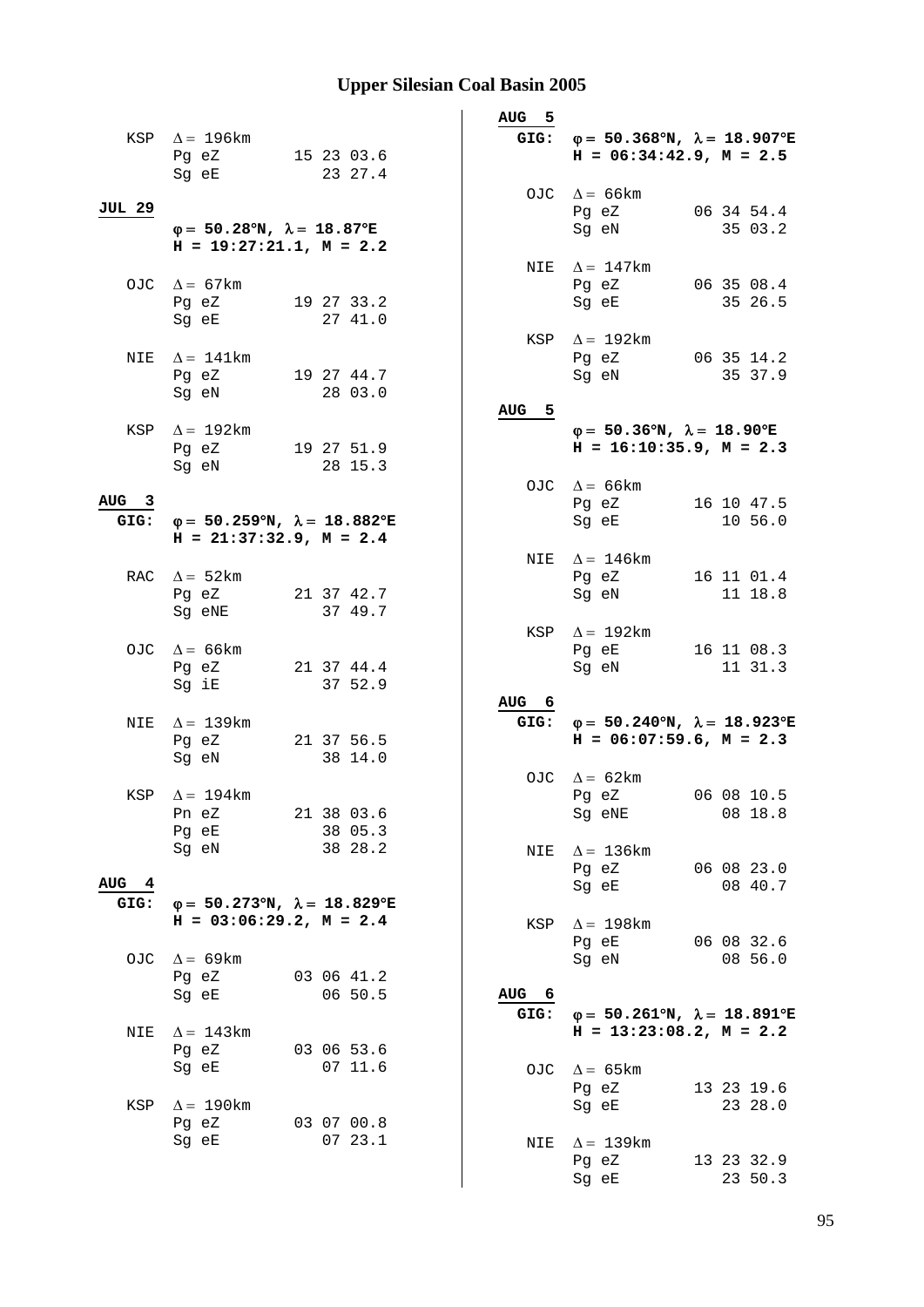|                  | KSP $\Delta = 195 \text{km}$<br>Pg eE 13 23 40.4<br>Sg eN                                                                                               | 24 03.2                 |                       | NIE $\Delta = 150$ km<br>Pg eZ 05 19 03.3<br>19 22.7<br>Sq eE                                  |
|------------------|---------------------------------------------------------------------------------------------------------------------------------------------------------|-------------------------|-----------------------|------------------------------------------------------------------------------------------------|
| AUG 6            | GIG: $\varphi = 50.259^{\circ}N$ , $\lambda = 18.858^{\circ}E$<br>$H = 13:31:28.8$ , $M = 2.7$                                                          |                         | <b>AUG 12</b>         | GIG: $\varphi = 50.256^{\circ}N$ , $\lambda = 18.862^{\circ}E$<br>$H = 15:43:19.6$ , $M = 2.3$ |
|                  | RAC $\Delta = 52 \text{km}$<br>Pg eZ<br>Sg eNE                                                                                                          | 13 31 38.4<br>31 45.6   |                       | OJC $\Delta = 67 \text{km}$<br>Pg eZ<br>15 43 31.5<br>Sg eE<br>43 39.9                         |
|                  | OJC $\Delta = 67 \text{km}$<br>Pg eZ 13 31 40.5<br>Sg eEN                                                                                               | 31 49.0                 |                       | NIE $\Delta = 140$ km<br>Pg eZ 15 43 43.7<br>Sg eE<br>44 01.9                                  |
|                  | NIE $\Delta = 141$ km<br>Pg eZ 13 31 52.6<br>Sg eN                                                                                                      | 32 10.3                 |                       | KSP $\Delta = 193 \text{km}$<br>Pg eZ 15 43 51.8<br>Sg eN<br>44 14.5                           |
|                  | KSP $\Delta = 193 \text{km}$<br>Pg eZ<br>Sg eE                                                                                                          | 13 32 01.0<br>32 23.3   | <b>AUG 16</b>         | GIG: $\varphi = 50.257^{\circ}N$ , $\lambda = 18.862^{\circ}E$<br>$H = 07:18:41.4, M = 2.3$    |
| KWP              | $\Delta = 284$ km<br>Pg eZ<br>Sg eNE                                                                                                                    | 13 32 19.2<br>32 59.0   |                       | OJC $\Delta = 67$ km<br>Pg eZ<br>07 18 53.1<br>Sg eE<br>19 01.7                                |
| AUG <sub>6</sub> | GIG: $\varphi = 50.274^{\circ}N$ , $\lambda = 18.830^{\circ}E$<br>$H = 19:49:55.7$ , $M = 2.2$                                                          |                         |                       | NIE $\Delta = 140$ km<br>07 19 05.4<br>Pg eZ<br>19 23.6<br>Sg eE                               |
|                  | OJC $\Delta = 70$ km<br>Pg iZ<br>Sg eE                                                                                                                  | 19 50 08.5 C<br>50 16.6 |                       | KSP $\Delta = 193$ km<br>Pg eZ<br>07 19 13.6<br>Sg eN<br>19 36.2                               |
|                  | NIE $\Delta = 143$ km<br>Pg eZ<br>Sg eE                                                                                                                 | 19 50 20.6<br>50 39.5   | <b>AUG 16</b>         | GIG: $\varphi = 50.363^{\circ}N$ , $\lambda = 18.909^{\circ}E$<br>$H = 13:29:15.5$ , $M = 2.4$ |
| KSP              | $\Delta = 190$ km<br>Pg eZ 19 50 27.3<br>Sg eE and the state of the state of the state of the state of the state of the state of the state of the state | 50 50.1                 |                       | OJC $\Delta = 65 \text{km}$<br>Pg eZ 13 29 26.8<br>29 35.7<br>Sg N                             |
| AUG 10<br>GIG:   | $\varphi = 50.043^{\circ}N$ , $\lambda = 18.462^{\circ}E$<br>$H = 05:18:37.0$ , $M = 2.2$                                                               |                         |                       | KSP $\Delta = 193 \text{km}$<br>Pg eZ<br>13 29 47.6<br>Sn eE<br>30 08.3<br>Sg eE<br>30 11.5    |
| RAC              | $\Delta = 20$ km<br>Pg eZ<br>Sg eNE                                                                                                                     | 05 18 41.3<br>18 44.8   | <b>AUG 16</b><br>GIG: | $\varphi = 50.257^{\circ}N$ , $\lambda = 18.862^{\circ}E$<br>$H = 13:36:44.3, M = 2.4$         |
|                  | OJC $\Delta = 97 \text{km}$<br>Pg eZ<br>Sg eE                                                                                                           | 05 18 53.3<br>19 05.7   |                       | OJC $\Delta = 67 \text{km}$<br>13 36 55.9<br>Pg eZ<br>Sg eE<br>37 04.6                         |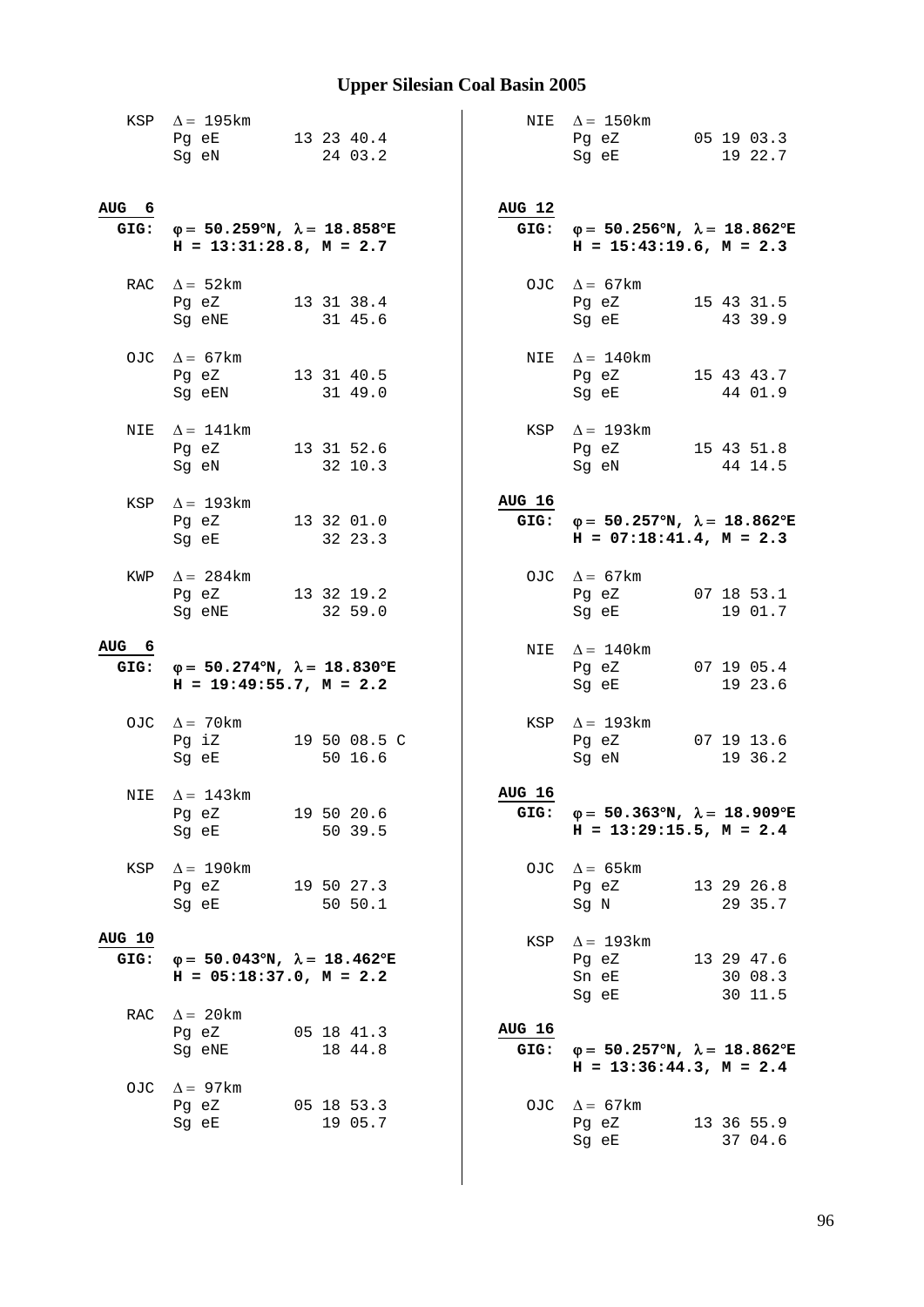|               |                                                                                             |                       | <b>AUG 20</b>     |                                                                |                       |
|---------------|---------------------------------------------------------------------------------------------|-----------------------|-------------------|----------------------------------------------------------------|-----------------------|
|               | KSP $\Delta = 193 \text{km}$                                                                |                       |                   | GIG: $\varphi = 50.208^{\circ}N$ , $\lambda = 19.073^{\circ}E$ |                       |
|               | Pg eZ 13 37 16.6                                                                            |                       |                   | $H = 04:13:21.9$ , $M = 2.4$                                   |                       |
|               | Sg eE                                                                                       | 37 38.9               |                   |                                                                |                       |
|               |                                                                                             |                       |                   | OJC $\Delta = 52 \text{km}$                                    |                       |
| <u>AUG 18</u> |                                                                                             |                       |                   | Pg eZ<br>Sg eE                                                 | 04 13 30.8<br>13 37.9 |
|               | GIG: $\varphi = 50.041^{\circ}N$ , $\lambda = 18.462^{\circ}E$                              |                       |                   |                                                                |                       |
|               | $H = 06:32:01.4$ , $M = 2.4$                                                                |                       |                   | KSP $\Delta = 209 \text{km}$                                   |                       |
|               |                                                                                             |                       |                   | Pg eZ 04 13 56.3                                               |                       |
|               | RAC $\Delta = 20$ km                                                                        |                       |                   | Sg eN                                                          | 14 20.8               |
|               | Pg eZ                                                                                       | 06 32 05.7            |                   |                                                                |                       |
|               | Sg eNE                                                                                      | 32 09.5               | AUG <sub>22</sub> |                                                                |                       |
|               | OJC $\Delta = 97 \text{km}$                                                                 |                       |                   | GIG: $\varphi = 50.257^{\circ}N$ , $\lambda = 18.875^{\circ}E$ |                       |
|               | Pg eZ 06 32 17.7                                                                            |                       |                   | $H = 00:03:10.3$ , $M = 2.5$                                   |                       |
|               | Sq eN                                                                                       | 32 30.6               |                   |                                                                |                       |
|               |                                                                                             |                       |                   | RAC $\Delta = 53 \text{km}$                                    |                       |
|               | KSP $\Delta = 178$ km<br>Pg eZ                                                              | 06 32 31.8            |                   | Pg eZ 00 03 19.8<br>Sg eNE                                     | 03 27.1               |
|               | Sg eE                                                                                       | 32 51.8               |                   |                                                                |                       |
|               |                                                                                             |                       |                   | OJC $\Delta = 66$ km                                           |                       |
|               |                                                                                             |                       |                   | Pg eZ                                                          | 00 03 21.9            |
| <b>AUG 18</b> |                                                                                             |                       |                   | Sg eE                                                          | 03 30.4               |
|               | GIG: $\varphi = 50.071^{\circ}N$ , $\lambda = 18.458^{\circ}E$<br>$H = 23:36:57.3, M = 2.5$ |                       |                   |                                                                |                       |
|               |                                                                                             |                       |                   | NIE $\Delta = 140$ km<br>Pg eZ                                 | 00 03 34.1            |
|               | RAC $\Delta = 19 \text{km}$                                                                 |                       |                   | Sg eN                                                          | 03 52.2               |
|               | Pg iZ                                                                                       | 23 37 01.7 D          |                   |                                                                |                       |
|               | Sg eNE                                                                                      | 37 04.8               |                   | KSP $\Delta = 194$ km                                          |                       |
|               |                                                                                             |                       |                   | Pg eZ                                                          | 00 03 42.5            |
|               | OJC $\Delta = 97 \text{km}$<br>Pg eZ                                                        | 23 37 13.9            |                   | Sg eN                                                          | 04 05.1               |
|               | Sg eE                                                                                       | 37 26.0               |                   |                                                                |                       |
|               |                                                                                             |                       | AUG <sub>22</sub> |                                                                |                       |
| KSP           | $\Delta = 176$ km                                                                           |                       |                   | GIG: $\varphi = 50.364^{\circ}N$ , $\lambda = 18.911^{\circ}E$ |                       |
|               | Pn eZ                                                                                       | 23 37 25.6            |                   | $H = 00:55:15.7$ , $M = 2.5$                                   |                       |
|               | (Pg) eZ 37 28.4<br>Sg eN                                                                    | 37 47.9               |                   | RAC $\Delta = 60 \text{km}$                                    |                       |
|               |                                                                                             |                       |                   | Pg eZ                                                          | 00 55 27.0            |
|               |                                                                                             |                       |                   | Sg eNE                                                         | 55 34.8               |
| <b>AUG 19</b> |                                                                                             |                       |                   |                                                                |                       |
| GIG:          | $\varphi = 50.257^{\circ}N$ , $\lambda = 18.862^{\circ}E$                                   |                       | OJC               | $\Delta = 65 \text{km}$                                        |                       |
|               | $H = 21:15:32.5$ , $M = 2.5$                                                                |                       |                   | Pg eZ<br>Sg eE                                                 | 00 55 27.4            |
| RAC           | $\Delta = 51 \text{km}$                                                                     |                       |                   |                                                                | 55 35.4               |
|               | Pg eZ                                                                                       | 21 15 42.2            | NIE               | $\Delta = 146$ km                                              |                       |
|               | Sg eNE                                                                                      | 15 49.2               |                   | Pg eZ                                                          | 00 55 40.5            |
|               |                                                                                             |                       |                   | Sg eE                                                          | 55 58.3               |
| OJC           | $\Delta = 67$ km                                                                            |                       |                   |                                                                |                       |
|               | Pg eZ<br>Sg eN                                                                              | 21 15 44.1<br>15 52.7 | KSP               | $\Delta = 192 \text{km}$                                       |                       |
|               |                                                                                             |                       |                   | Pn eZ<br>Pg eZ                                                 | 00 55 45.4<br>55 47.8 |
| KSP           | $\Delta = 193$ km                                                                           |                       |                   | Sg eN                                                          | 56 11.5               |
|               | Pg iZ                                                                                       | 21 16 04.8 D          |                   |                                                                |                       |
|               | Sg eN                                                                                       | 16 27.4               |                   |                                                                |                       |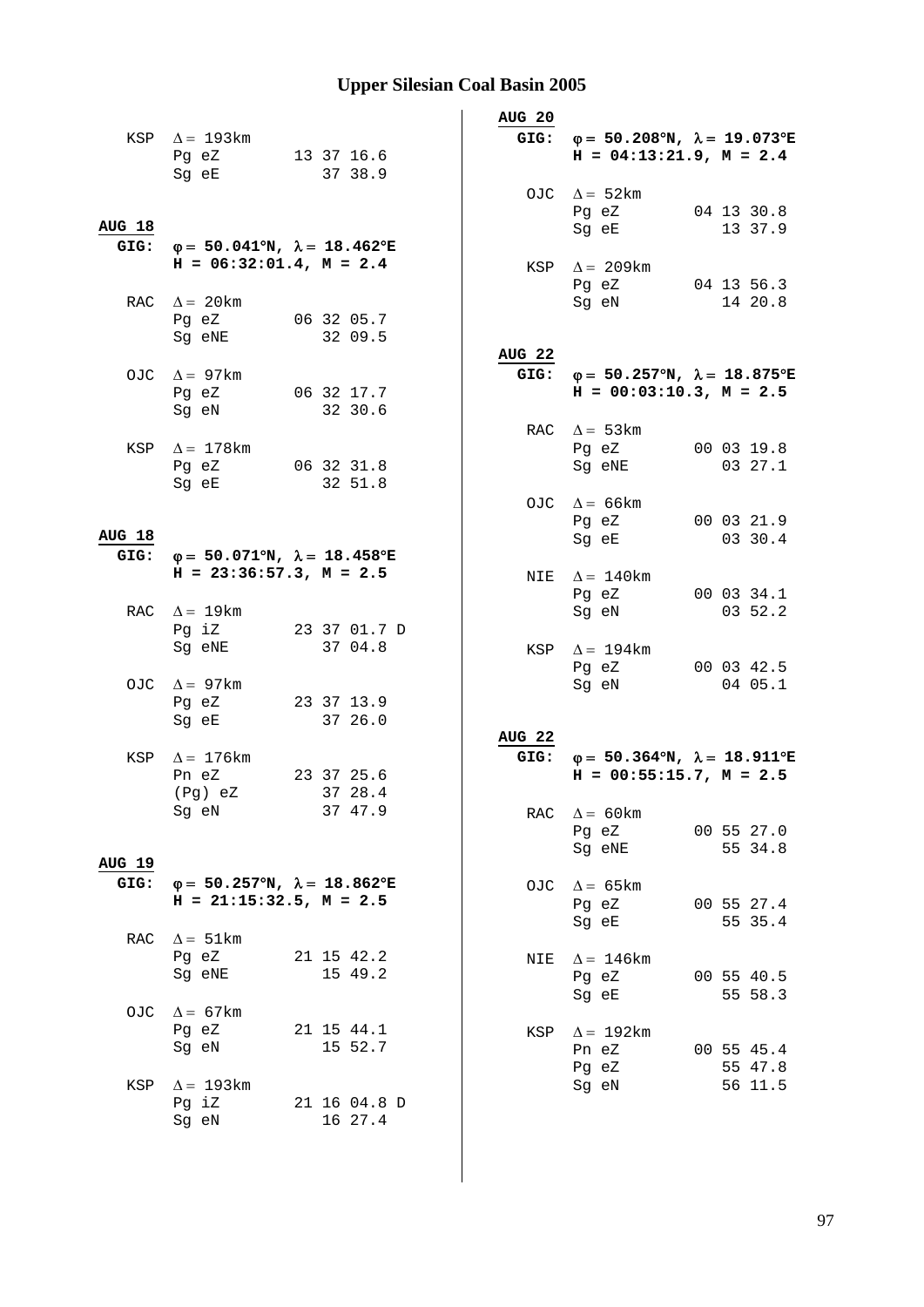| <b>AUG 23</b><br>GIG: | $\varphi = 50.064^{\circ}N$ , $\lambda = 18.449^{\circ}E$<br>$H = 01:47:18.1, M = 2.0$         | <b>AUG 26</b><br>GIG: | $\varphi = 50.231^{\circ}N$ , $\lambda = 19.040^{\circ}E$<br>$H = 16:12:28.5, M = 2.2$      |
|-----------------------|------------------------------------------------------------------------------------------------|-----------------------|---------------------------------------------------------------------------------------------|
| RAC                   | $\Delta = 18$ km<br>01 47 22.3<br>Pg eZ<br>47 25.4<br>Sg eNE                                   |                       | OJC $\Delta = 54 \text{km}$<br>16 12 37.7<br>Pg eZ<br>12 44.9<br>Sg eE                      |
| OJC                   | $\Delta = 98$ km<br>Pg eZ<br>01 47 35.0<br>47 47.2<br>Sg eN                                    |                       | NIE $\Delta = 129$ km<br>Pg eZ<br>16 12 51.1<br>Sg eN<br>13 08.0                            |
| NIE                   | $\Delta = 152$ km<br>Pg eZ 01 47 44.8<br>48 02.8<br>Sg eN                                      |                       | KSP $\Delta = 206 \text{km}$<br>$Pg$ eZ<br>16 13 02.1<br>Sg eN<br>13 26.5                   |
| <b>AUG 25</b><br>GIG: | $\varphi = 50.262^{\circ}N$ , $\lambda = 18.898^{\circ}E$<br>$H = 01:34:52.3, M = 2.3$         | AUG 27                | GIG: $\varphi = 50.043^{\circ}N$ , $\lambda = 18.462^{\circ}E$<br>$H = 17:48:49.5, M = 2.2$ |
|                       | OJC $\Delta = 64 \text{km}$<br>01 35 03.3<br>Pg eZ<br>35 12.2<br>Sq eN                         |                       | RAC $\Delta = 20$ km<br>Pg eZ<br>17 48 53.9<br>Sg eNE<br>48 57.3                            |
| NIE                   | $\Delta = 139 \text{km}$<br>Pg eZ<br>01 35 15.8<br>35 33.5<br>Sg eE                            |                       | OJC $\Delta = 97$ km<br>Pg eZ<br>17 49 06.0<br>49 18.4<br>Sg eN                             |
| KSP                   | $\Delta = 195$ km<br>01 35 24.7<br>Pg eZ<br>35 47.5<br>Sg eN                                   |                       | NIE $\Delta = 150$ km<br>Pg eZ<br>17 49 15.5<br>49 34.7<br>Sg eE                            |
| <b>AUG 25</b>         | GIG: $\varphi = 50.255^{\circ}N$ , $\lambda = 18.862^{\circ}E$<br>$H = 12:17:23.9$ , $M = 2.4$ |                       | KSP $\Delta = 178$ km<br>Pg eZ<br>17 49 18.5<br>49 39.7<br>Sg eE                            |
|                       | OJC $\Delta = 67 \text{km}$<br>12 17 35.7<br>Pg eZ<br>17 44.3<br>Sg eE                         | <b>AUG 28</b><br>GIG: | $\varphi = 50.065^{\circ}N$ , $\lambda = 18.445^{\circ}E$<br>$H = 00:21:11.9$ , $M = 2.2$   |
| NIE                   | $\Delta = 140$ km<br>Pg eZ<br>12 17 48.2<br>Sg eE<br>18 05.8                                   |                       | RAC $\Delta = 18$ km<br>00 21 16.0<br>Pg eZ<br>Sg eNE<br>21 19.3                            |
| KSP                   | $\Delta = 193 \text{km}$<br>Pg eZ<br>12 17 56.0<br>Sg eN<br>18 18.1                            |                       | OJC $\Delta = 98$ km<br>Pg eZ<br>00 21 28.7<br>Sg eN<br>21 40.7                             |
| <b>AUG 26</b><br>GIG: | $\varphi = 50.213^{\circ}N$ , $\lambda = 19.062^{\circ}E$<br>$H = 16:09:41.4$ , $M = 2.4$      | NIE                   | $\Delta = 152 \text{km}$<br>00 21 38.2<br>Pg eZ<br>21 57.1<br>Sg eN                         |
| OJC                   | $\Delta = 52$ km<br>Pg eZ<br>16 09 50.3<br>09 57.0<br>Sg eN                                    | <b>AUG 29</b><br>GIG: | $\varphi = 50.204^{\circ}N$ , $\lambda = 19.073^{\circ}E$<br>$H = 13:31:05.6$ , $M = 2.3$   |
| NIE                   | $\Delta = 126$ km<br>Pg eZ<br>16 10 03.3<br>10 19.0<br>Sg eE                                   |                       | OJC $\Delta = 51 \text{km}$<br>Pg eZ<br>13 31 14.3<br>Sg eN<br>31 21.2                      |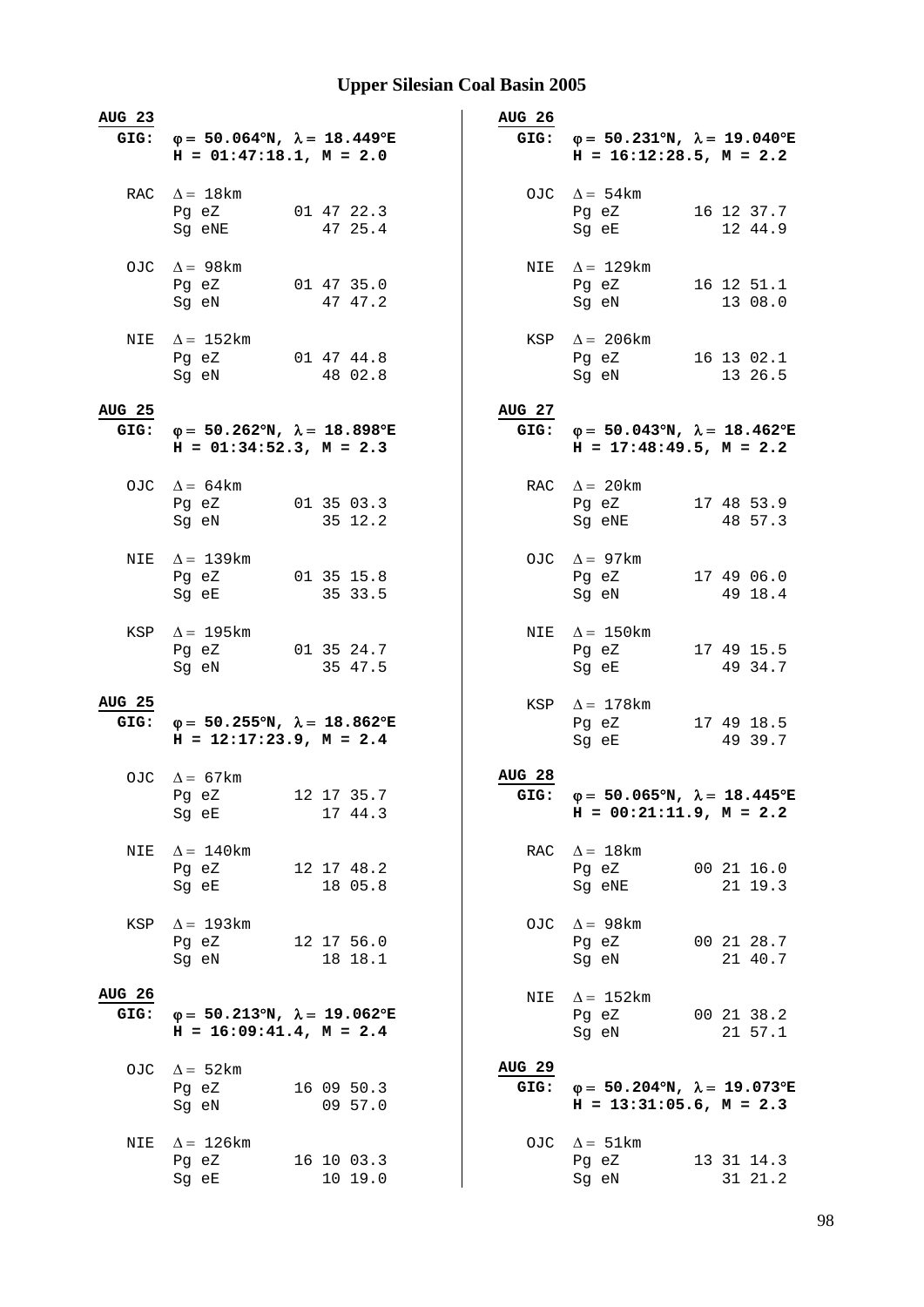|                             | NIE $\Delta = 125 \text{km}$<br>Pg eZ<br>Sq eE                                            | 13 31 27.2 | 31 43.6    |         |  |                          | NIE $\Delta = 139 \text{km}$<br>Pg eZ<br>Sg eN                                                 |  | 15 34 55.4<br>35 12.8   |
|-----------------------------|-------------------------------------------------------------------------------------------|------------|------------|---------|--|--------------------------|------------------------------------------------------------------------------------------------|--|-------------------------|
| <b>AUG 31</b><br>GIG:       | $\varphi = 50.038^{\circ}N$ , $\lambda = 18.462^{\circ}E$<br>$H = 03:44:33.6$ , $M = 2.1$ |            |            |         |  |                          | KSP $\Delta = 194 \text{km}$<br>Pg eZ<br>Sg eE                                                 |  | 15 35 04.0<br>35 27.0   |
|                             | RAC $\Delta = 20$ km<br>Pg eZ<br>Sg eNE                                                   | 03 44 38.0 | 44 41.4    |         |  | SEP <sub>2</sub>         | $\varphi = 50.09^{\circ}N$ , $\lambda = 18.47^{\circ}E$<br>$H = 01:38:52.2, M = 2.1$           |  |                         |
|                             | OJC $\Delta = 98$ km<br>Pg eZ<br>Sg eNE                                                   | 03 44 50.5 | 45 02.8    |         |  |                          | RAC $\Delta = 20 \text{km}$<br>Pg iZ<br>Sg eNE                                                 |  | 01 38 56.9 C<br>38 59.9 |
| NIE                         | $\Delta = 150$ km<br>Pg eZ<br>Sg eE                                                       | 03 44 59.5 | 45 18.3    |         |  | OJC                      | $\Delta = 96 \text{km}$<br>Pg eZ<br>Sg eN                                                      |  | 01 39 08.8<br>39 20.9   |
| AUG 31<br>GIG:              | $\varphi = 50.243^{\circ}N$ , $\lambda = 18.767^{\circ}E$<br>$H = 10:49:54.0, M = 2.5$    |            |            |         |  | NIE                      | $\Delta = 152 \text{km}$<br>Pg eZ<br>Sg eN                                                     |  | 01 39 18.4<br>39 37.8   |
|                             | OJC $\Delta = 73 \text{km}$<br>Pg eZ<br>Sg eE                                             | 10 50 07.2 |            | 50 15.7 |  |                          | KSP $\Delta = 176$ km<br>Pg eE<br>Sg eN                                                        |  | 01 39 21.1<br>39 42.7   |
| NIE                         | $\Delta = 144$ km<br>Pg eZ<br>Sg eE                                                       |            | 10 50 18.5 | 50 36.8 |  | SEP <sub>2</sub>         |                                                                                                |  |                         |
|                             | KSP $\Delta = 187$ km                                                                     |            |            |         |  |                          | GIG: $\varphi = 50.213^{\circ}N$ , $\lambda = 19.063^{\circ}E$<br>$H = 15:51:22.8$ , $M = 2.3$ |  |                         |
|                             | Pg eZ<br>Sg eN                                                                            | 10 50 24.9 |            | 50 47.0 |  |                          | OJC $\Delta = 53 \text{km}$                                                                    |  |                         |
| SEP<br>$\mathbf{1}$<br>GIG: | $\varphi = 50.106^{\circ}N, \lambda = 19.171^{\circ}E$                                    |            |            |         |  |                          | Pg eZ<br>Sg eEN                                                                                |  | 15 51 31.8<br>51 39.0   |
|                             | $H = 04:35:38.0, M = 2.6$<br>OJC $\Delta = 46 \text{km}$<br>Pg eZ                         | 04 35 46.0 |            |         |  | NIE                      | $\Delta = 127 \text{km}$<br>Pg eZ<br>(Sg) eE                                                   |  | 15 51 45.3<br>52 02.2   |
| NIE                         | Sg eNE<br>$\Delta = 113 \text{km}$<br>Pg eZ                                               | 04 35 57.1 | 35 52.1    |         |  | KSP                      | $\Delta = 208$ km<br>Pg eE 15 51 56.9<br>Sn eZ                                                 |  | 52 20.8                 |
| KSP                         | Sg eN<br>$\Delta = 220$ km<br>Pg eE                                                       | 04 36 13.5 | 36 11.3    |         |  | SEP <sub>3</sub><br>GIG: | $\varphi = 50.208^{\circ}N$ , $\lambda = 19.073^{\circ}E$<br>$H = 08:07:02.5$ , $M = 2.4$      |  |                         |
| SEP <sub>1</sub><br>GIG:    | Sn eN<br>$\varphi = 50.260^{\circ}N$ , $\lambda = 18.881^{\circ}E$                        |            | 36 39.2    |         |  |                          | OJC $\Delta = 52 \text{km}$<br>Pg eZ<br>Sg eN                                                  |  | 08 07 11.8<br>07 18.5   |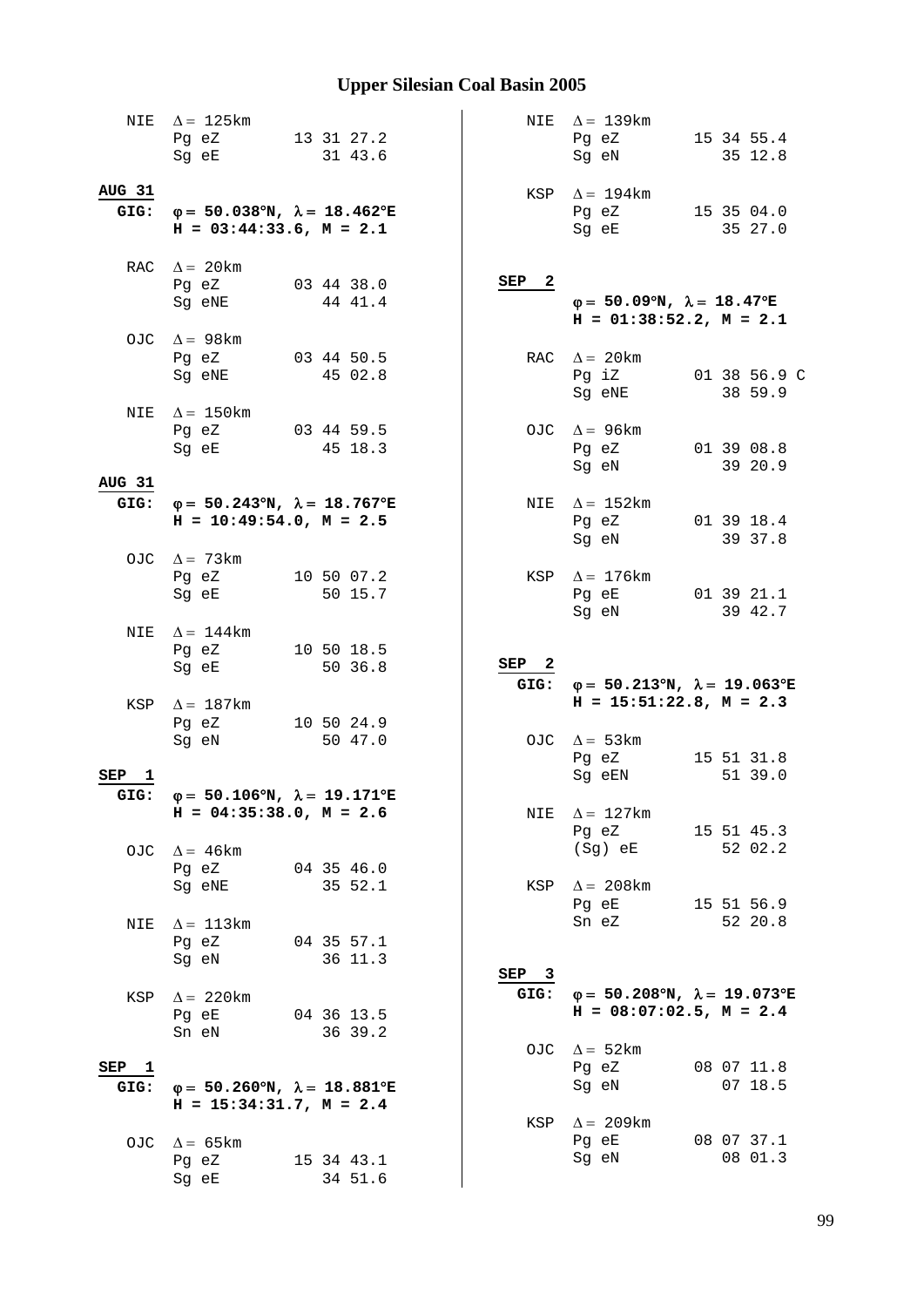| SEP 6 |                                                              |                       |          |                                                           |  |                       |
|-------|--------------------------------------------------------------|-----------------------|----------|-----------------------------------------------------------|--|-----------------------|
| GIG:  | $φ = 50.363°N, λ = 18.867°E$<br>$H = 12:19:14.6$ , $M = 2.4$ |                       |          | KSP $\Delta = 193 \text{km}$<br>Pn eZ<br>Pg iZ            |  | 02 09 45.8<br>09 47.5 |
|       | OJC $\Delta = 69 \text{km}$                                  |                       |          | Sg eE                                                     |  | 10 09.8               |
|       | Pg eZ                                                        | 12 19 27.1            |          |                                                           |  |                       |
|       | Sg eE                                                        | 19 35.8               |          | KWP $\Delta = 284$ km                                     |  |                       |
|       |                                                              |                       |          | Pn eZ                                                     |  | 02 09 56.4            |
|       | KSP $\Delta = 189$ km<br>Pg eE                               |                       |          | Pg eZ<br>Sg eNE                                           |  | 10 03.3<br>10 39.7    |
|       | Sg eN                                                        | 12 19 45.4<br>20 09.3 |          |                                                           |  |                       |
|       |                                                              |                       |          | GKP $\Delta = 354$ km                                     |  |                       |
|       |                                                              |                       |          | Pn eZ                                                     |  | 02 10 06.6            |
| SEP 7 |                                                              |                       |          | Pg eZ                                                     |  | 10 16.7               |
| GIG:  | $\varphi = 50.238^{\circ}N$ , $\lambda = 19.069^{\circ}E$    |                       |          | Sg eNE                                                    |  | 10 59.0               |
|       | $H = 02:53:45.7$ , $M = 2.3$                                 |                       | SEP 8    |                                                           |  |                       |
|       |                                                              |                       | GIG:     | $\varphi = 50.211^{\circ}N$ , $\lambda = 19.064^{\circ}E$ |  |                       |
| OJC.  | $\Delta = 52 \text{km}$<br>Pg eZ                             | 02 53 54.8            |          | $H = 18:16:56.6$ , $M = 2.4$                              |  |                       |
|       | Sq eN                                                        | 54 02.0               |          |                                                           |  |                       |
|       |                                                              |                       |          | OJC $\Delta = 52 \text{km}$                               |  |                       |
|       | KSP $\Delta = 207 \text{km}$                                 |                       |          | Pg eZ                                                     |  | 18 17 06.8            |
|       | (Pn) eE                                                      | 02 54 17.3            |          | Sg eN                                                     |  | 17 12.3               |
|       | Pg eE                                                        | 54 19.8               |          |                                                           |  |                       |
|       | Sg eN                                                        | 54 44.2               |          | NIE $\Delta = 125 \text{km}$<br>Pg eZ                     |  | 18 17 18.3            |
|       |                                                              |                       |          | Sg eN                                                     |  | 17 33.0               |
| SEP 7 |                                                              |                       |          |                                                           |  |                       |
| GIG:  | $\varphi = 50.364^{\circ}N$ , $\lambda = 18.867^{\circ}E$    |                       |          | KSP $\Delta = 209 \text{km}$                              |  |                       |
|       | $H = 16:20:16.9$ , $M = 2.5$                                 |                       |          | Pg eZ                                                     |  | 18 17 31.0            |
|       |                                                              |                       |          |                                                           |  |                       |
|       |                                                              |                       |          | Sg eZ                                                     |  | 17 55.1               |
|       | OJC $\Delta = 68$ km                                         |                       |          |                                                           |  |                       |
|       | Pg eZ                                                        | 16 20 28.8            | 8<br>SEP |                                                           |  |                       |
|       | Sg eEN                                                       | 20 37.9               |          | $\varphi = 50.24^{\circ}N$ , $\lambda = 18.67^{\circ}E$   |  |                       |
| NIE   |                                                              |                       |          | $H = 21:08:21.1, M = 2.4$                                 |  |                       |
|       | $\Delta = 148$ km<br>Pg eZ                                   | 16 20 42.9            | RAC      | $\Delta = 38$ km                                          |  |                       |
|       | Sg eN                                                        | 21 01.2               |          | Pg eZ                                                     |  | 21 08 28.0            |
|       |                                                              |                       |          | Sq eNE                                                    |  | 08 33.2               |
| KSP   | $\Delta = 190$ km                                            |                       |          |                                                           |  |                       |
|       | Pg eZ                                                        | 16 20 48.4            |          | OJC $\Delta = 81 \text{km}$                               |  |                       |
|       | Sg eN                                                        | 21 11.8               |          | Pg eZ                                                     |  | 21 08 35.2            |
|       |                                                              |                       |          | Sg eE                                                     |  | 08 45.0               |
| SEP 8 |                                                              |                       | NIE      | $\Delta = 149$ km                                         |  |                       |
| GIG:  | $\varphi = 50.257^{\circ}N$ , $\lambda = 18.862^{\circ}E$    |                       |          | Pg eZ                                                     |  | 21 08 46.7            |
|       | $H = 02:09:15.3, M = 2.8$                                    |                       |          | Sg eE                                                     |  | 09 05.9               |
|       |                                                              |                       |          |                                                           |  |                       |
|       | RAC $\Delta = 52$ km                                         |                       |          | KSP $\Delta = 181 \text{km}$                              |  |                       |
|       | Pg eZ                                                        | 02 09 24.7            |          | Pg eZ                                                     |  | 21 08 51.3            |
|       | Sg eNE                                                       | 09 31.8               |          | Sg eN                                                     |  | 09 12.8               |
| OJC   | $\Delta = 67$ km                                             |                       | SEP 9    |                                                           |  |                       |
|       | Pg eZ                                                        | 02 09 26.8            | GIG:     | $\varphi = 50.363^{\circ}N$ , $\lambda = 18.867^{\circ}E$ |  |                       |
|       | Sg eE                                                        | 09 35.5               |          | $H = 17:11:03.0, M = 2.5$                                 |  |                       |
|       |                                                              |                       |          |                                                           |  |                       |
| NIE   | $\Delta = 140$ km                                            |                       |          | OJC $\Delta = 69 \text{km}$                               |  |                       |
|       | Pg eZ<br>Sg eE                                               | 02 09 39.1<br>09 57.4 |          | Pg eZ<br>Sg eN                                            |  | 17 11 15.0<br>11 24.0 |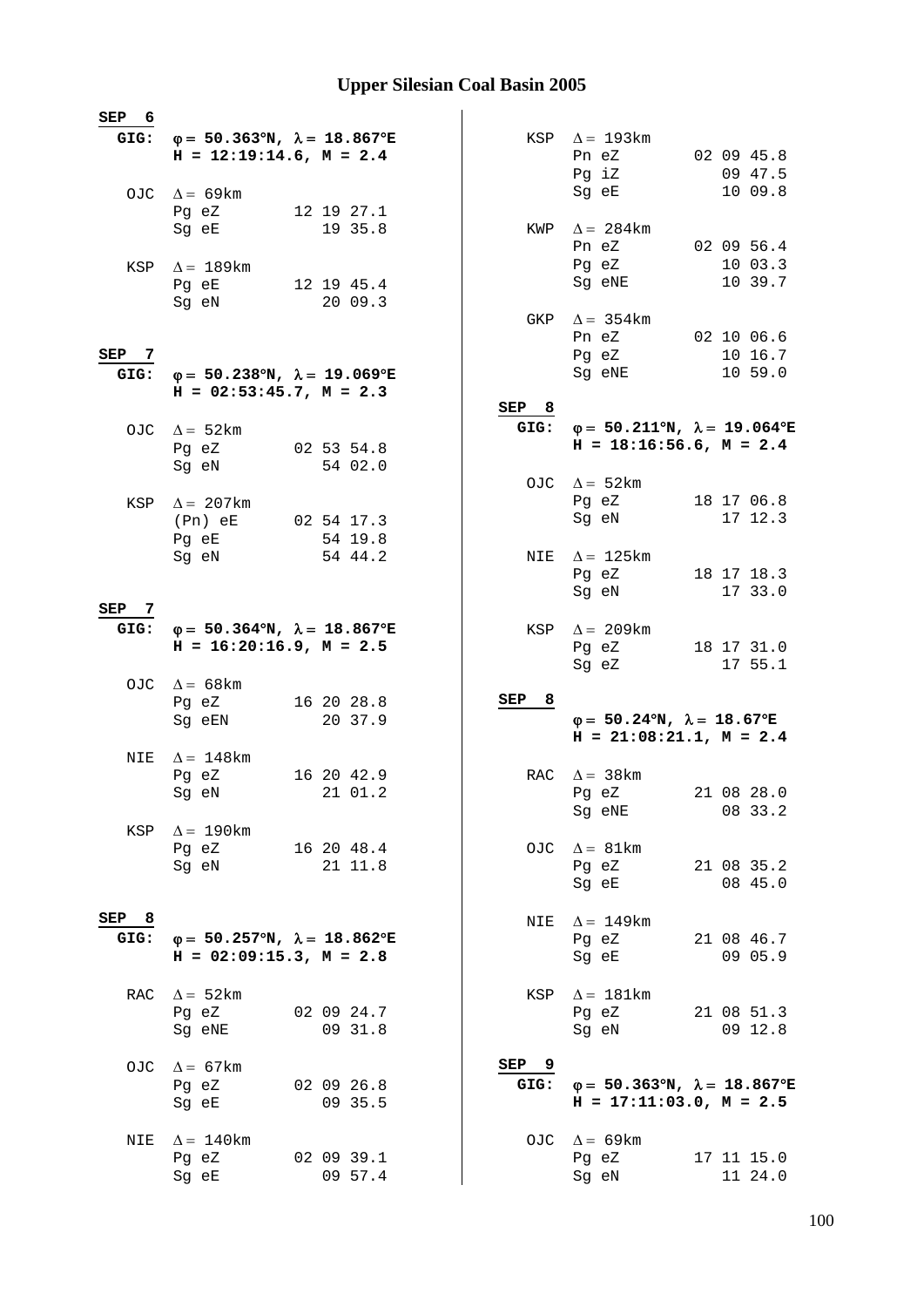|        |                                                              |            | SEP 13 |                                                                |  |
|--------|--------------------------------------------------------------|------------|--------|----------------------------------------------------------------|--|
|        | NIE $\Delta = 148$ km                                        |            |        | GIG: $\varphi = 50.079^{\circ}N$ , $\lambda = 19.126^{\circ}E$ |  |
|        | Pg eZ                                                        | 17 11 29.0 |        | $H = 23:52:09.1, M = 2.5$                                      |  |
|        | Sg eN                                                        | 11 47.4    |        |                                                                |  |
|        |                                                              |            |        | OJC $\Delta = 51 \text{km}$                                    |  |
|        | KSP $\Delta = 189$ km                                        |            |        | 23 52 18.2<br>Pg eZ                                            |  |
|        | Pg eZ                                                        | 17 11 33.9 |        | Sg eE<br>52 25.4                                               |  |
|        | Sg eN                                                        | 11 57.3    |        |                                                                |  |
|        |                                                              |            |        | RAC $\Delta$ = 66km                                            |  |
| SEP 12 |                                                              |            |        | 23 52 20.6<br>Pg eZ                                            |  |
| GIG:   | $φ = 50.213°N, λ = 19.064°E$<br>$H = 15:01:47.3$ , $M = 2.4$ |            |        | Sq eNE<br>52 29.5                                              |  |
|        |                                                              |            |        |                                                                |  |
|        | OJC $\Delta = 52 \text{km}$                                  |            |        | NIE $\Delta = 113 \text{km}$<br>Pg eZ<br>23 52 28.8            |  |
|        | Pg eZ                                                        | 15 01 56.2 |        | (Sg) eE<br>52 44.8                                             |  |
|        | Sg eNE                                                       | 02 03.3    |        |                                                                |  |
|        |                                                              |            |        | KSP $\Delta = 218$ km                                          |  |
|        | NIE $\Delta = 126 \text{km}$                                 |            |        | 23 52 42.7<br>Pn eZ                                            |  |
|        | Pg eZ 15 02 09.2                                             |            |        | Pg eN<br>52 44.5                                               |  |
|        | Sq eN                                                        | 02 25.2    |        | Sn eN<br>53 09.5                                               |  |
|        |                                                              |            |        | Sg eN<br>53 12.1                                               |  |
| KSP    | $\Delta = 208$ km                                            |            |        |                                                                |  |
|        | Pg eZ                                                        | 15 02 21.6 |        |                                                                |  |
|        | Sg eZ                                                        | 02 46.1    | SEP 14 | $\varphi = 50.25^{\circ}N$ , $\lambda = 18.82^{\circ}E$        |  |
| SEP 13 |                                                              |            |        | $H = 04:11:56.6$ , $M = 2.2$                                   |  |
| GIG:   | $\varphi = 50.258^{\circ}N$ , $\lambda = 18.859^{\circ}E$    |            |        |                                                                |  |
|        | $H = 11:21:36.1, M = 2.2$                                    |            |        | OJC $\Delta = 70$ km                                           |  |
|        |                                                              |            |        | 04 12 09.2<br>Pg eZ                                            |  |
|        | OJC $\Delta = 67 \text{km}$                                  |            |        | 12 17.2<br>Sg eE                                               |  |
|        | Pg eZ                                                        | 11 21 48.0 |        |                                                                |  |
|        | Sg eE                                                        | 21 56.3    |        | NIE $\Delta = 142$ km                                          |  |
|        |                                                              |            |        | Pg eZ<br>04 12 21.1                                            |  |
| NIE    | $\Delta = 140$ km                                            |            |        | 12 38.8<br>Sg eE                                               |  |
|        | Pg eZ                                                        | 11 22 00.3 |        |                                                                |  |
|        | Sg eE                                                        | 22 18.4    |        | KSP $\Delta = 190$ km<br>04 12 28.5                            |  |
|        |                                                              |            |        | Pg eZ<br>Sg eN 12 51.4                                         |  |
|        | KSP $\Delta = 193$ km<br>Pq eZ                               | 11 22 08.4 |        |                                                                |  |
|        | Sg eN                                                        | 22 31.5    |        |                                                                |  |
|        |                                                              |            | SEP 14 |                                                                |  |
| SEP 13 |                                                              |            |        | $\varphi = 50.25^{\circ}N$ , $\lambda = 19.06^{\circ}E$        |  |
| GIG:   | $\varphi = 50.238^{\circ}N$ , $\lambda = 18.991^{\circ}E$    |            |        | $H = 17:42:16.3$ , $M = 2.4$                                   |  |
|        | $H = 12:01:40.2$ , $M = 2.3$                                 |            |        |                                                                |  |
|        |                                                              |            |        | OJC $\Delta = 53 \text{km}$                                    |  |
| OJC.   | $\Delta = 58 \text{km}$                                      |            |        | Pg eZ<br>17 42 25.4                                            |  |
|        | Pg eZ                                                        | 12 01 50.1 |        | Sg eN<br>42 32.6                                               |  |
|        | Sg eE                                                        | 01 57.7    |        | $\Delta = 128$ km                                              |  |
|        |                                                              |            | NIE    | 17 42 39.0<br>Pg eZ                                            |  |
| NIE    | $\Delta = 132$ km<br>Pg eZ                                   | 12 02 03.3 |        | Sg eN<br>42 54.5                                               |  |
|        | Sg eE                                                        | 02 20.3    |        |                                                                |  |
|        |                                                              |            |        | KSP $\Delta = 207 \text{km}$                                   |  |
| KSP    | $\Delta = 202 \text{km}$                                     |            |        | 17 42 50.3<br>Pg eZ                                            |  |
|        | Pg eZ                                                        | 12 02 13.3 |        | Sg eZ<br>43 15.3                                               |  |
|        | Sg eN                                                        | 02 38.7    |        |                                                                |  |
|        |                                                              |            |        |                                                                |  |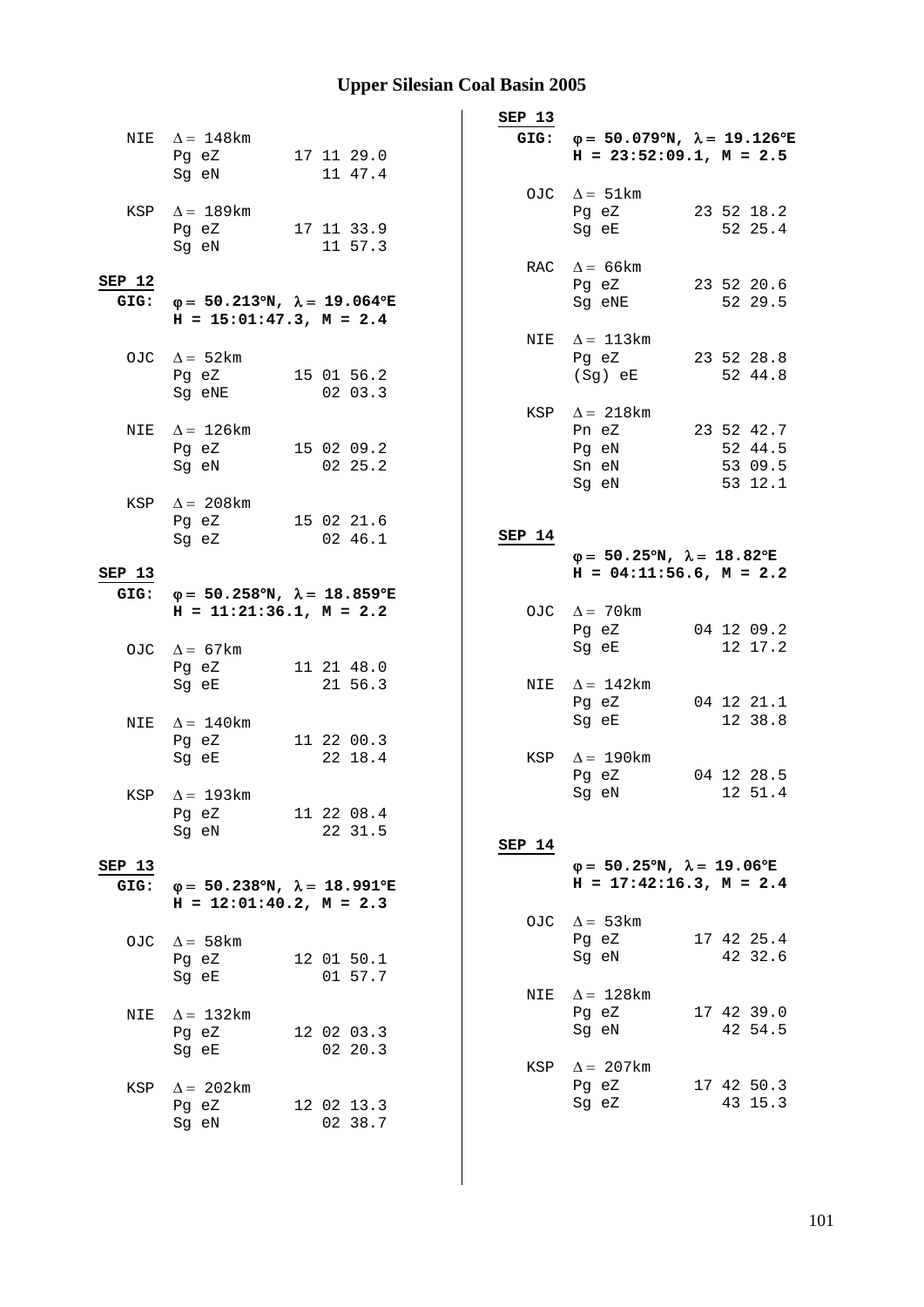| SEP 15        | GIG: $\varphi = 50.213^{\circ}N$ , $\lambda = 19.067^{\circ}E$<br>$H = 14:50:05.8$ , $M = 2.4$ |                       |                | KSP $\Delta = 201 \text{km}$<br>Pg eZ 16 24 58.9<br>Sg eE                                                                                                          | 25 23.1               |
|---------------|------------------------------------------------------------------------------------------------|-----------------------|----------------|--------------------------------------------------------------------------------------------------------------------------------------------------------------------|-----------------------|
|               | OJC $\Delta = 52 \text{km}$<br>Pg eZ<br>Sg eN                                                  | 14 50 14.7<br>50 21.5 | SEP 16         | GIG: $\varphi = 50.262^{\circ}N$ , $\lambda = 18.898^{\circ}E$<br>$H = 20:25:24.2, M = 2.4$                                                                        |                       |
|               | NIE $\Delta = 126$ km<br>Pg eZ 14 50 28.2<br>Sg eE                                             | 50 44.8               |                | OJC $\Delta = 64 \text{km}$<br>Pg eZ<br>Sg eN                                                                                                                      | 20 25 35.4<br>25 43.7 |
|               | KSP $\Delta = 208$ km<br>Pg eZ 14 50 40.0<br>Sg eN                                             | 51 04.2               |                | NIE $\Delta = 139$ km<br>Pg eZ 20 25 48.1<br>Sg eE                                                                                                                 | 26 05.9               |
| SEP 16        | GIG: $\varphi = 50.363^{\circ}N$ , $\lambda = 18.867^{\circ}E$<br>$H = 07:49:58.0, M = 2.4$    |                       |                | KSP $\Delta = 195 \text{km}$<br>Pq eZ 20 25 56.8<br>Sg eN and the state of the state of the state of the state of the state of the state of the state of the state | 26 19.7               |
|               | OJC $\Delta = 69 \text{km}$<br>Pg eZ 07 50 10.7<br>Sg eE 50 18.9                               |                       | SEP 16         | GIG: $\varphi = 50.213^{\circ}N$ , $\lambda = 19.065^{\circ}E$<br>$H = 22:39:44.1, M = 2.2$                                                                        |                       |
| NIE           | $\Delta = 148$ km<br>Pg eZ<br>Sg eN                                                            | 07 50 24.0<br>50 41.6 |                | OJC $\Delta = 52 \text{km}$<br>Pg eZ 22 39 53.3<br>Sg eN                                                                                                           | 40 00.0               |
|               | KSP $\Delta = 189$ km<br>Pg eZ 07 50 28.6<br>Sg eN                                             | 50 52.7               |                | NIE $\Delta = 126 \text{km}$<br>Pg eZ<br>Sg eNE                                                                                                                    | 22 40 06.1<br>40 22.3 |
| <b>SEP 16</b> | GIG: $\varphi = 50.255^{\circ}N$ , $\lambda = 18.860^{\circ}E$<br>$H = 10:28:48.5$ , $M = 2.4$ |                       |                | KSP $\Delta = 208$ km<br>Pg eE 22 40 18.6<br>Sg eN                                                                                                                 | 40 43.5               |
|               | OJC $\Delta = 67$ km<br>Pg eZ 10 29 00.3<br>Sg eE                                              | 29 08.7               | SEP 17         | GIG: $\varphi = 50.211^{\circ}N$ , $\lambda = 19.062^{\circ}E$<br>$H = 01:27:29.4, M = 2.2$                                                                        |                       |
| NIE           | $\Delta = 140$ km<br>Pg eZ<br>Sg eE                                                            | 10 29 12.7<br>29 29.7 |                | OJC $\Delta = 52 \text{km}$<br>Pg eZ<br>Sg eE                                                                                                                      | 01 27 38.0<br>27 45.5 |
| KSP           | $\Delta = 193$ km<br>Pg eZ<br>Sg eN                                                            | 10 29 20.7<br>29 43.1 | NIE            | $\Delta = 126 \mathrm{km}$<br>Pg eZ<br>Sg eE                                                                                                                       | 01 27 51.3<br>28 08.6 |
| SEP 16        | $\varphi = 50.29^{\circ}N$ , $\lambda = 18.99^{\circ}E$<br>$H = 16:24:25.6$ , $M = 2.1$        |                       |                | KSP $\Delta = 208$ km<br>Pg eZ<br>Sg eN                                                                                                                            | 01 28 03.2<br>28 28.4 |
|               | OJC $\Delta = 58 \text{km}$<br>Pg eZ<br>Sg eE                                                  | 16 24 35.7<br>24 42.9 | SEP 17<br>GIG: | $\varphi = 50.362^{\circ}N$ , $\lambda = 18.864^{\circ}E$<br>$H = 07:41:52.4$ , $M = 2.4$                                                                          |                       |
| NIE           | $\Delta = 136$ km<br>Pg eZ<br>Sg eE                                                            | 16 24 49.2<br>25 05.3 |                | OJC $\Delta = 69 \text{km}$<br>Pg eZ<br>Sg eE                                                                                                                      | 07 42 04.9<br>42 13.1 |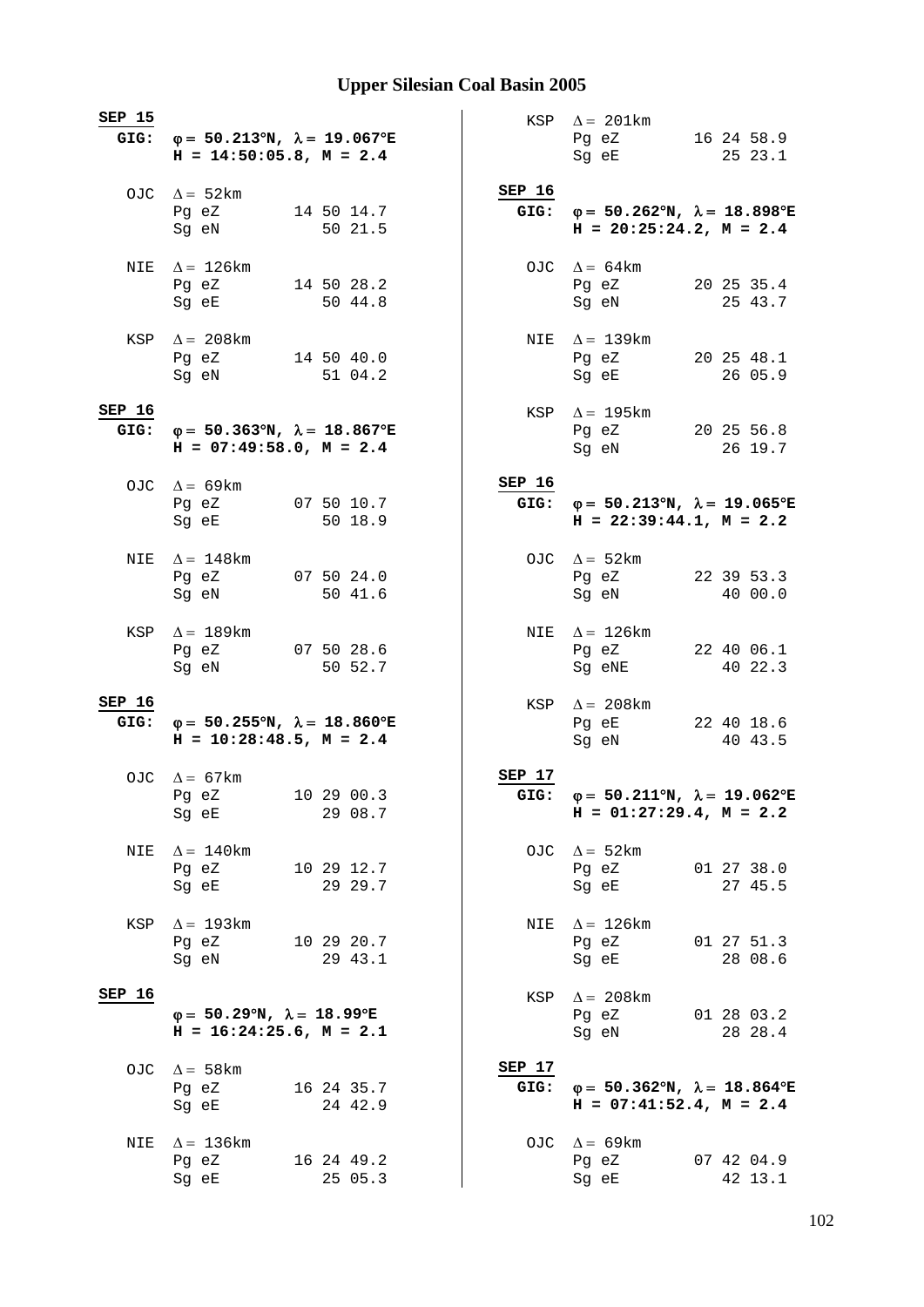|                       | NIE $\Delta = 148$ km<br>Pg eZ 07 42 18.3<br>Sg eE                                          | 42 36.2                          |        | NIE $\Delta = 146$ km<br>Pg eZ 00 15 19.9<br>Sg eE                                             | 15 38.4               |
|-----------------------|---------------------------------------------------------------------------------------------|----------------------------------|--------|------------------------------------------------------------------------------------------------|-----------------------|
|                       | KSP $\Delta = 189$ km<br>Pg eZ $07$ 42 23.1<br>Sg eE                                        | 42 45.9                          |        | KSP $\Delta = 192 \text{km}$<br>Pg eN 00 15 27.0<br>Sg eE                                      | 15 50.1               |
| SEP 17                |                                                                                             |                                  |        |                                                                                                |                       |
|                       | GIG: $\varphi = 50.256^{\circ}N$ , $\lambda = 18.861^{\circ}E$<br>$H = 12:59:50.2, M = 2.0$ |                                  | SEP 19 | GIG: $\varphi = 50.213^{\circ}N$ , $\lambda = 19.064^{\circ}E$<br>$H = 14:34:06.3$ , $M = 2.3$ |                       |
|                       | OJC $\Delta = 67 \text{km}$<br>Pg eZ<br>Sg eEN                                              | 13 00 01.8<br>0010.4             |        | OJC $\Delta = 52 \text{km}$<br>Pg eZ 14 34 15.5<br>Sg eN                                       | 34 22.6               |
|                       | NIE $\Delta = 140$ km<br>Pg eZ 13 00 14.6<br>Sg eN 00 31.3                                  |                                  |        | KSP $\Delta = 208$ km<br>Pg eE 14 34 40.5<br>Sg eN                                             | 35 05.3               |
|                       | KSP $\Delta = 193 \text{km}$ , M = 1.9<br>Pg eZ 13 00 21.6<br>Sg eN 00 44.8                 |                                  | SEP 20 | GIG: $\varphi = 50.213^{\circ}N$ , $\lambda = 19.064^{\circ}E$                                 |                       |
| SEP 17                | GIG: $\varphi = 50.364^{\circ}N$ , $\lambda = 18.911^{\circ}E$                              |                                  |        | $H = 12:17:04.4$ , $M = 2.4$                                                                   |                       |
|                       | $H = 20:54:21.5$ , $M = 2.5$                                                                |                                  |        | OJC $\Delta = 52 \text{km}$<br>Pg eZ                                                           | 12 17 13.0<br>17 20.2 |
|                       | RAC $\Delta = 60 \text{km}$<br>Pg eZ<br>Sg eNE                                              | 20 54 32.4<br>54 40.3            |        | Sg eN<br>NIE $\Delta = 126$ km<br>Pg eZ                                                        | 12 17 26.1            |
|                       | OJC $\Delta = 65 \text{km}$<br>Pg iZ<br>Sg iN                                               | 20 54 32.8 D<br>54 41.6          |        | Sg eN<br>KSP $\Delta = 208$ km                                                                 | 17 42.1               |
| NIE                   | $\Delta = 146$ km<br>Pg eZ<br>Sq eN                                                         | 20 54 47.0<br>55 04.8            |        | Pn eZ 12 17 37.5<br>Pg eZ<br>Sn eN 18 01.8<br>Sg eN                                            | 17 39.7<br>18 04.2    |
| KSP                   | $\Delta = 192 \text{km}$<br>Pn eZ<br>Pg eZ<br>Sg eN                                         | 20 54 52.3<br>54 53.3<br>55 16.5 | SEP 21 | $\varphi = 50.28^{\circ}N$ , $\lambda = 18.87^{\circ}E$<br>$H = 00:58:26.2$ , $M = 2.2$        |                       |
| <b>SEP 19</b><br>GIG: | $\varphi = 50.368^{\circ}N$ , $\lambda = 18.909^{\circ}E$<br>$H = 00:14:55.2, M = 2.6$      |                                  |        | OJC $\Delta = 66$ km<br>Pg eZ<br>Sg eE                                                         | 00 58 38.1<br>58 46.5 |
| <b>RAC</b>            | $\Delta = 60 \text{km}$<br>Pg eZ<br>Sg eNE                                                  | 00 15 06.0<br>15 14.0            | NIE    | $\Delta = 142$ km<br>Pg eZ<br>Sg eE                                                            | 00 58 50.5<br>59 08.3 |
| OJC.                  | $\Delta = 65 \text{km}$<br>Pg eZ<br>Sg eE                                                   | 00 15 06.5<br>15 15.3            | KSP    | $\Delta = 192$ km<br>Pg eZ<br>Sg eN                                                            | 00 58 58.1<br>59 21.6 |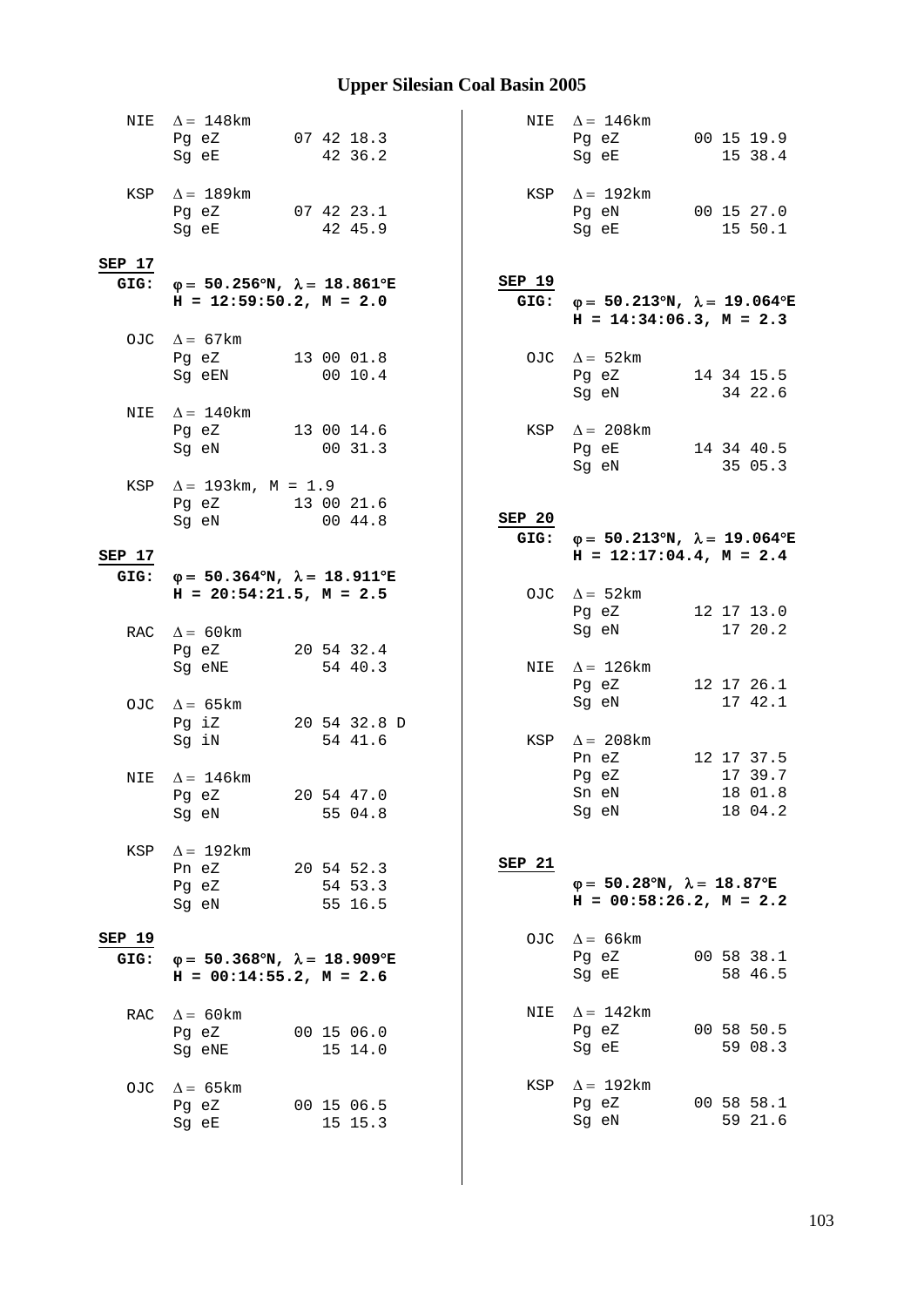| SEP 22 |                                                                                           |                                  | SEP 26   |                                                                                                |                                  |
|--------|-------------------------------------------------------------------------------------------|----------------------------------|----------|------------------------------------------------------------------------------------------------|----------------------------------|
| GIG:   | $\varphi = 50.255^{\circ}N$ , $\lambda = 18.860^{\circ}E$<br>$H = 09:13:01.3$ , $M = 2.2$ |                                  |          | GIG: $\varphi = 50.214^{\circ}N$ , $\lambda = 19.064^{\circ}E$<br>$H = 14:20:08.9, M = 2.2$    |                                  |
|        | OJC $\Delta = 67$ km<br>Pg eZ<br>Sg eE                                                    | 09 13 13.7<br>13 21.6            |          | OJC $\Delta = 52 \text{km}$<br>Pg eZ<br>Sg eN                                                  | 14 20 18.0<br>20 24.7            |
| NIE    | $\Delta = 140$ km<br>Pg eZ<br>Sg eN                                                       | 09 13 25.6<br>13 44.4            |          | NIE $\Delta = 126 \text{km}$<br>Pg eZ<br>Sg eE                                                 | 14 20 31.0<br>20 47.0            |
|        | KSP $\Delta = 193 \text{km}$<br>Pg eZ 09 13 33.4<br>Sn eE                                 | 13 55.2                          |          | KSP $\Delta = 208 \text{km}$<br>Pg eZ<br>Sg eN                                                 | 14 20 44.0<br>21 08.1            |
| SEP 24 |                                                                                           |                                  | SEP 26   |                                                                                                |                                  |
| GIG:   | $\varphi = 50.261^{\circ}N$ , $\lambda = 18.898^{\circ}E$<br>$H = 06:14:37.0, M = 2.2$    |                                  |          | GIG: $\varphi = 50.255^{\circ}N$ , $\lambda = 18.862^{\circ}E$<br>$H = 18:30:01.5$ , $M = 2.3$ |                                  |
|        | OJC $\Delta = 64 \text{km}$<br>Pg eZ 06 14 48.2<br>Sq eE                                  | 14 56.4                          |          | OJC $\Delta = 67 \text{km}$<br>Pg eZ<br>Sg eE                                                  | 18 30 13.3<br>30 22.0            |
|        | NIE $\Delta = 139$ km<br>Pg eZ<br>Sg eE                                                   | 06 15 01.4<br>15 19.0            |          | NIE $\Delta = 140$ km<br>Pg eZ<br>Sg eE                                                        | 18 30 25.9<br>30 43.8            |
|        | KSP $\Delta = 195$ km<br>Pg eZ 06 15 09.1<br>Sn eN                                        | 15 31.5                          |          | KSP $\Delta = 193 \text{km}$<br>Pg eZ 18 30 33.5<br>Sg eN                                      | 30 56.5                          |
| SEP 25 |                                                                                           |                                  | $SEP$ 26 |                                                                                                |                                  |
| GIG:   | $\varphi = 50.270^{\circ}N$ , $\lambda = 18.845^{\circ}E$<br>$H = 00:42:23.7, M = 2.7$    |                                  |          | GIG: $\varphi = 50.255^{\circ}N$ , $\lambda = 18.862^{\circ}E$<br>$H = 19:25:42.9$ , $M = 2.7$ |                                  |
|        | RAC $\Delta = 50$ km<br>Pg eZ<br>Sg eNE                                                   | 00 42 33.3<br>42 39.4            |          | RAC $\Delta = 51 \text{km}$<br>Pg eZ<br>Sg eNE                                                 | 19 25 52.5<br>25 59.5            |
| OJC    | $\Delta = 68$ km<br>Pg eZ<br>Sg eE                                                        | 00 42 35.7<br>42 45.0            | OJC      | $\Delta = 67 \text{km}$<br>Pg eZ<br>Sg eN                                                      | 19 25 54.5<br>26 02.9            |
| NIE    | $\Delta = 142 \text{km}$<br>Pg eZ<br>Sg eN                                                | 00 42 48.4<br>43 06.0            | NIE      | $\Delta = 139$ km<br>Pg eZ<br>Sg eN                                                            | 19 26 07.0<br>26 24.4            |
| KSP    | $\Delta = 192 \text{km}$<br>Pn eZ<br>Pg iZ<br>Sg eE                                       | 00 42 53.9<br>42 56.0<br>43 18.3 | KSP      | $\Delta = 193$ km<br>Pg iZ<br>Sg eE                                                            | 19 26 15.1 D<br>26 37.5          |
| KWP    | $\Delta$ = 286 km<br>Pn eZ<br>Pg eZ<br>Sg eNE                                             | 00 43 08.0<br>43 14.9<br>43 51.9 | KWP      | $\Delta = 284$ km<br>Pn eZ<br>Pg eZ<br>Sg eNE                                                  | 19 26 26.9<br>26 32.9<br>27 12.7 |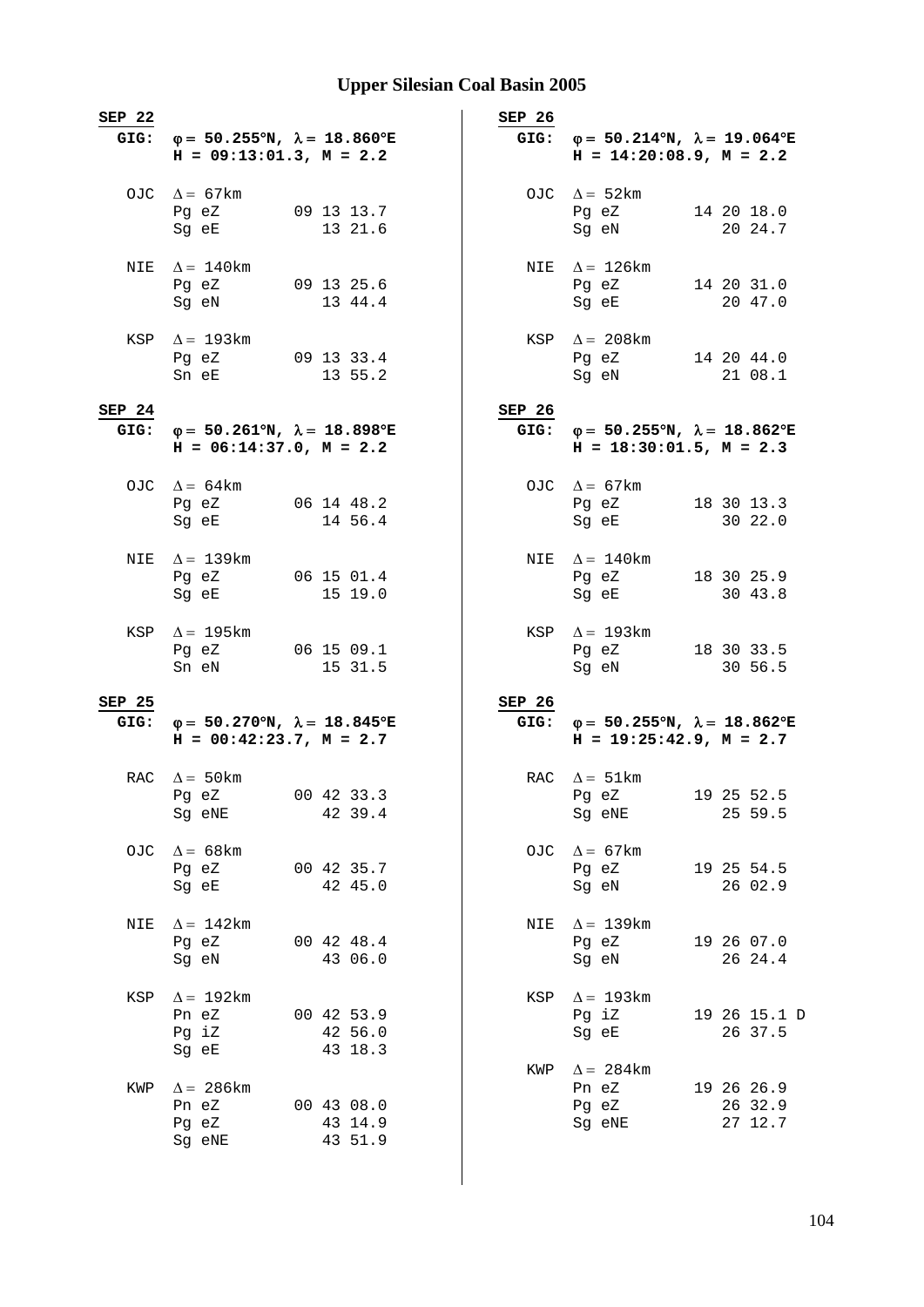| SEP 27 | GIG: $\varphi = 50.213^{\circ}N$ , $\lambda = 19.064^{\circ}E$<br>$H = 20:04:04.8$ , $M = 2.2$ |                       |                | NIE $\Delta = 140$ km<br>Pg eZ<br>Sg eE                                                        | 14 31 24.4<br>31 42.4 |
|--------|------------------------------------------------------------------------------------------------|-----------------------|----------------|------------------------------------------------------------------------------------------------|-----------------------|
|        | OJC $\Delta = 52 \text{km}$<br>Pg eZ<br>Sg eN                                                  | 20 04 13.4<br>04 20.3 |                | KSP $\Delta = 192 \text{km}$<br>Pg eE 14 31 31.7<br>Sg eN                                      | 31 56.6               |
|        | NIE $\Delta = 126 \text{km}$<br>Pg eZ<br>Sq eE                                                 | 20 04 26.5<br>04 42.5 | SEP 29         | GIG: $\varphi = 50.365^{\circ}N$ , $\lambda = 18.913^{\circ}E$<br>$H = 12:11:35.7$ , $M = 2.5$ |                       |
|        | KSP $\Delta = 208 \text{km}$<br>Pg eZ 20 04 40.0<br>Sg eN                                      | 05 03.1               |                | OJC $\Delta = 65 \text{km}$<br>Pg eZ<br>Sg eN                                                  | 12 11 47.3<br>11 56.4 |
| SEP 27 | $\varphi = 50.24^{\circ}N$ , $\lambda = 18.84^{\circ}E$<br>$H = 20:46:13.1, M = 2.1$           |                       |                | NIE $\Delta = 146$ km<br>Pq eZ 12 12 01.6<br>Sg eN                                             | 12 19.5               |
|        | RAC $\Delta = 49$ km<br>Pg eZ<br>Sg eNE                                                        | 20 46 22.3<br>46 27.9 |                | KSP $\Delta = 192 \text{km}$<br>Pg eZ 12 12 07.0<br>Sg eN                                      | 12 30.1               |
|        | OJC $\Delta = 69 \text{km}$<br>Pg eZ<br>Sg eE                                                  | 20 46 25.8<br>46 33.7 | SEP 29         | GIG: $\varphi = 50.080^{\circ}N$ , $\lambda = 18.431^{\circ}E$<br>$H = 21:31:37.6$ , $M = 1.9$ |                       |
| NIE    | $\Delta = 140$ km<br>Pg eZ<br>Sg eN                                                            | 20 46 37.5<br>46 54.7 |                | RAC $\Delta = 17$ km<br>Pg eZ<br>Sg eNE                                                        | 21 31 41.5<br>31 44.3 |
|        | KSP $\Delta = 192$ km<br>Pg eZ<br>Sg eN                                                        | 20 46 45.3<br>47 06.9 |                | OJC $\Delta = 99 \text{km}$<br>Pg eZ<br>Sg eN                                                  | 21 31 54.9<br>32 07.4 |
| SEP 28 | $\varphi = 50.40^{\circ}N$ , $\lambda = 18.87^{\circ}E$<br>$H = 02:21:04.4, M = 2.2$           |                       |                | NIE $\Delta = 154$ km<br>Pg eZ<br>Sg eE                                                        | 21 32 04.8<br>32 24.5 |
|        | OJC $\Delta = 69 \text{km}$<br>Pg eZ<br>Sg eN                                                  | 02 21 16.4<br>21 25.3 | SEP 29<br>GIG: | $\varphi = 50.081^{\circ}N$ , $\lambda = 18.432^{\circ}E$<br>$H = 22:19:43.4, M = 2.3$         |                       |
| NIE    | $\Delta = 151 \text{km}$<br>Pg eZ<br>Sg eE                                                     | 02 21 30.7<br>21 48.4 | RAC            | $\Delta = 17 \text{km}$<br>Pg eZ<br>Sg eNE                                                     | 22 19 47.5<br>19 50.4 |
| KSP    | $\Delta = 188$ km<br>Pg eE<br>Sg eN                                                            | 02 21 35.6<br>21 58.6 | OJC            | $\Delta = 99$ km<br>Pg eZ<br>Sg eN                                                             | 22 20 00.3<br>20 12.7 |
| SEP 28 | $\varphi = 50.23^{\circ}N$ , $\lambda = 18.82^{\circ}E$<br>$H = 14:31:00.6$ , $M = 2.0$        |                       | NIE            | $\Delta = 154$ km<br>Pg eZ<br>Sg eE                                                            | 22 20 10.2<br>20 30.5 |
|        | OJC $\Delta = 70 \text{km}$<br>Pg eZ<br>Sg eN                                                  | 14 31 12.7<br>31 22.1 | KSP            | $\Delta = 174$ km<br>Pg eZ<br>Sg eN                                                            | 22 20 11.5<br>20 32.7 |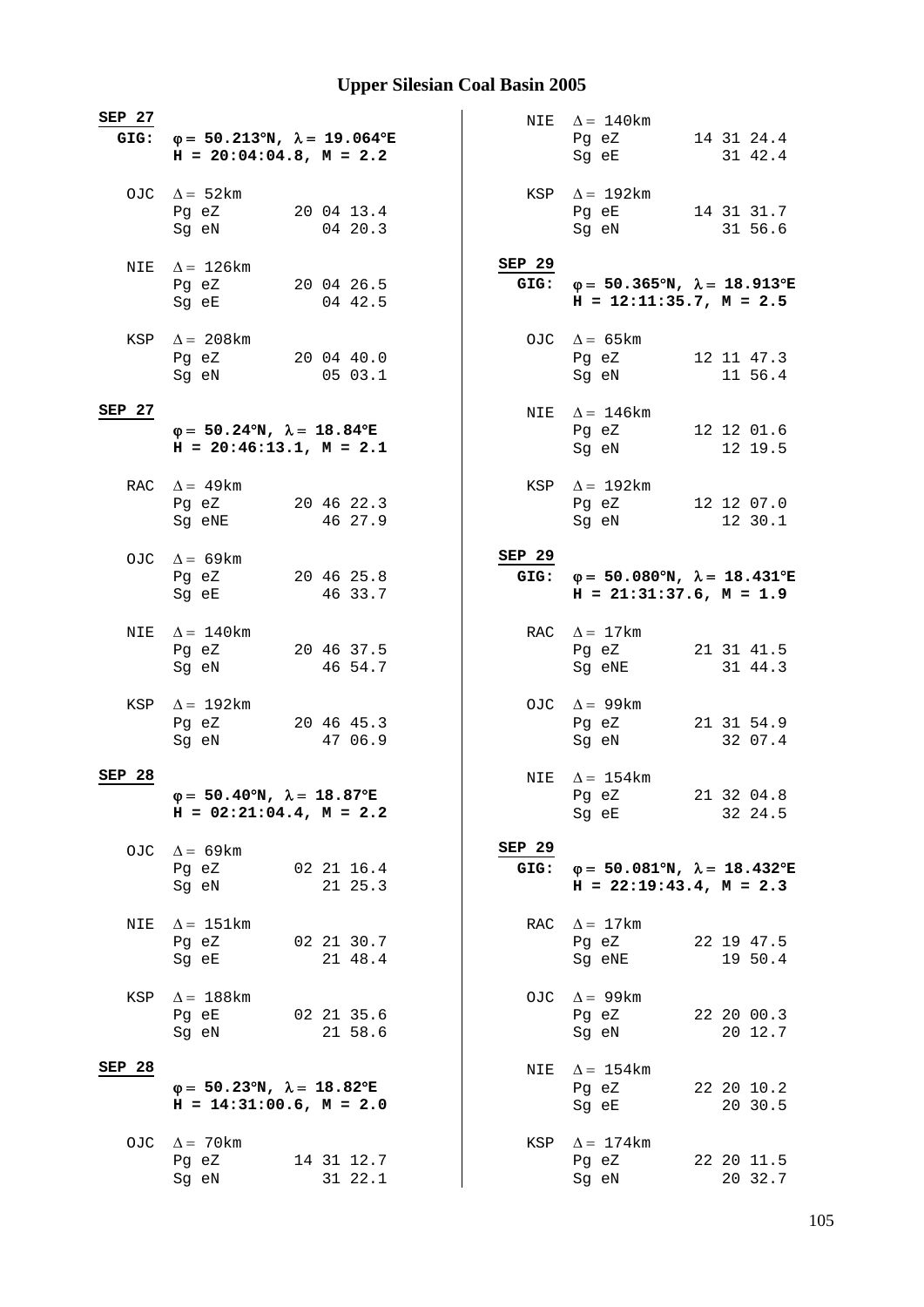| SEP 30         | GIG: $\varphi = 50.363^{\circ}N$ , $\lambda = 18.871^{\circ}E$<br>$H = 00:57:59.9, M = 2.3$ |                                  | SEP 30           | GIG: $\varphi = 50.363^{\circ}N$ , $\lambda = 18.867^{\circ}E$<br>$H = 13:58:52.5$ , $M = 2.3$ |                         |
|----------------|---------------------------------------------------------------------------------------------|----------------------------------|------------------|------------------------------------------------------------------------------------------------|-------------------------|
|                | OJC $\Delta = 68$ km<br>Pg eZ<br>Sg eN                                                      | 00 58 12.4<br>58 20.6            |                  | OJC $\Delta = 68 \text{km}$<br>Pg eZ<br>Sg eN                                                  | 13 59 04.5<br>59 13.2   |
|                | NIE $\Delta = 148$ km<br>Pg eZ<br>Sg eE                                                     | 00 58 26.0<br>58 43.3            |                  | NIE $\Delta = 147$ km<br>Pg eZ<br>Sg eE                                                        | 13 59 18.2<br>59 36.7   |
|                | KSP $\Delta = 190$ km<br>Pg eE<br>Sn eN<br>Sg eN                                            | 00 58 30.8<br>58 52.0<br>58 54.4 |                  | KSP $\Delta = 190$ km<br>Pg eZ<br>Sg eN                                                        | 13 59 23.9<br>59 46.8   |
| SEP 30<br>GIG: | $\varphi = 50.079$ °N, $\lambda = 19.124$ °E<br>$H = 04:57:46.8$ , $M = 2.6$                |                                  | $SEP$ 30<br>GIG: | $\varphi = 50.242^{\circ}N$ , $\lambda = 18.924^{\circ}E$<br>$H = 20:02:17.1, M = 2.4$         |                         |
|                | OJC $\Delta = 50 \text{km}$<br>Pg iZ<br>Sg iN                                               | 04 57 55.3 D<br>58 02.2          |                  | OJC $\Delta = 62 \text{km}$<br>Pg eZ<br>Sg eE                                                  | 20 02 27.8<br>02 35.8   |
| NIE            | $\Delta = 113$ km<br>Pg eZ<br>Sg eE                                                         | 04 58 05.9<br>58 21.9            |                  | NIE $\Delta = 136 \text{km}$<br>Pg eZ<br>Sg eE                                                 | 20 02 40.5<br>02 57.9   |
|                | KSP $\Delta = 218 \text{km}$<br>Pg eZ<br>Sg eN                                              | 04 58 22.5<br>58 48.7            |                  | KSP $\Delta = 198$ km<br>Pg eE<br>Sg eN                                                        | 20 02 49.9<br>03 13.4   |
| SEP 30<br>GIG: | $\varphi = 50.065^{\circ}N$ , $\lambda = 18.461^{\circ}E$<br>$H = 07:45:29.3, M = 2.3$      |                                  | OCT 1            | GIG: $\varphi = 50.065^{\circ}N$ , $\lambda = 18.462^{\circ}E$<br>$H = 01:28:25.8$ , $M = 2.6$ |                         |
|                | RAC $\Delta = 19 \text{km}$<br>Pg eZ 07 45 33.7<br>Sq eNE                                   | 45 36.8                          | RAC              | $\Delta = 19 \text{km}$<br>Pg iZ<br>Sg iN                                                      | 01 28 30.1 D<br>28 33.6 |
| OJC            | $\Delta = 97$ km<br>Pq eZ<br>Sg eN                                                          | 07 45 45.4<br>45 59.3            | OJC              | $\Delta = 97$ km<br>Pg eZ<br>Sg eN                                                             | 01 28 42.3<br>28 55.4   |
| NIE            | $\Delta = 152 \text{km}$<br>Pg eZ<br>Sg eN                                                  | 07 45 56.4<br>46 15.5            | NIE              | $\Delta = 152$ km<br>Pg eZ<br>Sg eE                                                            | 01 28 52.1<br>29 11.1   |
| KSP            | $\Delta = 176$ km<br>Pg eZ<br>Sg eE                                                         | 07 45 57.9<br>46 19.8            | KSP              | $\Delta = 176$ km<br>Pg eZ<br>Sg eN                                                            | 01 28 54.2<br>29 16.2   |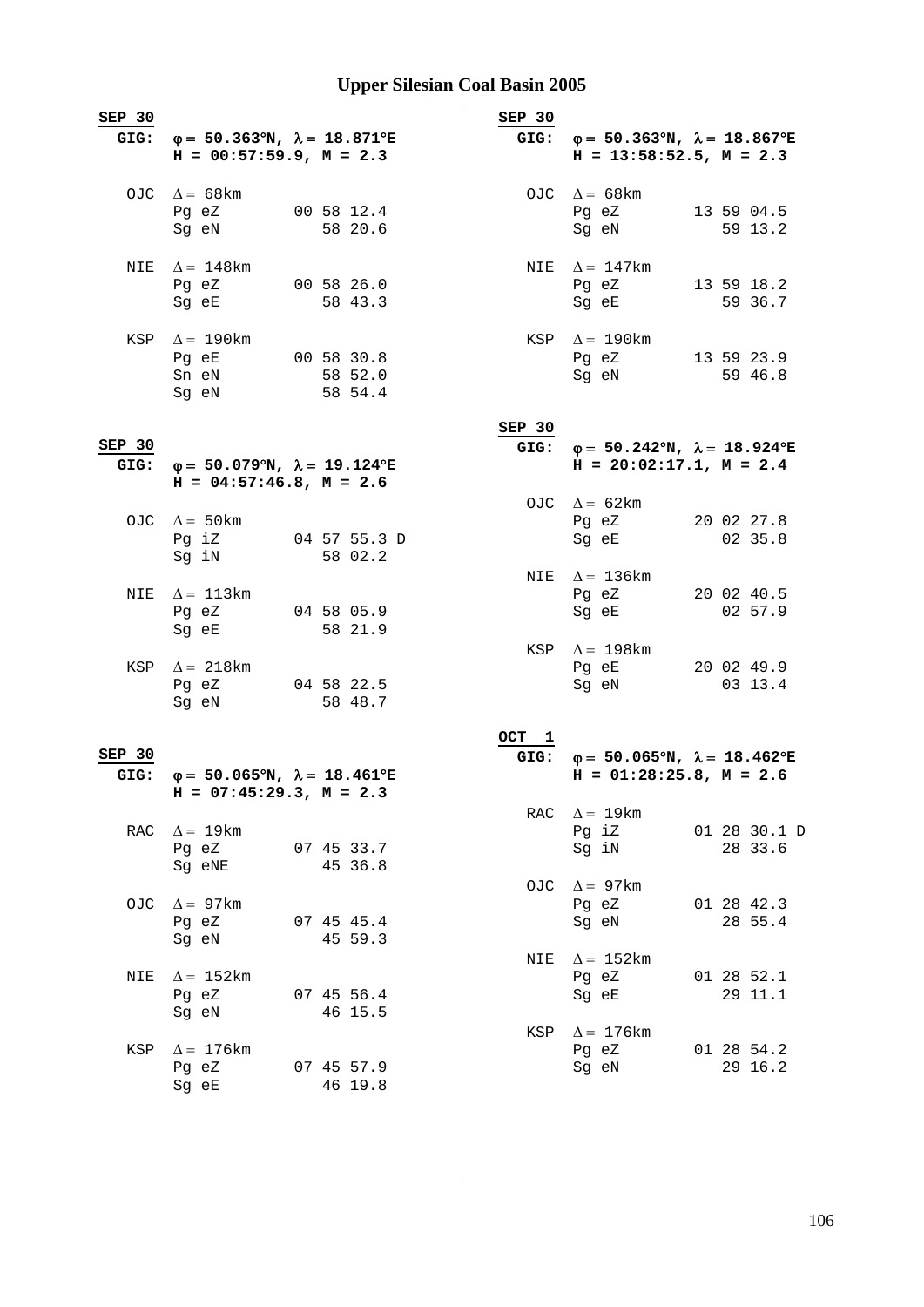| OCT 1 |                                                                |                       |       |                                                                |                       |
|-------|----------------------------------------------------------------|-----------------------|-------|----------------------------------------------------------------|-----------------------|
|       | GIG: $\varphi = 50.364^{\circ}N$ , $\lambda = 18.907^{\circ}E$ |                       |       | KSP $\Delta = 193 \text{km}$                                   |                       |
|       | $H = 04:12:53.8, M = 2.0$                                      |                       |       | Pg eZ                                                          | 04 32 07.7            |
|       |                                                                |                       |       | Sg eN                                                          | 32 29.9               |
|       | OJC $\Delta = 65 \text{km}$<br>Pg eZ                           | 04 13 05.0            |       |                                                                |                       |
|       | Sg eN                                                          | 13 13.9               | OCT 5 |                                                                |                       |
|       |                                                                |                       |       | GIG: $\varphi = 50.363^{\circ}N$ , $\lambda = 18.864^{\circ}E$ |                       |
|       | NIE $\Delta = 146$ km                                          |                       |       | $H = 18:49:34.3, M = 2.3$                                      |                       |
|       | Pg eZ                                                          | 04 13 18.6<br>13 36.8 |       |                                                                |                       |
|       | Sq eN                                                          |                       |       | OJC $\Delta = 69 \text{km}$<br>Pg eZ                           | 18 49 46.5            |
|       | KSP $\Delta = 192 \text{km}$                                   |                       |       | Sg eE                                                          | 49 55.3               |
|       | Pg eE                                                          | 04 13 26.8            |       |                                                                |                       |
|       | (Sg) eZ                                                        | 13 47.3               |       | NIE $\Delta = 148$ km                                          |                       |
| OCT 4 |                                                                |                       |       | Pg eZ<br>Sg eN                                                 | 18 50 00.4<br>50 18.6 |
| GIG:  | $\varphi = 50.266^{\circ}N$ , $\lambda = 18.882^{\circ}E$      |                       |       |                                                                |                       |
|       | $H = 17:25:31.9$ , $M = 2.4$                                   |                       |       | KSP $\Delta = 189$ km                                          |                       |
|       |                                                                |                       |       | Pg eE                                                          | 18 50 05.8            |
|       | OJC $\Delta = 66 \text{km}$                                    |                       |       | Sg eN                                                          | 50 28.0               |
|       | Pg eZ<br>Sq eE                                                 | 17 25 43.4<br>25 51.9 |       |                                                                |                       |
|       |                                                                |                       | OCT 6 |                                                                |                       |
| NIE   | $\Delta = 140$ km                                              |                       |       | GIG: $\varphi = 50.257^{\circ}N$ , $\lambda = 18.860^{\circ}E$ |                       |
|       | Pg eZ                                                          | 17 25 56.5            |       | $H = 07:25:39.8, M = 2.6$                                      |                       |
|       | Sg eE                                                          | 26 14.2               |       | RAC $\Delta = 52 \text{km}$                                    |                       |
| KSP   | $\Delta = 194$ km                                              |                       |       | Pg eZ                                                          | 07 25 49.5            |
|       | Pg eZ                                                          | 17 26 04.4            |       | Sg eNE                                                         | 25 56.6               |
|       | Sg eN                                                          | 26 27.0               |       |                                                                |                       |
| OCT 4 |                                                                |                       |       | OJC $\Delta = 67 \text{km}$<br>Pg eZ                           | 07 25 51.5            |
|       | GIG: $\varphi = 50.363^{\circ}N$ , $\lambda = 18.866^{\circ}E$ |                       |       | Sg eN                                                          | 25 59.7               |
|       | $H = 18:40:42.4$ , $M = 2.2$                                   |                       |       |                                                                |                       |
|       |                                                                |                       |       | NIE $\Delta = 140$ km                                          |                       |
|       | OJC $\Delta = 69$ km                                           |                       |       | Pg eZ<br>Sg eE 26 20.8                                         | 07 26 03.8            |
|       | Pg eZ<br>Sg eE                                                 | 18 40 54.6<br>41 03.3 |       |                                                                |                       |
|       |                                                                |                       |       | KSP $\Delta = 193$ km                                          |                       |
| NIE   | $\Delta = 148$ km                                              |                       |       | Pg eZ                                                          | 07 26 11.9            |
|       | Pg eZ                                                          | 18 41 08.7            |       | Sq eN                                                          | 26 34.3               |
|       | Sg eN                                                          | 41 26.3               |       | KWP $\Delta = 284 \text{km}$                                   |                       |
| KSP   | $\Delta = 189$ km                                              |                       |       | Pg eZ                                                          | 07 26 29.9            |
|       | Pg eZ                                                          | 18 41 12.8            |       | Sg eNE                                                         | 27 09.7               |
|       | Sn eN                                                          | 41 35.2               |       |                                                                |                       |
| OCT 5 |                                                                |                       | OCT 6 |                                                                |                       |
| GIG:  | $\varphi = 50.255^{\circ}N$ , $\lambda = 18.862^{\circ}E$      |                       | GIG:  | $\varphi = 50.106^{\circ}N$ , $\lambda = 19.164^{\circ}E$      |                       |
|       | $H = 04:31:35.4, M = 2.2$                                      |                       |       | $H = 20:51:40.7$ , $M = 2.6$                                   |                       |
|       |                                                                |                       |       |                                                                |                       |
| OJC   | $\Delta = 67$ km                                               |                       |       | OJC $\Delta = 47$ km                                           |                       |
|       | Pg eZ<br>Sg NE                                                 | 04 31 47.1<br>31 55.6 |       | Pg eZ<br>Sg eN                                                 | 20 51 48.5<br>51 54.7 |
|       |                                                                |                       |       |                                                                |                       |
| NIE   | $\Delta = 140$ km                                              |                       |       | NIE $\Delta = 113 \text{km}$                                   |                       |
|       | Pg eZ                                                          | 04 31 59.5            |       | Pg eZ                                                          | 20 52 00.2            |
|       | Sg eE                                                          | 32 17.5               |       | (Sg) eE                                                        | 52 16.1               |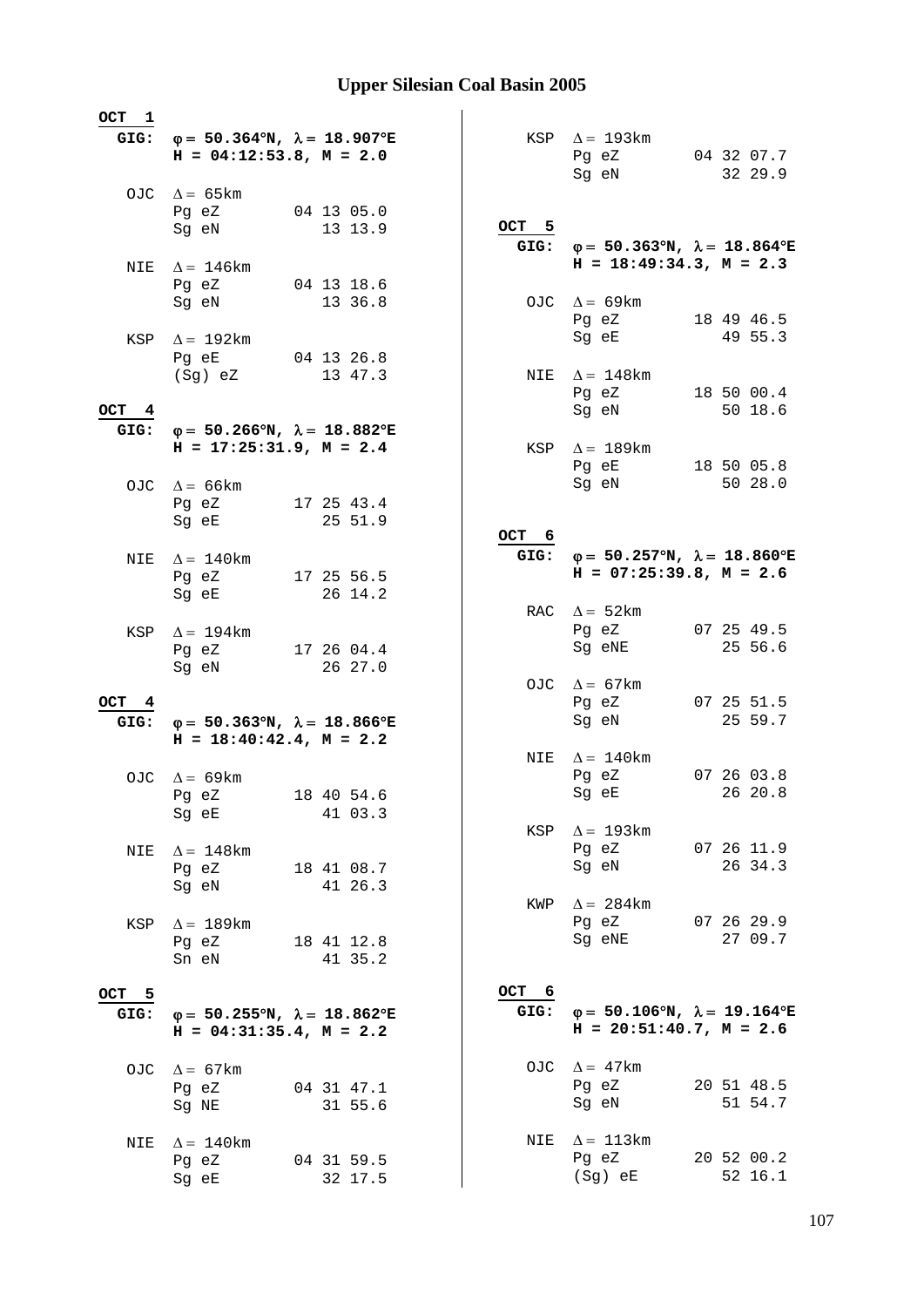|               | KSP $\Delta = 219 \text{km}$<br>Pg eZ<br>Sg eN                                            | 20 52 16.8<br>52 42.5   | OCT 9          | GIG: $\varphi = 50.362^{\circ}N$ , $\lambda = 18.867^{\circ}E$<br>$H = 10:36:04.4, M = 2.3$    |                                  |
|---------------|-------------------------------------------------------------------------------------------|-------------------------|----------------|------------------------------------------------------------------------------------------------|----------------------------------|
| OCT 7<br>GIG: | $\varphi = 50.365^{\circ}N$ , $\lambda = 18.908^{\circ}E$<br>$H = 13:16:00.9, M = 2.3$    |                         |                | OJC $\Delta = 68$ km<br>Pg eZ<br>Sg eN                                                         | 10 36 15.6<br>36 24.5            |
|               | OJC $\Delta = 66 \text{km}$<br>Pg eZ<br>Sg eE                                             | 13 16 12.1<br>16 21.2   | NIE            | $\Delta = 148$ km<br>Pg eZ<br>Sq eN                                                            | 10 36 30.3<br>36 48.0            |
|               | NIE $\Delta = 146$ km<br>Pg eZ<br>Sg eE                                                   | 13 16 26.4<br>16 44.6   | KSP            | $\Delta = 190$ km<br>Pg eZ<br>Sg eN                                                            | 10 36 35.4<br>36 58.2            |
| OCT 8         | KSP $\Delta = 192 \text{km}$<br>Pg eE<br>Sg eN                                            | 13 16 32.5<br>16 55.9   | OCT 10<br>GIG: | $\varphi = 50.266^{\circ}N$ , $\lambda = 18.882^{\circ}E$<br>$H = 21:32:00.2$ , $M = 2.4$      |                                  |
| GIG:          | $\varphi = 50.213^{\circ}N$ , $\lambda = 19.126^{\circ}E$<br>$H = 03:12:49.8$ , $M = 2.4$ |                         |                | OJC $\Delta = 65 \text{km}$<br>Pg eZ<br>Sg eE                                                  | 21 32 11.9<br>32 19.5            |
|               | OJC $\Delta = 48$ km<br>Pg iZ<br>Sg iE                                                    | 03 12 57.9 D<br>13 04.8 |                | NIE $\Delta = 140$ km<br>Pg eZ<br>Sg eE                                                        | 21 32 25.1<br>32 42.4            |
| NIE           | $\Delta = 123 \mathrm{km}$<br>Pg eZ<br>Sg eE                                              | 03 13 11.6<br>13 27.3   | KSP            | $\Delta = 194 \text{km}$<br>Pg eZ<br>Sg eN                                                     | 21 32 33.0<br>32 55.7            |
| KSP           | $\Delta = 212 \text{km}$<br>Pg eE<br>Sg eN                                                | 03 13 23.7<br>13 49.5   |                | KWP $\Delta = 282 \text{km}$<br>Pg eZ                                                          | 21 32 51.0                       |
| KWP           | $\Delta$ = 265 km<br>$P$ eZ<br>Sg eNE                                                     | 03 13 33.6<br>14 07.0   | OCT 11         | GIG: $\varphi = 50.091^{\circ}N$ , $\lambda = 18.441^{\circ}E$<br>$H = 01:26:25.6$ , $M = 2.5$ |                                  |
| OCT 8<br>GIG: | $\varphi = 50.365^{\circ}N$ , $\lambda = 18.908^{\circ}E$<br>$H = 20:58:27.6$ , $M = 2.1$ |                         | RAC            | $\Delta = 18 \text{km}$<br>Pg iZ<br>Sg eNE                                                     | 01 26 29.1 D<br>26 32.5          |
| OJC           | $\Delta$ = 66 km<br>Pg eZ<br>Sg eN                                                        | 20 58 39.2<br>58 46.8   | OJC            | $\Delta = 98 \text{km}$<br>Pg eZ<br>Sg eN                                                      | 01 26 41.9<br>26 54.7            |
| NIE           | $\Delta = 146$ km<br>Pg eZ<br>Sg eE                                                       | 20 58 53.4<br>59 11.5   | NIE            | $\Delta =~154 \, \mathrm{km}$<br>Pg eZ<br>Sg eN                                                | 01 26 51.7<br>27 11.8            |
| KSP           | $\Delta = 192 \text{km}$<br>Pg eE<br>Sg eN                                                | 20 58 59.2<br>59 23.8   | KSP            | $\Delta = 174$ km<br>Pn eZ<br>Pg Z<br>Sg eN                                                    | 01 26 53.0<br>26 55.4<br>27 16.1 |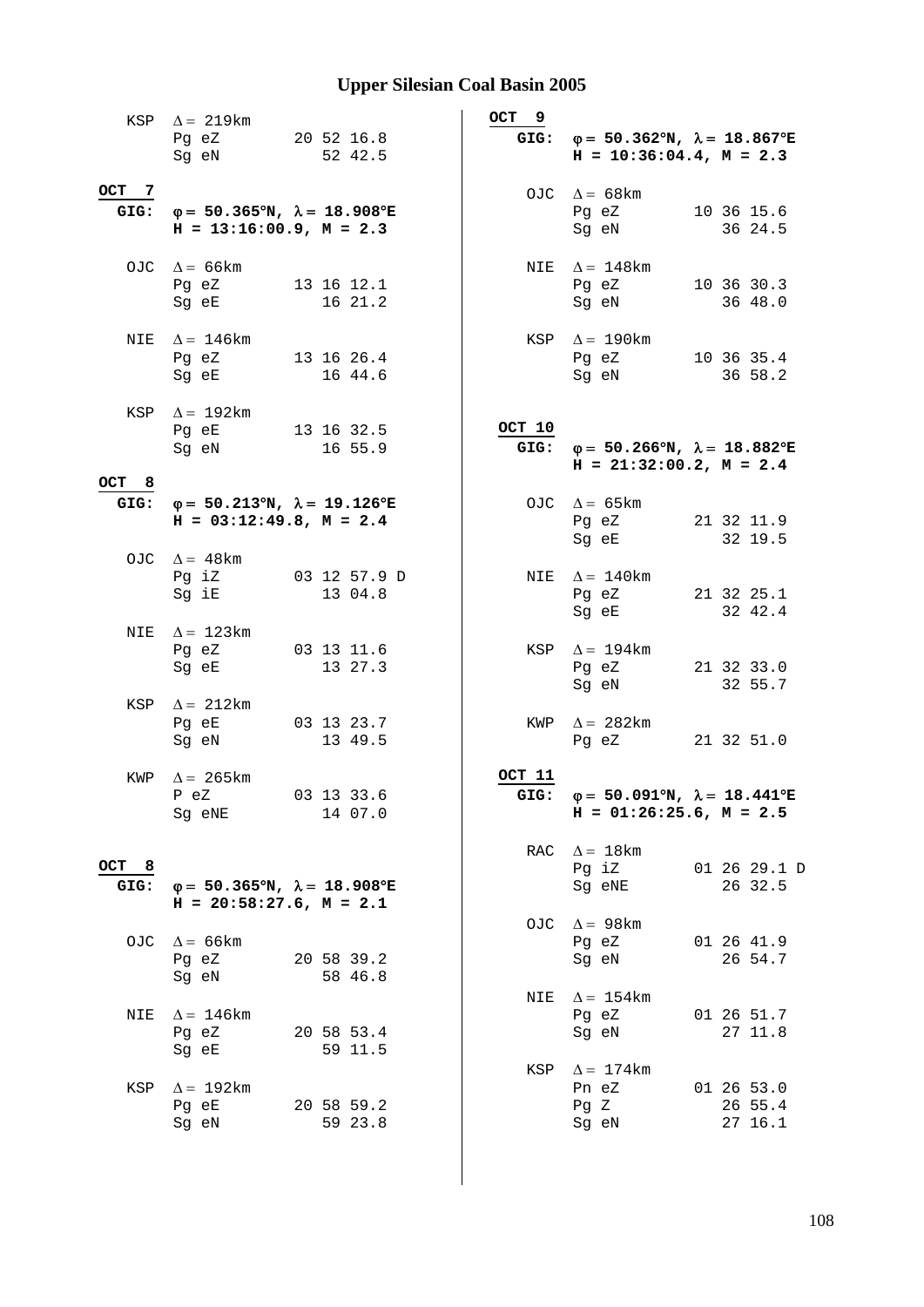| OCT 11         |                                                                                             |                       |                    |                |                                                                                                                                                                   |  |                         |
|----------------|---------------------------------------------------------------------------------------------|-----------------------|--------------------|----------------|-------------------------------------------------------------------------------------------------------------------------------------------------------------------|--|-------------------------|
|                | GIG: $\varphi = 50.363^{\circ}N$ , $\lambda = 18.865^{\circ}E$<br>$H = 15:00:50.2, M = 2.4$ |                       |                    |                | KWP $\Delta = 285 \text{km}$<br>Pg eZ 03 44 11.6<br>Sg eNE                                                                                                        |  | 44 50.2                 |
|                | OJC $\Delta = 69 \text{km}$<br>Pg eZ<br>Sg eE                                               | 15 01 02.5<br>01 11.0 |                    | OCT 14         |                                                                                                                                                                   |  |                         |
|                | NIE $\Delta = 148$ km<br>Pg eZ 15 01 16.2                                                   |                       |                    |                | GIG: $\varphi = 50.256^{\circ}N$ , $\lambda = 18.862^{\circ}E$<br>$H = 00:06:10.5$ , $M = 2.6$                                                                    |  |                         |
|                | Sg eN                                                                                       | 01 34.3               |                    |                | RAC $\Delta = 52 \text{km}$<br>Pg eZ<br>Sg eNE                                                                                                                    |  | 00 06 20.0<br>06 27.0   |
|                | KSP $\Delta = 189$ km<br>Pg eZ 15 01 21.4<br>Sg eN                                          | 01 44.4               |                    |                | OJC $\Delta = 67 \text{km}$<br>Pg eZ 00 06 22.2<br>Sg eE and the state of the state of the state of the state of the state of the state of the state of the state |  | 06 30.8                 |
| OCT 13         |                                                                                             |                       |                    |                |                                                                                                                                                                   |  |                         |
| GIG:           | $\varphi = 50.255^{\circ}N$ , $\lambda = 18.862^{\circ}E$<br>$H = 01:30:56.1, M = 2.3$      |                       |                    | NIE            | $\Delta = 140$ km<br>Pg eZ<br>Sg eN                                                                                                                               |  | 00 06 34.7<br>06 52.0   |
|                | RAC $\Delta = 51 \text{km}$<br>Pg eZ 01 31 05.9<br>Sq eNE                                   | 31 11.3               |                    |                | KSP $\Delta = 193$ km<br>Pg iZ<br>Sg eE                                                                                                                           |  | 00 06 42.8 D<br>07 05.1 |
|                | OJC $\Delta = 67 \text{km}$<br>Pg eZ<br>Sg eEN                                              | 01 31 07.9<br>31 16.5 |                    |                | KWP $\Delta = 284 \text{km}$<br>Pg eZ<br>Sg eNE                                                                                                                   |  | 00 06 58.6<br>07 40.7   |
| NIE            | $\Delta = 139$ km<br>Pg eZ<br>Sg eE                                                         | 01 31 20.2            | 31 38.1            | OCT 14         |                                                                                                                                                                   |  |                         |
|                |                                                                                             |                       |                    |                | GIG: $\varphi = 50.363^{\circ}N$ , $\lambda = 18.866^{\circ}E$<br>$H = 03:22:54.2, M = 2.4$                                                                       |  |                         |
|                | KSP $\Delta = 193 \text{km}$<br>Pg eZ<br>Sg eE                                              | 01 31 28.5            | 31 51.4            |                | OJC $\Delta = 68$ km<br>Pg eZ 03 23 06.4<br>Sg eE and the state of the state of the state of the state of the state of the state of the state of the state        |  | 23 15.0                 |
| OCT 13<br>GIG: | $\varphi = 50.265^{\circ}N$ , $\lambda = 18.860^{\circ}E$<br>$H = 03:43:22.3, M = 2.7$      |                       |                    | NIE            | $\Delta = 148$ km<br>Pg eZ 03 23 20.1<br>Sg eE                                                                                                                    |  | 23 37.6                 |
|                | RAC $\Delta = 51 \text{km}$<br>Pg eZ 03 43 31.9<br>Sg eNE                                   | 43 38.4               |                    | KSP            | $\Delta = 189$ km<br>Pg eZ<br>Sn eN                                                                                                                               |  | 03 23 25.2<br>23 47.0   |
|                | OJC $\Delta = 67 \text{km}$<br>Pg eZ<br>Sg eN                                               | 03 43 34.1<br>43 42.6 |                    | OCT 14<br>GIG: | $\varphi = 50.364^{\circ}N$ , $\lambda = 18.909^{\circ}E$<br>$H = 04:23:27.4$ , $M = 2.4$                                                                         |  |                         |
| NIE            | $\Delta = 140$ km<br>Pq eZ<br>Sg eE                                                         | 03 43 46.4<br>44 04.2 |                    |                | OJC $\Delta = 66 \text{km}$<br>Pg eZ<br>Sg eN                                                                                                                     |  | 04 23 38.8<br>23 47.8   |
| KSP            | $\Delta = 193$ km<br>Pn eZ<br>Pg iZ<br>Sg eN                                                | 03 43 53.0            | 43 54.7<br>44 17.5 |                | NIE $\Delta = 146$ km<br>Pg eZ<br>Sg eN                                                                                                                           |  | 04 23 52.4<br>24 10.0   |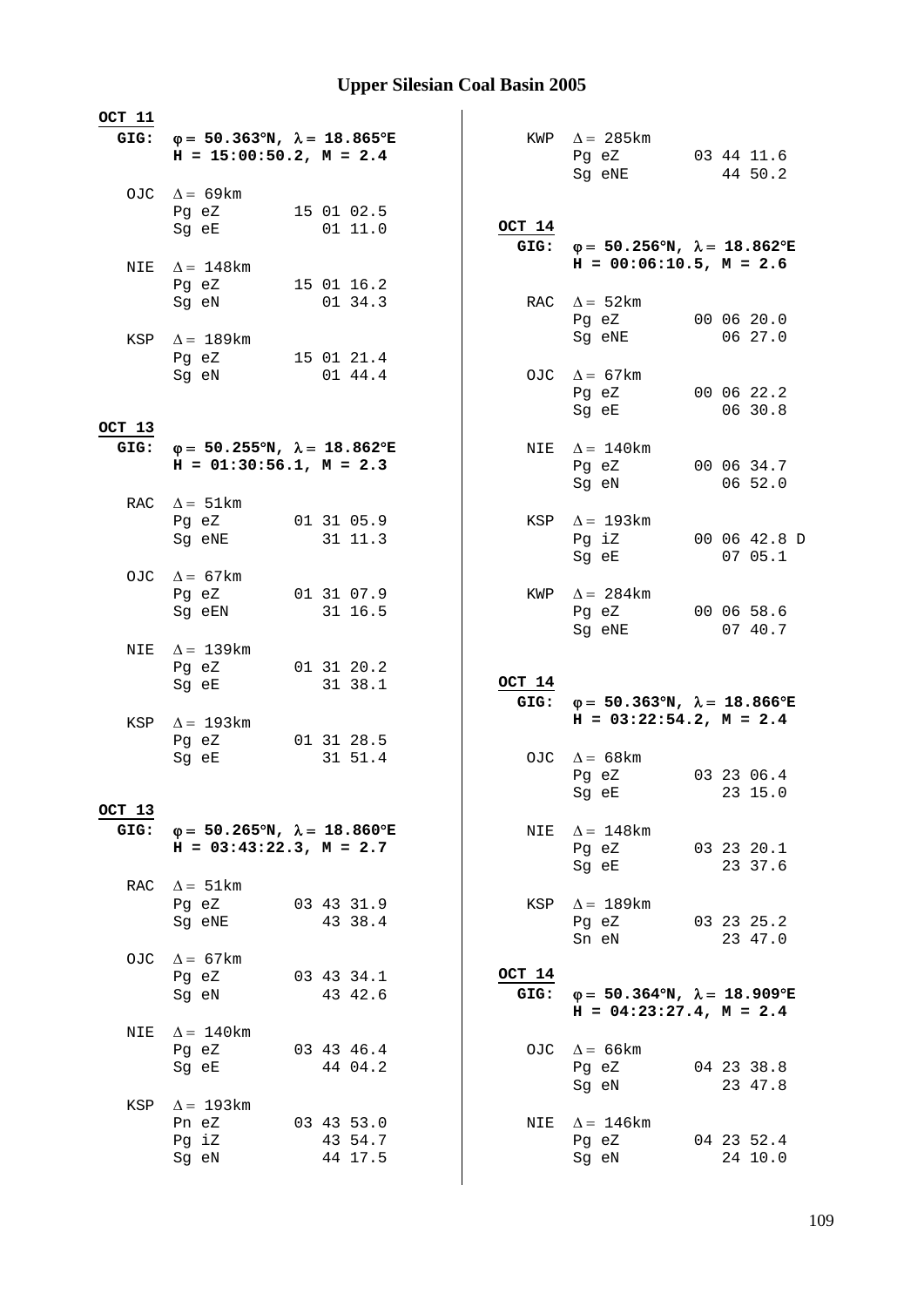|        |                                                                |                                                           | OCT 17 |                                                                                           |                          |
|--------|----------------------------------------------------------------|-----------------------------------------------------------|--------|-------------------------------------------------------------------------------------------|--------------------------|
|        | KSP $\Delta = 192 \text{km}$                                   |                                                           |        | GIG: $\varphi = 50.235^{\circ}N$ , $\lambda = 18.929^{\circ}E$                            |                          |
|        | Pg eZ                                                          | 04 23 59.1                                                |        | $H = 18:14:07.1, M = 2.2$                                                                 |                          |
|        | Sn eE<br>Sg eE                                                 | 24 20.1<br>24 22.7                                        |        |                                                                                           |                          |
|        |                                                                |                                                           |        | OJC $\Delta = 62 \text{km}$<br>Pg eZ                                                      | 18 14 18.0               |
|        |                                                                |                                                           |        | Sg eE                                                                                     | 14 26.0                  |
| OCT 14 |                                                                |                                                           |        |                                                                                           |                          |
|        | GIG: $\varphi = 50.364^{\circ}N$ , $\lambda = 18.866^{\circ}E$ |                                                           |        | NIE $\Delta = 135 \text{km}$                                                              |                          |
|        | $H = 19:31:10.6$ , $M = 2.2$                                   |                                                           |        | Pg eZ                                                                                     | 18 14 30.8               |
|        | OJC $\Delta = 68$ km                                           |                                                           |        | Sg eE                                                                                     | 14 48.1                  |
|        | Pg eZ                                                          | 19 31 22.8                                                |        | KSP $\Delta = 199$ km                                                                     |                          |
|        | Sg eE                                                          | 31 31.3                                                   |        | Pg eZ                                                                                     | 18 14 40.0               |
|        |                                                                |                                                           |        | Sg eN                                                                                     | 15 03.3                  |
| NIE    | $\Delta = 148$ km                                              |                                                           |        |                                                                                           |                          |
|        | Pg eZ<br>Sg eE                                                 | 19 31 36.4<br>31 53.9                                     | OCT 17 |                                                                                           |                          |
|        |                                                                |                                                           |        | GIG: $\varphi = 50.363^{\circ}N$ , $\lambda = 18.867^{\circ}E$                            |                          |
|        | KSP $\Delta = 189$ km                                          |                                                           |        | $H = 18:55:51.6$ , $M = 2.5$                                                              |                          |
|        | Pg eZ                                                          | 19 31 41.7                                                |        |                                                                                           |                          |
|        | Sg eN                                                          | 32 04.5                                                   |        | OJC $\Delta = 68$ km                                                                      |                          |
|        |                                                                |                                                           |        | Pg eZ                                                                                     | 18 56 03.8               |
| OCT 15 |                                                                |                                                           |        | Sg eE                                                                                     | 56 12.3                  |
|        | $\varphi = 50.26^{\circ}N$ , $\lambda = 19.09^{\circ}E$        |                                                           |        | NIE $\Delta = 148$ km                                                                     |                          |
|        | $H = 15:11:18.1, M = 2.3$                                      |                                                           |        | Pg eZ                                                                                     | 18 56 17.5               |
|        |                                                                |                                                           |        | Sg eE                                                                                     | 56 35.0                  |
|        | OJC $\Delta = 50$ km                                           |                                                           |        |                                                                                           |                          |
|        | Pg eZ<br>Sg eN                                                 | 15 11 26.9<br>11 33.8                                     |        | KSP $\Delta = 189$ km                                                                     |                          |
|        |                                                                |                                                           |        | Pg eEZ<br>Sg eN                                                                           | 18 56 23.0<br>56 45.6    |
|        | NIE $\Delta = 129$ km                                          |                                                           |        |                                                                                           |                          |
|        | Pg eZ                                                          | 15 11 40.3                                                |        |                                                                                           |                          |
|        | Sg eE                                                          | 11 56.9                                                   | OCT 18 |                                                                                           |                          |
|        |                                                                |                                                           | GIG:   | $\varphi = 50.256^{\circ}N$ , $\lambda = 18.860^{\circ}E$<br>$H = 00:58:51.5$ , $M = 2.6$ |                          |
| KSP    | $\Delta = 208$ km<br>Pg eZ                                     | 15 11 53.0                                                |        |                                                                                           |                          |
|        | Sg eN                                                          | 12 17.5                                                   |        | RAC $\Delta = 52 \text{km}$                                                               |                          |
|        |                                                                |                                                           |        | Pg eZ                                                                                     | 00 59 01.0               |
|        |                                                                |                                                           |        | Sg eNE                                                                                    | 59 08.1                  |
| OCT 16 |                                                                |                                                           |        |                                                                                           |                          |
| GIG:   | $H = 08:54:18.8$ , $M = 2.2$                                   | $\varphi = 50.368^{\circ}N$ , $\lambda = 18.909^{\circ}E$ | OJC    | $\Delta = 67 \text{km}$<br>Pg eZ                                                          | 00 59 03.1               |
|        |                                                                |                                                           |        | Sg eE                                                                                     | 59 11.6                  |
|        | OJC $\Delta = 66 \text{km}$                                    |                                                           |        |                                                                                           |                          |
|        | Pg eZ                                                          | 08 54 30.3                                                | NIE    | $\Delta = 140$ km                                                                         |                          |
|        | Sg eN                                                          | 54 38.9                                                   |        | Pg eZ                                                                                     | 00 59 15.3               |
|        |                                                                |                                                           |        | Sg eN                                                                                     | 59 33.4                  |
| NIE    | $\Delta = 147$ km<br>Pg eZ                                     | 08 54 44.9                                                |        |                                                                                           |                          |
|        | Sg eN                                                          | 55 02.3                                                   | KSP    | $\Delta = 193$ km<br>Pg eZ                                                                | 00 59 23.7               |
|        |                                                                |                                                           |        | Sg eN                                                                                     | 59 46.1                  |
| KSP    | $\Delta = 192$ km                                              |                                                           |        |                                                                                           |                          |
|        | Pg eE                                                          | 08 54 50.5                                                |        | KWP $\Delta = 284$ km                                                                     |                          |
|        | Sg eN                                                          | 55 13.1                                                   |        | P eZ<br>Sg eNE                                                                            | 00 59 41.2<br>01 00 20.6 |
|        |                                                                |                                                           |        |                                                                                           |                          |
|        |                                                                |                                                           |        |                                                                                           |                          |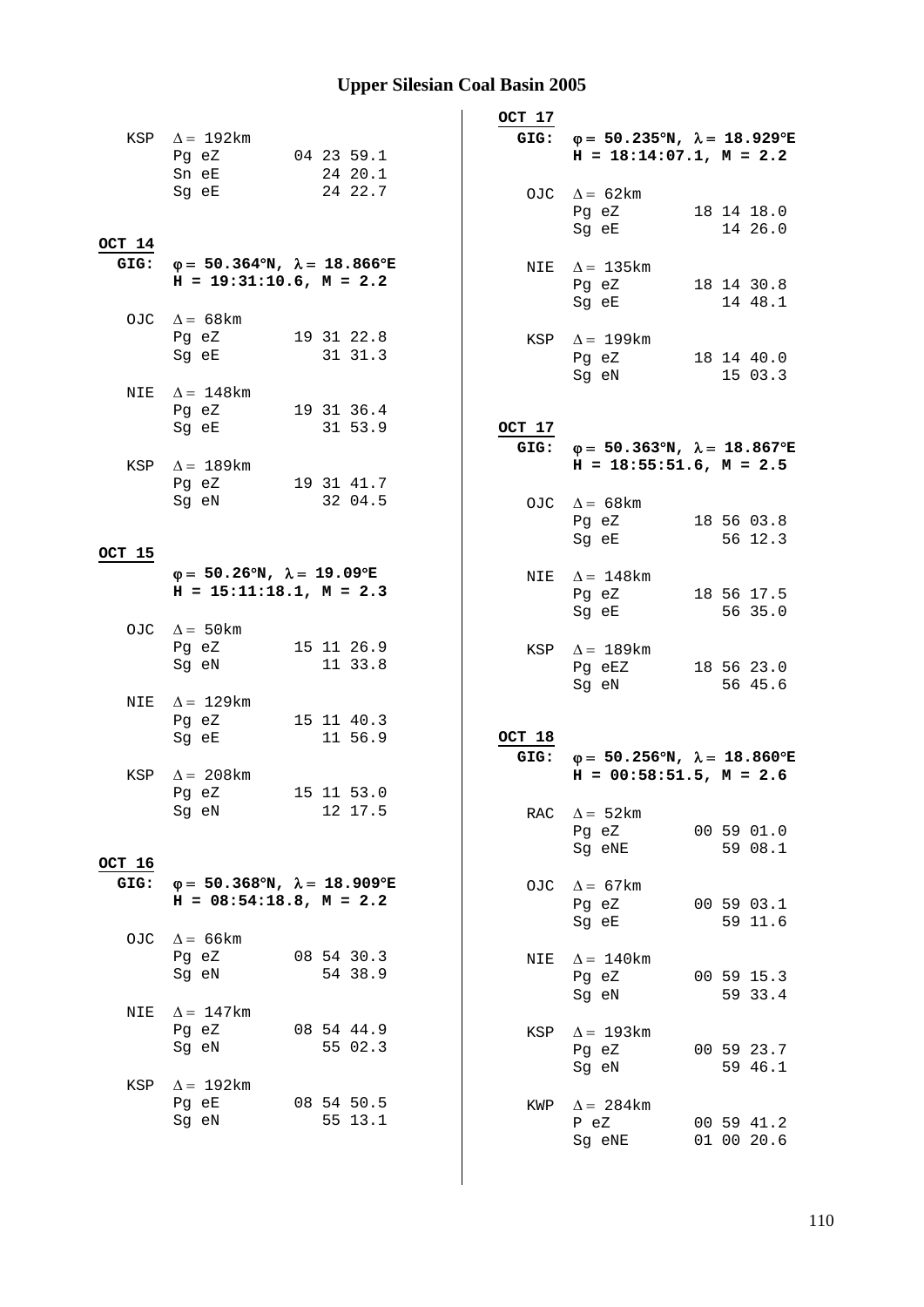| OCT 18 |                                                                                                                |  |                       |        |                                                                                                     |  |                       |
|--------|----------------------------------------------------------------------------------------------------------------|--|-----------------------|--------|-----------------------------------------------------------------------------------------------------|--|-----------------------|
|        | GIG: $\varphi = 50.234^{\circ}N$ , $\lambda = 19.041^{\circ}E$                                                 |  |                       |        | KSP $\Delta = 193 \text{km}$                                                                        |  |                       |
|        | $H = 11:25:32.0, M = 2.4$                                                                                      |  |                       |        | Pg iZ                                                                                               |  | 14 28 33.9 C          |
|        |                                                                                                                |  |                       |        | Sg eE                                                                                               |  | 28 56.7               |
|        | OJC $\Delta = 54 \text{km}$                                                                                    |  |                       |        |                                                                                                     |  |                       |
|        | Pg eZ<br>Sg eE                                                                                                 |  | 11 25 41.4<br>25 48.5 | KWP    | $\Delta = 284$ km<br>Pg eZ 14 28 51.2                                                               |  |                       |
|        |                                                                                                                |  |                       |        | Sg eNE                                                                                              |  | 29 34.0               |
|        | NIE $\Delta = 129$ km                                                                                          |  |                       |        |                                                                                                     |  |                       |
|        | Pg eZ 11 25 54.5                                                                                               |  |                       | OCT 20 |                                                                                                     |  |                       |
|        | Sg eN                                                                                                          |  | 26 10.7               |        | GIG: $\varphi = 50.363^{\circ}N$ , $\lambda = 18.865^{\circ}E$                                      |  |                       |
|        |                                                                                                                |  |                       |        | $H = 17:28:14.6$ , $M = 2.4$                                                                        |  |                       |
|        | KSP $\Delta = 206 \text{km}$<br>Pg eZ 11 26 05.5                                                               |  |                       |        | OJC $\Delta = 68 \text{km}$                                                                         |  |                       |
|        | Sg eN                                                                                                          |  | 26 30.0               |        | Pg eZ 17 28 26.4                                                                                    |  |                       |
|        |                                                                                                                |  |                       |        | Sg eE and the state of the state of the state of the state of the state of the state of the state o |  | 28 35.0               |
| OCT 18 |                                                                                                                |  |                       |        |                                                                                                     |  |                       |
| GIG:   | $\varphi = 50.363^{\circ}N$ , $\lambda = 18.865^{\circ}E$<br>$H = 13:43:29.4$ , $M = 2.3$                      |  |                       | NIE    | $\Delta = 148$ km<br>Pq eZ 17 28 40.9                                                               |  |                       |
|        |                                                                                                                |  |                       |        | Sg eN                                                                                               |  | 28 58.8               |
|        | OJC $\Delta = 68 \text{km}$                                                                                    |  |                       |        |                                                                                                     |  |                       |
|        | Pg eZ 13 43 41.4                                                                                               |  |                       |        | KSP $\Delta = 190$ km                                                                               |  |                       |
|        | Sq eEN 43 50.2                                                                                                 |  |                       |        | Pg eZ 17 28 46.0                                                                                    |  |                       |
|        |                                                                                                                |  |                       |        | Sn eN<br>Sg eN                                                                                      |  | 29 06.6<br>29 09.1    |
| NIE    | $\Delta = 148$ km<br>Pg eZ                                                                                     |  | 13 43 55.1            |        |                                                                                                     |  |                       |
|        | Sg eN and the state of the state of the state of the state of the state of the state of the state of the state |  | 44 12.9               | OCT 22 |                                                                                                     |  |                       |
|        |                                                                                                                |  |                       |        | GIG: $\varphi = 50.255^{\circ}N$ , $\lambda = 18.862^{\circ}E$                                      |  |                       |
| KSP    | $\Delta = 190 \mathrm{km}$                                                                                     |  |                       |        | $H = 03:58:47.3$ , $M = 2.5$                                                                        |  |                       |
|        | Pg E<br>Sg eN                                                                                                  |  | 13 44 01.6<br>44 23.4 |        | RAC $\Delta = 52$ km                                                                                |  |                       |
|        |                                                                                                                |  |                       |        | Pg eZ                                                                                               |  | 03 58 56.9            |
| OCT 20 |                                                                                                                |  |                       |        | Sg eNE                                                                                              |  | 59 03.7               |
| GIG:   | $\varphi = 50.362^{\circ}N$ , $\lambda = 18.864^{\circ}E$                                                      |  |                       |        |                                                                                                     |  |                       |
|        | $H = 02:09:40.2$ , $M = 2.3$                                                                                   |  |                       |        | OJC $\Delta = 67 \text{km}$                                                                         |  |                       |
|        | OJC $\Delta = 69$ km                                                                                           |  |                       |        | Pg eZ<br>Sg eE                                                                                      |  | 03 58 59.0<br>59 07.5 |
|        | Pg eZ 02 09 52.6                                                                                               |  |                       |        |                                                                                                     |  |                       |
|        | Sg eN                                                                                                          |  | 10 00.9               | NIE    | $\Delta = 140$ km                                                                                   |  |                       |
|        |                                                                                                                |  |                       |        | Pg eZ                                                                                               |  | 03 59 11.4            |
| NIE    | $\Delta = 148$ km                                                                                              |  |                       |        | Sg eE                                                                                               |  | 59 28.5               |
|        | Pg eZ 02 10 06.1<br>Sg eE                                                                                      |  | 10 23.3               | KSP    | $\Delta = 193$ km                                                                                   |  |                       |
|        |                                                                                                                |  |                       |        | Pn eZ                                                                                               |  | 03 59 17.7            |
| KSP    | $\Delta = 189$ km                                                                                              |  |                       |        | Pg iZ                                                                                               |  | 59 19.7               |
|        | Pn eE<br>$02$ 10 09.9                                                                                          |  |                       |        | Sg eN                                                                                               |  | 59 42.2               |
|        | Sg eE and the state of the state of the state of the state of the state of the state of the state of the state |  | 10 34.9               |        |                                                                                                     |  |                       |
| OCT 20 |                                                                                                                |  |                       | KWP    | $\Delta = 284$ km<br>Pg eZ                                                                          |  | 03 59 37.2            |
| GIG:   | $\varphi = 50.264^{\circ}N$ , $\lambda = 18.868^{\circ}E$                                                      |  |                       |        | S eNE                                                                                               |  | 04 00 07.8            |
|        | $H = 14:28:01.5$ , $M = 2.6$                                                                                   |  |                       |        |                                                                                                     |  |                       |
|        |                                                                                                                |  |                       | OCT 22 |                                                                                                     |  |                       |
|        | OJC $\Delta = 66 \text{km}$                                                                                    |  |                       |        | GIG: $\varphi = 50.066^{\circ}N$ , $\lambda = 18.462^{\circ}E$<br>$H = 09:06:35.9, M = 2.5$         |  |                       |
|        | Pg eZ<br>Sg eN                                                                                                 |  | 14 28 13.3<br>28 21.7 |        |                                                                                                     |  |                       |
|        |                                                                                                                |  |                       | RAC    | $\Delta = 19 \text{km}$                                                                             |  |                       |
| NIE    | $\Delta = 140$ km                                                                                              |  |                       |        | Pg iZ                                                                                               |  | 09 06 40.1 C          |
|        | Pg eZ                                                                                                          |  | 14 28 26.4            |        | Sg eNE                                                                                              |  | 06 43.6               |
|        | Sg eN                                                                                                          |  | 28 43.5               |        |                                                                                                     |  |                       |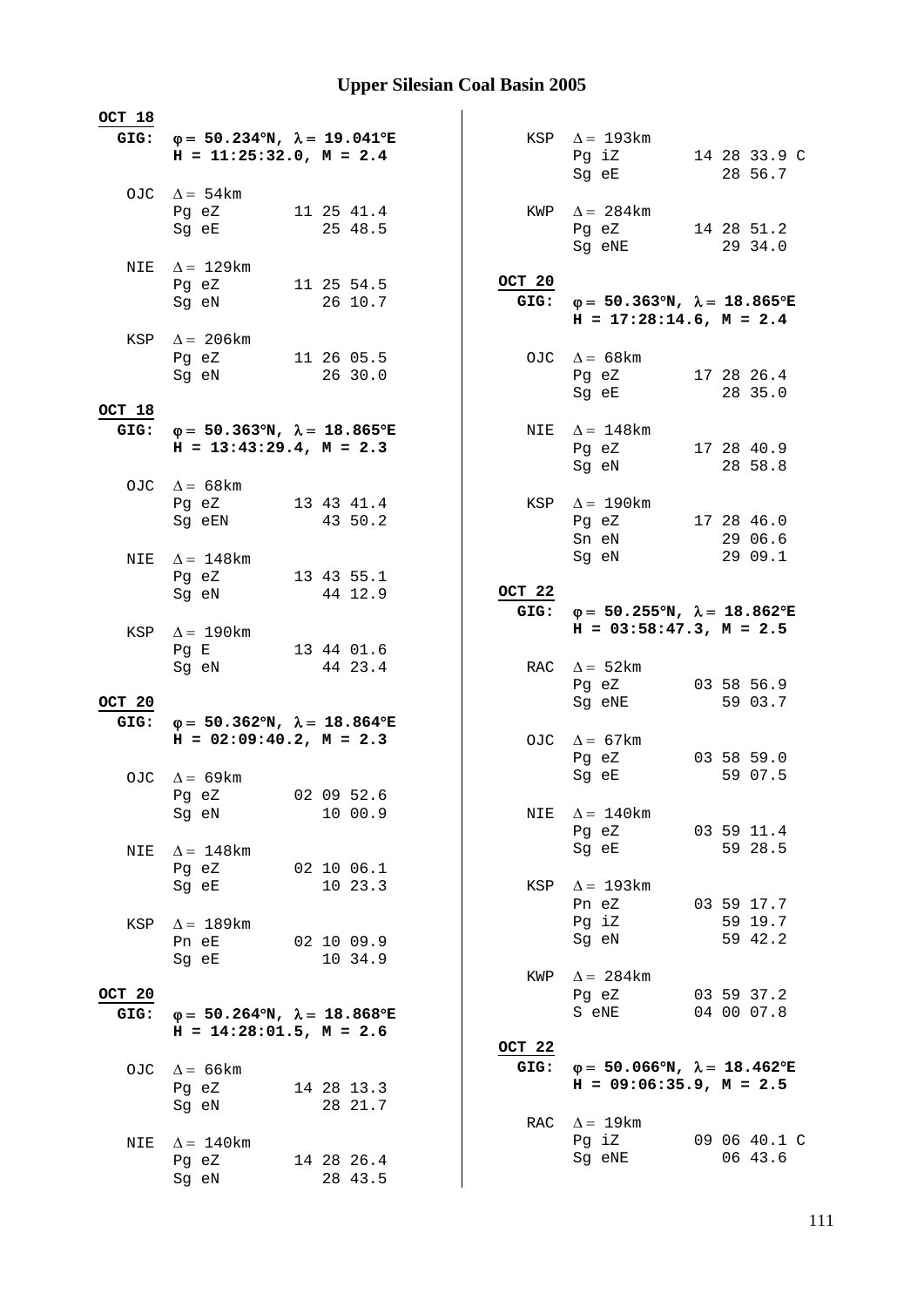|                | OJC $\Delta = 97 \text{km}$<br>Pg eZ<br>Sg eN                                             | 09 06 52.0<br>07 04.0 |                | KSP $\Delta = 218 \text{km}$<br>Pg eZ<br>Sg eN                                                 | 03 50 56.4<br>51 23.5 |
|----------------|-------------------------------------------------------------------------------------------|-----------------------|----------------|------------------------------------------------------------------------------------------------|-----------------------|
| NIE            | $\Delta = 152 \text{km}$<br>Pg eZ<br>Sg eE                                                | 09 07 02.1<br>0721.4  | OCT 27         | GIG: $\varphi = 50.362^{\circ}N$ , $\lambda = 18.865^{\circ}E$<br>$H = 02:44:56.2$ , $M = 2.4$ |                       |
|                | KSP $\Delta = 176$ km<br>Pn eZ<br>Sn eE                                                   | 09 07 03.8<br>0725.2  |                | OJC $\Delta = 68$ km<br>Pg eZ<br>Sq eE                                                         | 02 45 08.2<br>45 17.1 |
| OCT 25<br>GIG: | $φ = 50.363°N, λ = 18.866°E$<br>$H = 14:41:46.5$ , $M = 2.4$                              |                       |                | NIE $\Delta = 148$ km<br>Pg eZ<br>Sg eE                                                        | 02 45 22.1<br>45 39.8 |
|                | OJC $\Delta = 68$ km<br>Pg eZ<br>Sg eE                                                    | 14 41 58.7<br>42 07.4 |                | KSP $\Delta = 190 \text{km}$<br>Pq eZ 02 45 27.3<br>Sg eN                                      | 45 50.4               |
|                |                                                                                           |                       | OCT 28         |                                                                                                |                       |
| KSP            | $\Delta = 189 \mathrm{km}$<br>Pn eZ<br>Sg eN                                              | 14 42 16.9<br>42 40.7 |                | $\varphi = 50.27^{\circ}N$ , $\lambda = 19.06^{\circ}E$<br>$H = 00:27:15.2, M = 2.0$           |                       |
| OCT 25         | $\varphi = 50.066^{\circ}N$ , $\lambda = 18.459^{\circ}E$                                 |                       |                | OJC $\Delta = 53 \text{km}$<br>Pg eZ<br>Sg eE                                                  | 00 27 24.6<br>27 31.7 |
| GIG:           | $H = 19:02:51.2$ , $M = 2.6$                                                              |                       |                | NIE $\Delta = 131 \text{km}$<br>Pg eZ                                                          | 00 27 37.9            |
|                | RAC $\Delta = 19$ km<br>Pg iZ                                                             | 19 02 55.5 D          |                | Sg eN                                                                                          | 27 54.0               |
|                | Sg iN<br>OJC $\Delta = 97 \text{km}$                                                      | 02 58.9               |                | KSP $\Delta$ = 205km<br>Pg eZ<br>Sg eZ                                                         | 00 27 49.3<br>28 13.7 |
|                | Pg eZ                                                                                     | 19 03 07.6            |                |                                                                                                |                       |
|                | Sg eN                                                                                     | 03 20.0               | OCT 28         | $\varphi = 50.36^{\circ}N$ , $\lambda = 18.88^{\circ}E$                                        |                       |
| NIE            | $\Delta = 152 \text{km}$                                                                  |                       |                | $H = 20:19:17.4, M = 2.3$                                                                      |                       |
|                | Pg eZ<br>Sg eN                                                                            | 19 03 17.7<br>03 36.2 |                | OJC $\Delta = 67 \text{km}$                                                                    |                       |
| KSP            | $\Delta = 176$ km                                                                         |                       |                | Pg eZ<br>Sg eE                                                                                 | 20 19 29.2<br>19 37.8 |
|                | Pg eZ                                                                                     | 19 03 20.3            |                |                                                                                                |                       |
| OCT 26         | Sq eE                                                                                     | 03 41.7               | NIE            | $\Delta = 146$ km<br>Pg eZ<br>Sg eE                                                            | 20 19 42.9<br>20 00.5 |
| GIG:           | $\varphi = 50.079^{\circ}N$ , $\lambda = 19.124^{\circ}E$<br>$H = 03:50:21.0$ , $M = 2.4$ |                       | KSP            | $\Delta = 191$ km<br>Pg eE<br>Sg eN                                                            | 20 19 49.3<br>20 11.5 |
|                | OJC $\Delta = 50 \text{km}$                                                               |                       |                |                                                                                                |                       |
|                | Pg eZ<br>Sg eN                                                                            | 03 50 29.8<br>50 36.3 | OCT 29<br>GIG: | $\varphi = 50.106^{\circ}N$ , $\lambda = 19.167^{\circ}E$<br>$H = 03:34:16.8$ , $M = 2.5$      |                       |
| NIE            | $\Delta = 113 \text{km}$                                                                  |                       |                |                                                                                                |                       |
|                | Pg eZ<br>(Sg) eE                                                                          | 03 50 40.5<br>50 56.5 |                | OJC $\Delta = 46$ km<br>Pg eZ<br>Sg eN                                                         | 03 34 24.8<br>34 30.9 |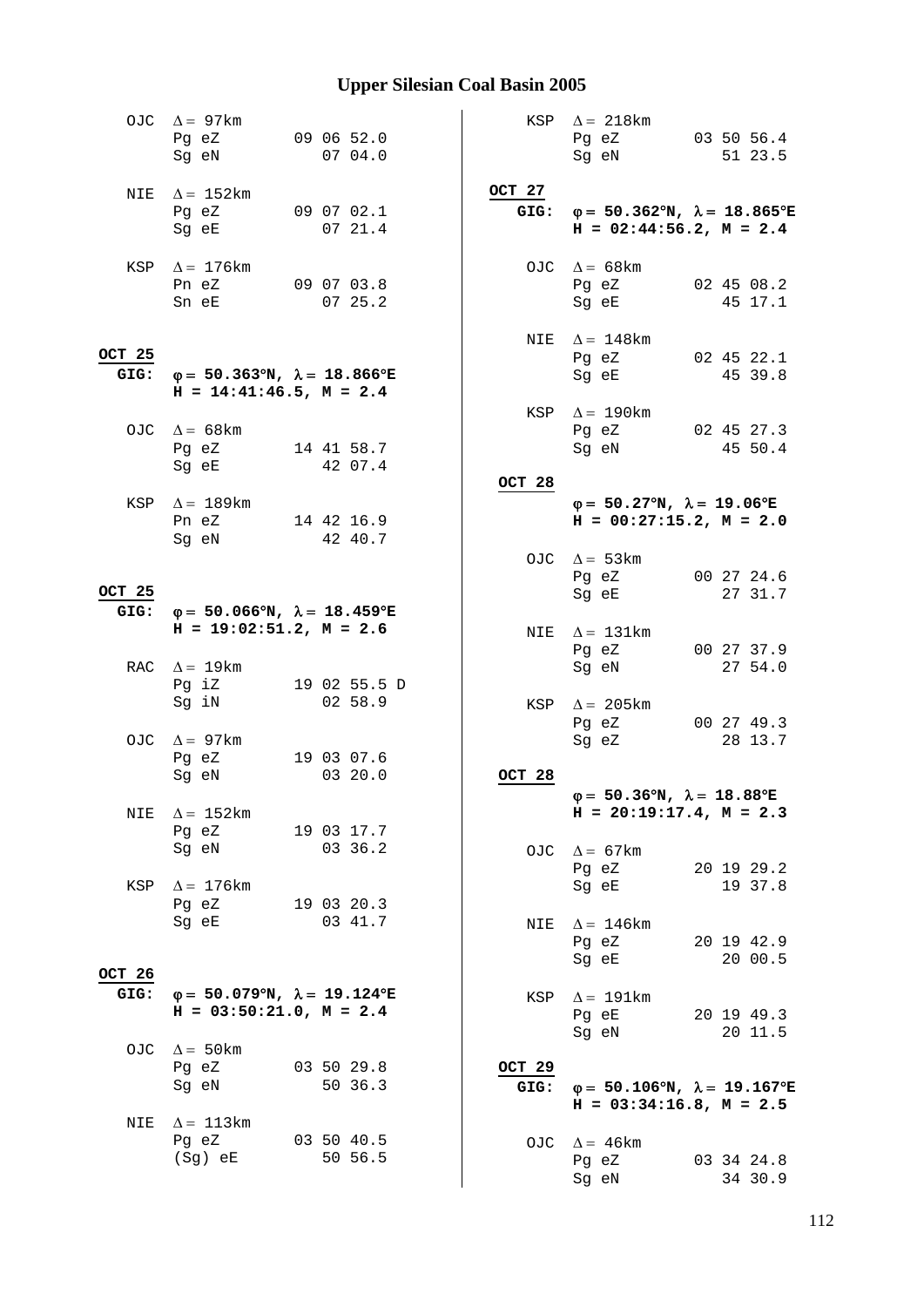| GIG: $\varphi = 50.256^{\circ}N$ , $\lambda = 18.859^{\circ}E$<br>NIE $\Delta = 112 \text{km}$<br>$H = 02:53:03.1, M = 2.1$<br>03 34 36.2<br>Pg eZ<br>34 51.7<br>Sg eN<br>OJC $\Delta = 67 \text{km}$<br>KSP $\Delta = 220$ km<br>02 53 14.9<br>Pg eZ<br>Pg eE 03 34 53.5<br>Sg eE<br>53 23.6<br>35 18.7<br>Sg eE<br>NIE $\Delta = 140$ km<br>02 53 27.4<br>Pg eZ<br>OCT 29<br>53 45.3<br>Sg eE<br>$φ = 50.066°N, λ = 18.461°E$<br>GIG:<br>$H = 03:57:24.1, M = 2.3$<br>KSP $\Delta = 193 \text{km}$<br>Pn eZ 02 53 34.5<br>RAC $\Delta = 19$ km<br>Sg eN<br>53 57.5<br>Pg iZ 03 57 28.5 D<br>57 32.0<br>OCT 31<br>Sg eNE<br>$\varphi = 50.257^{\circ}N$ , $\lambda = 18.860^{\circ}E$<br>GIG:<br>$H = 11:33:23.6$ , $M = 2.4$<br>OJC $\Delta = 97 \text{km}$<br>03 57 40.5<br>Pg eZ<br>57 53.5<br>Sg eN<br>OJC $\Delta = 67 \text{km}$<br>Pg eZ 11 33 35.3<br>$\Delta = 152$ km<br>Sq eE<br>33 43.7<br>NIE<br>Pg eZ<br>03 57 50.6<br>58 09.2<br>Sg eN<br>NIE $\Delta = 140$ km<br>Pg eZ<br>11 33 47.7<br>$\Delta = 176$ km<br>Sg eE<br>34 05.5<br>KSP<br>03 57 52.5<br>Pn eZ<br>58 14.5<br>Sg eN<br>KSP $\Delta = 193 \text{km}$<br>11 33 54.5<br>Pn eZ<br>33 56.0<br>Pg eZ<br>OCT 29<br>34 18.9<br>Sg eN<br>GIG: $\varphi = 50.255^{\circ}N$ , $\lambda = 18.862^{\circ}E$<br>$H = 05:04:41.2, M = 2.7$<br>OCT 31<br>GIG: $\varphi = 50.362^{\circ}N$ , $\lambda = 18.864^{\circ}E$<br>$H = 12:43:44.4, M = 2.3$<br>RAC $\Delta = 52 \text{km}$<br>050450.9<br>Pg eZ<br>04 57.7<br>Sg eNE<br>OJC $\Delta = 68$ km<br>12 43 56.5<br>Pg eZ<br>Sg eN<br>OJC<br>$\Delta = 67 \text{km}$<br>44 04.5<br>05 04 52.9<br>Pg eZ<br>05 01.4<br>Sg eN<br>NIE $\Delta = 148$ km<br>Pg eZ<br>12 44 10.7<br>44 27.9<br>$\Delta = 140$ km<br>Sg eE<br>NIE<br>05 05 05.3<br>Pg eZ<br>05 22.4<br>Sg eE<br>$\Delta = 189$ km<br>KSP<br>Pq Z<br>12 44 15.9<br>$\Delta = 193$ km<br>Sg eN<br>44 38.6<br>KSP<br>Pn eZ<br>05 05 12.3<br>Pg iZ<br>05 13.5<br>NOV 1<br>05 35.8<br>Sg eE<br>$\varphi = 50.212^{\circ}N$ , $\lambda = 19.065^{\circ}E$<br>GIG:<br>$H = 05:20:30.7$ , $M = 2.1$<br>$\Delta = 284 \text{km}$<br>KWP<br>05 05 31.4<br>Pg eZ<br>OJC $\Delta = 52$ km<br>06 05.3<br>Sg eNE<br>Pg eZ<br>05 20 39.6 |  |  | OCT 31 |       |         |
|-----------------------------------------------------------------------------------------------------------------------------------------------------------------------------------------------------------------------------------------------------------------------------------------------------------------------------------------------------------------------------------------------------------------------------------------------------------------------------------------------------------------------------------------------------------------------------------------------------------------------------------------------------------------------------------------------------------------------------------------------------------------------------------------------------------------------------------------------------------------------------------------------------------------------------------------------------------------------------------------------------------------------------------------------------------------------------------------------------------------------------------------------------------------------------------------------------------------------------------------------------------------------------------------------------------------------------------------------------------------------------------------------------------------------------------------------------------------------------------------------------------------------------------------------------------------------------------------------------------------------------------------------------------------------------------------------------------------------------------------------------------------------------------------------------------------------------------------------------------------------------------------------------------------------------------------------------------------------------------------------------------------------------------------------------------------------------------------------------------------------------------------------------------------------------------------------------|--|--|--------|-------|---------|
|                                                                                                                                                                                                                                                                                                                                                                                                                                                                                                                                                                                                                                                                                                                                                                                                                                                                                                                                                                                                                                                                                                                                                                                                                                                                                                                                                                                                                                                                                                                                                                                                                                                                                                                                                                                                                                                                                                                                                                                                                                                                                                                                                                                                     |  |  |        |       |         |
|                                                                                                                                                                                                                                                                                                                                                                                                                                                                                                                                                                                                                                                                                                                                                                                                                                                                                                                                                                                                                                                                                                                                                                                                                                                                                                                                                                                                                                                                                                                                                                                                                                                                                                                                                                                                                                                                                                                                                                                                                                                                                                                                                                                                     |  |  |        |       |         |
|                                                                                                                                                                                                                                                                                                                                                                                                                                                                                                                                                                                                                                                                                                                                                                                                                                                                                                                                                                                                                                                                                                                                                                                                                                                                                                                                                                                                                                                                                                                                                                                                                                                                                                                                                                                                                                                                                                                                                                                                                                                                                                                                                                                                     |  |  |        |       |         |
|                                                                                                                                                                                                                                                                                                                                                                                                                                                                                                                                                                                                                                                                                                                                                                                                                                                                                                                                                                                                                                                                                                                                                                                                                                                                                                                                                                                                                                                                                                                                                                                                                                                                                                                                                                                                                                                                                                                                                                                                                                                                                                                                                                                                     |  |  |        |       |         |
|                                                                                                                                                                                                                                                                                                                                                                                                                                                                                                                                                                                                                                                                                                                                                                                                                                                                                                                                                                                                                                                                                                                                                                                                                                                                                                                                                                                                                                                                                                                                                                                                                                                                                                                                                                                                                                                                                                                                                                                                                                                                                                                                                                                                     |  |  |        |       |         |
|                                                                                                                                                                                                                                                                                                                                                                                                                                                                                                                                                                                                                                                                                                                                                                                                                                                                                                                                                                                                                                                                                                                                                                                                                                                                                                                                                                                                                                                                                                                                                                                                                                                                                                                                                                                                                                                                                                                                                                                                                                                                                                                                                                                                     |  |  |        |       |         |
|                                                                                                                                                                                                                                                                                                                                                                                                                                                                                                                                                                                                                                                                                                                                                                                                                                                                                                                                                                                                                                                                                                                                                                                                                                                                                                                                                                                                                                                                                                                                                                                                                                                                                                                                                                                                                                                                                                                                                                                                                                                                                                                                                                                                     |  |  |        |       |         |
|                                                                                                                                                                                                                                                                                                                                                                                                                                                                                                                                                                                                                                                                                                                                                                                                                                                                                                                                                                                                                                                                                                                                                                                                                                                                                                                                                                                                                                                                                                                                                                                                                                                                                                                                                                                                                                                                                                                                                                                                                                                                                                                                                                                                     |  |  |        |       |         |
|                                                                                                                                                                                                                                                                                                                                                                                                                                                                                                                                                                                                                                                                                                                                                                                                                                                                                                                                                                                                                                                                                                                                                                                                                                                                                                                                                                                                                                                                                                                                                                                                                                                                                                                                                                                                                                                                                                                                                                                                                                                                                                                                                                                                     |  |  |        |       |         |
|                                                                                                                                                                                                                                                                                                                                                                                                                                                                                                                                                                                                                                                                                                                                                                                                                                                                                                                                                                                                                                                                                                                                                                                                                                                                                                                                                                                                                                                                                                                                                                                                                                                                                                                                                                                                                                                                                                                                                                                                                                                                                                                                                                                                     |  |  |        |       |         |
|                                                                                                                                                                                                                                                                                                                                                                                                                                                                                                                                                                                                                                                                                                                                                                                                                                                                                                                                                                                                                                                                                                                                                                                                                                                                                                                                                                                                                                                                                                                                                                                                                                                                                                                                                                                                                                                                                                                                                                                                                                                                                                                                                                                                     |  |  |        |       |         |
|                                                                                                                                                                                                                                                                                                                                                                                                                                                                                                                                                                                                                                                                                                                                                                                                                                                                                                                                                                                                                                                                                                                                                                                                                                                                                                                                                                                                                                                                                                                                                                                                                                                                                                                                                                                                                                                                                                                                                                                                                                                                                                                                                                                                     |  |  |        |       |         |
|                                                                                                                                                                                                                                                                                                                                                                                                                                                                                                                                                                                                                                                                                                                                                                                                                                                                                                                                                                                                                                                                                                                                                                                                                                                                                                                                                                                                                                                                                                                                                                                                                                                                                                                                                                                                                                                                                                                                                                                                                                                                                                                                                                                                     |  |  |        |       |         |
|                                                                                                                                                                                                                                                                                                                                                                                                                                                                                                                                                                                                                                                                                                                                                                                                                                                                                                                                                                                                                                                                                                                                                                                                                                                                                                                                                                                                                                                                                                                                                                                                                                                                                                                                                                                                                                                                                                                                                                                                                                                                                                                                                                                                     |  |  |        |       |         |
|                                                                                                                                                                                                                                                                                                                                                                                                                                                                                                                                                                                                                                                                                                                                                                                                                                                                                                                                                                                                                                                                                                                                                                                                                                                                                                                                                                                                                                                                                                                                                                                                                                                                                                                                                                                                                                                                                                                                                                                                                                                                                                                                                                                                     |  |  |        |       |         |
|                                                                                                                                                                                                                                                                                                                                                                                                                                                                                                                                                                                                                                                                                                                                                                                                                                                                                                                                                                                                                                                                                                                                                                                                                                                                                                                                                                                                                                                                                                                                                                                                                                                                                                                                                                                                                                                                                                                                                                                                                                                                                                                                                                                                     |  |  |        |       |         |
|                                                                                                                                                                                                                                                                                                                                                                                                                                                                                                                                                                                                                                                                                                                                                                                                                                                                                                                                                                                                                                                                                                                                                                                                                                                                                                                                                                                                                                                                                                                                                                                                                                                                                                                                                                                                                                                                                                                                                                                                                                                                                                                                                                                                     |  |  |        |       |         |
|                                                                                                                                                                                                                                                                                                                                                                                                                                                                                                                                                                                                                                                                                                                                                                                                                                                                                                                                                                                                                                                                                                                                                                                                                                                                                                                                                                                                                                                                                                                                                                                                                                                                                                                                                                                                                                                                                                                                                                                                                                                                                                                                                                                                     |  |  |        |       |         |
|                                                                                                                                                                                                                                                                                                                                                                                                                                                                                                                                                                                                                                                                                                                                                                                                                                                                                                                                                                                                                                                                                                                                                                                                                                                                                                                                                                                                                                                                                                                                                                                                                                                                                                                                                                                                                                                                                                                                                                                                                                                                                                                                                                                                     |  |  |        |       |         |
|                                                                                                                                                                                                                                                                                                                                                                                                                                                                                                                                                                                                                                                                                                                                                                                                                                                                                                                                                                                                                                                                                                                                                                                                                                                                                                                                                                                                                                                                                                                                                                                                                                                                                                                                                                                                                                                                                                                                                                                                                                                                                                                                                                                                     |  |  |        |       |         |
|                                                                                                                                                                                                                                                                                                                                                                                                                                                                                                                                                                                                                                                                                                                                                                                                                                                                                                                                                                                                                                                                                                                                                                                                                                                                                                                                                                                                                                                                                                                                                                                                                                                                                                                                                                                                                                                                                                                                                                                                                                                                                                                                                                                                     |  |  |        |       |         |
|                                                                                                                                                                                                                                                                                                                                                                                                                                                                                                                                                                                                                                                                                                                                                                                                                                                                                                                                                                                                                                                                                                                                                                                                                                                                                                                                                                                                                                                                                                                                                                                                                                                                                                                                                                                                                                                                                                                                                                                                                                                                                                                                                                                                     |  |  |        |       |         |
|                                                                                                                                                                                                                                                                                                                                                                                                                                                                                                                                                                                                                                                                                                                                                                                                                                                                                                                                                                                                                                                                                                                                                                                                                                                                                                                                                                                                                                                                                                                                                                                                                                                                                                                                                                                                                                                                                                                                                                                                                                                                                                                                                                                                     |  |  |        |       |         |
|                                                                                                                                                                                                                                                                                                                                                                                                                                                                                                                                                                                                                                                                                                                                                                                                                                                                                                                                                                                                                                                                                                                                                                                                                                                                                                                                                                                                                                                                                                                                                                                                                                                                                                                                                                                                                                                                                                                                                                                                                                                                                                                                                                                                     |  |  |        |       |         |
|                                                                                                                                                                                                                                                                                                                                                                                                                                                                                                                                                                                                                                                                                                                                                                                                                                                                                                                                                                                                                                                                                                                                                                                                                                                                                                                                                                                                                                                                                                                                                                                                                                                                                                                                                                                                                                                                                                                                                                                                                                                                                                                                                                                                     |  |  |        |       |         |
|                                                                                                                                                                                                                                                                                                                                                                                                                                                                                                                                                                                                                                                                                                                                                                                                                                                                                                                                                                                                                                                                                                                                                                                                                                                                                                                                                                                                                                                                                                                                                                                                                                                                                                                                                                                                                                                                                                                                                                                                                                                                                                                                                                                                     |  |  |        |       |         |
|                                                                                                                                                                                                                                                                                                                                                                                                                                                                                                                                                                                                                                                                                                                                                                                                                                                                                                                                                                                                                                                                                                                                                                                                                                                                                                                                                                                                                                                                                                                                                                                                                                                                                                                                                                                                                                                                                                                                                                                                                                                                                                                                                                                                     |  |  |        |       |         |
|                                                                                                                                                                                                                                                                                                                                                                                                                                                                                                                                                                                                                                                                                                                                                                                                                                                                                                                                                                                                                                                                                                                                                                                                                                                                                                                                                                                                                                                                                                                                                                                                                                                                                                                                                                                                                                                                                                                                                                                                                                                                                                                                                                                                     |  |  |        |       |         |
|                                                                                                                                                                                                                                                                                                                                                                                                                                                                                                                                                                                                                                                                                                                                                                                                                                                                                                                                                                                                                                                                                                                                                                                                                                                                                                                                                                                                                                                                                                                                                                                                                                                                                                                                                                                                                                                                                                                                                                                                                                                                                                                                                                                                     |  |  |        |       |         |
|                                                                                                                                                                                                                                                                                                                                                                                                                                                                                                                                                                                                                                                                                                                                                                                                                                                                                                                                                                                                                                                                                                                                                                                                                                                                                                                                                                                                                                                                                                                                                                                                                                                                                                                                                                                                                                                                                                                                                                                                                                                                                                                                                                                                     |  |  |        |       |         |
|                                                                                                                                                                                                                                                                                                                                                                                                                                                                                                                                                                                                                                                                                                                                                                                                                                                                                                                                                                                                                                                                                                                                                                                                                                                                                                                                                                                                                                                                                                                                                                                                                                                                                                                                                                                                                                                                                                                                                                                                                                                                                                                                                                                                     |  |  |        |       |         |
|                                                                                                                                                                                                                                                                                                                                                                                                                                                                                                                                                                                                                                                                                                                                                                                                                                                                                                                                                                                                                                                                                                                                                                                                                                                                                                                                                                                                                                                                                                                                                                                                                                                                                                                                                                                                                                                                                                                                                                                                                                                                                                                                                                                                     |  |  |        |       |         |
|                                                                                                                                                                                                                                                                                                                                                                                                                                                                                                                                                                                                                                                                                                                                                                                                                                                                                                                                                                                                                                                                                                                                                                                                                                                                                                                                                                                                                                                                                                                                                                                                                                                                                                                                                                                                                                                                                                                                                                                                                                                                                                                                                                                                     |  |  |        |       |         |
|                                                                                                                                                                                                                                                                                                                                                                                                                                                                                                                                                                                                                                                                                                                                                                                                                                                                                                                                                                                                                                                                                                                                                                                                                                                                                                                                                                                                                                                                                                                                                                                                                                                                                                                                                                                                                                                                                                                                                                                                                                                                                                                                                                                                     |  |  |        |       |         |
|                                                                                                                                                                                                                                                                                                                                                                                                                                                                                                                                                                                                                                                                                                                                                                                                                                                                                                                                                                                                                                                                                                                                                                                                                                                                                                                                                                                                                                                                                                                                                                                                                                                                                                                                                                                                                                                                                                                                                                                                                                                                                                                                                                                                     |  |  |        |       |         |
|                                                                                                                                                                                                                                                                                                                                                                                                                                                                                                                                                                                                                                                                                                                                                                                                                                                                                                                                                                                                                                                                                                                                                                                                                                                                                                                                                                                                                                                                                                                                                                                                                                                                                                                                                                                                                                                                                                                                                                                                                                                                                                                                                                                                     |  |  |        |       |         |
|                                                                                                                                                                                                                                                                                                                                                                                                                                                                                                                                                                                                                                                                                                                                                                                                                                                                                                                                                                                                                                                                                                                                                                                                                                                                                                                                                                                                                                                                                                                                                                                                                                                                                                                                                                                                                                                                                                                                                                                                                                                                                                                                                                                                     |  |  |        |       |         |
|                                                                                                                                                                                                                                                                                                                                                                                                                                                                                                                                                                                                                                                                                                                                                                                                                                                                                                                                                                                                                                                                                                                                                                                                                                                                                                                                                                                                                                                                                                                                                                                                                                                                                                                                                                                                                                                                                                                                                                                                                                                                                                                                                                                                     |  |  |        |       |         |
|                                                                                                                                                                                                                                                                                                                                                                                                                                                                                                                                                                                                                                                                                                                                                                                                                                                                                                                                                                                                                                                                                                                                                                                                                                                                                                                                                                                                                                                                                                                                                                                                                                                                                                                                                                                                                                                                                                                                                                                                                                                                                                                                                                                                     |  |  |        |       |         |
|                                                                                                                                                                                                                                                                                                                                                                                                                                                                                                                                                                                                                                                                                                                                                                                                                                                                                                                                                                                                                                                                                                                                                                                                                                                                                                                                                                                                                                                                                                                                                                                                                                                                                                                                                                                                                                                                                                                                                                                                                                                                                                                                                                                                     |  |  |        |       |         |
|                                                                                                                                                                                                                                                                                                                                                                                                                                                                                                                                                                                                                                                                                                                                                                                                                                                                                                                                                                                                                                                                                                                                                                                                                                                                                                                                                                                                                                                                                                                                                                                                                                                                                                                                                                                                                                                                                                                                                                                                                                                                                                                                                                                                     |  |  |        |       |         |
|                                                                                                                                                                                                                                                                                                                                                                                                                                                                                                                                                                                                                                                                                                                                                                                                                                                                                                                                                                                                                                                                                                                                                                                                                                                                                                                                                                                                                                                                                                                                                                                                                                                                                                                                                                                                                                                                                                                                                                                                                                                                                                                                                                                                     |  |  |        |       |         |
|                                                                                                                                                                                                                                                                                                                                                                                                                                                                                                                                                                                                                                                                                                                                                                                                                                                                                                                                                                                                                                                                                                                                                                                                                                                                                                                                                                                                                                                                                                                                                                                                                                                                                                                                                                                                                                                                                                                                                                                                                                                                                                                                                                                                     |  |  |        |       |         |
|                                                                                                                                                                                                                                                                                                                                                                                                                                                                                                                                                                                                                                                                                                                                                                                                                                                                                                                                                                                                                                                                                                                                                                                                                                                                                                                                                                                                                                                                                                                                                                                                                                                                                                                                                                                                                                                                                                                                                                                                                                                                                                                                                                                                     |  |  |        |       |         |
|                                                                                                                                                                                                                                                                                                                                                                                                                                                                                                                                                                                                                                                                                                                                                                                                                                                                                                                                                                                                                                                                                                                                                                                                                                                                                                                                                                                                                                                                                                                                                                                                                                                                                                                                                                                                                                                                                                                                                                                                                                                                                                                                                                                                     |  |  |        |       |         |
|                                                                                                                                                                                                                                                                                                                                                                                                                                                                                                                                                                                                                                                                                                                                                                                                                                                                                                                                                                                                                                                                                                                                                                                                                                                                                                                                                                                                                                                                                                                                                                                                                                                                                                                                                                                                                                                                                                                                                                                                                                                                                                                                                                                                     |  |  |        |       |         |
|                                                                                                                                                                                                                                                                                                                                                                                                                                                                                                                                                                                                                                                                                                                                                                                                                                                                                                                                                                                                                                                                                                                                                                                                                                                                                                                                                                                                                                                                                                                                                                                                                                                                                                                                                                                                                                                                                                                                                                                                                                                                                                                                                                                                     |  |  |        |       |         |
|                                                                                                                                                                                                                                                                                                                                                                                                                                                                                                                                                                                                                                                                                                                                                                                                                                                                                                                                                                                                                                                                                                                                                                                                                                                                                                                                                                                                                                                                                                                                                                                                                                                                                                                                                                                                                                                                                                                                                                                                                                                                                                                                                                                                     |  |  |        |       |         |
|                                                                                                                                                                                                                                                                                                                                                                                                                                                                                                                                                                                                                                                                                                                                                                                                                                                                                                                                                                                                                                                                                                                                                                                                                                                                                                                                                                                                                                                                                                                                                                                                                                                                                                                                                                                                                                                                                                                                                                                                                                                                                                                                                                                                     |  |  |        | Sg eN | 20 46.8 |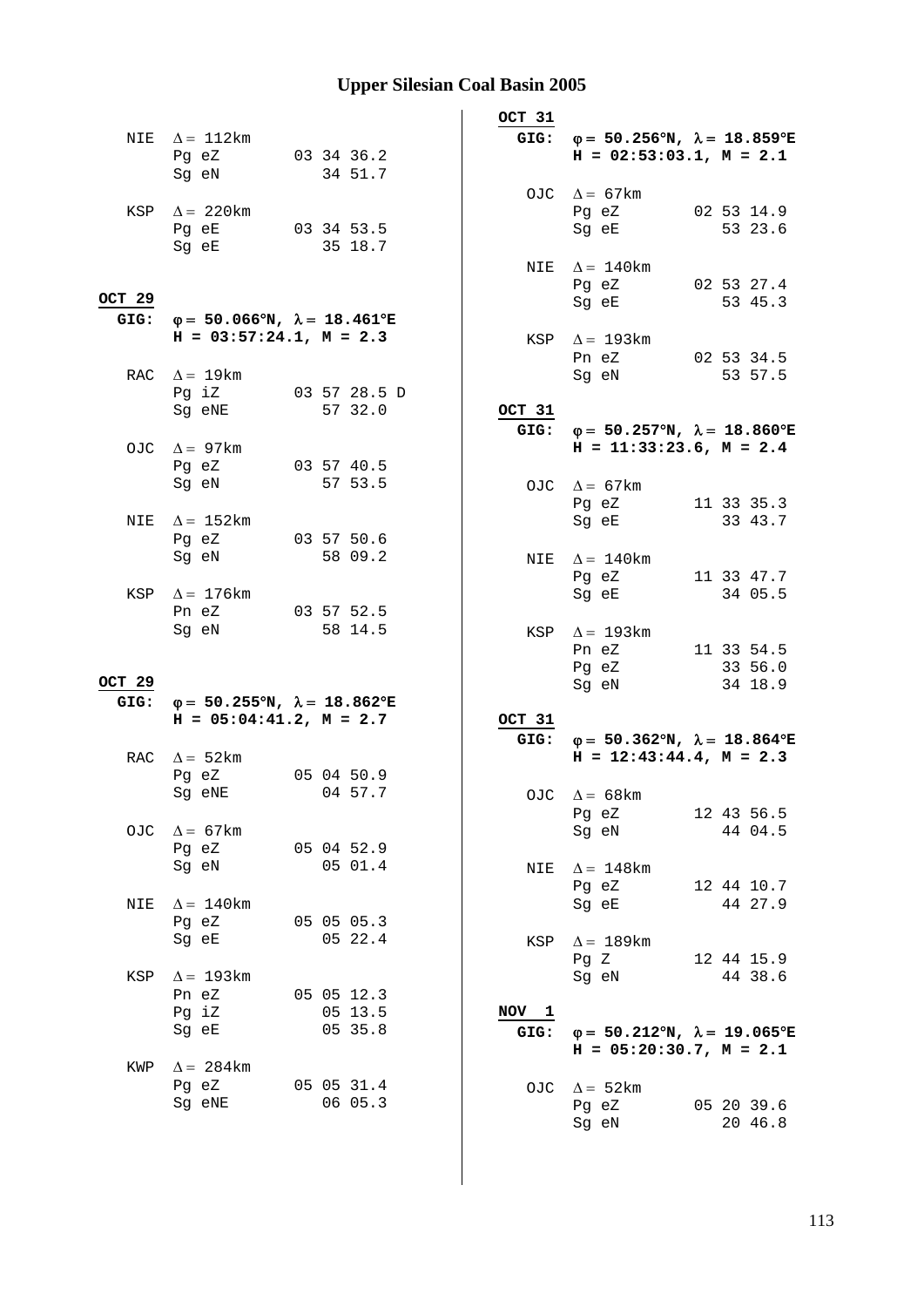|                          |                                                                                                                                                     |                       | NOV 4         |                                                                                                |
|--------------------------|-----------------------------------------------------------------------------------------------------------------------------------------------------|-----------------------|---------------|------------------------------------------------------------------------------------------------|
|                          | NIE $\Delta = 126$ km<br>Pg eZ                                                                                                                      | 05 20 52.7            |               | GIG: $\varphi = 50.265^{\circ}N$ , $\lambda = 18.904^{\circ}E$<br>$H = 11:57:29.6$ , $M = 2.4$ |
|                          | Sg eN<br>KSP $\Delta = 208 \text{km}$                                                                                                               | 21 08.6               | OJC           | $\Delta = 64 \text{km}$<br>Pg eZ<br>11 57 40.5<br>Sq eE<br>57 49.2                             |
|                          | Pg eZ<br>Sg eN                                                                                                                                      | 05 21 05.5<br>21 30.4 |               | NIE $\Delta = 139$ km<br>Pg eZ<br>11 57 53.5                                                   |
| NOV <sub>2</sub>         |                                                                                                                                                     |                       |               | 58 11.4<br>Sg eN                                                                               |
| GIG:                     | $\varphi = 50.363^{\circ}N$ , $\lambda = 18.865^{\circ}E$<br>$H = 07:49:24.5$ , $M = 2.3$                                                           |                       | KSP           | $\Delta = 196 \text{km}$<br>11 58 01.0<br>Pn eZ<br>58 23.9<br>Sn eN                            |
|                          | OJC $\Delta = 68$ km<br>Pg eZ<br>Sg eN                                                                                                              | 07 49 36.4<br>49 44.8 | NOV 5         | $\varphi = 50.24^{\circ}N$ , $\lambda = 19.04^{\circ}E$                                        |
| NIE                      | $\Delta = 148$ km                                                                                                                                   |                       |               | $H = 02:14:06.5$ , $M = 2.0$                                                                   |
|                          | (Pg) eZ<br>Sg eE                                                                                                                                    | 07 49 50.6<br>50 08.0 |               | OJC $\Delta = 54 \text{km}$<br>02 14 15.9<br>Pg eZ<br>14 23.4<br>Sg eE                         |
|                          | KSP $\Delta = 189$ km<br>Pg eZ<br>Sg eN                                                                                                             | 07 49 56.2<br>50 19.2 | NIE           | $\Delta = 130 \text{km}$ , M = 1.8<br>Pg eZ 02 14 29.0<br>Sg eN<br>14 45.5                     |
| NOV <sub>2</sub><br>GIG: | $\varphi = 50.207^{\circ}N$ , $\lambda = 19.071^{\circ}E$<br>$H = 12:52:28.8$ , $M = 2.3$                                                           |                       | KSP           | $\Delta = 205 \text{km}$<br>Pg eE<br>02 14 40.2<br>15 05.3<br>Sg eE                            |
|                          | OJC $\Delta = 52 \text{km}$<br>Pq eZ<br>Sg eE                                                                                                       | 12 52 37.6<br>52 44.4 | NOV 5<br>GIG: | $\varphi = 50.066^{\circ}N$ , $\lambda = 18.461^{\circ}E$<br>$H = 22:29:29.1, M = 2.3$         |
| NIE                      | $\Delta = 125 \text{km}$<br>Pg eZ<br>Sg eE and the state of the state of the state of the state of the state of the state of the state of the state | 12 52 50.6<br>53 07.0 |               | RAC $\Delta = 19$ km<br>Pg iZ<br>22 29 33.3 D<br>29 36.7<br>Sg eNE                             |
| KSP                      | $\Delta = 209$ km<br>Pg eE<br>Sg eN                                                                                                                 | 12 53 02.9<br>53 27.8 | OJC           | $\Delta = 97$ km<br>22 29 45.4<br>Pg eZ<br>29 58.9<br>(Sg) eN                                  |
| $NOV$ 3                  |                                                                                                                                                     |                       | NIE           | $\Delta = 152 \text{km}$                                                                       |
| GIG:                     | $\varphi = 50.363^{\circ}N$ , $\lambda = 18.865^{\circ}E$<br>$H = 10:34:11.4, M = 2.3$                                                              |                       |               | 22 29 55.5<br>Pg eZ<br>Sg eNE<br>30 14.1                                                       |
|                          | OJC $\Delta = 68 \text{km}$<br>Pg eZ<br>Sg eN                                                                                                       | 10 34 23.6<br>34 31.5 | KSP           | $\Delta = 176$ km<br>22 29 58.5<br>Pg eZ<br>30 19.9<br>Sg eE                                   |
| NIE                      | $\Delta = 148$ km<br>Pg eZ<br>(Sg) eN                                                                                                               | 10 34 37.3<br>34 53.8 | NOV 7<br>GIG: | $\varphi = 50.234^{\circ}N$ , $\lambda = 19.041^{\circ}E$<br>$H = 11:26:58.1, M = 2.2$         |
| KSP                      | $\Delta = 190$ km<br>Pg eZ<br>Sg eN                                                                                                                 | 10 34 43.0<br>35 05.9 |               | OJC $\Delta = 54 \text{km}$<br>Pg eZ<br>11 27 07.8<br>27 14.9<br>Sg eE                         |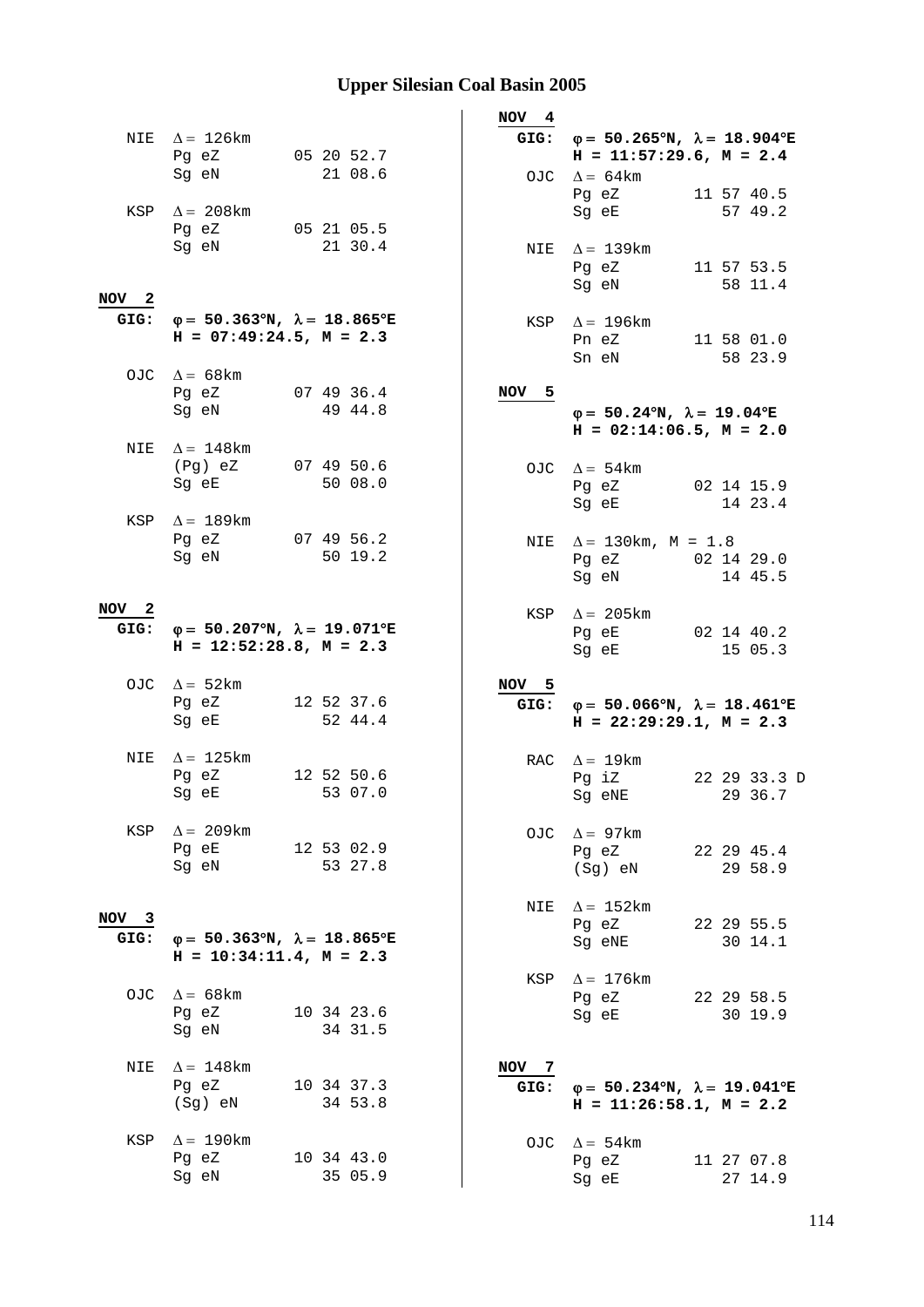|               |                                                                                           |                         | NOV 8            |                                                                                                |                       |
|---------------|-------------------------------------------------------------------------------------------|-------------------------|------------------|------------------------------------------------------------------------------------------------|-----------------------|
|               | KSP $\Delta$ = 206km<br>Pg eN                                                             | 11 27 31.4              |                  | GIG: $\varphi = 50.241^{\circ}N$ , $\lambda = 18.907^{\circ}E$<br>$H = 21:52:49.6$ , $M = 2.2$ |                       |
|               | Sg eN                                                                                     | 27 57.3                 |                  | OJC $\Delta = 64 \text{km}$<br>Pg eZ                                                           | 21 53 00.8            |
| NOV 7         | $\varphi = 50.28^{\circ}N$ , $\lambda = 18.96^{\circ}E$                                   |                         |                  | Sg eN                                                                                          | 53 09.1               |
|               | $H = 19:26:10.3, M = 2.0$                                                                 |                         |                  | NIE $\Delta = 137 \text{km}$<br>Pg eZ                                                          | 21 53 13.3            |
|               | OJC $\Delta = 60 \text{km}$<br>Pg eZ                                                      | 19 26 21.2              |                  | Sg eN                                                                                          | 53 31.3               |
| NIE           | Sg eN<br>$\Delta = 137$ km                                                                | 26 28.9                 |                  | KSP $\Delta = 197$ km<br>Pg eZ<br>Sg eN                                                        | 21 53 22.2<br>53 45.0 |
|               | Pg eZ<br>Sg eE                                                                            | 19 26 34.5<br>26 51.1   | NOV <sub>9</sub> |                                                                                                |                       |
| KSP           | $\Delta = 199$ km                                                                         |                         | GIG:             | $\varphi = 50.364^{\circ}N$ , $\lambda = 18.864^{\circ}E$<br>$H = 17:46:08.1, M = 2.4$         |                       |
|               | Pg eE<br>Sq eN                                                                            | 19 26 43.3<br>27 06.8   |                  | OJC $\Delta = 69 \text{km}$<br>Pg eZ                                                           | 17 46 20.3            |
| NOV<br>7      | $\varphi = 50.10^{\circ}N$ , $\lambda = 18.46^{\circ}E$                                   |                         |                  | Sg eN                                                                                          | 46 28.7               |
|               | $H = 23:16:44.6$ , $M = 2.1$<br>RAC $\Delta = 19 \text{km}$                               |                         | NIE              | $\Delta = 148$ km<br>Pg eZ<br>Sg eE                                                            | 17 46 34.2<br>46 51.6 |
|               | Pg iZ<br>Sg eNE                                                                           | 23 16 48.9 D<br>16 52.2 |                  | KSP $\Delta = 189$ km<br>Pg eZ<br>Sg eN                                                        | 17 46 39.4<br>47 01.7 |
|               | OJC $\Delta = 96 \text{km}$<br>Pg eZ<br>Sg eN                                             | 23 17 01.2<br>17 13.3   | NOV 10<br>GIG:   | $\varphi = 50.259^{\circ}N$ , $\lambda = 18.860^{\circ}E$<br>$H = 11:18:55.7$ , $M = 2.5$      |                       |
| NIE           | $\Delta = 153$ km<br>Pg eZ<br>Sg eN                                                       | 23 17 11.1<br>17 30.2   |                  | OJC $\Delta = 67 \text{km}$<br>Pg eZ                                                           | 11 19 07.0            |
|               | KSP $\Delta = 175$ km                                                                     |                         |                  | Sg eE                                                                                          | 19 15.7               |
|               | Pg eZ 23 17 13.5<br>Sg eE                                                                 | 17 34.5                 | NIE              | $\Delta = 141$ km<br>Pg eZ<br>Sg eE                                                            | 11 19 21.0<br>19 38.7 |
| NOV 8<br>GIG: | $\varphi = 50.364^{\circ}N$ , $\lambda = 18.864^{\circ}E$<br>$H = 21:34:47.8$ , $M = 2.2$ |                         |                  | KSP $\Delta = 193 \text{km}$<br>Pg eZ<br>Sg eN                                                 | 11 19 27.4<br>19 50.4 |
|               | OJC $\Delta = 68 \text{km}$<br>Pg eZ<br>Sg eN                                             | 21 34 59.5<br>35 08.5   | NOV 10           | $\varphi = 50.28^{\circ}N$ , $\lambda = 18.91^{\circ}E$<br>$H = 15:58:47.5$ , $M = 2.2$        |                       |
| NIE           | $\Delta = 148$ km<br>Pg eZ<br>(Sg) eE                                                     | 21 35 13.7<br>35 30.8   |                  | OJC $\Delta = 64$ km<br>Pg eZ<br>Sg eE                                                         | 15 58 58.7<br>59 06.7 |
| KSP           | $\Delta = 189$ km<br>Pg eE<br>Sg eE                                                       | 21 35 18.7<br>35 42.4   | NIE              | $\Delta = 139$ km<br>Pg eZ<br>Sg eE                                                            | 15 59 11.5<br>59 28.7 |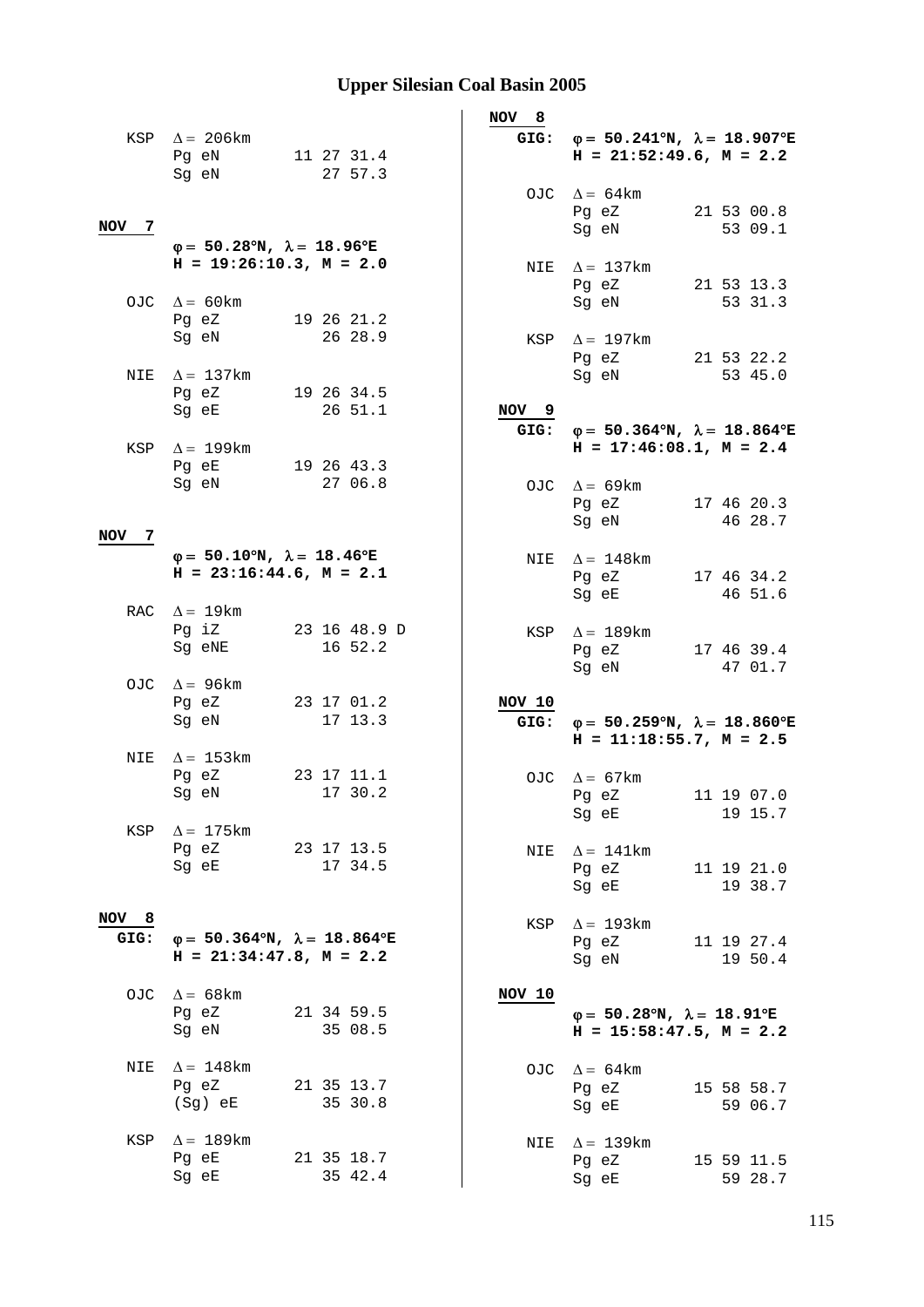|                | KSP $\Delta = 196 \text{km}$<br>Pg eE 15 59 20.5<br>Sg eN                                      | 59 43.3               |                | KSP $\Delta = 176$ km<br>Pg eZ 03 31 22.5<br>Sg eZ 31 43.0                                     |
|----------------|------------------------------------------------------------------------------------------------|-----------------------|----------------|------------------------------------------------------------------------------------------------|
|                |                                                                                                |                       |                |                                                                                                |
| NOV 10         | GIG: $\varphi = 50.234^{\circ}N$ , $\lambda = 19.040^{\circ}E$<br>$H = 18:40:04.6$ , $M = 2.2$ |                       | NOV 13         | GIG: $\varphi = 50.215^{\circ}N$ , $\lambda = 19.067^{\circ}E$<br>$H = 13:23:56.5$ , $M = 2.4$ |
|                | OJC $\Delta = 54 \text{km}$<br>Pg eZ 18 40 14.3<br>Sg eE                                       | 40 21.3               |                | OJC $\Delta = 52 \text{km}$<br>Pg eZ 13 24 05.7<br>Sg eN<br>24 12.5                            |
|                | NIE $\Delta = 130$ km<br>Pg eZ 18 40 27.3<br>Sg eN 40 43.9                                     |                       |                | KSP $\Delta = 209$ km<br>Pg eE 13 24 30.8<br>Sg eN<br>24 55.4                                  |
|                | KSP $\Delta$ = 206km<br>Pg eN 18 40 38.7<br>(Sn) eE 41 00.9                                    |                       | NOV 13         | GIG: $\varphi = 49.960^{\circ}N$ , $\lambda = 18.570^{\circ}E$<br>$H = 14:52:01.1, M = 2.7$    |
| NOV 11         | GIG: $\varphi = 50.255^{\circ}N$ , $\lambda = 18.862^{\circ}E$<br>$H = 01:24:29.4$ , $M = 2.6$ |                       |                | RAC $\Delta = 30 \text{km}$<br>Pg eZ 14 52 08.1<br>Sg eNE 52 12.7                              |
|                | RAC $\Delta = 52 \text{km}$<br>Pg eZ 01 24 38.9<br>Sg eNE                                      | 24 45.9               |                | OJC $\Delta = 92 \text{km}$<br>Pg eZ<br>14 52 17.5<br>Sg eEN<br>52 29.2                        |
|                | OJC $\Delta = 67 \text{km}$<br>Pg eZ<br>Sg eNE                                                 | 01 24 41.2<br>24 49.6 |                | NIE $\Delta = 140$ km<br>14 52 26.3<br>Pg eZ                                                   |
| NIE            | $\Delta = 140$ km<br>Pg eZ 01 24 53.7<br>Sg eN                                                 | 25 10.9               |                | KSP $\Delta = 189$ km<br>Pg eZ 14 52 33.0<br>Sg eN<br>52 54.9                                  |
|                | KSP $\Delta = 193 \text{km}$<br>Pg eE 01 25 01.7<br>Sg eE                                      | 25 24.1               | NOV 14         | GIG: $\varphi = 50.229^{\circ}N$ , $\lambda = 18.815^{\circ}E$<br>$H = 15:04:36.9$ , $M = 2.4$ |
| KWP            | $\Delta = 284$ km<br>Pg eZ<br>Sg eNE                                                           | 01 25 19.2<br>25 59.6 |                | OJC $\Delta = 70 \text{km}$<br>Pg eZ<br>15 04 49.0<br>Sg eN<br>04 58.1                         |
|                |                                                                                                |                       |                | NIE $\Delta = 141$ km                                                                          |
| NOV 11<br>GIG: | $\varphi = 50.064^{\circ}N$ , $\lambda = 18.459^{\circ}E$<br>$H = 03:30:52.6$ , $M = 2.2$      |                       |                | Pg eZ<br>15 05 00.9<br>Sg eN<br>05 19.0                                                        |
| RAC            | $\Delta = 19 \text{km}$<br>Pg eZ<br>Sg eNE                                                     | 03 30 56.8<br>31 00.0 | KSP            | $\Delta$ = 191km<br>Pg eZ<br>15 05 08.4<br>Sg eN<br>05 31.3                                    |
|                | OJC $\Delta = 97 \text{km}$<br>Pg eZ<br>Sg eE                                                  | 03 31 09.0<br>31 22.1 | NOV 14<br>GIG: | $\varphi = 50.255^{\circ}N$ , $\lambda = 18.860^{\circ}E$<br>$H = 19:36:40.4$ , $M = 2.3$      |
| NIE            | $\Delta = 152 \text{km}$<br>Pg eZ<br>Sg eN                                                     | 03 31 19.0<br>31 38.8 |                | OJC $\Delta = 67 \text{km}$<br>Pg eZ<br>19 36 52.1<br>Sg eE<br>37 00.6                         |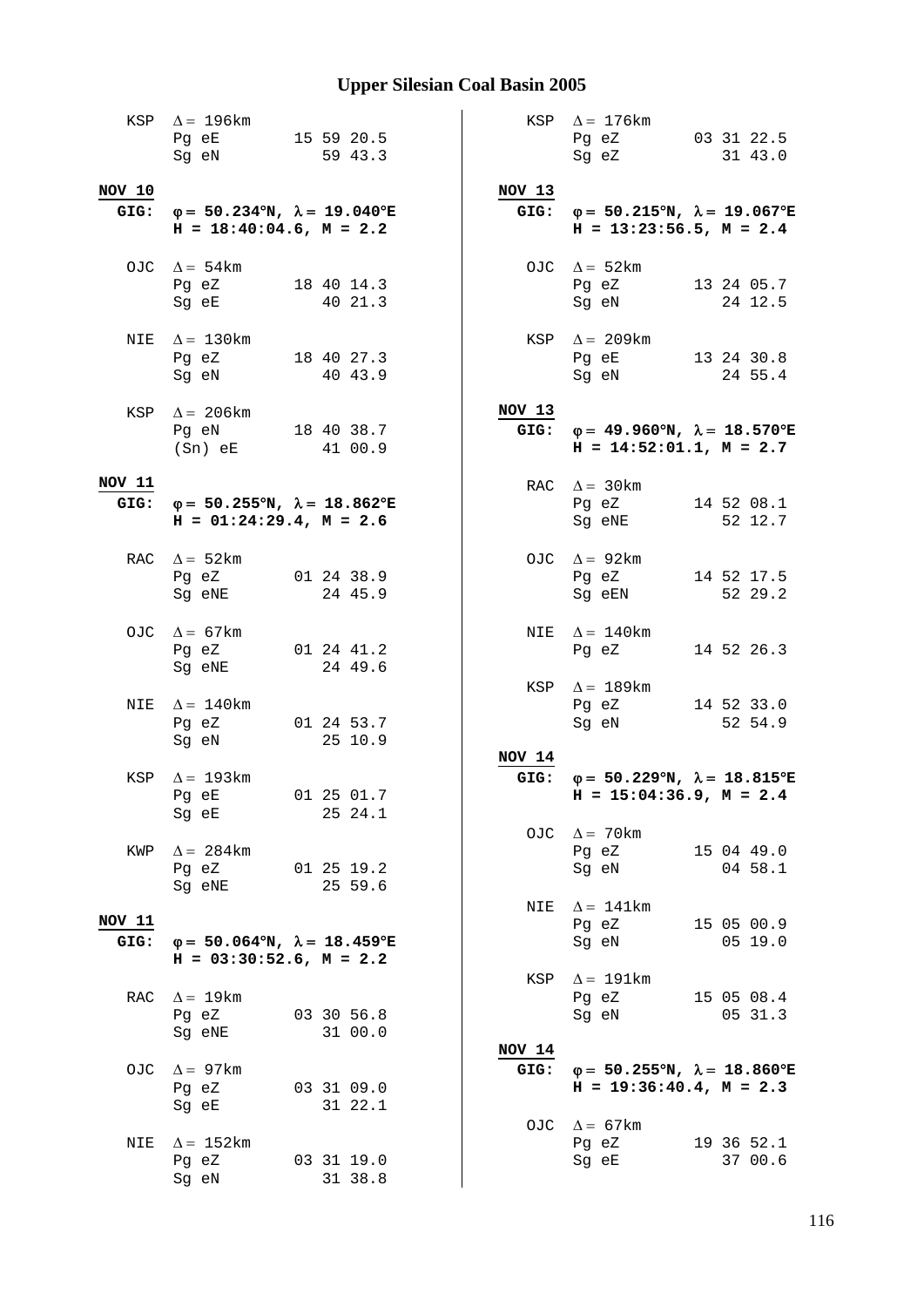|                | NIE $\Delta = 140$ km<br>Pg eZ<br>Sg eE                                                        | 19 37 04.3<br>37 22.1               |                  | NIE $\Delta = 135 \text{km}$<br>Pg eZ<br>Sg eN                                                 |  | 17 59 47.7<br>18 00 05.4 |
|----------------|------------------------------------------------------------------------------------------------|-------------------------------------|------------------|------------------------------------------------------------------------------------------------|--|--------------------------|
|                | KSP $\Delta = 193 \text{km}$<br>Pg eZ 19 37 12.7<br>Sg eN                                      | 37 35.2                             |                  | KSP $\Delta = 198$ km<br>Pg eZ 17 59 57.2<br>Sg eN                                             |  | 18 00 21.1               |
| NOV 14         | GIG: $\varphi = 50.364^{\circ}N$ , $\lambda = 18.864^{\circ}E$<br>$H = 20:57:08.8$ , $M = 2.4$ |                                     | NOV 16           | GIG: $\varphi = 50.266^{\circ}N$ , $\lambda = 18.882^{\circ}E$<br>$H = 19:39:48.6$ , $M = 2.4$ |  |                          |
|                | OJC $\Delta = 69 \text{km}$<br>Pg eZ<br>Sg eN                                                  | 20 57 20.9<br>57 29.6               |                  | RAC $\Delta = 54 \text{km}$<br>Pg eZ<br>Sg eNE                                                 |  | 19 39 58.2<br>40 05.3    |
| NIE            | $\Delta = 148$ km<br>Pq eZ 20 57 34.4<br>Sg eN                                                 | 57 52.3                             |                  | OJC $\Delta = 65 \text{km}$<br>Pg eZ 19 40 00.2<br>Sg eE                                       |  | 40 08.6                  |
| NOV 16         | GIG: $\varphi = 50.239^{\circ}N$ , $\lambda = 18.980^{\circ}E$<br>$H = 17:20:53.9$ , $M = 2.6$ |                                     |                  | NIE $\Delta = 140$ km<br>Pg eZ<br>Sq eN                                                        |  | 19 40 12.7<br>40 30.1    |
|                | OJC $\Delta = 59 \text{km}$<br>Pg eZ<br>Sg eE                                                  | 17 21 04.4<br>21 11.7               |                  | KSP $\Delta = 194$ km<br>Pg eZ<br>Sg eN                                                        |  | 19 40 21.1<br>40 44.0    |
|                | RAC $\Delta = 58 \text{km}$<br>Pg eZ<br>Sg eNE                                                 | 17 21 04.8                          | NOV 16<br>GIG:   | $\varphi = 50.261^{\circ}N$ , $\lambda = 18.880^{\circ}E$                                      |  |                          |
|                |                                                                                                | 21 12.5                             |                  | $H = 21:52:34.9$ , $M = 2.0$                                                                   |  |                          |
| NIE            | $\Delta = 132$ km<br>Pg eZ 17 21 17.0<br>Sg eE                                                 | 21 33.6                             |                  | OJC $\Delta = 65 \text{km}$<br>Pg eZ<br>Sg eE                                                  |  | 21 52 46.6<br>52 54.9    |
| KSP            | $\Delta = 202$ km<br>Pn eZ<br>Pg iZ<br>Sg eN                                                   | 17 21 25.1<br>21 27.6<br>21 51.6    |                  | NIE $\Delta = 140$ km<br>Pg eZ<br>Sg eE                                                        |  | 21 52 59.3<br>53 16.8    |
| KWP            | $\Delta = 275$ km<br>Pn eZ<br>Pg eZ                                                            | 17 21 37.0<br>21 43.2               | KSP              | $\Delta = 194 \text{km}$<br>Pg eZ 21 53 07.6<br>Sg eN                                          |  | 53 30.8                  |
|                | Sg eNE                                                                                         | 22 20.1                             | $NOV$ 17<br>GIG: | $\varphi = 50.255^{\circ}N$ , $\lambda = 18.860^{\circ}E$                                      |  |                          |
| NOV 16<br>GIG: | $\varphi = 50.236^{\circ}N$ , $\lambda = 18.931^{\circ}E$                                      |                                     |                  | $H = 16:44:02.7$ , $M = 2.6$                                                                   |  |                          |
|                | $H = 17:59:24.2, M = 2.3$                                                                      |                                     | RAC              | $\Delta = 51 \text{km}$<br>Pg eZ                                                               |  | 16 44 11.7               |
| RAC            | $\Delta = 56$ km                                                                               |                                     |                  | Sg eNE                                                                                         |  | 44 18.2                  |
|                | Pg eZ<br>Sg eNE<br>OJC $\Delta = 62 \text{km}$<br>Pg eZ                                        | 17 59 34.6<br>59 42.1<br>17 59 35.0 |                  | OJC $\Delta = 67 \text{km}$<br>Pg eZ<br>Sg eE                                                  |  | 16 44 14.6<br>44 23.0    |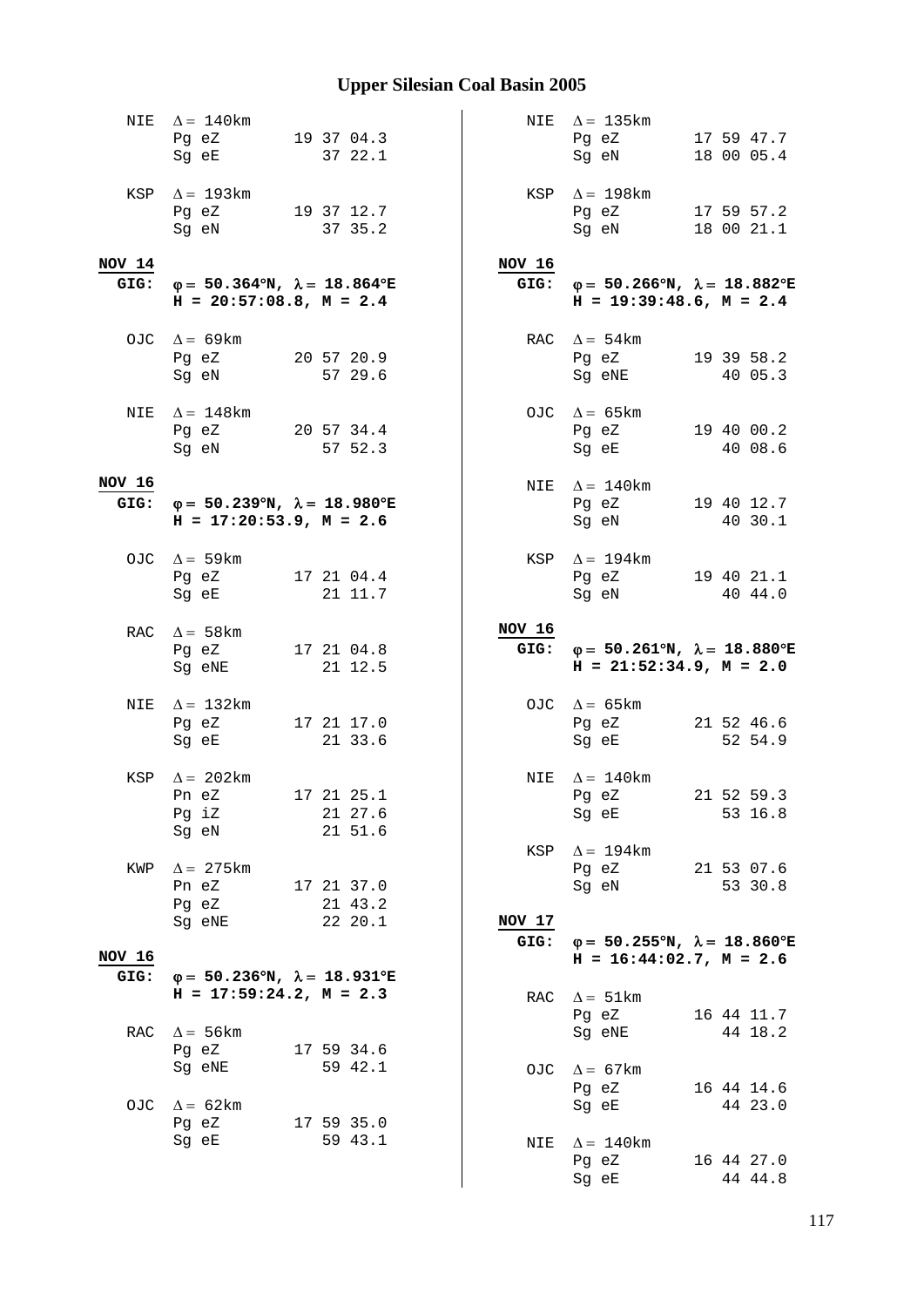|        |                                                                                                                                                                   |                       |  | NOV 19 |       |                                                                                                |  |                         |
|--------|-------------------------------------------------------------------------------------------------------------------------------------------------------------------|-----------------------|--|--------|-------|------------------------------------------------------------------------------------------------|--|-------------------------|
|        | KSP $\Delta = 193 \text{km}$<br>Pn eZ 16 44 34.2<br>Pg iZ                                                                                                         | 44 35.1               |  |        |       | GIG: $\varphi = 50.066^{\circ}N$ , $\lambda = 18.460^{\circ}E$<br>$H = 01:08:59.8, M = 2.3$    |  |                         |
| NOV 17 | Sg eN                                                                                                                                                             | 44 57.5               |  |        |       | RAC $\Delta = 19 \text{km}$<br>Pg iZ<br>Sg eNE                                                 |  | 01 09 04.0 D<br>09 07.3 |
|        | GIG: $\varphi = 50.232^{\circ}N$ , $\lambda = 19.042^{\circ}E$<br>$H = 18:24:27.7, M = 2.2$                                                                       |                       |  |        |       | OJC $\Delta = 97 \text{km}$<br>Pg eZ<br>Sg eN                                                  |  | 01 09 16.1<br>09 29.0   |
|        | OJC $\Delta = 54 \text{km}$<br>Pg eZ 18 24 37.1<br>Sg eE and the state of the state of the state of the state of the state of the state of the state of the state | 24 44.2               |  |        |       | NIE $\Delta = 152 \text{km}$<br>Pg eZ 01 09 25.8                                               |  | 09 45.3                 |
| NIE    | $\Delta = 129$ km<br>Pg eZ 18 24 50.2<br>Sg eN                                                                                                                    | 25 06.9               |  | KSP    |       | Sg eN<br>$\Delta = 176$ km<br>Sg eZ 01 09 50.4                                                 |  |                         |
|        | KSP $\Delta = 206 \text{km}$<br>Pg eZ 18 25 01.2<br>Sg eZ                                                                                                         | 25 26.3               |  | NOV 19 |       | GIG: $\varphi = 50.245^{\circ}N$ , $\lambda = 18.982^{\circ}E$<br>$H = 01:36:32.6$ , $M = 2.3$ |  |                         |
| NOV 18 |                                                                                                                                                                   |                       |  |        |       | OJC $\Delta = 58 \text{km}$<br>Pg eZ                                                           |  | 01 36 42.8              |
|        | GIG: $\varphi = 50.363^{\circ}N$ , $\lambda = 18.865^{\circ}E$<br>$H = 05:28:10.1, M = 2.2$                                                                       |                       |  |        |       | Sg iN                                                                                          |  | 36 50.5                 |
|        | OJC $\Delta = 68 \text{km}$<br>Pg eZ<br>Sg eE                                                                                                                     | 05 28 22.5<br>28 31.0 |  |        |       | RAC $\Delta = 59$ km<br>Pg eZ<br>Sg eNE                                                        |  | 01 36 43.3<br>36 51.2   |
| NIE    | $\Delta = 148$ km<br>Pg eZ 05 28 36.4<br>Sg eN                                                                                                                    | 28 54.3               |  |        |       | NIE $\Delta = 133$ km<br>Pg eZ<br>Sg eE                                                        |  | 01 36 55.8<br>37 12.3   |
|        | KSP $\Delta = 189$ km<br>Pq eZ<br>Sg eN                                                                                                                           | 05 28 41.6<br>29 03.9 |  |        | Pg eE | KSP $\Delta = 201 \text{km}$<br>Sg eE 37 30.2                                                  |  | 01 37 05.8              |
| NOV 18 |                                                                                                                                                                   |                       |  | NOV 19 |       | GIG: $\varphi = 50.234^{\circ}N$ , $\lambda = 19.022^{\circ}E$<br>$H = 03:11:40.9, M = 2.3$    |  |                         |
| GIG:   | $\varphi = 50.234^{\circ}N$ , $\lambda = 19.043^{\circ}E$<br>$H = 15:39:41.4$ , $M = 2.5$                                                                         |                       |  |        |       | $\Delta = 56 \text{km}$                                                                        |  |                         |
|        | OJC $\Delta = 54 \text{km}$<br>Pg eZ                                                                                                                              | 15 39 50.9            |  | OJC    |       | Pg iZ<br>Sg iE                                                                                 |  | 03 11 50.9<br>11 58.6   |
| NIE    | Sg eE<br>$\Delta = 129$ km                                                                                                                                        | 39 57.8               |  | RAC    |       | $\Delta = 61 \text{km}$<br>Pg eZ                                                               |  | 03 11 51.5              |
|        | Pg eZ<br>Sg eN                                                                                                                                                    | 15 40 03.8<br>40 20.4 |  | NIE    |       | Sg eNE<br>$\Delta = 130$ km                                                                    |  | 11 59.7                 |
| KSP    | $\Delta = 206 \text{km}$<br>Pg eZ                                                                                                                                 | 15 40 16.0            |  |        | Pg eZ | Sg eN                                                                                          |  | 03 12 03.9<br>12 20.5   |
|        | Sg eE                                                                                                                                                             | 40 39.4               |  | KSP    |       | $\Delta = 204 \text{km}$<br>Pg eZ<br>Sg eE                                                     |  | 03 12 14.3<br>12 39.0   |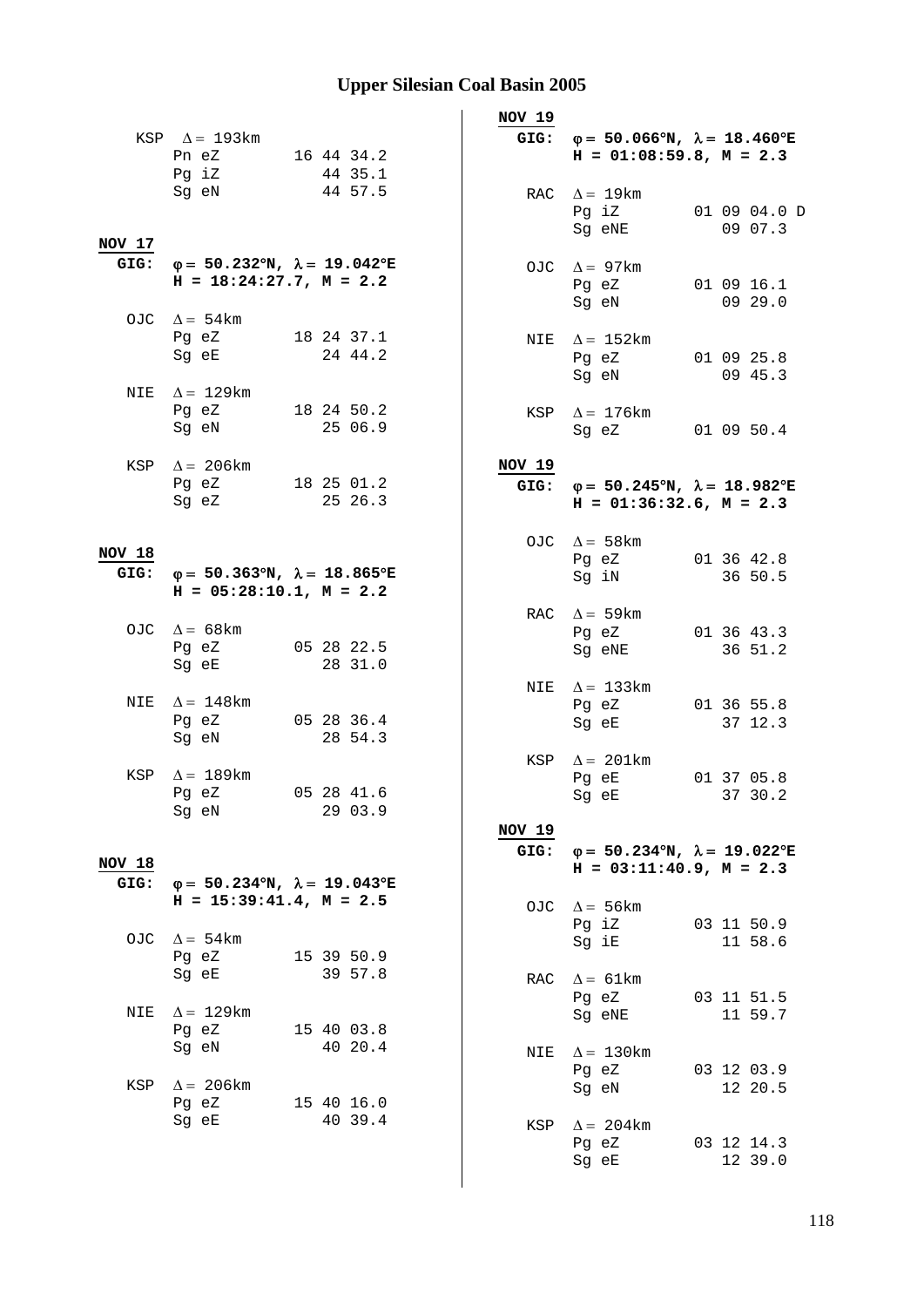| <b>NOV 22</b> |                                                                                                |                       |                       |                                                                                         |                       |
|---------------|------------------------------------------------------------------------------------------------|-----------------------|-----------------------|-----------------------------------------------------------------------------------------|-----------------------|
|               | GIG: $\varphi = 50.207^{\circ}N$ , $\lambda = 19.072^{\circ}E$<br>$H = 12:36:54.8$ , $M = 2.3$ |                       |                       | KSP $\Delta = 188$ km<br>Pg eZ 11 58 54.3<br>Sg eE                                      | 59 17.0               |
|               | OJC $\Delta = 51 \text{km}$                                                                    |                       |                       |                                                                                         |                       |
|               | Pg eZ<br>Sg eE                                                                                 | 12 37 04.0<br>37 10.7 | NOV 24                |                                                                                         |                       |
|               | KSP $\Delta = 209$ km                                                                          |                       |                       | $\varphi = 50.26^{\circ}N$ , $\lambda = 18.94^{\circ}E$<br>$H = 02:06:21.5$ , $M = 2.2$ |                       |
|               | Pg eE                                                                                          | 12 37 29.3            |                       |                                                                                         |                       |
| <b>NOV 22</b> | Sg eE                                                                                          | 37 54.2               |                       | RAC $\Delta = 57 \text{km}$<br>Pg eZ 02 06 31.7                                         | 06 39.3               |
| GIG:          | φ= 50.266°N, $\lambda$ = 18.886°E                                                              |                       |                       | Sg eNE                                                                                  |                       |
|               | $H = 18:51:23.3, M = 2.4$                                                                      |                       |                       | OJC $\Delta = 62 \text{km}$<br>Pg eZ 02 06 32.3                                         |                       |
|               | OJC $\Delta = 66 \text{km}$                                                                    |                       |                       | Sg eE                                                                                   | 06 40.6               |
|               | Pg eZ 18 51 34.9<br>Sg eN                                                                      | 51 43.4               |                       | NIE $\Delta = 137 \text{km}$                                                            |                       |
|               |                                                                                                |                       |                       | Pg eZ                                                                                   | 02 06 45.4            |
| NIE           | $\Delta = 139$ km                                                                              |                       |                       | Sg eE                                                                                   | 07 02.6               |
|               | Pg eZ                                                                                          | 18 51 47.5            |                       |                                                                                         |                       |
|               | Sg eE                                                                                          | 52 05.1               |                       | KSP $\Delta = 198$ km<br>Pg eZ                                                          | 02 06 54.5            |
| KSP           | $\Delta = 194$ km                                                                              |                       |                       | Sg eN                                                                                   | 07 17.4               |
|               | Pg iZ                                                                                          | 18 51 55.9 C          |                       |                                                                                         |                       |
|               | Sg eE                                                                                          | 52 18.3               | NOV 24                |                                                                                         |                       |
| KWP           | $\Delta = 282$ km                                                                              |                       |                       | GIG: $\varphi = 50.265^{\circ}N$ , $\lambda = 18.863^{\circ}E$                          |                       |
|               | Pg eZ 18 52 13.3                                                                               |                       |                       | $H = 02:16:15.2, M = 2.0$                                                               |                       |
|               |                                                                                                |                       |                       |                                                                                         |                       |
|               |                                                                                                |                       |                       |                                                                                         |                       |
| NOV 23        |                                                                                                |                       |                       | OJC $\Delta = 67 \text{km}$<br>Pg eZ 02 16 27.5                                         |                       |
|               | GIG: $\varphi = 50.234^{\circ}N$ , $\lambda = 19.043^{\circ}E$<br>$H = 11:29:42.5$ , $M = 2.4$ |                       |                       | (Sg) eE                                                                                 | 16 34.7               |
|               |                                                                                                |                       |                       |                                                                                         |                       |
|               | OJC $\Delta = 54 \text{km}$                                                                    |                       |                       | NIE $\Delta = 141$ km                                                                   |                       |
|               | Pg eZ<br>Sg eN 29 59.7                                                                         | 11 29 52.4            |                       | Pg eZ 02 16 39.4<br>Sg eE                                                               | 16 57.1               |
|               |                                                                                                |                       |                       |                                                                                         |                       |
| NIE           | $\Delta = 129$ km                                                                              |                       |                       | KSP $\Delta = 193 \text{km}$                                                            |                       |
|               | Pg eZ<br>Sg eE                                                                                 | 11 30 05.4<br>30 20.8 |                       | Pg eZ 02 16 47.2<br>Sg eE                                                               | 17 10.0               |
|               |                                                                                                |                       |                       |                                                                                         |                       |
| KSP           | $\Delta = 206$ km                                                                              |                       |                       |                                                                                         |                       |
|               | Pg eE                                                                                          | 11 30 17.0            | <b>NOV 24</b><br>GIG: | $φ = 50.255°N, λ = 18.862°E$                                                            |                       |
|               | Sg eN                                                                                          | 30 40.7               |                       | $H = 15:38:49.3, M = 2.3$                                                               |                       |
|               |                                                                                                |                       |                       |                                                                                         |                       |
| NOV 23        |                                                                                                |                       |                       | OJC $\Delta = 67 \text{km}$<br>Pg eZ                                                    | 15 39 01.1            |
|               | $\varphi = 49.94^{\circ}N$ , $\lambda = 18.53^{\circ}E$<br>$H = 11:58:23.2, M = 2.3$           |                       |                       | Sg eE                                                                                   | 39 09.3               |
|               |                                                                                                |                       |                       |                                                                                         |                       |
|               | OJC $\Delta = 96 \text{km}$                                                                    |                       |                       | NIE $\Delta = 140$ km<br>(Pg) eZ                                                        |                       |
|               | Pg eZ<br>Sg eN                                                                                 | 11 58 40.1<br>58 52.4 |                       | Sg eN                                                                                   | 15 39 14.1<br>39 30.9 |
|               |                                                                                                |                       |                       |                                                                                         |                       |
| NIE           | $\Delta = 141 \text{km}$                                                                       |                       |                       | KSP $\Delta = 193 \text{km}$                                                            |                       |
|               | Pg eZ<br>Sg eE                                                                                 | 11 58 46.9<br>59 05.3 |                       | Pg eZ<br>Sg eN                                                                          | 15 39 21.3<br>39 43.6 |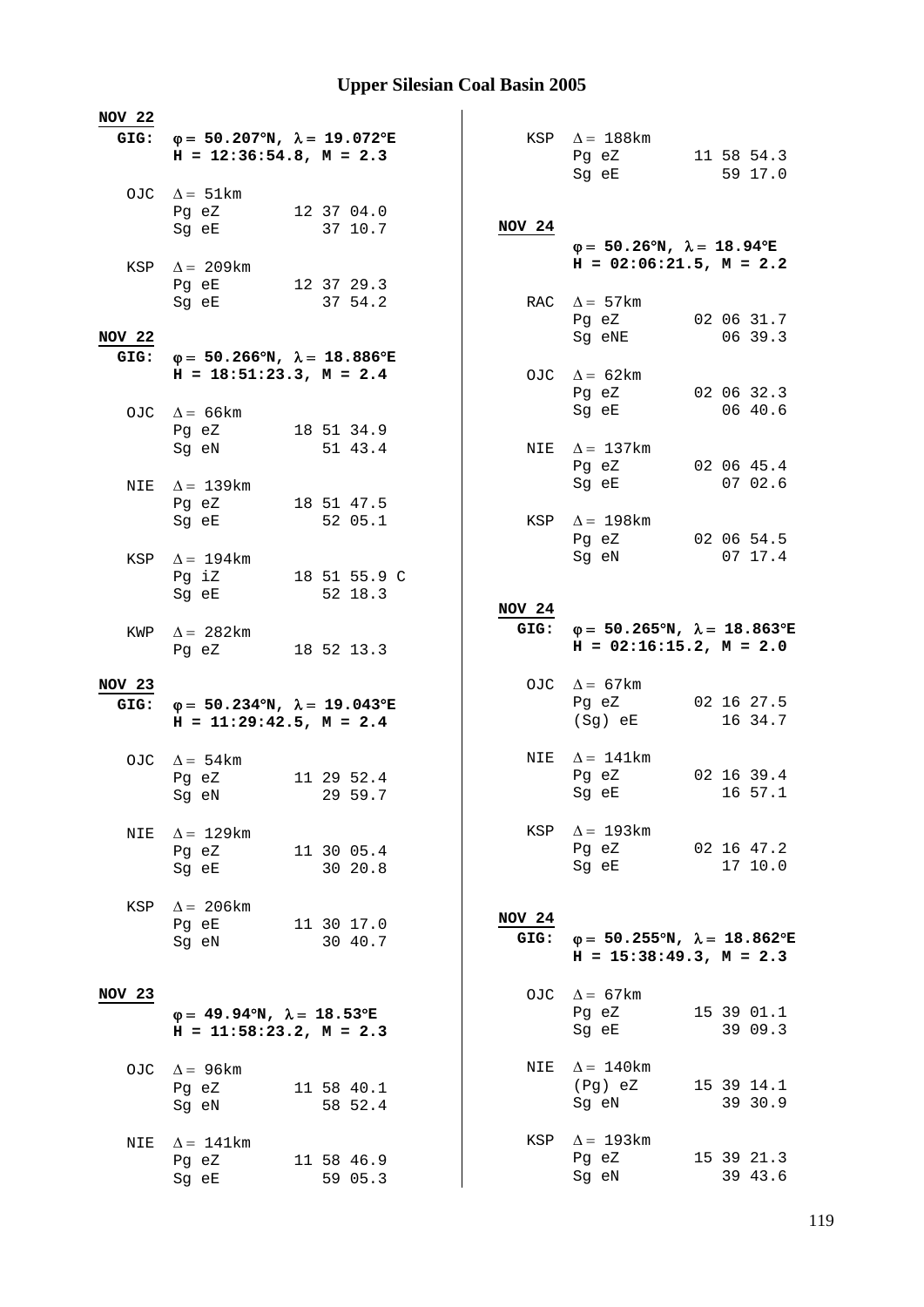| <b>NOV 25</b>  |                                                                                                |                         | <b>NOV 26</b>         |                                                                                           |
|----------------|------------------------------------------------------------------------------------------------|-------------------------|-----------------------|-------------------------------------------------------------------------------------------|
| GIG:           | $\varphi = 50.264^{\circ}N$ , $\lambda = 18.862^{\circ}E$<br>$H = 00:15:15.8$ , $M = 2.8$      |                         | GIG:                  | $\varphi = 50.066^{\circ}N$ , $\lambda = 18.460^{\circ}E$<br>$H = 01:46:41.5$ , $M = 2.2$ |
|                | RAC $\Delta = 52$ km<br>Pg eZ<br>Sg eNE                                                        | 00 15 25.4<br>15 32.5   |                       | RAC $\Delta = 19$ km<br>Pq iZ<br>01 46 45.7 D<br>46 49.0<br>Sg eNE                        |
|                | OJC $\Delta = 67 \text{km}$<br>Pg iZ<br>Sq iN                                                  | 00 15 27.5 D<br>15 36.1 |                       | OJC $\Delta = 97$ km<br>01 46 58.3<br>Pg eZ<br>Sg eN<br>47 10.8                           |
|                | NIE $\Delta = 141$ km<br>Pg eZ 00 15 39.7<br>Sg eN                                             | 15 57.5                 |                       | NIE $\Delta = 152 \text{km}$<br>Pg eZ 01 47 08.0<br>Sg eE<br>47 26.6                      |
|                | KSP $\Delta = 193 \text{km}$<br>Pn eZ 00 15 46.2<br>Pg iZ<br>Sg eE                             | 15 48.1 D<br>16 11.2    | NOV 26                | $\varphi = 50.31^{\circ}N$ , $\lambda = 18.82^{\circ}E$<br>$H = 15:15:22.4, M = 2.2$      |
| KWP            | $\Delta = 284$ km<br>Pq eZ 00 16 05.1                                                          |                         |                       | OJC $\Delta = 70$ km<br>Pg eZ<br>15 15 34.6<br>Sg eE<br>15 42.9                           |
| NOV 25         | GIG: $\varphi = 50.213^{\circ}N$ , $\lambda = 19.064^{\circ}E$<br>$H = 16:45:12.6$ , $M = 2.2$ |                         |                       | NIE $\Delta = 146$ km<br>Pg eZ<br>15 15 47.7<br>$(Sg)$ eE<br>16 04.8                      |
|                | OJC $\Delta = 52 \text{km}$<br>Pg eZ<br>Sg eE                                                  | 16 45 21.6<br>45 28.0   |                       | KSP $\Delta = 189$ km<br>15 15 51.6<br>Pn eE<br>15 54.7<br>Pg eE<br>16 16.4<br>Sg eN      |
| NIE            | $\Delta = 126$ km<br>Pg eZ 16 45 35.2<br>Sg eE                                                 | 45 50.8                 | NOV 27<br>GIG:        | $\varphi = 50.208$ °N, $\lambda = 19.071$ °E<br>$H = 14:41:54.7, M = 2.2$                 |
| KSP            | $\Delta = 208$ km<br>Pg eZ<br>Sg eE                                                            | 16 45 47.0<br>46 11.8   |                       | OJC $\Delta = 52 \text{km}$<br>14 42 04.1<br>Pg eZ<br>42 10.9<br>Sg eE                    |
| NOV 26<br>GIG: | $\varphi = 50.099^{\circ}N$ , $\lambda = 19.160^{\circ}E$<br>$H = 01:02:44.6$ , $M = 2.2$      |                         | NIE                   | $\Delta = 126 \text{km}$<br>14 42 17.3<br>Pg eZ<br>Sg eN<br>42 33.2                       |
|                | OJC $\Delta = 47$ km<br>Pg eZ<br>Sg eN                                                         | 01 02 52.7<br>02 58.8   | KSP                   | $\Delta = 209 \text{km}$<br>Pg eZ<br>14 42 28.3<br>Sg eE<br>42 54.3                       |
| NIE            | $\Delta = 112 \text{km}$<br>Pg eZ<br>(Sg) eE                                                   | 01 03 03.6<br>03 19.3   | <b>NOV 27</b><br>GIG: | $\varphi = 50.266^{\circ}N$ , $\lambda = 18.882^{\circ}E$<br>$H = 19:07:39.2, M = 2.5$    |
| KSP            | $\Delta = 220$ km<br>Pg eZ<br>Sg eN                                                            | 01 03 21.8<br>03 46.4   |                       | RAC $\Delta = 52 \text{km}$<br>Pg eZ<br>19 07 48.9<br>Sg eNE<br>07 55.5                   |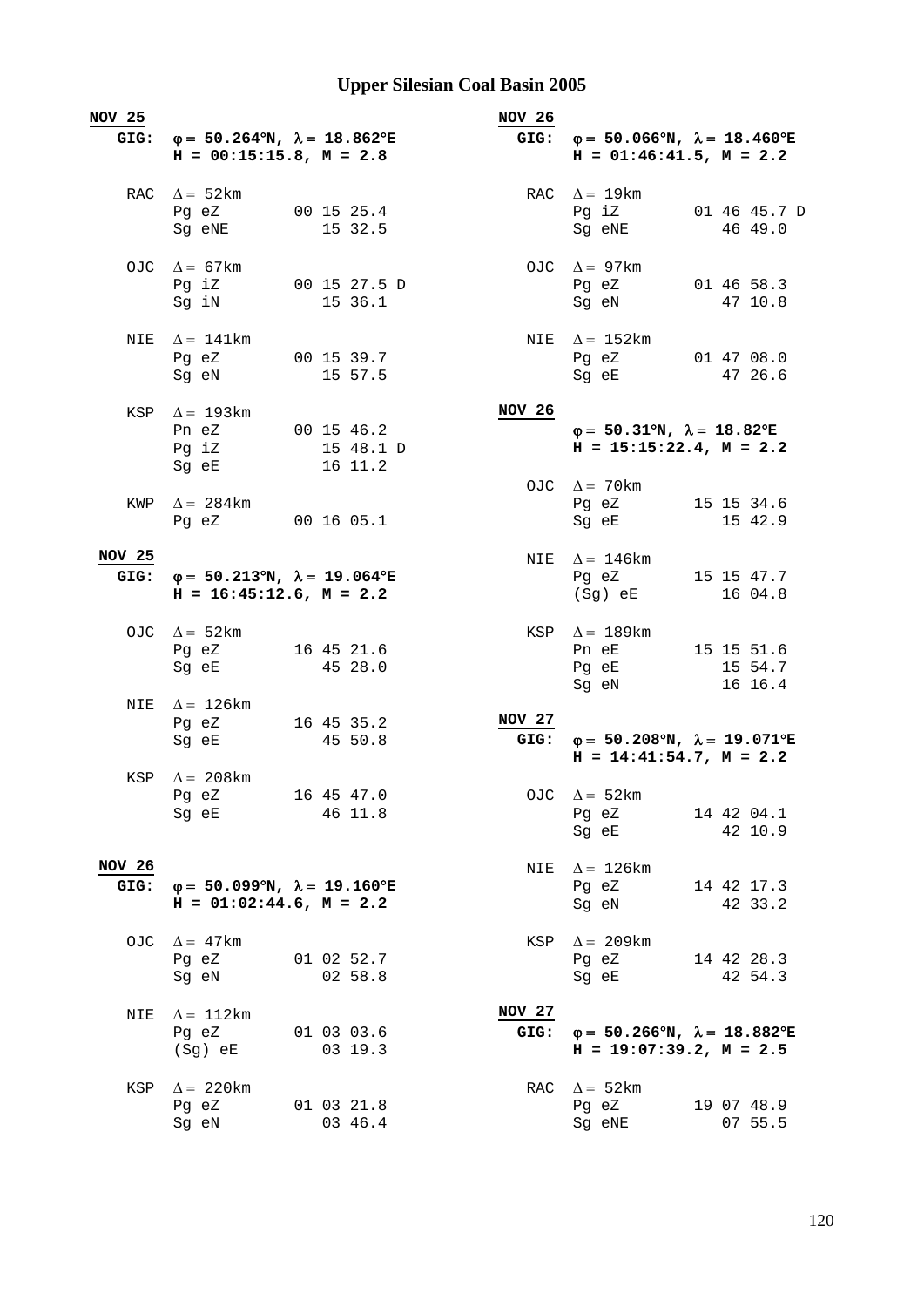|               | OJC $\Delta = 66 \text{km}$<br>Pg eZ 19 07 50.9<br>Sq eE                                                                                                          | 0759.3                        |               | KSP $\Delta = 206 \text{km}$<br>Pg eZ 18 32 14.1<br>Sg eE                                                                                                                                                                                                                         |  | 32 38.9               |
|---------------|-------------------------------------------------------------------------------------------------------------------------------------------------------------------|-------------------------------|---------------|-----------------------------------------------------------------------------------------------------------------------------------------------------------------------------------------------------------------------------------------------------------------------------------|--|-----------------------|
|               | NIE $\Delta = 139 \text{km}$<br>Pg eZ 19 08 03.5<br>Sg eN                                                                                                         | 08 21.1                       | <b>NOV 29</b> | GIG: $\varphi = 50.232^{\circ}N$ , $\lambda = 19.042^{\circ}E$<br>$H = 21:30:00.0, M = 2.2$                                                                                                                                                                                       |  |                       |
|               | KSP $\Delta = 194 \text{km}$<br>Pg eZ 19 08 11.7<br>Sg eN                                                                                                         | 08 34.7                       |               | OJC $\Delta = 54 \text{km}$<br>Pg eZ<br>Sg eE                                                                                                                                                                                                                                     |  | 21 30 09.1<br>30 16.3 |
| NOV 27        | GIG: $\varphi = 50.037^{\circ}N$ , $\lambda = 18.443^{\circ}E$                                                                                                    |                               |               | NIE $\Delta = 129$ km                                                                                                                                                                                                                                                             |  |                       |
|               | $H = 23:13:55.6$ , $M = 2.5$                                                                                                                                      |                               |               | Pg eZ 21 30 22.3<br>Sg eN                                                                                                                                                                                                                                                         |  | 30 38.9               |
|               | RAC $\Delta = 19 \text{km}$<br>Sg eNE                                                                                                                             | Pg iZ 23 14 00.0 C<br>14 03.1 |               | KSP $\Delta = 206 \text{km}$<br>Pg eZ 21 30 33.9<br>Sg eN and the state of the state of the state of the state of the state of the state of the state of the state of the state of the state of the state of the state of the state of the state of the state of the state of the |  | 30 58.0               |
|               | OJC $\Delta = 99 \text{km}$<br>Pg eZ 23 14 12.5<br>Sq eE and the state of the state of the state of the state of the state of the state of the state of the state | 14 24.5                       | NOV 30        |                                                                                                                                                                                                                                                                                   |  |                       |
|               |                                                                                                                                                                   |                               |               | GIG: $\varphi = 50.260^{\circ}N$ , $\lambda = 18.895^{\circ}E$                                                                                                                                                                                                                    |  |                       |
| NIE           | $\Delta = 151 \text{km}$                                                                                                                                          |                               |               | $H = 23:45:53.8$ , $M = 2.1$                                                                                                                                                                                                                                                      |  |                       |
|               | Pg eZ 23 14 22.1<br>Sg eE                                                                                                                                         | 14 40.8                       |               | OJC $\Delta = 64 \text{km}$                                                                                                                                                                                                                                                       |  |                       |
|               |                                                                                                                                                                   |                               |               | Pg eZ                                                                                                                                                                                                                                                                             |  | 23 46 04.7            |
| KSP           | $\Delta = 177$ km                                                                                                                                                 |                               |               | Sg eE                                                                                                                                                                                                                                                                             |  | 46 13.1               |
|               | Pn eZ 23 14 24.1                                                                                                                                                  |                               |               |                                                                                                                                                                                                                                                                                   |  |                       |
|               | Sg eE                                                                                                                                                             | 14 45.7                       |               | NIE $\Delta = 138$ km<br>Pg eZ                                                                                                                                                                                                                                                    |  | 23 46 17.4            |
| <b>NOV 28</b> |                                                                                                                                                                   |                               |               | Sg eE                                                                                                                                                                                                                                                                             |  | 46 35.3               |
|               | GIG: $\varphi = 50.255^{\circ}N$ , $\lambda = 18.860^{\circ}E$                                                                                                    |                               |               |                                                                                                                                                                                                                                                                                   |  |                       |
|               | $H = 15:49:28.5$ , $M = 2.4$                                                                                                                                      |                               |               | KSP $\Delta = 195$ km                                                                                                                                                                                                                                                             |  |                       |
|               |                                                                                                                                                                   |                               |               | Pg eZ 23 46 26.0                                                                                                                                                                                                                                                                  |  |                       |
|               | OJC $\Delta = 67 \text{km}$<br>Pg eZ 15 49 40.3                                                                                                                   |                               |               | Sn eZ<br>Sq eZ                                                                                                                                                                                                                                                                    |  | 46 48.0<br>46 49.7    |
|               | Sg iE                                                                                                                                                             | 49 48.7                       |               |                                                                                                                                                                                                                                                                                   |  |                       |
|               |                                                                                                                                                                   |                               | DEC 1         |                                                                                                                                                                                                                                                                                   |  |                       |
| NIE           | $\Delta = 140$ km<br>Pg eZ<br>Sg eE                                                                                                                               | 15 49 52.7<br>50 10.8         | GIG:          | $\varphi = 50.255^{\circ}N$ , $\lambda = 18.862^{\circ}E$<br>$H = 19:09:10.3, M = 2.8$                                                                                                                                                                                            |  |                       |
|               |                                                                                                                                                                   |                               | RAC           | $\Delta = 52 \text{km}$                                                                                                                                                                                                                                                           |  |                       |
| KSP           | $\Delta = 193$ km                                                                                                                                                 |                               |               | Pg eZ                                                                                                                                                                                                                                                                             |  | 19 09 19.9            |
|               | Pg eZ                                                                                                                                                             | 15 50 00.7                    |               | Sg eNE                                                                                                                                                                                                                                                                            |  | 09 26.9               |
|               | Sg eN                                                                                                                                                             | 50 23.4                       |               |                                                                                                                                                                                                                                                                                   |  |                       |
| <b>NOV 28</b> |                                                                                                                                                                   |                               |               | OJC $\Delta = 67 \text{km}$<br>Pg eZ                                                                                                                                                                                                                                              |  | 19 09 21.9            |
| GIG:          | $\varphi = 50.234^{\circ}N$ , $\lambda = 19.042^{\circ}E$                                                                                                         |                               |               | Sg eN                                                                                                                                                                                                                                                                             |  | 09 30.2               |
|               | $H = 18:31:40.2, M = 2.1$                                                                                                                                         |                               |               |                                                                                                                                                                                                                                                                                   |  |                       |
|               |                                                                                                                                                                   |                               | NIE           | $\Delta = 140$ km                                                                                                                                                                                                                                                                 |  |                       |
|               | OJC $\Delta = 54 \text{km}$                                                                                                                                       |                               |               | Pg eZ<br>Sg eN                                                                                                                                                                                                                                                                    |  | 19 09 34.3<br>09 51.7 |
|               | Pg eZ<br>Sg eE                                                                                                                                                    | 18 31 49.4<br>31 56.4         |               |                                                                                                                                                                                                                                                                                   |  |                       |
|               |                                                                                                                                                                   |                               |               | KSP $\Delta = 193$ km                                                                                                                                                                                                                                                             |  |                       |
| NIE           | $\Delta = 129$ km                                                                                                                                                 |                               |               | Pn eZ                                                                                                                                                                                                                                                                             |  | 19 09 40.6            |
|               | Pg eZ                                                                                                                                                             | 18 32 02.6                    |               | Pg iZ                                                                                                                                                                                                                                                                             |  | 09 42.5               |
|               | Sg eE                                                                                                                                                             | 32 19.1                       |               | Sg eE                                                                                                                                                                                                                                                                             |  | 10 04.7               |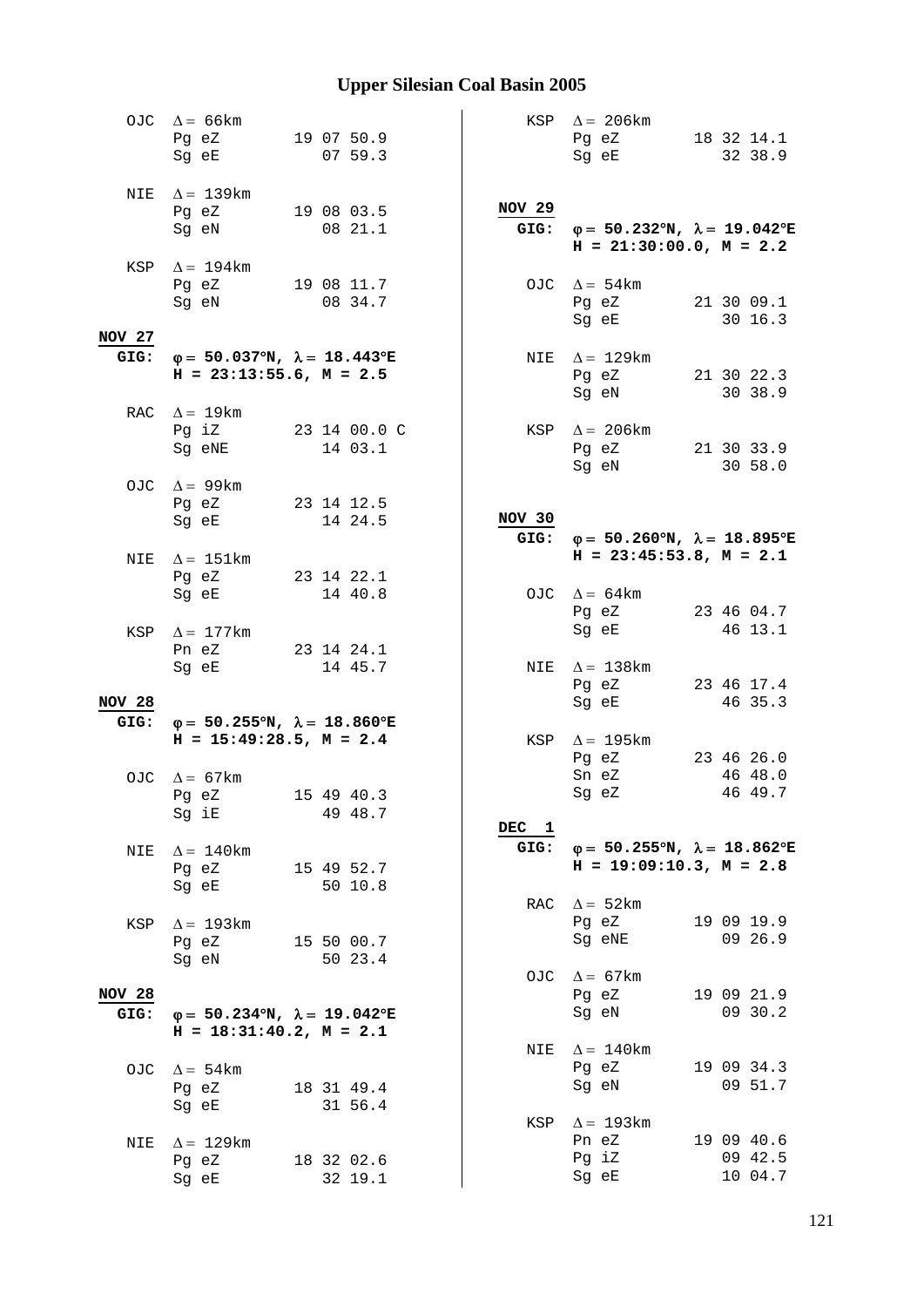|               | KWP $\Delta = 284 \text{km}$<br>Pn eZ<br>Sg eNE                                                | 19 09 58.2<br>10 38.0            |               | OJC $\Delta = 68 \text{km}$<br>Pg eZ<br>Sg eN                                               |  | 10 12 25.5<br>12 33.6            |
|---------------|------------------------------------------------------------------------------------------------|----------------------------------|---------------|---------------------------------------------------------------------------------------------|--|----------------------------------|
| DEC 1         | GIG: $\varphi = 50.213^{\circ}N$ , $\lambda = 19.067^{\circ}E$<br>$H = 21:41:31.5$ , $M = 2.1$ |                                  |               | NIE $\Delta = 144$ km<br>Pg eZ<br>Sg eN                                                     |  | 10 12 37.9<br>12 55.6            |
|               | OJC $\Delta = 52 \text{km}$<br>Pg eZ<br>Sg eN                                                  | 21 41 40.6<br>41 47.8            |               | KSP $\Delta = 190$ km<br>Pn eZ<br>Pg iZ<br>Sg eN                                            |  | 10 12 42.9<br>12 45.3<br>13 08.3 |
|               | NIE $\Delta = 126 \text{km}$<br>Pg eZ<br>Sg eE                                                 | 21 41 54.2<br>42 09.8            | DEC 5         | GIG: $\varphi = 50.205^{\circ}N$ , $\lambda = 19.072^{\circ}E$                              |  |                                  |
|               | KSP $\Delta$ = 208km<br>Pg eZ 21 42 06.0<br>Sg eZ                                              | 42 30.4                          |               | $H = 16:22:45.0, M = 2.2$<br>OJC $\Delta = 51 \text{km}$<br>Pg iZ 16 22 53.5                |  |                                  |
| DEC 1         | GIG: $\varphi = 50.256^{\circ}N$ , $\lambda = 18.859^{\circ}E$<br>$H = 21:53:43.9$ , $M = 2.3$ |                                  |               | Sq eE<br>NIE $\Delta = 125$ km                                                              |  | 23 00.4                          |
|               | OJC $\Delta = 67 \text{km}$                                                                    |                                  |               | Pg eZ<br>Sg eN                                                                              |  | 16 23 07.1<br>23 23.6            |
|               | Pg eZ<br>Sg eE                                                                                 | 21 53 55.7<br>54 04.3            |               | KSP $\Delta = 210$ km<br>Pg eZ<br>(Sg) eN                                                   |  | 16 23 20.3<br>23 46.1            |
| NIE           | $\Delta = 140$ km                                                                              |                                  |               |                                                                                             |  |                                  |
|               | Pg eZ<br>Sg eE                                                                                 | 21 54 08.0<br>54 25.6            |               |                                                                                             |  |                                  |
|               | KSP $\Delta = 193$ km<br>Pg eZ<br>Sg eN                                                        | 21 54 15.9<br>54 38.3            | DEC 6         | GIG: $\varphi = 50.255^{\circ}N$ , $\lambda = 18.860^{\circ}E$<br>$H = 04:52:25.2, M = 2.1$ |  |                                  |
| DEC 4<br>GIG: | $\varphi = 50.257^{\circ}N$ , $\lambda = 18.903^{\circ}E$                                      |                                  |               | OJC $\Delta = 67 \text{km}$<br>04 52 37.6<br>Pg eZ<br>$(Sg)$ eN                             |  | 52 44.3                          |
|               | $H = 09:45:40.3$ , $M = 2.1$<br>OJC $\Delta = 64 \text{km}$<br>Pg eZ                           | 09 45 51.5                       | NIE           | $\Delta = 140$ km<br>Pg eZ<br>Sq eE                                                         |  | 04 52 50.1<br>53 07.3            |
| NIE           | Sg eE<br>$\Delta$ = 138 km<br>Pg eZ<br>Sq eN                                                   | 45 59.7<br>09 46 04.1<br>46 21.6 |               | KSP $\Delta = 193 \text{km}$<br>Pg eZ<br>Sg eN                                              |  | 04 52 57.7<br>53 20.2            |
| KSP           | $\Delta = 196$ km<br>Pg eZ<br>Sg eZ                                                            | 09 46 12.5<br>46 35.6            | DEC 6<br>GIG: | $\varphi = 50.238^{\circ}N$ , $\lambda = 18.930^{\circ}E$<br>$H = 10:11:32.3, M = 2.1$      |  |                                  |
| DEC 4<br>GIG: | $\varphi = 50.287^{\circ}N$ , $\lambda = 18.839^{\circ}E$<br>$H = 10:12:13.3, M = 2.6$         |                                  |               | OJC $\Delta = 62 \text{km}$<br>Pg eZ<br>Sg eE                                               |  | 10 11 43.1<br>11 51.1            |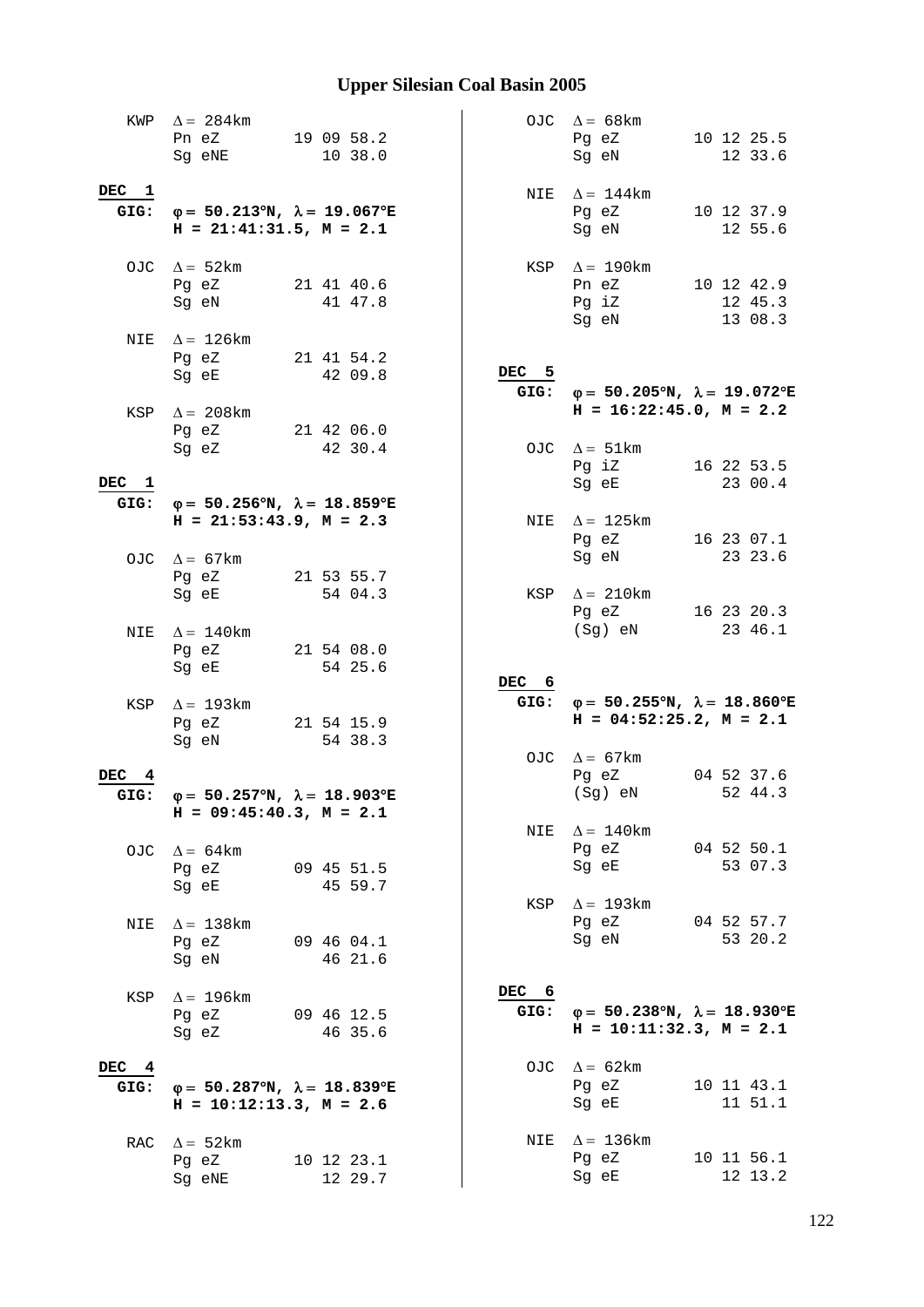|               | KSP $\Delta = 198$ km                                                                                                                                                                                                                                                      |                          |         | DEC 10         | GIG: $\varphi = 50.255^{\circ}N$ , $\lambda = 18.860^{\circ}E$                                 |  |                                  |
|---------------|----------------------------------------------------------------------------------------------------------------------------------------------------------------------------------------------------------------------------------------------------------------------------|--------------------------|---------|----------------|------------------------------------------------------------------------------------------------|--|----------------------------------|
|               | Pg eZ<br>(Sg) eN                                                                                                                                                                                                                                                           | 10 12 05.3               | 12 27.8 |                | $H = 04:04:50.9$ , $M = 2.4$                                                                   |  |                                  |
| DEC 7         | GIG: $\varphi = 50.265^{\circ}N$ , $\lambda = 18.881^{\circ}E$<br>$H = 15:56:20.6$ , $M = 2.6$                                                                                                                                                                             |                          |         |                | OJC $\Delta = 67 \text{km}$<br>Pg eZ<br>Sg eE                                                  |  | 04 05 03.1<br>05 11.1            |
|               | OJC $\Delta = 66 \text{km}$<br>Pg eZ<br>Sg eE                                                                                                                                                                                                                              | 15 56 32.0               | 56 40.5 |                | NIE $\Delta = 140$ km<br>Pg eZ<br>Sg eE                                                        |  | 04 05 15.2<br>05 31.8            |
|               | NIE $\Delta = 140$ km<br>Pg eZ 15 56 44.6<br>Sg eN and the state of the state of the state of the state of the state of the state of the state of the state of the state of the state of the state of the state of the state of the state of the state of the state of the |                          | 57 02.0 |                | KSP $\Delta = 193 \text{km}$<br>Pg eE<br>Sg eN                                                 |  | 04 05 23.2<br>05 45.8            |
|               | KSP $\Delta = 194$ km<br>Pg iZ 15 56 52.8 C<br>Sg eN                                                                                                                                                                                                                       |                          | 57 15.9 | DEC 13         | GIG: $\varphi = 50.266^{\circ}N$ , $\lambda = 18.882^{\circ}E$<br>$H = 05:00:54.2$ , $M = 2.2$ |  |                                  |
| DEC 8<br>GIG: | $\varphi = 50.236^{\circ}N$ , $\lambda = 18.931^{\circ}E$                                                                                                                                                                                                                  |                          |         |                | OJC $\Delta = 66 \text{km}$<br>Pg eZ<br>Sg eN                                                  |  | 05 01 05.5<br>$01 \; 14.4$       |
|               | $H = 11:59:20.6$ , $M = 2.2$<br>OJC $\Delta = 62 \text{km}$<br>Pg eZ<br>Sg eE                                                                                                                                                                                              | 11 59 31.5               | 59 39.7 |                | NIE $\Delta = 139$ km<br>Pg eZ<br>Sg eN                                                        |  | 05 01 18.3<br>01 35.4            |
| NIE           | $\Delta = 135$ km<br>Pg eZ<br>Sg eE                                                                                                                                                                                                                                        | 11 59 44.1<br>12 00 00.8 |         |                | KSP $\Delta = 194$ km<br>Pn eZ<br>Pg eZ<br>Sg eN                                               |  | 05 01 25.5<br>01 26.4<br>01 49.4 |
|               | KSP $\Delta = 198$ km<br>Pg eE<br>Sg eN                                                                                                                                                                                                                                    | 11 59 53.3<br>12 00 17.1 |         | <b>DEC 15</b>  | GIG: $\varphi = 50.274^{\circ}N$ , $\lambda = 18.828^{\circ}E$<br>$H = 00:51:08.2, M = 2.1$    |  |                                  |
| 9<br>DEC      | GIG: $\varphi = 50.255^{\circ}N$ , $\lambda = 18.860^{\circ}E$<br>$H = 19:12:48.2, M = 2.6$                                                                                                                                                                                |                          |         |                | OJC $\Delta = 70$ km<br>Pg eZ<br>Sg eN                                                         |  | 00 51 20.5<br>51 29.6            |
|               | RAC $\Delta = 52 \text{km}$<br>Pg eZ 19 12 58.0<br>Sg eNE                                                                                                                                                                                                                  |                          | 13 04.8 | NIE            | $\Delta = 144$ km<br>Pg eZ 00 51 32.6<br>Sg eE                                                 |  | 51 50.4                          |
| OJC           | $\Delta$ = 66 km<br>Pg eZ<br>Sg eE                                                                                                                                                                                                                                         | 19 12 59.7               | 13 08.5 | KSP            | $\Delta = 190$ km<br>Pn eZ<br>Pg iZ<br>Sg eN                                                   |  | 00 51 37.8<br>51 39.6<br>52 02.6 |
| NIE           | $\Delta = 140$ km<br>Pg eZ<br>Sg eE                                                                                                                                                                                                                                        | 19 13 12.0               | 13 29.9 | DEC 15<br>GIG: | $\varphi = 50.274^{\circ}N$ , $\lambda = 19.266^{\circ}E$<br>$H = 04:04:16.4$ , $M = 2.5$      |  |                                  |
| KSP           | $\Delta = 193$ km<br>Pg eZ<br>Sg eN                                                                                                                                                                                                                                        | 19 13 20.4               | 13 43.3 |                | OJC $\Delta = 38 \text{km}$<br>Pg iZ<br>Sg eN                                                  |  | 04 04 23.0 D<br>04 28.3          |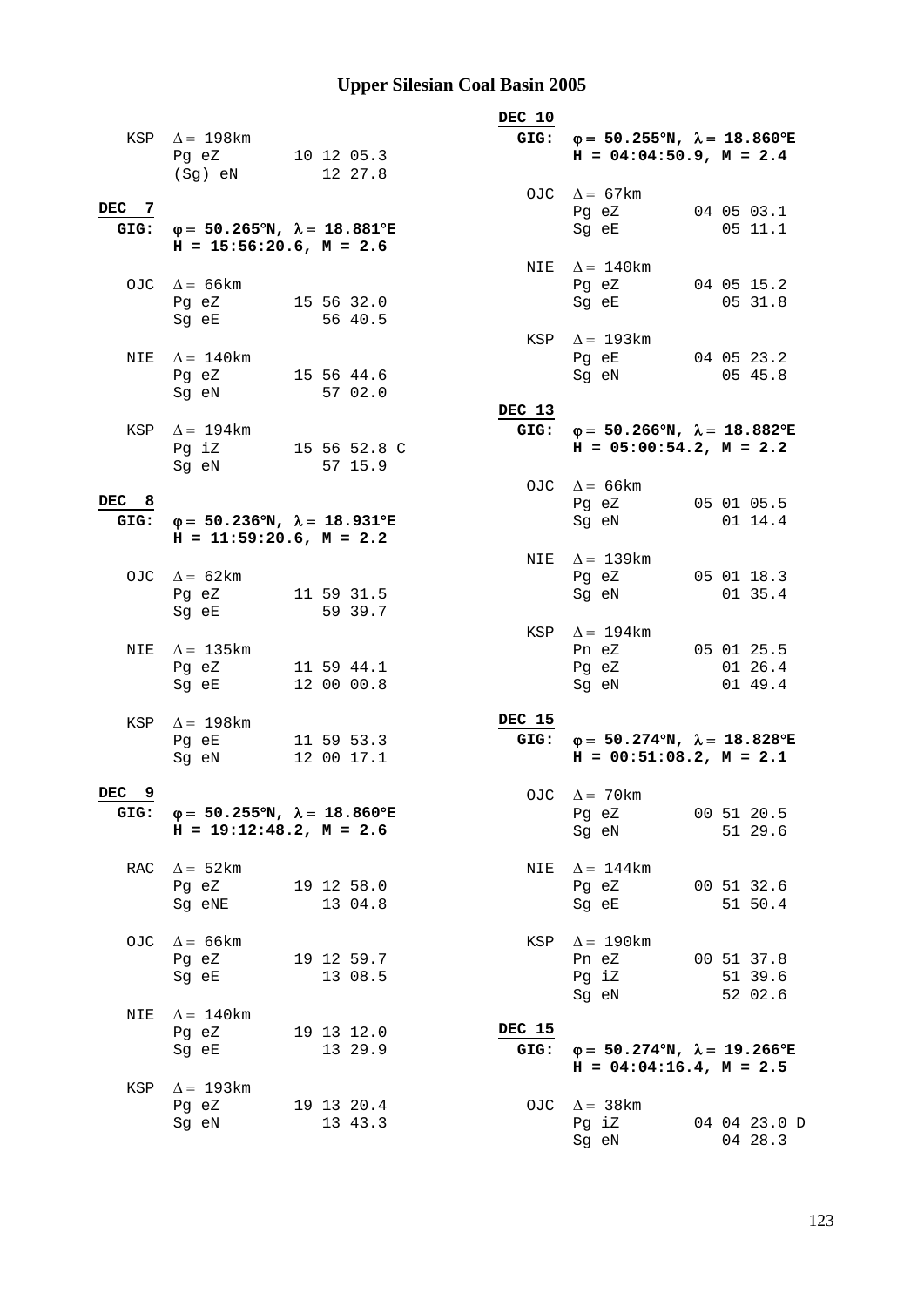|                |                                                                                                                                                                   |                       | DEC 16 |                                                                                                |                               |
|----------------|-------------------------------------------------------------------------------------------------------------------------------------------------------------------|-----------------------|--------|------------------------------------------------------------------------------------------------|-------------------------------|
|                | NIE $\Delta = 121$ km<br>Pg eZ<br>Sg eN                                                                                                                           | 04 04 36.9<br>04 52.5 |        | GIG: $\varphi = 50.266^{\circ}N$ , $\lambda = 18.882^{\circ}E$<br>$H = 12:13:37.1, M = 2.2$    |                               |
|                | KSP $\Delta = 220$ km<br>Pg eE 04 04 53.1<br>Sg eN                                                                                                                | 05 18.3               |        | OJC $\Delta = 66 \text{km}$<br>Pg eZ<br>Sg eN                                                  | 12 13 48.5<br>13 57.0         |
| DEC 15<br>GIG: | φ= 50.207°N, $\lambda$ = 19.072°E                                                                                                                                 |                       |        | NIE $\Delta = 139$ km<br>Pg eZ<br>Sg eE                                                        | 12 14 00.9<br>14 18.8         |
|                | $H = 04:37:03.8$ , $M = 2.3$                                                                                                                                      |                       |        |                                                                                                |                               |
|                | OJC $\Delta = 52 \text{km}$<br>Pg eZ 04 37 12.8<br>Sg eE and the state of the state of the state of the state of the state of the state of the state of the state | 37 19.6               |        | KSP $\Delta = 194$ km<br>Pg eZ<br>Sg eN                                                        | 12 14 09.3<br>14 32.4         |
|                |                                                                                                                                                                   |                       | DEC 18 |                                                                                                |                               |
| NIE            | $\Delta = 126$ km<br>Pg eZ 04 37 25.6<br>Sq eE and the state of the state of the state of the state of the state of the state of the state of the state           | 37 41.8               |        | GIG: $\varphi = 50.238^{\circ}N$ , $\lambda = 19.071^{\circ}E$<br>$H = 08:32:31.0$ , $M = 2.2$ |                               |
|                | KSP $\Delta = 209$ km<br>Pg eZ 04 37 38.1                                                                                                                         |                       |        | OJC $\Delta = 52 \text{km}$<br>Pg eZ 08 32 39.9<br>Sg eN                                       | 32 47.4                       |
| <b>DEC 15</b>  | Sg eN                                                                                                                                                             | 38 04.1               |        | NIE $\Delta = 128$ km<br>Pg eZ<br>Sg eN                                                        | 08 32 53.3<br>33 09.6         |
| GIG:           | $\varphi = 50.238^{\circ}N$ , $\lambda = 18.931^{\circ}E$                                                                                                         |                       |        |                                                                                                |                               |
|                | $H = 12:07:25.5$ , $M = 2.2$<br>OJC $\Delta = 62 \text{km}$                                                                                                       |                       |        | KSP $\Delta = 208$ km<br>Pg eZ<br>Sg eN                                                        | 08 33 04.5<br>33 29.5         |
|                | Pg eZ<br>Sg eE                                                                                                                                                    | 12 07 35.8<br>07 43.9 | DEC 19 |                                                                                                |                               |
|                |                                                                                                                                                                   |                       |        | GIG: $\varphi = 50.271^{\circ}N$ , $\lambda = 19.262^{\circ}E$                                 |                               |
| NIE            | $\Delta = 135$ km<br>Pg eZ<br>Sg eE                                                                                                                               | 12 07 49.3<br>08 06.2 |        | $H = 02:32:29.1, M = 2.9$                                                                      |                               |
|                | KSP $\Delta = 198$ km                                                                                                                                             |                       |        | OJC $\Delta = 39 \text{km}$<br>$Pg$ iZ<br>Sg eN                                                | 02 32 36.0 D<br>32 41.4       |
|                | Pg eZ 12 07 57.9<br>Sg eZ                                                                                                                                         | 08 22.1               | RAC    | $\Delta = 78$ km<br>Pg eZ<br>Sg eNE                                                            | 02 32 42.8<br>32 53.3         |
| DEC 16         | $\varphi = 50.28^{\circ}N$ , $\lambda = 18.90^{\circ}E$<br>$H = 05:49:05.9$ , $M = 2.1$                                                                           |                       | NIE    | $\Delta = 121$ km<br>Pg eZ                                                                     | 02 32 49.9                    |
|                | OJC $\Delta = 64 \text{km}$<br>Pg eZ<br>Sg eE                                                                                                                     | 05 49 17.8<br>49 25.7 | KSP    | Sg eE<br>$\Delta = 219 \text{km}$<br>Pn eZ                                                     | 33 06.5<br>02 33 03.0         |
| NIE            | $\Delta = 139 \text{km}$<br>Pg eZ                                                                                                                                 | 05 49 29.7            |        | Pg eZ<br>Sg eN                                                                                 | 33 05.8<br>33 31.4            |
|                | Sg eN                                                                                                                                                             | 49 47.4               | KWP    | $\Delta = 257$ km<br>Pn eZ                                                                     | 02 33 11.3                    |
| KSP            | $\Delta$ = 195 km<br>Pg eZ<br>Sg eE                                                                                                                               | 05 49 37.6<br>50 01.3 |        | Pg eZ<br>Sn eNE<br>Sg eNE                                                                      | 33 17.3<br>33 42.7<br>33 47.8 |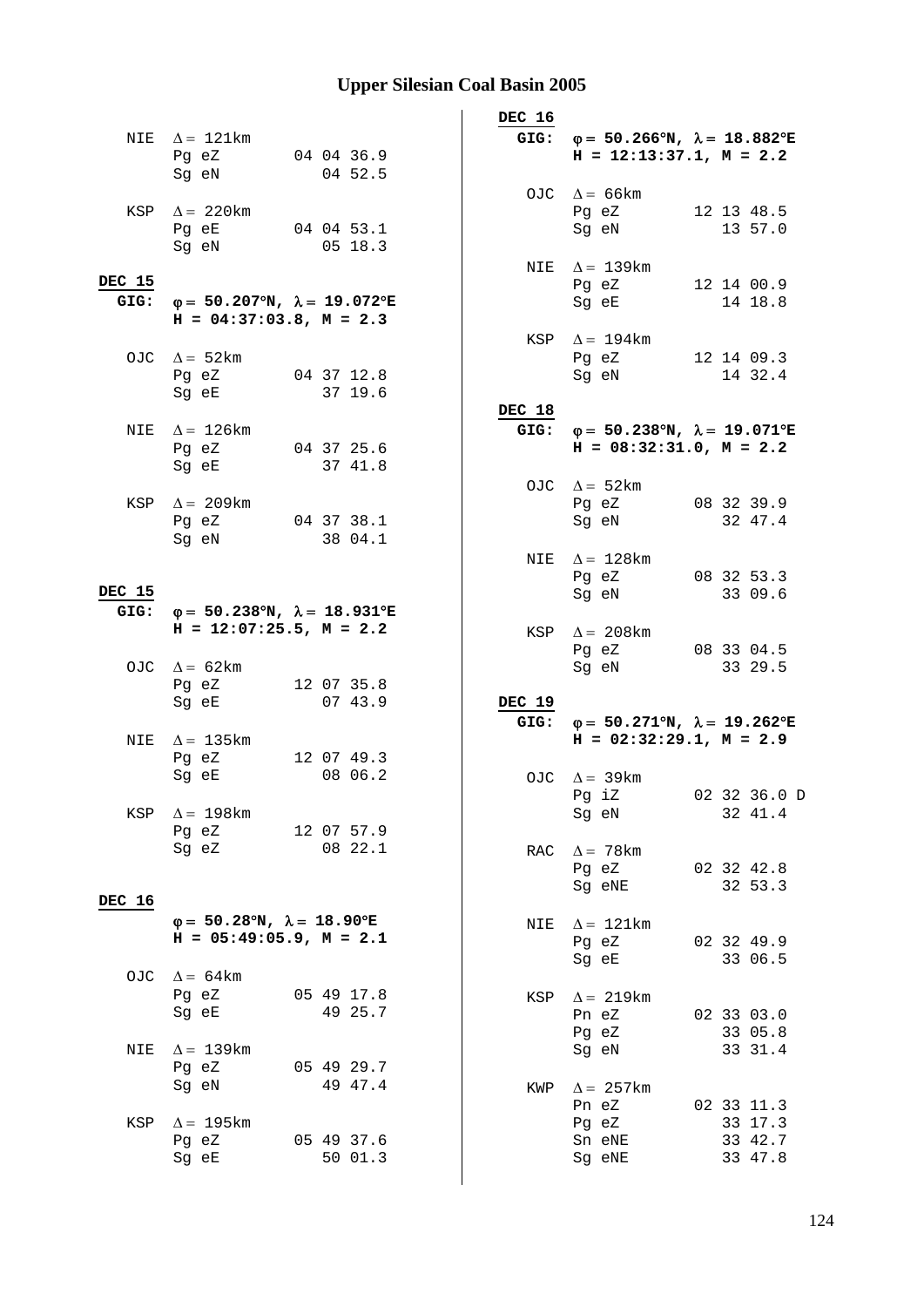|               | SUW $\Delta = 495 \text{km}$<br>Pn eZ 02 33 38.1<br>Sg eNE                                                                                              | 34 56.6               |         | DEC 20         | GIG: $\varphi = 50.215^{\circ}N$ , $\lambda = 19.067^{\circ}E$<br>$H = 18:14:45.6$ , $M = 2.5$                 |                         |
|---------------|---------------------------------------------------------------------------------------------------------------------------------------------------------|-----------------------|---------|----------------|----------------------------------------------------------------------------------------------------------------|-------------------------|
| DEC 19        | GIG: $\varphi = 50.060^{\circ}N$ , $\lambda = 18.434^{\circ}E$                                                                                          |                       |         |                | OJC $\Delta = 52 \text{km}$<br>Pg iZ<br>Sg eE                                                                  | 18 14 54.8 D<br>15 01.4 |
|               | $H = 23:18:02.8$ , $M = 2.2$<br>RAC $\Delta = 17 \text{km}$                                                                                             |                       |         |                | NIE $\Delta = 126 \text{km}$<br>Pg eZ<br>Sq eE                                                                 | 18 15 07.8<br>15 23.7   |
|               | Pg iZ 23 18 06.6 D<br>Sg iN                                                                                                                             | 18 09.7               |         |                | KSP $\Delta = 208$ km<br>Pg eE 18 15 20.2                                                                      |                         |
|               | OJC $\Delta = 99 \text{km}$<br>Pg eZ 23 18 19.5<br>Sg eN                                                                                                | 18 32.1               |         |                | Sg eE and the state of the state of the state of the state of the state of the state of the state of the state | 15 44.8                 |
| NIE           | $\Delta = 153$ km<br>Pg iZ 23 18 29.3<br>Sg eE and the state of the state of the state of the state of the state of the state of the state of the state | 18 49.0               |         | DEC 20<br>GIG: | $\varphi = 50.099$ °N, $\lambda = 19.162$ °E<br>$H = 19:50:30.4$ , $M = 2.4$                                   |                         |
| DEC 20        |                                                                                                                                                         |                       |         |                | OJC $\Delta = 47$ km<br>Pg eZ<br>Sg iN                                                                         | 19 50 38.8<br>50 44.6   |
|               | GIG: $\varphi = 50.266^{\circ}N$ , $\lambda = 18.882^{\circ}E$<br>$H = 10:24:40.4$ , $M = 2.3$                                                          |                       |         |                | NIE $\Delta = 112 \text{km}$<br>Pg eZ                                                                          | 19 50 49.6              |
|               | OJC $\Delta = 66 \text{km}$<br>Pg eZ<br>Sg eE                                                                                                           | 10 24 52.1<br>25 00.6 |         | DEC 21         | Sg eE                                                                                                          | 51 04.8                 |
| NIE           | $\Delta = 139$ km<br>Pg eZ                                                                                                                              | 10 25 04.3            |         |                | GIG: $\varphi = 50.215^{\circ}N$ , $\lambda = 19.064^{\circ}E$<br>$H = 09:32:58.2, M = 2.2$                    |                         |
| KSP           | Sg eE<br>$\Delta = 194$ km                                                                                                                              | 25 21.8               |         |                | OJC $\Delta = 52 \text{km}$<br>Pg eZ<br>Sg eN                                                                  | 09 33 07.3<br>33 14.2   |
| <b>DEC 20</b> | Pg eZ<br>Sg eN 25 35.2                                                                                                                                  | 10 25 12.3            |         |                | NIE $\Delta = 126$ km<br>Pg eZ<br>Sg eN                                                                        | 09 33 20.8<br>33 36.5   |
| GIG:          | $\varphi = 50.266^{\circ}N$ , $\lambda = 18.867^{\circ}E$<br>$H = 13:45:02.8$ , $M = 2.5$                                                               |                       |         | KSP            | $\Delta = 208$ km<br>Pg eZ 09 33 33.5<br>Sg eN                                                                 | 33 57.3                 |
|               | OJC $\Delta = 66 \text{km}$<br>Pg eZ<br>Sg eN                                                                                                           | 13 45 14.5<br>45 23.1 |         | DEC 22<br>GIG: | $\varphi = 50.236^{\circ}N$ , $\lambda = 18.931^{\circ}E$<br>$H = 04:54:53.8$ , $M = 2.3$                      |                         |
| NIE           | $\Delta = 141 \text{km}$<br>Pg eZ<br>Sg eE                                                                                                              | 13 45 27.0            | 45 45.2 |                | OJC $\Delta = 62 \text{km}$<br>Pg eZ<br>Sg eN                                                                  | 04 55 04.8<br>55 12.5   |
| KSP           | $\Delta = 193 \text{km}$<br>Pn eZ<br>Pg eZ<br>Sg eN                                                                                                     | 13 45 32.7<br>45 35.2 | 45 58.2 | NIE            | $\Delta$ = 135 km<br>Pg eZ<br>Sg eE                                                                            | 04 55 17.4<br>55 34.1   |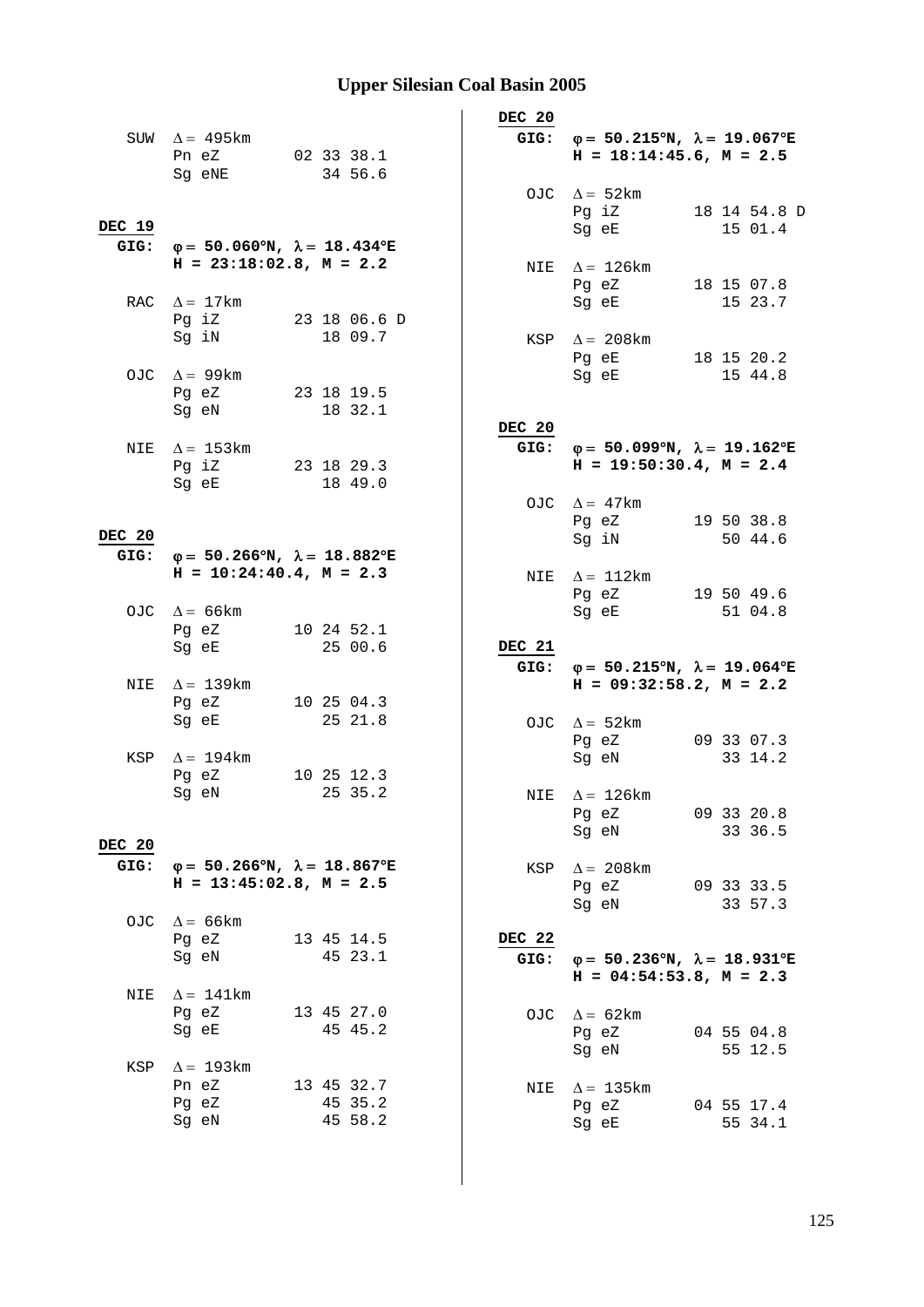|        | KSP $\Delta = 199$ km<br>Pg eE<br>Sg eN                                                                                                                           |  | 04 55 26.8<br>55 50.4   |              |        |     | KSP $\Delta = 186 \text{km}$<br>Pg iZ<br>Sn eE                                                 |  | 00 11 31.9<br>11 53.3 |
|--------|-------------------------------------------------------------------------------------------------------------------------------------------------------------------|--|-------------------------|--------------|--------|-----|------------------------------------------------------------------------------------------------|--|-----------------------|
|        |                                                                                                                                                                   |  |                         |              | DEC 23 |     |                                                                                                |  |                       |
| DEC 22 | GIG: $\varphi = 50.036^{\circ}N$ , $\lambda = 18.436^{\circ}E$<br>$H = 08:39:38.0, M = 2.6$                                                                       |  |                         |              |        |     | GIG: $\varphi = 50.255^{\circ}N$ , $\lambda = 18.862^{\circ}E$<br>$H = 02:00:26.9$ , $M = 2.6$ |  |                       |
|        |                                                                                                                                                                   |  |                         |              |        |     | RAC $\Delta = 52 \text{km}$                                                                    |  |                       |
|        | RAC $\Delta = 18$ km<br>Pg iZ<br>Sg eNE                                                                                                                           |  | 39 45.2                 | 08 39 41.9 D |        |     | Pg eZ<br>Sg eNE                                                                                |  | 02 00 36.4<br>00 43.5 |
|        |                                                                                                                                                                   |  |                         |              |        |     | OJC $\Delta = 67 \text{km}$                                                                    |  |                       |
|        | OJC $\Delta = 99 \text{km}$<br>Pg eZ 08 39 54.9<br>Sg eE and the state of the state of the state of the state of the state of the state of the state of the state |  | 40 07.4                 |              |        |     | Pg eZ<br>Sg eE                                                                                 |  | 02 00 38.6<br>00 47.1 |
|        |                                                                                                                                                                   |  |                         |              |        | NIE | $\Delta = 140$ km                                                                              |  |                       |
| NIE    | $\Delta = 152 \text{km}$<br>Pg eZ 08 40 04.3<br>Sg eE and the state of the state of the state of the state of the state of the state of the state of the state    |  | 40 23.7                 |              |        |     | Pg eZ 02 00 51.2<br>Sg eE                                                                      |  | 01 09.0               |
|        |                                                                                                                                                                   |  |                         |              |        | KSP | $\Delta$ = 193km                                                                               |  |                       |
|        | KSP $\Delta = 176$ km                                                                                                                                             |  |                         |              |        |     | Pn eZ 02 00 56.9                                                                               |  |                       |
|        | Pn eZ                                                                                                                                                             |  | 08 40 05.9              |              |        |     | Pg iZ                                                                                          |  | 00 59.1               |
|        | Pg eZ<br>Sg eE                                                                                                                                                    |  | 40 08.5<br>40 28.5      |              |        |     | Sg eN                                                                                          |  | 01 21.5               |
|        |                                                                                                                                                                   |  |                         |              | DEC 23 |     |                                                                                                |  |                       |
|        |                                                                                                                                                                   |  |                         |              | GIG:   |     | $\varphi = 50.099^{\circ}N$ , $\lambda = 19.204^{\circ}E$                                      |  |                       |
| DEC 22 |                                                                                                                                                                   |  |                         |              |        |     | $H = 03:33:59.9, M = 2.1$                                                                      |  |                       |
| GIG:   | $\varphi = 50.204^{\circ}N$ , $\lambda = 19.073^{\circ}E$                                                                                                         |  |                         |              |        |     |                                                                                                |  |                       |
|        | $H = 16:51:39.7, M = 2.1$                                                                                                                                         |  |                         |              |        |     | OJC $\Delta = 44$ km                                                                           |  |                       |
|        |                                                                                                                                                                   |  |                         |              |        |     | Pg eZ                                                                                          |  | 03 34 07.4            |
|        | OJC $\Delta = 52 \text{km}$                                                                                                                                       |  |                         |              |        |     | Sg eNE                                                                                         |  | 34 13.7               |
|        | Pg eZ                                                                                                                                                             |  | 16 51 49.0              |              |        |     |                                                                                                |  |                       |
|        | Sg eE                                                                                                                                                             |  | 51 55.2                 |              |        |     | NIE $\Delta = 110$ km                                                                          |  |                       |
|        |                                                                                                                                                                   |  |                         |              |        |     | Pg eZ                                                                                          |  | 03 34 19.6            |
| NIE    | $\Delta = 125 \mathrm{km}$                                                                                                                                        |  |                         |              |        |     | Sg eE                                                                                          |  | 34 33.5               |
|        | Pg eZ                                                                                                                                                             |  | 16 52 01.7              |              |        |     |                                                                                                |  |                       |
|        | Sq eE 52 18.0                                                                                                                                                     |  |                         |              |        |     | KSP $\Delta = 222$ km                                                                          |  |                       |
|        |                                                                                                                                                                   |  |                         |              |        |     | Pg eZ                                                                                          |  | 03 34 36.0<br>35 01.4 |
| KSP    | $\Delta = 209$ km<br>Pg eZ<br>16 52 13.2                                                                                                                          |  |                         |              |        |     | (Sg) eN                                                                                        |  |                       |
|        | Sq eN                                                                                                                                                             |  | 52 40.5                 |              | DEC 23 |     |                                                                                                |  |                       |
|        |                                                                                                                                                                   |  |                         |              | GIG:   |     | $\varphi = 49.979^{\circ}N$ , $\lambda = 18.570^{\circ}E$                                      |  |                       |
|        |                                                                                                                                                                   |  |                         |              |        |     | $H = 05:29:21.7$ , $M = 2.2$                                                                   |  |                       |
| DEC 23 |                                                                                                                                                                   |  |                         |              |        |     |                                                                                                |  |                       |
| GIG:   | $\varphi = 50.222^{\circ}N$ , $\lambda = 18.729^{\circ}E$                                                                                                         |  |                         |              |        | RAC | $\Delta = 29 \text{km}$                                                                        |  |                       |
|        | $H = 00:11:01.7, M = 3.0$                                                                                                                                         |  |                         |              |        |     | Pg iZ                                                                                          |  | 05 29 28.1 D          |
|        |                                                                                                                                                                   |  |                         |              |        |     | Sg eNE                                                                                         |  | 29 32.5               |
|        | RAC $\Delta = 42 \text{km}$                                                                                                                                       |  |                         |              |        |     |                                                                                                |  |                       |
|        | Pg eZ                                                                                                                                                             |  | 00 11 09.8              |              |        | OJC | $\Delta = 92 \text{km}$                                                                        |  |                       |
|        | Sg eNE                                                                                                                                                            |  | 11 15.3                 |              |        |     | Pg eZ                                                                                          |  | 05 29 37.7            |
|        |                                                                                                                                                                   |  |                         |              |        |     | Sg eE                                                                                          |  | 29 49.0               |
| OJC    | $\Delta = 76$ km<br>Pg iZ                                                                                                                                         |  |                         |              |        |     |                                                                                                |  |                       |
|        | Sg iN                                                                                                                                                             |  | 00 11 15.1 C<br>11 25.1 |              |        |     | NIE $\Delta = 140$ km                                                                          |  |                       |
|        |                                                                                                                                                                   |  |                         |              |        |     | Pg eZ                                                                                          |  | 05 29 46.4            |
| NIE    | $\Delta = 145$ km                                                                                                                                                 |  |                         |              |        |     | $\Delta = 188$ km                                                                              |  |                       |
|        | Pg iZ                                                                                                                                                             |  | 00 11 26.3 C            |              |        | KSP | Pg eZ                                                                                          |  | 05 29 53.3            |
|        | Sg eE                                                                                                                                                             |  | 11 44.6                 |              |        |     | Sg eE                                                                                          |  | 30 16.1               |
|        |                                                                                                                                                                   |  |                         |              |        |     |                                                                                                |  |                       |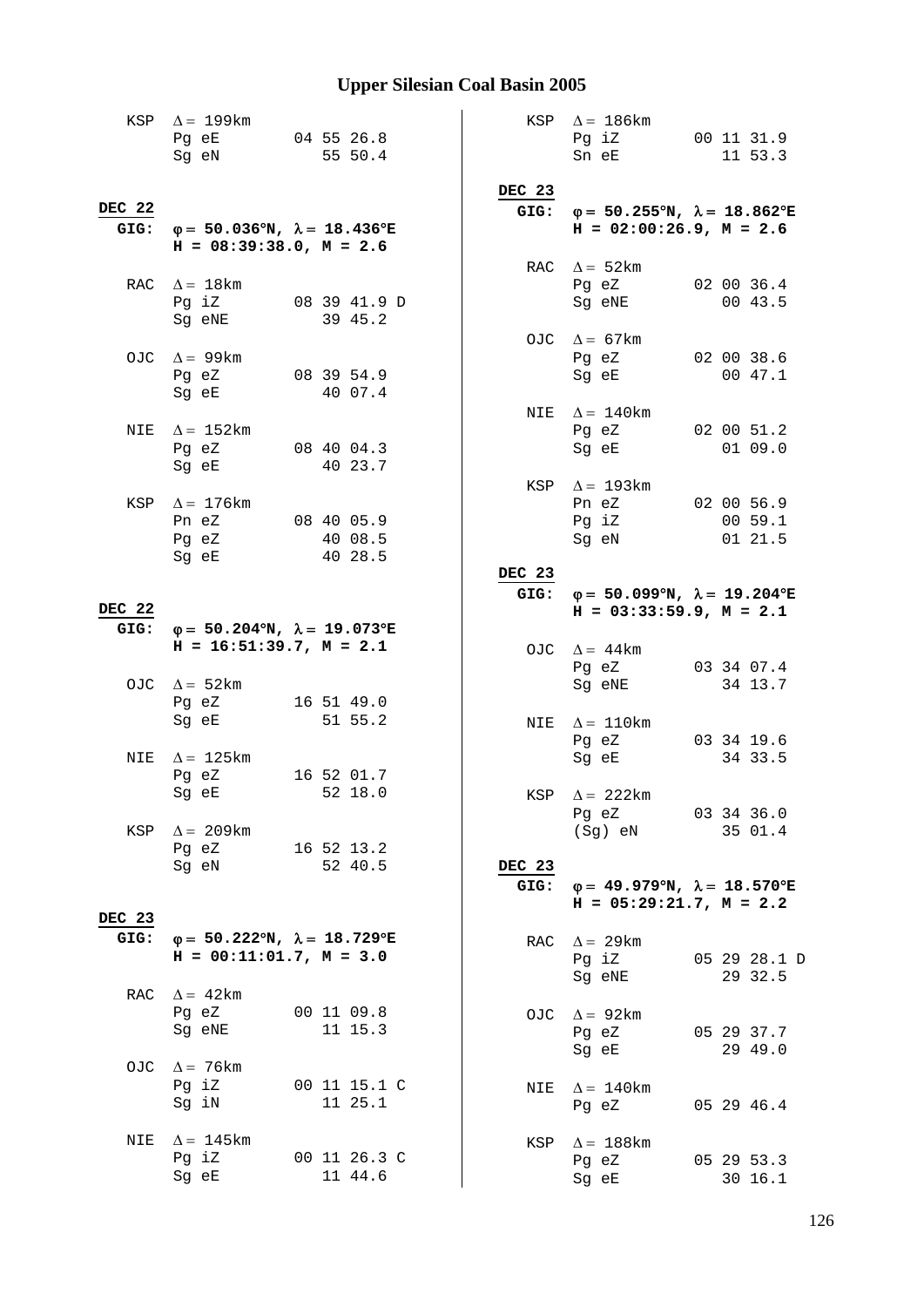| DEC 23                | GIG: $\varphi = 50.266^{\circ}N$ , $\lambda = 18.882^{\circ}E$<br>$H = 10:18:12.9, M = 2.2$ |         |                | NIE $\Delta = 140$ km<br>Pg eZ<br>Sg eN                                                     | 04 58 38.2<br>58 55.2            |
|-----------------------|---------------------------------------------------------------------------------------------|---------|----------------|---------------------------------------------------------------------------------------------|----------------------------------|
|                       | OJC $\Delta = 66 \text{km}$<br>10 18 24.4<br>Pg eZ<br>Sg eNE                                | 18 32.8 | KSP            | $\Delta = 194 \text{km}$<br>Pg eE<br>Sg eN                                                  | 04 58 45.5<br>59 09.0            |
|                       | NIE $\Delta = 140$ km<br>Pg eZ<br>10 18 37.5<br>Sg eN                                       | 18 54.3 | <b>DEC 24</b>  | GIG: $\varphi = 50.366^{\circ}N$ , $\lambda = 18.881^{\circ}E$<br>$H = 05:19:33.1, M = 2.4$ |                                  |
|                       | KSP $\Delta = 194$ km<br>Pg eZ 10 18 45.2<br>Sg eN                                          | 19 07.8 |                | OJC $\Delta = 67 \text{km}$<br>Pg eZ<br>Sg eN                                               | 05 19 44.6<br>19 53.8            |
| DEC 23                | $\varphi = 50.28^{\circ}N$ , $\lambda = 19.27^{\circ}E$<br>$H = 11:40:53.8$ , $M = 2.4$     |         | NIE            | $\Delta = 148$ km<br>Pg eZ 05 19 58.1<br>Sg eE                                              | 20 16.8                          |
|                       | OJC $\Delta = 38 \text{km}$<br>Pg eZ 11 41 00.1<br>Sg eN                                    | 41 05.4 | KSP            | $\Delta = 190$ km<br>Pg eZ 05 20 04.6<br>Sn eN                                              | 20 25.5                          |
| NIE                   | $\Delta = 122$ km<br>Pg eZ<br>11 41 15.3<br>Sg eE                                           | 41 30.5 | DEC 24<br>GIG: | $\varphi = 50.262^{\circ}N$ , $\lambda = 18.932^{\circ}E$<br>$H = 10:20:01.4$ , $M = 2.2$   |                                  |
| KSP                   | $\Delta = 220$ km<br>Pg eZ<br>11 41 30.4<br>Sg eN                                           | 41 55.5 |                | OJC $\Delta = 62 \text{km}$<br>Pg iZ<br>Sg eN                                               | 10 20 12.3 D<br>20 20.3          |
| DEC 24                | $\varphi = 50.30^{\circ}N$ , $\lambda = 18.82^{\circ}E$<br>$H = 01:03:17.8$ , $M = 2.3$     |         |                | NIE $\Delta = 137 \text{km}$<br>Pg eZ<br>Sg eE                                              | 10 20 25.1<br>20 42.1            |
|                       | OJC $\Delta = 70$ km<br>Pg eZ 01 03 30.2<br>Sg eE                                           | 03 39.1 |                | KSP $\Delta = 198$ km<br>Pg eZ<br>Sg eN                                                     | 10 20 34.1<br>20 57.8            |
| NIE                   | $\Delta = 145$ km<br>01 03 42.7<br>Pg eZ<br>Sg eE                                           | 04 00.4 | DEC 26<br>GIG: | $\varphi = 50.238^{\circ}N$ , $\lambda = 19.069^{\circ}E$<br>$H = 20:18:19.1, M = 2.2$      |                                  |
| KSP                   | $\Delta = 189$ km<br>Pg eZ<br>01 03 48.5<br>Sg eN 04 11.9                                   |         | OJC            | $\Delta = 52 \text{km}$<br>Pg eZ<br>Sg iN                                                   | 20 18 28.2<br>18 35.7            |
| <b>DEC 24</b><br>GIG: | $\varphi = 50.266^{\circ}N$ , $\lambda = 18.882^{\circ}E$<br>$H = 04:58:13.8$ , $M = 2.0$   |         | NIE            | $\Delta = 128$ km<br>Pg eZ<br>Sg eN                                                         | 20 18 41.2<br>18 57.3            |
| OJC                   | $\Delta$ = 66 km<br>Pg eZ<br>04 58 25.7<br>Sg eN                                            | 58 34.1 | KSP            | $\Delta = 208 \text{km}$<br>Pn eZ<br>Pg eZ<br>Sg eN                                         | 20 18 51.3<br>18 52.9<br>19 17.6 |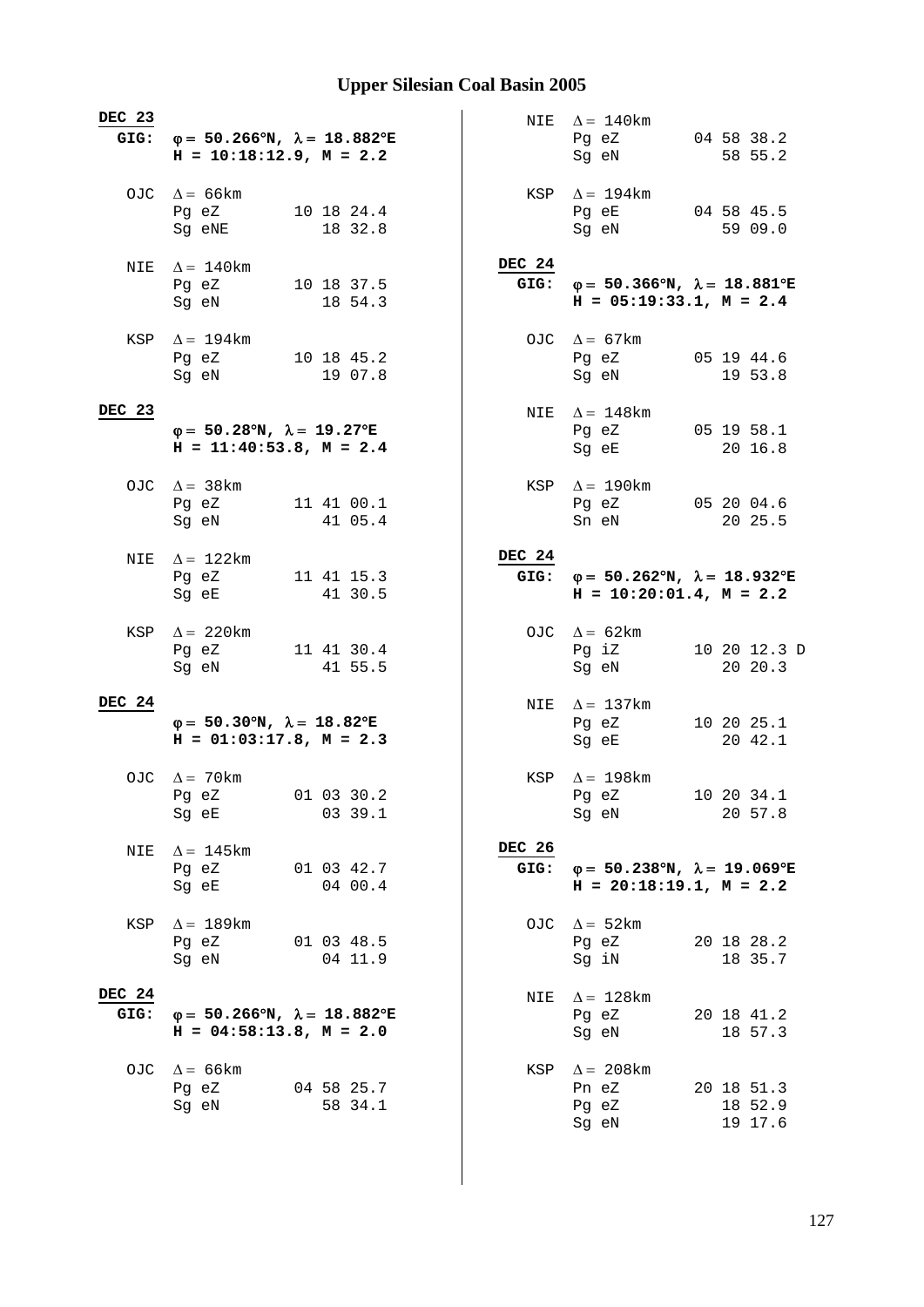| DEC 27                | GIG: $\varphi = 50.262^{\circ}N$ , $\lambda = 18.897^{\circ}E$<br>$H = 17:13:34.0, M = 2.6$ |                       | KSP $\Delta = 209 \text{km}$<br>Pg eZ<br>Sg eN                                                 | 22 17 14.7<br>17 40.6    |
|-----------------------|---------------------------------------------------------------------------------------------|-----------------------|------------------------------------------------------------------------------------------------|--------------------------|
|                       | OJC $\Delta = 65 \text{km}$<br>Pg iZ<br>17 13 45.5 D<br>Sg eZ<br>13 54.0                    | <b>DEC 29</b>         | GIG: $\varphi = 50.101^{\circ}N$ , $\lambda = 19.154^{\circ}E$<br>$H = 05:34:37.5$ , $M = 2.4$ |                          |
|                       | NIE $\Delta = 138$ km<br>Pg eZ<br>17 13 57.9<br>14 14.3<br>Sg eN                            |                       | OJC $\Delta = 48 \text{km}$<br>Pg eZ<br>Sq eE                                                  | 05 34 45.7<br>34 52.1    |
|                       | KSP $\Delta = 195 \text{km}$<br>Pg eZ<br>17 14 06.8<br>14 29.0<br>Sg eN                     |                       | KSP $\Delta = 219 \text{km}$<br>Pg eE<br>Sn eE                                                 | 05 35 13.2<br>05 35 37.8 |
| <b>DEC 28</b><br>GIG: | $\varphi = 50.266^{\circ}N$ , $\lambda = 18.882^{\circ}E$<br>$H = 07:00:11.0$ , $M = 2.2$   | <b>DEC 29</b><br>GIG: | $\varphi = 50.254^{\circ}N$ , $\lambda = 18.860^{\circ}E$<br>$H = 15:51:47.5$ , $M = 2.4$      |                          |
|                       | OJC $\Delta = 65 \text{km}$<br>Pg eZ 07 00 22.5<br>00 30.9<br>Sg eE                         |                       | OJC $\Delta = 67$ km<br>Pg eZ 15 51 59.2<br>Sg eE                                              | 52 07.6                  |
| NIE                   | $\Delta = 140$ km<br>07 00 35.1<br>Pg eZ<br>00 52.5<br>Sg eN                                |                       | KSP $\Delta = 193$ km<br>Pg eZ<br>Sg eEN                                                       | 15 52 19.8<br>52 42.7    |
| KSP                   | $\Delta = 194 \text{km}$<br>07 00 43.5<br>Pg eZ<br>01 06.1<br>Sg eN                         | <b>DEC 29</b>         | $\varphi = 50.27^{\circ}N$ , $\lambda = 18.88^{\circ}E$<br>$H = 23:14:22.8$ , $M = 2.0$        |                          |
| <b>DEC 28</b>         | $\varphi = 50.29^{\circ}N$ , $\lambda = 18.89^{\circ}E$<br>$H = 15:50:21.9$ , $M = 2.2$     |                       | OJC $\Delta = 66 \text{km}$<br>Pg eZ<br>Sg eE                                                  | 23 14 34.6<br>14 42.6    |
|                       | OJC $\Delta = 65 \text{km}$<br>15 50 33.9<br>Pg eZ<br>50 41.9<br>Sg eE                      |                       | NIE $\Delta = 140$ km<br>Pg eZ<br>Sg eE                                                        | 23 14 47.2<br>15 04.4    |
| NIE                   | $\Delta = 140$ km<br>Pg eZ 15 50 46.4<br>51 03.4<br>Sg eN                                   | KSP                   | $\Delta = 194 \text{km}$<br>Pg eZ 23 14 55.2<br>Sg eN                                          | 15 18.4                  |
| KSP                   | $\Delta = 194$ km<br>Pg eZ 15 50 54.0<br>51 16.9<br>Sg eN                                   | DEC 30<br>GIG:        | $\varphi = 50.261^{\circ}N$ , $\lambda = 18.898^{\circ}E$<br>$H = 17:09:42.6$ , $M = 2.3$      |                          |
| <b>DEC 28</b>         | $\varphi = 50.23^{\circ}N$ , $\lambda = 19.09^{\circ}E$<br>$H = 22:16:40.8$ , $M = 2.2$     |                       | OJC $\Delta = 64 \text{km}$<br>Pg eZ<br>Sg eN                                                  | 17 09 53.7<br>10 02.2    |
|                       | OJC $\Delta = 51 \text{km}$<br>22 16 49.3<br>Pg eZ<br>16 56.8<br>Sg eE                      | NIE                   | $\Delta = 139$ km<br>Pg eZ<br>Sg eE                                                            | 17 10 06.5<br>10 24.8    |
| NIE                   | $\Delta = 126$ km<br>22 17 02.3<br>Pg eZ<br>17 18.7<br>Sg eE                                | KSP                   | $\Delta = 195$ km<br>Pg eZ<br>Sn eN                                                            | 17 10 14.9<br>10 37.1    |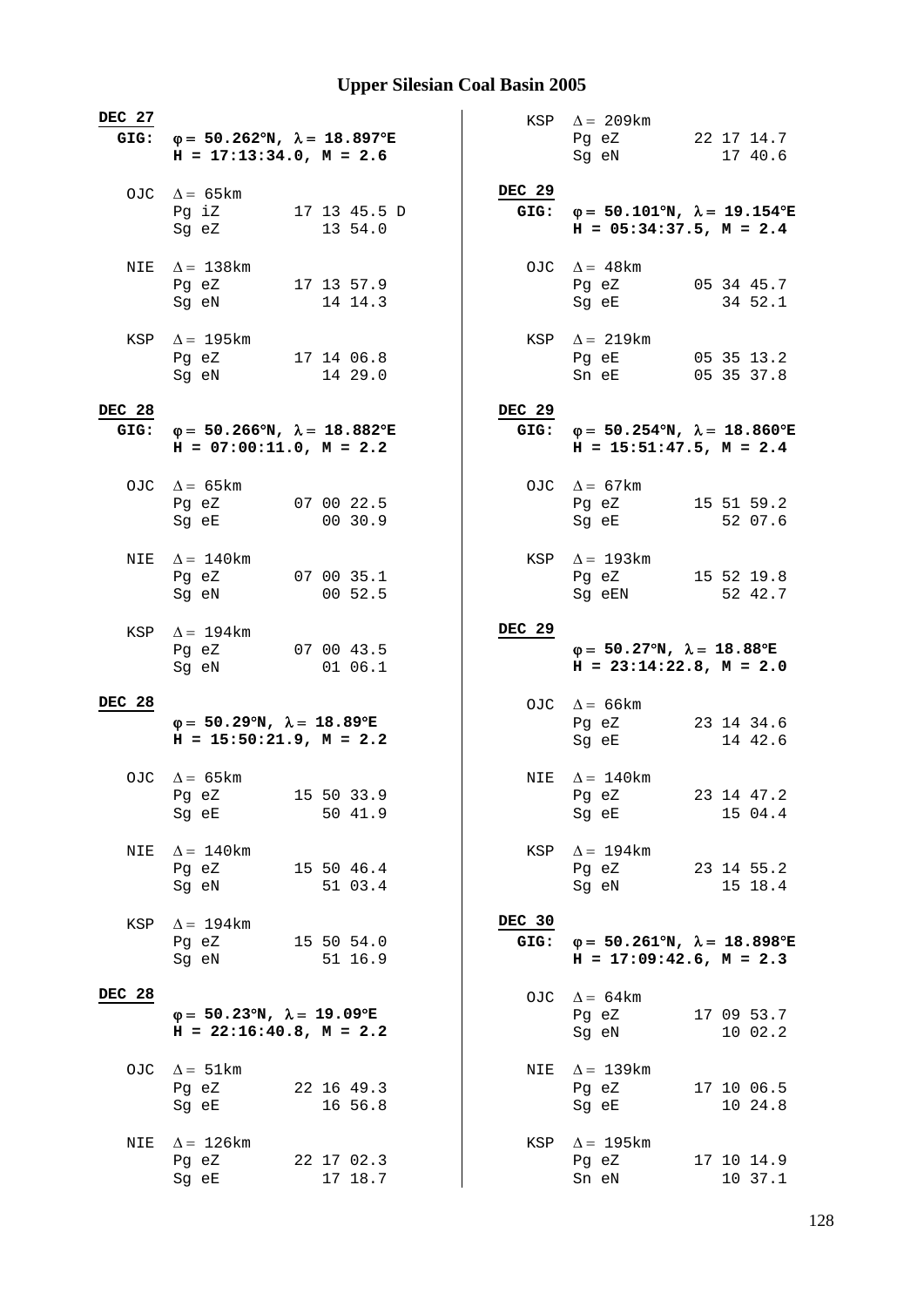| DEC 30 |                                                                |            | DEC 31 |                                                           |              |
|--------|----------------------------------------------------------------|------------|--------|-----------------------------------------------------------|--------------|
|        | GIG: $\varphi = 50.281^{\circ}N$ , $\lambda = 18.839^{\circ}E$ |            | GIG:   | $\varphi = 50.090^{\circ}N$ , $\lambda = 18.439^{\circ}E$ |              |
|        | $H = 18:47:02.7$ , $M = 2.4$                                   |            |        | $H = 00:42:55.5$ , $M = 2.2$                              |              |
|        | OJC $\Lambda = 68 \text{ km}$                                  |            |        | RAC $\Lambda = 17 \text{km}$                              |              |
|        | Pg eZ                                                          | 18 47 14.8 |        | Pq iZ                                                     | 00 42 59.5 C |
|        | Sq eE                                                          | 47 23.1    |        | Sg eNE                                                    | 43 02.3      |
|        | NIE $\Lambda = 143$ km                                         |            |        | OJC $\Delta = 98$ km                                      |              |
|        | Pg eZ                                                          | 18 47 27.3 |        | Pq eZ                                                     | 00 43 12.8   |
|        | Sq eE                                                          | 47 45.4    |        | Sq eN                                                     | 43 25.1      |
| KSP    | $\Delta = 191 \text{km}$                                       |            |        | NIE $\Lambda = 155$ km                                    |              |
|        | Pg eZ                                                          | 18 47 34.8 |        | Pg eZ                                                     | 00 43 22.3   |
|        | Sq eZ                                                          | 47 57.3    |        | Sg eN                                                     | 43 42.7      |

KSP  $\Delta = 173$ km Pg eZ 00 43 23.8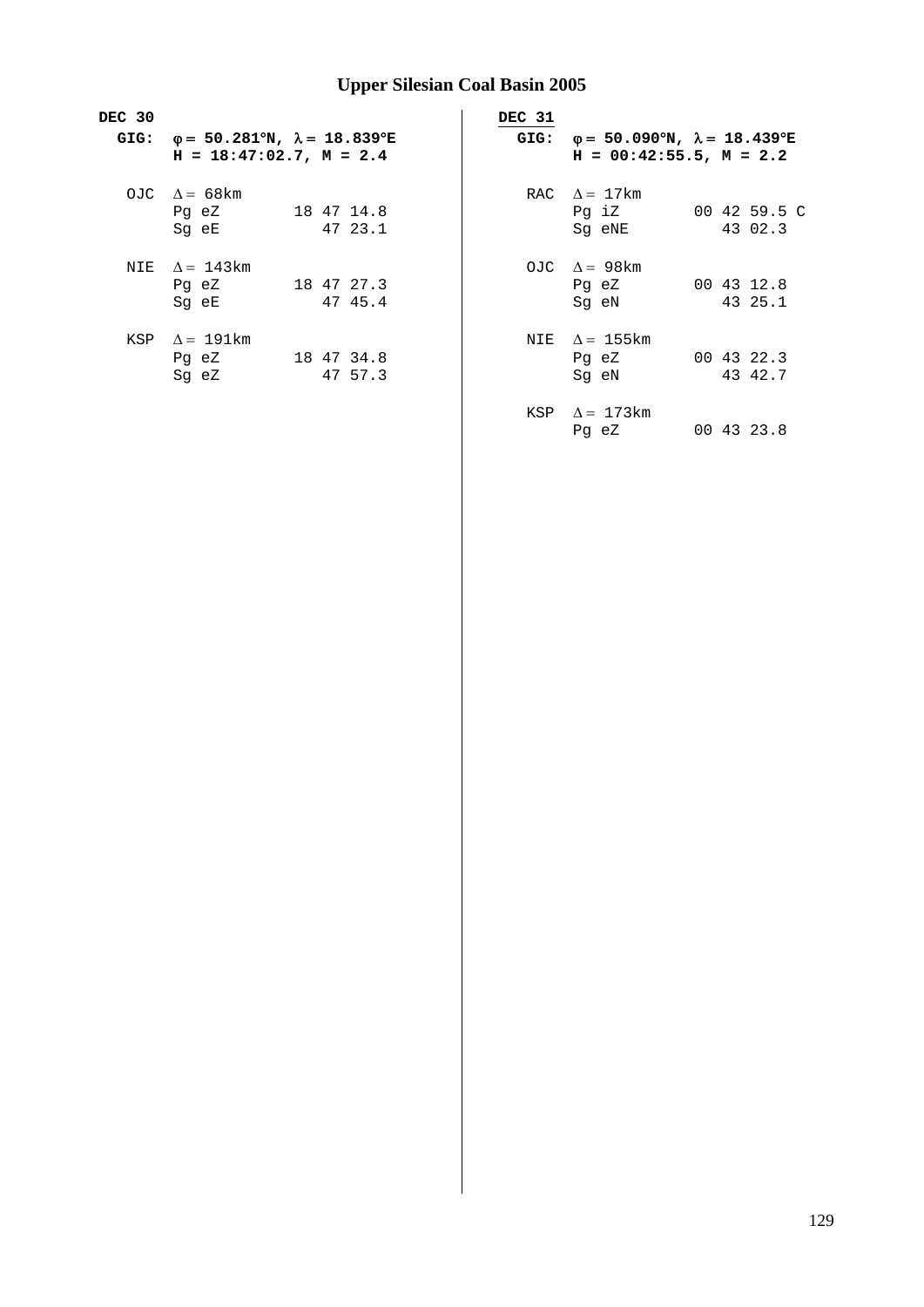|                     | $H = 06:32:57.4$ , $M = 2.7$<br>KSP $\Delta$ = 74.1km                 | $\varphi = 51.496^{\circ}N$ , $\lambda = 16.101^{\circ}E$               |        | GKP $\Delta$ = 206.5km<br>Pn eZ<br>eZ<br>S eE             | 04 30 45.9                       | 30 52.1<br>31 14.2            |
|---------------------|-----------------------------------------------------------------------|-------------------------------------------------------------------------|--------|-----------------------------------------------------------|----------------------------------|-------------------------------|
|                     | Pg iNEZ<br>Sg eNEZ                                                    | 06 33 09.5<br>33 18.4                                                   |        | RAC $\Delta$ = 221.2km<br>Pn eZ                           | 04 30 49.5                       |                               |
|                     | OJC $\Delta$ = 297.3km<br>Pg eZ 06 33 46.7<br>Sg eN                   | 34 22.1                                                                 |        | S eNE<br>OJC $\Delta$ = 300.6km                           |                                  | 31 15.4                       |
| JAN<br>$\mathbf{1}$ | $\varphi = 51.44^{\circ}\text{N}$ , $\lambda = 16.19^{\circ}\text{E}$ |                                                                         |        | Pn eZ<br>Pg iZ<br>Sn eN<br>Sg iN                          | 04 30 56.3<br>31 28.1<br>31 39.0 | 31 04.3                       |
|                     | $H = 19:01:22$ , $M = 2.7$<br>KSP $\Delta$ = 67km                     |                                                                         |        | NIE $\Delta$ = 383.0km<br>Pn eZ                           | 04 31 06.6                       |                               |
|                     | Pg eNZ<br>Sg eNEZ                                                     | 19 01 33.4<br>01 41.4                                                   |        | eZ<br>S eN                                                |                                  | 31 16.4<br>32 02.3            |
|                     | OJC $\Delta$ = 289km<br>Pg eZ<br>Sg eE                                | 19 02 12.4<br>02 46.0                                                   |        | KWP $\Delta = 515.8$ km<br>Pn eZ<br>eZ<br>Sn eNE<br>S eNE | 04 31 22.9                       | 31 41.8<br>32 20.6<br>32 49.6 |
| JAN 3               |                                                                       |                                                                         |        |                                                           |                                  |                               |
|                     | $H = 21:44:45.6$ , $M = 2.6$                                          | $\varphi = 51.461^{\circ}\text{N}$ , $\lambda = 16.107^{\circ}\text{E}$ |        | SUW $\Delta$ = 551.8km<br>Pg eZ 04 31 48.9                |                                  |                               |
|                     | KSP $\Delta$ = 70.2km<br>Pg eNEZ<br>Sg eNEZ                           | 21 44 57.1                                                              | JAN 10 | $\varphi = 51.500^{\circ}N$ , $\lambda = 16.141^{\circ}E$ |                                  |                               |
|                     |                                                                       | 45 05.4                                                                 |        | $H = 14:41:04.9, M = 3.9$                                 |                                  |                               |
|                     | OJC $\Delta$ = 295.1km<br>Pg eZ<br>Sg eN                              | 21 45 35.5<br>46 10.6                                                   |        | KSP $\Delta$ = 74.1km<br>Pg iNEZ<br>Sg eNEZ               | 14 41 17.0                       | 41 26.1                       |
| 7<br>JAN            | $H = 02:19:03.2, M = 2.9$                                             | $\varphi = 51.514^{\circ}\text{N}$ , $\lambda = 16.123^{\circ}\text{E}$ |        | GKP $\Delta$ = 211.1km<br>Pn eZ<br>Pg eZ<br>Sn eE         | 14 41 37.8                       | 41 41.1<br>42 01.2            |
|                     | KSP $\Delta$ = 75.8km<br>Pg eNEZ<br>Sg eNEZ                           | 02 19 15.6<br>19 24.8                                                   |        | RAC $\Delta$ = 214.5km<br>$P$ eZ<br>S eNE                 | 14 41 39.9                       | 42 05.6                       |
| JAN<br>7            | OJC $\Delta$ = 296.8km<br>Pg eZ<br>Sg eN                              | 02 19 53.6<br>20 28.6                                                   |        | OJC $\Delta$ = 295.0km<br>Pn eZ<br>Pg iZ<br>Sn eN         | 14 41 45.5                       | 41 55.1<br>42 18.2            |
|                     | $H = 04:30:13.4, M = 3.7$                                             | $\varphi$ = 51.555°N, $\lambda$ = 16.096°E                              |        | Sg iN<br>NIE $\Delta$ = 376.8km                           |                                  | 42 28.5                       |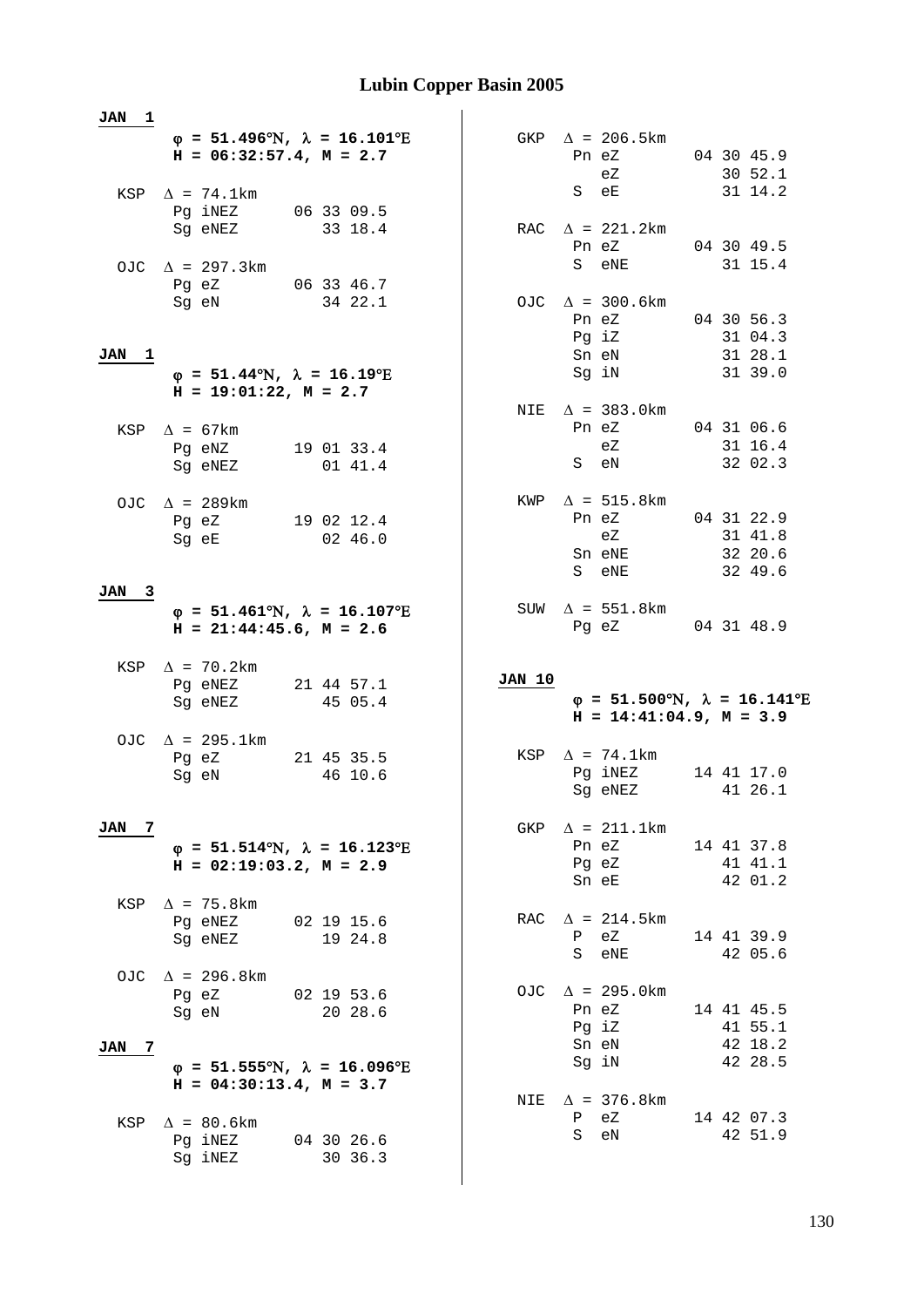|               |                                                                 |                                                                         | JAN 15                                                                                                         |
|---------------|-----------------------------------------------------------------|-------------------------------------------------------------------------|----------------------------------------------------------------------------------------------------------------|
|               | KWP $\Delta = 510.6 \text{km}$<br>Pn eZ 14 42 14.9<br>S eNE     | 43 35.2                                                                 | $\varphi = 51.514^{\circ}\text{N}$ , $\lambda = 16.124^{\circ}\text{E}$<br>$H = 18:44:40.7$ , $M = 2.5$        |
|               | SUW $\Delta$ = 552.5km<br>Pn eZ 14 42 19.1<br>Pg eZ             | 42 38.6                                                                 | KSP $\Delta$ = 75.8km<br>Pg eNEZ 18 44 53.1<br>Sg eNEZ<br>45 02.1                                              |
| JAN 11        | Sg eNE                                                          | 43 16.7                                                                 | OJC $\Delta$ = 296.8km<br>Pg eZ 18 45 31.0<br>Sg eN<br>46 06.0                                                 |
|               | $H = 16:52:45.5$ , $M = 2.7$                                    | $\varphi = 51.405^{\circ}N$ , $\lambda = 16.208^{\circ}E$               | JAN 15<br>$\varphi = 51.513^{\circ}\text{N}$ , $\lambda = 16.124^{\circ}\text{E}$<br>$H = 19:29:48.1, M = 3.4$ |
|               | KSP $\Delta = 63.0 \text{km}$                                   |                                                                         |                                                                                                                |
|               | Pg eNEZ 16 52 55.8<br>Sg eNEZ 53 03.3<br>OJC $\Delta$ = 286.1km |                                                                         | KSP $\Delta$ = 75.7km<br>Pq eNEZ 19 30 00.5<br>Sg eNEZ 30 09.7                                                 |
|               | Pg eZ 16 53 34.6<br>Sg eN                                       | 54 08.2                                                                 | GKP $\Delta$ = 210.2km<br>$P$ eZ<br>19 30 24.9                                                                 |
| <b>JAN 14</b> |                                                                 | $\varphi$ = 51.556°N, $\lambda$ = 16.098°E                              | RAC $\Delta$ = 216.4km<br>P eZ<br>19 30 24.5<br>S eNE 30 50.0                                                  |
|               | $H = 08:05:34.6$ , $M = 2.7$                                    |                                                                         |                                                                                                                |
|               | KSP $\Delta = 80.7$ km<br>Pg eNEZ 08 05 47.8<br>Sg eNEZ         | 05 57.4                                                                 | OJC $\Delta$ = 296.7km<br>19 30 36.8<br>Pg eZ<br>Sg eN 31 12.6                                                 |
|               | OJC $\Delta$ = 300.6km<br>Pg eZ 08 06 24.4<br>Sg eNE            | 07 00.8                                                                 | NIE $\Delta$ = 378.7km<br>19 30 51.4<br>P eZ<br>31 37.4<br>S eE                                                |
|               |                                                                 |                                                                         | KWP $\Delta = 512.3 \text{km}$<br>19 31 12.2                                                                   |
| JAN 14        |                                                                 |                                                                         | Pg eZ                                                                                                          |
|               | $H = 09:47:19.5, M = 3.4$                                       | $\varphi = 51.513^{\circ}\text{N}$ , $\lambda = 16.082^{\circ}\text{E}$ | JAN 16<br>$\varphi = 51.453^{\circ}\text{N}$ , $\lambda = 16.088^{\circ}\text{E}$                              |
|               | KSP $\Delta$ = 76.2km<br>Pg iNEZ                                | 09 47 32.0                                                              | $H = 13:27:12.7$ , $M = 2.3$                                                                                   |
|               | Sg eNEZ                                                         | 47 40.8                                                                 | $\Delta$ = 69.6km<br>KSP<br>Pg eNEZ<br>13 27 24.1                                                              |
|               | RAC $\Delta$ = 218.4km<br>P eZ<br>S eNE                         | 09 47 55.9<br>48 21.6                                                   | Sg eNEZ<br>27 32.4<br>JAN 16                                                                                   |
|               | OJC $\Delta$ = 299.3km<br>Pg eZ<br>Sg eN                        | 09 48 09.4<br>48 44.6                                                   | $\varphi = 51.513^{\circ}\text{N}$ , $\lambda = 16.125^{\circ}\text{E}$<br>$H = 15:08:10.1, M = 2.6$           |
|               | NIE $\Delta$ = 381.0km<br>P eZ<br>S eE                          | 09 48 23.0<br>49 09.2                                                   | KSP $\Delta$ = 75.7km<br>Pg eNEZ<br>15 08 22.5<br>Sg eNEZ<br>08 31.5                                           |
|               |                                                                 |                                                                         | OJC $\Delta$ = 296.7km<br>Pg eZ<br>15 09 00.0<br>09 34.7<br>Sg eN                                              |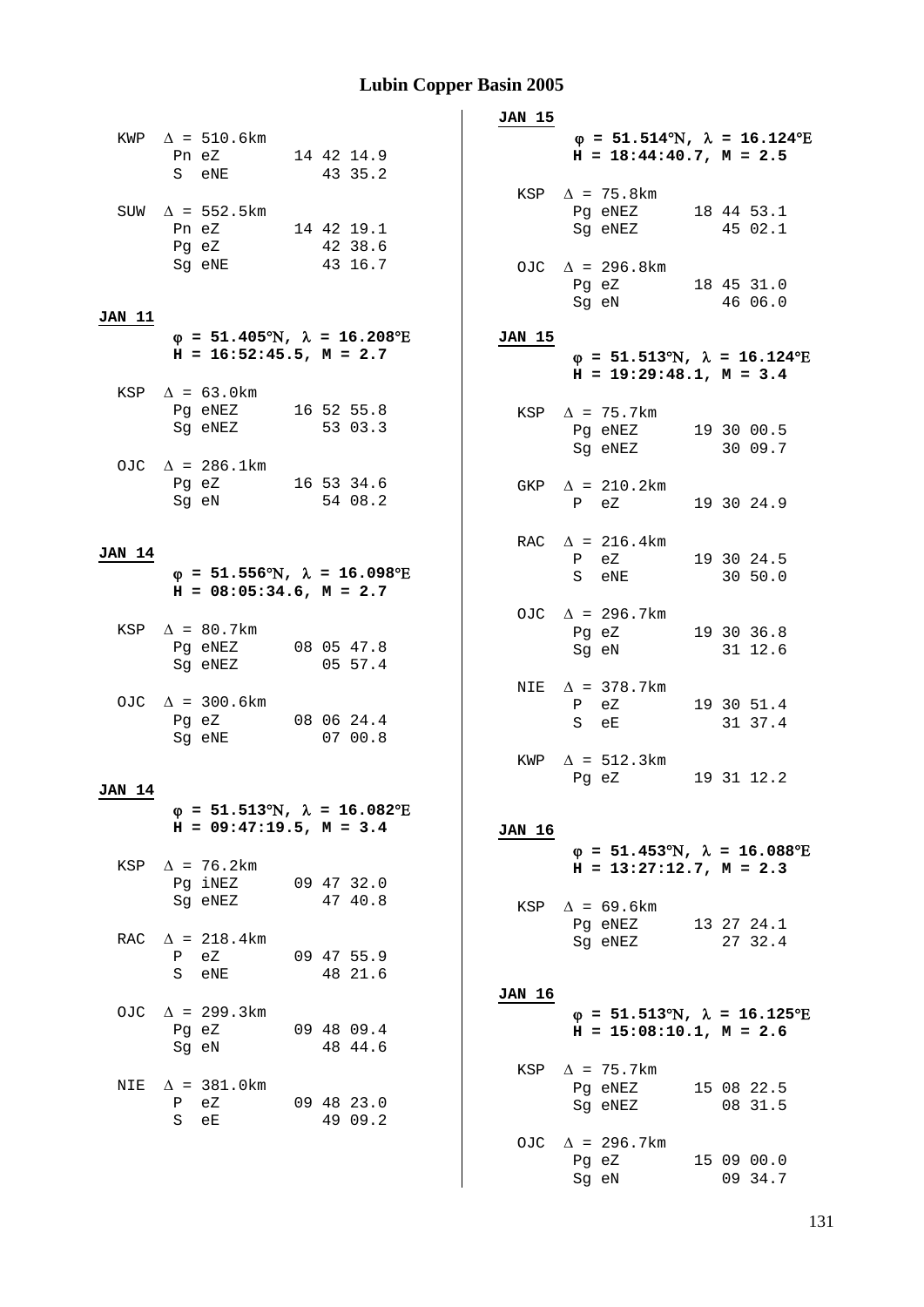| <b>JAN 18</b> |                                                                                        |  |                               |  |               | OJC $\Delta$ = 296.3km                                                                              |  |                       |
|---------------|----------------------------------------------------------------------------------------|--|-------------------------------|--|---------------|-----------------------------------------------------------------------------------------------------|--|-----------------------|
|               | $\varphi = 51.472^{\circ}N$ , $\lambda = 16.023^{\circ}E$<br>$H = 05:22:16.1, M = 2.6$ |  |                               |  |               | Pg eZ 04 47 40.3<br>Sg eN                                                                           |  | 48 16.0               |
|               | KSP $\Delta$ = 72.7km<br>Pg eNEZ 05 22 28.0<br>Sg eNEZ                                 |  | 22 36.5                       |  |               | NIE $\Delta$ = 377.5 km<br>04 47 53.5<br>P eZ<br>S eN                                               |  | 48 40.0               |
| <b>JAN 20</b> | $\varphi$ = 51.556°N, $\lambda$ = 16.099°E                                             |  |                               |  |               | KWP $\Delta$ = 512.2km<br>Pg eZ 04 48 13.8                                                          |  |                       |
|               | $H = 03:09:56.3, M = 3.7$                                                              |  |                               |  | JAN 25        |                                                                                                     |  |                       |
|               | KSP $\Delta$ = 80.7km                                                                  |  |                               |  |               | $\varphi = 51.476^{\circ}N$ , $\lambda = 16.113^{\circ}E$<br>$H = 04:47:54.9$ , $M = 3.0$           |  |                       |
|               | Pg iNEZ 03 10 09.5<br>Sg iNEZ                                                          |  | 10 19.1                       |  |               | KSP $\Delta$ = 71.7km                                                                               |  |                       |
|               | RAC $\Delta$ = 221.1km<br>Pn eZ<br>$03$ 10 28.9                                        |  |                               |  |               | Pg eNEZ 04 48 06.7<br>Sg eNEZ                                                                       |  | 48 15.1               |
|               | Pg eZ 10 32.9<br>Sn eN 10 58.2                                                         |  |                               |  |               | OJC $\Delta$ = 295.5km<br>Pg eZ 04 48 45.2<br>Sg eN 49 18.7                                         |  |                       |
|               | OJC $\Delta$ = 300.5km<br>Pn eZ 03 10 37.5<br>Pg iZ<br>Sn eN<br>Sg iN                  |  | 10 46.9<br>11 11.6<br>11 21.8 |  |               | NIE $\Delta$ = 376.8km<br>P eZ<br>S eN                                                              |  | 04 48 57.6<br>49 42.5 |
|               |                                                                                        |  |                               |  | <b>JAN 25</b> |                                                                                                     |  |                       |
|               | NIE $\Delta$ = 382.9km<br>Pn eZ 03 10 43.3<br>eZ                                       |  | 10 59.6                       |  |               | $\varphi = 51.406^{\circ}N$ , $\lambda = 16.240^{\circ}E$<br>$H = 09:59:27.8$ , $M = 2.6$           |  |                       |
|               | S eE                                                                                   |  | 11 43.3                       |  |               | KSP $\Delta = 62.9 \text{km}$<br>Pg eNEZ 09 59 38.1                                                 |  |                       |
| <b>JAN 23</b> | $\varphi = 51.453^{\circ}\text{N}$ , $\lambda = 16.085^{\circ}\text{E}$                |  |                               |  |               | Sg eNEZ                                                                                             |  | 59 45.8               |
|               | $H = 12:03:59.1, M = 2.3$                                                              |  |                               |  |               | OJC $\Delta = 284.1 \text{km}$<br>Pg eZ                                                             |  | 10 00 16.6            |
|               | KSP $\Delta = 69.6 \text{km}$<br>Pg eNEZ 12 04 10.5<br>Sg eNEZ                         |  | 04 18.9                       |  | <b>JAN 25</b> | Sg eN 00 49.9                                                                                       |  |                       |
| <b>JAN 25</b> |                                                                                        |  |                               |  |               | $\varphi = 51.45^{\circ}\text{N}$ , $\lambda = 16.17^{\circ}\text{E}$<br>$H = 16:53:40$ , $M = 2.7$ |  |                       |
|               | $\varphi = 51.477^{\circ}\text{N}$ , $\lambda = 16.102^{\circ}\text{E}$                |  |                               |  | KSP           | $\Delta$ = 68 km                                                                                    |  |                       |
|               | $H = 04:46:50.7$ , $M = 3.0$                                                           |  |                               |  |               | Pg eNEZ 16 53 50.9<br>Sg eNEZ                                                                       |  | 53 59.6               |
|               | KSP $\Delta$ = 72.0km<br>Pg iNEZ 04 47 02.5<br>Sg eNEZ                                 |  | 47 11.0                       |  | <b>JAN 26</b> | $\varphi = 51.540^{\circ}N$ , $\lambda = 16.060^{\circ}E$<br>$H = 17:15:12.1, M = 2.6$              |  |                       |
|               | GKP $\Delta$ = 214.5km<br>04 47 23.4<br>Pn eZ                                          |  |                               |  |               |                                                                                                     |  |                       |
|               | еZ<br>Sn eE                                                                            |  | 47 25.2<br>47 53.3            |  |               | KSP $\Delta$ = 79.5km<br>Pg eNEZ<br>Sg eNEZ                                                         |  | 17 15 25.1<br>15 34.3 |
|               | RAC $\Delta$ = 214.6km<br>eZ<br>04 47 26.2<br>P<br>S eNE                               |  | 47 53.3                       |  |               | OJC $\Delta$ = 302.1km<br>Pg eZ<br>Sg eE                                                            |  | 17 16 02.7<br>16 39.0 |
|               |                                                                                        |  |                               |  |               |                                                                                                     |  |                       |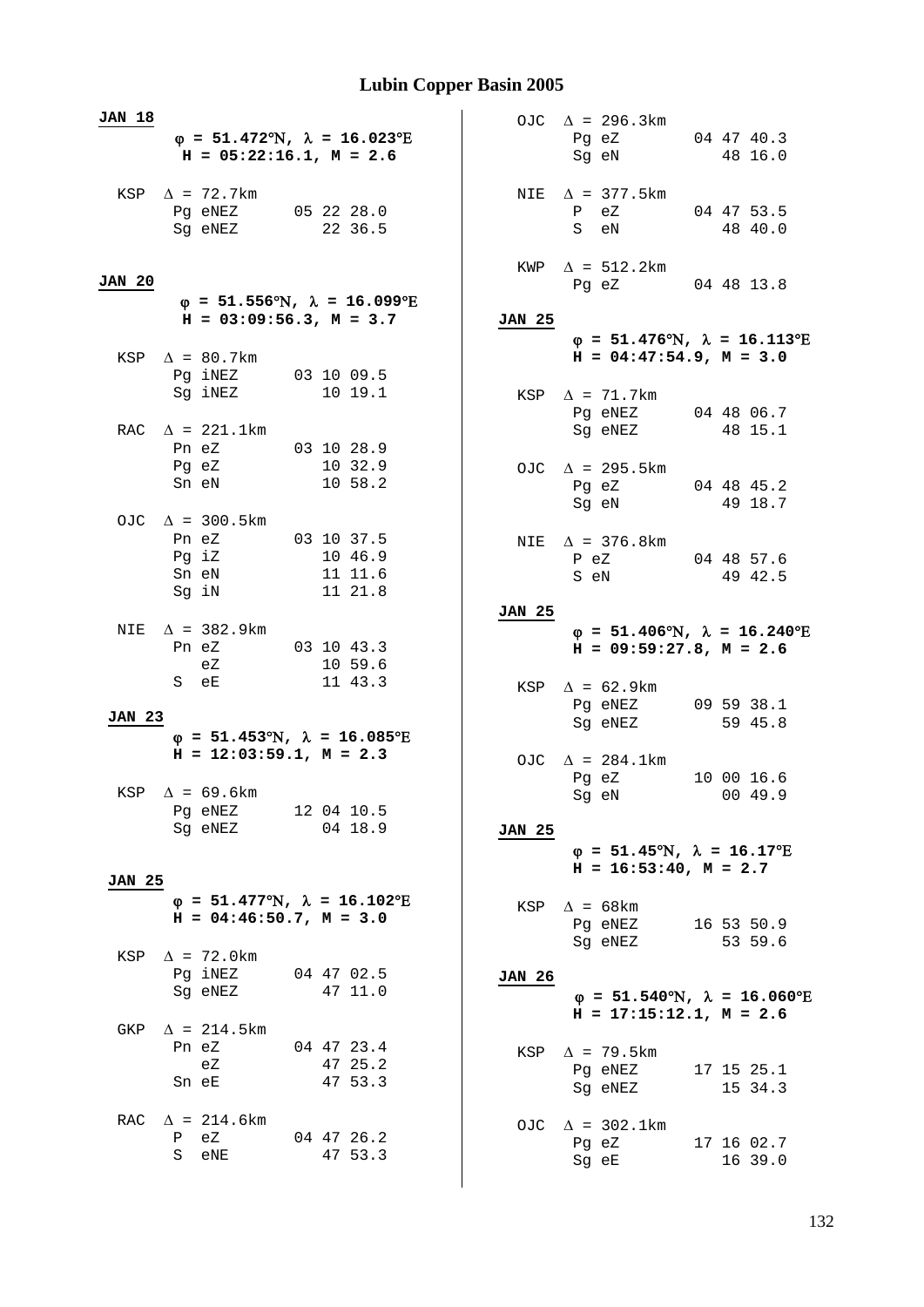| <b>JAN 28</b>                         |                                                                                           |                                                                         | FEB 3            |                                                                                           |                                             |
|---------------------------------------|-------------------------------------------------------------------------------------------|-------------------------------------------------------------------------|------------------|-------------------------------------------------------------------------------------------|---------------------------------------------|
|                                       | $H = 02:03:17.8, M = 2.6$                                                                 | $\varphi = 51.496^{\circ}N$ , $\lambda = 16.100^{\circ}E$               |                  | $\varphi = 51.542^{\circ}N$ , $\lambda = 16.132^{\circ}E$<br>$H = 10:12:38.3, M = 3.0$    |                                             |
|                                       | KSP $\Delta$ = 74.1km<br>Pq eNEZ<br>Sg eNEZ                                               | 020330.0<br>03 38.9                                                     |                  | KSP $\Delta$ = 78.8km<br>Pg eZ<br>Sg eE                                                   | 10 12 51.2<br>13 00.4                       |
|                                       | OJC $\Delta$ = 297.3km<br>Pg eZ 02 04 07.6<br>Sg eN                                       | 04 42.6                                                                 |                  | RAC $\Delta$ = 218.4km<br>P eZ<br>S eN                                                    | 10 13 15.3<br>13 40.0                       |
| JAN 29                                | $\varphi = 51.450^{\circ}N$ , $\lambda = 16.167^{\circ}E$<br>$H = 00:53:01.9$ , $M = 2.6$ |                                                                         |                  | OJC $\Delta$ = 297.8km<br>Pn eZ<br>Pg iZ<br>Sg eN                                         | 10 13 19.4<br>13 28.7<br>14 02.8            |
| KSP                                   | $\Delta = 68.3 \text{km}$<br>Pg iNEZ<br>Sq eNEZ                                           | 00 53 13.1<br>53 21.1                                                   |                  | NIE $\Delta$ = 380.1km<br>P eZ<br>S eN                                                    | 10 13 39.3<br>14 25.1                       |
|                                       | OJC $\Delta$ = 290.8km<br>Pg eZ 00 53 49.6<br>Sg eN                                       | 54 25.1                                                                 | FEB <sub>3</sub> | $\varphi$ = 51.537°N, $\lambda$ = 16.025°E<br>$H = 17:44:48.3, M = 3.0$                   |                                             |
| FEB<br>1                              | $\varphi = 51.47^{\circ}N$ , $\lambda = 16.09^{\circ}E$<br>$H = 05:16:10$ , $M = 2.6$     |                                                                         |                  | KSP $\Delta$ = 79.7km<br>Pg iZ<br>Sg eE                                                   | 17 45 01.4<br>45 11.1                       |
|                                       | KSP $\Delta$ = 71km<br>Pg eN<br>Sg eN                                                     | 05 16 21.8<br>16 29.4                                                   |                  | RAC $\Delta$ = 223.1km<br>P eZ<br>S eN                                                    | 17 45 25.7<br>45 52.0                       |
|                                       | OJC $\Delta$ = 297km<br>Pg eZ<br>Sg eN                                                    | 05 16 58.8<br>17 35.3                                                   |                  | OJC $\Delta$ = 304.1km<br>Pn eZ<br>Pg eZ<br>Sn eN<br>Sg eE                                | 17 45 31.6<br>45 40.2<br>46 02.8<br>46 15.5 |
| FEB<br>1                              | $H = 13:55:35.6$ , $M = 2.6$                                                              | $\varphi = 51.449^{\circ}N$ , $\lambda = 16.171^{\circ}E$               | NIE              | $\Delta$ = 385.8km<br>еZ<br>$\mathbf{P}$<br>S eN                                          | 17 45 51.4<br>46 37.8                       |
| KSP<br>FEB<br>$\overline{\mathbf{2}}$ | $\Delta = 68.2 \text{km}$<br>Pq eZ<br>Sq eE                                               | 13 55 46.8<br>55 54.8                                                   | FEB <sub>3</sub> | $\varphi = 51.449^{\circ}N$ , $\lambda = 16.170^{\circ}E$<br>$H = 22:47:01.5$ , $M = 3.0$ |                                             |
|                                       | $H = 14:22:56.9, M = 2.6$                                                                 | $\varphi = 51.543^{\circ}\text{N}$ , $\lambda = 16.131^{\circ}\text{E}$ |                  | KSP $\Delta = 68.2$ km<br>Pg eZ                                                           | 22 47 12.7<br>47 20.3                       |
| KSP                                   | $\Delta$ = 78.9km<br>Pg eZ<br>Sq eE                                                       | 14 23 09.8<br>23 19.2                                                   |                  | Sg eE<br>OJC $\Delta$ = 290.6km<br>Pn eZ                                                  | 22 47 41.2                                  |
|                                       | OJC $\Delta$ = 297.9km<br>Pn eZ<br>Pg eZ<br>Sg eN                                         | 14 23 38.5<br>23 47.5<br>24 24.1                                        |                  | Pg eZ<br>Sn eN<br>Sg eN                                                                   | 47 51.1<br>48 13.0<br>48 25.6               |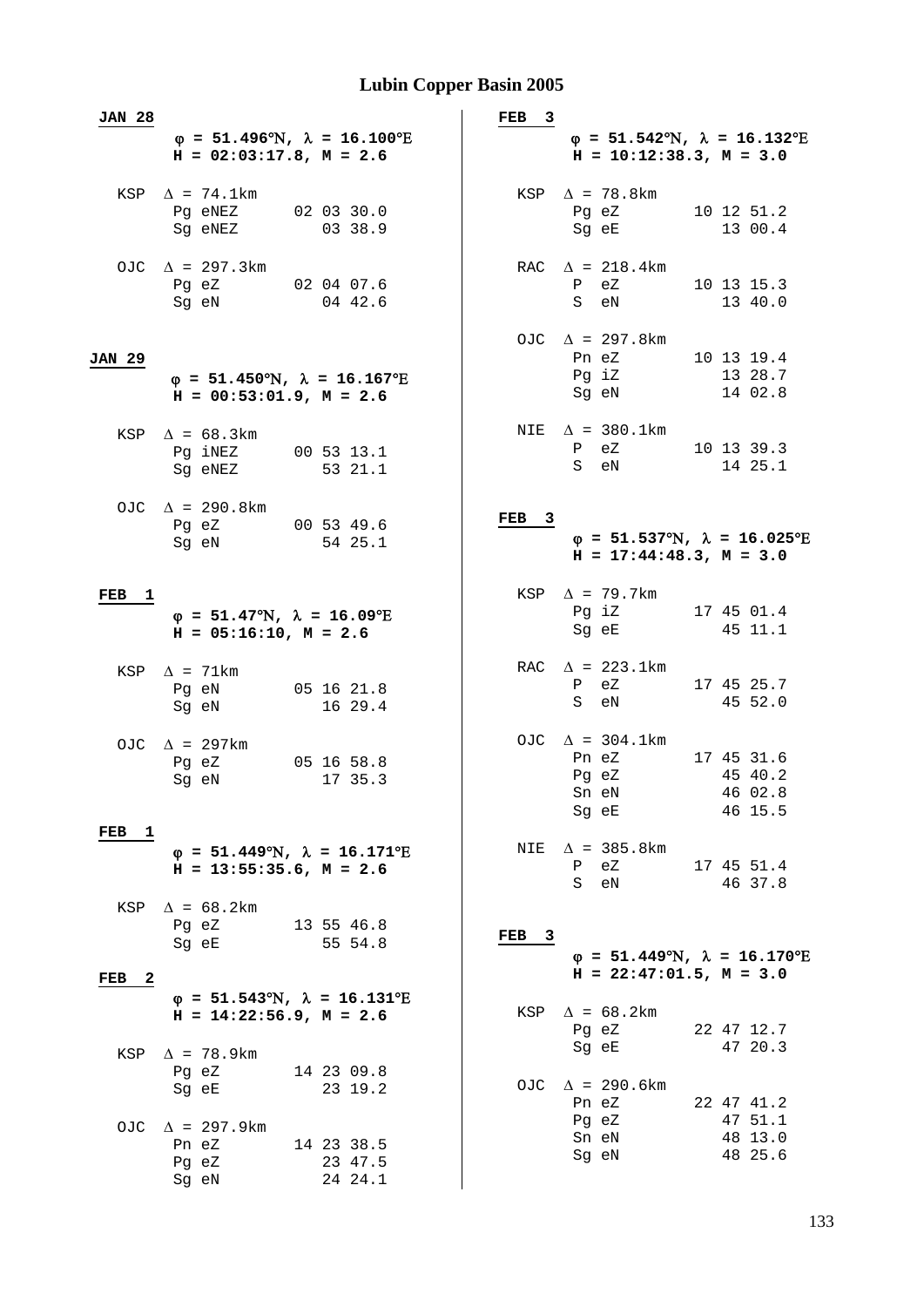| NIE<br>FEB<br>$\frac{4}{3}$ | $\Delta$ = 371.9km<br>P eZ<br>S eE                                                                                 | 22 48 01.8<br>48 45.7                       |                       | OJC $\Delta$ = 297.6km<br>Pn eZ<br>Pg iZ<br>Sn eN<br>Sg iN                                           | 00 13 51.4<br>14 00.1<br>14 23.4<br>14 36.3 |
|-----------------------------|--------------------------------------------------------------------------------------------------------------------|---------------------------------------------|-----------------------|------------------------------------------------------------------------------------------------------|---------------------------------------------|
| KSP                         | $\varphi$ = 51.561°N, $\lambda$ = 16.007°E<br>$H = 16:41:56.8$ , $M = 3.0$<br>$\Delta$ = 82.6km<br>Pg eZ<br>Sg iE  | 16 42 10.3<br>42 20.3                       | NIE                   | $\Delta$ = 379.0km<br>Pn eZ<br>eZ<br>S eN                                                            | 00 14 01.4<br>14 12.3<br>14 58.2            |
|                             | OJC $\Delta$ = 306.4km<br>Pn eZ<br>Pg eZ                                                                           | 16 42 39.6<br>42 49.2                       | KWP                   | $\Delta$ = 513.4km<br>Pn eZ<br>Pg eZ                                                                 | 001419.4<br>14 34.4                         |
| $\overline{5}$<br>FEB       | Sn eN<br>Sg eE                                                                                                     | 43 12.1<br>43 24.7                          |                       | SUW $\Delta$ = 555.8km<br>Pg eZ 00 14 42.8<br>Sn eNE                                                 | 15 22.0                                     |
|                             | $\varphi = 51.484^{\circ}N$ , $\lambda = 16.097^{\circ}E$<br>$H = 16:43:34.6$ , $M = 3.3$<br>KSP $\Delta$ = 72.8km |                                             | FEB<br>$\overline{7}$ | $\varphi = 51.514^{\circ}\text{N}$ , $\lambda = 16.123^{\circ}\text{E}$<br>$H = 13:59:21.1, M = 2.7$ |                                             |
|                             | Pg eZ<br>Sg eE                                                                                                     | 16 43 46.5<br>43 55.6                       |                       | KSP $\Delta$ = 75.8km<br>Pg eZ<br>Sg eE                                                              | 13 59 33.5<br>59 42.9                       |
|                             | RAC $\Delta$ = 215.4km<br>P eZ<br>S eNE                                                                            | 16 44 10.7<br>44 35.9                       | FEB <sub>9</sub>      | $\varphi = 51.503^{\circ}N$ , $\lambda = 16.092^{\circ}E$<br>$H = 18:08:31.2$ , $M = 2.9$            |                                             |
|                             | OJC $\Delta$ = 296.9km<br>Pn eZ<br>Pg eZ<br>Sn eN<br>Sg eN                                                         | 16 44 14.0<br>44 25.9<br>44 48.4<br>45 00.6 |                       | KSP $\Delta$ = 75.0km<br>Pg iZ<br>Sg eE                                                              | 18 08 43.5<br>08 52.5                       |
| NIE                         | $\Delta$ = 378.3km<br>P eZ<br>S<br>eE                                                                              | 16 44 36.8<br>45 22.2                       |                       | OJC $\Delta$ = 298.2km<br>Pg eZ<br>Sg eE                                                             | 18 09 20.8<br>09 56.8                       |
| FEB<br>-7                   | $\varphi = 51.492^{\circ}N$ , $\lambda = 16.093^{\circ}E$<br>$H = 00:13:10.4$ , $M = 4.0$                          |                                             | <b>FEB 11</b>         | NIE $\Delta$ = 379.8km<br>P eZ<br>S eE                                                               | 18 09 33.5<br>10 19.5                       |
| KSP                         | $\Delta$ = 73.8km<br>Pg eZ<br>Sg eE                                                                                | 00 13 22.5<br>13 31.6                       |                       | $\varphi = 51.470^{\circ}N$ , $\lambda = 16.032^{\circ}E$<br>$H = 16:24:34.7$ , $M = 2.4$            |                                             |
|                             | RAC $\Delta$ = 216.2km<br>Pn eZ<br>Pg eZ<br>Sn eNE                                                                 | 00 13 42.4<br>13 45.8<br>14 06.0            | FEB 11                | KSP $\Delta$ = 72.3km<br>Pg eZ<br>Sg eE                                                              | 16 24 46.5<br>24 55.3                       |
|                             | Sg eNE<br>GKP $\Delta$ = 213.2km<br>Pn eZ                                                                          | 14 11.3<br>00 13 43.0                       |                       | $\varphi = 51.54$ °N, $\lambda = 16.06$ °E<br>$H = 16:52:42$ , $M = 2.7$<br>KSP $\Delta$ = 79km      |                                             |
|                             |                                                                                                                    |                                             |                       |                                                                                                      |                                             |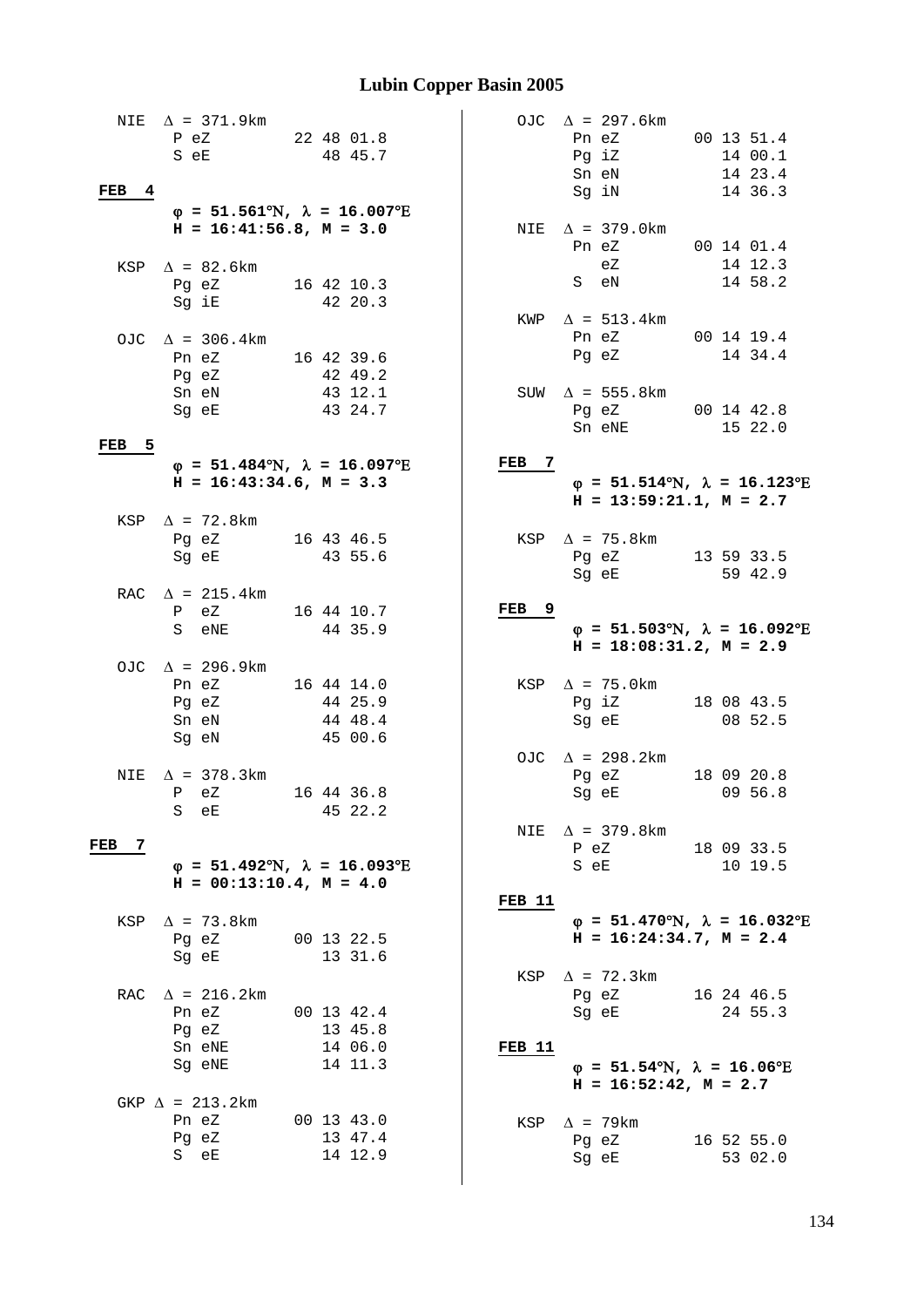|               | OJC $\Delta$ = 302km<br>Pg eZ<br>Sg eE                                                                  | 16 53 32.3<br>54 07.8 |               | RAC $\Delta$ = 222.5km<br>P eZ<br>eNE<br>S                                                           | 20 42 26.3<br>42 51.6                       |
|---------------|---------------------------------------------------------------------------------------------------------|-----------------------|---------------|------------------------------------------------------------------------------------------------------|---------------------------------------------|
| <b>FEB 13</b> | $\varphi = 51.511^{\circ}\text{N}$ , $\lambda = 16.060^{\circ}\text{E}$<br>$H = 10:20:03.4$ , $M = 2.7$ |                       |               | OJC $\Delta$ = 304.6km<br>Pn eZ 20 42 32.1<br>Pg iZ<br>Sg iN                                         | 42 42.2<br>43 17.8                          |
|               | KSP $\Delta$ = 76.3km<br>Pg eZ 10 20 15.9<br>Sg eN                                                      | 20 24.6               |               | NIE $\Delta$ = 385.8km<br>P eZ 20 42 53.2<br>S eE                                                    | 43 39.2                                     |
|               | OJC $\Delta$ = 300.6km<br>Pg eZ 10 20 55.1<br>Sg eN                                                     | 21 29.7               | FEB 17        | $\varphi = 51.477^{\circ}\text{N}$ , $\lambda = 16.111^{\circ}\text{E}$<br>$H = 17:18:10.9, M = 3.4$ |                                             |
| <b>FEB 14</b> | $\varphi = 51.506^{\circ}N$ , $\lambda = 16.033^{\circ}E$<br>$H = 05:12:27.5, M = 2.9$                  |                       |               | KSP $\Delta$ = 71.9km<br>Pg eZ 17 18 22.7<br>Sg eE                                                   | 18 31.6                                     |
|               | KSP $\Delta$ = 76.2km<br>Pg eZ<br>Sg eE                                                                 | 05 12 40.0<br>12 48.8 |               | RAC $\Delta = 214.1 \text{km}$<br>P eZ<br>S eNE                                                      | 17 18 46.9<br>19 11.6                       |
|               | OJC $\Delta$ = 302.0km<br>Pg eZ 05 13 17.7<br>Sg eN                                                     | 13 53.9               |               | OJC $\Delta$ = 295.7km<br>Pn eZ 17 18 53.0<br>Pg eZ                                                  | 19 01.5                                     |
|               | NIE $\Delta$ = 383.3km<br>P eZ 05 13 30.5<br>S eN                                                       | 14 15.5               |               | Sn eN<br>Sg eE<br>NIE $\Delta$ = 377.0 km                                                            | 19 24.1<br>19 37.9                          |
| FEB 14        |                                                                                                         |                       |               | eZ 17 19 12.7<br>P<br>S eN                                                                           | 19 58.5                                     |
|               | $\varphi$ = 51.555°N, $\lambda$ = 16.098°E<br>$H = 06:46:36.5$ , $M = 2.9$                              |                       |               | KWP $\Delta = 511.6 \text{km}$<br>Pg eZ<br>Sn eNE                                                    | 17 19 34.7<br>20 14.3                       |
| KSP           | $\Delta$ = 80.6km<br>Pg eZ<br>Sg eE 46 59.4                                                             | $06\;46\;49.7$        | <b>FEB 18</b> |                                                                                                      |                                             |
|               | OJC $\Delta$ = 300.5km<br>Pg eZ<br>Sg eN                                                                | 06 47 28.0<br>48 02.6 |               | $\varphi$ = 51.584°N, $\lambda$ = 15.992°E<br>$H = 06:54:49.0, M = 3.4$<br>KSP $\Delta$ = 85.3km     |                                             |
|               | NIE $\Delta$ = 382.9km<br>P eZ<br>S eE                                                                  | 06 47 41.6<br>48 26.2 |               | Pg eZ<br>Sg eE                                                                                       | 06 55 03.0<br>55 13.1                       |
| <b>FEB 16</b> | $\varphi$ = 51.512°N, $\lambda$ = 15.996°E<br>$H = 20:41:50.3, M = 3.3$                                 |                       |               | OJC $\Delta$ = 308.5km<br>Pn eZ<br>Pg iZ<br>Sn eN<br>Sg iN                                           | 06 55 31.3<br>55 41.2<br>56 03.6<br>56 16.8 |
|               | KSP $\Delta$ = 77.5km<br>Pg eZ 20 42 03.0<br>Sg eE                                                      | 42 10.5               |               | NIE $\Delta$ = 390.8km<br>Pn eZ 06 55 42.1<br>eZ<br>S eE                                             | 55 52.4<br>56 39.8                          |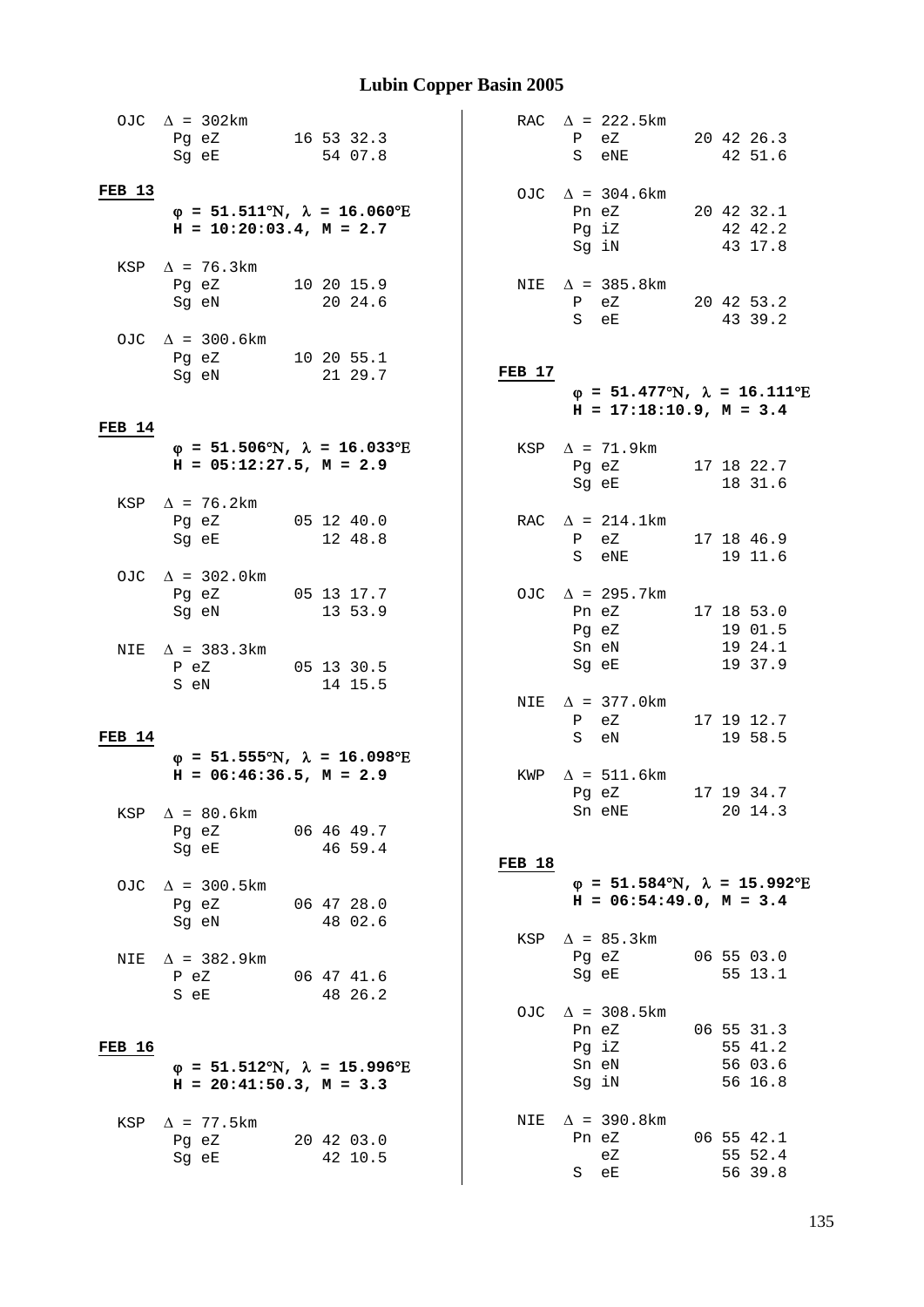| <b>FEB 18</b>        |                                                                                                                                                             |                                  | FEB <sub>22</sub> |                                                                                                      |                                  |
|----------------------|-------------------------------------------------------------------------------------------------------------------------------------------------------------|----------------------------------|-------------------|------------------------------------------------------------------------------------------------------|----------------------------------|
|                      | $\varphi = 51.497^{\circ}\text{N}$ , $\lambda = 16.101^{\circ}\text{E}$<br>$H = 08:49:32.2, M = 2.7$                                                        |                                  |                   | $\varphi = 51.519^{\circ}\text{N}$ , $\lambda = 16.114^{\circ}\text{E}$<br>$H = 08:46:09.9, M = 3.2$ |                                  |
|                      | KSP $\Delta$ = 74.2km<br>Pg eN<br>Sg eE                                                                                                                     | 08 49 44.4<br>49 53.3            |                   | $KSP \quad \Delta = 76.5 \text{km}$<br>Pg eZ<br>Sg eE                                                | 08 46 22.4<br>46 31.5            |
|                      | OJC $\Delta$ = 297.3km<br>Pg eZ 08 50 22.6<br>Sg eE                                                                                                         | 50 56.1                          |                   | GKP $\Delta$ = 209.8km<br>P eZ<br>(Sn) eE                                                            | 08 46 44.2<br>47 07.2            |
| <b>FEB 19</b>        | $\varphi = 51.454^{\circ}N$ , $\lambda = 16.086^{\circ}E$<br>$H = 21:14:27.1, M = 2.4$                                                                      |                                  |                   | RAC $\Delta$ = 217.4km<br>P eZ<br>S eNE                                                              | 08 46 47.3<br>47 12.6            |
|                      | KSP $\Delta$ = 69.7km<br>Pg eZ 21 14 38.5<br>Sg eE and the state of the state of the state of the state of the state of the state of the state of the state | 14 47.0                          |                   | OJC $\Delta$ = 297.7km<br>Pg eZ<br>Sg eN                                                             | 08 46 59.9<br>47 35.2            |
| FEB <sub>21</sub>    | $\varphi = 51.463^{\circ}\text{N}$ , $\lambda = 16.113^{\circ}\text{E}$                                                                                     |                                  |                   | NIE $\Delta$ = 379.6km<br>P eZ 08 47 11.6<br>S eN                                                    | 47 57.7                          |
|                      | $H = 14:22:50.7$ , $M = 2.6$<br>KSP $\Delta$ = 70.3km                                                                                                       |                                  |                   | KWP $\Delta = 513.2$ km<br>Pg eZ 08 47 33.8<br>S eNE                                                 | 48 42.1                          |
|                      | Pg eZ<br>Sg eE<br>OJC $\Delta$ = 294.9km                                                                                                                    | 14 23 02.2<br>23 11.1            | <b>FEB 25</b>     | $\varphi$ = 51.540°N, $\lambda$ = 16.058°E<br>$H = 06:13:55.4$ , $M = 3.2$                           |                                  |
|                      | Pg eZ 14 23 41.2<br>Sg eN                                                                                                                                   | 24 14.6                          |                   | KSP $\Delta$ = 79.5 km<br>Pg eZ<br>Sg eE                                                             | 06 14 08.4<br>14 17.8            |
| <b>FEB 21</b><br>KSP | $\varphi = 51.471^{\circ}\text{N}$ , $\lambda = 16.110^{\circ}\text{E}$<br>$H = 17:20:46.4$ , $M = 2.5$<br>$\Delta$ = 71.2km                                |                                  |                   | RAC $\Delta$ = 221.8km<br>P eZ<br>S<br>eNE                                                           | 06 14 32.3<br>14 58.3            |
| <b>FEB 21</b>        | Pg eZ<br>Sg eE                                                                                                                                              | 17 20 58.1<br>21 06.6            |                   | OJC $\Delta$ = 302.2km<br>Pn eZ<br>Pg eZ<br>Sg eN                                                    | 06 14 36.8<br>14 46.9<br>15 22.0 |
|                      | $\varphi = 51.496^{\circ}N$ , $\lambda = 16.099^{\circ}E$<br>$H = 20:47:57.8$ , $M = 2.9$                                                                   |                                  | NIE               | $\Delta$ = 384.1km<br>еZ<br>$\mathbf{P}$                                                             | 06 14 32.3                       |
| KSP                  | $\Delta$ = 74.1km<br>Pg eZ<br>Sq eE                                                                                                                         | 20 48 09.9<br>48 19.0            | <b>FEB 26</b>     | S<br>eNE<br>$\varphi = 51.49^{\circ}N$ , $\lambda = 16.06^{\circ}E$                                  | 14 58.3                          |
| OJC                  | $\Delta$ = 297.4 km<br>Pn eZ<br>Pg eZ<br>Sg eN                                                                                                              | 20 48 40.0<br>48 47.4<br>49 22.6 | KSP               | $H = 04:47:56$ , $M = 2.6$<br>$\Delta$ = 74 km<br>Pg eZ<br>Sg eE                                     | 04 48 08.0<br>48 16.8            |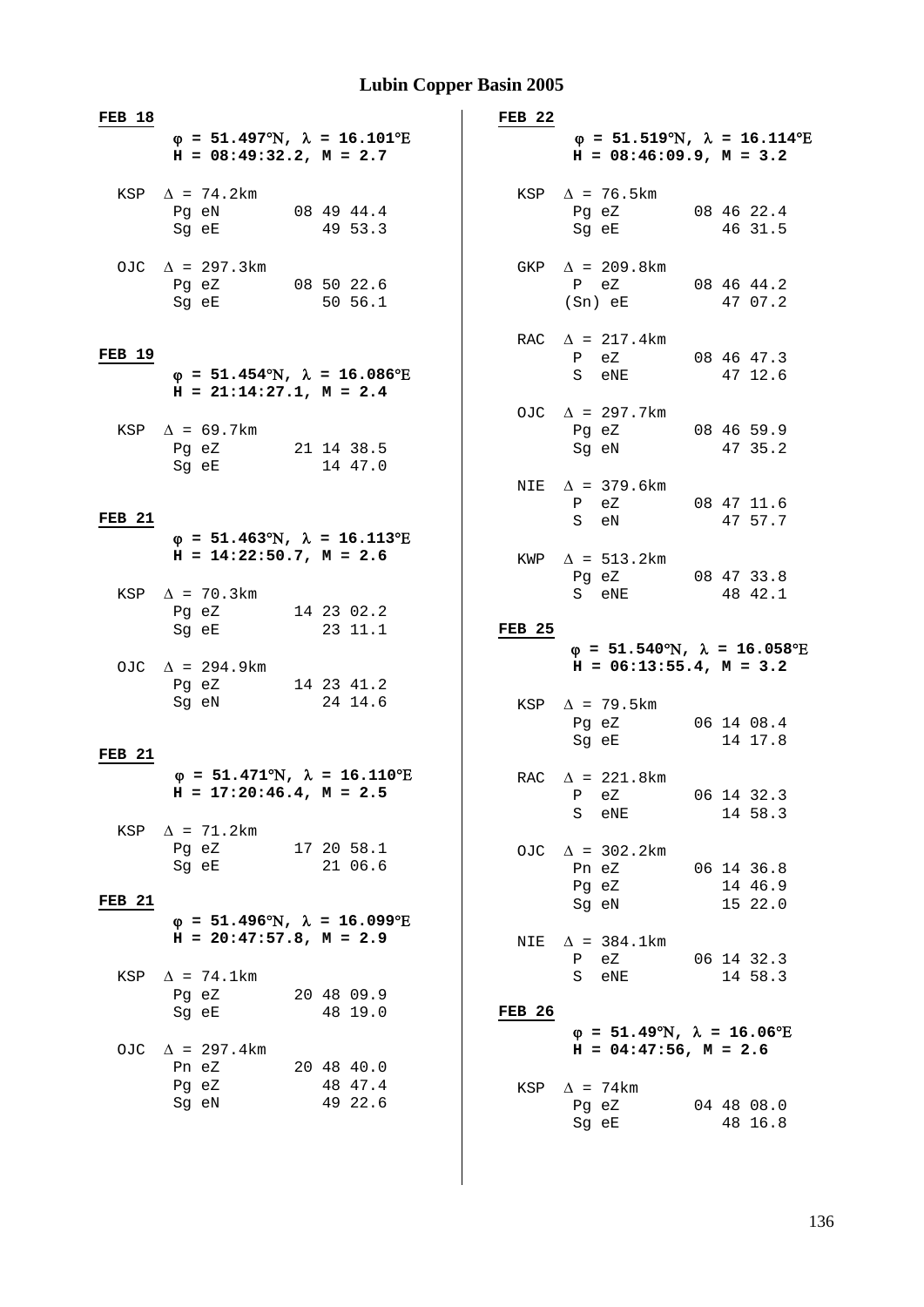|       | OJC $\Lambda = 299$ km |  |            |
|-------|------------------------|--|------------|
| Pg eZ |                        |  | 04 48 45.0 |
| Sq eN |                        |  | 49 19.9    |

#### **FEB 27**

- ϕ **= 51.514**°Ν**,** λ **= 16.124**°Ε  $H = 14:04:07.3, M = 2.9$
- KSP  $\Delta = 75.8 \text{ km}$ <br>Pg eZ Pg eZ 14 04 19.7<br>Sq eE 04 28.9  $04, 28.9$
- OJC  $\Delta$  = 296.8km Pg eZ 14 04 56.5 Sg eE 05 31.6

#### **MAR 1**

- ϕ **= 51.493**°Ν**,** λ **= 16.061**°Ε  $H = 06:33:51.5$ ,  $M = 3.5$
- KSP  $\Delta = 74.3 \text{km}$ <br>Pq eZ Pg eZ 06 34 03.7<br>Sq eE 34 11.3 34 11.3
- GKP  $\Delta$  = 213.9km (Pn) eZ 06 34 25.1<br>S eE 34 54.3 34 54.3
- RAC  $\Delta = 217.9 \text{km}$ <br>P eZ P eZ 06 34 27.2<br>S eE 34 52.5 34 52.5
- OJC  $\Delta$  = 299.6km Pn eZ 06 34 32.6<br>Pq iZ 34 41.3 34 41.3<br>35 05.0 Sn eN 35 05.0<br>Sq eE 35 16.6  $Sq$  eE
- NIE  $\Delta = 380.9$ km Pn eZ 06 34 43.1 eZ 34 53.3 S eN 35 38.5
- KWP  $\Delta = 515.5 \text{km}$ <br>Pn eZ Pn eZ 06 35 00.6<br>Sn eNE 35 49.0  $35, 49.0$  Sg eNE 36 21.3 SUW  $\Delta$  = 557.6km
- (Pg) eZ 06 35 30.8<br>Sn eNF: 36 01.8  $36$  01.8<br>36 25.6 Sn eNE<br>(Sg) eNE

**MAR 1** ϕ **= 51.524**°Ν**,** λ **= 16.115**°Ε  $H = 23:20:36.2$ ,  $M = 2.7$ KSP  $\Delta$  = 77.0km Pg eZ 23 20 48.8<br>Sg eE 20 58.1  $20, 58.1$ OJC  $\Delta = 297.9 \text{km}$ <br>Pg eZ Pg eZ 23 21 24.7<br>Sq eN 22 00.9  $2200.9$ **MAR 5** ϕ **= 51.557**°Ν**,** λ **= 16.099**°Ε  **H = 11:47:05.3, M = 2.6**  KSP  $\Delta = 80.8$ km Pg eZ 11 47 18.5<br>Sq eE 47 28.1 47 28.1 OJC  $\Delta$  = 300.6km Pg eZ 11 47 56.5<br>Sq eN 48 31.9 Sg eN 48 31.9 **MAR 8** ϕ **= 51.520**°Ν**,** λ **= 16.113**°Ε  $H = 04:20:48.0, M = 2.8$ 

|       | $KSP \quad \Lambda = 76.6 \text{km}$ |  |            |
|-------|--------------------------------------|--|------------|
| Pa eZ |                                      |  | 04 21 00.6 |
| Sg eE |                                      |  | 21 10.1    |

OJC  $\Delta$  = 297.8km Pg eZ 04 21 37.4 Sg eN 22 12.1

#### **MAR 8**

ϕ **= 51.537**°Ν**,** λ **= 16.027**°Ε  **H = 16:47:20.0, M = 2.4** 

KSP  $\Delta$  = 79.7km Pg eZ 16 47 33.1 Sg eE 47 42.7

#### **MAR 8**

ϕ **= 51.453**°Ν**,** λ **= 16.080**°Ε  **H = 22:18:13.2, M = 2.9** 

KSP  $\Delta$  = 69.7km Pg eZ 22 18 24.6 Sq eE 18 33.0 RAC  $\Delta$  = 213.8km P eZ 22 18 49.3<br>S eN 19 14.4 19 14.4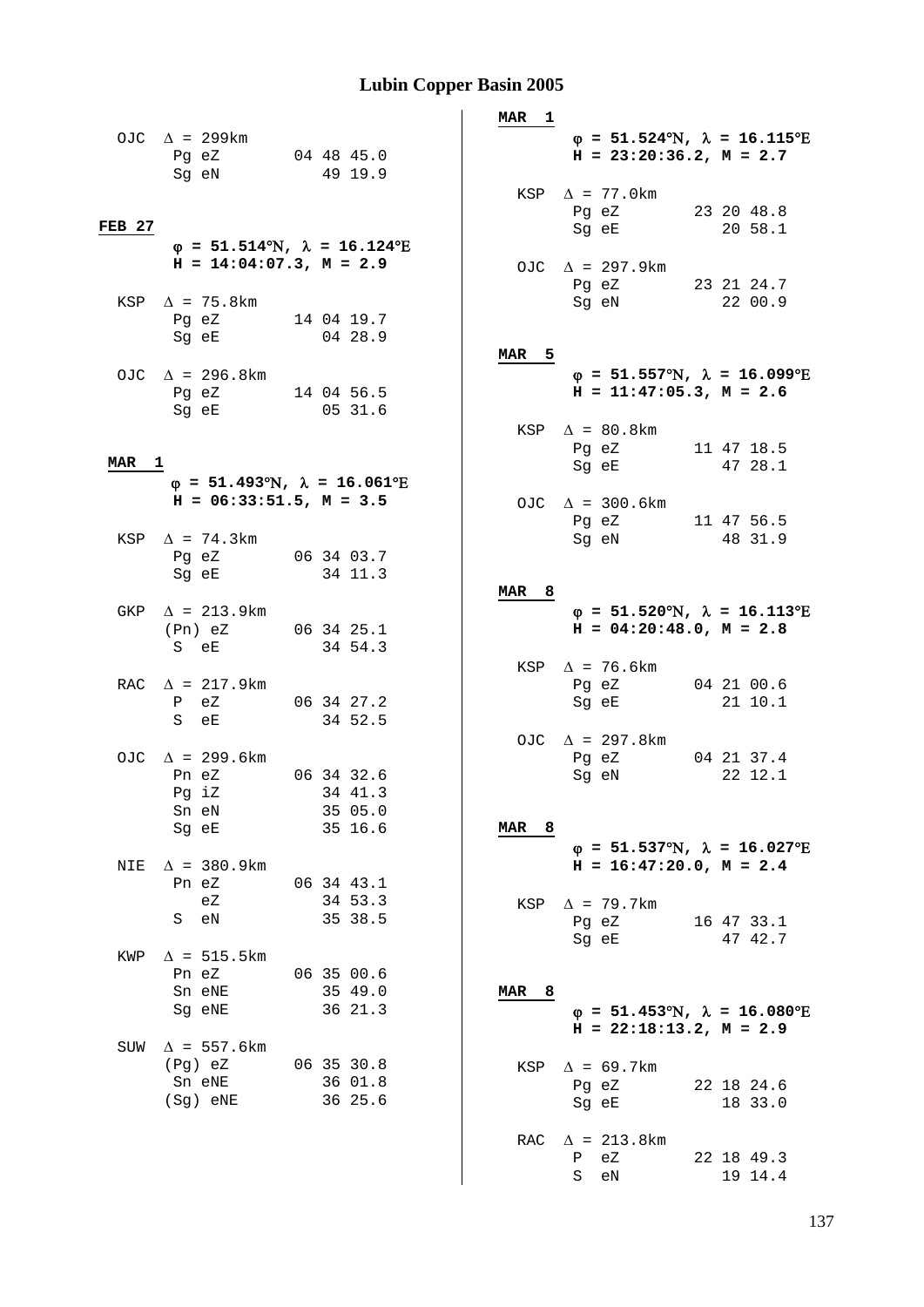|               | OJC $\Delta$ = 296.4km<br>Pn eZ<br>Pg eZ<br>Sg eN                                                                                  | 22 18 52.9<br>19 02.3<br>19 39.1                                        |               | OJC $\Delta$ = 289.3km<br>Pg eZ 05 13 02.6<br>Sg eE<br>NIE $\Delta$ = 370.6km             | 13 37.0    |
|---------------|------------------------------------------------------------------------------------------------------------------------------------|-------------------------------------------------------------------------|---------------|-------------------------------------------------------------------------------------------|------------|
|               | NIE $\Delta$ = 377.2km<br>P eZ 22 19 13.2<br>S eN                                                                                  | 19 59.1                                                                 |               | P eZ 05 13 15.3<br>S eN                                                                   | 13 59.3    |
|               |                                                                                                                                    |                                                                         | <b>MAR 13</b> |                                                                                           |            |
| MAR 8         | $H = 23:17:43.5$ , $M = 2.7$                                                                                                       | $\varphi = 51.541^{\circ}\text{N}$ , $\lambda = 16.018^{\circ}\text{E}$ |               | $\varphi = 51.500^{\circ}N$ , $\lambda = 16.088^{\circ}E$<br>$H = 23:02:38.4$ , $M = 2.8$ |            |
|               |                                                                                                                                    |                                                                         |               | KSP $\Delta$ = 74.7km                                                                     |            |
|               | KSP $\Delta = 80.2$ km                                                                                                             |                                                                         |               | Pg eZ 23 02 50.7                                                                          |            |
|               | Pg eZ 23 17 56.6<br>Sq eE and the state of the state of the state of the state of the state of the state of the state of the state | 18 06.2                                                                 |               | Sg eE 02 59.6                                                                             |            |
|               |                                                                                                                                    |                                                                         |               | OJC $\Delta$ = 298.3km                                                                    |            |
|               | OJC $\Delta$ = 304.7km                                                                                                             |                                                                         |               | Pg eZ 23 03 29.4                                                                          |            |
|               | Pg eZ 23 18 34.5                                                                                                                   |                                                                         |               | Sg eN 04 04.0                                                                             |            |
|               | Sg eE and the state of the state of the state of the state of the state of the state of the state of the state                     | 19 10.9                                                                 |               |                                                                                           |            |
|               |                                                                                                                                    |                                                                         | <b>MAR 17</b> |                                                                                           |            |
| MAR 9         |                                                                                                                                    |                                                                         |               | $\varphi = 51.501^{\circ}\text{N}$ , $\lambda = 16.092^{\circ}\text{E}$                   |            |
|               |                                                                                                                                    | $\varphi = 51.447^{\circ}\text{N}$ , $\lambda = 16.169^{\circ}\text{E}$ |               | $H = 16:56:24.9, M = 2.6$                                                                 |            |
|               | $H = 22:01:13.4, M = 2.6$                                                                                                          |                                                                         |               |                                                                                           |            |
|               |                                                                                                                                    |                                                                         |               | KSP $\Delta$ = 74.8km                                                                     |            |
|               | KSP $\Delta = 68.0$ km<br>Pg eZ 22 01 24.5                                                                                         |                                                                         |               | Pg eZ 16 56 37.2<br>Sg eE                                                                 | 56 46.2    |
|               | Sg eN                                                                                                                              | 01 32.9                                                                 |               |                                                                                           |            |
|               |                                                                                                                                    |                                                                         |               | OJC $\Delta$ = 298.1km                                                                    |            |
|               | OJC $\Delta$ = 290.6km                                                                                                             |                                                                         |               | Pg eZ 16 57 14.6                                                                          |            |
|               | Pg eZ 22 02 02.8                                                                                                                   |                                                                         |               | Sg eE                                                                                     | 57 50.5    |
|               | Sg eN                                                                                                                              | 02 37.2                                                                 |               |                                                                                           |            |
|               |                                                                                                                                    |                                                                         | <b>MAR 18</b> |                                                                                           |            |
| <b>MAR 10</b> |                                                                                                                                    |                                                                         |               | $\varphi$ = 51.510°N, $\lambda$ = 16.061°E                                                |            |
|               | $H = 04:53:37.9$ , $M = 2.6$                                                                                                       | $\varphi = 51.449^{\circ}N$ , $\lambda = 16.170^{\circ}E$               |               | $H = 04:58:48.6$ , $M = 2.4$                                                              |            |
|               |                                                                                                                                    |                                                                         |               | KSP $\Delta$ = 76.2km                                                                     |            |
|               | KSP $\Delta = 68.2$ km                                                                                                             |                                                                         |               | Pg eZ 04 59 01.1                                                                          |            |
|               | Pg eZ                                                                                                                              | 04 53 49.1                                                              |               | Sg eE                                                                                     | 59 09.7    |
|               | Sg eE 53 57.1                                                                                                                      |                                                                         |               |                                                                                           |            |
|               |                                                                                                                                    |                                                                         | <b>MAR 18</b> |                                                                                           |            |
|               | OJC $\Delta$ = 290.6km                                                                                                             |                                                                         |               | $\varphi$ = 51.517°N, $\lambda$ = 16.118°E                                                |            |
|               | Pg eZ                                                                                                                              | 04 54 27.6                                                              |               | $H = 14:27:29.2, M = 3.6$                                                                 |            |
|               | Sg eE 55 02.1                                                                                                                      |                                                                         |               |                                                                                           |            |
| <b>MAR 11</b> |                                                                                                                                    |                                                                         |               | KSP $\Delta$ = 76.2km                                                                     |            |
|               |                                                                                                                                    | $\varphi = 51.446^{\circ}N$ , $\lambda = 16.189^{\circ}E$               |               | Pg iZ 14 27 41.7<br>Sg eE                                                                 | 27 51.0    |
|               | $H = 05:12:13.3, M = 2.9$                                                                                                          |                                                                         |               |                                                                                           |            |
|               |                                                                                                                                    |                                                                         |               | RAC $\Delta = 217.0 \text{km}$                                                            |            |
|               | KSP $\Delta = 67.7 \text{km}$                                                                                                      |                                                                         |               | P eZ                                                                                      | 14 28 05.5 |
|               | Pg iZ                                                                                                                              | 05 12 24.4                                                              |               | S eNE                                                                                     | 28 31.1    |
|               | Sg eE                                                                                                                              | 12 31.7                                                                 |               |                                                                                           |            |
|               |                                                                                                                                    |                                                                         |               | OJC $\Delta$ = 297.3km                                                                    |            |
|               | RAC $\Delta$ = 207.9km                                                                                                             |                                                                         |               | Pg eZ 14 28 17.9                                                                          |            |
|               | P eZ 05 12 48.5                                                                                                                    |                                                                         |               | Sn eN                                                                                     | 28 42.2    |
|               | S eNE                                                                                                                              | 13 13.1                                                                 |               | Sg eN                                                                                     | 28 53.3    |
|               |                                                                                                                                    |                                                                         |               |                                                                                           |            |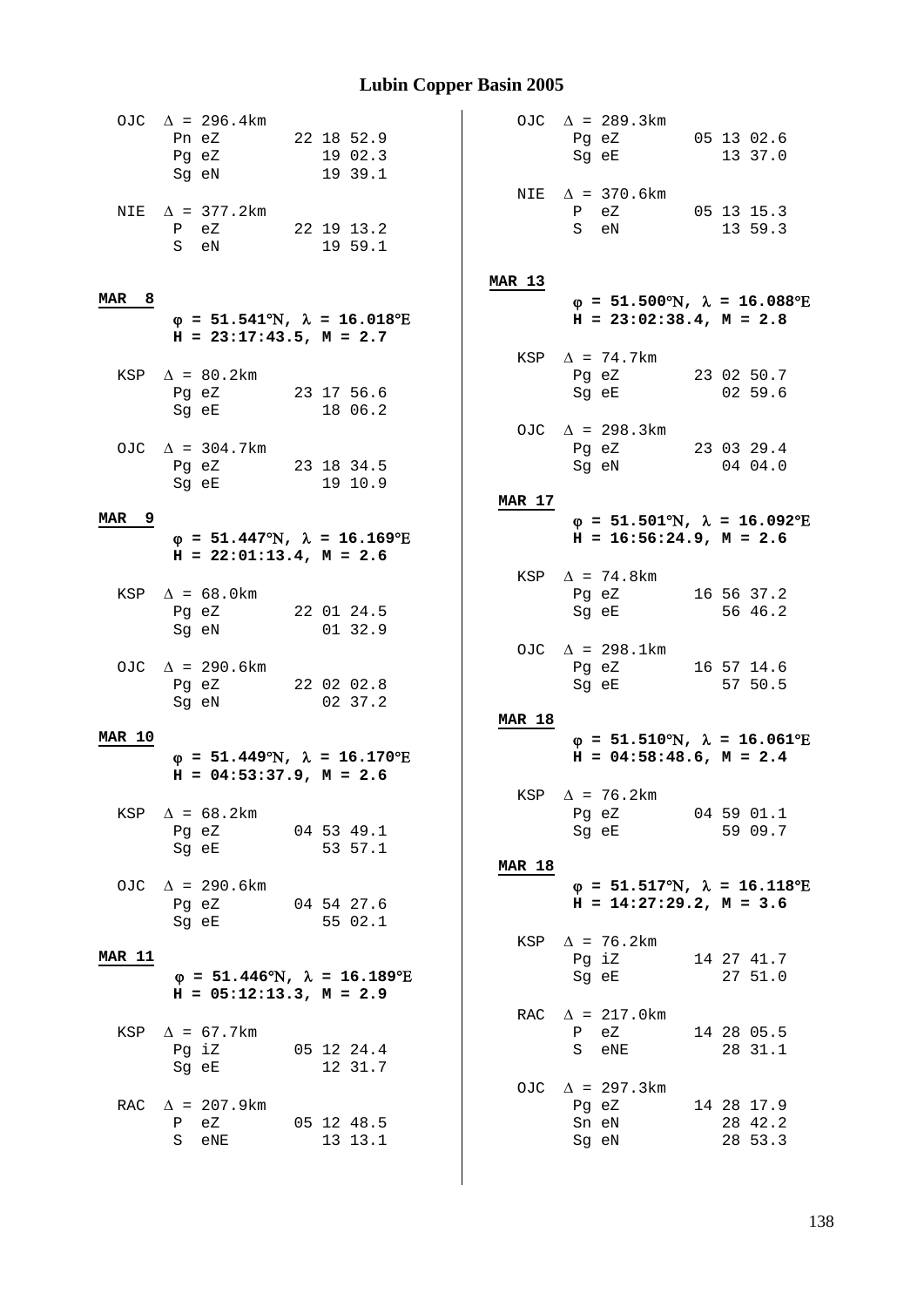|               |                                                                                                                |            |                       | <b>MAR 21</b> |              |                                                                                                                |  |                    |
|---------------|----------------------------------------------------------------------------------------------------------------|------------|-----------------------|---------------|--------------|----------------------------------------------------------------------------------------------------------------|--|--------------------|
| NIE           | $\Delta$ = 379.3km                                                                                             |            |                       |               |              | $\varphi = 51.492^{\circ}N$ , $\lambda = 16.058^{\circ}E$                                                      |  |                    |
|               | P eZ                                                                                                           | 14 28 30.3 |                       |               |              | $H = 15:32:42.9$ , $M = 2.4$                                                                                   |  |                    |
|               | S eE                                                                                                           |            | 29 14.6               |               |              |                                                                                                                |  |                    |
|               |                                                                                                                |            |                       |               |              | $KSP \quad \Delta = 74.3 \text{km}$                                                                            |  |                    |
| <b>MAR 18</b> |                                                                                                                |            |                       |               |              | Pg eZ 15 32 55.1<br>Sg eE                                                                                      |  | 33 04.1            |
|               | $\varphi = 51.510^{\circ}N$ , $\lambda = 16.061^{\circ}E$                                                      |            |                       |               |              |                                                                                                                |  |                    |
|               | $H = 20:58:17.7$ , $M = 3.7$                                                                                   |            |                       | <b>MAR 23</b> |              |                                                                                                                |  |                    |
|               |                                                                                                                |            |                       |               |              | $\varphi = 51.46^{\circ}N$ , $\lambda = 16.13^{\circ}E$                                                        |  |                    |
|               | KSP $\Delta$ = 76.2km<br>20 58 30.2<br>Pg iZ                                                                   |            |                       |               |              | $H = 16:51:53$ , $M = 3.3$                                                                                     |  |                    |
|               | Sg eE and the state of the state of the state of the state of the state of the state of the state of the state |            | 58 38.9               |               |              | KSP $\Delta$ = 70km                                                                                            |  |                    |
|               |                                                                                                                |            |                       |               |              | Pg eZ                                                                                                          |  | 16 52 04.6         |
|               | RAC $\Delta$ = 219.2km                                                                                         |            |                       |               |              | Sg eE and the state of the state of the state of the state of the state of the state of the state of the state |  | 52 12.1            |
|               | Pn eZ 20 58 50.2                                                                                               |            |                       |               |              |                                                                                                                |  |                    |
|               | Pg eZ<br>Sq eNE                                                                                                |            | 58 53.4<br>59 20.6    |               |              | RAC $\Delta$ = 212km                                                                                           |  |                    |
|               |                                                                                                                |            |                       |               | P eZ         | 16 52 28.5<br>S eN                                                                                             |  | 52 53.0            |
|               | GKP $\Delta$ = 212.1km                                                                                         |            |                       |               |              |                                                                                                                |  |                    |
|               | Pn eZ 20 58 50.9                                                                                               |            |                       |               |              | OJC $\Delta$ = 294km                                                                                           |  |                    |
|               | Pg eZ                                                                                                          |            | 58 54.0               |               |              | Pn eZ 16 52 34.0                                                                                               |  |                    |
|               | Sq eNE                                                                                                         |            | 59 21.3               |               |              | Pg eZ                                                                                                          |  | 52 43.2<br>53 17.7 |
|               | OJC $\Delta$ = 300.5km                                                                                         |            |                       |               |              | Sg eN                                                                                                          |  |                    |
|               | Pn eZ 20 58 58.9                                                                                               |            |                       |               |              | NIE $\Delta$ = 375 km                                                                                          |  |                    |
|               | Pg iZ                                                                                                          |            | 59 07.7               |               |              | P eZ                                                                                                           |  | 16 52 54.1         |
|               | Sg iN                                                                                                          |            | 59 43.4               |               |              | S eN                                                                                                           |  | 53 39.2            |
|               |                                                                                                                |            |                       |               |              |                                                                                                                |  |                    |
|               |                                                                                                                |            |                       |               |              |                                                                                                                |  |                    |
|               | NIE $\Delta$ = 382.0km<br>Pn eZ                                                                                |            |                       | <b>MAR 24</b> |              |                                                                                                                |  |                    |
|               | 20 59 09.5<br>eZ                                                                                               |            | 59 19.8               |               |              | $\varphi = 51.477^{\circ}\text{N}$ , $\lambda = 16.114^{\circ}\text{E}$<br>$H = 05:00:57.1, M = 3.2$           |  |                    |
|               | S eN 21 00 05.7                                                                                                |            |                       |               |              |                                                                                                                |  |                    |
|               |                                                                                                                |            |                       |               |              | KSP $\Delta$ = 71.8km                                                                                          |  |                    |
| KWP           | $\Delta$ = 516.2km                                                                                             |            |                       |               |              | Pg eZ 05 01 08.9                                                                                               |  |                    |
|               | Pn eZ<br>20 59 26.7<br>Pq eZ                                                                                   |            | 59 42.3               |               |              | Sg eE                                                                                                          |  | 01 17.6            |
|               | Sg eNE                                                                                                         |            | 21 00 44.4            |               |              | GKP $\Delta$ = 214.2km                                                                                         |  |                    |
|               |                                                                                                                |            |                       |               | $\mathbf{P}$ | еZ                                                                                                             |  | 05 01 30.8         |
| <b>MAR 20</b> |                                                                                                                |            |                       |               |              | S eE                                                                                                           |  | 01 59.4            |
|               | $\varphi = 51.447^{\circ}\text{N}$ , $\lambda = 16.169^{\circ}\text{E}$<br>$H = 13:15:56.5$ , $M = 2.7$        |            |                       |               |              |                                                                                                                |  |                    |
|               |                                                                                                                |            |                       | RAC           | $\mathbf{P}$ | $\Delta$ = 214.0 km<br>eZ                                                                                      |  | 05 01 31.6         |
| KSP           | $\Delta$ = 68.0km                                                                                              |            |                       |               | S            | eNE                                                                                                            |  | 01 57.1            |
|               | Pg eZ                                                                                                          |            | 13 16 07.6            |               |              |                                                                                                                |  |                    |
|               | Sg eE                                                                                                          |            | 16 15.9               | OJC           |              | $\Delta$ = 295.5 km                                                                                            |  |                    |
|               |                                                                                                                |            |                       |               |              | Pn eZ                                                                                                          |  | 05 01 38.6         |
|               | OJC $\Delta$ = 290.6km<br>Pq eZ                                                                                |            | 13 16 45.0            |               |              | Pg eZ                                                                                                          |  | 01 47.6            |
|               | Sq eN                                                                                                          |            | 17 19.9               |               |              | Sn eE<br>Sg eN                                                                                                 |  | 02 09.4<br>02 22.6 |
|               |                                                                                                                |            |                       |               |              |                                                                                                                |  |                    |
|               |                                                                                                                |            |                       | NIE           |              | $\Delta$ = 376.8km                                                                                             |  |                    |
| <b>MAR 20</b> | $\varphi = 51.483^{\circ}N$ , $\lambda = 16.097^{\circ}E$                                                      |            |                       |               | S            | P eZ                                                                                                           |  | 05 01 58.2         |
|               | $H = 21:46:56.1, M = 2.4$                                                                                      |            |                       |               |              | eN                                                                                                             |  | 02 44.8            |
|               |                                                                                                                |            |                       | KWP           |              | $\Delta$ = 511.5 km                                                                                            |  |                    |
| KSP           | $\Delta$ = 72.7km                                                                                              |            |                       |               |              | Pg eZ                                                                                                          |  | 05 02 21.0         |
|               | Pq eZ<br>Sg eE                                                                                                 |            | 21 47 08.0<br>47 16.7 |               |              | Sg eNE                                                                                                         |  | 03 25.8            |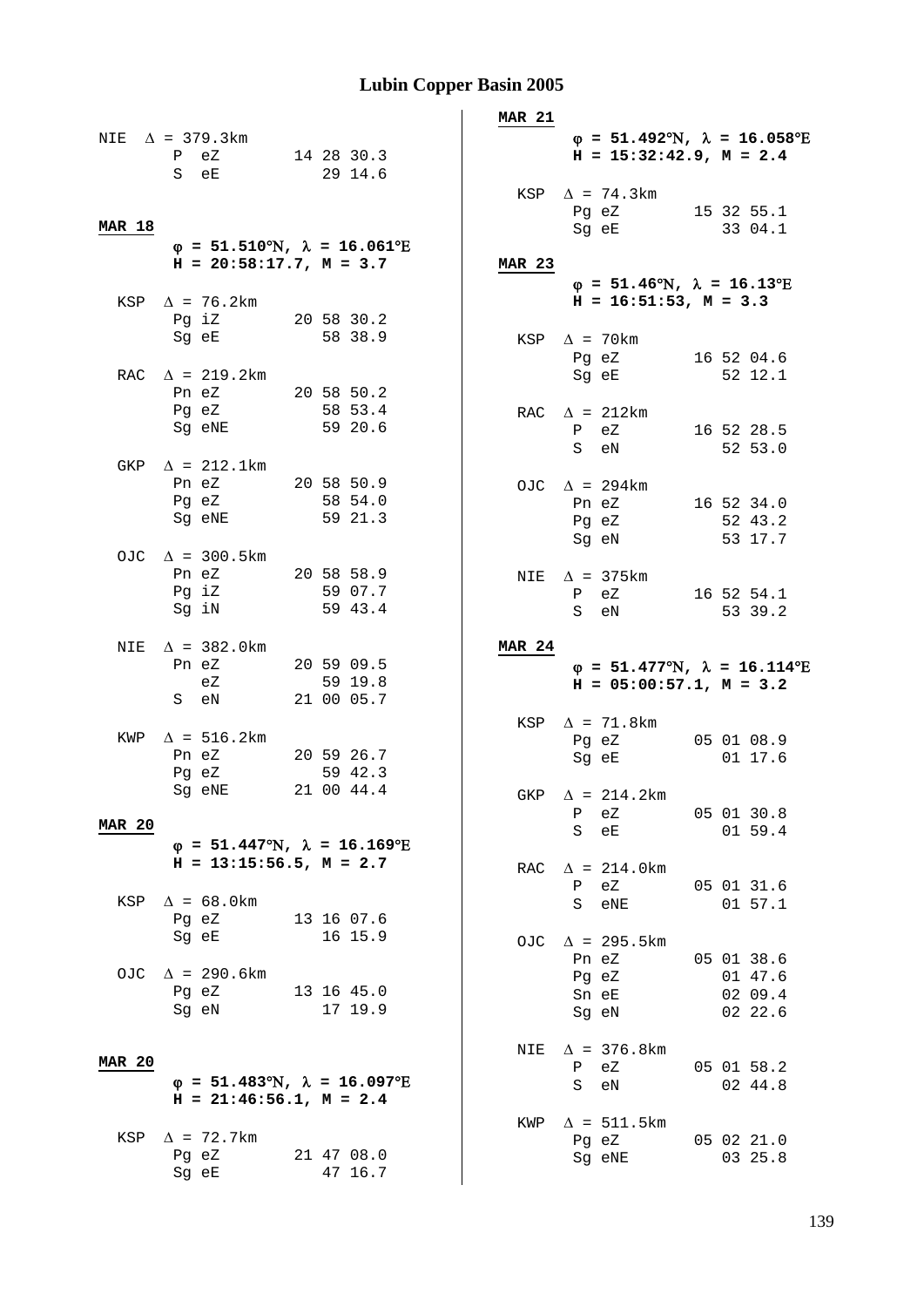| <b>MAR 29</b> |                                                                                                                                                   |                                                           | APR <sub>5</sub> |                                                                                                                                                              |                       |
|---------------|---------------------------------------------------------------------------------------------------------------------------------------------------|-----------------------------------------------------------|------------------|--------------------------------------------------------------------------------------------------------------------------------------------------------------|-----------------------|
|               | $H = 21:03:29.3, M = 2.7$                                                                                                                         | $\varphi$ = 51.538°N, $\lambda$ = 16.056°E                |                  | $\varphi = 51.454$ °N, $\lambda = 16.076$ °E<br>$H = 18:56:53.3, M = 2.6$                                                                                    |                       |
|               | KSP $\Delta$ = 79.3km<br>Pg eZ<br>Sg eE and the state of the state of the state of the state of the state of the state of the state of the state  | 21 03 42.3<br>03 51.7                                     |                  | KSP $\Delta = 69.9 \text{km}$<br>Pg eZ 18 57 04.7<br>Sg eE                                                                                                   | 57 13.0               |
|               | OJC $\Delta$ = 302.2km<br>Pg eZ<br>Sg eN and the state of the state of the state of the state of the state of the state of the state of the state | 21 04 20.8<br>04 56.4                                     |                  | OJC $\Delta$ = 296.7km<br>Pg eZ 18 57 42.9<br>Sg eE and the state of the state of the state of the state of the state of the state of the state of the state | 58 19.2               |
| <b>MAR 29</b> |                                                                                                                                                   |                                                           | APR 6            |                                                                                                                                                              |                       |
|               | $H = 21:16:34.7, M = 2.7$                                                                                                                         | $\varphi$ = 51.537°N, $\lambda$ = 16.057°E                |                  | $\varphi = 51.470^{\circ}N$ , $\lambda = 16.109^{\circ}E$<br>$H = 16:04:11.6$ , $M = 2.8$                                                                    |                       |
|               | KSP $\Delta$ = 79.2km<br>Pg eZ 21 16 47.7<br>Sg eE                                                                                                | 16 57.1                                                   |                  | KSP $\Delta$ = 71.1km<br>Pg eZ<br>Sg eE                                                                                                                      | 16 04 23.3<br>04 31.8 |
|               | OJC $\Delta$ = 302.1km<br>Pg eZ 21 17 26.2<br>Sq eN                                                                                               | 18 01.9                                                   |                  | NIE $\Delta$ = 377.5km<br>$P$ eZ<br>S eE                                                                                                                     | 16 05 12.6<br>05 57.0 |
| <b>MAR 31</b> |                                                                                                                                                   |                                                           | APR 7            |                                                                                                                                                              |                       |
|               | $H = 08:01:20.3, M = 3.0$                                                                                                                         | $\varphi = 51.448^{\circ}N$ , $\lambda = 16.170^{\circ}E$ |                  | $\varphi = 51.519^{\circ}\text{N}$ , $\lambda = 16.112^{\circ}\text{E}$<br>$H = 07:19:06.3, M = 2.8$                                                         |                       |
|               | KSP $\Delta = 68.1 \text{km}$<br>Pg eZ 08 01 31.5<br>Sg eE                                                                                        | 01 39.6                                                   |                  | KSP $\Delta$ = 76.5km<br>Pg eZ 07 19 18.8<br>Sg eE                                                                                                           | 19 28.1               |
|               | OJC $\Delta$ = 290.6km<br>Pg eZ 08 02 10.1<br>Sg eE                                                                                               | 02 44.4                                                   |                  | OJC $\Delta$ = 297.8km<br>Pg eZ<br>Sg eN                                                                                                                     | 07 19 56.3<br>20 30.7 |
| NIE           | $\Delta$ = 371.8km<br>P eZ<br>S eE                                                                                                                | 08 02 23.2<br>03 06.6                                     | APR 11           | $\varphi = 51.450^{\circ}N$ , $\lambda = 16.167^{\circ}E$<br>$H = 20:00:42.2, M = 2.2$                                                                       |                       |
| <b>MAR 31</b> | $H = 10:58:38.6$ , $M = 2.9$                                                                                                                      | $\varphi = 51.496^{\circ}N$ , $\lambda = 16.101^{\circ}E$ |                  | KSP $\Delta = 68.3 \text{km}$<br>Pg eN<br>Sg eE                                                                                                              | 20 00 53.4<br>01 02.0 |
|               | KSP $\Delta$ = 74.1km<br>Pg eZE<br>Sg eE                                                                                                          | 10 58 50.8<br>58 59.7                                     | APR 11           | $\varphi$ = 51.448°N, $\lambda$ = 16.171°E<br>$H = 20:21:50.4$ , $M = 2.3$                                                                                   |                       |
| OJC.          | $\Delta$ = 297.3km<br>Pg eZ<br>Sg eN                                                                                                              | 10 59 28.0<br>11 00 03.3                                  | KSP              | $\Delta = 68.1 \text{km}$<br>Pg eZ<br>Sg eN                                                                                                                  | 20 22 01.6<br>22 09.8 |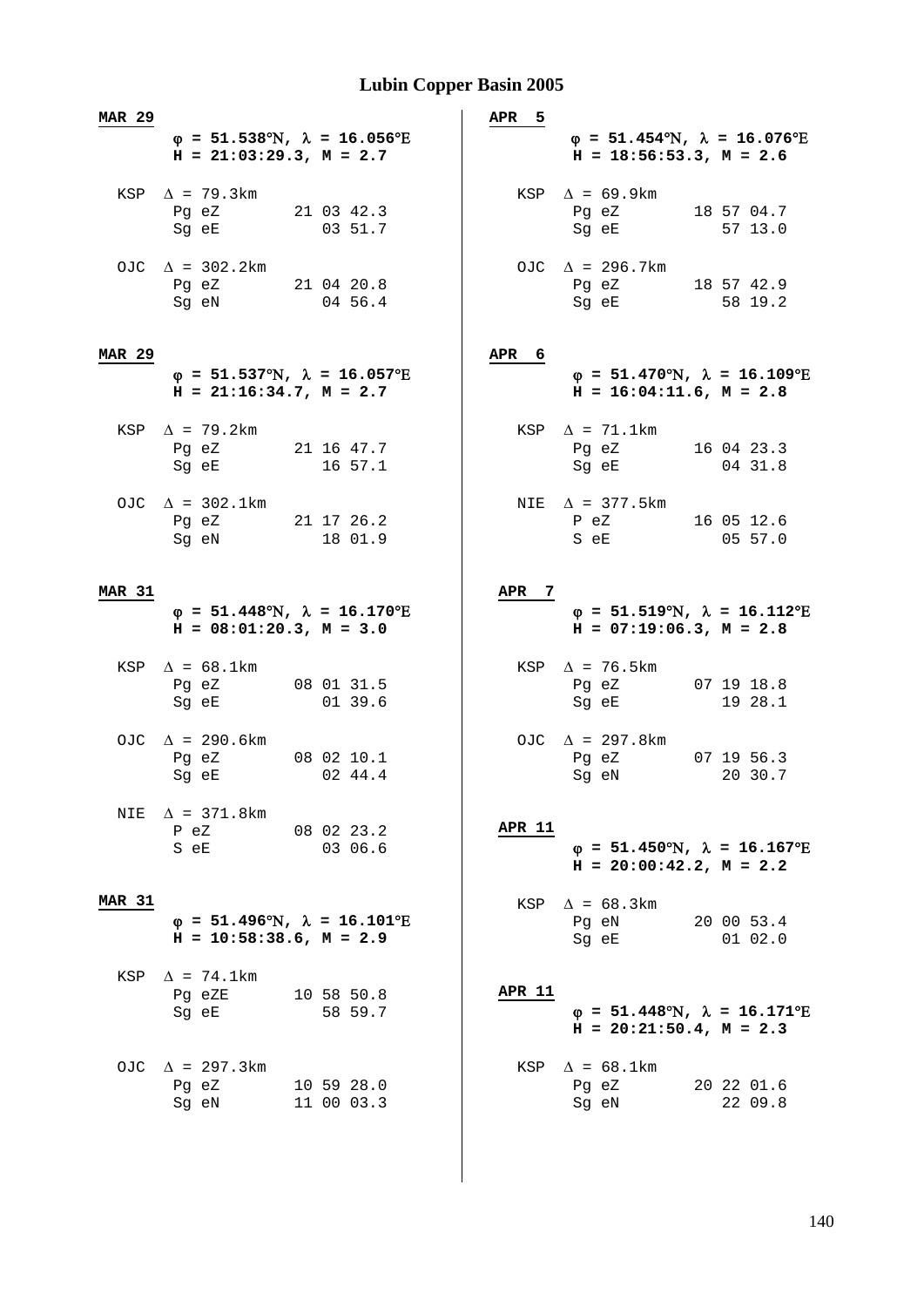| APR 13        |                                                                                                                            |                       |               |                                                                                           |                                  |
|---------------|----------------------------------------------------------------------------------------------------------------------------|-----------------------|---------------|-------------------------------------------------------------------------------------------|----------------------------------|
|               | $\varphi = 51.537^{\circ}\text{N}$ , $\lambda = 16.055^{\circ}\text{E}$<br>$H = 18:12:53.6$ , $M = 2.6$                    |                       |               | OJC $\Delta$ = 295.6km<br>Pg eZ 04 26 44.3<br>Sg eN                                       | 27 20.3                          |
|               | KSP $\Delta$ = 79.2km<br>Pg eZ 18 13 06.6<br>Sg eE                                                                         | 13 16.1               | APR 16        | $\varphi = 51.463^{\circ}\text{N}$ , $\lambda = 16.108^{\circ}\text{E}$                   |                                  |
|               | OJC $\Delta$ = 302.2km<br>Pg eZ 18 13 45.2                                                                                 |                       |               | $H = 08:51:34.9, M = 3.0$                                                                 |                                  |
| APR 14        | Sg eN 14 20.9                                                                                                              |                       |               | KSP $\Delta$ = 70.4km<br>Pg iZ 08 51 47.1<br>Sg eE 51 56.2                                |                                  |
|               | $\varphi = 51.449^{\circ}N$ , $\lambda = 16.170^{\circ}E$<br>$H = 00:38:49.6$ , $M = 2.4$<br>KSP $\Delta = 68.2 \text{km}$ |                       |               | OJC $\Delta$ = 295.2km<br>Pn eZ 08 52 16.1<br>Pg eZ 52 25.1<br>Sg eNZ 53 00.7             |                                  |
|               | Pg eZ 00 39 00.8<br>Sg eE 39 08.9                                                                                          |                       |               | NIE $\Delta$ = 376.3km<br>P eZ<br>S eE                                                    | 08 52 37.5<br>53 26.0            |
| <b>APR 14</b> | $\varphi = 51.478^{\circ}\text{N}$ , $\lambda = 16.114^{\circ}\text{E}$<br>$H = 03:57:18.3, M = 3.0$                       |                       |               | KWP $\Delta = 511.3 \text{km}$<br>Pn eZ 08 52 47.6<br>Pg eZ                               | 53 10.0                          |
|               | KSP $\Delta$ = 71.9km<br>Pg iZ 03 57 30.1<br>Sg eE                                                                         | 57 38.6               | APR 18        | $\varphi = 51.449^{\circ}N$ , $\lambda = 16.170^{\circ}E$<br>$H = 17:25:34.1, M = 2.4$    |                                  |
|               | OJC $\Delta$ = 295.6km<br>Pg eZ 03 58 07.4<br>Sg eN                                                                        | 58 42.3               |               | KSP $\Delta = 68.2 \text{km}$<br>Pg eZ 17 25 45.3<br>Sg eE                                | 25 53.6                          |
|               | NIE $\Delta$ = 376.9km<br>P eZ<br>S eN                                                                                     | 03 58 19.3<br>59 04.7 | <b>APR 20</b> | $\varphi = 51.492^{\circ}N$ , $\lambda = 16.059^{\circ}E$<br>$H = 04:08:58.3$ , $M = 3.6$ |                                  |
| KWP           | $\Delta$ = 511.5 km<br>Pg eZ<br>Sg eNE                                                                                     | 03 58 41.2<br>59 45.7 |               | KSP $\Delta$ = 74.3km<br>Pg iZ<br>Sq iE                                                   | 04 09 10.5<br>$09\;18.2$         |
| <b>APR 14</b> | $\varphi = 51.449^{\circ}N$ , $\lambda = 16.170^{\circ}E$<br>$H = 20:55:14.8$ , $M = 2.2$                                  |                       | RAC           | $\Delta$ = 217.9km<br>P eZ<br>S eNE                                                       | 04 09 34.2<br>09 59.4            |
|               | $KSP \quad \Delta = 68.2 \text{km}$<br>Pg eZ<br>Sg eE                                                                      | 20 55 26.0<br>55 33.8 |               | OJC $\Delta$ = 299.7km<br>Pn eZ<br>Pg eZ<br>Sg eE                                         | 04 09 39.5<br>09 48.1<br>10 23.5 |
| <b>APR 15</b> | $\varphi$ = 51.456°N, $\lambda$ = 16.095°E<br>$H = 04:25:56.1, M = 2.7$                                                    |                       | <b>APR 22</b> | $\varphi = 51.540^{\circ}N$ , $\lambda = 16.017^{\circ}E$<br>$H = 11:01:15.0$ , $M = 2.5$ |                                  |
| KSP           | $\Delta$ = 69.8km<br>Pg eZ<br>Sg eE                                                                                        | 04 26 07.5<br>26 16.0 | KSP           | $\Delta = 80.1 \text{km}$<br>Pg iZ<br>Sg eE                                               | 11 01 28.1<br>01 37.7            |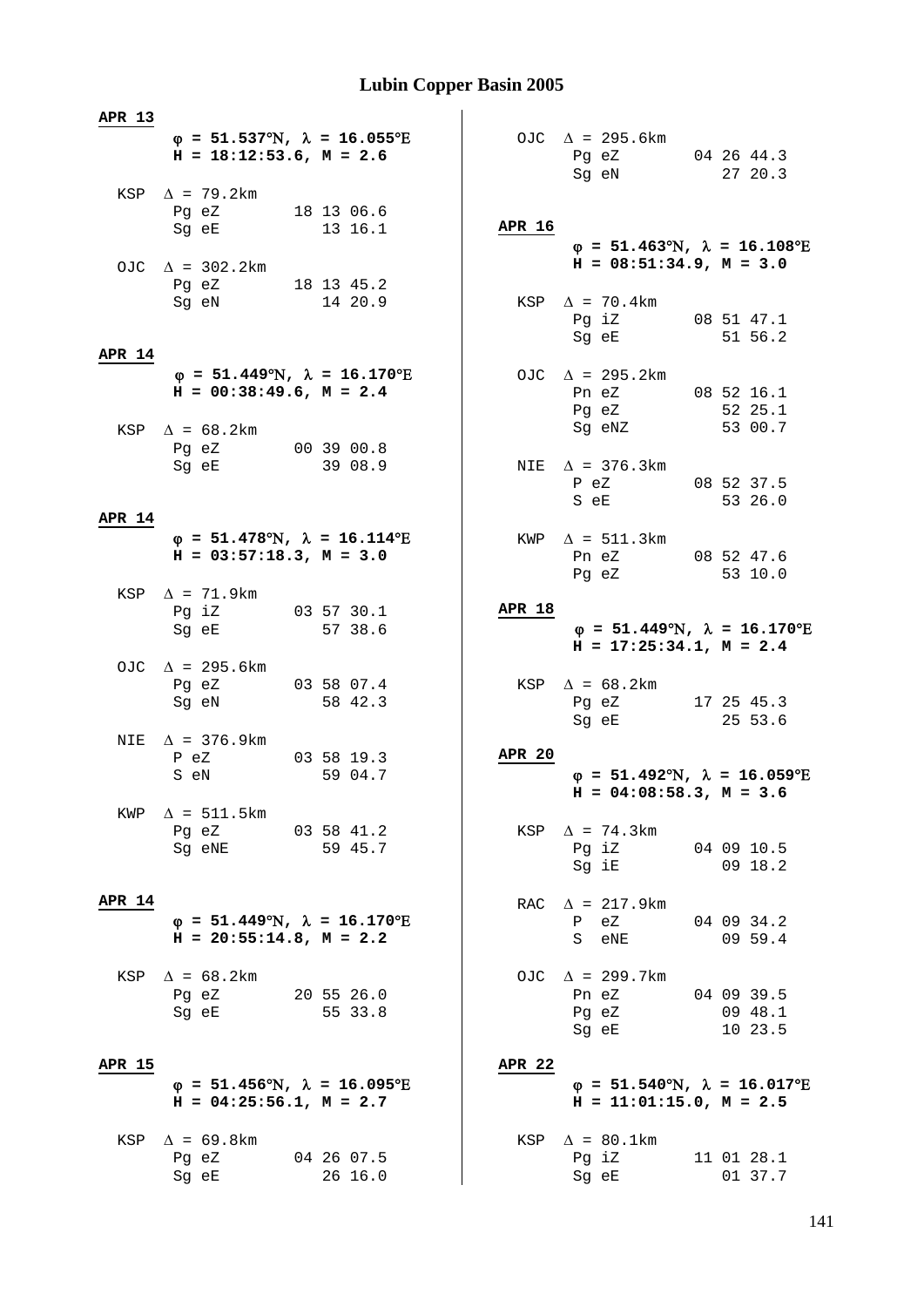| <b>APR 22</b> | $\varphi = 51.449^{\circ}N$ , $\lambda = 16.171^{\circ}E$<br>$H = 16:16:27.8$ , $M = 2.8$                                                                      |                                                           | <b>APR 30</b>   | $\varphi = 51.496^{\circ}N$ , $\lambda = 16.100^{\circ}E$<br>$H = 22:57:47.1, M = 2.7$ |                                             |
|---------------|----------------------------------------------------------------------------------------------------------------------------------------------------------------|-----------------------------------------------------------|-----------------|----------------------------------------------------------------------------------------|---------------------------------------------|
|               | $KSP \quad \Delta = 68.2 \text{km}$<br>Pg eZ<br>Sg eE and the state of the state of the state of the state of the state of the state of the state of the state | 16 16 39.0<br>16 46.9                                     |                 | $KSP \quad \Delta = 74.1 \text{km}$<br>Pg eZ 22 57 59.2<br>Sg E                        | 58 08.1                                     |
|               | OJC $\Delta$ = 290.6km<br>Pg eZ<br>Sg eN                                                                                                                       | 16 17 17.1<br>17 51.5                                     |                 | OJC $\Delta$ = 297.3km<br>Pg eZ 22 58 36.5<br>Sg eN                                    | 59 11.7                                     |
|               | NIE $\Delta$ = 371.8km<br>P eZ<br>S eE                                                                                                                         | 16 17 30.0<br>18 15.3                                     | MAY 4           | $\varphi = 51.490^{\circ}N$ , $\lambda = 16.005^{\circ}E$<br>$H = 15:13:06.3, M = 2.6$ |                                             |
| APR 23        | $H = 00:59:18.5$ , $M = 2.4$                                                                                                                                   | $\varphi = 51.403^{\circ}N$ , $\lambda = 16.208^{\circ}E$ |                 | KSP $\Delta$ = 75.0km<br>Pg eZ 15 13 18.6<br>Sg eE                                     | 13 27.7                                     |
|               | KSP $\Delta = 62.8$ km<br>Pg eZ 00 59 28.8<br>Sg eE                                                                                                            | 59 36.2                                                   |                 | OJC $\Delta$ = 302.9km<br>Pg eZ 15 13 57.6<br>Sg eN                                    | 14 34.0                                     |
|               |                                                                                                                                                                |                                                           | MAY 6           |                                                                                        |                                             |
| APR 26        | $\varphi = 51.562^{\circ}N$ , $\lambda = 16.006^{\circ}E$                                                                                                      |                                                           |                 | $\varphi = 51.460^{\circ}N$ , $\lambda = 16.131^{\circ}E$<br>$H = 03:41:44.4, M = 2.2$ |                                             |
|               | $H = 05:34:59.0, M = 2.8$<br>KSP $\Delta = 82.7$ km                                                                                                            |                                                           |                 | KSP $\Delta = 69.8$ km<br>Pg iN 03 41 55.8<br>Sg eE 42 03.0                            |                                             |
|               | Pg eZ<br>Sg iE                                                                                                                                                 | 05 35 12.6<br>35 22.4                                     | <b>MAY</b><br>8 | $\varphi = 51.514^{\circ}\text{N}$ , $\lambda = 16.123^{\circ}\text{E}$                |                                             |
|               | OJC $\Delta$ = 306.5km<br>Pg eZ 05 35 50.4<br>Sg eN                                                                                                            | 36 25.9                                                   |                 | $H = 04:11:17.8, M = 3.1$<br>KSP $\Delta$ = 75.8km                                     |                                             |
| APR 28        |                                                                                                                                                                |                                                           |                 | Pg eZ<br>Sg eE                                                                         | 04 11 30.2<br>11 39.5                       |
|               | $\varphi = 51.518^{\circ}\text{N}$ , $\lambda = 16.115^{\circ}\text{E}$<br>$H = 15:49:43.1, M = 2.4$                                                           |                                                           |                 | GKP $\Delta$ = 210.1km<br>Pn eZ<br>Sn eE                                               | 04 11 50.5<br>12 26.5                       |
|               | KSP $\Delta$ = 76.3km<br>Pg eZ 15 49 55.6<br>Sg eE                                                                                                             | 50 05.0                                                   |                 | RAC $\Delta$ = 216.5km<br>P eZ<br>S eNE                                                | 04 11 53.9<br>12 19.6                       |
| APR 30<br>KSP | $\varphi = 51.459^{\circ}\text{N}$ , $\lambda = 16.132^{\circ}\text{E}$<br>$H = 15:33:08.0, M = 2.4$<br>$\Delta$ = 69.6km                                      |                                                           |                 | OJC $\Delta$ = 296.8km<br>Pn eZ<br>Pg eZ<br>Sn eE<br>Sg eN                             | 04 12 00.3<br>12 08.1<br>12 31.2<br>12 42.9 |
|               | Pg iZ<br>Sg eE                                                                                                                                                 | 15 33 19.4<br>33 26.7                                     |                 | NIE $\Delta$ = 378.8 km<br>P eZ<br>S eN                                                | 04 12 20.2<br>13 05.3                       |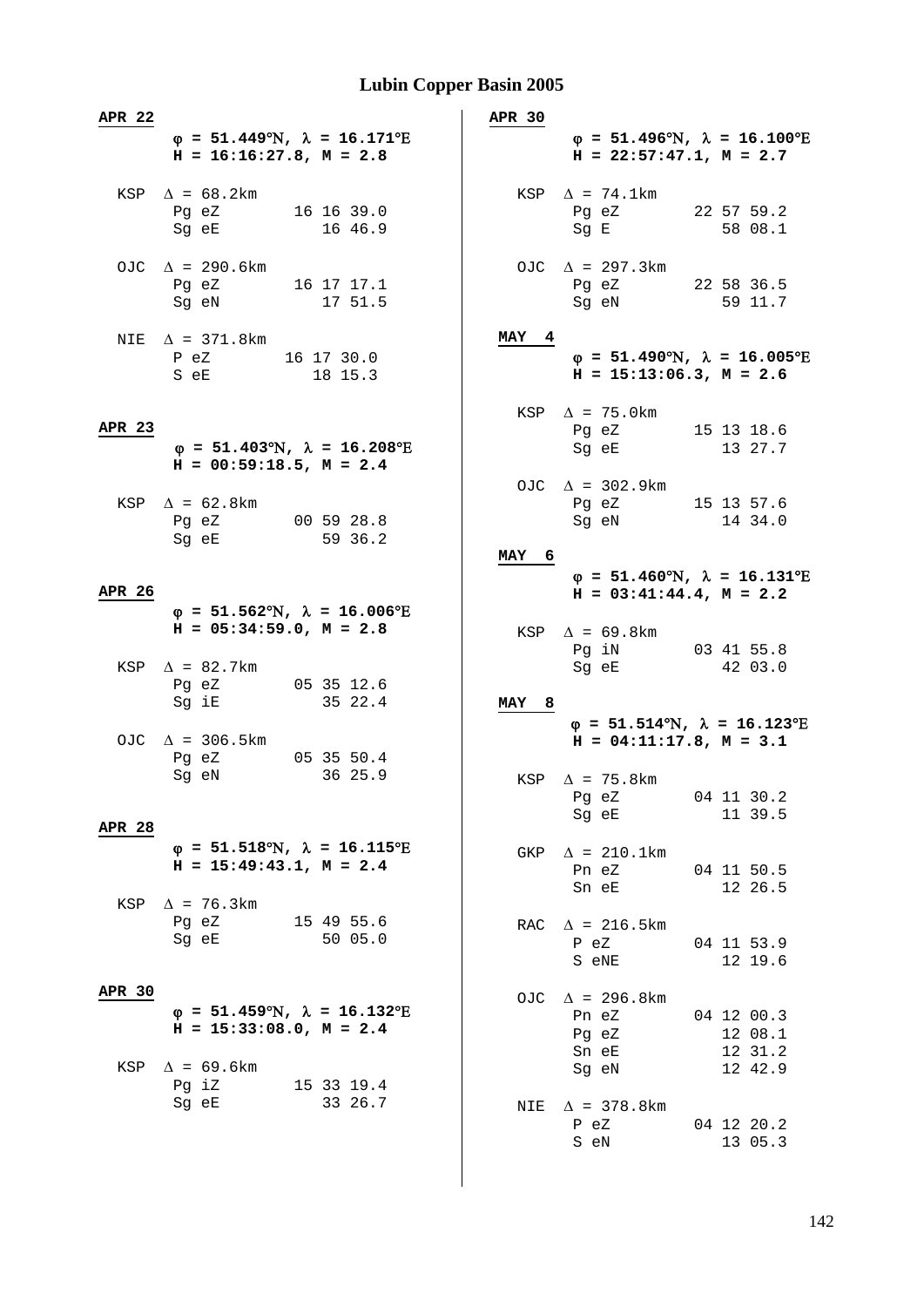|               | KWP $\Delta$ = 512.4km<br>Pg eZ 04 12 41.6<br>Sg eNE                                                 | 13 50.2               |               | OJC $\Delta$ = 297.6km<br>Pg eZ 09 23 51.0<br>Sg eN                                                     | 24 25.7               |
|---------------|------------------------------------------------------------------------------------------------------|-----------------------|---------------|---------------------------------------------------------------------------------------------------------|-----------------------|
| MAY 9         | $\varphi = 51.448^{\circ}N$ , $\lambda = 16.171^{\circ}E$<br>$H = 14:32:25.5$ , $M = 3.2$            |                       | <b>MAY 21</b> | $\varphi = 51.540^{\circ}N$ , $\lambda = 16.016^{\circ}E$<br>$H = 10:35:55.0$ , $M = 2.7$               |                       |
|               | KSP $\Delta = 68.1$ km<br>Pg eZ 14 32 36.7<br>Sg eE 32 44.8                                          |                       |               | KSP $\Delta = 80.1$ km<br>Pg eZ 10 36 08.1<br>Sg eE 36 17.7                                             |                       |
|               | GKP $\Delta$ = 215.9km<br>Pn eZ 14 32 59.3<br>S eE 33 33.0                                           |                       |               | OJC $\Delta = 304.8 \text{km}$<br>Pg eZ 10 36 46.2<br>Sg eE 37 22.3                                     |                       |
|               | OJC $\Delta$ = 290.5km<br>Pg eZ 14 33 13.8<br>Sg eE 33 47.9                                          |                       | <b>MAY 22</b> | $\varphi = 51.471^{\circ}\text{N}$ , $\lambda = 16.098^{\circ}\text{E}$<br>$H = 04:09:33.2$ , $M = 2.8$ |                       |
|               | NIE $\Delta$ = 371.7km<br>P eZ<br>S eE 34 12.6                                                       | 14 33 29.6            |               | KSP $\Delta$ = 71.4km<br>Pg iZ 04 09 44.9<br>Sg eE 09 53.0                                              |                       |
|               | KWP $\Delta$ = 506.6km<br>Pn eZ 14 33 35.5<br>Sn eNE                                                 | 34 34.1               |               | RAC $\Delta$ = 214.3km<br>P eZ<br>S eNE                                                                 | 04 10 08.2<br>10 35.1 |
| <b>MAY 17</b> | $\varphi = 51.531^{\circ}\text{N}$ , $\lambda = 16.091^{\circ}\text{E}$<br>$H = 15:46:44.0, M = 2.4$ |                       |               | OJC $\Delta$ = 296.2km<br>Pg eZ<br>Sg eN                                                                | 04 10 24.4<br>10 57.6 |
|               | KSP $\Delta$ = 78.1km<br>Pg eZ 15 46 56.8<br>Sg eE                                                   | 47 06.0               |               | NIE $\Delta$ = 377.4km<br>$P$ eZ<br>S eE                                                                | 04 10 36.7<br>11 20.3 |
| <b>MAY 19</b> | $\varphi = 51.491^{\circ}\text{N}$ , $\lambda = 16.058^{\circ}\text{E}$<br>$H = 00:19:51.4, M = 2.9$ |                       | <b>MAY 24</b> | $\varphi = 51.452^{\circ}N$ , $\lambda = 16.077^{\circ}E$<br>$H = 04:29:39.6$ , $M = 2.6$               |                       |
|               | KSP $\Delta$ = 74.2km<br>Pg iZ<br>Sg eE                                                              | 00 20 03.6<br>20 12.5 |               | KSP $\Delta = 69.6$ km<br>Pg iZ<br>Sg eE                                                                | 04 29 51.0<br>29 59.4 |
|               | OJC $\Delta$ = 299.7km<br>Pg eZ<br>Sg eE                                                             | 00 20 42.0<br>21 17.5 |               | OJC $\Delta$ = 296.6km<br>Pg eZ<br>Sg eN                                                                | 04 30 30.3<br>31 05.9 |
| <b>MAY 20</b> | $\varphi = 51.496^{\circ}N$ , $\lambda = 16.096^{\circ}E$<br>$H = 09:23:00.9$ , $M = 2.7$            |                       | <b>MAY 24</b> | $\varphi = 51.497^{\circ}N$ , $\lambda = 16.100^{\circ}E$<br>$H = 04:41:49.0, M = 2.4$                  |                       |
|               | KSP $\Delta$ = 74.2km<br>Pg eZ<br>Sg eE                                                              | 09 23 13.1<br>23 22.3 |               | KSP $\Delta$ = 74.2km<br>Pg eZ<br>Sg eE                                                                 | 04 42 01.2<br>42 10.1 |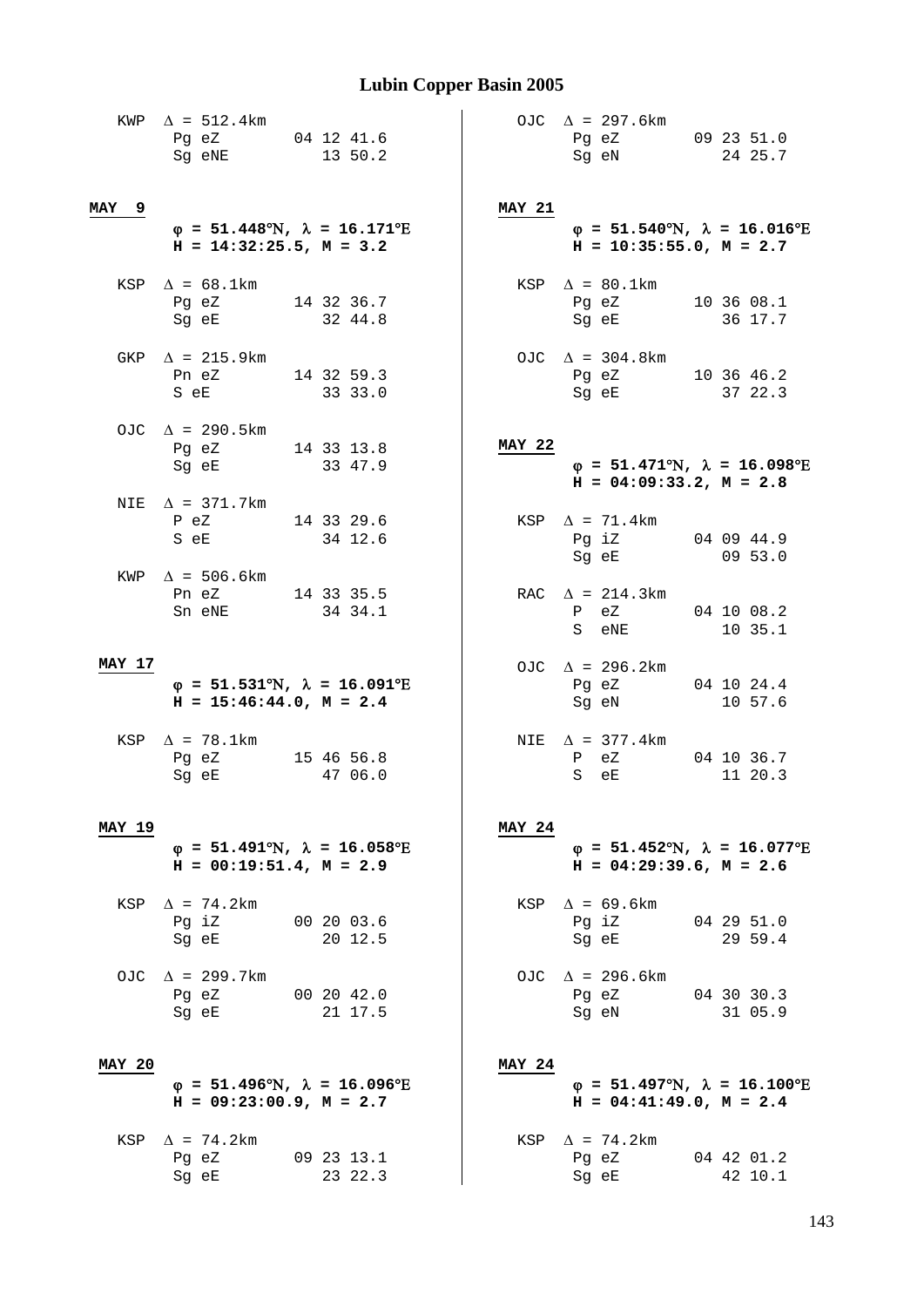| <b>MAY 28</b> |                                                                                                                               |                                  | JUN<br>7     |                                                                                                                                                             |                       |
|---------------|-------------------------------------------------------------------------------------------------------------------------------|----------------------------------|--------------|-------------------------------------------------------------------------------------------------------------------------------------------------------------|-----------------------|
|               | $\varphi = 51.472^{\circ}\text{N}$ , $\lambda = 16.106^{\circ}\text{E}$<br>$H = 15:32:53.5, M = 2.5$                          |                                  |              | $\varphi = 51.453^{\circ}\text{N}$ , $\lambda = 16.082^{\circ}\text{E}$<br>$H = 22:42:13.5, M = 2.1$                                                        |                       |
|               | $KSP \quad \Delta = 71.4 \text{km}$<br>Pg eZ 15 33 05.2<br>Sg eN                                                              | 33 13.5                          |              | $KSP \quad \Delta = 69.6 \text{km}$<br>Pg eZ<br>Sg eE                                                                                                       | 22 42 24.9<br>42 33.4 |
| <b>MAY 28</b> | $\varphi = 51.494$ °N, $\lambda = 16.129$ °E                                                                                  |                                  | JUN 8        | $\varphi = 51.407^{\circ}\text{N}$ , $\lambda = 16.240^{\circ}\text{E}$<br>$H = 02:29:36.4, M = 2.8$                                                        |                       |
|               | $H = 20:23:55.4$ , $M = 2.7$<br>KSP $\Delta$ = 73.5km<br>Pg eZ 20 24 07.4<br>Sg eE                                            | 24 15.0                          |              | KSP $\Delta = 63.1 \text{km}$<br>Pg eZ<br>Sg eE                                                                                                             | 02 29 46.7<br>29 54.7 |
|               | OJC $\Delta$ = 295.4km<br>Pg eZ 20 24 44.9<br>Sg eN                                                                           | 25 19.1                          |              | OJC $\Delta = 284.2 \text{km}$<br>Pg eZ 02 30 25.2<br>Sq eN                                                                                                 | 30 58.7               |
| JUN 1         |                                                                                                                               |                                  | <u>JUN 9</u> | $\varphi$ = 51.552°N, $\lambda$ = 16.090°E<br>$H = 03:39:46.7$ , $M = 2.6$                                                                                  |                       |
|               | $\varphi = 51.470^{\circ}N$ , $\lambda = 16.109^{\circ}E$<br>$H = 16:02:22.3, M = 2.4$<br>$KSP \quad \Delta = 71.1 \text{km}$ |                                  |              | KSP $\Delta = 80.4$ km<br>Pg eZ<br>Sg eE                                                                                                                    | 03 39 59.9<br>40 09.5 |
|               | Pg eZ<br>Sg eE                                                                                                                | 16 02 34.0<br>02 42.6            |              | OJC $\Delta$ = 300.9km<br>Pg eZ<br>Sg eN                                                                                                                    | 03 40 37.0<br>41 12.3 |
| JUN 7         | $\varphi = 51.582^{\circ}N$ , $\lambda = 15.993^{\circ}E$<br>$H = 03:59:37.4$ , $M = 3.0$                                     |                                  | JUN 11       | $\varphi = 51.448^{\circ}N$ , $\lambda = 16.169^{\circ}E$<br>$H = 15:34:45.9, M = 2.8$                                                                      |                       |
|               | $KSP \quad \Delta = 85.1 \text{km}$<br>Pg eZ 03 59 51.4<br>Sq eE                                                              | 04 00 01.6                       |              | KSP $\Delta = 68.1$ km<br>Pg eZ<br>Sg eE                                                                                                                    | 15 34 57.1<br>35 05.3 |
|               | OJC $\Delta$ = 308.4km<br>Pg eZ 04 00 28.9<br>Sg eN                                                                           | $01 \t04.2$                      |              | OJC $\Delta$ = 290.6km<br>Pg eZ 15 35 34.5<br>Sg eN                                                                                                         | 36 09.6               |
|               | NIE $\Delta$ = 390.6km<br>P eZ<br>eN<br>S –                                                                                   | 04 00 41.9<br>0128.6             | JUN 15       | $\varphi$ = 51.535°N, $\lambda$ = 16.090°E<br>$H = 03:27:32.7$ , $M = 2.6$                                                                                  |                       |
| JUN 7         | $\varphi = 51.536^{\circ}\text{N}$ , $\lambda = 16.028^{\circ}\text{E}$<br>$H = 15:51:44.5, M = 2.8$                          |                                  |              | KSP $\Delta$ = 78.5km<br>Pg eZ 03 27 45.6<br>Sg eE and the state of the state of the state of the state of the state of the state of the state of the state | 27 55.0               |
|               | KSP $\Delta$ = 79.5km<br>Pg iZ<br>Sg eE                                                                                       | 15 51 57.5<br>52 07.1            | JUN 15       | $\varphi$ = 51.452°N, $\lambda$ = 16.083°E<br>$H = 06:09:37.7$ , $M = 2.6$                                                                                  |                       |
|               | OJC $\Delta$ = 303.8km<br>Pg eZ<br>Sn eN<br>Sg eN                                                                             | 15 52 34.5<br>52 58.8<br>53 10.9 |              | KSP $\Delta = 69.5 \text{km}$<br>Pg iZ<br>Sg eE                                                                                                             | 06 09 49.1<br>09 57.5 |
|               |                                                                                                                               |                                  |              |                                                                                                                                                             |                       |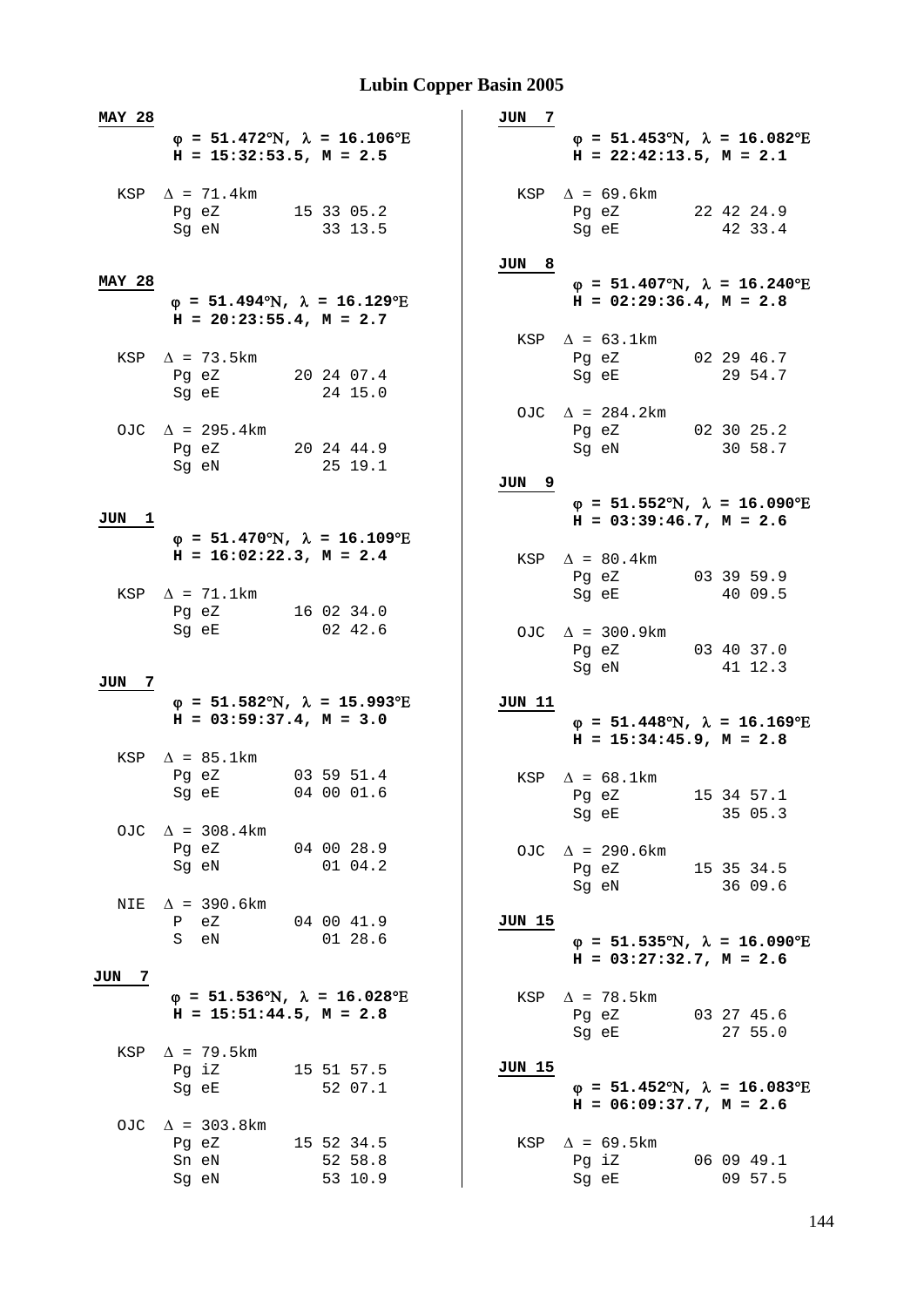| <b>JUN 15</b> |                                                                                                         |            |                                  | <b>JUN 17</b> |                                                                                                                                                  |                                  |
|---------------|---------------------------------------------------------------------------------------------------------|------------|----------------------------------|---------------|--------------------------------------------------------------------------------------------------------------------------------------------------|----------------------------------|
|               | $\varphi = 51.503^{\circ}N$ , $\lambda = 16.089^{\circ}E$<br>$H = 15:39:32.1, M = 2.5$                  |            |                                  |               | $\varphi = 51.535^{\circ}N$ , $\lambda = 16.090^{\circ}E$<br>$H = 03:56:12.8, M = 3.0$                                                           |                                  |
|               | KSP $\Delta$ = 75.0km<br>Pg eZ<br>15 39 44.4<br>Sg eE                                                   | 39 53.4    |                                  |               | KSP $\Delta$ = 78.5km<br>Pg iZ<br>Sg eE and the state of the state of the state of the state of the state of the state of the state of the state | 03 56 25.7<br>56 35.2            |
| <b>JUN 16</b> | $\varphi = 51.517^{\circ}\text{N}$ , $\lambda = 16.068^{\circ}\text{E}$<br>$H = 14:33:14.5$ , $M = 3.0$ |            |                                  |               | OJC $\Delta$ = 300.0km<br>Pg eZ<br>Sg eE                                                                                                         | 03 57 03.9<br>57 37.8            |
|               | KSP $\Delta$ = 76.8km<br>Pg eZ 14 33 27.1<br>Sg iE                                                      | 33 36.1    |                                  | JUN 18        | $\varphi$ = 51.455°N, $\lambda$ = 16.101°E<br>$H = 04:07:54.3, M = 2.7$                                                                          |                                  |
|               | OJC $\Delta$ = 300.4km<br>Pg eZ 14 34 04.8<br>Sq eN 34 39.8                                             |            |                                  |               | KSP $\Delta$ = 69.6km<br>Pg iZ 04 08 05.7<br>Sg eE                                                                                               | 08 14.0                          |
| JUN 17        | $\varphi = 51.535^{\circ}\text{N}$ , $\lambda = 16.094^{\circ}\text{E}$                                 |            |                                  |               | OJC $\Delta$ = 295.2km<br>Pn eZ 04 08 36.4<br>Pg eZ<br>Sg eN                                                                                     | 08 44.6<br>0919.3                |
|               | $H = 03:52:31.0$ , $M = 4.1$                                                                            |            |                                  |               |                                                                                                                                                  |                                  |
|               | KSP $\Delta$ = 78.5 km<br>Pg eZ<br>Sg eE                                                                | 03 52 43.9 | 52 53.6                          | JUN 19        | $\varphi = 51.513^{\circ}\text{N}$ , $\lambda = 16.081^{\circ}\text{E}$<br>$H = 04:12:08.9, M = 2.6$                                             |                                  |
|               | RAC $\Delta$ = 219.6km<br>Pn eZ 03 53 03.4<br>eZ                                                        |            | 53 07.0                          |               | KSP $\Delta$ = 76.2km<br>Pg eZ<br>Sg eE                                                                                                          | 04 12 21.4<br>12 30.7            |
|               | S eNE<br>OJC $\Delta$ = 299.7km                                                                         |            | 53 33.3                          |               | OJC $\Delta$ = 299.4km<br>Pg eZ<br>Sg eN                                                                                                         | 04 12 59.3<br>13 35.1            |
|               | 03 53 12.7<br>Pn eZ<br>Pg eZ<br>Sg eN                                                                   |            | 53 21.7<br>53 56.8               | JUN 19        |                                                                                                                                                  |                                  |
| NIE           | $\Delta$ = 381.8km<br>Pn eZ                                                                             |            | 03 53 23.5                       |               | $\varphi = 51.541^{\circ}\text{N}$ , $\lambda = 16.130^{\circ}\text{E}$<br>$H = 08:57:38.2, M = 3.0$                                             |                                  |
| KWP           | еZ<br>еE<br>S<br>$\Delta$ = 515.1km                                                                     |            | 53 33.9<br>54 18.8               | KSP           | $\Delta$ = 78.7km<br>Pg iZ<br>Sg eE                                                                                                              | 08 57 51.1<br>58 00.2            |
|               | Pn eZ<br>Pg eZ<br>S<br>eNE                                                                              |            | 03 53 40.2<br>53 55.5<br>55 08.6 | RAC           | $\Delta$ = 218.4 km<br>P eZ<br>S eNE                                                                                                             | 08 58 14.6<br>58 40.2            |
| SUW           | $\Delta$ = 553.2km<br>Pn eZ<br>Pg eZ<br>Sg eNE                                                          |            | 03 53 45.3<br>54 04.7<br>55 17.8 | OJC.          | $\Delta$ = 297.8 km<br>Pn eZ<br>Pg eZ<br>Sg eE                                                                                                   | 08 58 20.4<br>58 28.9<br>59 04.1 |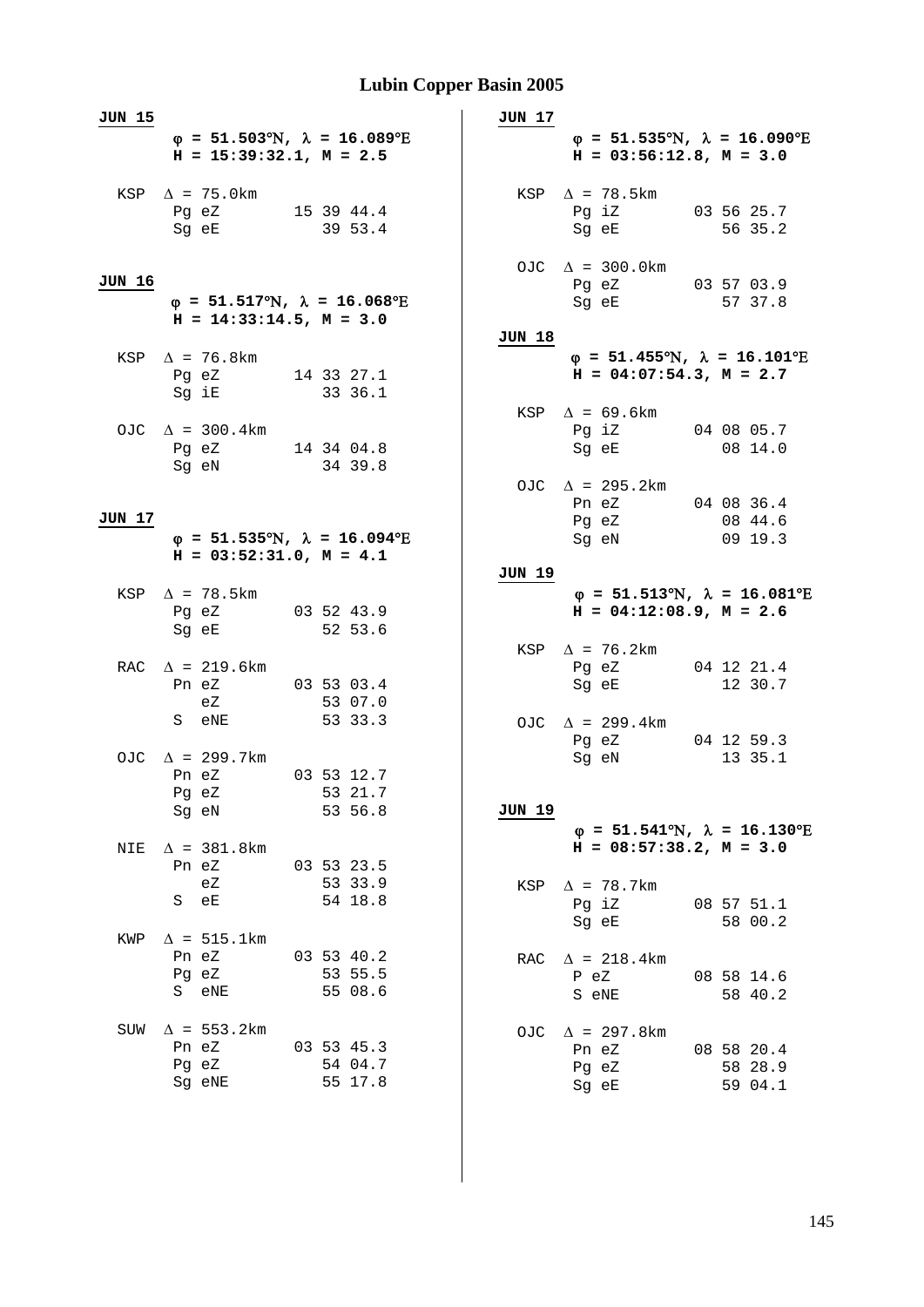| <b>JUN 21</b> | $\varphi$ = 51.538°N, $\lambda$ = 16.057°E<br>$H = 13:50:32.0, M = 3.0$                                                                                    |  |                       |               | OJC $\Delta$ = 289.3km<br>Pn eZ 06 37 11.7<br>Pg eZ 37 21.0                               |  | 37 42.7               |
|---------------|------------------------------------------------------------------------------------------------------------------------------------------------------------|--|-----------------------|---------------|-------------------------------------------------------------------------------------------|--|-----------------------|
|               | KSP $\Delta$ = 79.3km<br>Pg eZ 13 50 45.0<br>Sg eE 50 54.4                                                                                                 |  |                       |               | Sn eN 37 42.7<br>Sg eN 37 55.4                                                            |  |                       |
|               | RAC $\Delta$ = 221.6km                                                                                                                                     |  |                       |               | NIE $\Delta$ = 370.6km<br>P eZ 06 37 33.1<br>S eN 38 18.9                                 |  |                       |
|               | P eZ 13 51 09.1<br>S eNE                                                                                                                                   |  | 51 35.2               |               | KWP $\Delta$ = 505.4km<br>P eZ 06 37 47.4<br>Sg eNE 39 03.1                               |  |                       |
|               | OJC $\Delta$ = 302.2km<br>Pn eZ 13 51 13.8<br>Pg iZ<br>Sn eE<br>Sg eN 51 59.1                                                                              |  | 51 23.5<br>51 45.5    | <b>JUN 23</b> | $\varphi = 51.448^{\circ}N$ , $\lambda = 16.169^{\circ}E$<br>$H = 03:45:38.0, M = 2.4$    |  |                       |
|               | NIE $\Delta$ = 384.1km<br>P eZ 13 51 35.7<br>S eE and the state of the state of the state of the state of the state of the state of the state of the state |  | 52 20.4               |               | $KSP \quad \Delta = 68.1 \text{km}$<br>Pg eZ 03 45 49.2<br>Sg eE 45 57.5                  |  |                       |
| JUN 21        | $\varphi = 51.582^{\circ}N$ , $\lambda = 15.992^{\circ}E$                                                                                                  |  |                       | <b>JUN 23</b> |                                                                                           |  |                       |
|               | $H = 16:02:17.3, M = 3.2$                                                                                                                                  |  |                       |               | $\varphi = 51.480^{\circ}N$ , $\lambda = 16.077^{\circ}E$<br>$H = 06:30:18.0, M = 3.0$    |  |                       |
|               | $KSP \quad \Delta = 85.1 \text{km}$<br>Pg eZ 16 02 31.3<br>Sg eE                                                                                           |  | 02 41.5               |               | KSP $\Delta$ = 72.7km<br>Pg iZ 06 30 29.9<br>Sg eE                                        |  | 30 38.5               |
|               | RAC $\Delta$ = 228.3km<br>P eZ 16 02 55.6<br>S eNE                                                                                                         |  | 03 21.4               |               | OJC $\Delta$ = 298.0km<br>Pg eZ 06 31 07.5<br>Sg eN 31 43.4                               |  |                       |
|               | OJC $\Delta = 308.4 \text{km}$<br>Pn eZ 16 03 01.0<br>Pg eZ<br>Sg eN                                                                                       |  | 03 09.4<br>03 45.2    |               | NIE $\Delta$ = 379.1km<br>06 31 21.5<br>P eZ<br>S eE                                      |  | 32 09.3               |
|               | NIE $\Delta$ = 390.6km<br>16 03 22.0<br>P eZ<br>S eE                                                                                                       |  | 04 08.2               | <b>JUN 23</b> | $\varphi = 51.540^{\circ}N$ , $\lambda = 16.018^{\circ}E$<br>$H = 22:09:00.6$ , $M = 2.9$ |  |                       |
| <b>JUN 22</b> | $\varphi = 51.446^{\circ}N$ , $\lambda = 16.188^{\circ}E$<br>$H = 06:36:31.5$ , $M = 3.3$                                                                  |  |                       |               | $KSP \quad \Delta = 80.1 \text{km}$<br>Pg iZ<br>Sg eE                                     |  | 22 09 13.7<br>09 23.3 |
| KSP           | $\Delta$ = 67.7km<br>Pg iZ<br>Sg eE                                                                                                                        |  | 06 36 42.6<br>36 49.9 |               | OJC $\Delta$ = 304.7km<br>Pg eZ<br>Sg eN                                                  |  | 22 09 51.4<br>10 27.3 |
| RAC           | $\Delta$ = 207.9km<br>P eZ<br>S eNE                                                                                                                        |  | 06 37 06.4<br>37 31.3 |               | NIE $\Delta$ = 386.4km<br>P eZ<br>S eE                                                    |  | 22 10 05.2<br>10 50.1 |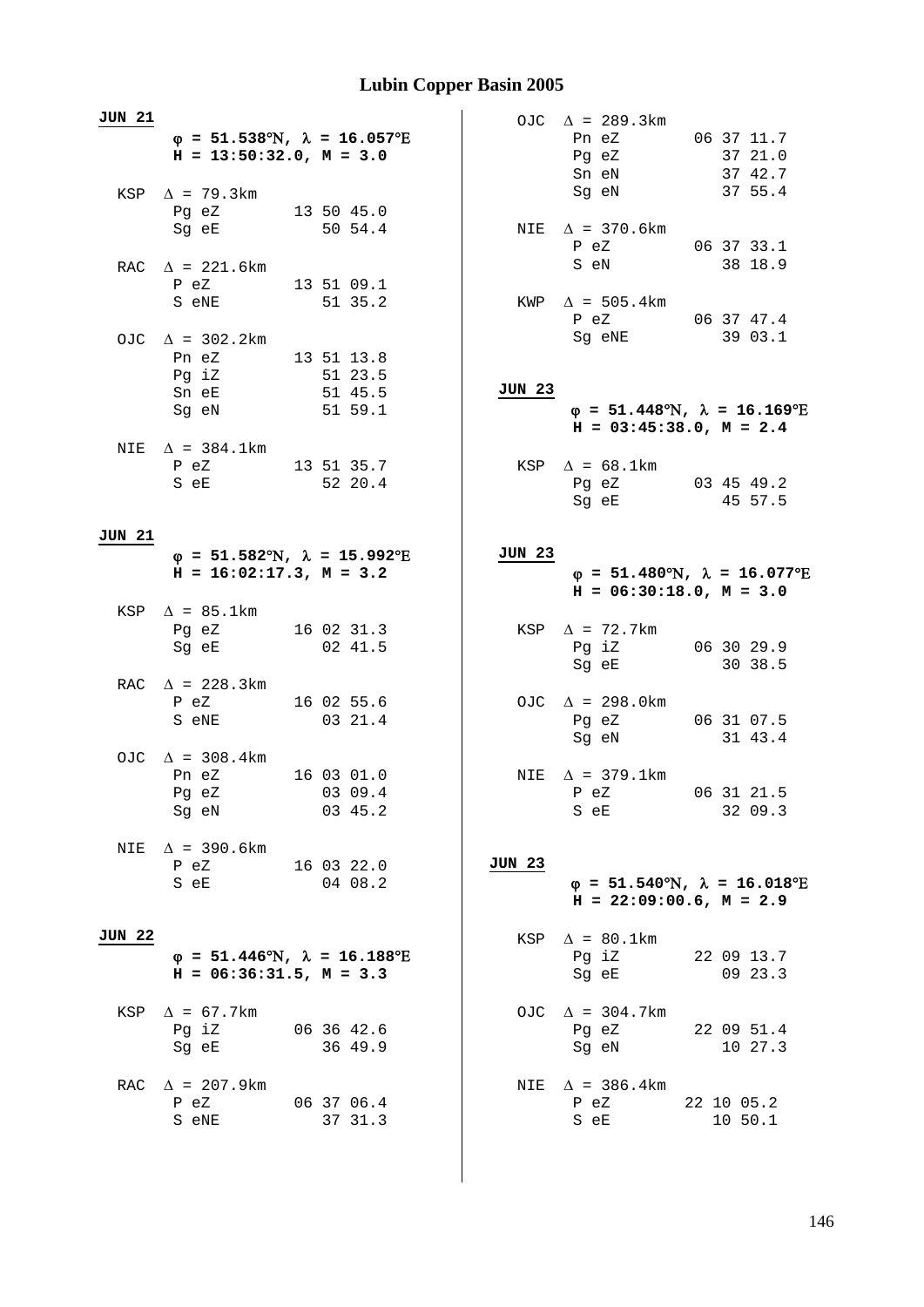| <b>JUN 26</b> | $\varphi = 51.481^{\circ}\text{N}$ , $\lambda = 16.097^{\circ}\text{E}$<br>$H = 03:34:39.1, M = 3.0$ |                                  | JUN 28        | $\varphi = 51.449^{\circ}N$ , $\lambda = 16.171^{\circ}E$<br>$H = 07:48:43.7, M = 2.8$                                                                      |                                  |
|---------------|------------------------------------------------------------------------------------------------------|----------------------------------|---------------|-------------------------------------------------------------------------------------------------------------------------------------------------------------|----------------------------------|
|               | KSP $\Delta$ = 72.5km<br>Pg iZ 03 34 51.0<br>Sg eE                                                   | 34 59.4                          |               | KSP $\Delta = 68.2$ km<br>Pg eZ 07 48 54.9<br>Sg eE                                                                                                         | 49 02.8                          |
|               | RAC $\Delta$ = 215.1km<br>Pn eZ 03 35 10.1<br>eZ<br>S eNE                                            | 35 13.8<br>35 39.9               |               | OJC $\Delta$ = 290.6km<br>Pg eZ 07 49 32.4<br>Sg eE 50 07.9                                                                                                 |                                  |
|               | OJC $\Delta$ = 296.8km<br>Pg eZ 03 35 28.5<br>Sg eE 36 03.1                                          |                                  | JUN 28        | $\varphi = 51.536^{\circ}N$ , $\lambda = 16.030^{\circ}E$<br>$H = 16:17:11.7$ , $M = 2.4$                                                                   |                                  |
|               | NIE $\Delta$ = 378.1km<br>P eZ 03 35 47.0<br>S eN 36 27.0                                            |                                  |               | KSP $\Delta$ = 79.5km<br>Pg eZ 16 17 24.7<br>Sg eE and the state of the state of the state of the state of the state of the state of the state of the state | 17 34.2                          |
| <b>JUN 26</b> | $\varphi = 51.447^{\circ}\text{N}$ , $\lambda = 16.133^{\circ}\text{E}$<br>$H = 11:57:10.3, M = 2.6$ |                                  | <b>JUN 29</b> | $\varphi = 51.450^{\circ}N$ , $\lambda = 16.167^{\circ}E$<br>$H = 17:51:35.9, M = 2.7$                                                                      |                                  |
|               | KSP $\Delta = 68.3 \text{km}$<br>Pg iZ 11 57 21.5<br>Sg eE                                           | 57 28.8                          |               | KSP $\Delta = 68.3 \text{km}$<br>Pg iZ 17 51 47.1<br>Sg eE                                                                                                  | 51 55.1                          |
|               | OJC $\Delta$ = 292.8km<br>Pg eZ 11 57 59.4<br>Sg eN                                                  | 58 34.3                          |               | OJC $\Delta$ = 290.8km<br>Pg eZ 17 52 24.3<br>Sg eN                                                                                                         | 52 59.1                          |
| <b>JUN 27</b> | $\varphi = 51.446^{\circ}N$ , $\lambda = 16.117^{\circ}E$<br>$H = 15:50:32.4$ , $M = 3.1$            |                                  | <b>JUN 29</b> | $\varphi = 51.447^{\circ}N$ , $\lambda = 16.120^{\circ}E$<br>$H = 18:03:04.8$ , $M = 2.9$                                                                   |                                  |
|               | KSP $\Delta = 68.4$ km<br>Pg iZ 15 50 43.6<br>Sg eE 50 51.0                                          |                                  |               | KSP $\Delta = 68.5 \text{km}$<br>Pg iZ 18 03 16.0<br>Sq eE                                                                                                  | 0323.2                           |
|               | RAC $\Delta$ = 211.4km<br>P eZ<br>S eNE                                                              | 15 51 07.0<br>51 32.2            |               | RAC $\Delta = 211.3 \text{km}$<br>P eZ<br>S eNE                                                                                                             | 18 03 40.0<br>04 04.4            |
|               | OJC $\Delta$ = 293.8km<br>Pn eZ<br>Pg eZ<br>Sg eN                                                    | 15 51 13.4<br>51 22.3<br>51 56.9 |               | OJC $\Delta$ = 293.6km<br>Pn eZ<br>Pg eZ<br>Sg eN                                                                                                           | 18 03 45.5<br>03 54.7<br>04 29.4 |
| NIE           | $\Delta$ = 374.7km<br>P eZ<br>$(S)$ eE                                                               | 15 51 36.6<br>52 18.7            |               | NIE $\Delta$ = 374.6km<br>P eZ<br>S eE                                                                                                                      | 18 04 05.7<br>04 50.9            |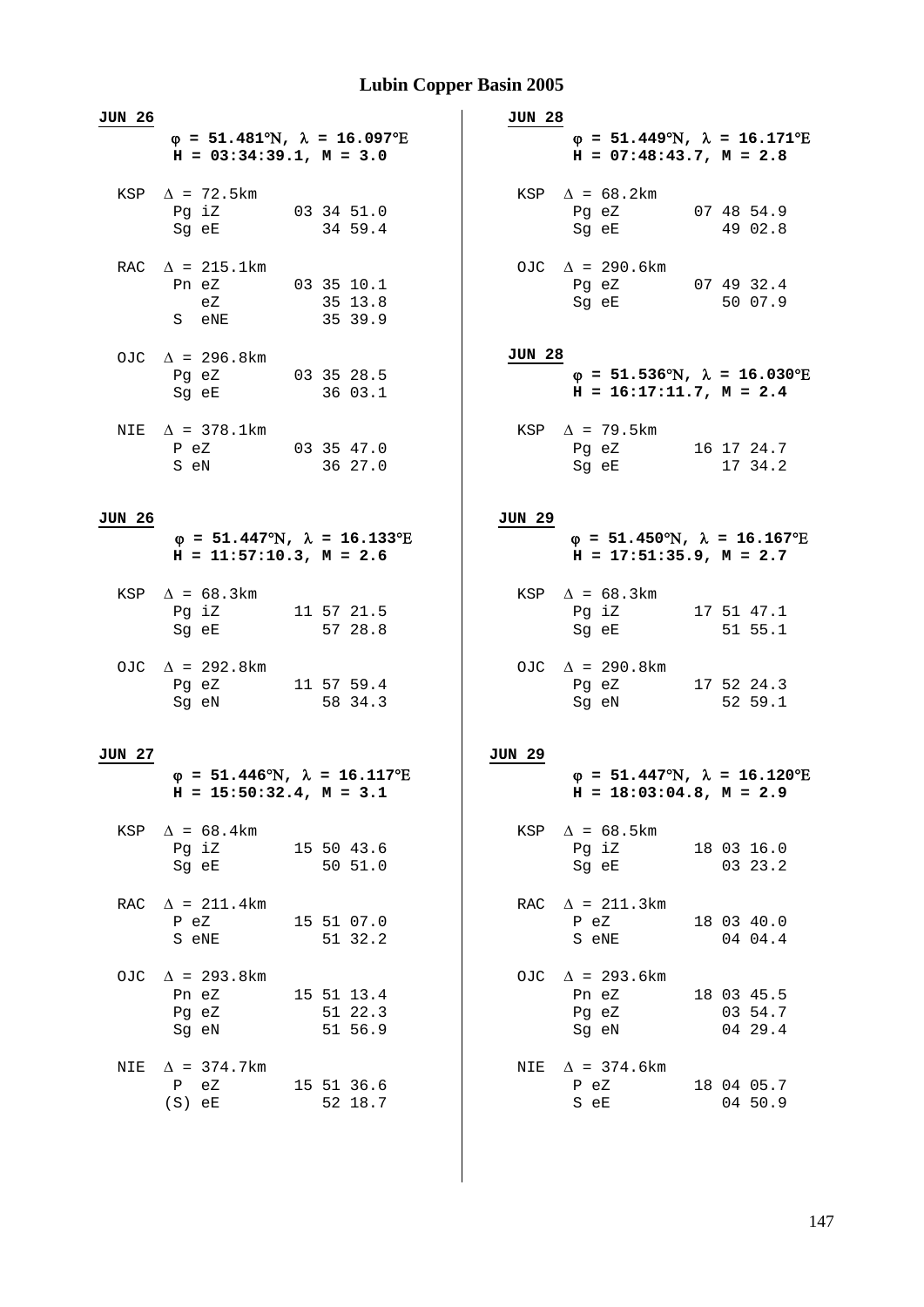| JUN 30 |                                                                                        |            |         |         |  |       | RAC $\Delta = 211.6 \text{km}$                                                         |                       |
|--------|----------------------------------------------------------------------------------------|------------|---------|---------|--|-------|----------------------------------------------------------------------------------------|-----------------------|
|        | $\varphi = 51.460^{\circ}N$ , $\lambda = 16.131^{\circ}E$<br>$H = 03:36:12.3, M = 2.8$ |            |         |         |  |       | P eZ<br>S eNE                                                                          | 05 43 00.0<br>43 25.1 |
|        | KSP $\Delta = 69.8$ km<br>Pg iZ 03 36 23.7<br>Sg eE                                    |            | 36 31.1 |         |  |       | OJC $\Delta$ = 293.9km<br>Pn eZ 05 43 06.5<br>Pg eZ<br>Sg eN                           | 43 15.5<br>43 49.7    |
|        | OJC $\Delta$ = 293.6km<br>Pg eZ 03 37 01.2<br>Sg eN                                    |            | 37 37.8 |         |  |       | NIE $\Delta = 374.8$ km<br>P eZ 05 43 27.5<br>S eN                                     | 44 12.0               |
| JUL 1  |                                                                                        |            |         |         |  |       |                                                                                        |                       |
|        | $\varphi = 51.518$ °N, $\lambda = 16.112$ °E<br>$H = 22:03:40.0, M = 2.9$              |            |         |         |  | JUL 5 |                                                                                        |                       |
|        | KSP $\Delta$ = 76.4km<br>Pg eZ 22 03 52.5                                              |            |         |         |  |       | $\varphi = 51.46$ °N, $\lambda = 16.13$ °E<br>$H = 15:49:16$ , $M = 2.7$               |                       |
|        | Sg eE 04 01.7                                                                          |            |         |         |  |       | KSP $\Delta$ = 70km<br>Pg eZ 15 49 27.0                                                |                       |
|        | RAC $\Delta$ = 217.4km<br>P eZ 22 04 17.0                                              |            |         |         |  |       | Sg eE                                                                                  | 49 34.2               |
|        | S eNE 04 42.8                                                                          |            |         |         |  |       | OJC $\Delta$ = 294km<br>Pg eZ                                                          | 15 50 05.2            |
|        | OJC $\Delta$ = 297.7km<br>Pg eZ 22 04 30.1<br>Sg eE 05 04.6                            |            |         |         |  | JUL 6 | Sg eN                                                                                  | 5040.1                |
|        |                                                                                        |            |         |         |  |       | $\varphi = 51.491^{\circ}N$ , $\lambda = 16.058^{\circ}E$<br>$H = 03:53:11.0, M = 2.4$ |                       |
| JUL 1  |                                                                                        |            |         |         |  |       |                                                                                        |                       |
|        |                                                                                        |            |         |         |  |       |                                                                                        |                       |
|        | $\varphi = 51.520$ °N, $\lambda = 16.111$ °E<br>$H = 22:04:07.4$ , $M = 3.0$           |            |         |         |  |       | KSP $\Delta$ = 74.2km<br>Pg eZ 03 53 23.2<br>Sg eE                                     | 53 32.0               |
|        | KSP $\Delta$ = 76.6km<br>Pg eZ 22 04 20.0<br>Sq eE                                     |            |         | 04 28.6 |  | JUL 7 | $\varphi = 51.459$ °N, $\lambda = 16.130$ °E<br>$H = 15:59:36.0, M = 2.9$              |                       |
|        | RAC $\Delta$ = 217.6km<br>P eZ<br>S eN                                                 | 22 04 41.9 | 05 06.4 |         |  |       | KSP $\Delta$ = 69.7km<br>Pg iZ 15 59 47.4                                              |                       |
|        | OJC $\Delta$ = 297.9km<br>Pg eZ<br>22 04 57.6<br>Sg eE 05 32.1                         |            |         |         |  |       | Sg eE 59 55.0<br>OJC $\Delta$ = 293.6km<br>Pg eZ                                       | 16 00 25.6            |
| NIE    | $\Delta$ = 379.7km<br>P eZ<br>22 05 13.8<br>S eE 05 56.7                               |            |         |         |  | NIE   | Sg eE 00 59.5<br>$\Delta$ = 374.8km<br>P eZ 16 00 38.7<br>S eN                         | 0122.3                |
| JUL 4  |                                                                                        |            |         |         |  | JUL 7 |                                                                                        |                       |
|        | $\varphi = 51.449$ °N, $\lambda = 16.118$ °E<br>$H = 05:42:25.5$ , $M = 3.2$           |            |         |         |  |       | $\varphi = 51.449$ °N, $\lambda = 16.172$ °E<br>$H = 22:04:50.3$ , $M = 2.5$           |                       |
| KSP    | $\Delta$ = 68.7km<br>Pg iZ 05 42 36.8 D<br>Sg eE                                       |            | 42 44.1 |         |  |       | KSP $\Delta = 68.2$ km<br>Pg eZ 22 05 01.5<br>Sg eE                                    | 05 09.5               |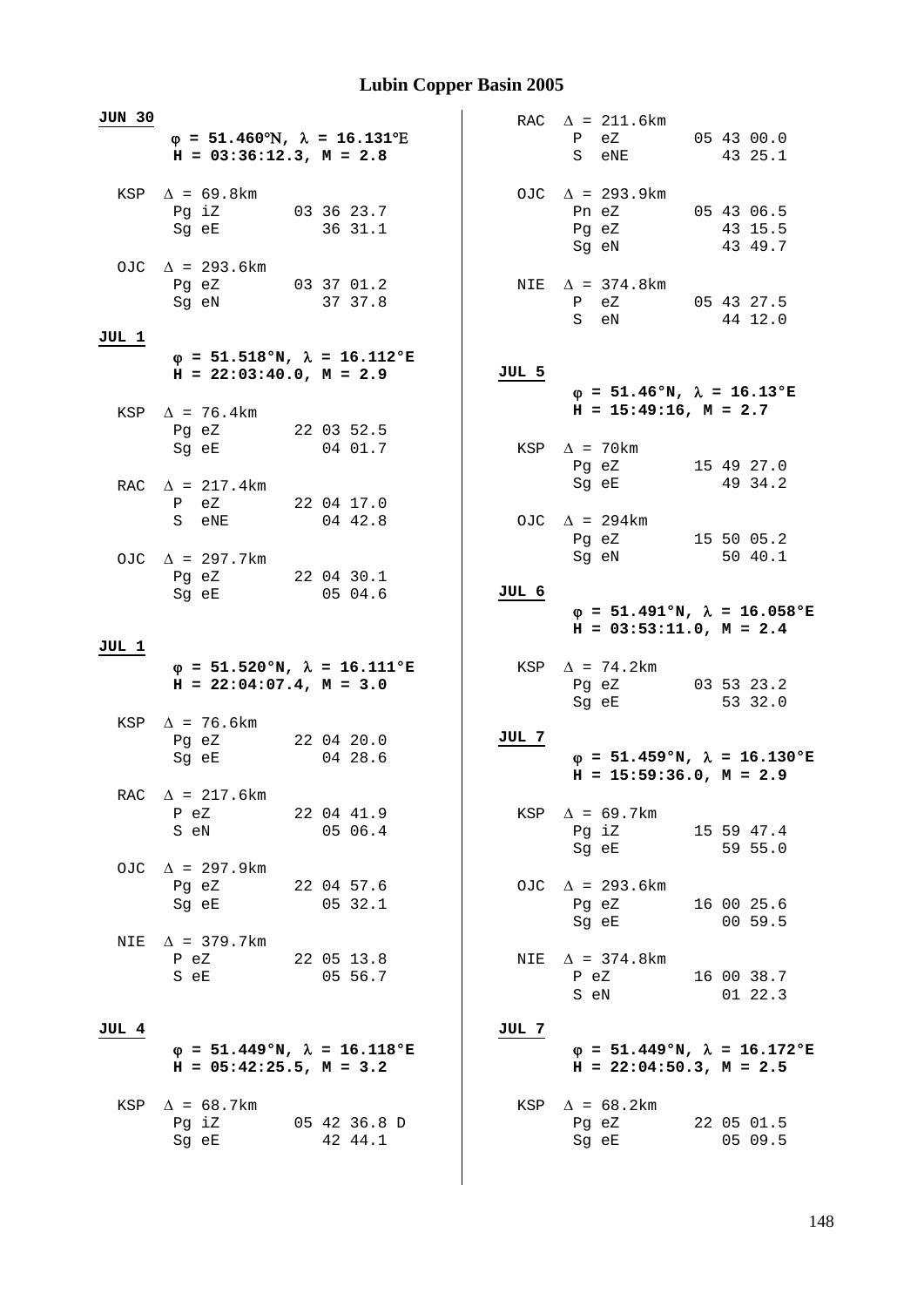|        |                                                                                                                                                                   |                                              | JUL 14                                                                                                        |
|--------|-------------------------------------------------------------------------------------------------------------------------------------------------------------------|----------------------------------------------|---------------------------------------------------------------------------------------------------------------|
|        | OJC $\Delta$ = 290.5km<br>Pg eZ 22 05 39.8<br>Sg eE                                                                                                               | 06 13.2                                      | $\varphi = 51.447$ °N, $\lambda = 16.166$ °E<br>$H = 07:28:37.6$ , $M = 2.6$<br>KSP $\Delta = 68.0 \text{km}$ |
| JUL 13 | $H = 03:59:26.5$ , $M = 3.4$                                                                                                                                      | $\varphi = 51.537$ °N, $\lambda = 16.028$ °E | Pg eZ 07 28 48.8<br>Sg eE<br>28 56.7                                                                          |
|        |                                                                                                                                                                   |                                              | JUL 15                                                                                                        |
|        | KSP $\Delta$ = 79.6km<br>Pg iZ 03 59 39.5 D<br>Sg iE 59 49.0                                                                                                      |                                              | $\varphi = 51.473$ °N, $\lambda = 16.105$ °E<br>$H = 03:45:43.4, M = 2.7$                                     |
|        | RAC $\Delta$ = 223.0km<br>Pn eZ 03 59 59.1<br>eZ 04 00 02.9                                                                                                       |                                              | KSP $\Delta$ = 71.5km<br>Pg iZ 03 45 55.1<br>Sg iE 46 03.6                                                    |
|        | S eNE 00 29.4<br>OJC $\Delta$ = 303.9km                                                                                                                           |                                              | OJC $\Delta$ = 295.9km<br>Pg eZ 03 46 33.5<br>Sg eE 47 08.5                                                   |
|        | Pn eZ 04 00 08.1<br>Pg eZ<br>Sn eN<br>Sg eN                                                                                                                       | 00 16.9<br>00 40.9<br>00 53.0                | <b>JUL 16</b><br>$\varphi = 51.480^{\circ}N$ , $\lambda = 16.079^{\circ}E$<br>$H = 03:45:22.3, M = 2.9$       |
|        |                                                                                                                                                                   |                                              |                                                                                                               |
|        | NIE $\Delta$ = 385.6km<br>Pn eZ 04 00 20.1<br>eZ<br>S eE and the state of the state of the state of the state of the state of the state of the state of the state | 00 30.2<br>01 15.5                           | KSP $\Delta$ = 72.6km<br>Pg iZ 03 45 34.2 D<br>Sg eE<br>45 42.7                                               |
|        | KWP $\Delta$ = 519.5km<br>Pn eZ 04 00 35.4<br>Pg eZ 00 51.3<br>S eNE 01 53.1                                                                                      |                                              | OJC $\Delta$ = 297.8km<br>Pn eZ 03 46 03.5<br>Pg eZ<br>46 13.0<br>Sg eN<br>46 47.7                            |
|        |                                                                                                                                                                   |                                              |                                                                                                               |
| JUL 13 |                                                                                                                                                                   |                                              | JUL 19<br>$\varphi = 51.517$ °N, $\lambda = 16.117$ °E                                                        |
|        | $H = 05:37:16.0, M = 2.8$                                                                                                                                         | $\varphi = 51.534$ °N, $\lambda = 16.024$ °E | $H = 03:31:58.7$ , $M = 4.0$<br>KSP $\Delta$ = 76.2km                                                         |
| KSP    | $\Delta$ = 79.4km<br>Pg eZ 05 37 29.0<br>Sq iE                                                                                                                    | 37 38.5                                      | Pg iZ<br>03 32 11.2<br>32 20.2<br>Sg eE                                                                       |
|        | OJC $\Delta$ = 304.0km<br>Pg eZ 05 38 07.2<br>Sg eE                                                                                                               | 38 43.1                                      | $\Delta$ = 217.1km<br>RAC<br>Pn eZ<br>03 32 30.6<br>32 34.7<br>eZ<br>32 54.6<br>Sn eE<br>33 00.9<br>eNE       |
| JUL 13 | $H = 16:44:04.2, M = 2.7$                                                                                                                                         | $\varphi = 51.506$ °N, $\lambda = 16.092$ °E | OJC $\Delta$ = 297.4km<br>03 32 39.9<br>Pn eZ<br>Pg iZ<br>32 49.6                                             |
| KSP    | $\Delta$ = 75.3km<br>Pg eZ 16 44 16.5<br>Sg eE                                                                                                                    | 44 25.6                                      | Sg iN<br>33 24.0<br>$\Delta$ = 379.3km<br>NIE                                                                 |
|        | OJC $\Delta$ = 298.3km<br>Pg eZ<br>Sg eN                                                                                                                          | 16 44 53.0<br>45 29.2                        | Pn eZ<br>03 32 52.0<br>Pg eZ<br>33 02.4<br>33 47.2<br>Sg eE                                                   |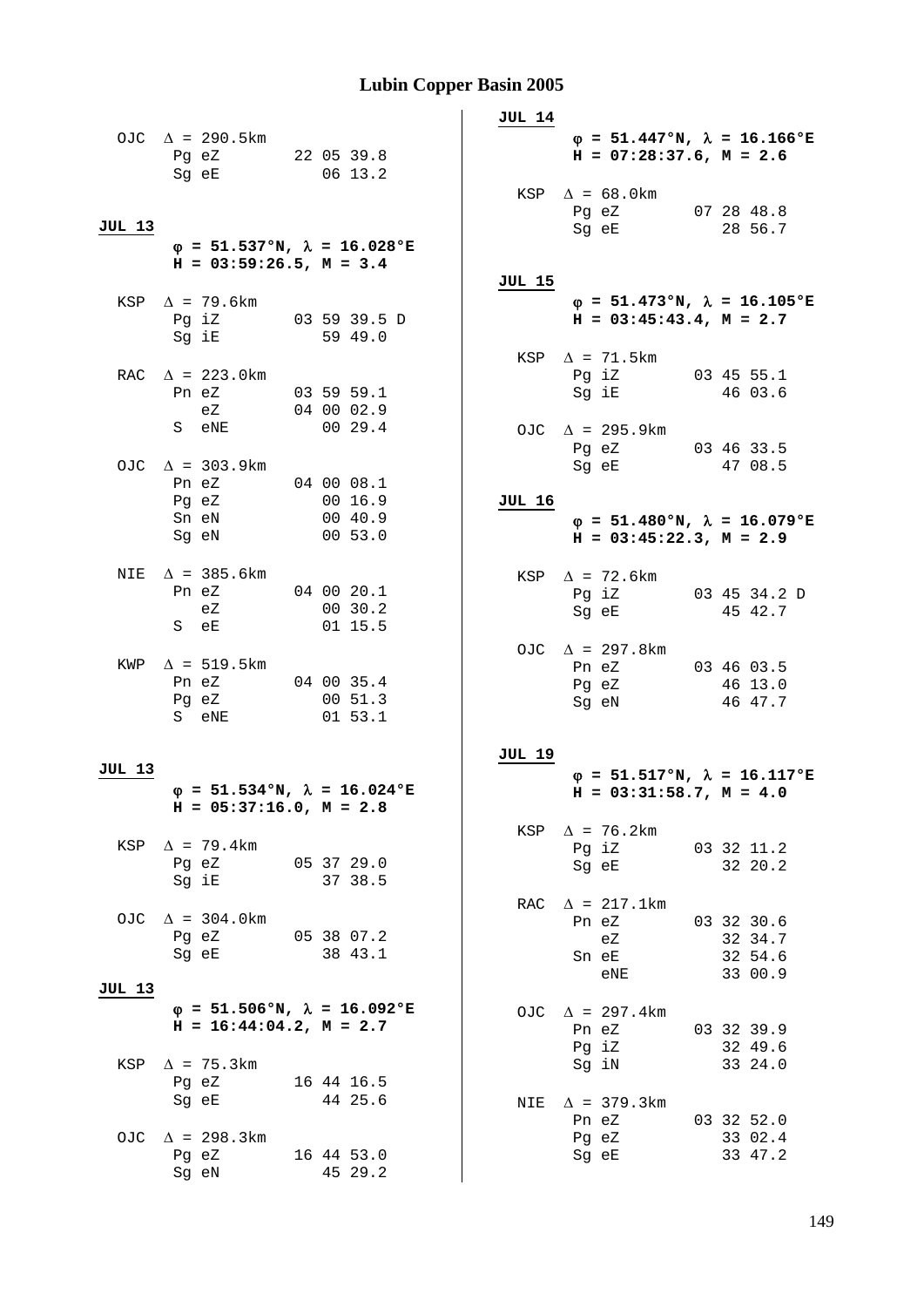|               | KWP $\Delta = 512.9 \text{km}$                                               |                       |              | JUL 24           |                                                                                        |                       |
|---------------|------------------------------------------------------------------------------|-----------------------|--------------|------------------|----------------------------------------------------------------------------------------|-----------------------|
|               | Pn eZ 03 33 08.3<br>Pg eZ<br>$(S)$ eNE                                       | 33 22.5<br>34 35.7    |              |                  | $\varphi = 51.491^{\circ}N$ , $\lambda = 16.058^{\circ}E$<br>$H = 18:07:33.8, M = 2.5$ |                       |
|               | SUW $\Delta$ = 552.9km<br>Pn eZ 03 33 12.8<br>Pg eZ                          | 33 31.5               |              |                  | KSP $\Delta$ = 74.2km<br>Pg eZ 18 07 46.0<br>Sg eN                                     | 07 54.7               |
|               | Sn eNE 34 10.3<br>34 40.2<br>Sg eNE                                          |                       |              | JUL 30           | $\varphi = 51.542$ °N, $\lambda = 16.014$ °E<br>$H = 05:59:05.2$ , $M = 2.9$           |                       |
| <b>JUL 19</b> |                                                                              |                       |              |                  |                                                                                        |                       |
|               | $\varphi = 51.531$ °N, $\lambda = 16.138$ °E<br>$H = 08:20:49.6$ , $M = 2.8$ |                       |              |                  | OJC $\Delta$ = 305.0km<br>Pg eZ 05 59 57.0<br>Sg eN 06 00 32.9                         |                       |
|               | KSP $\Delta$ = 77.5 km                                                       |                       |              |                  |                                                                                        |                       |
|               | Pg iZ 08 21 02.3<br>Sg eE 21 11.6                                            |                       |              | JUL 31           | $\varphi = 51.480^{\circ}N$ , $\lambda = 16.080^{\circ}E$<br>$H = 09:51:42.9, M = 2.8$ |                       |
|               | OJC $\Delta$ = 296.8km                                                       |                       |              |                  |                                                                                        |                       |
|               | Pg eZ 08 21 38.9<br>Sg eN 22 14.1                                            |                       |              |                  | KSP $\Delta$ = 72.6km<br>Pg iZ 09 51 54.8<br>Sg eE 52 03.1                             |                       |
|               | NIE $\Delta$ = 379.1km                                                       |                       |              |                  |                                                                                        |                       |
|               | P eZ 08 21 55.5<br>S eE                                                      | 22 38.0               |              |                  | OJC $\Delta$ = 297.8km<br>Pg eZ 09 52 32.2<br>Sg eN 53 08.3                            |                       |
| JUL 21        |                                                                              |                       |              |                  |                                                                                        |                       |
|               | $\varphi = 51.524$ °N, $\lambda = 16.108$ °E<br>$H = 22:23:59.1, M = 2.5$    |                       |              |                  | NIE $\Delta$ = 379.0km<br>P eZ 09 52 45.7<br>S eE                                      | 53 30.4               |
|               | KSP $\Delta$ = 77.1km                                                        |                       |              |                  |                                                                                        |                       |
|               | Pg eZ 22 24 11.7<br>Sg eE                                                    | 24 21.1               |              | AUG <sub>3</sub> | $\varphi = 51.496$ °N, $\lambda = 16.101$ °E                                           |                       |
|               | OJC $\Delta$ = 298.3km                                                       |                       |              |                  | $H = 06:09:50.1, M = 2.8$                                                              |                       |
|               | Pg eZ 22 24 49.2<br>Sg eN 25 24.1                                            |                       |              |                  | KSP $\Delta$ = 74.1km<br>Pg eZ                                                         | 06 10 02.3            |
| JUL 22        |                                                                              |                       |              |                  | Sg eE                                                                                  | 10 11.6               |
|               | $\varphi$ = 51.557°N, $\lambda$ = 16.101°E<br>$H = 15:02:07.4$ , $M = 2.7$   |                       |              |                  | OJC $\Delta$ = 297.3km                                                                 |                       |
|               | KSP $\Delta = 80.8$ km                                                       |                       |              |                  | Pg eZ<br>06 10 39.8<br>Sg eN                                                           | 11 15.5               |
|               | Pg iZ<br>Sg iE                                                               | 02 30.3               | 15 02 20.7 D |                  | NIE $\Delta$ = 378.8km<br>P eZ                                                         | 06 10 51.9            |
|               | OJC $\Delta$ = 300.4km<br>Pg eZ 15 02 58.5<br>Sg eE                          | 03 34.3               |              |                  | S eN                                                                                   | 11 35.6               |
|               |                                                                              |                       |              | AUG <sub>4</sub> |                                                                                        |                       |
| <b>JUL 24</b> |                                                                              |                       |              |                  | $\varphi = 51.485$ °N, $\lambda = 16.096$ °E<br>$H = 22:21:08.6$ , $M = 2.3$           |                       |
|               | $\varphi = 51.449$ °N, $\lambda = 16.170$ °E<br>$H = 16:05:32.0, M = 3.0$    |                       |              |                  |                                                                                        |                       |
| KSP           | $\Delta = 68.2 \text{km}$                                                    |                       |              |                  | KSP $\Delta$ = 72.9km<br>Pg eZ<br>Sg eE                                                | 22 21 20.6<br>21 29.2 |
|               | Pg eZ<br>Sg eN                                                               | 16 05 43.2<br>05 51.5 |              |                  |                                                                                        |                       |
|               |                                                                              |                       |              |                  |                                                                                        |                       |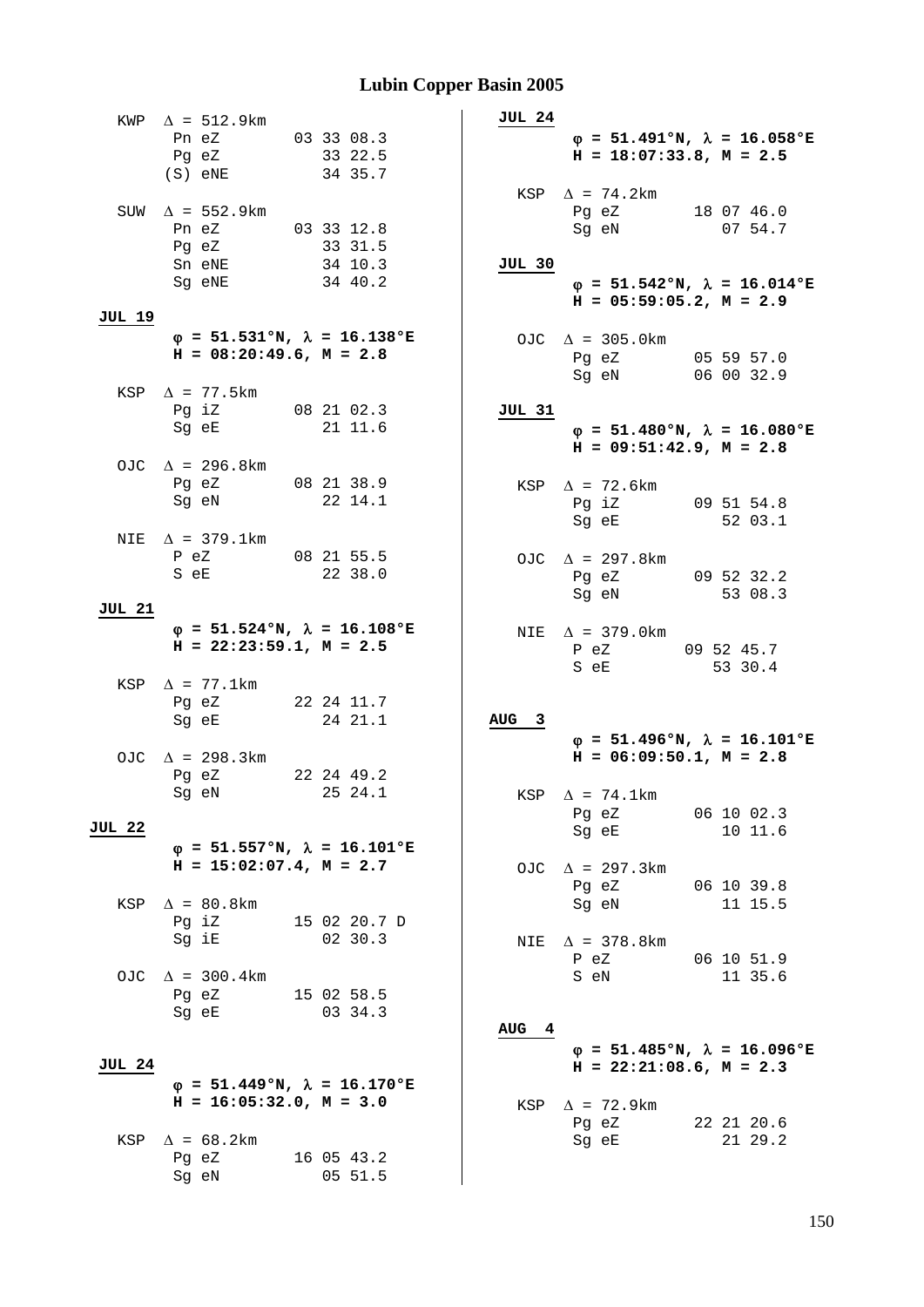| AUG <sub>5</sub> |                                                              |                                              | AUG <sub>7</sub>                                                                                 |
|------------------|--------------------------------------------------------------|----------------------------------------------|--------------------------------------------------------------------------------------------------|
|                  | $H = 13:53:25.2$ , $M = 2.6$                                 | $\varphi = 51.455$ °N, $\lambda = 16.099$ °E | $\varphi = 51.582$ °N, $\lambda = 15.992$ °E<br>$H = 08:24:55.9$ , $M = 2.7$                     |
|                  | KSP $\Delta = 69.6$ km<br>Pg eZ<br>Sg eE                     | 13 53 36.6<br>53 45.4                        | KSP $\Delta$ = 85.1km<br>Pg iZ<br>08 25 09.9 D<br>Sg eE<br>25 20.0                               |
|                  | OJC $\Delta$ = 295.3km<br>Pg eZ 13 54 15.3<br>Sg eN          | 54 50.2                                      | OJC $\Delta$ = 308.4km<br>Pg eZ 08 25 47.5<br>26 22.6<br>Sg eN                                   |
| 5<br>AUG         | $H = 16:32:39.4, M = 3.8$                                    | $\varphi = 51.507$ °N, $\lambda = 16.092$ °E | AUG <sub>9</sub><br>$\varphi = 51.450$ °N, $\lambda = 16.172$ °E<br>$H = 15:44:00.6$ , $M = 2.4$ |
|                  | KSP $\Delta$ = 75.4 km<br>Pg iZ 16 32 51.8 D<br>Sq eE        | 33 00.9                                      | KSP $\Delta = 68.3 \text{km}$<br>Pq eZ 15 44 11.8<br>44 19.7<br>Sq eE                            |
|                  | RAC $\Delta$ = 217.5km<br>Pn eZ<br>eZ                        | 16 33 11.6<br>33 15.1                        | <b>AUG 11</b><br>$\varphi = 51.450$ °N, $\lambda = 16.172$ °E<br>$H = 00:04:16.2, M = 2.2$       |
|                  | Sn eE<br>eNE<br>GKP $\Delta$ = 211.6km                       | 33 35.2<br>33 41.6                           | KSP $\Delta = 68.3 \text{km}$<br>Pg eZ<br>00 04 27.4<br>Sg eE<br>04 35.3                         |
|                  | Pn eZ 16 33 12.7<br>Pg eZ<br>$(S)$ eE                        | 33 20.1<br>33 40.1                           | AUG 11<br>$\varphi = 51.484$ °N, $\lambda = 16.095$ °E<br>$H = 05:24:22.5, M = 3.5$              |
|                  | OJC $\Delta$ = 298.4km<br>Pn eZ 16 33 20.8<br>Pg eZ<br>Sg eN | 33 28.5<br>34 03.9                           | KSP $\Delta$ = 72.8km<br>Pg iZ<br>05 24 34.4 C<br>Sg eE<br>24 43.3                               |
|                  | NIE $\Delta$ = 380.1km<br>Pn eZ<br>еZ                        | 16 33 32.8<br>33 42.8                        | $\Delta$ = 215.5km<br>RAC<br>05 24 58.3<br>P eZ<br>25 23.8<br>S eNE                              |
|                  | eN<br>S                                                      | 34 27.4                                      | $\Delta$ = 213.9km<br>GKP<br>P eZ<br>05 25 03.4                                                  |
| AUG<br>-6        | $H = 07:23:34.3, M = 2.6$                                    | $\varphi$ = 51.454°N, $\lambda$ = 16.078°E   | $\Delta$ = 297.0km<br>OJC<br>Pn eZ<br>05 25 03.4<br>Pg iZ<br>25 12.3<br>25 33.6<br>Sn eN         |
| KSP              | $\Delta = 69.8$ km<br>Pg iZ<br>Sq eE                         | 07 23 45.7 D<br>23 54.0                      | 25 48.0<br>Sg iE<br>$\Delta$ = 378.4 km<br>NIE<br>05 25 15.8<br>Pn eZ                            |
| OJC.             | $\Delta$ = 296.6km<br>Pg eZ<br>Sg eN                         | 07 24 23.7<br>24 59.2                        | 25 25.5<br>еZ<br>26 10.1<br>S<br>еE                                                              |
|                  |                                                              |                                              | $\Delta$ = 513.0 km<br>KWP<br>(Pn) eZ<br>05 25 26.6<br>25 46.3<br>Pg eZ<br>26 19.9<br>S eNE      |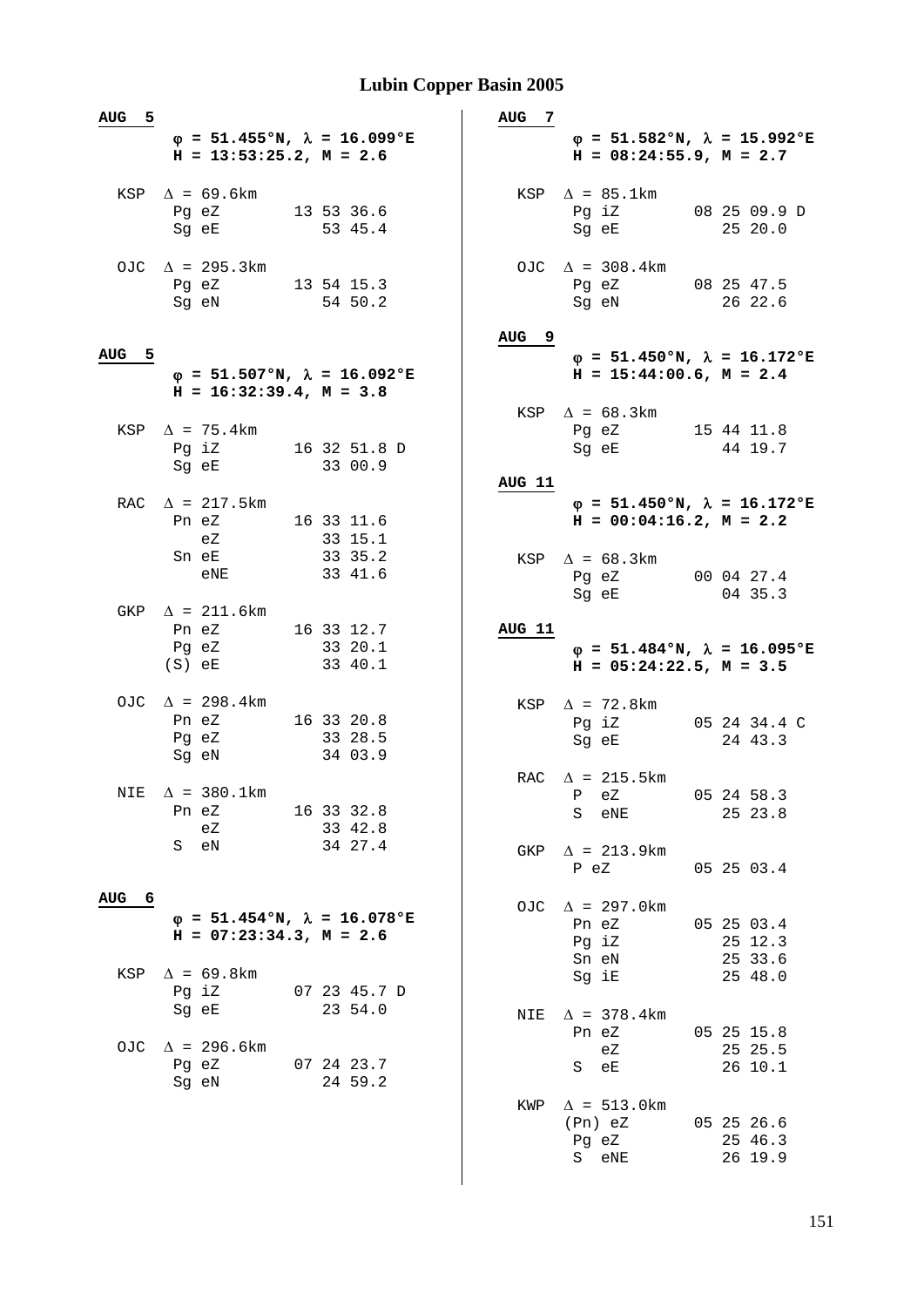| <b>AUG 11</b> |                                                                                                                         |                         |               | OJC $\Delta$ = 297.9km                                                       |                         |
|---------------|-------------------------------------------------------------------------------------------------------------------------|-------------------------|---------------|------------------------------------------------------------------------------|-------------------------|
|               | $\varphi = 51.485$ °N, $\lambda = 16.094$ °E<br>$H = 05:43:56.6$ , $M = 2.7$                                            |                         |               | Pg iZ 03 02 27.8<br>Sg iE                                                    | 03 04.1                 |
|               | KSP $\Delta$ = 73.0 km<br>Pg eZ 05 44 08.6<br>Sg eE                                                                     | 44 17.3                 |               | NIE $\Delta$ = 379.8km<br>Pn eZ 03 02 41.4<br>S eE                           | 03 26.2                 |
|               | OJC $\Delta$ = 297.2km<br>Pg eZ 05 44 47.8<br>Sg eN                                                                     | 45 21.4                 |               | $KWP \quad \Delta = 513.4 \text{km}$<br>Pg eZ 03 03 02.1<br>S eNE            | 04 12.9                 |
| <b>AUG 11</b> |                                                                                                                         |                         | AUG 12        |                                                                              |                         |
|               | $\varphi = 51.483$ °N, $\lambda = 16.095$ °E<br>$H = 06:36:22.2, M = 2.7$                                               |                         |               | $\varphi = 51.477$ °N, $\lambda = 16.114$ °E<br>$H = 17:31:20.4$ , $M = 3.3$ |                         |
|               | KSP $\Delta$ = 72.7km<br>Pg eZ 06 36 34.1 D<br>Sg eE 36 42.4                                                            |                         |               | KSP $\Delta$ = 71.8km<br>Pg iZ 17 31 32.2 D<br>Sg eE 31 40.7                 |                         |
|               | OJC $\Delta$ = 297.0km<br>Pg eZ 06 37 12.8<br>Sg eN 37 47.6                                                             |                         |               | RAC $\Delta = 214.0 \text{km}$<br>P eZ 17 31 55.4<br>S eNE 32 20.1           |                         |
| <b>AUG 11</b> | $\varphi = 51.447$ °N, $\lambda = 16.170$ °E<br>$H = 15:47:24.4, M = 2.3$                                               |                         |               | OJC $\Delta$ = 295.5km<br>Pg eZ 17 32 08.7<br>Sg eN 32 43.7                  |                         |
|               | KSP $\Delta = 68.0$ km<br>Pg eZ 15 47 35.5<br>Sg eE                                                                     | 47 43.5                 |               | NIE $\Delta$ = 376.8km<br>P eZ 17 32 22.1<br>S eN                            | 33 06.7                 |
|               |                                                                                                                         |                         | <b>AUG 13</b> |                                                                              |                         |
| <b>AUG 11</b> |                                                                                                                         |                         |               | $\varphi = 51.541$ °N, $\lambda = 16.131$ °E<br>$H = 20:27:02.6$ , $M = 3.2$ |                         |
| KSP           | $\varphi$ = 51.524°N, $\lambda$ = 16.115°E<br>$H = 17:53:49.9$ , $M = 2.4$<br>$\Delta$ = 77.0km                         |                         |               | KSP $\Delta$ = 78.7km<br>Pg iZ<br>Sg eN                                      | 20 27 15.5 D<br>27 24.7 |
|               | Pg eZ<br>Sq eE and the state of the state of the state of the state of the state of the state of the state of the state | 17 54 02.5 C<br>54 11.7 | RAC           | $\Delta$ = 218.4km<br>eZ<br>P<br>S eNE                                       | 20 27 39.0<br>28 04.4   |
| AUG 12        | $\varphi = 51.520$ °N, $\lambda = 16.111$ °E<br>$H = 03:01:38.1, M = 3.1$                                               |                         |               | OJC $\Delta$ = 297.8km<br>Pg eZ<br>Sq eN                                     | 20 27 51.1<br>28 27.2   |
| KSP           | $\Delta$ = 76.6km<br>Pg iZ<br>Sg eE                                                                                     | 03 01 50.7 D<br>0200.0  | NIE           | $\Delta$ = 380.1km<br>eZ<br>$\mathbf{P}$<br>S<br>eN                          | 20 28 06.5<br>28 50.0   |
| RAC           |                                                                                                                         |                         |               |                                                                              |                         |
|               | $\Delta$ = 217.6km<br>P eZ<br>S eNE                                                                                     | 03 02 15.7<br>02 39.9   | <b>AUG 14</b> | $\varphi = 51.449$ °N, $\lambda = 16.171$ °E<br>$H = 12:30:17.4$ , $M = 2.2$ |                         |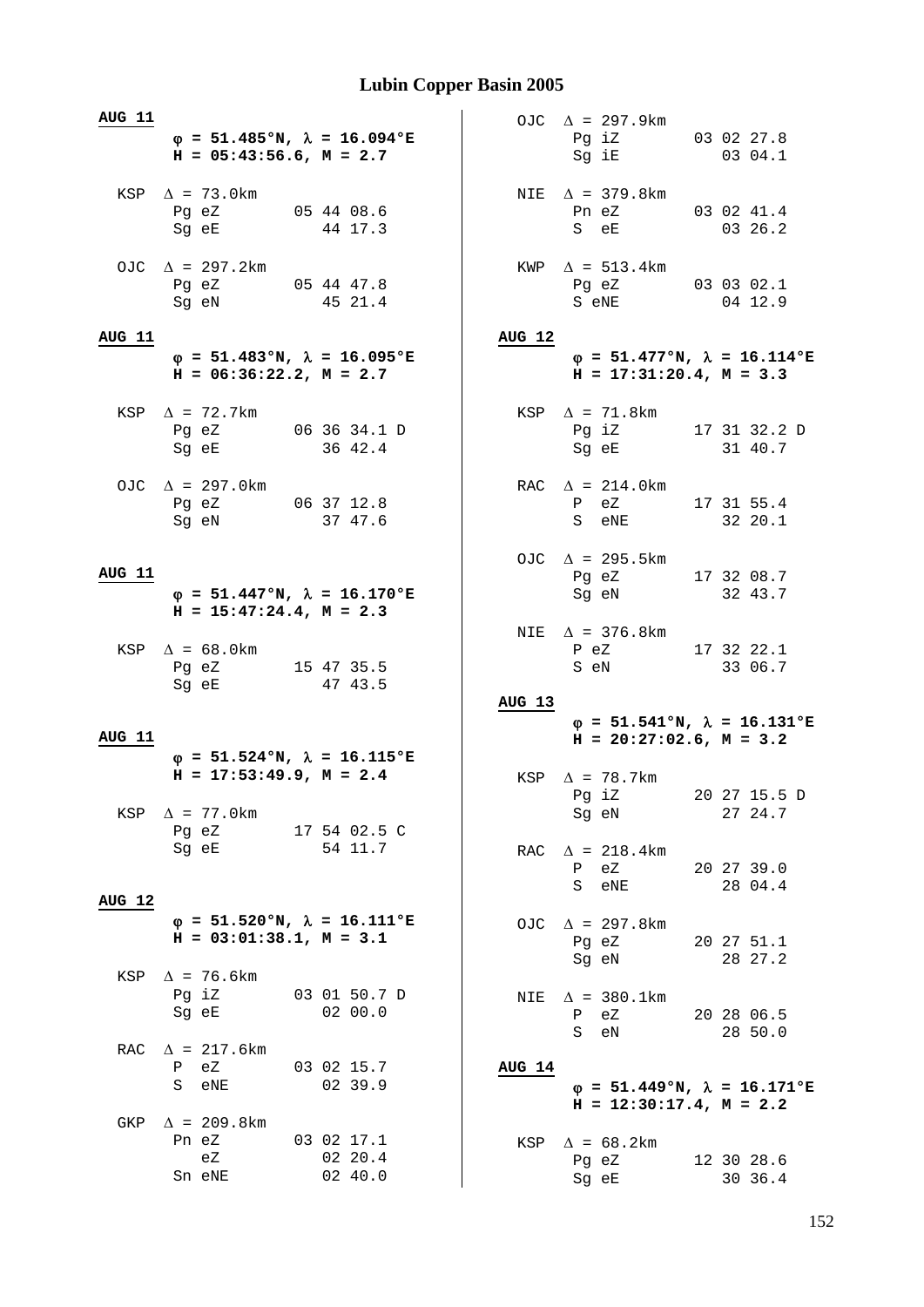| <b>AUG 15</b> |                                                                                                                                                                                                                                                                             |                       | <b>AUG 19</b>                                                                              |
|---------------|-----------------------------------------------------------------------------------------------------------------------------------------------------------------------------------------------------------------------------------------------------------------------------|-----------------------|--------------------------------------------------------------------------------------------|
|               | $\varphi = 51.450$ °N, $\lambda = 16.166$ °E<br>$H = 05:14:55.0$ , $M = 2.6$                                                                                                                                                                                                |                       | $\varphi = 51.483°N, \lambda = 16.098°E$<br>$H = 09:04:20.3, M = 3.1$                      |
|               | KSP $\Delta = 68.3 \text{km}$<br>Pg iZ 05 15 06.2 C<br>Sg eE 15 14.2                                                                                                                                                                                                        |                       | $KSP \quad \Delta = 72.7 \text{km}$<br>Pg iZ 09 04 32.2 D<br>0440.9<br>Sg eE               |
|               | OJC $\Delta$ = 290.9km<br>Pg eZ 05 15 43.4<br>Sg eN                                                                                                                                                                                                                         | 16 18.3               | OJC $\Delta$ = 296.8km<br>Pg eZ 09 05 10.1<br>Sg eE 05 45.1                                |
| AUG 17        |                                                                                                                                                                                                                                                                             |                       |                                                                                            |
|               | $\varphi = 51.448$ °N, $\lambda = 16.172$ °E<br>$H = 03:43:20.9$ , $M = 3.1$                                                                                                                                                                                                |                       | <b>AUG 20</b><br>$\varphi = 51.467$ °N, $\lambda = 16.108$ °E<br>$H = 03:28:15.3, M = 2.7$ |
|               | KSP $\Delta = 68.0 \text{km}$<br>Pg iZ 03 43 32.1 D<br>Sq eE 43 40.3                                                                                                                                                                                                        |                       | KSP $\Delta$ = 70.8km<br>Pg iZ 03 28 26.9 D<br>Sg eE 28 35.4                               |
|               | RAC $\Delta$ = 208.9km<br>P eZ 03 43 56.8<br>S eNE and the set of the set of the set of the set of the set of the set of the set of the set of the set of the set of the set of the set of the set of the set of the set of the set of the set of the set of the set of the | 44 22.1               | OJC $\Delta$ = 295.4km<br>Pg eZ 03 29 05.5<br>Sg eN<br>29 41.3                             |
|               | OJC $\Delta$ = 290.4km<br>Pg eZ 03 44 09.7<br>Sg eE                                                                                                                                                                                                                         | 44 43.5               | AUG 20                                                                                     |
|               | KWP $\Delta$ = 506.5km                                                                                                                                                                                                                                                      |                       | $\varphi = 51.467$ °N, $\lambda = 16.109$ °E<br>$H = 04:22:40.2, M = 2.7$                  |
|               | Pg eZ 03 44 44.9<br>S eNE                                                                                                                                                                                                                                                   | 45 48.6               | KSP $\Delta$ = 70.8km<br>Pg iZ 04 22 51.8 D                                                |
| <b>AUG 18</b> |                                                                                                                                                                                                                                                                             |                       | 23 00.2<br>Sg eE                                                                           |
|               | $\varphi = 51.546$ °N, $\lambda = 16.052$ °E<br>$H = 03:30:32.1, M = 2.3$                                                                                                                                                                                                   |                       | OJC $\Delta$ = 295.3km<br>Pg eZ 04 23 30.1<br>24 04.8<br>Sg eE                             |
|               | KSP $\Delta = 80.2 \text{km}$<br>Pg eZ 03 30 45.3<br>Sg eE                                                                                                                                                                                                                  | 30 54.9               | <b>AUG 20</b><br>$\varphi = 51.491^{\circ}N$ , $\lambda = 16.005^{\circ}E$                 |
|               |                                                                                                                                                                                                                                                                             |                       | $H = 05:39:14.5$ , $M = 2.6$                                                               |
| <b>AUG 18</b> | $\varphi = 51.539$ °N, $\lambda = 16.011$ °E<br>$H = 23:03:41.3$ , $M = 2.2$                                                                                                                                                                                                |                       | KSP $\Delta$ = 75.1km<br>05 39 26.8<br>Pg eZ<br>39 35.8<br>Sg eE                           |
|               | KSP $\Delta = 80.1$ km<br>Pg eZ<br>Sg eE                                                                                                                                                                                                                                    | 23 03 54.4<br>04 04.2 | OJC $\Delta$ = 303.0km<br>05 40 05.0<br>Pg eZ<br>Sg eN<br>40 41.8                          |
| <b>AUG 19</b> |                                                                                                                                                                                                                                                                             |                       | <b>AUG 25</b>                                                                              |
|               | $\varphi = 51.484$ °N, $\lambda = 16.097$ °E<br>$H = 04:07:21.3$ , $M = 2.4$                                                                                                                                                                                                |                       | $\varphi = 51.45^{\circ}N$ , $\lambda = 16.10^{\circ}E$<br>$H = 04:11:24$ , $M = 3.2$      |
| KSP           | $\Delta$ = 72.8km<br>Pg eZ<br>Sq eE                                                                                                                                                                                                                                         | 04 07 33.2<br>07 42.0 | $\Delta$ = 69km<br>KSP<br>Pg iZ<br>04 11 35.6 D<br>11 44.2<br>Sg eE                        |
|               |                                                                                                                                                                                                                                                                             |                       |                                                                                            |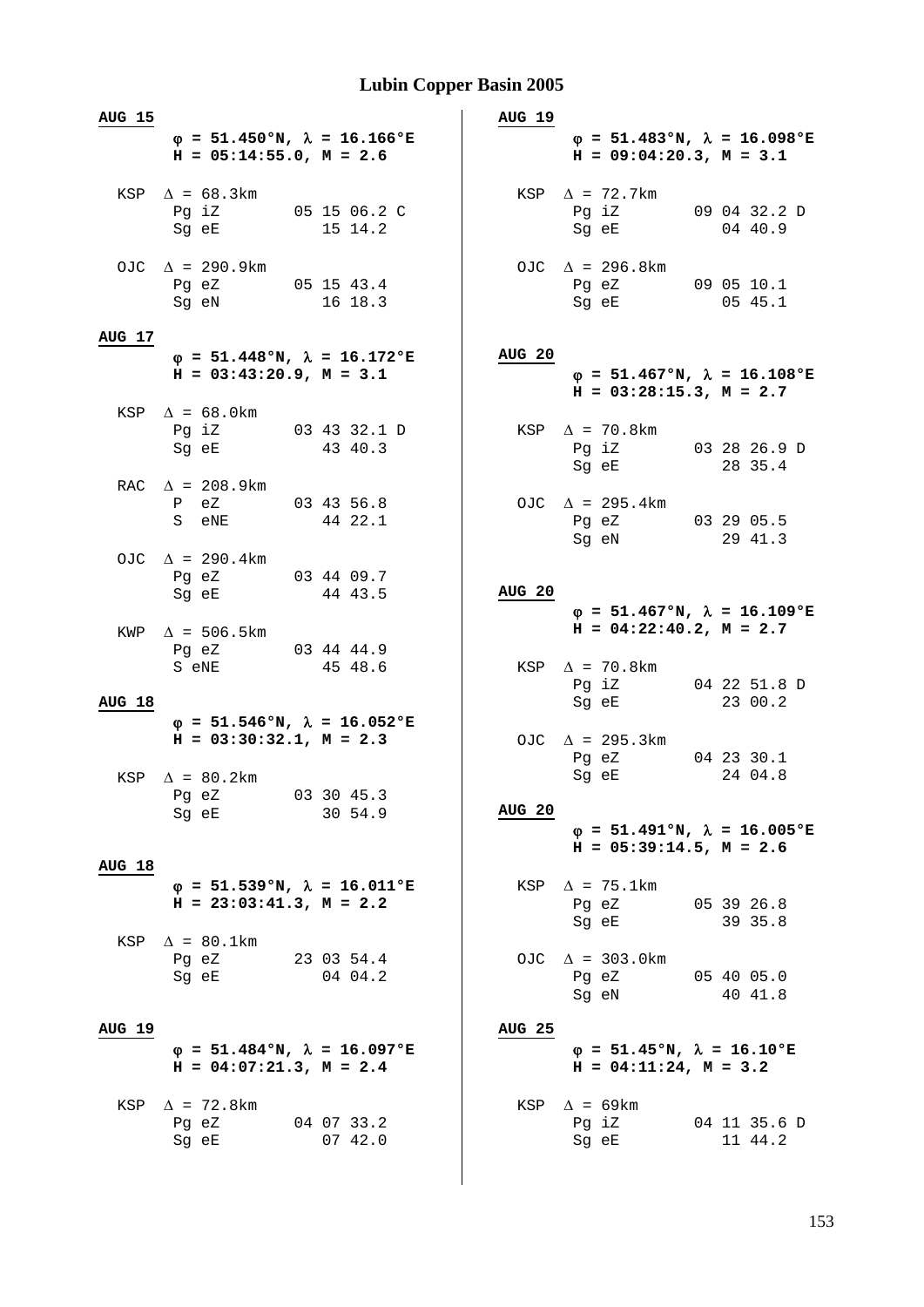|               | RAC $\Delta$ = 212km<br>$P$ eZ |                                                                           | 04 11 59.6            |              | <b>AUG 28</b> | $\varphi = 51.448$ °N, $\lambda = 16.172$ °E                                 |  |                         |  |
|---------------|--------------------------------|---------------------------------------------------------------------------|-----------------------|--------------|---------------|------------------------------------------------------------------------------|--|-------------------------|--|
|               | S eNE                          |                                                                           | 12 24.2               |              |               | $H = 01:03:07.3, M = 3.1$                                                    |  |                         |  |
|               | OJC $\Delta$ = 295km           |                                                                           |                       |              |               | KSP $\Delta = 68.0$ km                                                       |  |                         |  |
|               | Pg eZ<br>Sg eN                 |                                                                           | 04 12 14.5<br>12 49.2 |              |               | Pg iZ<br>Sg eE                                                               |  | 01 03 18.5 D<br>03 26.8 |  |
|               | NIE $\Delta$ = 376km           |                                                                           |                       |              |               | RAC $\Delta$ = 208.9km                                                       |  |                         |  |
|               | P eZ<br>S eN                   |                                                                           | 04 12 26.1<br>13 10.8 |              |               | Pn eZ<br>eZ                                                                  |  | 01 03 38.3<br>03 42.0   |  |
|               | $KWP \quad \Delta = 511km$     |                                                                           |                       |              |               | S eNE                                                                        |  | 04 07.0                 |  |
|               | Pg eZ                          |                                                                           | 04 12 49.1            |              |               | OJC $\Delta$ = 290.4km                                                       |  |                         |  |
|               | S eNE                          |                                                                           | 13 55.7               |              |               | Pg eZ<br>Sg eE                                                               |  | 01 03 55.5<br>04 29.7   |  |
| <b>AUG 25</b> |                                |                                                                           |                       |              |               | NIE $\Delta$ = 371.7km                                                       |  |                         |  |
|               |                                | $\varphi = 51.453$ °N, $\lambda = 16.076$ °E<br>$H = 14:54:07.7, M = 2.6$ |                       |              |               | P eZ 01 04 09.4<br>S eE                                                      |  | 04 54.0                 |  |
|               | KSP $\Delta = 69.7$ km         |                                                                           |                       |              | AUG 30        |                                                                              |  |                         |  |
|               | Pg iZ<br>Sg eE                 |                                                                           | 54 27.3               | 14 54 19.1 D |               | $\varphi = 51.58$ °N, $\lambda = 15.99$ °E                                   |  |                         |  |
|               |                                |                                                                           |                       |              |               | $H = 00:51:16$ , $M = 2.7$                                                   |  |                         |  |
| <b>AUG 25</b> |                                |                                                                           |                       |              |               | KSP $\Delta$ = 85km                                                          |  |                         |  |
|               |                                | $\varphi = 51.471$ °N, $\lambda = 16.108$ °E<br>$H = 16:11:10.1, M = 2.3$ |                       |              |               | Pg eZ<br>Sg eE                                                               |  | 00 51 30.1<br>51 40.1   |  |
|               | KSP $\Delta$ = 71.3km          |                                                                           |                       |              |               | OJC $\Delta$ = 308km                                                         |  |                         |  |
|               | Pg eZ<br>Sg eE                 |                                                                           | 16 11 21.8<br>11 30.3 |              |               | Pg eZ<br>Sg eN                                                               |  | 00 52 07.6<br>52 43.9   |  |
|               |                                |                                                                           |                       |              | SEP 1         |                                                                              |  |                         |  |
| <b>AUG 26</b> |                                | $\varphi = 51.49$ °N, $\lambda = 16.06$ °E                                |                       |              |               | $\varphi = 51.520$ °N, $\lambda = 16.112$ °E<br>$H = 21:09:11.9$ , $M = 2.2$ |  |                         |  |
|               |                                | $H = 15:47:29$ , $M = 2.6$                                                |                       |              | KSP           | $\Delta$ = 76.6km                                                            |  |                         |  |
|               | KSP $\Delta$ = 74km            |                                                                           |                       |              |               | Pg eZ                                                                        |  | 21 09 24.5              |  |
|               | Pg iZ<br>Sq eE                 |                                                                           | 47 48.5               | 15 47 41.1 D |               | Sg eE                                                                        |  | 09 33.7                 |  |
|               |                                |                                                                           |                       |              | SEP<br>2      |                                                                              |  |                         |  |
|               | OJC $\Delta$ = 299km           |                                                                           |                       |              |               | $\varphi = 51.447$ °N, $\lambda = 16.166$ °E                                 |  |                         |  |
|               | Pg eZ<br>Sg eE                 |                                                                           | 15 48 19.1<br>48 54.8 |              |               | $H = 19:40:03.3, M = 2.8$                                                    |  |                         |  |
|               |                                |                                                                           |                       |              |               | KSP $\Delta = 68.0$ km                                                       |  |                         |  |
| <b>AUG 27</b> |                                |                                                                           |                       |              |               | Pg iZ                                                                        |  | 19 40 14.4 D            |  |
|               |                                | $\varphi = 51.478$ °N, $\lambda = 16.034$ °E<br>$H = 20:31:28.0, M = 2.7$ |                       |              |               | Sg eE                                                                        |  | 40 22.4                 |  |
| KSP           | $\Delta$ = 73.1km              |                                                                           |                       |              | SEP<br>- 2    |                                                                              |  |                         |  |
|               | Pg iZ<br>Sg eE                 |                                                                           | 31 48.7               | 20 31 40.0 D |               | $\varphi = 51.556$ °N, $\lambda = 16.101$ °E<br>$H = 23:30:24.7$ , $M = 2.5$ |  |                         |  |
|               | OJC $\Delta$ = 300.5km         |                                                                           |                       |              |               | KSP $\Delta$ = 80.7km                                                        |  |                         |  |
|               | Pg eZ                          |                                                                           | 20 32 18.8            |              |               | Pg eZ                                                                        |  | 23 30 37.9              |  |
|               | Sg eN                          |                                                                           |                       | 32 53.8      |               | Sg eE                                                                        |  | 30 46.5                 |  |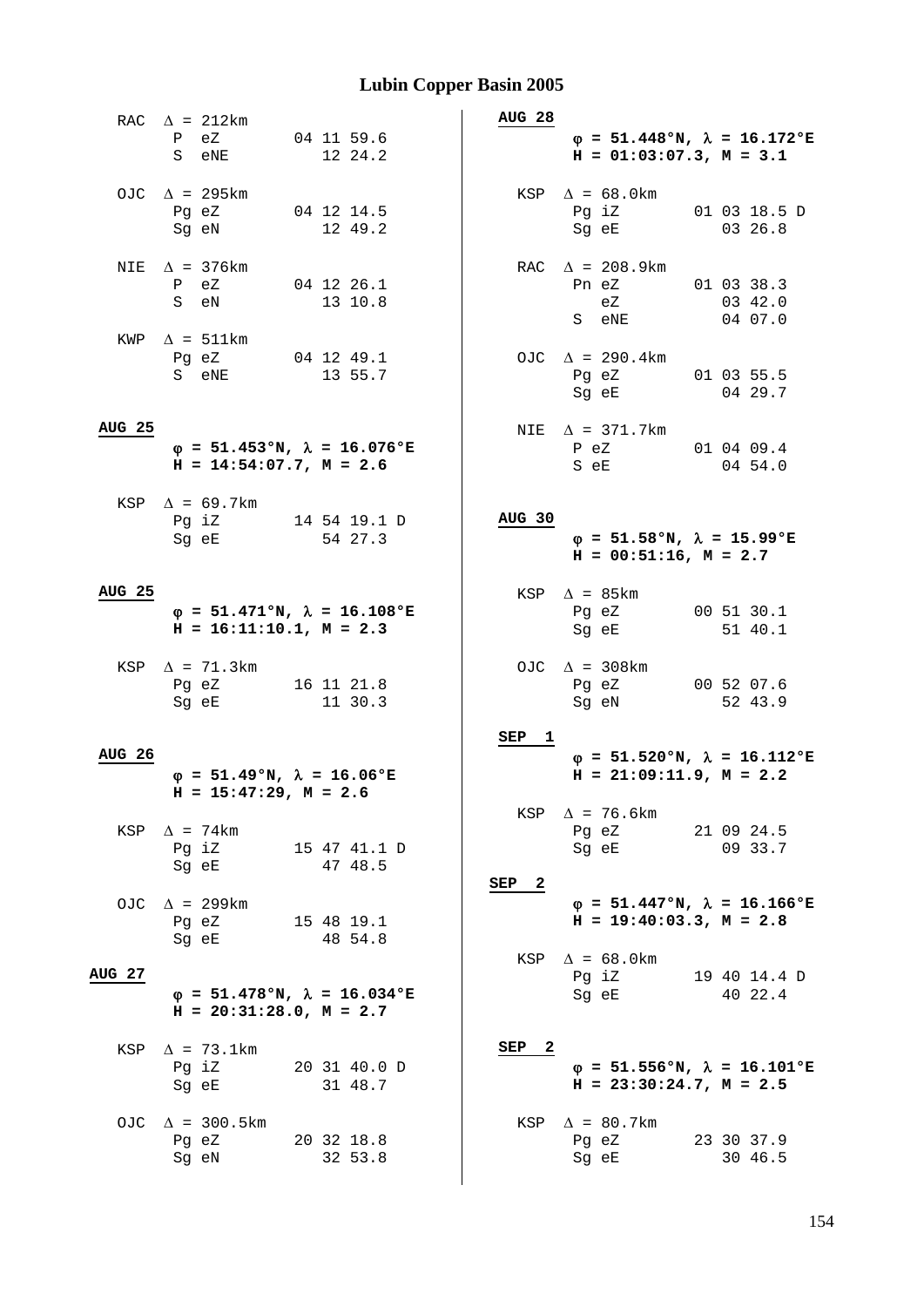|                  |                                                                                                                |                                              | SEP 11        |                                                                              |                       |
|------------------|----------------------------------------------------------------------------------------------------------------|----------------------------------------------|---------------|------------------------------------------------------------------------------|-----------------------|
|                  | OJC $\Delta$ = 300.4km<br>Pg eZ 23 31 14.4<br>Sg eE                                                            | 31 50.5                                      |               | $\varphi = 51.493$ °N, $\lambda = 16.130$ °E<br>$H = 22:53:18.3, M = 2.2$    |                       |
| SEP <sub>3</sub> |                                                                                                                |                                              |               | KSP $\Delta$ = 73.4km<br>Pg eZ<br>Sg eN                                      | 22 53 30.3<br>53 39.3 |
|                  | $H = 15:00:32.6$ , $M = 2.6$                                                                                   | $\varphi = 51.531$ °N, $\lambda = 16.139$ °E | SEP 12        |                                                                              |                       |
|                  | KSP $\Delta$ = 77.5km<br>Pg eZ 15 00 45.3<br>Sg eE                                                             | 00 54.4                                      |               | $\varphi = 51.494$ °N, $\lambda = 16.129$ °E<br>$H = 11:42:47.1, M = 2.8$    |                       |
|                  | OJC $\Delta$ = 296.7km<br>Pg eZ 15 01 22.9<br>Sq eN                                                            | 01 57.0                                      |               | KSP $\Delta$ = 73.5km<br>Pg iZ 11 42 59.2 D<br>Sg eE                         | 43 06.8               |
| SEP<br>7         |                                                                                                                |                                              |               | OJC $\Delta$ = 295.4km<br>Pg eZ<br>Sg eN                                     | 11 43 36.4<br>44 11.4 |
|                  | $H = 09:21:36.7, M = 2.8$                                                                                      | $\varphi$ = 51.447°N, $\lambda$ = 16.189°E   | SEP 14        |                                                                              |                       |
|                  | KSP $\Delta = 67.8$ km<br>Pg eZ                                                                                | 09 21 47.8                                   |               | $\varphi = 51.531$ °N, $\lambda = 16.140$ °E<br>$H = 01:03:35.7$ , $M = 2.2$ |                       |
|                  | Sg eE<br>OJC $\Delta$ = 289.3km                                                                                | 21 54.9                                      |               | $KSP \quad \Delta = 77.5 \text{km}$<br>Pg eZ<br>Sg eE                        | 01 03 48.4<br>03 57.3 |
|                  | Pg eZ 09 22 26.2<br>Sg eN                                                                                      | 23 00.5                                      | SEP 14        |                                                                              |                       |
|                  |                                                                                                                |                                              |               | $\varphi = 51.477$ °N, $\lambda = 16.113$ °E<br>$H = 04:06:27.2, M = 3.2$    |                       |
| SEP<br>9         |                                                                                                                |                                              |               |                                                                              |                       |
|                  | $H = 16:26:26.3, M = 2.7$                                                                                      | $\varphi = 51.458$ °N, $\lambda = 16.131$ °E |               | KSP $\Delta$ = 71.9km<br>Pg iZ                                               | 04 06 39.0 D          |
|                  | KSP $\Delta$ = 69.6km<br>Pq iZ<br>Sg eE                                                                        | 16 26 37.7 D<br>26 45.1                      |               | Sg eE<br>RAC $\Delta = 214.0 \text{km}$<br>Pn eZ                             | 06 47.3<br>04 06 59.0 |
|                  | OJC $\Delta$ = 293.5km<br>Pg eZ                                                                                | 16 27 14.8                                   |               | eZ<br>S eNE                                                                  | 07 02.7<br>0728.1     |
|                  | Sg eE and the state of the state of the state of the state of the state of the state of the state of the state | 27 50.5                                      |               | OJC $\Delta$ = 295.6km<br>Pg eZ<br>Sg eN                                     | 04 07 16.1<br>0751.1  |
| SEP 11           | $H = 16:01:31.7$ , $M = 2.8$                                                                                   | $\varphi = 51.508$ °N, $\lambda = 16.037$ °E | NIE           | $\Delta$ = 376.9km<br>P eZ                                                   | 04 07 29.9            |
| KSP              | $\Delta$ = 76.3km<br>Pg eZ 16 01 44.2<br>Sg eE                                                                 | $01\ 53.2$                                   | <b>SEP 15</b> | S eN<br>$\varphi = 51.447$ °N, $\lambda = 16.189$ °E                         | 08 15.0               |
|                  | OJC $\Delta$ = 301.9km<br>Pg eZ 16 02 22.3<br>Sg eN                                                            | 02 57.5                                      |               | $H = 07:24:36.3, M = 3.4$<br>KSP $\Delta = 67.8$ km<br>Pg eZ<br>Sg eE        | 07 24 47.4<br>24 55.6 |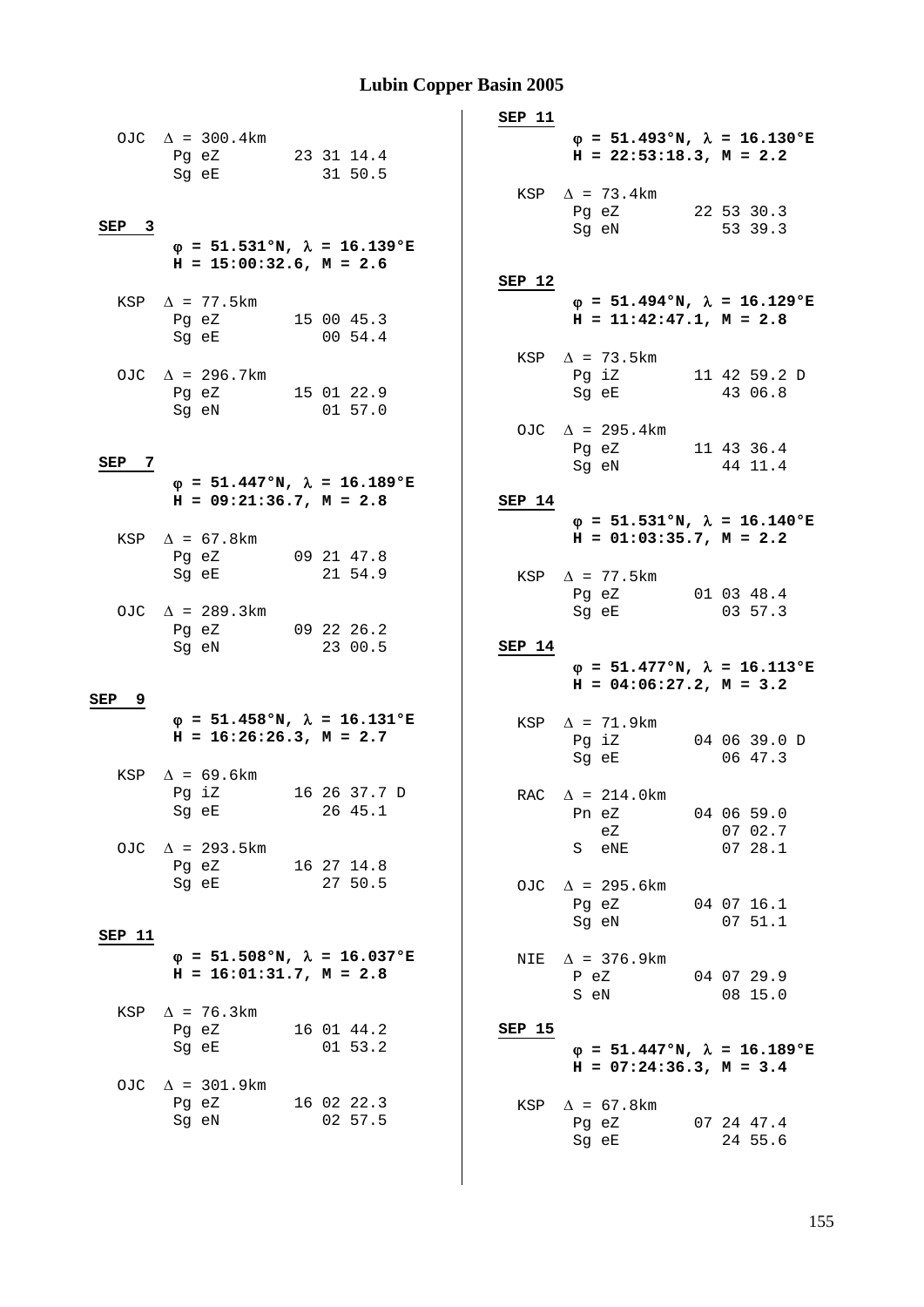|        | RAC $\Delta$ = 208.0km<br>$P$ eZ<br>S eNE | 07 25 10.7<br>25 35.2                        |
|--------|-------------------------------------------|----------------------------------------------|
|        | OJC $\Delta$ = 289.3km<br>Pq eZ<br>Sg eE  | 07 25 25.1<br>25 58.6                        |
|        | NIE $\Delta$ = 370.6km<br>P eZ<br>S eN    | 07 25 38.4<br>26 21.0                        |
| SEP 19 | $H = 16:20:27.0, M = 2.9$                 | $\varphi$ = 51.534°N, $\lambda$ = 16.091°E   |
|        | KSP $\Delta$ = 78.4km<br>Pg eZ<br>Sg eE   | 16 20 39.9<br>20 49.4                        |
|        | RAC $\Delta$ = 219.7km<br>P eZ<br>S eNE   | 16 21 03.5<br>21 29.7                        |
|        | OJC $\Delta$ = 299.9km<br>Pg eZ<br>Sg eN  | 16 21 15.8<br>21 52.4                        |
|        | NIE $\Delta$ = 381.9km<br>P eZ<br>S eN    | 16 21 30.9<br>22 15.7                        |
| SEP 20 | $H = 03:15:29.8, M = 2.9$                 | $\varphi = 51.492$ °N, $\lambda = 16.130$ °E |
| KSP    | $\Delta$ = 73.3km<br>Pg iZ<br>Sg eE       | 03 15 41.8 D<br>15 50.5                      |
|        | RAC $\Delta$ = 214.4km<br>P eZ<br>S eNE   | 03 16 04.6<br>16 30.4                        |
|        | OJC $\Delta$ = 295.3km<br>Pq eZ<br>Sq eN  | 03 16 19.5<br>16 54.0                        |
|        | NIE $\Delta$ = 376.9km<br>P eZ<br>S<br>еE | 03 16 32.7<br>17 16.0                        |

 **SEP 23** ϕ **= 51.491°N,** λ **= 16.057°E**   $H = 02:54:19.3, M = 2.3$ KSP  $\Delta$  = 74.2km Pg eZ 02 54 31.5 Sg eE 54 40.4 **SEP 23**  $\varphi = 51.491^{\circ}N$ ,  $\lambda = 16.058^{\circ}E$  **H = 05:42:12.4, M = 2.3**  KSP  $\Delta$  = 74.2km Pg eZ 05 42 24.6 Sg eE 42 33.7 **SEP 23** ϕ **= 51.476°N,** λ **= 16.107°E H = 22:41:59.5, M = 2.4**  KSP  $\Delta$  = 71.8km Pg eZ 22 42 11.3 Sg eN 42 19.7 **SEP 24**  $\varphi = 51.536$ °N,  $\lambda = 16.029$ °E  $H = 02:37:39.7, M = 3.2$ KSP  $\Delta$  = 79.5km Pg iZ 02 37 52.7 D Sg eE 38 02.2 RAC  $\Delta$  = 222.8km P eZ 02 38 16.3 S eN 38 42.7 OJC  $\Delta = 303.8$ km Pg eZ 02 38 30.0<br>Sg eN 39 06.3 39 06.3 NIE  $\Delta$  = 385.5km P eZ 02 38 43.5<br>S eE 39 29.6 39 29.6 KWP  $\Delta = 519.4$ km Pn eZ 02 38 50.1<br>eZ 39 08.5 39 08.5<br>39 55.2  $\epsilon$ <br>Sn eNE **SEP 25**  $\theta = 51.466$ °N,  $\lambda = 16.110$ °E  $H = 16:03:31.9, M = 2.9$ KSP  $\Delta$  = 70.7km Pg iZ 16 03 43.5 D Sg eE 03 52.0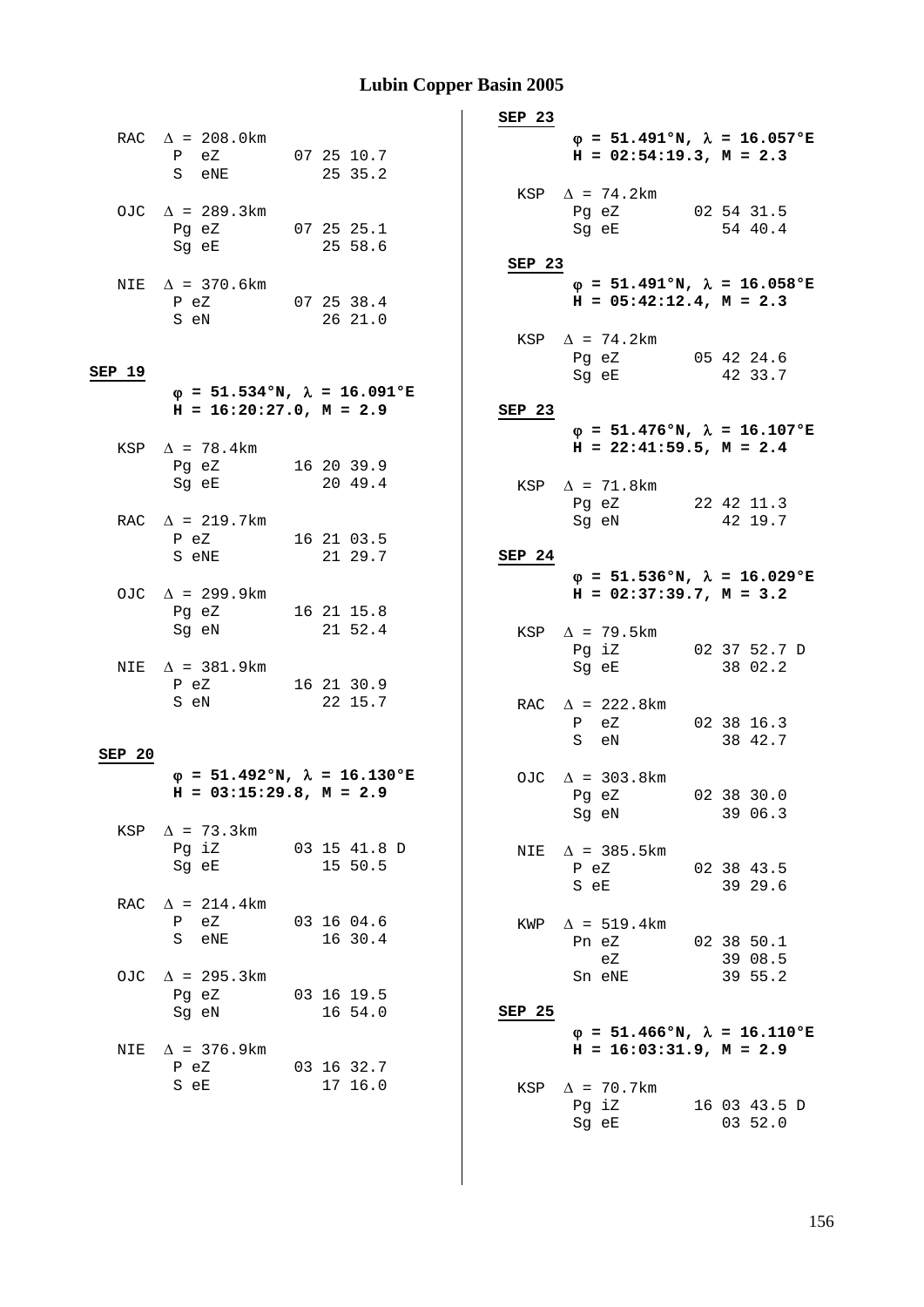|               | OJC $\Delta$ = 295.2km<br>Pg eZ 16 04 21.5<br>Sg eN 04 56.6                                                                                  |                         |        | OJC $\Delta$ = 296.6km<br>Pn eZ 05 32 23.8<br>Pg eZ 32 32.4<br>Sg eN      | 33 07.1                          |
|---------------|----------------------------------------------------------------------------------------------------------------------------------------------|-------------------------|--------|---------------------------------------------------------------------------|----------------------------------|
| SEP 28        | $\varphi = 51.509$ °N, $\lambda = 16.087$ °E<br>$H = 13:19:48.1, M = 2.6$                                                                    |                         |        | NIE $\Delta$ = 377.4 km<br>P eZ<br>S eN                                   | 05 32 44.4<br>33 29.2            |
|               | KSP $\Delta$ = 75.7km<br>Pg eZ 13 20 00.5<br>Sg eE                                                                                           | 20 09.7                 |        | $KWP \quad \Delta = 512.9 \text{km}$<br>P eZ 05 33 05.8<br>S eNE          | 34 15.8                          |
| SEP 28        | OJC $\Delta$ = 298.8km<br>Pg eZ 13 20 37.9<br>Sg eN                                                                                          | 21 13.7                 | SEP 29 | $\varphi = 51.454$ °N, $\lambda = 16.076$ °E<br>$H = 05:54:35.8, M = 3.5$ |                                  |
|               | $\varphi = 51.509$ °N, $\lambda = 16.087$ °E<br>$H = 13:20:58.3, M = 3.1$                                                                    |                         |        | KSP $\Delta = 69.9 \text{km}$<br>Pg iZ 05 54 47.2 D<br>Sg eE 54 55.0      |                                  |
|               | KSP $\Delta$ = 75.7km<br>Pg eZ 13 21 10.7<br>Sg eN 21 20.3                                                                                   |                         |        | GKP $\Delta$ = 217.5km<br>Pn eZ 05 55 09.8<br>S eE 55 41.2                |                                  |
|               | OJC $\Delta$ = 298.8km<br>Pg eZ 13 21 48.5<br>Sg eE 22 23.5                                                                                  |                         |        | RAC $\Delta = 214.0 \text{km}$<br>P eZ 05 55 10.7<br>S eNE                | 55 36.6                          |
| SEP 28        | $\varphi = 51.446$ °N, $\lambda = 16.169$ °E<br>$H = 21:08:46.7$ , $M = 2.2$<br>KSP $\Delta = 67.8$ km                                       |                         |        | OJC $\Delta$ = 296.7km<br>Pn eZ<br>Pg eZ<br>Sg eN                         | 05 55 16.8<br>55 24.4<br>55 59.5 |
| SEP 29        | Pg eZ 21 08 57.8<br>Sg eE                                                                                                                    | 09 05.9                 |        | NIE $\Delta$ = 377.5km<br>P eZ<br>S eN                                    | 05 55 39.2<br>56 23.3            |
| KSP           | $\varphi = 51.451$ °N, $\lambda = 16.173$ °E<br>$H = 04:56:50.1, M = 2.5$<br>$\Delta$ = 68.4km                                               |                         | KWP    | $\Delta$ = 513.0km<br>Pn eZ 05 55 45.0<br>eZ<br>S eNE                     | 56 04.5<br>57 04.3               |
| <b>SEP 29</b> | Pg eZ<br>Sg eE 57 09.6                                                                                                                       | 04 57 01.3              | SEP 30 | $\varphi = 51.491^{\circ}N$ , $\lambda = 16.057^{\circ}E$                 |                                  |
|               | $\varphi = 51.453$ °N, $\lambda = 16.077$ °E<br>$H = 05:31:41.9$ , $M = 3.1$                                                                 |                         |        | $H = 04:01:57.0$ , $M = 2.9$                                              |                                  |
| KSP           | $\Delta$ = 69.7km<br>Pq iZ<br>Sg eE and the state of the state of the state of the state of the state of the state of the state of the state | 05 31 53.3 D<br>32 01.8 | KSP    | $\Delta$ = 74.2km<br>Pg iZ<br>Sg eE                                       | 04 02 09.2 D<br>02 18.4          |
|               | RAC $\Delta$ = 213.9km<br>P eZ<br>S eN                                                                                                       | 05 32 16.8<br>32 41.3   |        | OJC $\Delta$ = 299.8km<br>Pg eZ<br>Sn eN<br>Sg eN                         | 04 02 47.2<br>03 11.2<br>03 22.2 |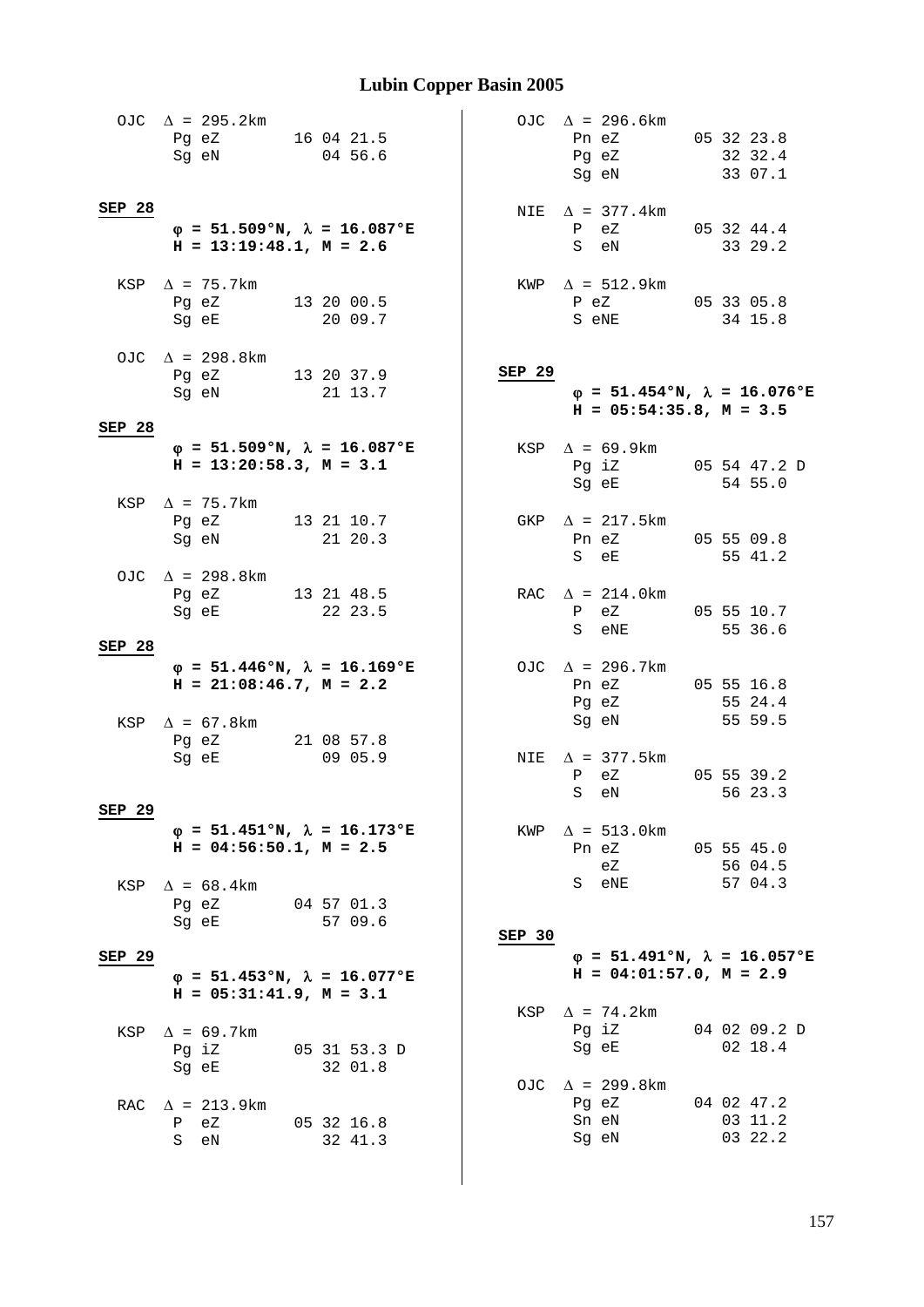|        | NIE $\Delta$ = 381.0km<br>P eZ<br>S eE                                       | 04 03 00.5<br>03 46.5   |        | SUW $\Delta$ = 559.2km<br>Pn eZ<br>S eNE                                     | 01 48 15.7<br>49 49.2   |
|--------|------------------------------------------------------------------------------|-------------------------|--------|------------------------------------------------------------------------------|-------------------------|
| SEP 30 |                                                                              |                         | OCT 5  |                                                                              |                         |
|        | $\varphi$ = 51.455°N, $\lambda$ = 16.075°E<br>$H = 06:24:59.0, M = 2.9$      |                         |        | $\varphi = 51.480$ °N, $\lambda = 16.038$ °E<br>$H = 03:54:19.6$ , $M = 2.7$ |                         |
|        | KSP $\Delta$ = 70.0km<br>Pg iZ<br>Sq eE                                      | 06 25 10.5 D<br>25 18.7 |        | KSP $\Delta$ = 73.3km<br>Pg iZ<br>Sg eE                                      | 03 54 31.6 D<br>54 40.2 |
|        | OJC $\Delta$ = 296.8km<br>Pg eZ<br>Sg eN                                     | 06 25 47.5<br>26 22.6   |        | OJC $\Delta$ = 300.4km<br>Pg eZ 03 55 09.3<br>Sg eE                          | 55 45.3                 |
|        |                                                                              |                         | OCT 10 |                                                                              |                         |
| OCT 3  |                                                                              |                         |        | $\varphi = 51.480$ °N, $\lambda = 16.038$ °E                                 |                         |
|        | $\varphi = 51.539$ °N, $\lambda = 16.016$ °E<br>$H = 00:35:44.6$ , $M = 2.6$ |                         |        | $H = 15:35:51.2$ , $M = 2.5$<br>KSP $\Delta$ = 73.3km                        |                         |
|        | KSP $\Delta = 80.1$ km                                                       |                         |        | Pg iZ 15 36 03.2 D                                                           |                         |
|        | Pg eZ                                                                        | 00 35 57.7              |        | Sg eE                                                                        | 36 11.8                 |
|        | Sg eE                                                                        | 36 07.2                 |        |                                                                              |                         |
|        |                                                                              |                         | OCT 12 |                                                                              |                         |
|        |                                                                              |                         |        |                                                                              |                         |
|        | OJC $\Delta$ = 304.7km<br>Pg eZ<br>Sg eN                                     | 00 36 35.4<br>37 11.7   |        | $\varphi = 51.485$ °N, $\lambda = 16.098$ °E<br>$H = 16:04:46.7$ , $M = 3.1$ |                         |
|        |                                                                              |                         |        | $KSP \quad \Delta = 72.9 \text{km}$                                          |                         |
|        |                                                                              |                         |        | Pg eZ                                                                        | 16 04 58.7              |
| OCT 3  |                                                                              |                         |        | Sg eE                                                                        | 05 07.5                 |
|        | $\varphi = 51.454$ °N, $\lambda = 16.075$ °E                                 |                         |        |                                                                              |                         |
|        | $H = 01:47:01.1, M = 3.3$                                                    |                         |        | OJC $\Delta$ = 296.9km                                                       |                         |
|        |                                                                              |                         |        | Pg eZ                                                                        | 16 05 36.6              |
|        | KSP $\Delta = 69.9$ km                                                       |                         |        | Sg eNE                                                                       | 06 11.8                 |
|        | Pg iZ                                                                        | 01 47 12.6 D            |        |                                                                              |                         |
|        | Sg eE                                                                        | 47 20.8                 | OCT 14 |                                                                              |                         |
|        |                                                                              |                         |        | $\varphi$ = 51.516°N, $\lambda$ = 16.114°E                                   |                         |
| GKP    | $\Delta$ = 217.6km                                                           |                         |        | $H = 05:01:16.9$ , $M = 3.1$                                                 |                         |
|        | $\mathbf{P}$<br>eZ                                                           | 01 47 34.8              |        |                                                                              |                         |
|        | S eE                                                                         | 48 07.0                 |        | KSP $\Delta$ = 76.1km                                                        |                         |
|        |                                                                              |                         |        |                                                                              |                         |
| RAC    |                                                                              |                         |        |                                                                              |                         |
|        |                                                                              |                         |        | Pg iZ<br>05 01 29.4 D                                                        |                         |
|        | $\Delta$ = 214.1km                                                           |                         |        | Sg eE                                                                        | 01 38.5                 |
|        | P eZ                                                                         | 01 47 36.2              |        |                                                                              |                         |
|        | S eNE                                                                        | 48 02.1                 |        | OJC $\Delta$ = 297.5km                                                       |                         |
|        |                                                                              |                         |        | Pg eZ                                                                        | 05 02 06.9              |
|        | OJC $\Delta$ = 296.8km                                                       |                         |        | Sg eE                                                                        | 02 41.7                 |
|        | Pn eZ                                                                        | 01 47 42.1              |        |                                                                              |                         |
|        | Pg iZ                                                                        | 47 51.8                 |        | NIE $\Delta$ = 379.4km                                                       |                         |
|        | Sg eE                                                                        | 48 27.0                 |        | P eZ                                                                         | 05 02 20.3              |
|        |                                                                              |                         |        | S eN                                                                         | 03 04.7                 |
| NIE    | $\Delta$ = 377.6km                                                           |                         |        |                                                                              |                         |
|        | P eZ                                                                         | 01 48 03.7              | OCT 15 |                                                                              |                         |
|        | S eN                                                                         | 48 48.7                 |        | $\varphi = 51.480^{\circ}N$ , $\lambda = 16.037^{\circ}E$                    |                         |
|        |                                                                              |                         |        | $H = 04:06:20.1, M = 3.1$                                                    |                         |
| KWP    | $\Delta$ = 513.1km                                                           |                         |        |                                                                              |                         |
|        | Pn eZ                                                                        | 01 48 09.7              |        | KSP $\Delta$ = 73.3km                                                        |                         |
|        | eZ                                                                           | 48 24.4                 |        | Pg iZ                                                                        | 04 06 32.1 D            |
|        | S eNE                                                                        | 49 32.8                 |        | Sg iE                                                                        | 06 40.9                 |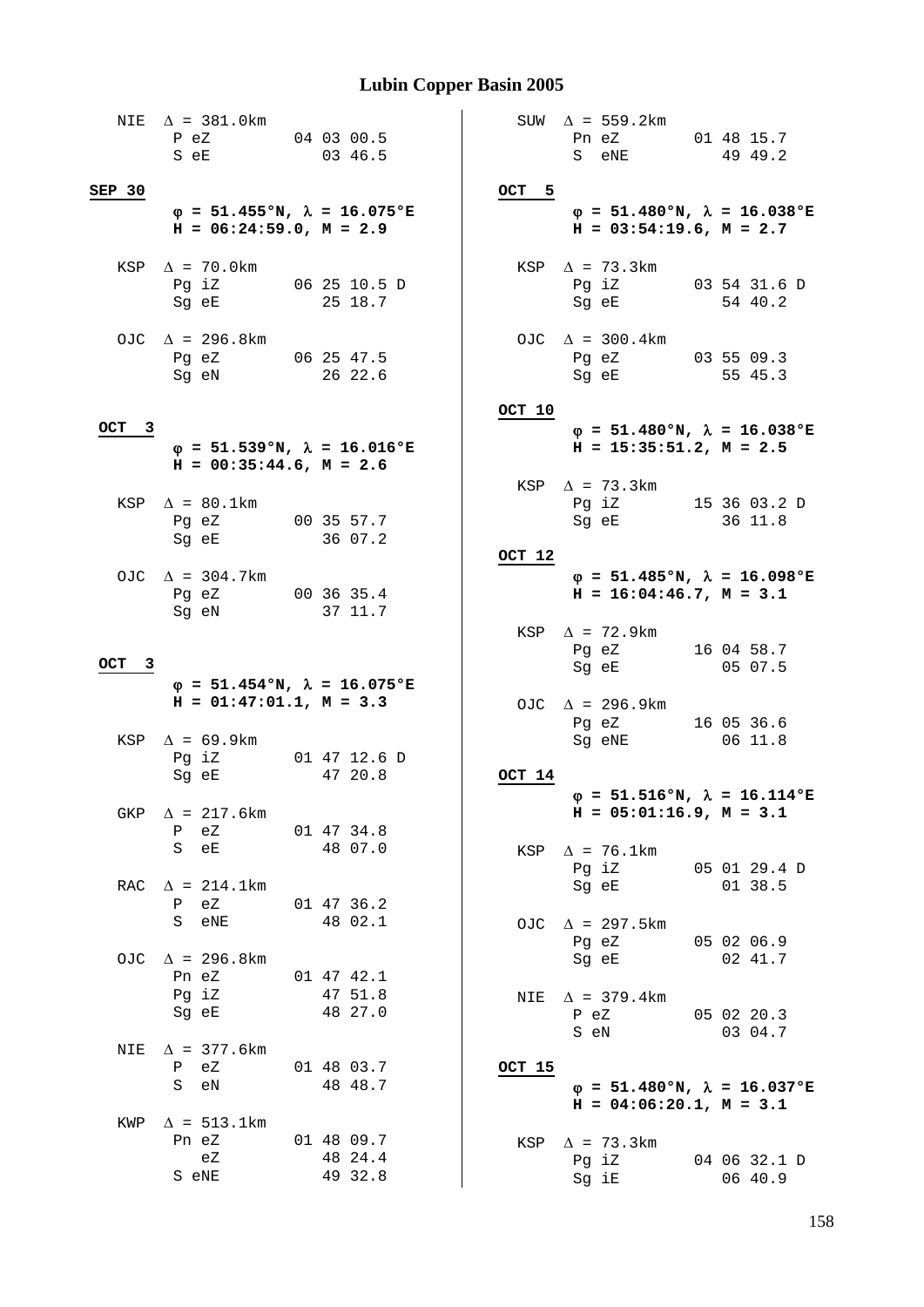|        | RAC $\Delta = 218.0 \text{km}$<br>P eZ 04 06 56.0<br>S eNE                                                                                                     |  | 0720.4                  |        | OJC $\Delta$ = 290.4km<br>Pn eZ<br>Pg iZ<br>Sn eN                                                                                                 | 03 54 52.5<br>55 01.9<br>55 24.1 |
|--------|----------------------------------------------------------------------------------------------------------------------------------------------------------------|--|-------------------------|--------|---------------------------------------------------------------------------------------------------------------------------------------------------|----------------------------------|
|        | OJC $\Delta$ = 300.4km<br>Pn eZ 04 07 02.9<br>Pg eZ<br>Sg eE                                                                                                   |  | 0710.8<br>0745.3        |        | Sg eN<br>NIE $\Delta$ = 371.7km<br>P eZ 03 55 14.4<br>S eN                                                                                        | 55 35.9<br>55 58.4               |
|        | NIE $\Delta$ = 381.4km<br>P eZ 04 07 23.5<br>S eE                                                                                                              |  | 08 09.3                 | OCT 22 | $\varphi = 51.445$ °N, $\lambda = 16.169$ °E<br>$H = 00:02:39.4, M = 2.7$                                                                         |                                  |
| OCT 15 | $\varphi = 51.449$ °N, $\lambda = 16.171$ °E<br>$H = 04:29:52.6$ , $M = 2.3$                                                                                   |  |                         |        | KSP $\Delta$ = 67.7km<br>Pg iZ 00 02 50.5 D<br>Sg eE 02 58.7                                                                                      |                                  |
|        | KSP $\Delta = 68.2$ km<br>Pg eZ 04 30 03.8<br>Sq eE 30 11.7                                                                                                    |  |                         |        | OJC $\Delta$ = 290.5km<br>Pg eZ 00 03 28.5<br>Sg eN 04 03.2                                                                                       |                                  |
| OCT 16 | $\varphi = 51.411$ °N, $\lambda = 16.240$ °E<br>$H = 23:58:25.7$ , $M = 2.6$                                                                                   |  |                         | OCT 22 | $\varphi = 51.491^{\circ}N$ , $\lambda = 16.055^{\circ}E$<br>$H = 09:51:23.7, M = 2.6$                                                            |                                  |
|        | KSP $\Delta = 63.5 \text{km}$<br>Pg iZ 23 58 36.1 D<br>Sg eE                                                                                                   |  | 58 43.8                 |        | KSP $\Delta$ = 74.2km<br>Pg iZ 09 51 35.9 D<br>Sg eE                                                                                              | 51 43.3                          |
|        | OJC $\Delta$ = 284.4km<br>Pg eZ 23 59 13.0<br>Sg eN 59 47.4<br>Sg eN                                                                                           |  | 59 47.4                 |        | OJC $\Delta$ = 299.9km<br>Pg eZ 09 52 13.6<br>Sg eN                                                                                               | 52 48.9                          |
| OCT 18 | $\varphi = 51.490^{\circ}N$ , $\lambda = 16.057^{\circ}E$<br>$H = 15:01:00.6$ , $M = 2.6$                                                                      |  |                         | OCT 23 | $\varphi = 51.480^{\circ}N$ , $\lambda = 16.037^{\circ}E$<br>$H = 13:34:12.5$ , $M = 2.9$                                                         |                                  |
|        | KSP $\Delta$ = 74.1km<br>Pg eZ<br>15 01 12.7<br>Sg eE and the state of the state of the state of the state of the state of the state of the state of the state |  | 01 20.4                 |        | KSP $\Delta$ = 73.3km<br>Pg iZ 13 34 24.5 D<br>Sg eE 34 33.3                                                                                      |                                  |
|        | OJC $\Delta$ = 299.7km<br>Pq eZ<br>15 01 50.8<br>Sg eN 02 26.3                                                                                                 |  |                         |        | OJC $\Delta$ = 300.5km<br>Pg eZ<br>Sg eE and the state of the state of the state of the state of the state of the state of the state of the state | 13 35 03.8<br>35 39.3            |
| OCT 21 | $\varphi = 51.448$ °N, $\lambda = 16.172$ °E<br>$H = 03:54:12.2$ , $M = 3.2$                                                                                   |  |                         | NIE    | $\Delta$ = 381.4km<br>P eZ<br>S eE                                                                                                                | 13 35 16.2<br>36 01.8            |
| KSP    | $\Delta = 68.0 \text{km}$<br>Pg iZ<br>Sg eE                                                                                                                    |  | 03 54 23.4 D<br>54 31.8 | OCT 28 | $\varphi = 51.58$ °N, $\lambda = 15.99$ °E<br>$H = 03:58:51, M = 3.0$                                                                             |                                  |
|        | RAC $\Delta$ = 208.9km<br>P eZ 03 54 46.6<br>S eN                                                                                                              |  | 55 10.4                 |        | KSP $\Delta$ = 85km<br>Pg eZ<br>Sg eE                                                                                                             | 03 59 04.6<br>59 14.9            |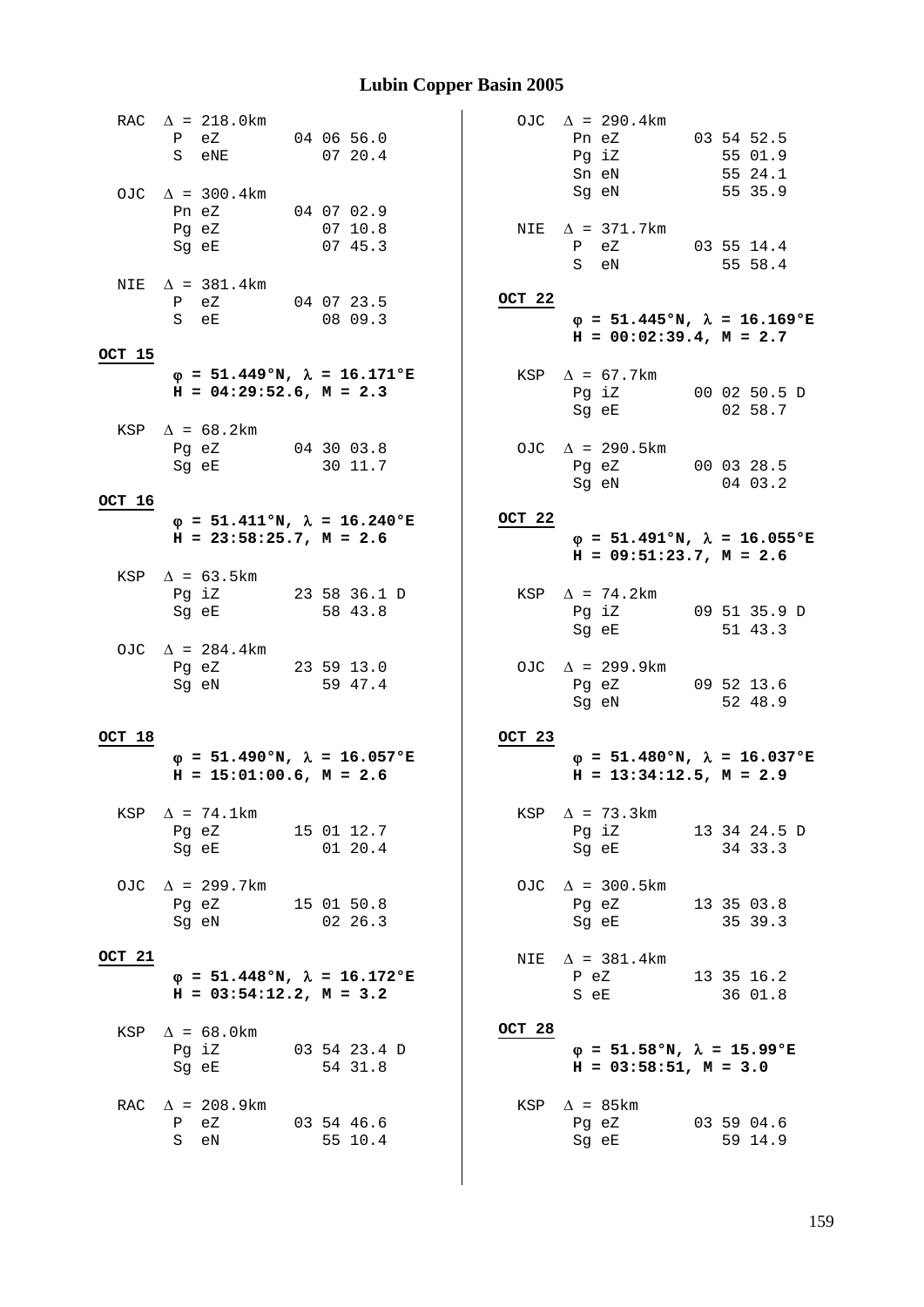|                     |                                                      |                                              | NOV <sub>3</sub>                                                                      |
|---------------------|------------------------------------------------------|----------------------------------------------|---------------------------------------------------------------------------------------|
|                     | RAC $\Delta$ = 228 km<br>P eZ<br>S eNE               | 03 59 29.4<br>59 56.4                        | $\varphi = 51.480$ °N, $\lambda = 16.037$ °E<br>$H = 01:44:35.1, M = 2.8$             |
|                     | OJC $\Delta$ = 308km<br>Pn eZ<br>Pg eZ               | 03 59 34.1<br>59 42.8                        | KSP $\Delta$ = 73.3km<br>Pg iZ<br>01 44 47.1 D<br>44 54.7<br>Sg eE                    |
|                     | Sg eN<br>NIE $\Delta$ = 391km<br>P eZ                | 04 00 18.5<br>03 59 55.6                     | RAC $\Delta = 218.0 \text{km}$<br>P eZ<br>01 45 11.2<br>45 36.6<br>S eE               |
| OCT 30              | S eE                                                 | 04 00 39.9                                   | OJC $\Delta$ = 300.5km<br>Pg eZ 01 45 26.3<br>46 01.2<br>Sg eN                        |
|                     | $H = 09:13:20.2$ , $M = 2.4$                         | $\varphi = 51.555$ °N, $\lambda = 16.100$ °E | NIE $\Delta$ = 381.4km<br>P eZ 01 45 38.7<br>S eE<br>46 23.8                          |
|                     | KSP $\Delta = 80.6 \text{km}$<br>Pg eZ<br>Sg eE      | 09 13 33.4<br>13 42.3                        | NOV 4<br>$\varphi = 51.408$ °N, $\lambda = 16.239$ °E                                 |
| NOV 1               |                                                      |                                              | $H = 14:37:55.7$ , $M = 2.5$                                                          |
|                     | $H = 00:03:31.0, M = 3.0$                            | $\varphi = 51.514$ °N, $\lambda = 16.123$ °E | $KSP \quad \Delta = 63.2 \text{km}$<br>Pg eZ 14 38 06.1<br>38 13.8<br>Sg eE           |
|                     | KSP $\Delta$ = 75.8km<br>Pg iZ 00 03 43.4 D<br>Sg eE | 03 52.7                                      |                                                                                       |
|                     |                                                      |                                              | NOV 5                                                                                 |
|                     | RAC $\Delta$ = 216.5km<br>Pn eZ 00 04 03.5<br>eZ     | 04 07.2                                      | $\varphi = 51.447$ °N, $\lambda = 16.189$ °E<br>$H = 04:59:35.3, M = 3.2$             |
|                     | Sg eNE<br>OJC $\Delta$ = 296.8km                     | 04 32.8                                      | KSP $\Delta = 67.8$ km<br>Pg iZ<br>04 59 46.4 D<br>Sg eE<br>59 53.4                   |
|                     | Pg eZ<br>Sg eN                                       | 00 04 20.3<br>04 56.2                        | $\Delta$ = 208.0km<br>RAC<br>eZ<br>$\mathbf{P}$<br>05 00 10.4<br>00 34.9<br>S eNE     |
| NIE                 | $\Delta$ = 378.8km<br>P eZ<br>S eE                   | 00 04 33.3<br>$05$ 18.6                      | OJC $\Delta$ = 289.3km<br>Pg eZ<br>05 00 23.1<br>00 57.4<br>Sg eE                     |
| $\mathbf{2}$<br>NOV | $H = 03:25:45.0$ , $M = 2.6$                         | $\varphi = 51.484$ °N, $\lambda = 16.096$ °E | $\Delta$ = 370.6km<br>NIE<br>P eZ<br>05 00 36.6<br>01 20.5<br>S eN                    |
| KSP                 | $\Delta$ = 72.8km<br>Pg iZ<br>Sg eE                  | 03 25 56.9 D<br>26 05.5                      | NOV 5<br>$\varphi = 51.535$ °N, $\lambda = 16.057$ °E<br>$H = 06:46:21.5$ , $M = 2.7$ |
|                     | OJC $\Delta$ = 297.0km<br>Pg eZ<br>Sg eN             | 03 26 34.7<br>27 09.3                        | KSP $\Delta$ = 79.0km<br>Pg eZ<br>06 46 34.4<br>46 43.9<br>Sg eE                      |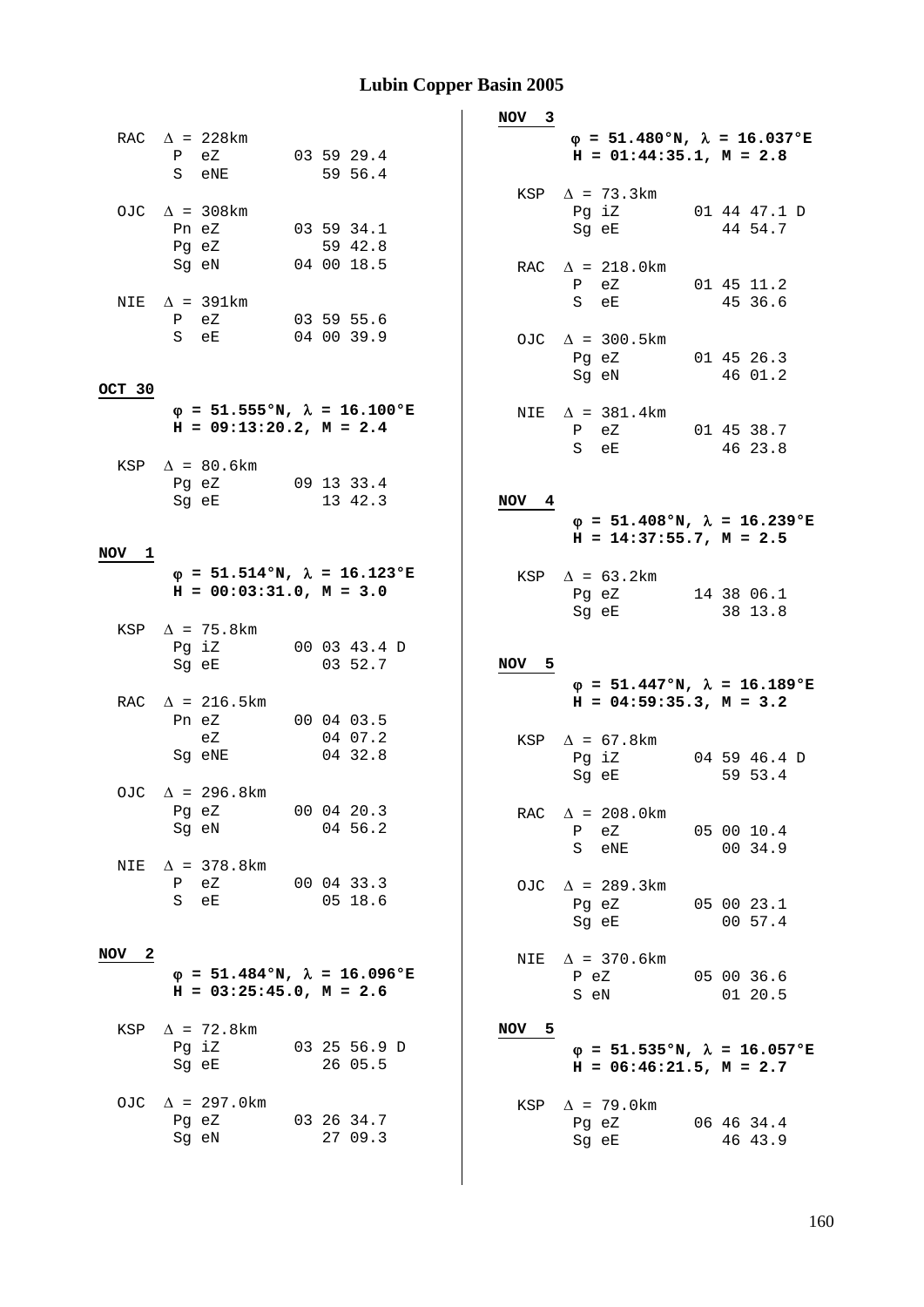|        | OJC $\Delta$ = 302.0km<br>Pg eN 06 47 13.3<br>Sg eE                                                                                | 47 47.4                 | <b>NOV 25</b> | $\varphi = 51.478$ °N, $\lambda = 16.106$ °E<br>$H = 04:51:24.5, M = 2.7$<br>$KSP \quad \Delta = 72.0 \text{km}$ |                         |
|--------|------------------------------------------------------------------------------------------------------------------------------------|-------------------------|---------------|------------------------------------------------------------------------------------------------------------------|-------------------------|
| NOV 5  | $\varphi = 51.449$ °N, $\lambda = 16.162$ °E                                                                                       |                         |               | Pg iZ<br>Sg eE                                                                                                   | 04 51 36.3 D<br>51 44.8 |
|        | $H = 10:07:24.3, M = 2.6$<br>KSP $\Delta = 68.2$ km<br>Pg iZ 10 07 35.5 D                                                          |                         |               | OJC $\Delta$ = 296.1km<br>Pg eZ 04 52 14.0<br>Sg eE                                                              | 52 49.9                 |
|        | Sg eE<br>OJC $\Delta$ = 291.1km                                                                                                    | 07 43.7                 |               | NIE $\Delta$ = 377.4km<br>P eZ 04 52 27.4<br>S eN                                                                | 53 12.5                 |
|        | Pg eZ 10 08 13.9<br>Sg eN and the state of the state of the state of the state of the state of the state of the state of the state | 08 47.4                 | NOV 25        |                                                                                                                  |                         |
| NOV 6  |                                                                                                                                    |                         |               | $\varphi = 51.562$ °N, $\lambda = 16.005$ °E<br>$H = 17:30:37.2$ , $M = 2.7$                                     |                         |
|        | $\varphi = 51.477$ °N, $\lambda = 16.112$ °E<br>$H = 07:26:32.2, M = 2.7$                                                          |                         |               | KSP $\Delta$ = 82.7km<br>Pg eZ 17 30 50.8                                                                        |                         |
|        | KSP $\Delta$ = 71.9km<br>Pg iZ<br>Sg eE                                                                                            | 07 26 44.0 D<br>26 52.4 |               | Sg eE 31 00.6<br>OJC $\Delta$ = 306.6km<br>Pg eZ                                                                 | 17 31 29.7              |
|        | OJC $\Delta$ = 295.6km<br>Pg eZ 07 27 23.0<br>Sg eN                                                                                | 27 55.9                 | <b>NOV 25</b> | Sg eN                                                                                                            | 32 04.7                 |
|        |                                                                                                                                    |                         |               | $\varphi = 51.544$ °N, $\lambda = 16.130$ °E<br>$H = 20:01:32.3, M = 2.9$                                        |                         |
| NOV 15 | $\varphi = 51.447$ °N, $\lambda = 16.189$ °E<br>$H = 20:59:19.0, M = 2.9$                                                          |                         |               | KSP $\Delta$ = 79.0km<br>Pg iZ<br>Sg eE                                                                          | 20 01 45.3 D<br>01 54.4 |
|        | KSP $\Delta = 67.8$ km<br>Pg iZ<br>Sg eE                                                                                           | 20 59 30.1 D<br>59 37.2 |               | OJC $\Delta = 298.0 \text{km}$<br>Pg eZ<br>Sg eE                                                                 | 20 02 22.8<br>02 56.8   |
|        | OJC $\Delta$ = 289.3km<br>Pg eZ 21 00 06.9<br>Sq eE 00 41.4                                                                        |                         | NIE           | $\Delta$ = 380.4km<br>P eZ 20 02 35.5<br>S eN 03 20.0                                                            |                         |
| NIE    | $\Delta$ = 370.6km<br>P eZ<br>21 00 22.6<br>S eN                                                                                   | 01 07.0                 | <b>NOV 25</b> | $\varphi = 51.544$ °N, $\lambda = 16.132$ °E<br>$H = 22:14:23.5$ , $M = 2.7$                                     |                         |
| NOV 16 |                                                                                                                                    |                         |               | KSP $\Delta$ = 79.0km                                                                                            |                         |
|        | $\varphi = 51.401$ °N, $\lambda = 16.185$ °E<br>$H = 17:30:44.5$ , $M = 2.5$                                                       |                         |               | Pg iZ 22 14 36.5 D<br>Sg eN 14 45.6                                                                              |                         |
| KSP    | $\Delta$ = 62.7km<br>Pg iZ 17 30 54.8 D<br>Sg eE                                                                                   | 31 02.3                 |               | RAC $\Delta$ = 218.6km<br>P eZ<br>S eNE                                                                          | 22 15 00.0<br>15 26.0   |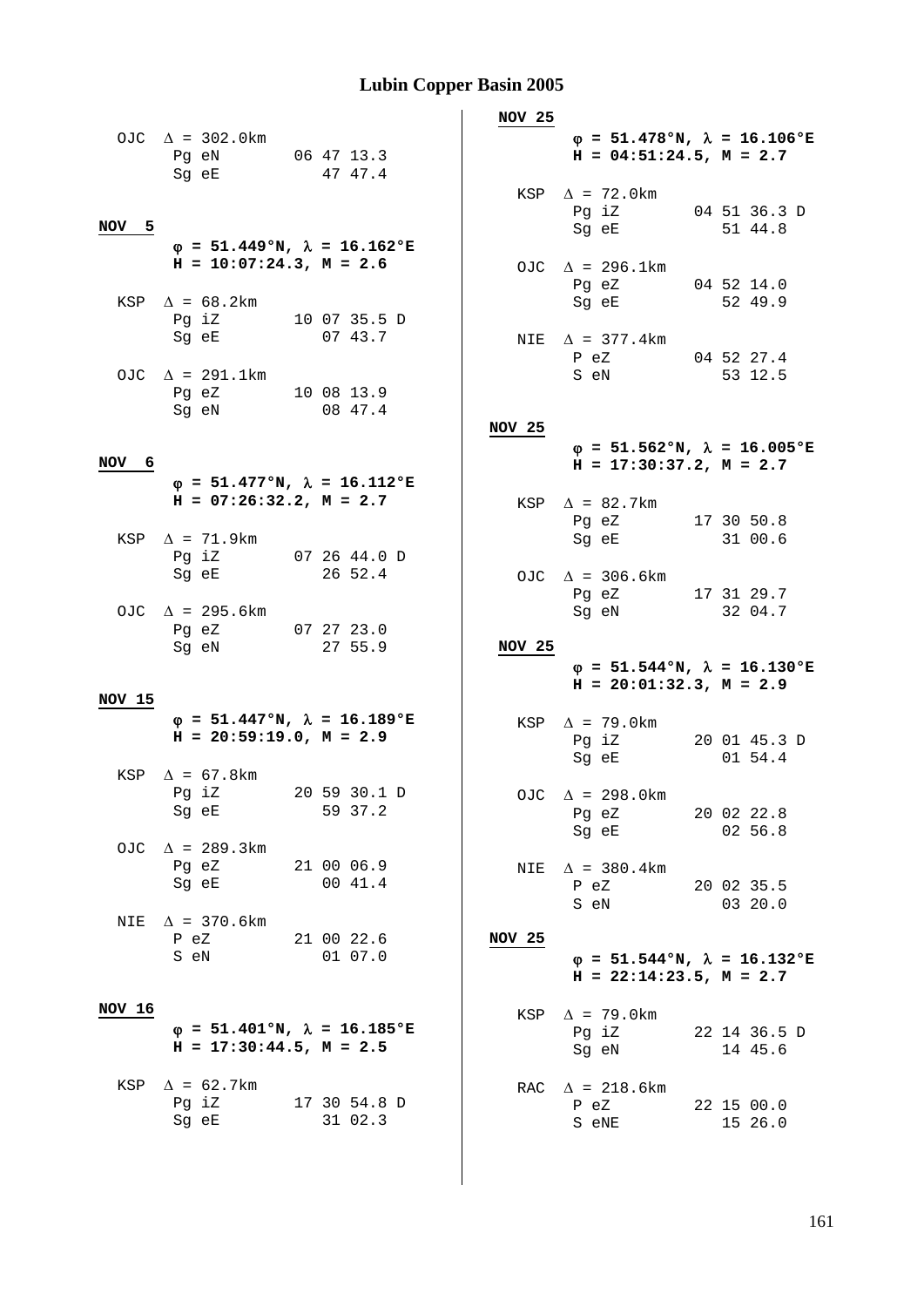|                   | OJC $\Delta$ = 297.9km<br>Pg eZ 22 15 14.3<br>Sg eE                                                                                                          | 15 49.2                          |                  | NIE $\Delta$ = 382.7km<br>P eZ<br>S eE                                    | 04 53 58.9<br>54 42.7   |
|-------------------|--------------------------------------------------------------------------------------------------------------------------------------------------------------|----------------------------------|------------------|---------------------------------------------------------------------------|-------------------------|
| NOV 27            | $\varphi = 51.448$ °N, $\lambda = 16.174$ °E<br>$H = 16:10:11.4, M = 3.2$                                                                                    |                                  |                  | $KWP \quad \Delta = 515.5km$<br>Pn eZ 04 54 04.4<br>eZ<br>S eNE           | 54 23.9<br>55 25.1      |
|                   | KSP $\Delta = 68.0$ km<br>Pg iZ 16 10 22.6 D<br>Sg eE 10 30.9                                                                                                |                                  | NOV 30           | $\varphi = 51.480$ °N, $\lambda = 16.101$ °E<br>$H = 05:50:48.4, M = 3.1$ |                         |
|                   | RAC $\Delta$ = 208.8km<br>P eZ 16 10 46.4<br>S eNE 11 09.5                                                                                                   |                                  |                  | KSP $\Delta$ = 72.3km<br>Pg iZ 05 51 00.3 D<br>Sg iE 51 08.9              |                         |
|                   | OJC $\Delta$ = 290.3km<br>Pn eZ 16 10 51.6<br>Pg eZ 10 58.8<br>Sg eE 11 33.8                                                                                 |                                  |                  | RAC $\Delta = 214.9 \text{km}$<br>P eZ 05 51 24.9<br>S eNE 51 49.5        |                         |
|                   | NIE $\Delta$ = 371.6km<br>P eZ 16 11 13.6<br>S eN                                                                                                            | 11 57.4                          |                  | OJC $\Delta$ = 296.5km<br>Pg eZ 05 51 36.7<br>Sg eN 52 13.0               |                         |
| NOV <sub>29</sub> |                                                                                                                                                              |                                  |                  | NIE $\Delta$ = 377.8km                                                    |                         |
|                   | $\varphi = 51.544$ °N, $\lambda = 16.132$ °E<br>$H = 23:47:08.8$ , $M = 2.8$                                                                                 |                                  |                  | P eZ 05 51 51.4<br>S eE                                                   | 52 35.8                 |
|                   |                                                                                                                                                              |                                  |                  |                                                                           |                         |
|                   |                                                                                                                                                              |                                  | DEC 3            |                                                                           |                         |
|                   | KSP $\Delta$ = 79.0km<br>Pg eZ 23 47 21.7<br>Sg eE                                                                                                           | 47 31.0                          |                  | $\varphi = 51.504$ °N, $\lambda = 16.148$ °E<br>$H = 06:10:39.1, M = 2.8$ |                         |
|                   | OJC $\Delta$ = 297.9km<br>Pg eZ 23 47 58.2<br>Sg eE and the state of the state of the state of the state of the state of the state of the state of the state | 48 33.3                          |                  | KSP $\Delta$ = 74.5km<br>Pg iZ 06 10 51.3 D<br>Sg eE                      | 11 00.1                 |
| NIE               | $\Delta$ = 380.3km<br>$(P)$ eZ<br>S eE                                                                                                                       | 23 48 13.2<br>48 56.4            |                  | OJC $\Delta$ = 294.8km<br>Pg eZ<br>Sg eE                                  | 06 11 28.7<br>12 03.2   |
| NOV 30            |                                                                                                                                                              |                                  | DEC <sub>3</sub> |                                                                           |                         |
|                   | $\varphi = 51.554$ °N, $\lambda = 16.101$ °E<br>$H = 04:52:55.4, M = 3.8$                                                                                    |                                  |                  | $\varphi = 51.557$ °N, $\lambda = 16.103$ °E<br>$H = 17:31:56.3, M = 2.6$ |                         |
|                   | KSP $\Delta = 80.5$ km<br>Pg iZ<br>Sg iE                                                                                                                     | 04 53 08.6 D<br>53 18.5          |                  | KSP $\Delta = 80.8$ km<br>Pg iZ<br>Sg eE                                  | 17 32 09.5 D<br>32 19.0 |
| RAC               | $\Delta$ = 220.8km<br>Pn eZ<br>eZ<br>S eNE                                                                                                                   | 04 53 28.0<br>53 32.2<br>53 57.3 | DEC 5            | $\varphi = 51.411$ °N, $\lambda = 16.242$ °E<br>$H = 00:29:31.8, M = 2.7$ |                         |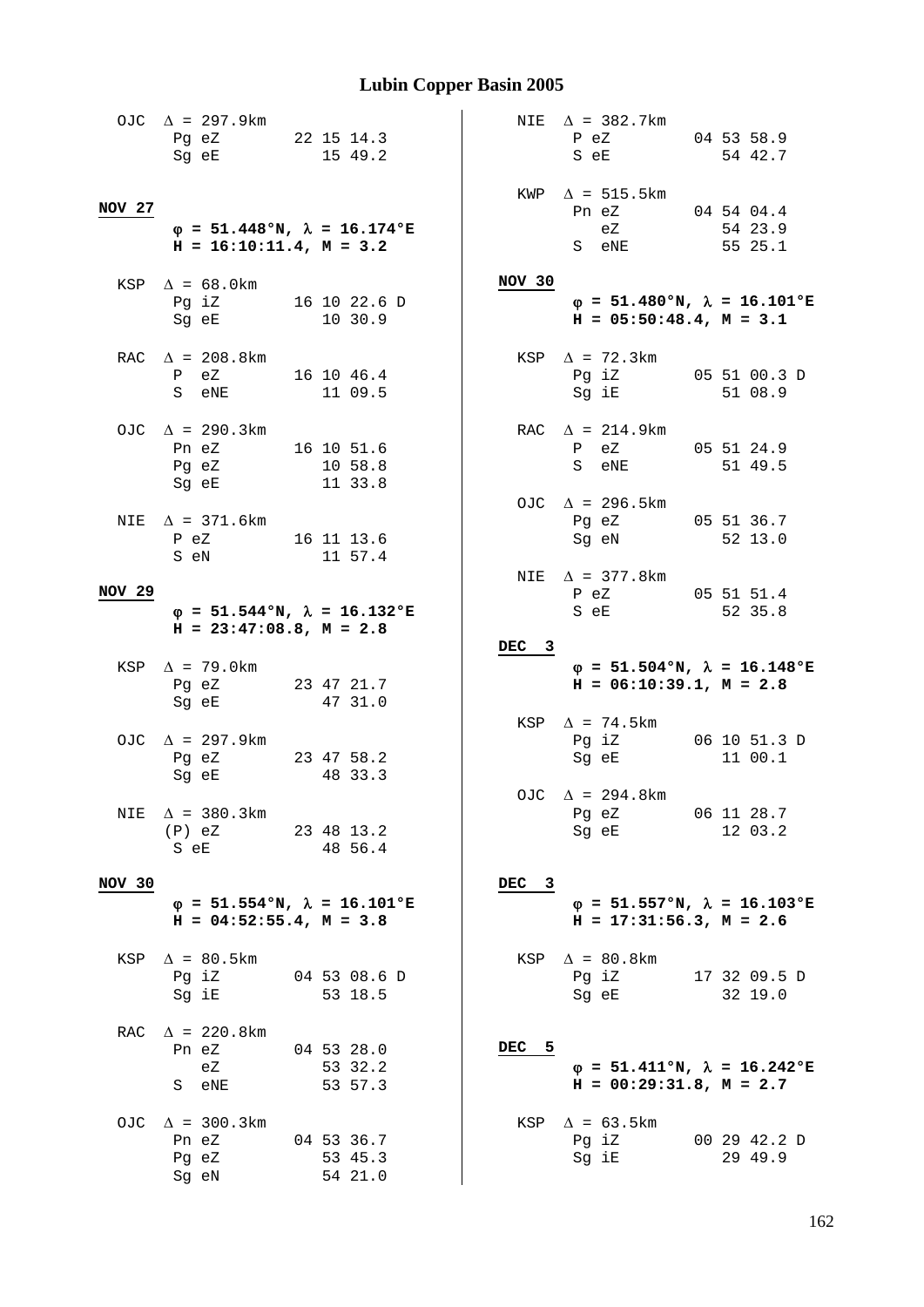|            | OJC $\Delta$ = 284.2km<br>Pg eZ<br>Sg eN                                 | 00 30 19.7<br>30 54.1   |               | OJC $\Delta$ = 290.5km<br>Pg eZ<br>Sg eZ                                                                                  | 09 41 18.2<br>41 54.1   |
|------------|--------------------------------------------------------------------------|-------------------------|---------------|---------------------------------------------------------------------------------------------------------------------------|-------------------------|
|            |                                                                          |                         | DEC 18        |                                                                                                                           |                         |
| DEC<br>- 8 | $\varphi = 51.47$ °N, $\lambda = 16.11$ °E<br>$H = 16:42:34$ , $M = 3.1$ |                         |               | $\varphi = 51.475$ °N, $\lambda = 16.105$ °E<br>$H = 05:51:57.1, M = 2.7$                                                 |                         |
|            |                                                                          |                         |               | KSP $\Delta$ = 71.7km                                                                                                     |                         |
|            | KSP $\Delta$ = 71km<br>Pg iZ<br>Sg iE                                    | 16 42 45.9 D<br>42 54.4 |               | Pg eZ<br>Sg eE                                                                                                            | 05 52 08.9<br>52 17.5   |
|            | RAC $\Delta$ = 214km                                                     |                         |               | OJC $\Delta$ = 296.0km<br>Pg eZ                                                                                           | 05 52 45.8              |
|            | P eZ<br>S eNE                                                            | 16 43 09.7<br>43 35.0   |               | Sg eN                                                                                                                     | 53 21.1                 |
|            | OJC $\Delta$ = 295km                                                     |                         | DEC 19        | $\varphi = 51.484$ °N, $\lambda = 16.095$ °E                                                                              |                         |
|            | Pn eZ                                                                    | 16 43 16.6              |               | $H = 21:16:44.1, M = 3.0$                                                                                                 |                         |
|            | Pg eZ<br>Sg eN                                                           | 43 24.4<br>43 58.8      |               | KSP $\Delta$ = 72.8km                                                                                                     |                         |
|            |                                                                          |                         |               | Pg iZ                                                                                                                     | 21 16 56.0 D            |
|            | NIE $\Delta$ = 377km<br>P eZ                                             | 16 43 37.1              |               | Sg eE                                                                                                                     | 17 04.8                 |
|            | S eE                                                                     | 44 20.3                 |               | RAC $\Delta$ = 215.5km                                                                                                    |                         |
|            |                                                                          |                         |               | P eZ<br>S eNE                                                                                                             | 21 17 20.0<br>17 46.0   |
| 9<br>DEC   |                                                                          |                         |               |                                                                                                                           |                         |
|            | $\varphi = 51.44$ °N, $\lambda = 16.12$ °E<br>$H = 04:40:01, M = 3.0$    |                         |               | OJC $\Delta$ = 297.0km<br>Pg eZ<br>Sg eN                                                                                  | 21 17 33.7<br>18 08.4   |
|            | KSP $\Delta = 68$ km<br>Pg iZ                                            | 04 40 12.2 D            |               |                                                                                                                           |                         |
|            | Sg eE                                                                    | 40 20.3                 |               | NIE $\Delta$ = 378.4km<br>$P$ eZ<br>S eN                                                                                  | 21 17 47.3<br>18 32.9   |
|            | OJC $\Delta$ = 293km<br>Pg eZ                                            | 04 40 50.6              | <b>DEC 19</b> |                                                                                                                           |                         |
|            | Sg eN                                                                    | 41 25.3                 |               | $\varphi$ = 51.484°N, $\lambda$ = 16.097°E                                                                                |                         |
|            |                                                                          |                         |               | $H = 22:20:03.8$ , $M = 2.7$                                                                                              |                         |
| DEC 10     |                                                                          |                         |               | KSP $\Delta$ = 72.8km                                                                                                     |                         |
|            | $\varphi$ = 51.58°N, $\lambda$ = 15.99°E<br>$H = 23:55:59$ , $M = 2.6$   |                         |               | Pg iZ 22 20 15.7 D<br>Sg eE and the state of the state of the state of the state of the state of the state of the state o | 20 24.1                 |
|            |                                                                          |                         |               |                                                                                                                           |                         |
|            | KSP $\Delta$ = 85km<br>Pg eZ                                             | 23 56 13.1              |               | OJC $\Delta$ = 296.9km<br>Pg eZ                                                                                           | 22 20 53.6              |
|            | Sg eE                                                                    | 56 23.1                 |               | Sg eN and the state of the state of the state of the state of the state of the state of the state of the state            | 21 28.4                 |
|            | OJC $\Delta$ = 308km                                                     |                         |               | NIE $\Delta$ = 378.3km                                                                                                    |                         |
|            | Pg eZ                                                                    | 23 56 50.5              |               | P eZ                                                                                                                      | 22 21 06.9              |
|            | Sg eN                                                                    | 57 27.1                 |               | S eN                                                                                                                      | 21 52.7                 |
| DEC 15     | $\varphi = 51.445$ °N, $\lambda = 16.169$ °E                             |                         | DEC 24        |                                                                                                                           |                         |
|            | $H = 09:40:30.4$ , $M = 2.8$                                             |                         |               | $\varphi = 51.486$ °N, $\lambda = 16.099$ °E<br>$H = 12:19:30.5$ , $M = 2.9$                                              |                         |
|            | KSP $\Delta = 67.7 \text{km}$                                            |                         |               | KSP $\Delta$ = 73.0km                                                                                                     |                         |
|            | Pg iZ<br>Sg eE                                                           | 09 40 41.5 D<br>40 49.7 |               | Pg iZ<br>Sg eE                                                                                                            | 12 19 42.5 D<br>19 51.1 |
|            |                                                                          |                         |               |                                                                                                                           |                         |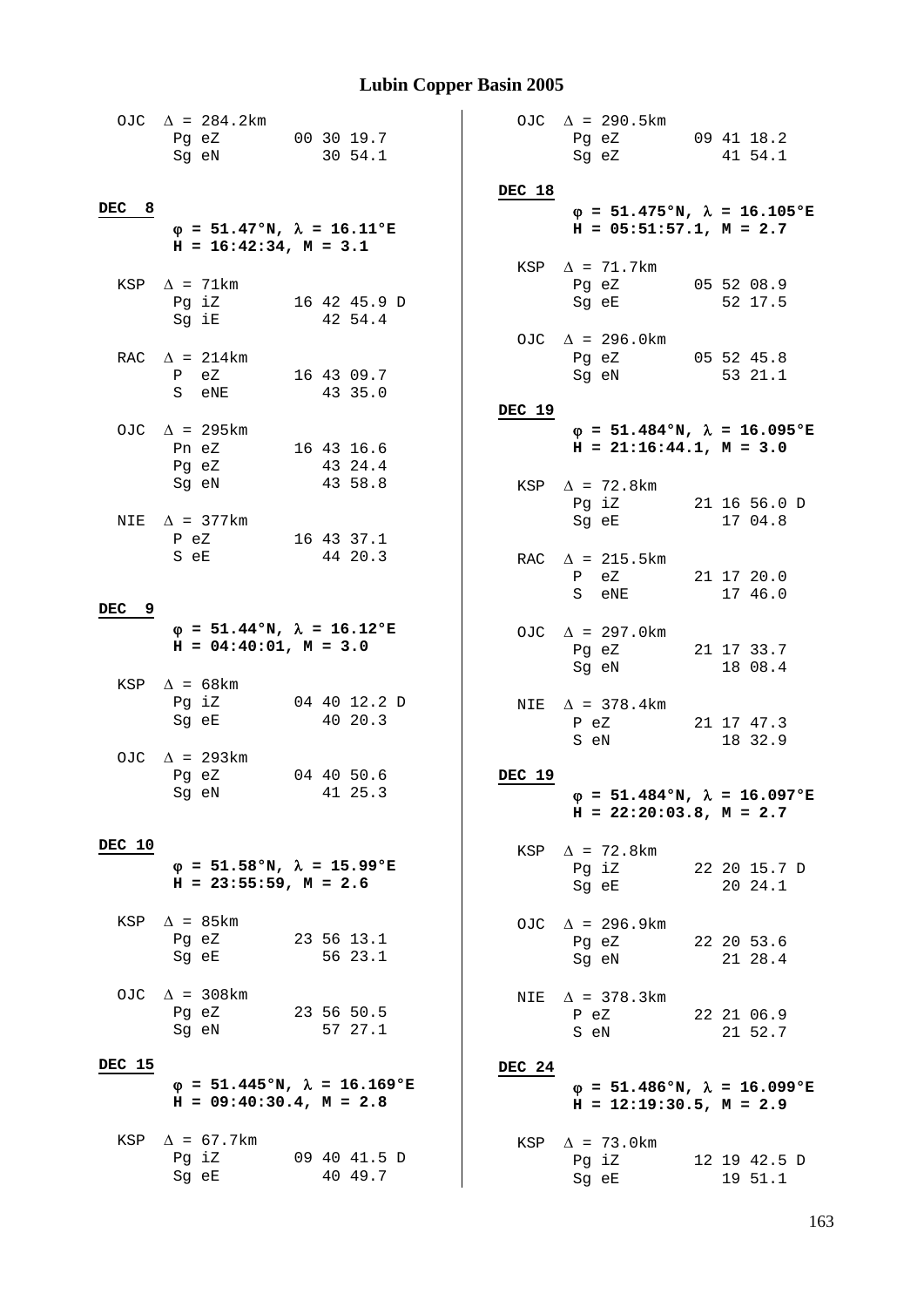|        |                               |                                              | DEC 28 |                                  |                                              |
|--------|-------------------------------|----------------------------------------------|--------|----------------------------------|----------------------------------------------|
|        | OJC $\Delta$ = 296.9km        |                                              |        |                                  | $\varphi = 51.479$ °N, $\lambda = 16.104$ °E |
|        | Pg eZ 12 20 20.1              |                                              |        | $H = 16:05:07.8$ , $M = 3.0$     |                                              |
|        | Sg eN 20 54.7                 |                                              |        |                                  |                                              |
|        |                               |                                              |        | KSP $\Delta$ = 72.2km            |                                              |
|        |                               |                                              |        | Pg eZ 16 05 19.6                 |                                              |
| DEC 25 |                               |                                              |        | Sg iE                            | 0528.2                                       |
|        |                               | $\varphi = 51.495$ °N, $\lambda = 16.103$ °E |        |                                  |                                              |
|        | $H = 04:56:30.4$ , $M = 2.3$  |                                              |        | OJC $\Delta$ = 296.2km           |                                              |
|        |                               |                                              |        | Pg eZ 16 05 57.4                 |                                              |
|        | KSP $\Delta$ = 74.0 km        |                                              |        | Sg eE 06 32.4                    |                                              |
|        | Pg eZ 04 56 42.5              |                                              |        |                                  |                                              |
|        | Sg eE 56 51.2                 |                                              |        | NIE $\Delta$ = 377.5 km          |                                              |
|        |                               |                                              |        | P eZ 16 06 10.8<br>S e E 06 56.5 |                                              |
| DEC 27 |                               |                                              |        |                                  |                                              |
|        |                               | $\varphi = 51.450$ °N, $\lambda = 16.173$ °E | DEC 30 |                                  |                                              |
|        | $H = 17:30:22.5$ , $M = 2.6$  |                                              |        |                                  | $\varphi = 51.44$ °N, $\lambda = 16.12$ °E   |
|        |                               |                                              |        | $H = 04:16:03$ , $M = 2.5$       |                                              |
|        | KSP $\Delta = 68.2 \text{km}$ |                                              |        |                                  |                                              |
|        | Pg iZ 17 30 33.7 D            |                                              |        | KSP $\Delta$ = 71km              |                                              |
|        | Sg eE 30 41.7                 |                                              |        | Pq iZ                            | 04 16 14.6 D                                 |
|        |                               |                                              |        | Sq eE                            | 1622.0                                       |
|        | OJC $\Delta$ = 290.5km        |                                              |        |                                  |                                              |
|        | Pg eZ 17 31 11.1              |                                              |        | OJC $\Delta$ = 296km             |                                              |
|        | Sq eE 31 45.3                 |                                              |        | Pn eZ 04 16 44.2                 |                                              |
|        |                               |                                              |        | Pg eZ                            | 16 52.9                                      |
|        |                               |                                              |        | Sg eN                            | 17 28.0                                      |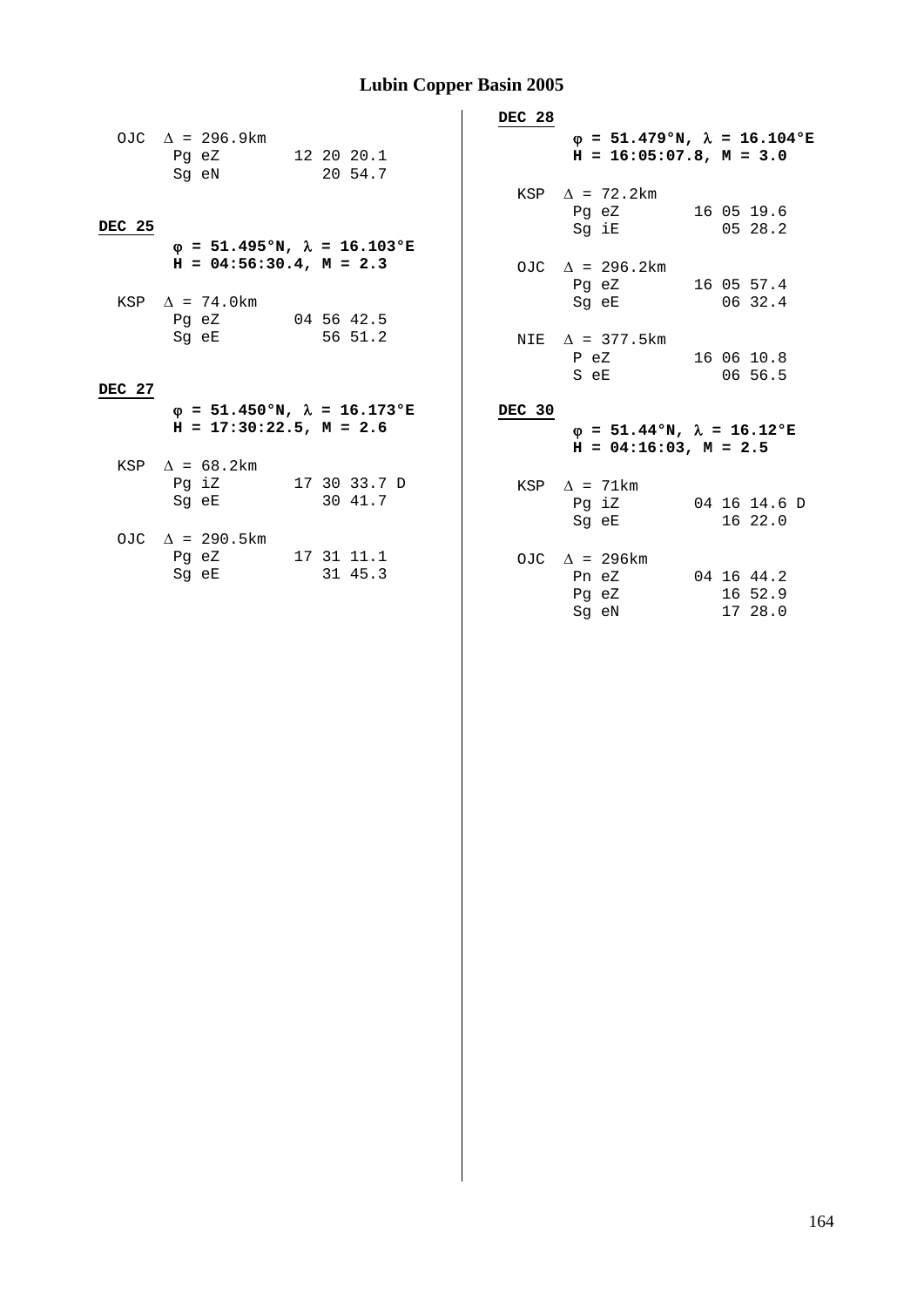#### **Bełchatów 2005**

| <b>FEB 20</b> |                                                                                         |                                  | <b>MAY 31</b> |                                                                                         |                       |
|---------------|-----------------------------------------------------------------------------------------|----------------------------------|---------------|-----------------------------------------------------------------------------------------|-----------------------|
|               | $\varphi = 51.233^{\circ}N$ , $\lambda = 19.293^{\circ}E$<br>$H = 05:47:36$ , $M = 2.4$ |                                  |               | $\varphi = 51.243^{\circ}N$ , $\lambda = 19.289^{\circ}E$<br>$H = 23:43:35$ , $M = 2.0$ |                       |
|               | OJC $\Delta = 118.6$ km<br>Pg eZ<br>Sq eE                                               | 05 47 56.2<br>48 10.4            |               | OJC $\Delta = 119.7 \text{km}$<br>Pq eZ<br>Sg eE                                        | 23 43 55.2<br>44 10.1 |
|               | NIE $\Delta = 215.0 \text{ km}$<br>Pn eZ<br>S<br>eE                                     | 05 48 09.8<br>48 37.3            | <b>JUN 02</b> | $\varphi = 51.253$ °N, $\lambda = 19.269$ °E<br>$H = 03:41:31, M = 2.3$                 |                       |
|               | KSP $\Delta = 215.4 \text{ km}$<br>Pg eZ<br>Sq eN                                       | 05 48 10.5<br>48 35.6            |               | OJC $\Delta = 121.2 \text{ km}$<br>Pg eZ 03 41 48.7<br>Sq eE                            | 42 03.4               |
| <b>MAY 30</b> | $\varphi = 51.252$ °N, $\lambda = 19.271$ °E<br>$H = 12:40:15$ , $M = 3.4$              |                                  |               | $KSP \quad \Delta = 214.1 \text{ km}$<br>Pq eE 03 42 04.7<br>Sg eE                      | 42 28.7               |
|               | OJC $\Delta = 121.1 \text{ km}$<br>Pg eZ<br>Sq eE                                       | 12 40 34.6<br>40 50.2            | <b>JUN 18</b> | $\varphi = 51.241^{\circ}N$ , $\lambda = 19.254^{\circ}E$<br>$H = 11:17:53$ , $M = 2.1$ |                       |
|               | RAC $\Delta = 151.0 \text{km}$<br>Pg eZ<br>Sg eNE                                       | 12 40 39.6<br>40 58.3            |               | OJC $\Delta = 120.3 \text{km}$<br>Pg eZ 11 18 13.3<br>Sq eE                             | 18 28.3               |
|               | KSP $\Delta = 214.3 \text{km}$<br>Pn eZ                                                 |                                  | <b>JUL 01</b> | $\varphi = 51.236^{\circ}N$ , $\lambda = 19.267^{\circ}E$                               |                       |
|               | Pq eZ                                                                                   | 12 40 46.4<br>40 50.0            |               | $H = 14:56:42, M = 2.5$                                                                 |                       |
|               | Sn eN<br>Sg eN                                                                          | 41 10.1<br>41 14.3               |               | OJC $\Delta = 119.4 \text{ km}$<br>Pq eZ<br>Sq eE                                       | 14 57 03.0<br>57 18.1 |
| NIE           | $\Delta = 217.5 \text{km}$<br>Pn eZ<br>Pg eZ<br>S eN                                    | 12 40 48.3<br>40 51.1<br>41 16.2 |               | $KSP \triangle = 213.6km$<br>Pq eZ<br>Sq<br>eN                                          | 14 57 17.1<br>57 42.1 |
|               | GKP $\Delta = 264.7 \text{ km}$<br>P eZ<br>S eE                                         | 12 40 51.6<br>41 35.9            |               | NIE $\Delta = 215.9 \text{km}$<br>Pg eZ<br>S<br>eN                                      | 14 57 19.2<br>57 44.4 |
| KWP           | $\Delta = 304.2 \text{km}$<br>(Pn) eZ<br>eZ                                             | 12 41 02.5<br>41 14.0            | <b>JUL 01</b> | $\varphi = 51.238^{\circ}N$ , $\lambda = 19.258^{\circ}E$<br>$H = 21:52:22$ , $M = 2.3$ |                       |
| SUW           | (Sn) eNE<br>eNE<br>$\Delta = 406.5 \text{km}$                                           | 41 39.2<br>41 47.2               | OJC           | $\Delta = 119.9 \text{ km}$<br>Pq eZ<br>Sq eN                                           | 21 52 42.8<br>52 58.4 |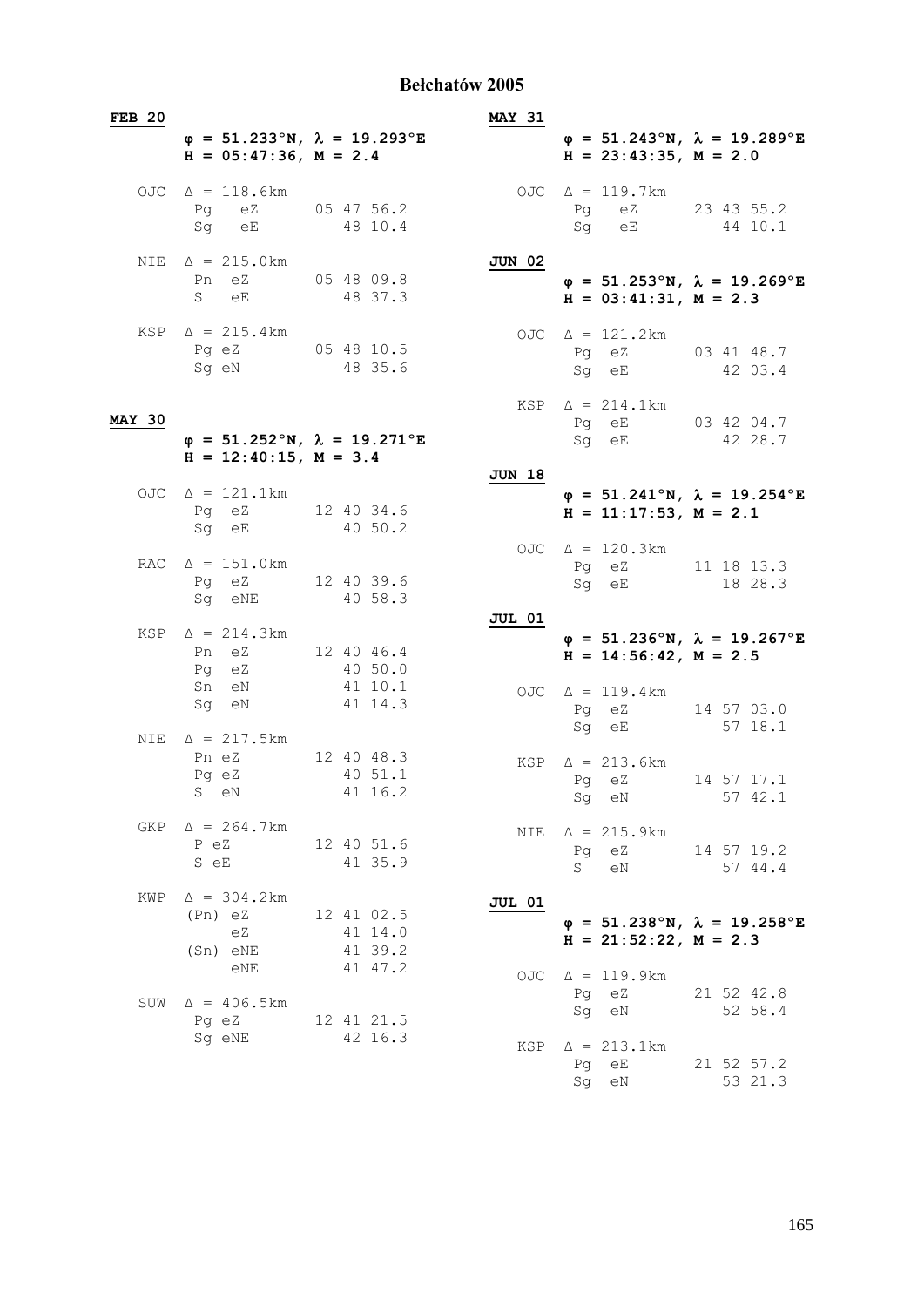#### **Bełchatów 2005**

| JUL 18 |                                                                                         |                               | DEC 22 |                                                                                         |                      |
|--------|-----------------------------------------------------------------------------------------|-------------------------------|--------|-----------------------------------------------------------------------------------------|----------------------|
|        | $\varphi = 51.231^{\circ}N$ , $\lambda = 19.257^{\circ}E$<br>$H = 19:00:09$ , $M = 2.4$ |                               |        | $\varphi = 51.243^{\circ}N$ , $\lambda = 19.244^{\circ}E$<br>$H = 00:38:04$ , $M = 2.1$ |                      |
|        | OJC $\Delta = 119.1 \text{km}$<br>Sq eE                                                 | Pg iZ 19 00 28.8 d<br>00 43.8 |        | OJC $\Delta = 120.7 \text{km}$<br>Pg eZ 00 38 24.4<br>Sq eE                             | 38 39.3              |
|        | $KSP \quad \Delta = 212.9 \text{km}$<br>Pq eE 19 00 42.4<br>Sq eN 01 08.2               |                               | DEC 28 | $\varphi = 51.253$ °N, $\lambda = 19.266$ °E<br>$H = 17:00:25$ , $M = 2.4$              |                      |
| OCT 04 |                                                                                         |                               |        | OJC $\Delta = 121.3 \text{km}$<br>Pg eZ 17 00 45.2<br>Sq iE                             | 01 00.9              |
|        | $\varphi = 51.240^{\circ}N$ , $\lambda = 19.257^{\circ}E$<br>$H = 15:40:33, M = 2.2$    |                               |        | $KSP \triangle = 213.9 \text{km}$<br>Pg eZ                                              | 17 01 00.5           |
|        | OJC $\Delta = 120.1 \text{km}$<br>Pq eZ 15 40 54.6                                      |                               |        | S eN                                                                                    | 01 26.8              |
|        | Sq eE 41 09.6                                                                           |                               |        | NIE $\Delta = 217.7$ km<br>Pq eZ<br>S eE                                                | 17 01 01.7<br>0127.0 |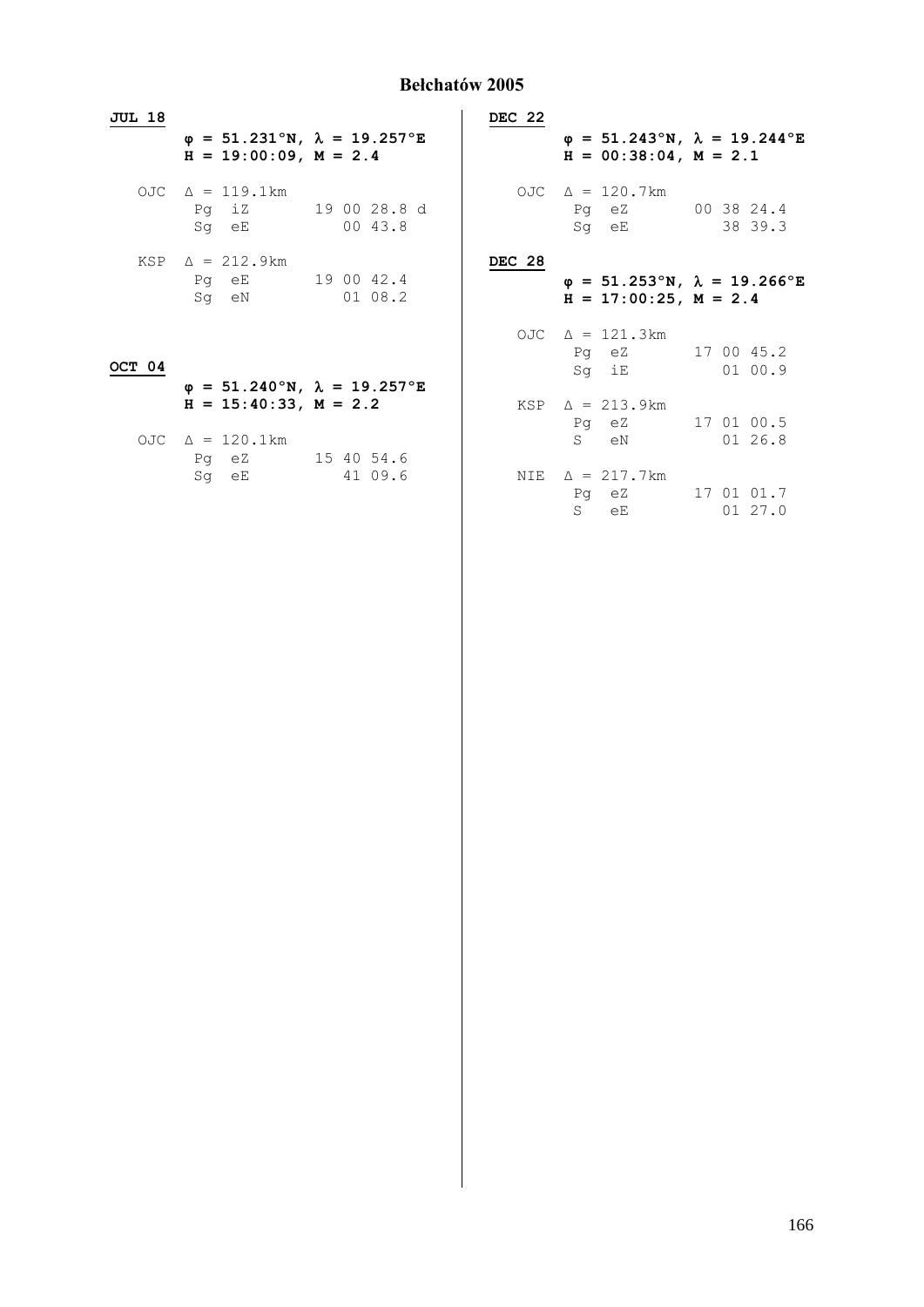#### **Western Carpathians 2005**

| JAN 03        |                                |                  | $\varphi = 49.31^{\circ}N\pm0.069$ , $\lambda = 19.90^{\circ}E\pm0.089$<br>$H = 17:37:07.5 \pm 1.43$ , $M = 2.3$ (NIE)                                                                                                                                                     |  |                                    |  |
|---------------|--------------------------------|------------------|----------------------------------------------------------------------------------------------------------------------------------------------------------------------------------------------------------------------------------------------------------------------------|--|------------------------------------|--|
|               |                                | Pg eZ            | NIE $\Delta = 32.4 \text{ km}$<br>Sg eN                                                                                                                                                                                                                                    |  | 17 37 14.8<br>37 18.7              |  |
|               |                                |                  | OJC $\Delta = 101.7 \text{ km}$<br>Pq eZ<br>Sg eNE                                                                                                                                                                                                                         |  | 17 37 25.8<br>37 37.3              |  |
| <b>JAN 23</b> |                                |                  | $\varphi = 49.34^{\circ}$ N±0.065, $\lambda = 19.85^{\circ}$ E±0.051<br>$H = 23:33:18.4 \pm 0.80$ , $M = 3.1$ (NIE)<br>$\varphi_{\text{mac}} = 49.40^{\circ} N, \lambda_{\text{mac}} = 19.92^{\circ} E$<br>$h_{mac} = 3-5km$ , $M_{mac} = 3.2$ , $I_o = 4-5$               |  |                                    |  |
|               |                                |                  | NIE $\Delta = 34.8 \text{ km}$<br>Pg eZ<br>Sg eN                                                                                                                                                                                                                           |  | 23 33 25.1<br>33 29.4              |  |
|               |                                | Pq iZ<br>Sg eE   | OJC $\Delta = 98.1 \text{ km}$                                                                                                                                                                                                                                             |  | 23 33 35.9 c<br>33 47.8            |  |
|               |                                |                  | RAC $\Delta = 145.6 \text{km}$<br>Pg eZ<br>Sg eNE                                                                                                                                                                                                                          |  | 23 33 45.1<br>34 03.5              |  |
|               |                                | Pn eZ            | $KWP \quad \triangle = 210.1 \text{ km}$<br>Sn eNE                                                                                                                                                                                                                         |  | 23 33 54.2<br>34 21.0              |  |
|               |                                |                  | KSP $\Delta = 305.2 \text{ km}$<br>Pn eEZ<br>(PmPPmP) eNEZ<br>Sn eNEZ                                                                                                                                                                                                      |  | 23 34 10.6<br>34 15.2<br>34 44.6   |  |
| <b>JAN 29</b> |                                |                  | $\varphi = 49.35^{\circ}$ N±0.068, $\lambda = 19.90^{\circ}$ E±0.082<br>$H = 17:16:54.0 \pm 1.27$ , $M = 3.4$ (NIE)<br>$\varphi_{\text{mac}} = 49.40^{\circ}$ N, $\lambda_{\text{mac}} = 19.92^{\circ}$ E<br>$h_{\text{mac}} = 3-5km$ , $M_{\text{mac}} = 3.4$ , $I_o = 5$ |  |                                    |  |
|               | NIE $\Delta = 31 \text{km}$    | Pg eZ<br>$Sg$ eE |                                                                                                                                                                                                                                                                            |  | 17 17 00.3 c<br>17 04.4            |  |
|               | OJC $\Delta = 97.2 \text{ km}$ | Pg eZ<br>Sg eE   | eN                                                                                                                                                                                                                                                                         |  | 17 17 11.6 c<br>17 23.2<br>17 23.9 |  |

| RAC $\Delta = 148.0 \text{ km}$<br>Pq eZ<br>Sq iNE                                | 17 17 21.2<br>17 39.9                               |
|-----------------------------------------------------------------------------------|-----------------------------------------------------|
| KWP $\Delta = 206.3 \text{km}$<br>Pn eZ<br>PmP eZ<br>Sn eNE                       | 17 17 29.6<br>17 32.3<br>17 55.5                    |
| $KSP \quad \Delta = 307.6 \text{ km}$<br>(PmPPmP) eNEZ<br>Sn eNEZ<br>$(SmS)$ eNEZ | Pn eNEZ 17 17 41.5<br>17 46.7<br>18 14.8<br>18 21.0 |
| GKP $\Delta = 475.1 \text{km}$<br>$(P)$ eZ                                        | 17 18 17.2                                          |
| SUW $\Delta = 567.6 \text{km}$<br>$(P)$ eZ<br>(S) eNE                             | 17 18 17.1<br>19 33.7                               |

#### **FEB 07**

 $\overline{\varphi}$  = 49.33°N±0.072,  $\lambda$  = 19.89°E±0.083 **H = 06:08:38.8**±**1.40, M = 2.7 (NIE)**  $M_{\text{mac}} = 2.6$ ,  $I_o = 3$ 

| NIE $\Delta = 32.4 \text{ km}$ |              |
|--------------------------------|--------------|
| Pa eZ                          | 06 08 45.3 c |
| Sa iE                          | 08 49.3      |

| OJC $\Delta = 99.4 \text{ km}$ |            |
|--------------------------------|------------|
| Pa eZ                          | 06 08 57.9 |
| Sa eN                          | 09 10.3    |

#### **FEB 18**

 $\varphi = 49.37^{\circ}$ N±0.080,  $\lambda = 19.78^{\circ}$ E±0.091 **H = 01:32:48.8**±**1.13, M = 2.7 (NIE)**

| NIE $\Delta = 39.2 \text{ km}$<br>Pq eZ<br>Sq eN | 01 32 56.1<br>33 01.8 |
|--------------------------------------------------|-----------------------|
| OJC $\Delta = 94.7 \text{ km}$<br>Pq eZ<br>Sq eN | 01 33 07.6<br>33 21.6 |

#### **FEB 18**

 $\overline{\varphi}$  = 49.36°N±0.068,  $\lambda$  = 19.75°E±0.100 **H = 17:37:15.5**±**1.65, M = 2.5 (NIE)**

| NIE $\Delta = 41.5 \text{km}$ |  |            |
|-------------------------------|--|------------|
| Pa eZ                         |  | 17 37 24.1 |
| Sa eN                         |  | 37 29.7    |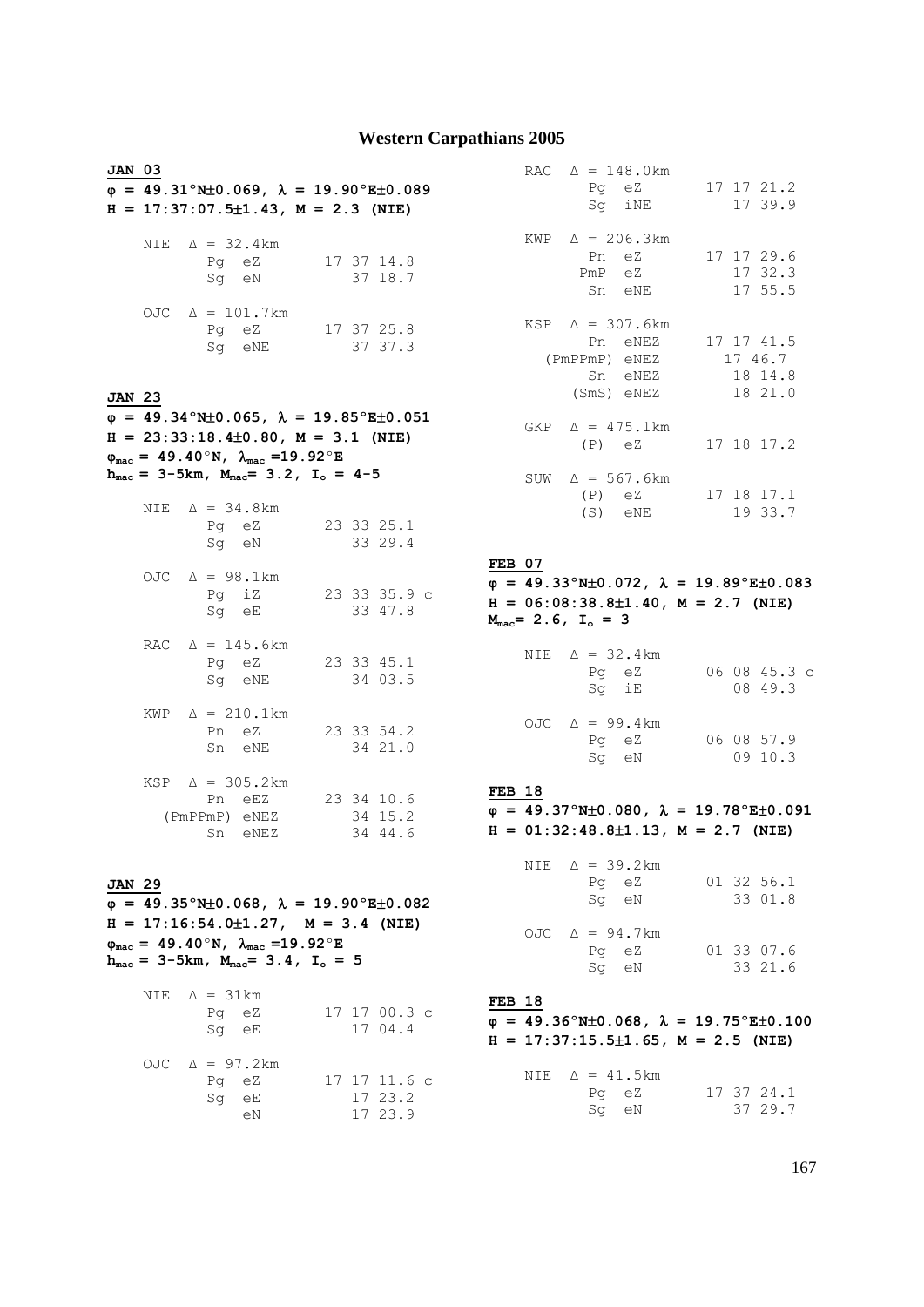#### **Western Carpathians 2005**

| <b>FEB 22</b> |      | OJC $\Delta = 95.9 \text{km}$<br>(Pg) eZ 17 37 35.7<br>(Sg) eN                                                                                        | 37 49.5                    | <b>JUN 02</b><br>$\varphi = 49.34^{\circ}$ N±0.068, $\lambda = 19.85^{\circ}$ E±0.062<br>$H = 07:43:24.2\pm0.97$ , $M = 3.2$ (NIE)<br>$\varphi_{\text{mac}} = 49.40^{\circ}N, \lambda_{\text{mac}} = 19.92^{\circ}E$<br>$h_{\text{mac}} = 3 - 5km, I_{\text{o}} = 5$ |
|---------------|------|-------------------------------------------------------------------------------------------------------------------------------------------------------|----------------------------|----------------------------------------------------------------------------------------------------------------------------------------------------------------------------------------------------------------------------------------------------------------------|
|               | NIE  | $\varphi = 49.30^{\circ}$ N $\pm$ 0.069, $\lambda = 19.89^{\circ}$ E $\pm$ 0.083<br>$H = 20:55:25.9 \pm 1.34$ , $M = 2.6$ (NIE)<br>$\Delta$ = 33.5 km |                            | NIE $\Delta = 34.8 \text{ km}$<br>07 43 31.5 c<br>Pg eZ<br>43 35.9<br>Sg iN                                                                                                                                                                                          |
|               |      | Pg eZ<br>Sg eN<br>OJC $\Delta = 102.7 \text{ km}$                                                                                                     | 20 55 32.8<br>55 37.2      | OJC $\Delta = 98.1 \text{km}$<br>Pg eZ<br>07 43 42.5 c<br>Sg eE<br>43 54.7                                                                                                                                                                                           |
| <b>APR 03</b> |      | Pg eZ 20 55 45.3<br>Sg eE 55 57.3                                                                                                                     |                            | RAC $\Delta = 145.6 \text{ km}$<br>eZ<br>$07$ 43 52.0<br>P<br>Sg eNE<br>44 10.7                                                                                                                                                                                      |
|               |      | $\varphi = 49.30^{\circ}$ N±0.069, $\lambda = 19.92^{\circ}$ E±0.091<br>$H = 02:05:22.4 \pm 1.47$ , $M = 2.4$ (NIE)<br>NIE $\Delta = 31.5 \text{km}$  |                            | $KWP \quad \Delta = 210.1 \text{ km}$<br>(Pn) eZ 07 44 01.8<br>PmP eZ<br>44 03.1<br>SmS eNE<br>44 27.3                                                                                                                                                               |
|               |      | Pg eZ<br>Sg eN                                                                                                                                        | $02 \t05 \t29.3$<br>0533.7 | $KSP \quad \Delta = 305.2 \text{ km}$<br>Pn eZ 07 44 13.0<br>(PmPPmP) eNEZ<br>44 18.8                                                                                                                                                                                |
|               |      | OJC $\Delta = 102.9 \text{km}$<br>Pg eZ 02 05 42.5<br>Sg eNE                                                                                          | 0554.0                     | Sn eE<br>44 44.8<br>$(SmS)$ eN<br>44 52.6                                                                                                                                                                                                                            |
| <b>MAY 01</b> |      | $\varphi \approx 49.4^\circ N$ , $\lambda \approx 19.9^\circ E$<br>$H \approx 15:36:40$ , $M = 2.3$ (NIE)                                             |                            | <b>JUN 13</b><br>$\varphi = 49.31^{\circ}N\pm0.069$ , $\lambda = 19.87^{\circ}E\pm0.077$<br>$H = 08:59:04.3 \pm 1.32$ , $M = 2.6$ (NIE)                                                                                                                              |
|               |      | NIE $\triangle \approx 30$ km<br>Sg eN 36 49.7                                                                                                        | Pq iZ 15 36 45.6 c         | NIE $\Delta = 34.5 \text{km}$<br>08 59 11.9<br>Pg eZ<br>59 16.2<br>Sq eNE                                                                                                                                                                                            |
|               |      | OJC $\triangle \approx 92 \text{km}$<br>Pg eZ<br>$(Sq)$ eE                                                                                            | 15 36 59.9<br>37 12.2      | OJC $\Delta = 101.5 \text{km}$<br>08 59 22.8<br>Pg eZ<br>59 34.2<br>Sq eE                                                                                                                                                                                            |
| <b>MAY 01</b> |      | $\varphi \approx 49.4^\circ N$ , $\lambda \approx 19.9^\circ E$<br>$H \approx 16:17:00$ , $M = 2.1$ (NIE)                                             |                            | <b>JUN 28</b><br>$\varphi \approx 49.4^{\circ}$ N, $\lambda \approx 19.9^{\circ}$ E<br>$H \approx 13:57:10$ , $M = 2.4$ (NIE)                                                                                                                                        |
|               | NIE  | $\triangle \approx 30 \text{km}$<br>iΖ<br>Pg<br>Sq eN                                                                                                 | 16 17 05.2 c<br>17 09.4    | $\triangle \approx 30 \text{km}$<br>NIE<br>13 57 16.8<br>Pq eZ<br>57 20.7<br>Sq eN                                                                                                                                                                                   |
|               | OJC. | $\triangle \approx 92 \text{km}$<br>Pq eZ<br>Sg eE                                                                                                    | 16 17 19.3<br>17 31.8      | $\triangle \approx 92 \text{ km}$<br>OJC<br>(Pg) eZ<br>13 57 28.8<br>57 39.7<br>Sq eE                                                                                                                                                                                |